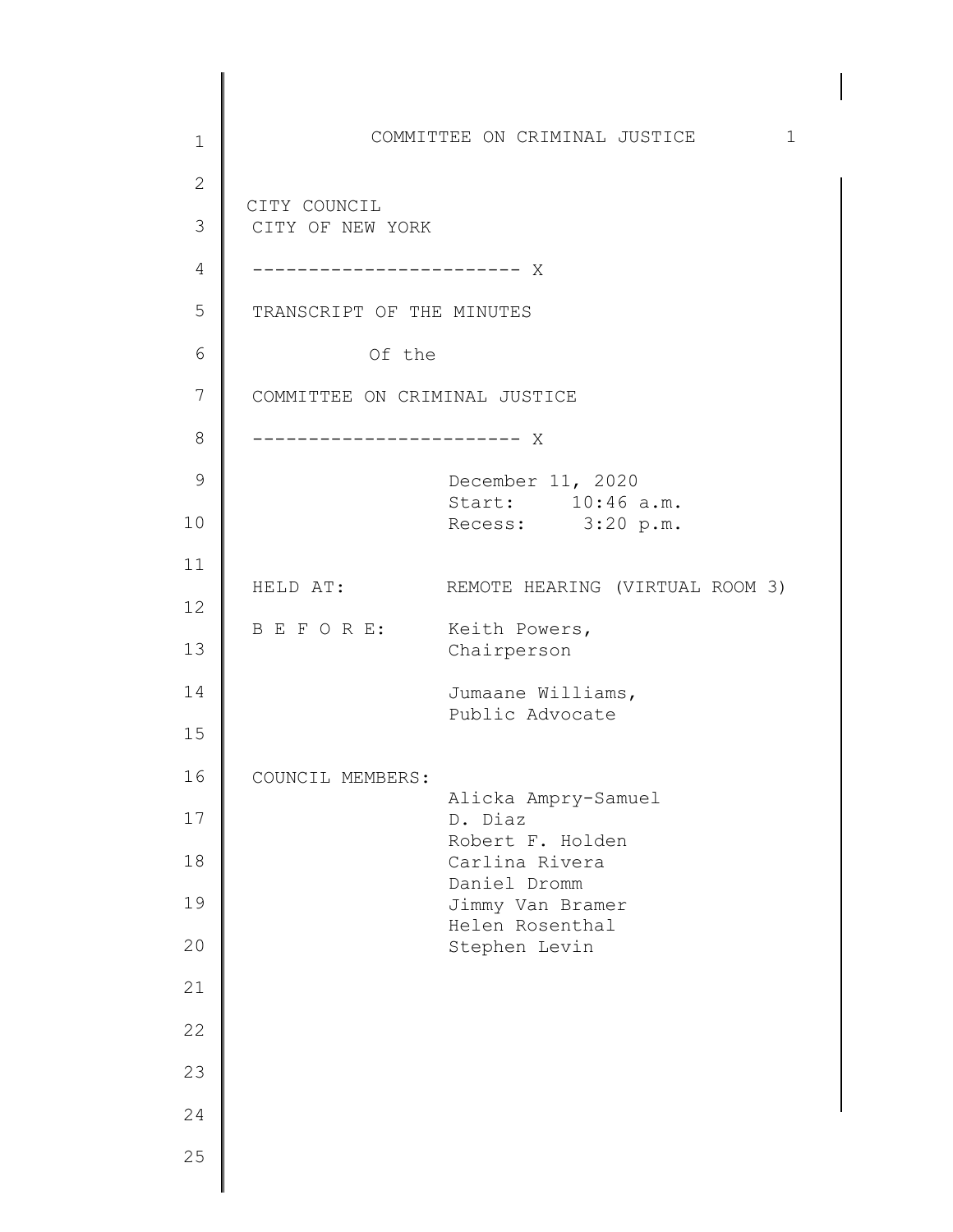| $\mathbf 1$  | COMMITTEE ON CRIMINAL JUSTICE<br>2                               |
|--------------|------------------------------------------------------------------|
| $\mathbf{2}$ | A P P E A R A N C E S                                            |
| 3            | Cynthia Brann                                                    |
| 4            | Commissioner                                                     |
| 5            | Hazel Jennings<br>Chief of Department                            |
| 6            |                                                                  |
| 7            | Heidi Grossman<br>Deputy Commissioner for Legal Matters          |
| 8            | Brenda Cooke                                                     |
| $\mathsf 9$  | Chief of Staff                                                   |
| 10           | Margaret Egan                                                    |
| 11           | Executive Director of the New York City Board of<br>Correction   |
| 12           | Bobby Cohen                                                      |
| 13           | Physician and a Council appointee to the New York                |
| 14           | City Board of Corrections                                        |
| 15           | Emily Turner<br>Interim Deputy Executive Director of the Board   |
| 16           |                                                                  |
| 17           | Benny Boscio<br>President of the Correction Officers' Benevolent |
| 18           | Association                                                      |
| 19           | Correction Officer 1                                             |
| 20           | Four years as a Correction Officer                               |
| 21           | Correction Officer 2<br>Three years as a Corrections Officer     |
| 22           |                                                                  |
| 23           | Correction Officer 3<br>Six years as a Corrections Officer       |
| 24           | Correction Officer 4                                             |
| 25           | 5 years as a Corrections Officer                                 |
|              |                                                                  |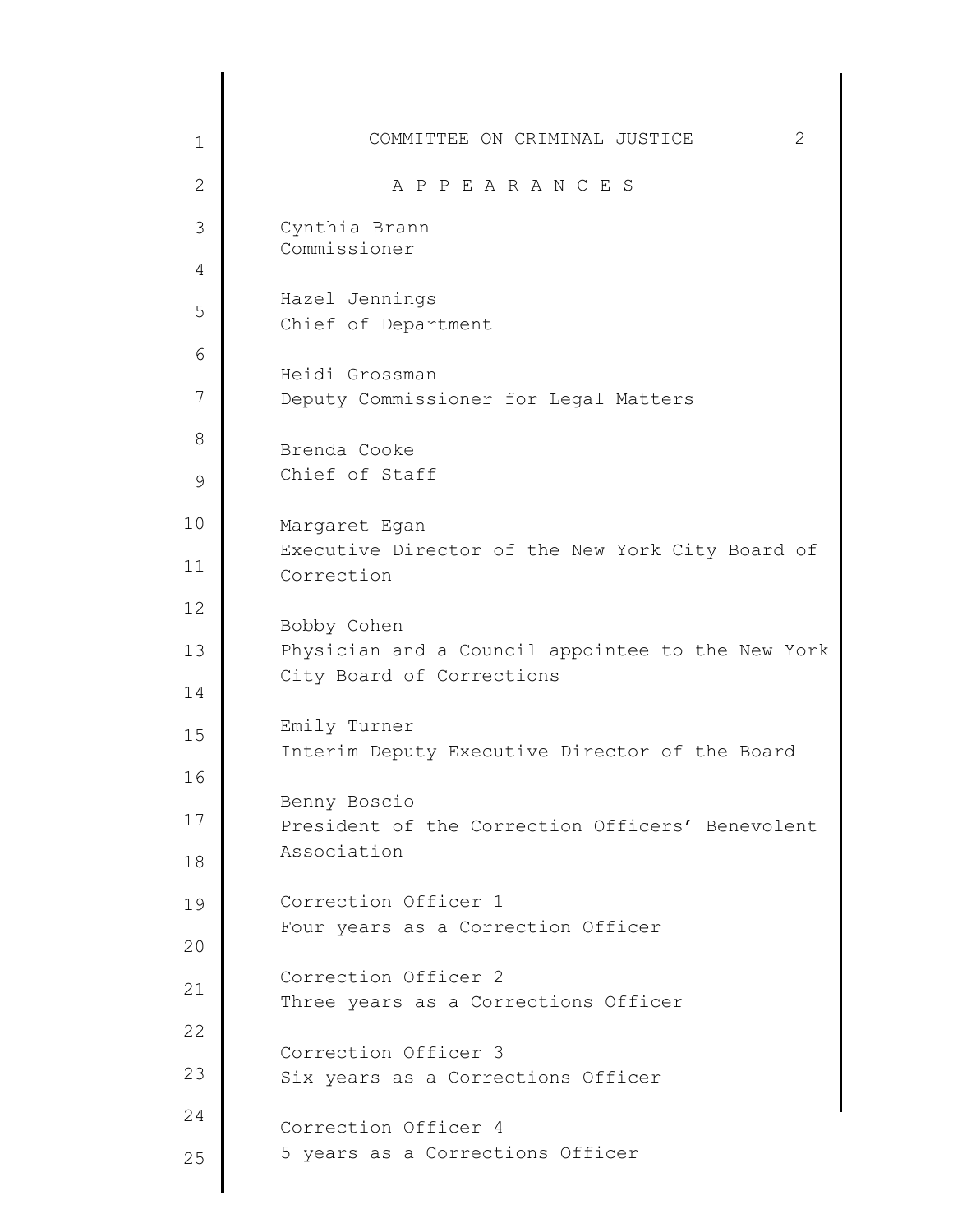| $\mathbf 1$       | 3<br>COMMITTEE ON CRIMINAL JUSTICE                               |
|-------------------|------------------------------------------------------------------|
| $\overline{2}$    | A P P E A R A N C E S (CONT.)                                    |
| 3                 | Correction Officer 5                                             |
| 4                 | Three and a half years as a Corrections Officer                  |
| 5                 | Correction Officer 6                                             |
| 6                 | Five years as a Correction Officer                               |
| 7                 | Kelsey De Avila                                                  |
|                   | Brooklyn Defender Services                                       |
| 8                 | Julia Solomons                                                   |
| 9                 | Criminal Defense Social Worker with the Bronx                    |
| 10                | Defenders                                                        |
| 11                | Kayla Simpson<br>Attorney at the Legal Aid Society's Prisoners'  |
| $12 \overline{ }$ | Rights Project                                                   |
| 13                | Sergio De La Pava                                                |
| 14                | Legal Director of New York County Defender<br>Services           |
| 15                |                                                                  |
| 16                | Mik Kinkead<br>White transgender man and an Attorney in New York |
| 17                | City                                                             |
| 18                | Janos Marton                                                     |
| 19                | Civil Rights Attorney running for Manhattan DA                   |
| 20                | Jennifer Parish                                                  |
| 21                | Darren Mack                                                      |
| 22                | Zachary Katznelson                                               |
| 23                | Policy Director at the Lippman Commission                        |
| 24                | Scott Paltrowitz                                                 |
| 25                | Daniele Gerard<br>Senior Staff Attorney at Children's Rights     |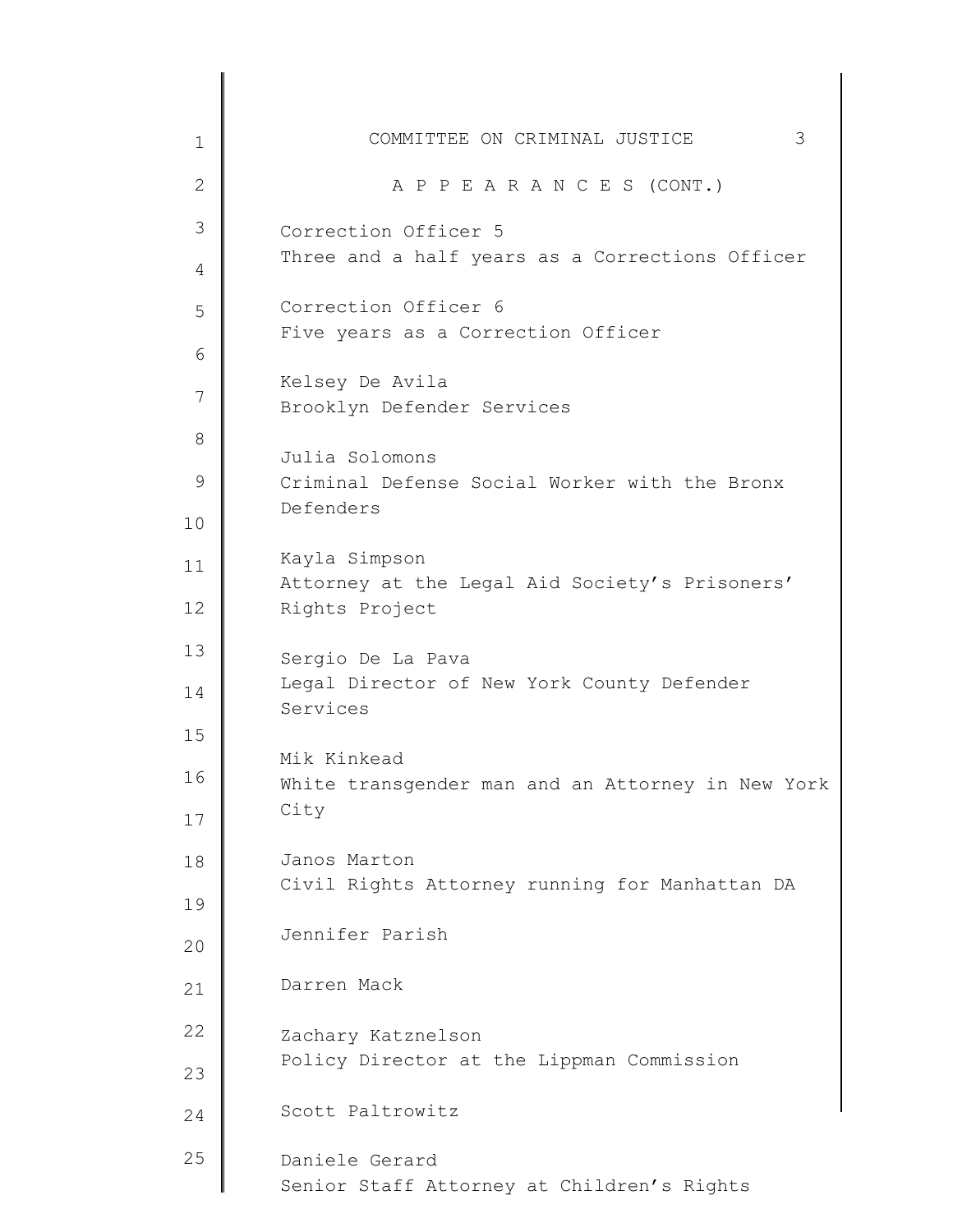| $\mathbf 1$   | COMMITTEE ON CRIMINAL JUSTICE<br>4                                           |
|---------------|------------------------------------------------------------------------------|
| $\mathbf{2}$  | A P P E A R A N C E S (CONT.)                                                |
| 3             | Anthony Dixon                                                                |
| 4             | Director of Community Engagement at the Parole<br>Preparation Project        |
| 5             | Corey Brinson                                                                |
| 6             | Policy Associate with the Legal Action Center                                |
| 7             | Eliel Cruz                                                                   |
| 8             | Director of Communications at the New York City<br>Anti-Violence Project     |
| $\mathcal{G}$ |                                                                              |
| 10            | Mateo Guerrero<br>TGNCIQ Lead Organizer at Make the Road                     |
| 11            | Sammie Werkheiser                                                            |
| 12            | Member of the Justice for Women Task Force                                   |
| 13            | Melania Brown                                                                |
| 14            | Layleen Polanco's Sister                                                     |
| 15            | Kelly Grace Price                                                            |
| 16            | Natasha White                                                                |
| 17            | Member of Freedom Agenda and a Former Leader in<br>the Close Rikers Campaign |
| 18            | Victor Herrera                                                               |
| 19            | Leader of Freedom Agenda Campaign                                            |
| 20            | Andrea Bowen                                                                 |
| 21            | Consultant for the Sex Workers Project at the<br>Urban Justice Center        |
| 22            |                                                                              |
| 23            |                                                                              |
| 24            |                                                                              |
| 25            |                                                                              |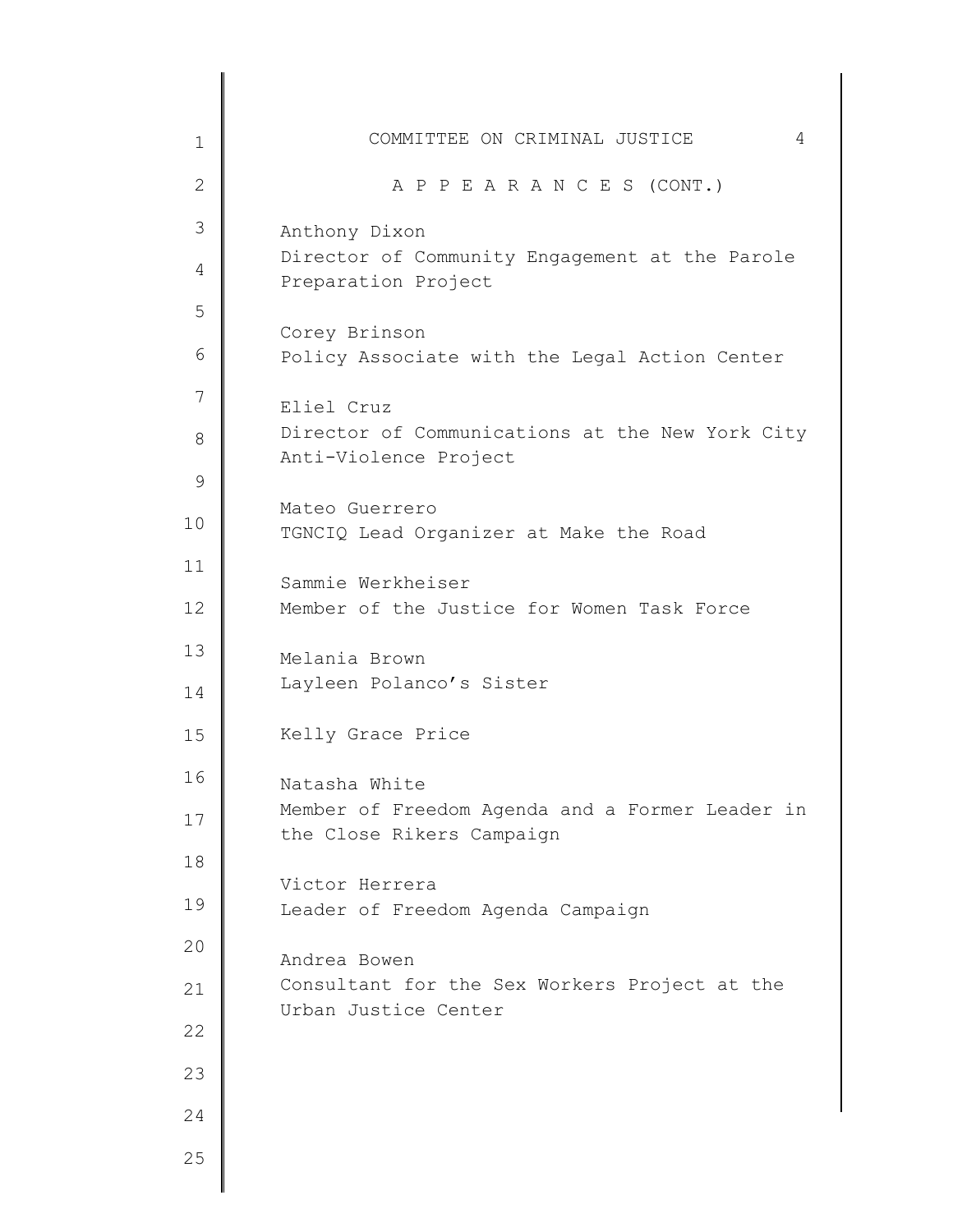| 1            | COMMITTEE ON CRIMINAL JUSTICE<br>5                    |
|--------------|-------------------------------------------------------|
| $\mathbf{2}$ | SERGEANT CASTRO: We are live.                         |
| 3            | SERGEANT BRADLEY: Thank you. Sergeants, will          |
| 4            | you start your recordings.                            |
| 5            | SERGEANT MARTINEZ: PC recording is going.             |
| 6            | SERGEANT LEONARDO: Cloud recording is going.          |
| 7            | SERGEANT Perez: Back up is rolling.                   |
| 8            | SERGEANT BRADLEY: Thank you. Sergeant Martinez,       |
| 9            | you may begin.                                        |
| 10           | SERGEANT MARTINEZ: Good morning and welcome to        |
| 11           | today's remote New York City Council Hearing of the   |
| 12           | Committee on Criminal Justice.                        |
| 13           | To minimize disruption, please silence your           |
| 14           | electronic devices. If you wish to submit testimony,  |
| 15           | you may do so via email at the following address      |
| 16           | testimony@council.nyc.gov. Once again, that's         |
| 17           | testimony@council.nyc.gov. Thank you for your         |
| 18           | cooperation. We are ready to begin.                   |
| 19           | CHAIRPERSON POWERS: Good morning. Thank you           |
| 20           | everybody for being here today. My name is City       |
| 21           | Council Member Keith Powers, I am the Chair of the    |
| 22           | Criminal Justice Committee here at the City Council   |
| 23           | and I am glad that everyone could join us remotely    |
| 24           | for today's hearing on Ending Solitary Confinement in |
| 25           | New York City Jails.                                  |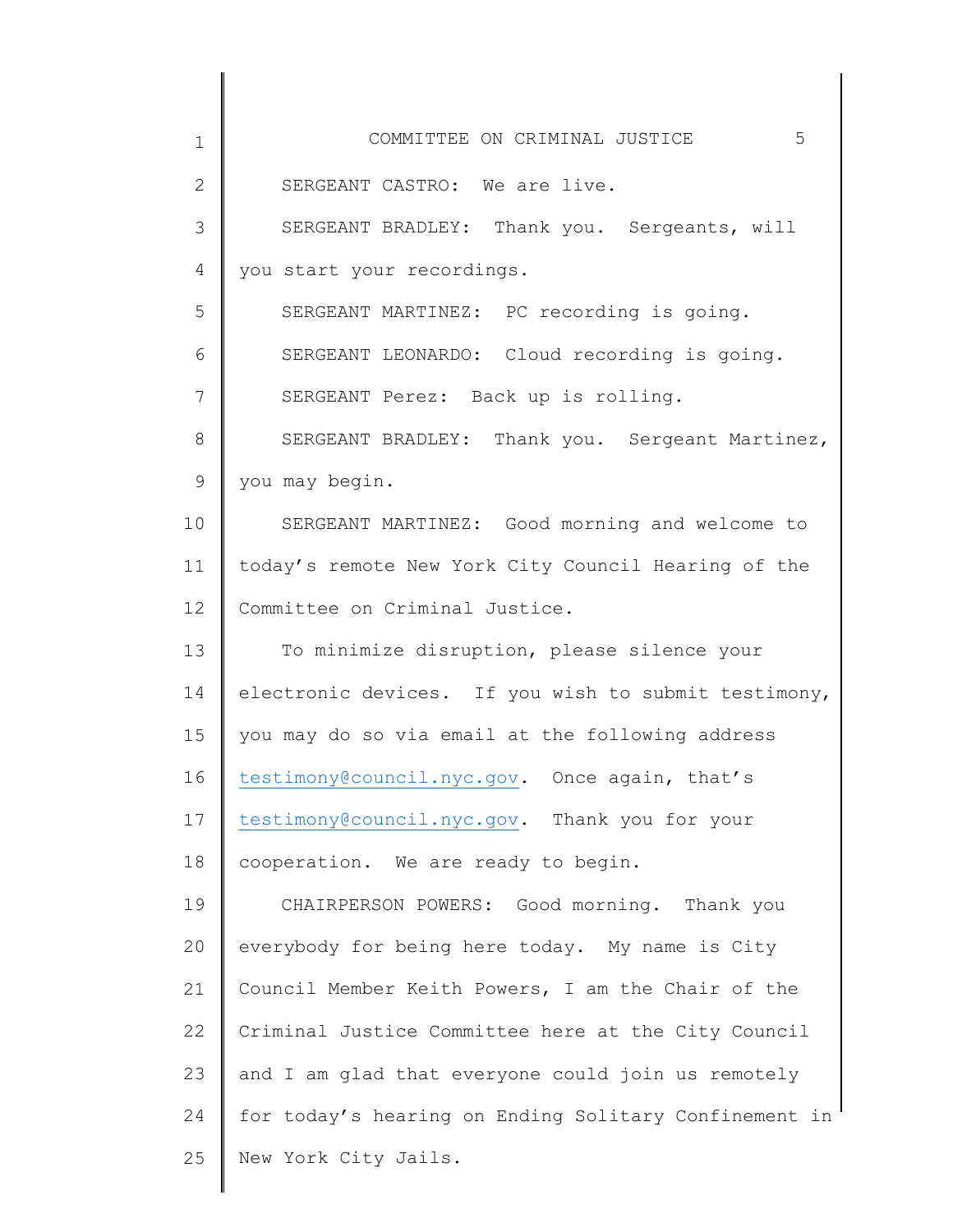## COMMITTEE ON CRIMINAL JUSTICE 6

1

2 3 4 5 6 7 8 9 10 11 12 13 14 I want to first hope and wish that everybody is safe and healthy in their families as well and happy holidays to everybody celebrating. We are here today to discuss the use of solitary confinement in City jails specifically the use of punitive segregation as we approach the Board of Corrections rule making on the topic. In October of last year, the Board of Correction proposed a set of comprehensive rules to reform restrictive housing in our city jails. These proposed rules came just four months after the death of Layleen Polanco, a transgender woman of color who lost her life after being placed in restrictive housing.

15 16 17 18 19 20 21 22 23 24 25 In the wake of Layleen's death, many of my colleagues and I publicly called for action to change the practices inside of our City jails and we are joined by many people who we will hear from today as well and just as many people know, over the summer of this year Mayor de Blasio announced a formation of a working group that was tasked with creating a plan for ending punitive segregation which has been needing over the last few months. And the working groups recommendations will ultimately inform the Board of Corrections rule making.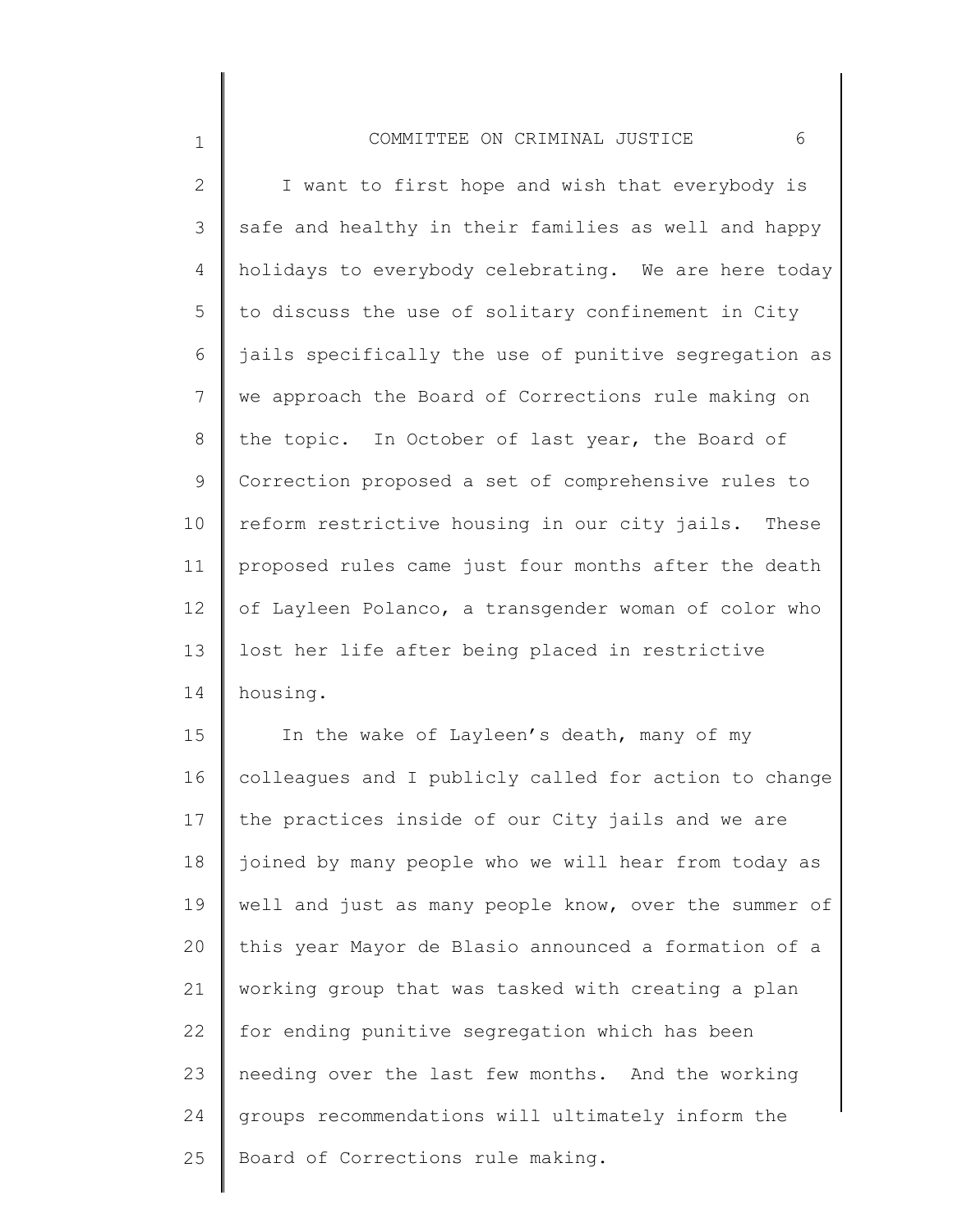2 3 4 5 6 7 We have been waiting the results of those efforts over the summer and today we are hoping to get an update on their work and we look forward to working groups findings being released and recognizing the urgency of the issue, we ask them to do that as soon as possible.

8 9 10 11 12 13 14 15 16 17 18 19 20 21 22 23 24 25 We also recognize the urgency of keeping people safe. We have multiple challenges that face our City jails at this present time, whether it is ensuring that we do rely on practices that could exasperate existing issues for an individual. To providing the safety and security of those who work inside of our jails. On both accounts, we have to ask large questions, here today and in the rule making of whether existing practices are serving those goals. And today, we will be hearing legislation introduced by my colleague Council Member Danny Dromm, who I believe is joining us and will give a statement shortly on the topic of ending solitary confinement. His bill will end solitary confinement by mandating the individuals in restrictive housing at access to least 10 hours of out of cell time each day. All other individuals would be required to have access to at least 14 hours of cell time each day and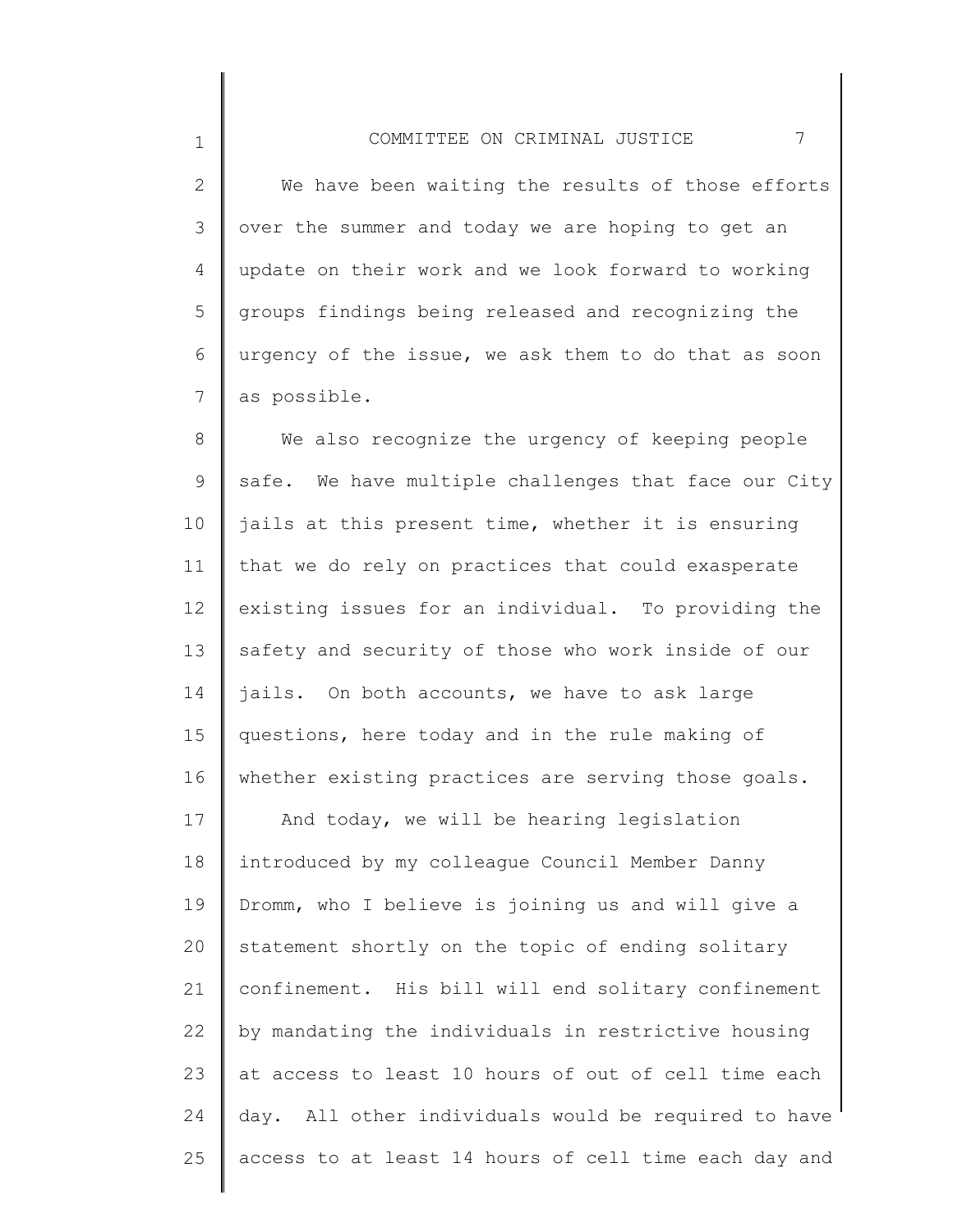| $\mathbf 1$    | 8<br>COMMITTEE ON CRIMINAL JUSTICE                    |
|----------------|-------------------------------------------------------|
| $\overline{2}$ | the bill also allows for legal council over           |
| 3              | disciplinary hearings regulates the use of restraints |
| 4              | and sets limits on the use of emergency lock ins and  |
| 5              | I will give him an opportunity to speak about his     |
| 6              | legislation here today.                               |
| 7              | I want to thank all of the Committee Staff. Oh,       |
| 8              | I am sorry, I should say, we are going to look        |
| 9              | forward to hearing testimony later from all           |
| 10             | stakeholders regarding the bill that is before this   |
| 11             | Committee and about the issue at large. I believe we  |
| 12             | will be hearing from Department of Corrections, Board |
| 13             | of Corrections and many others.                       |
| 14             | I am going to thank all the Committee staff for       |
| 15             | helping to put together this hearing and I want to    |
| 16             | thank all the Council Members in attendance here. I   |
| 17             | am just going to shortly recognize those that I see   |
| 18             | here. That are here. I think Council Member Dromm     |
| 19             | is joining us. I am not sure if we have been joined   |
| 20             | by others yet, but I will give them - oh, okay, I     |
| 21             | see, sorry, I apologize. I see Council Member Ampry-  |
| 22             | Samuel, Council Member Darma Diaz as a new member of  |
| 23             | the Committee who just joined the Council, welcome.   |
| 24             | Council Member Danny Dromm, here to speak about his   |
| 25             | legislation. Council Member Bob Holden, Council       |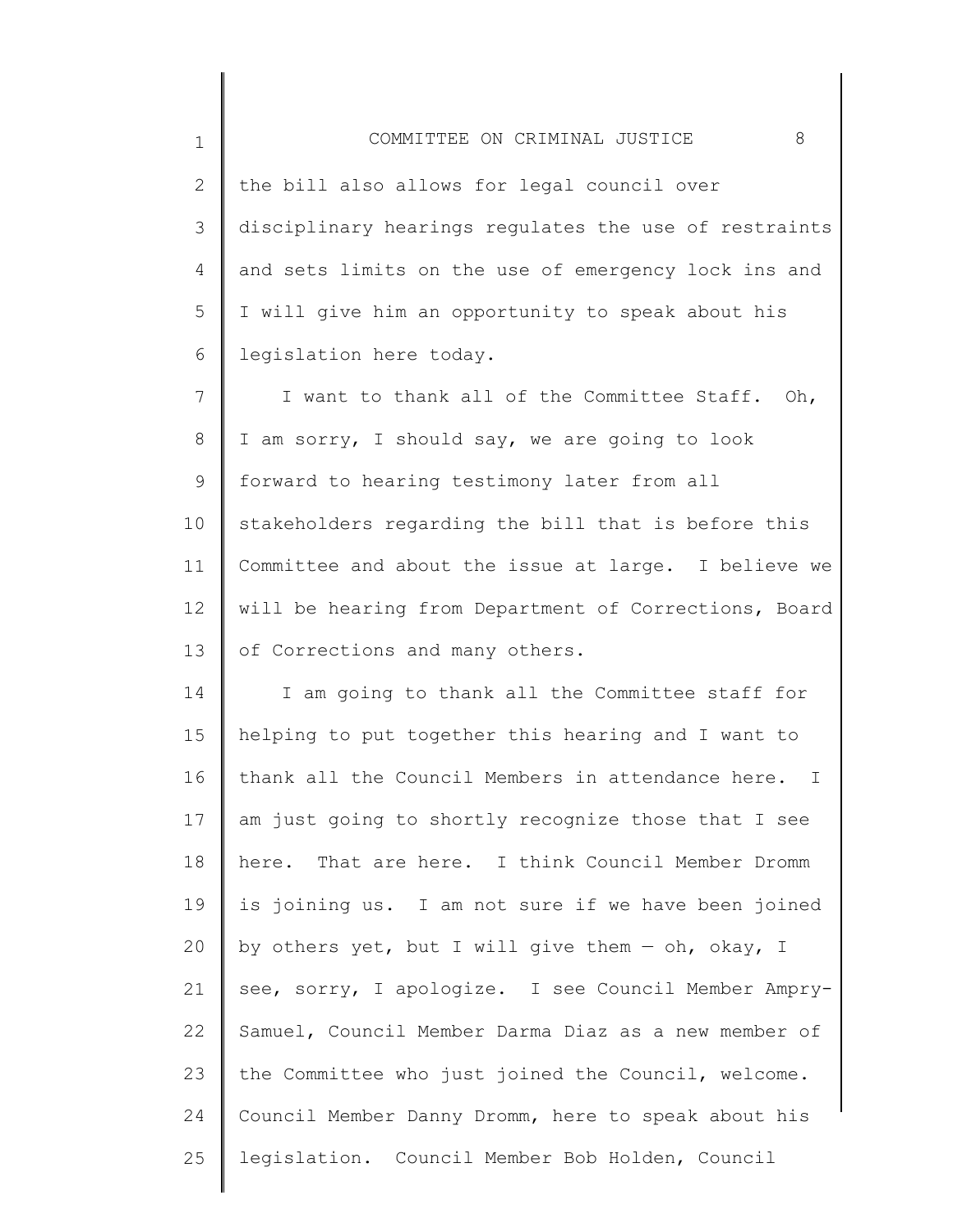2 3 4 5 6 Member Carlina Rivera and Council Member Jimmy Van Bramer who I believe is also just joining us on this Committee. So, I welcome them all and thank you for taking time with us today to speak about such an important topic.

7 8 9 10 I am now going to turn it over to — oh and I believe we are also being joined by the Public Advocate Jumaane Williams who has with myself worked on this issue.

11 12 13 14 15 So, I want to now turn it over to our colleague and Finance Chair Council Member Danny Dromm by the introduction of his bill here today to make a statement and then we will hear from the Public Advocate Jumaane Williams. Thanks.

16 17 18 19 20 21 22 23 24 25 COUNCIL MEMBER DROMM: Thank you very much Mr. Chairman. We are here to tell the families of those who did not survive that your suffering was not in vain. We are here to tell the survivors that we have heard your anguish cries. We would not be here if it were not for you have endured the endurable, survive the unsurvivable and come out on the other side to tell us what should already be apparent. That solitary is torture and has no place in our City, no place in our state and no place in our country.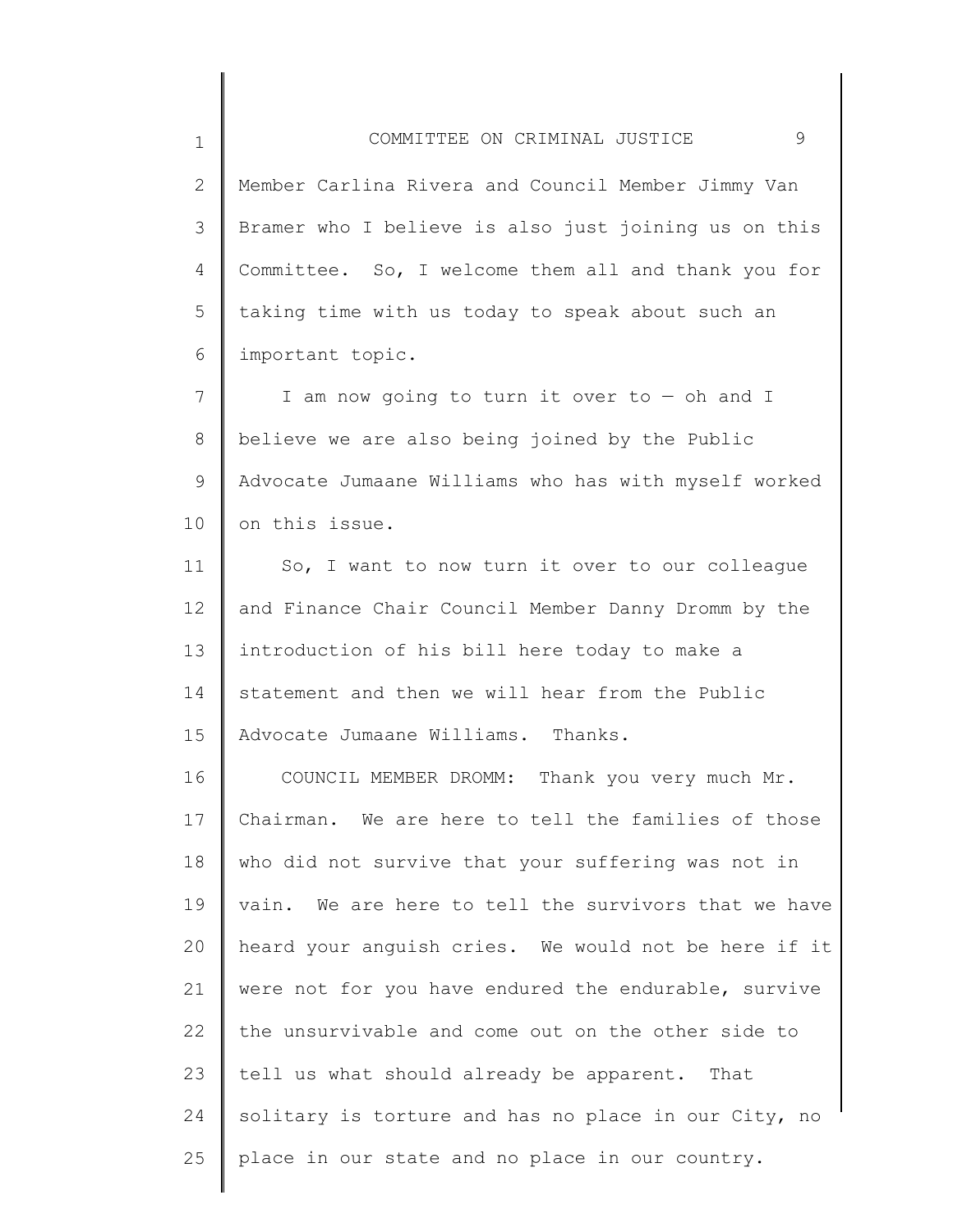2 3 4 5 6 7 8 9 10 11 History will not be kind to us if we turn back now from the clarion call. Solitary confinement must end now. I could go on extensively about how there is no evidence that solitary saves money, aids in rehabilitation or enhances the management of facilities. I could list the way the evidence pointing in the opposite direction. I could recount the horror stories I have heard throughout the long and a time lonely journey I have taken to reach this point today.

12 13 14 15 16 17 18 Rather, I would like to direct my comments to the Corrections Officers who are also hurt by solitary confinement. Solitary confinement is not just a violation of basic human rights or the individual subjected to it. It is a horrific practice whose negative impact reverberates throughout our entire society.

19 20 21 22 23 24 25 Corrections officers and their supervisors are forced to dehumanize their charges as they desensitize themselves to facilitate their participation as frontline individuals, all the while making work conditions more dangerous. There surely are violent individuals held in our jails but is the solution driving them to the point of insanity and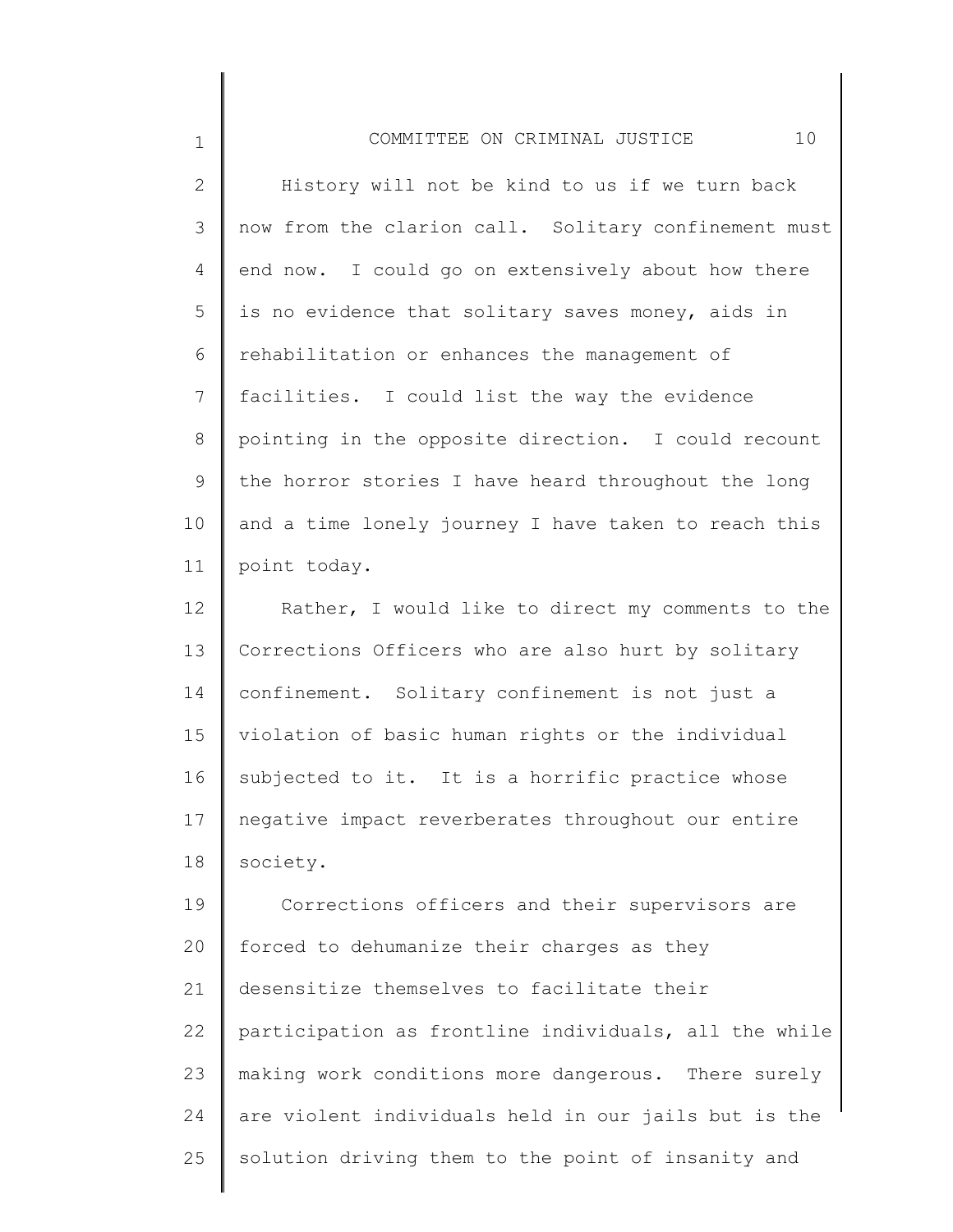2 3 4 5 then releasing them to face Corrections Officers, other incarcerated individuals and eventually the rest of the world. This is just not good criminal justice policy period.

1

6 7 8 9 10 11 I challenge the leadership to quit advocating against your own membership and join the call of corrections officers current and former, criminal justice experts, civil rights pioneers, human rights advocates and elected officials. Let this be the moment we all unite to say enough is enough.

12 13 14 Let this be the beginning of the end of solitary confinement across the United States of America. Thank you very much.

15 16 17 18 19 20 CHAIRPERSON POWERS: Thank you Council Member Dromm. We have also been joined by Public Advocate Jumaane Williams. I am going to call to make a few statements as well. I want to thank him for his partnership with myself at looking at this issue and talking about ways to reform it.

21 22 Public Advocate Jumaane Williams to make a statement as well.

23 24 25 PUBLIC ADVOCATE WILLIAMS: Thank you Chair Powers very much for your leadership on this. Thanks Committee on Criminal Justice for holding this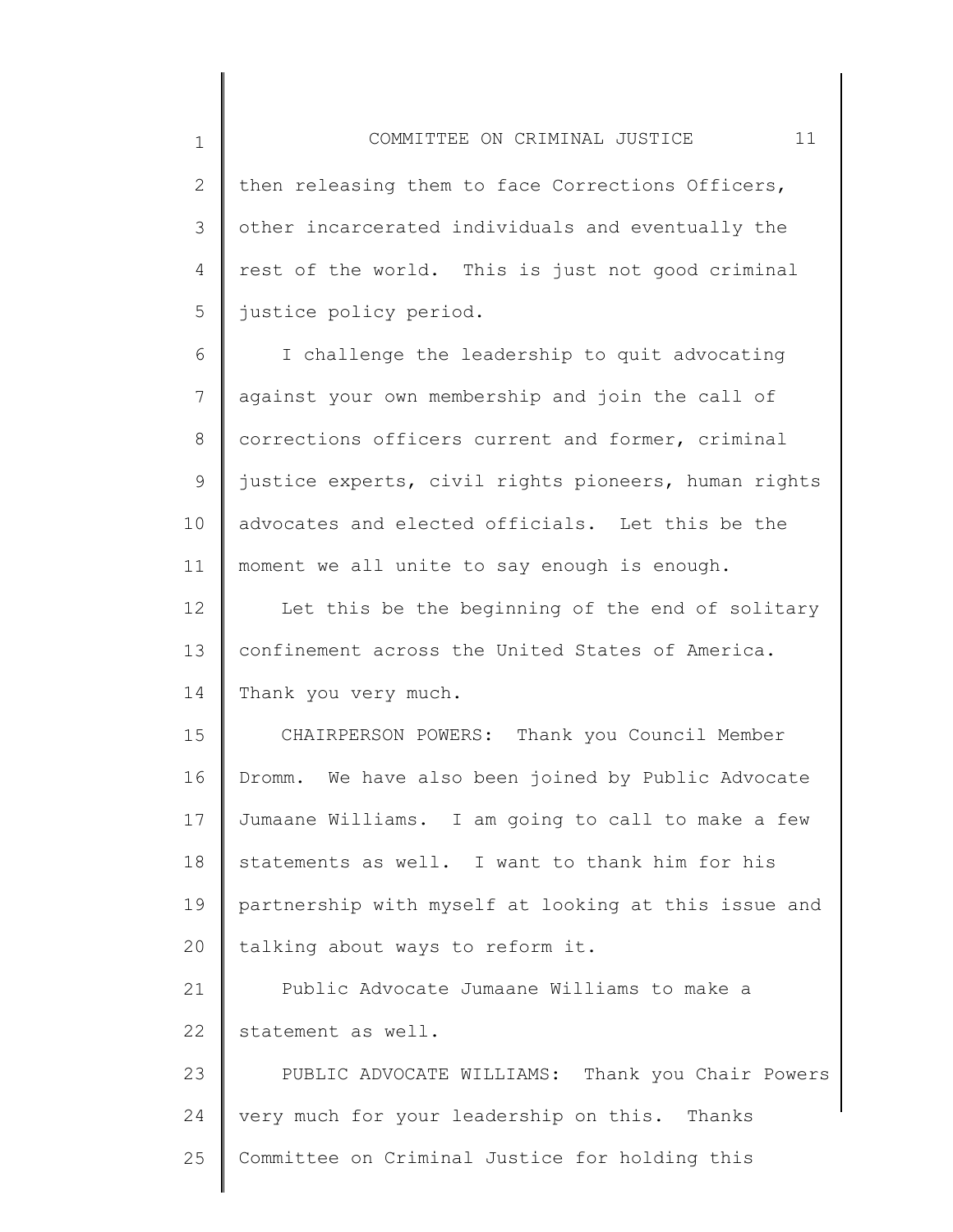1 2 3 4 5 6 7 8 9 10 11 COMMITTEE ON CRIMINAL JUSTICE 12 important hearing on a timely hearing. I want to thank again you, the Speaker and of course Council Member Dromm for being so vocal and calling on the Board of Corrections to change its standards on punitive segregation and in solitary confinement. As mentioned, solitary confinement is torture, whether we call it restrictive housing, punitive segregation or separation status, at the end of the day it is a form of torture that causes trauma, long-term mental, physical and social harm.

12 13 14 15 16 17 18 19 20 21 Needless to say a ban on this harmful practice is long overdue. At the end of June, the Mayor called for an end to solitary confinement and promise to create a working group that will present a report on how to stop this process. A report that was supposed to be released this fall. He also expanded a list of pre-existing conditions that will prohibit MH from being placed in solitary confinement. So it now includes asthma, seizure, diabetes, heart disease, physical disabilities among several others.

22 23 24 25 While this was the right move for the City to make, it is coming very late in the game. Why did the Mayor not expand this list of exceptions years ago. If he had, members of our community like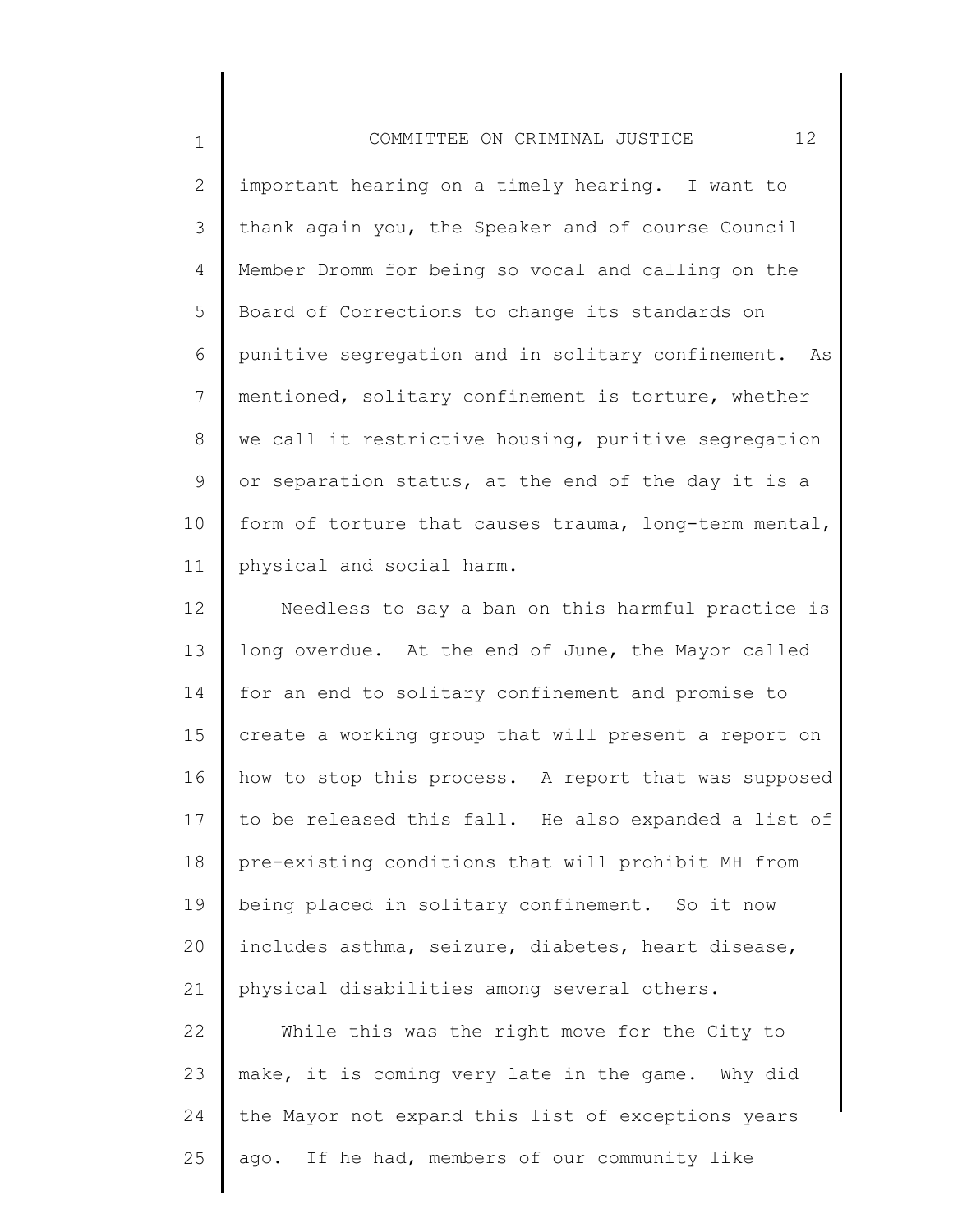2 3 4 5 6 7 8 9 10 11 12 13 14 15 16 Layleen Polanco, a transgender woman who died while in solitary confinement at Rikers due to epileptic seizure would still be alive today. I know her sister Melania Brown is with us today and I thank her for joining us yesterday in my office as well. Second, the Administration needs to update us on the status of this working group that the Mayor planned to put together and when this report will be released. We need to know that findings and recommendations as to when and how this practice will finally end. Instead of waiting on the Mayor to take affinitive action in sitting in solitary confinement, I along with my colleagues in the City Council are confronting this task head on. Intro. 2173 would ban the use of solitary

17 18 19 confinement in City jails. As a co-prime sponsor of this bill, I applaud Council Member Danny Dromm for leading this effort.

20 21 22 23 24 25 I want to take some notice today to raise concerns that I and many criminal justice advocates have about the bill in hopes that we can continue to work collaboratively to get this done the right way. While the bill prohibits the use of solitary confinement, a state that the practice may be used to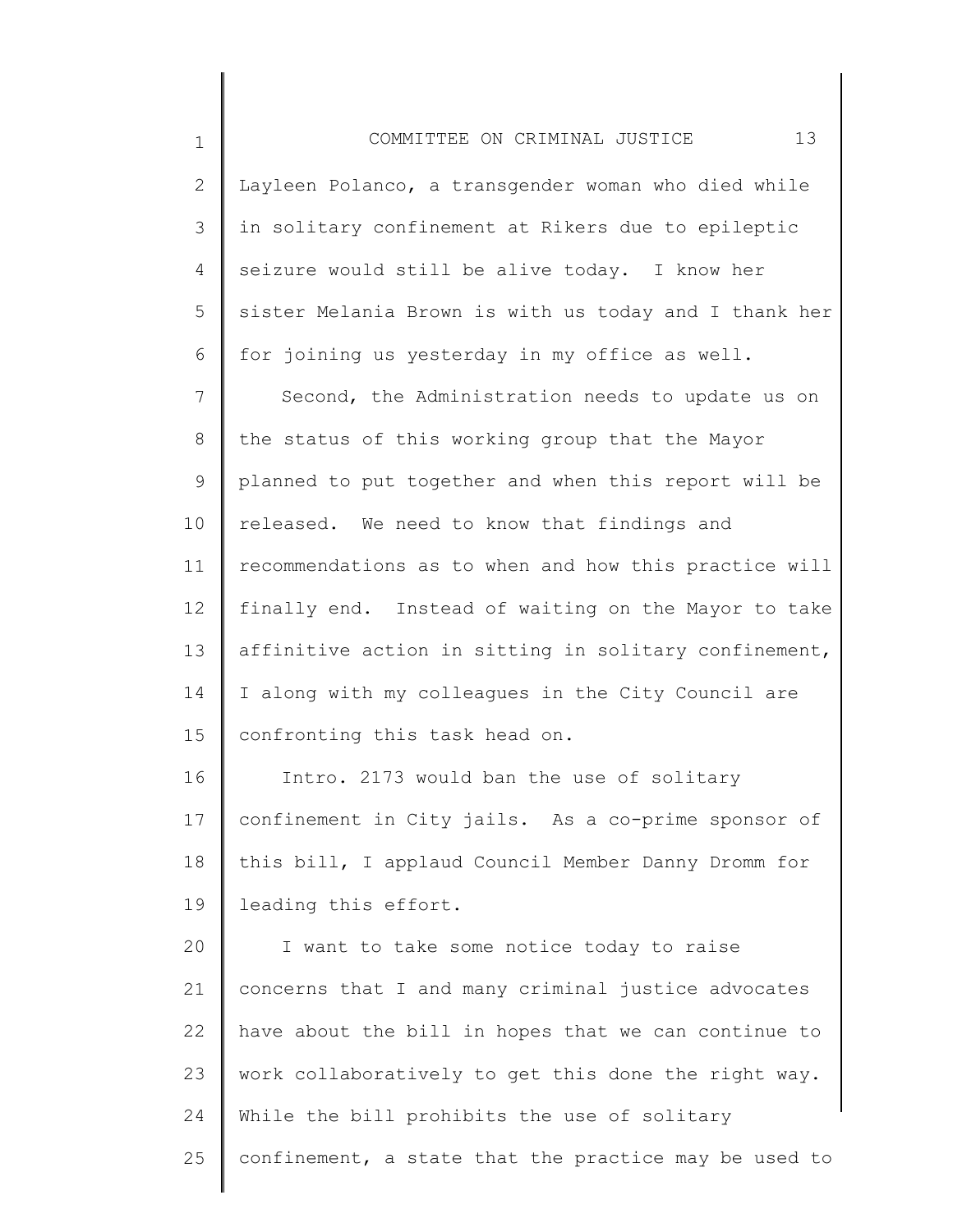2 3 4 deescalate immediate conflict in a said situation, the individual cannot be placed in such confinement for longer than four hours.

5 6 7 8 9 10 11 I understand that escalatory incidents may arise with separation may be needed to mitigate the situation. At the same time, there is a difference between separation and isolation. To isolate an individual is to put them in an environment by themselves. This practice does not serve a purpose and has a severe negative effect on many people.

12 13 14 15 16 Advocates have also raised to my office at the definition of each term and the bill is either too vague or too specific. Such as the definition of restricted housing. As the bill allows DOC to define restrictive housing without stricter guidelines.

17 18 19 20 21 22 23 24 A person can remain in restrictive housing with a review every 15 days. This can basically mean solitary confinement just by a different name. Another concern is a phrasing of emergency lock in. I am concerned that definition is not strict enough to ensure all other options have been considered and there is a periodic aridly review by the Chief of Department used.

25

1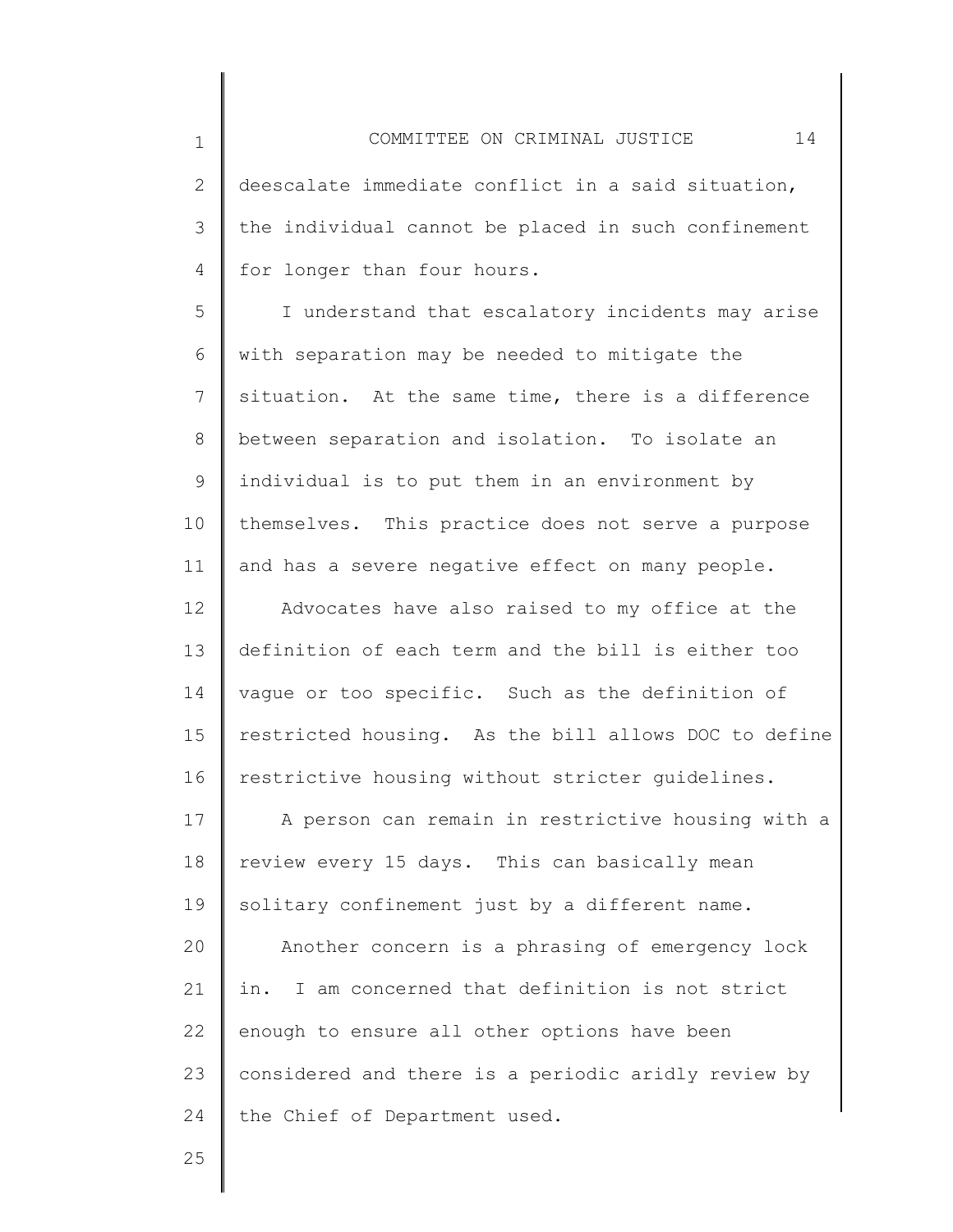| $\mathbf 1$     | 15<br>COMMITTEE ON CRIMINAL JUSTICE                   |
|-----------------|-------------------------------------------------------|
| $\mathbf{2}$    | I also share the concerns held by many advocates      |
| 3               | who I know who will be testifying later today about   |
| 4               | the out of cell time policies established in the      |
| 5               | bill. The bill mandates that all incarcerated         |
| 6               | individuals have access to at least 14 hours of time  |
| $7\overline{ }$ | outside of their cells every day. Except the          |
| 8               | individuals placed in this restrictive housing and    |
| 9               | those placed in aforementioned for solitary           |
| 10              | confinement to deescalate immediate conflict.         |
| 11              | Those individuals would have access to at least       |
| 12              | ten hours of time outside of their cells. Activists   |
| 13              | who have advocated to ban solitary confinement or     |
| 14              | calling for 14 hours out of cell date each across the |
| 15              | board. But only allowing certain individuals to be    |
| 16              | out of cell for 10 hours. This provision leave 4      |
| 17              | additional hours in which someone can be locked in    |
| 18              | the cell. Therefore, I tend to be in support of       |
| 19              | community advocates calls to change their provision   |
| 20              | in this bill to show all incarcerated individuals     |
| 21              | have 14 hours out of their cell every day.            |
| 22              | I want to make clear that there are differences       |
| 23              | between what I mentioned, isolation and separation.   |
| 24              | And also, be clear that we understand we have the     |
| 25              | need for consequences for poor behavior. One of       |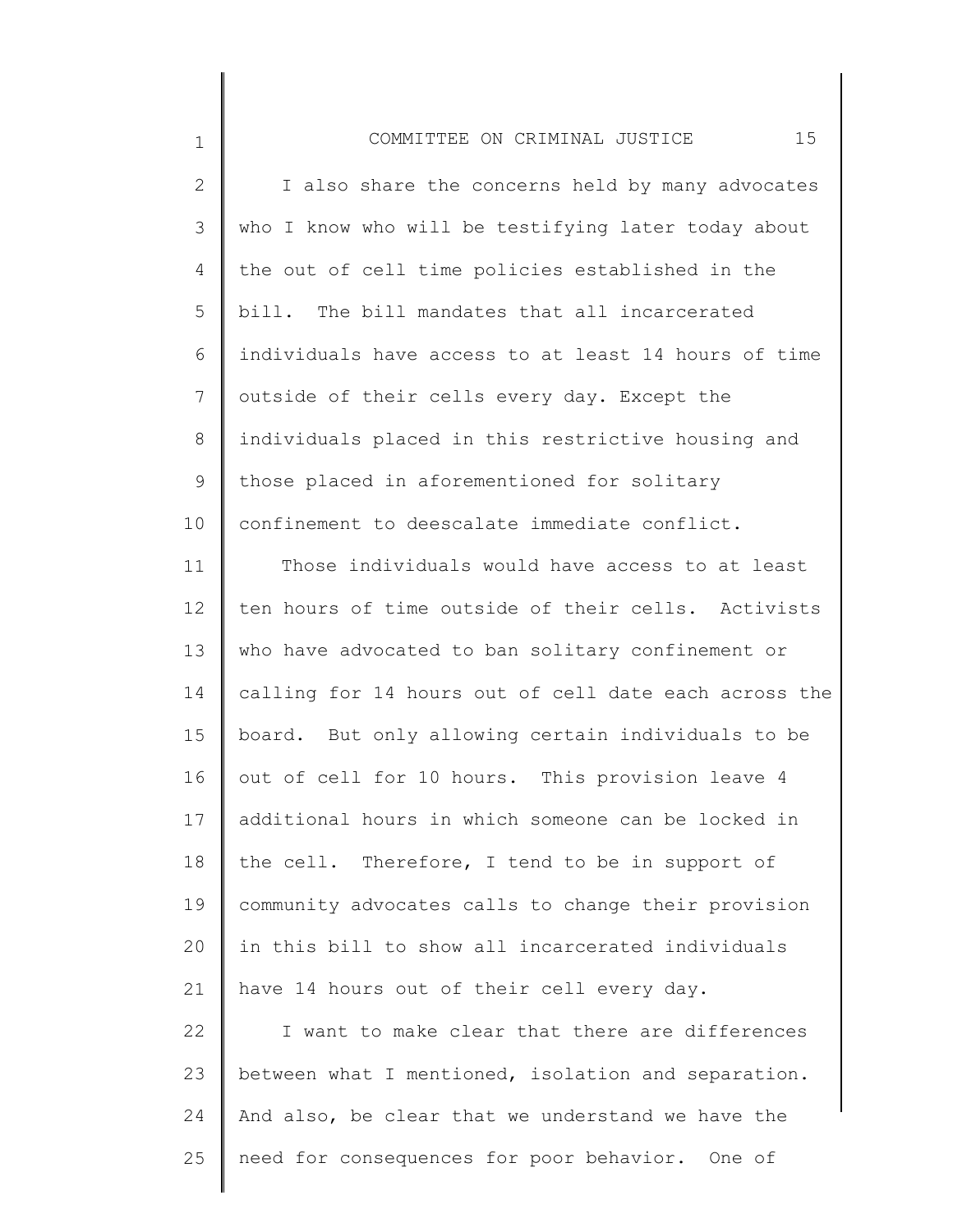4 5 significant harmful physical and psychological impact on many incarcerated individuals.

is a consequence or a punishment that causes

1

2

3

6 7 8 9 10 11 12 13 14 15 16 17 18 19 20 21 22 One example of nonharmful complicates is the Clinical Alternative to Punitive Segregation unit, also known as CAPS. This program started in 2013 as a new treatment unit developed by the New York City jail system, individuals with serious mental illness. But I believe this can be expanded to include people with less serious mental illness or no mental illness at all. CAPS were designed to offer full range of therapy to activities and interventions for participants such as individual and group therapy, art therapy, counseling and community meetings. In fact, this program proved to be more effective in reducing self-harm and injury than restrictive housing. CAPS is just one of many examples and programs we need to consider as a consequence for bad behavior rather than resorting to things like solitary confinement.

23 24 25 The time for New York City to end solitary confinement is now. If the tragic deaths of Layleen Polanco and Kalief Browder tell us anything it is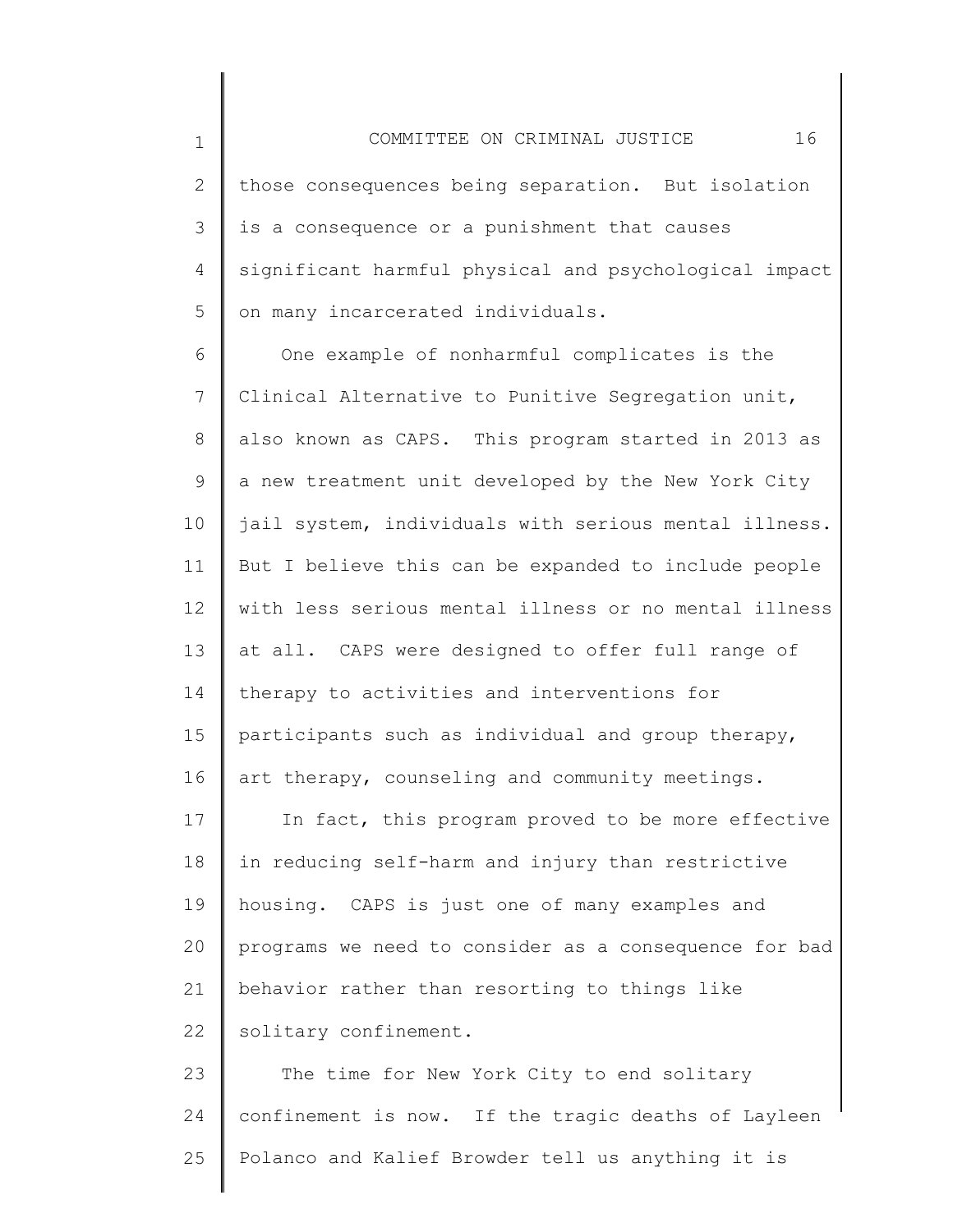4 5 6 7 8 9 10 This method of punishment does more harm than good and does not address the underlying causes of problematic behavior. I do want to just mention as my colleague Council Member Dromm did, that this is not only for the people who housed and incarcerated. It is also for the people who work there, including the men and women of the corrections unit.

11 12 13 14 15 16 17 By the way, this is the only law enforcement unit that is treated in the way that they are and I believe it is because they are Black and Brown. At the beginning of this pandemic, they were forced to work without PPE's, social distancing and I believe if they were not Black and Brown primarily women, they wouldn't be put in these situations.

18 19 20 21 22 23 The fact of the matter is, Rikers and many jails across the country and nation are set up to continue circles of violence. We want everyone to be safe, including the men and women who go to work and whose family want them to come home the same way they went to work.

24 25 So, we ask them to join us in a conversation where we understand that there has to be separation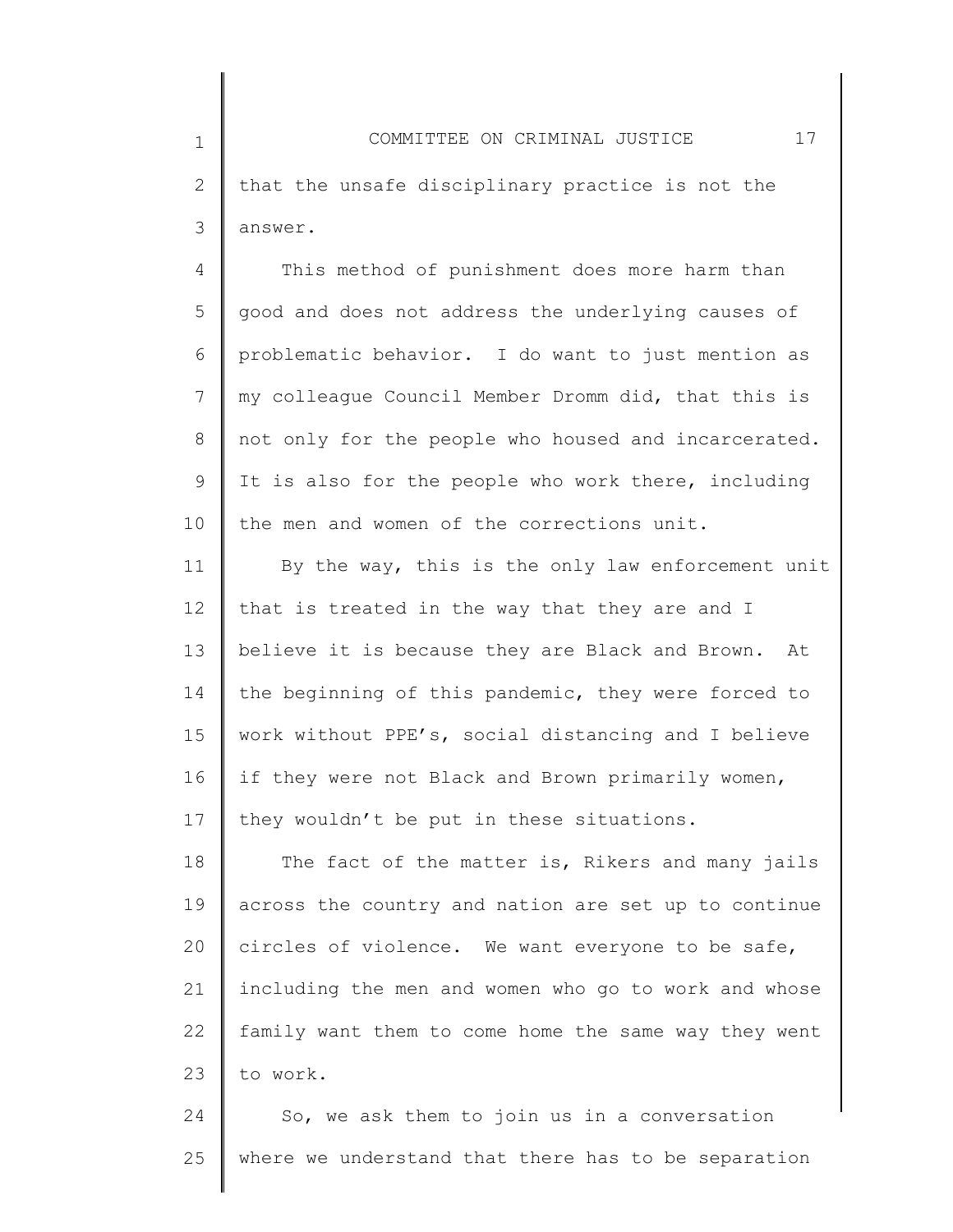1 2 3 4 5 6 7 8 9 10 11 12 13 14 15 16 17 18 19 20 21 22 23 24 25 COMMITTEE ON CRIMINAL JUSTICE 18 in time and there has to be consequences for behavior but not isolation and torture and that we work together to put in systems that actually change behavior to the type of constructive behavior we want to see. So, I thank the Committee on Criminal Justice for giving me this opportunity to speak today and I look forward to this hearing. Thank you. CHAIRPERSON POWERS: Thank you and thank you for those powerful comments and your work on this issues in your office as well. I am now going — I acknowledge our colleagues. I don't think we have been joined by any more. So, I am now going to turn it over to our Committee Counsel to go over some procedure items before we start testimony. Thanks so much. COMMITTEE COUNSEL: Thank you. I am Agatha Mayropoulos, Counsel to the City Council's Committee on Criminal Justice. Before we begin, I want to remind everyone that you will be mute until you are called on to testify. When it is your turn to testify, you will receive a prompt to unmute. Please listen for your name to be called as I will periodically announce who the next panelist will be.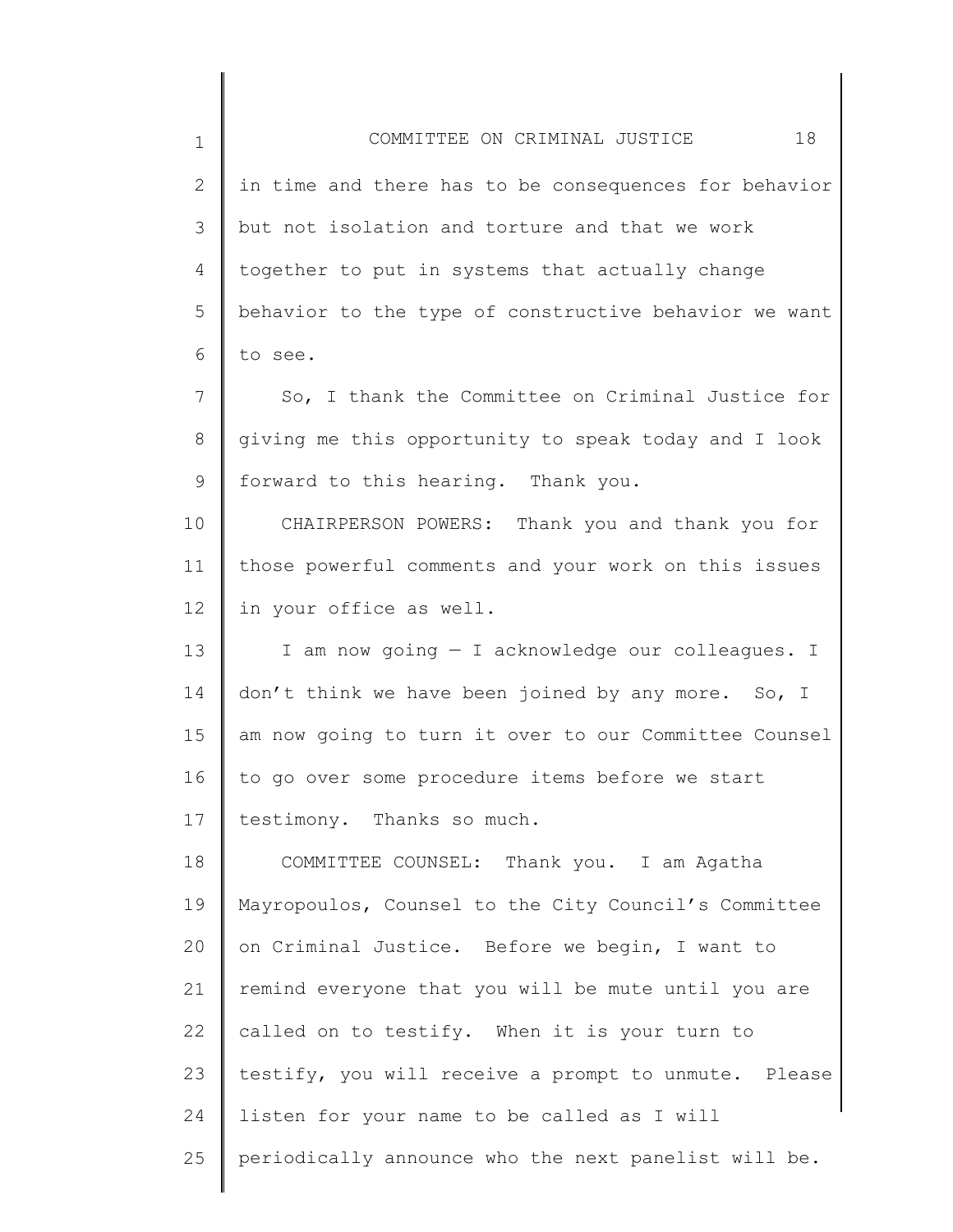| $\mathbf 1$  | 19<br>COMMITTEE ON CRIMINAL JUSTICE                   |
|--------------|-------------------------------------------------------|
| $\mathbf{2}$ | We will first hear testimony from the Department      |
| 3            | of Correction and the Board of Correction followed by |
| 4            | a period of question and answer from the committee    |
| 5            | members to the Administration. We will then hear      |
| 6            | testimony from members of the public. During the      |
| 7            | hearing, if Council Members would like to ask a       |
| 8            | question, please use the Zoom raise hand function and |
| $\mathsf 9$  | I will call on you in order.                          |
| 10           | Chair's will have 10 minutes each and committee       |
| 11           | members will be limited to 5 minutes including        |
| 12           | responses.                                            |
| 13           | I will now administer the oath to all members of      |
| 14           | the Administration. After I say the oath, please      |
| 15           | wait for me to call your name and respond one by one. |
| 16           | Please raise your right hand.                         |
| 17           | Do you affirm to tell the truth, the whole truth      |
| 18           | and nothing but the truth before these committee's    |
| 19           | and to respond honestly to Council Member questions?  |
| 20           | CYNTHIA BRANN: I do.                                  |
| 21           | COMMITTEE COUNSEL: Hazel Jennings?                    |
| 22           | HAZEL JENNINGS: I do.                                 |
| 23           | COMMITTEE COUNSEL: Brenda Cooke?                      |
| 24           | BRENDA COOKE: I do.                                   |
| 25           | COMMITTEE COUNSEL: Heidi Grossman?                    |
|              |                                                       |

∥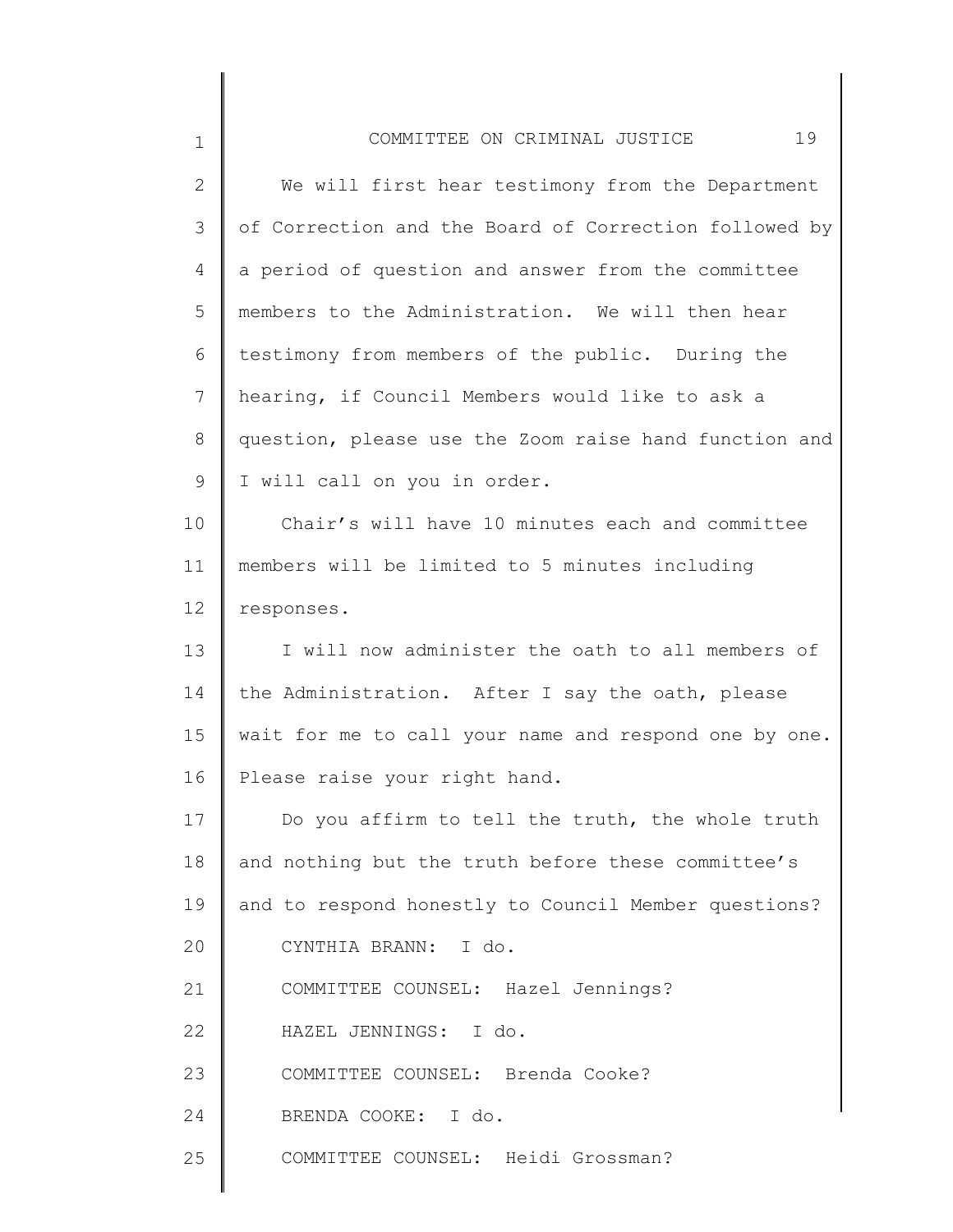| $\mathbf 1$  | COMMITTEE ON CRIMINAL JUSTICE<br>20                   |
|--------------|-------------------------------------------------------|
| $\mathbf{2}$ | HEIDI GROSSMAN: I do.                                 |
| 3            | COMMITTEE COUNSEL: Meg Egan?                          |
| 4            | MEG EGAN: I do.                                       |
| 5            | COMMITTEE COUNSEL: Emily Turner?                      |
| 6            | EMILY TURNER: I do.                                   |
| 7            | COMMITTEE COUNSEL: Bobby Cohen?                       |
| 8            | BOBBY COHEN: I do.                                    |
| 9            | COMMITTEE COUNSEL: Thank you. We will now             |
| 10           | proceed with testimony from Commissioner Cynthia      |
| 11           | Brann from the Department of Correction followed by   |
| 12           | Executive Director Meg Egan and Board member Bobby    |
| 13           | Cohen from the Board of Correction. Commissioner      |
| 14           | Brann, you may begin when ready.                      |
| 15           | CYNTHIA BRANN: Thank you. Good Morning, Chair         |
| 16           | Powers and members of the Committee on Criminal       |
| 17           | Justice. I am Commissioner Cynthia Brann and I am     |
| 18           | joined by my colleagues Chief of Department, Hazel    |
| 19           | Jennings, Deputy Commissioner for Legal Matters,      |
| 20           | Heidi Grossman and Chief of Staff Brenda Cooke.       |
| 21           | Thank you for the opportunity to testify about the    |
| 22           | Department's role in eliminating punitive segregation |
| 23           | for all individuals within New York City correctional |
| 24           | facilities.                                           |
|              |                                                       |

∥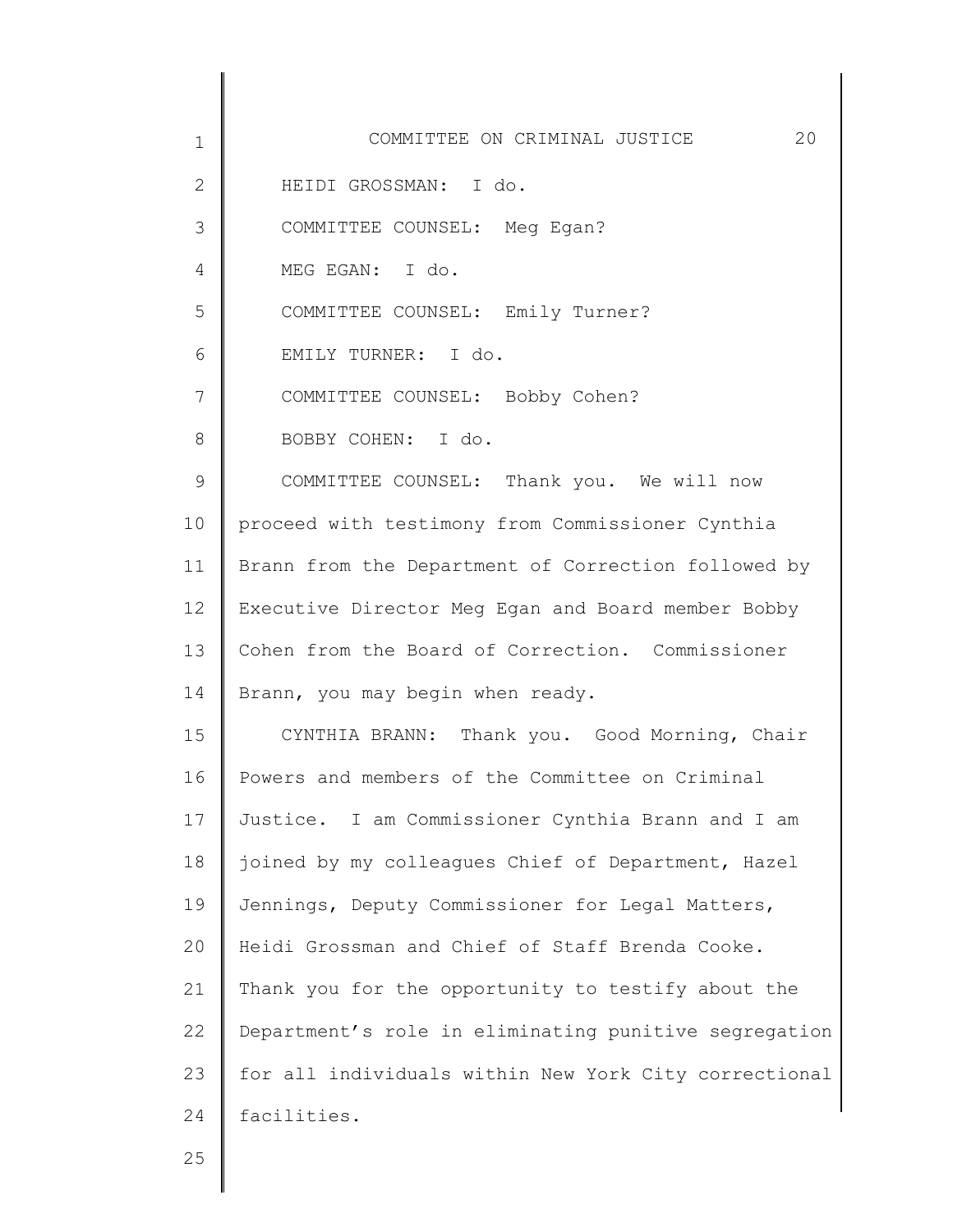2 3 4 5 6 7 Over the past six years, the Department has been a national trailblazer in its pursuit and implementation of profound changes in the management of individuals in our custody that balance the need for safety and security in an environment that fosters engagement rather than isolation.

8 9 10 11 12 13 14 15 16 17 18 19 20 21 22 We remain committed to continually assessing our practices and instituting further changes in the promotion of safety, engagement and rehabilitation for those in our custody. Rooted in understanding that age and health are important considerations in the disciplinary housing placement process, the Department developed housing strategies that provided meaningful disciplinary consequences for young adults and people with serious mental illness who have infracted without placement in punitive segregation. Our commitment to reforming this disciplinary practice resulted in unprecedented changes to punitive segregation in both the application and duration of sentences imposed, including the development of a tiered system of infractions and

23 24 reducing the maximum length of punitive segregation to 30 days for nearly all infractions.

25

1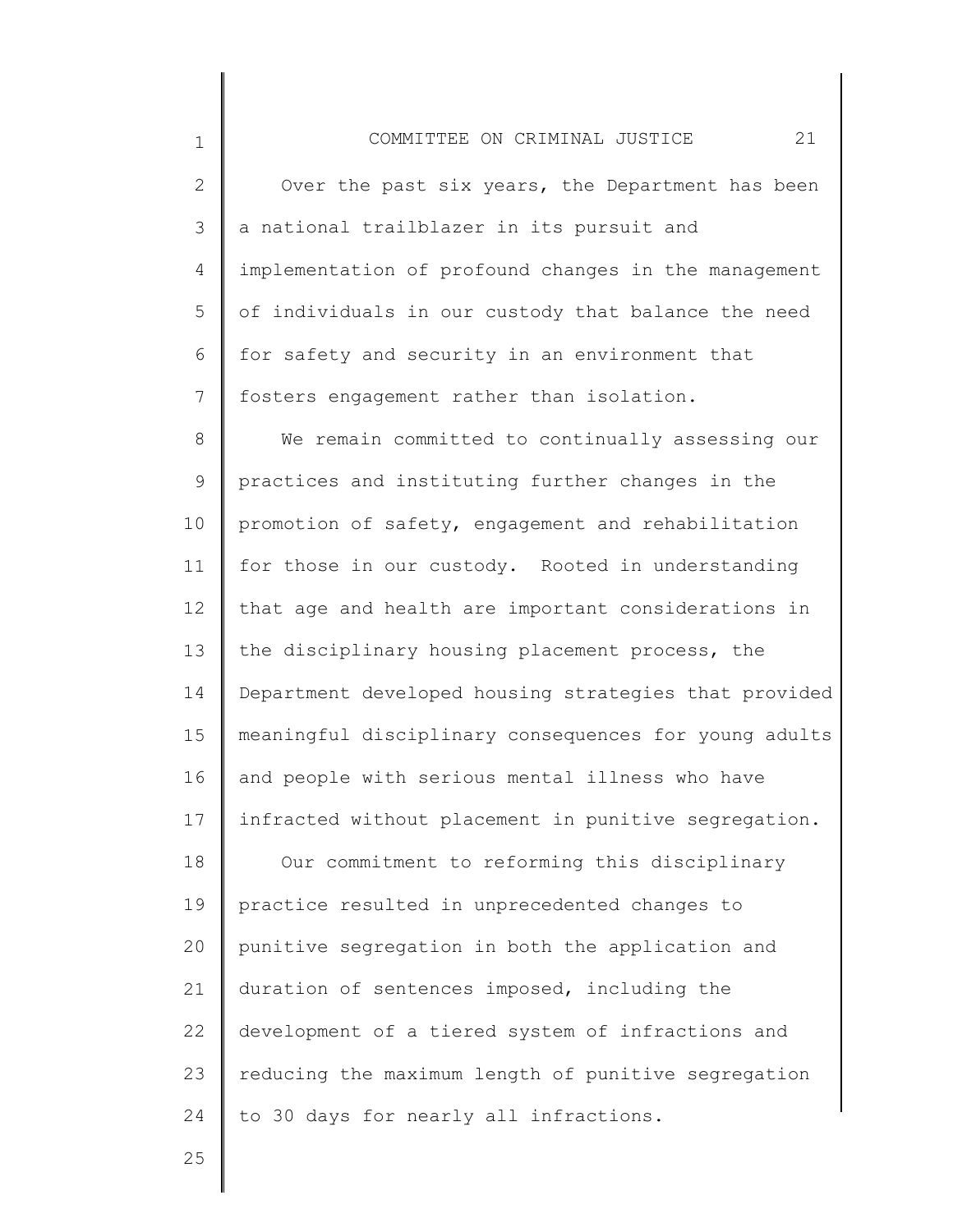## COMMITTEE ON CRIMINAL JUSTICE 22

1

2 3 4 5 6 7 In evaluating further changes to the Department's disciplinary housing system, we cannot forget how far this agency has come. Just six years ago, punitive segregation was essentially the Department's primary response to infractions, with 90-day sentences often imposed for these infractions.

8 9 10 11 12 13 14 15 16 17 18 19 20 Today, punitive segregation sentences are focused mostly on violent offenses, with penalties that directly proportional to the offense committed. The transformation to punitive segregation alternatives was not made overnight but was the result of several years of careful planning both internally and through conversations with Board of Corrections, Correctional Health Services and the State Commission on Correction. And in recognition of the crucial need to gain the trust and acceptance from Department staff who worked on the front line to keep everyone who works and lives in our facilities safe. Instead of relying upon punitive segregation, the

21 22 23 24 25 Department thoughtfully addressed the needs of this population and created several different alternative approaches. This includes establishing the Secure Unit and the Enhanced Supervision Housing ESH, which are designed to focus on rehabilitating individual's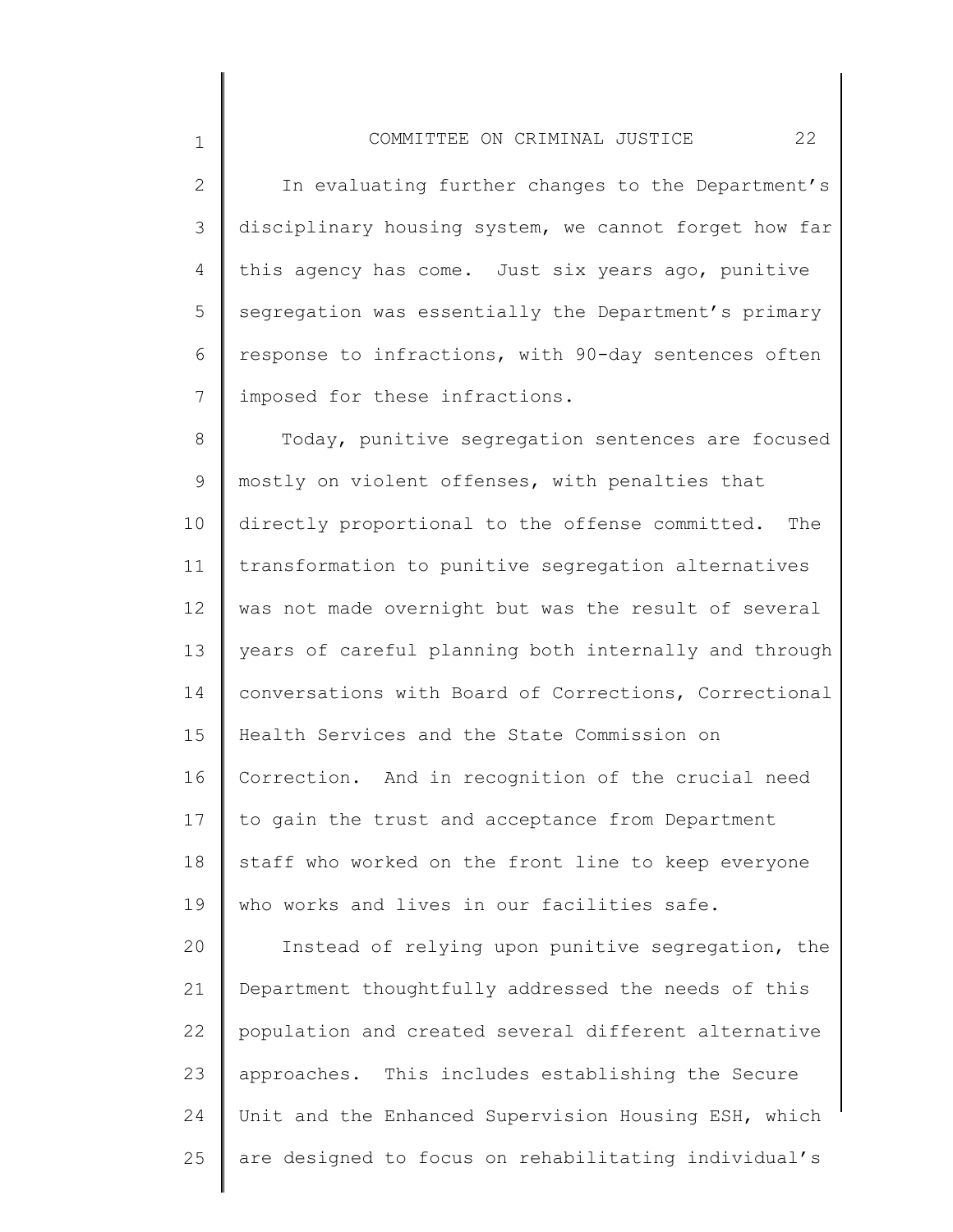4 5 6 7 8 9 Similarly, the Department created the Transitional Restorative Unit or TRU aimed at managing adolescents and young adults involved in violent acts. TRU provides close supervision with individualized support plans, treatment and incentives to encourage positive behavior.

10 11 12 13 14 15 16 17 18 19 20 In addition, the Department established the Clinical Alternatives to Punitive Segregation or CAPS to foster collaboration between clinical and correctional staff in treating the needs of those with a serious mental illness who engage in violent behavior. The Program to Accelerate Clinical Effectiveness or PACE was also established to support the needs of those with serious mental illness who have not engaged in violent behavior but who can benefit from a more therapeutic mental health setting.

21 22 23 24 Our commitment to reform has continued in recent years. In June 2019, the Department increased out of cell time in punitive segregation from 1 hour to 4 hours, affording individuals in this setting

25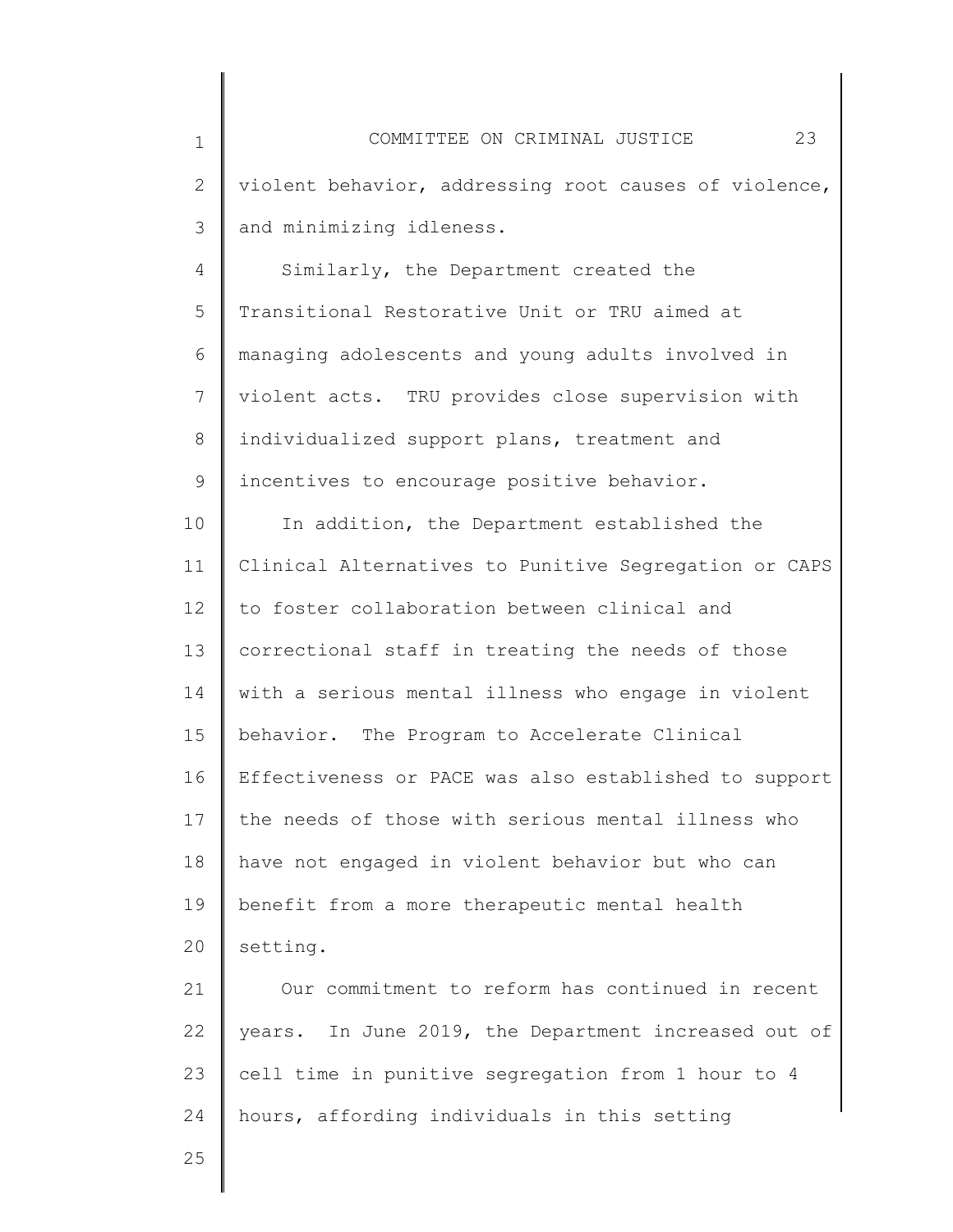1 2 3 4 5 6 7 8 9 10 11 12 13 14 15 16 17 18 19 20 21 22 23 24 COMMITTEE ON CRIMINAL JUSTICE 24 additional opportunities for recreation and instituting a congregate television hour. In August of this year, the Department partnered with Correctional Health Services to ensure that individuals with certain health conditions are no longer placed in highly restrictive settings. As a result of these reforms, there has been a dramatic reduction in the use of punitive segregation. The creation of alternative and supportive housing units has enabled the Department to successfully divert hundreds of individuals from punitive segregation placement. As of December 2nd, there were just 72 individuals serving sentences in punitive segregation and 22 individuals placed in the Restrictive Housing Unit, also known as RHU. These numbers stand in stark contrast to the average range of between 500 and 600 people per day in punitive segregation at the time we began instituting reforms in 2014. This reduction of over 80 percent in disciplinary housing placements is a clear indication of this Department's commitment to reform and our dedication to the reduction of punitive segregation wherever possible.

25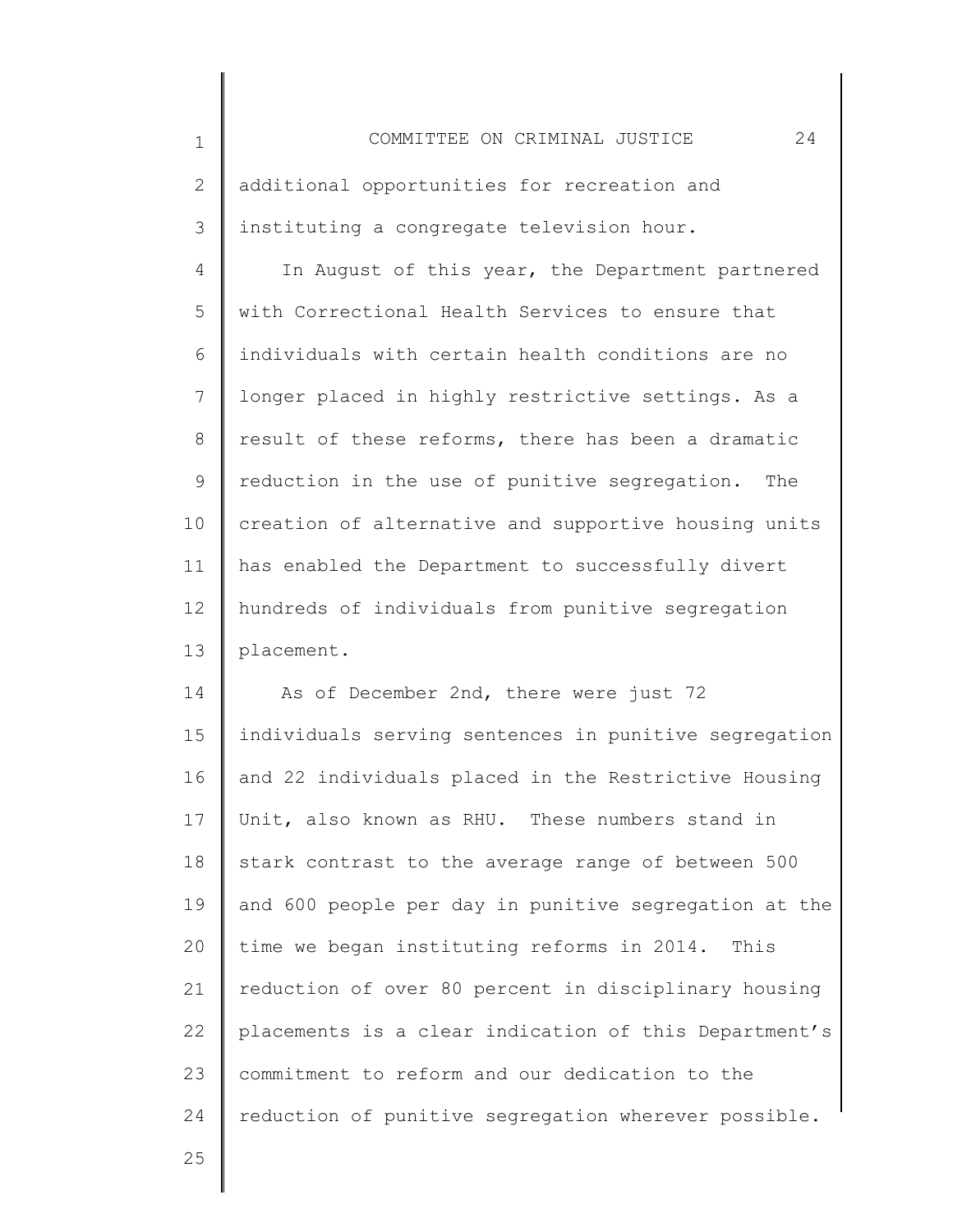## COMMITTEE ON CRIMINAL JUSTICE 25

1

2 3 4 5 6 7 8 9 10 11 12 In furtherance of this commitment, since June of this year, the Department has worked hand in hand with other members of the Mayor's working group to develop a proposal on how we can safely end punitive segregation in New York City's jails. After months of thoughtful consideration, the working group is in the final process of finalizing our recommendations, which will carefully balance the creation of a more humane system with the very real need to keep everyone, including our staff, safe from harm while in our facilities.

13 14 15 16 17 18 19 While I do not have specific details to share at this time, I look forward to sharing more information with you on these recommendations soon. With regards to the preconsidered legislation attached to today's hearing, we share the Council's goals to using the least restrictive means when applying disciplinary action toward violent offenders in custody.

20 21 22 23 24 25 However, the reduction and elimination of punitive segregation requires careful and considerate balancing to ensure the safety of staff and people in custody. Any policy changes to this practice must be informed by correctional experts in order to ensure any decisions made do not result in dangerous and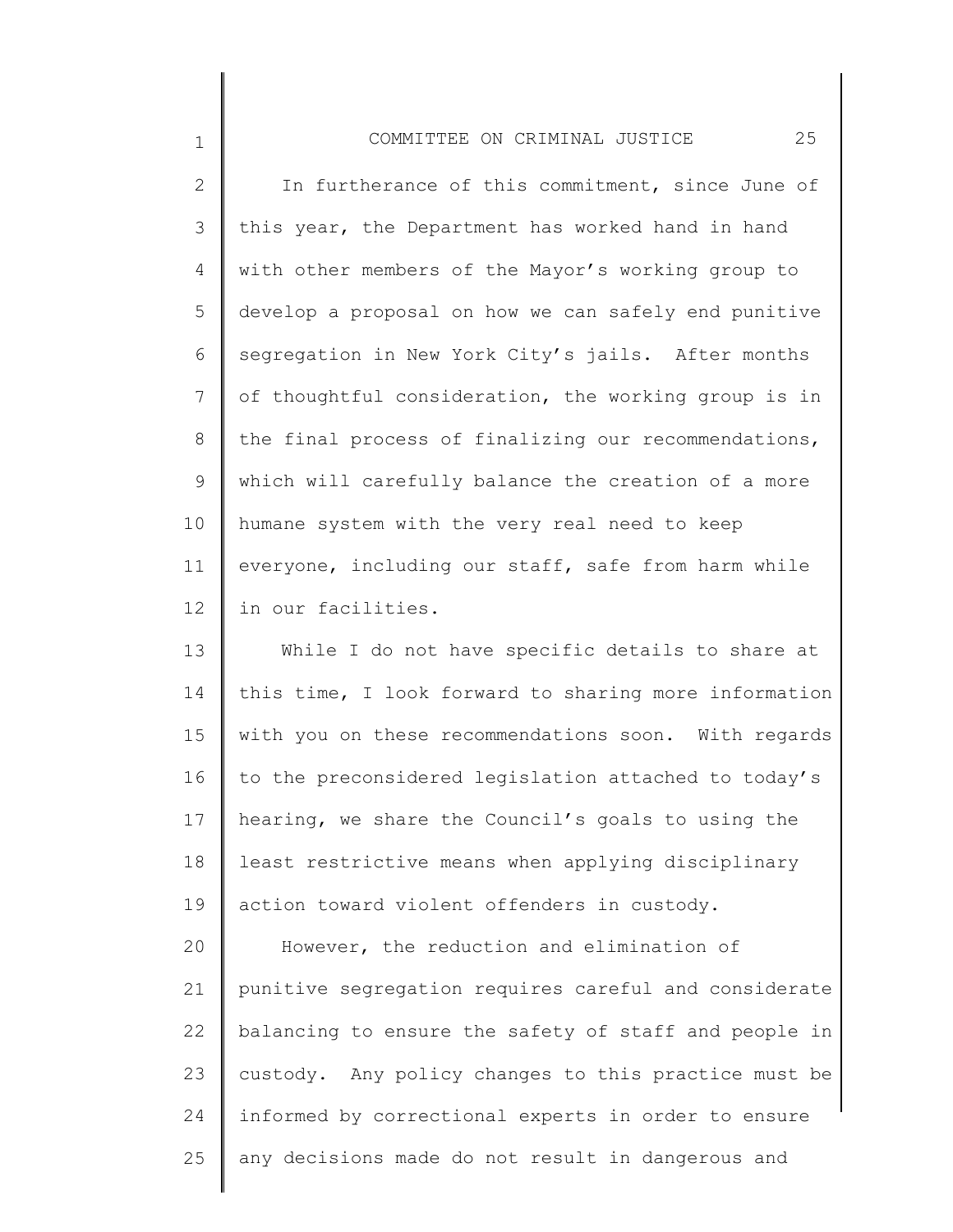| $\mathbf 1$     | 26<br>COMMITTEE ON CRIMINAL JUSTICE                   |
|-----------------|-------------------------------------------------------|
| $\mathbf{2}$    | unintended consequences. We believe the best results  |
| 3               | will come from allowing the working group, which      |
| 4               | includes critical representation from our partners at |
| 5               | the Board, the formerly incarcerated community and    |
| 6               | the labor and advocacy realm, to finalize its         |
| $7\overline{ }$ | recommendations and for those to be reflected in      |
| 8               | forthcoming Board rules.                              |
| 9               | Thank you for the opportunity to testify before       |
| 10              | you this morning. My colleagues and I are happy to    |
| 11              | answer any questions you may have.                    |
| 12 <sup>°</sup> | CHAIRPERSON POWERS: Thank you. I think we are         |
| 13              | going to actually do questions for the Department of  |
| 14              | Corrections, if I am correct and then head over to    |
| 15              | the Board. Just checking with Committee Counsel if    |
| 16              | that is correct. I think so. Okay, I am going to go   |
| 17              | ahead.                                                |
| 18              | Thank you for the testimony and thank you for         |
| 19              | giving us a bit of an update. Just a few sort of      |
| 20              | housekeeping things here and then I want to ask some  |
| 21              | larger questions on landscape and things like that    |
| 22              | but just I know you are not here today to deliver     |
| 23              | actual updates on the task force, so we do hope we    |
| 24              | get those soon and the Board and we will ask the      |

Board this but do you have a sense of timing here?

25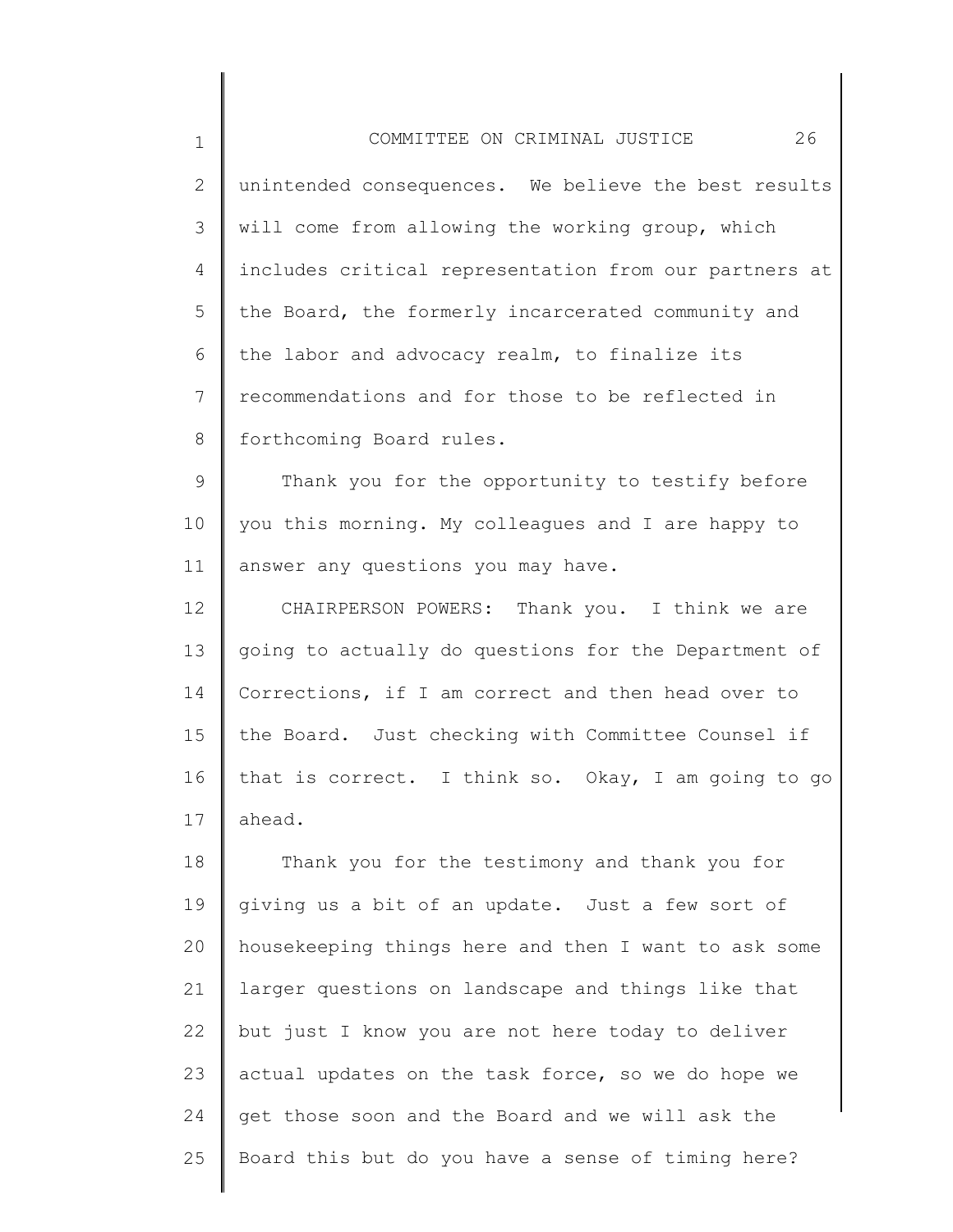1 2 3 4 5 6 7 8 COMMITTEE ON CRIMINAL JUSTICE 27 Lots of urgency to this issue but also, we are going to hear from lots of folks here today. I think we have been waiting since, I believe it was June when the Mayor announced this to see the findings of those, that working group and then to see the role making. Can you give us any sense of what the timing is on that?

9 10 11 12 13 14 15 16 CYNTHIA BRANN: So what I can tell you because I don't have a specific date. The Board of Corrections and City Hall received those recommendations and they are at work incorporating those recommendations into a draft rule and so, I don't have a final date. They are working diligently. We all understand the urgency behind this and the critical need to make reforms. So, I can't give you a date certain.

17 18 19 20 21 22 23 24 25 CHAIRPERSON POWERS: We will ask the Board but thank you. Okay, so just on the leg— beyond the legislation, I want to talk about the legislation again because you just mentioned at the end of your testimony on the feeling that perhaps it should get four level which is what I heard but on the top— on some of the topics on the topic, let's just say Legal Council for individuals going through disciplinary hearings, user restraint desks, restricting lock ins.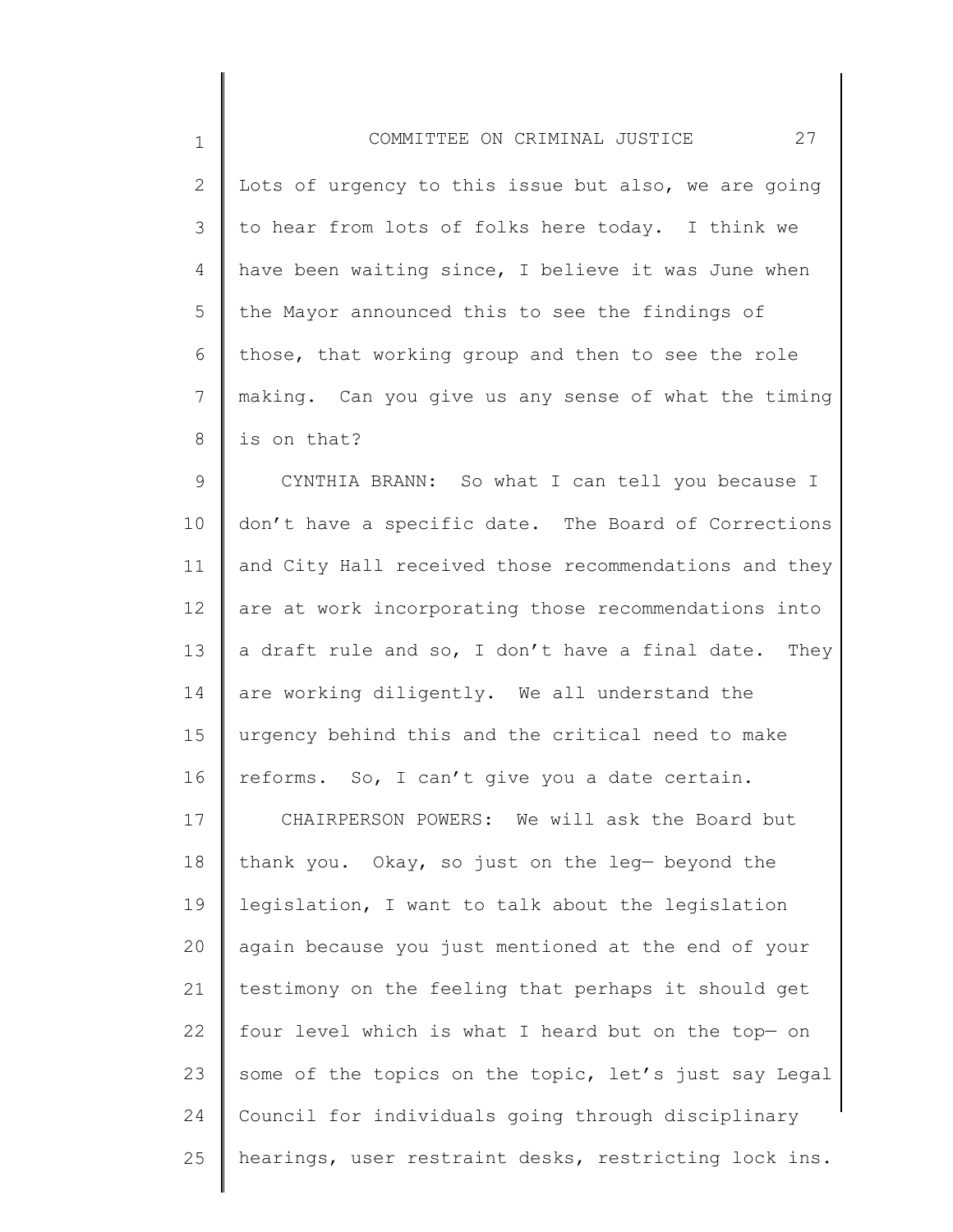2

3

4

5

23

I am just remember the pieces, the other pieces here of Council Member Dromm's bill. Do you have opinions on those and does the Department have opinions on those issues.

6 7 8 9 10 So, if you just want to take those one at a time. Disciplinary hearings, having legal counsel for those. Further restrictions on lock ins and user restraint desks and Council Member Dromm will ask some questions as well if I missed anything.

11 12 13 14 15 16 17 18 19 20 21 22 CYNTHIA BRANN: So, we share the Council's goals of using the least restrictive measures to manage dangerous and violent behaviors and I believe that the recommendations of the working group, which incorporates a balanced approach to the management of violent or dangerous behavior, takes into account the operational experience of folks in corrections and all of our interested justice stakeholders and for the specifics regarding let's say, let's talk about the access to legal. I have asked that our Legal Counsel, Deputy Commissioner Grossman address that specifically.

CHAIRPERSON POWERS: Sure.

24 25 HEIDI GROSSMAN: Good morning. The department has concerns regarding this provision that we are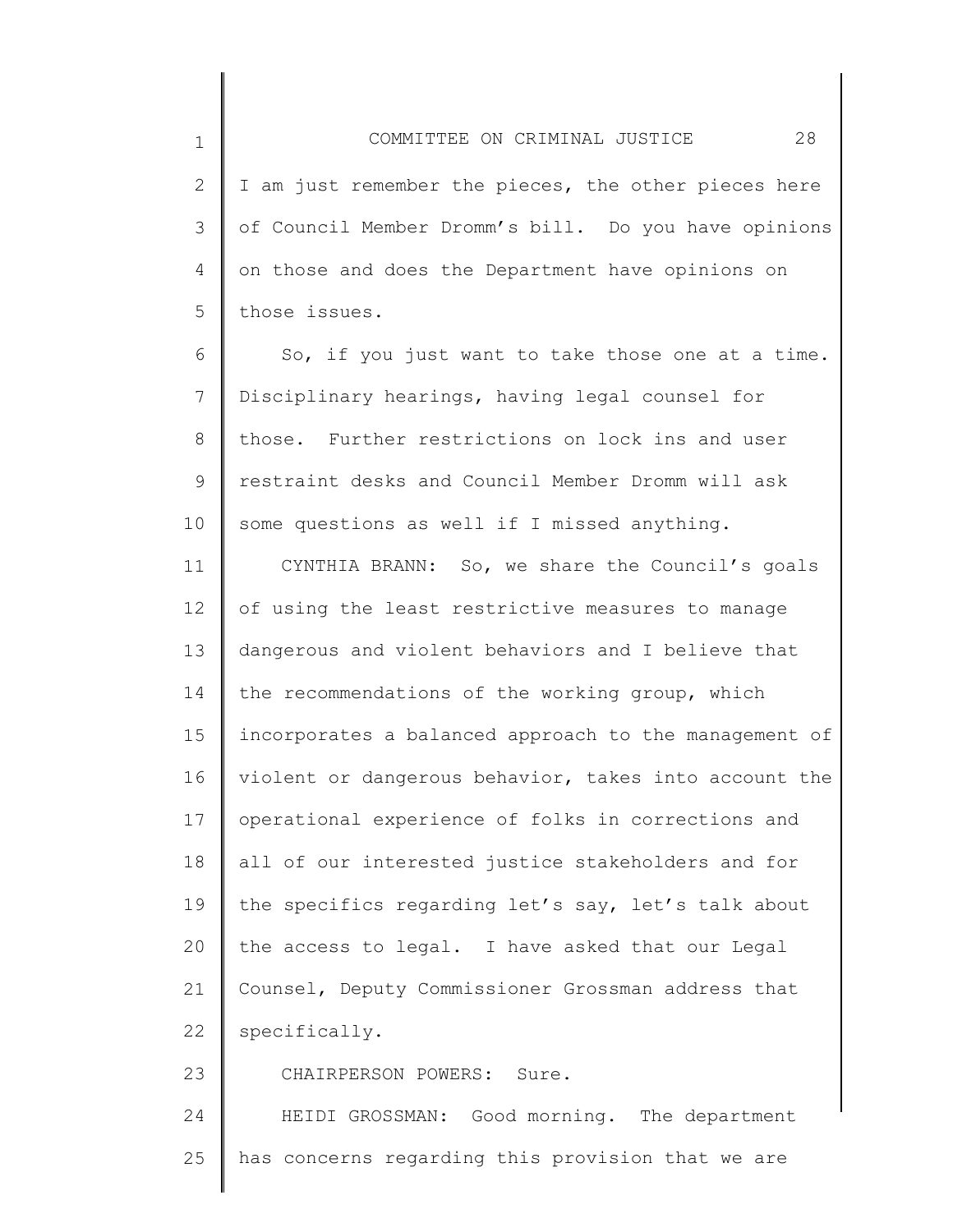1 2 3 4 5 6 7 COMMITTEE ON CRIMINAL JUSTICE 29 working through but I do want to talk a little bit about the process. We do hearings about rule violations, not about  $-$  it is not a criminal proceeding. These are hearings for rule violations of the department. They are informal administrative hearings.

8 9 10 11 12 13 14 15 16 17 18 So, from a procedural justice standpoint, we believe that our process is transparent and fair. The matter is investigated by an uninvolved member of the department. A simple camera coverage as you know a lot is known about many of the incidents that occur. The incarcerated person is given notice of charges at least 24 hours before a hearing is scheduled and that gives that person a chance to prepare for a hearing and in then the incarcerated person also has an opportunity to talk with his own or her own counsel. All calls are free.

19 20 21 22 23 24 25 So, the individual has a chance to be heard and to explain what happened from his or her perspective. The incarcerated person also has a chance to ask for a hearing facilitator. A hearing facilitator is not a lawyer but that individual can also explain the process if someone doesn't understand or has questions. An individual also has the ability to ask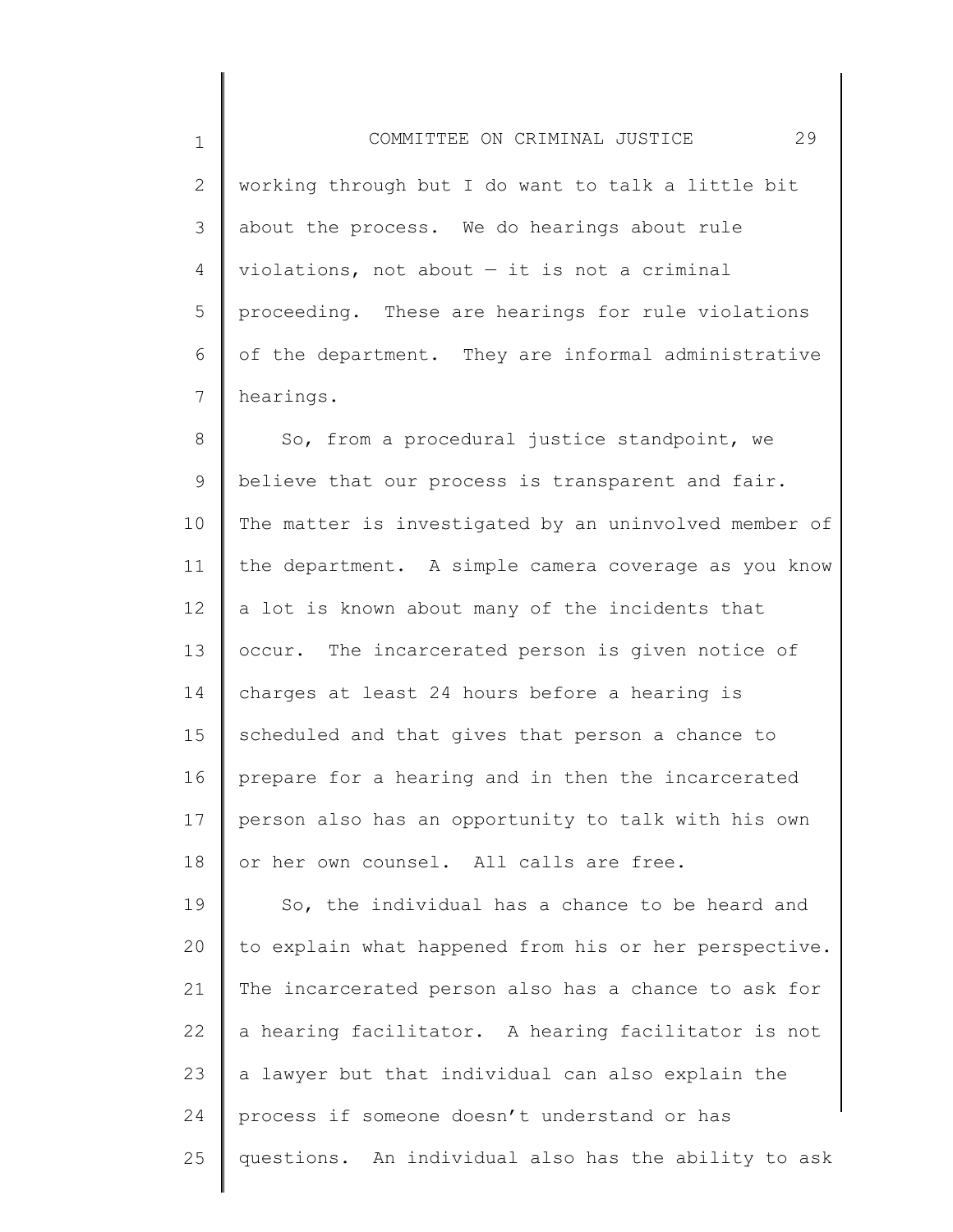1 2 3 4 5 6 7 8 9 10 11 12 13 14 15 16 17 18 19 20 21 COMMITTEE ON CRIMINAL JUSTICE 30 for an interpreter. If someone who is appearing for a hearing wants the hearing officer to speak with other witnesses, that's also something that can be requested and the hearing officer will go and speak with another individual and interview those people. Basically, the Department of Corrections Adjudication Captain is serving as a fact finder in this process. They are in a separate unit and a separate organizational structure from the facility where an incident occurred and they are in a different chain of command from who is investigating and who is involved in the incidents. So, Department of Correction, when they make decisions, they serve. The Adjudication Captains arrange to have the decision served on the individual and that's where an individual will be able to learn about the reason behind a decision. All hearings are recorded and every individual has a right to appeal and to challenge the decision in court before a neutral judge. And at that time, an individual can

22 23 24 also have legal representation which is often the case. So, this is an uncomplicated process that we believe works.

25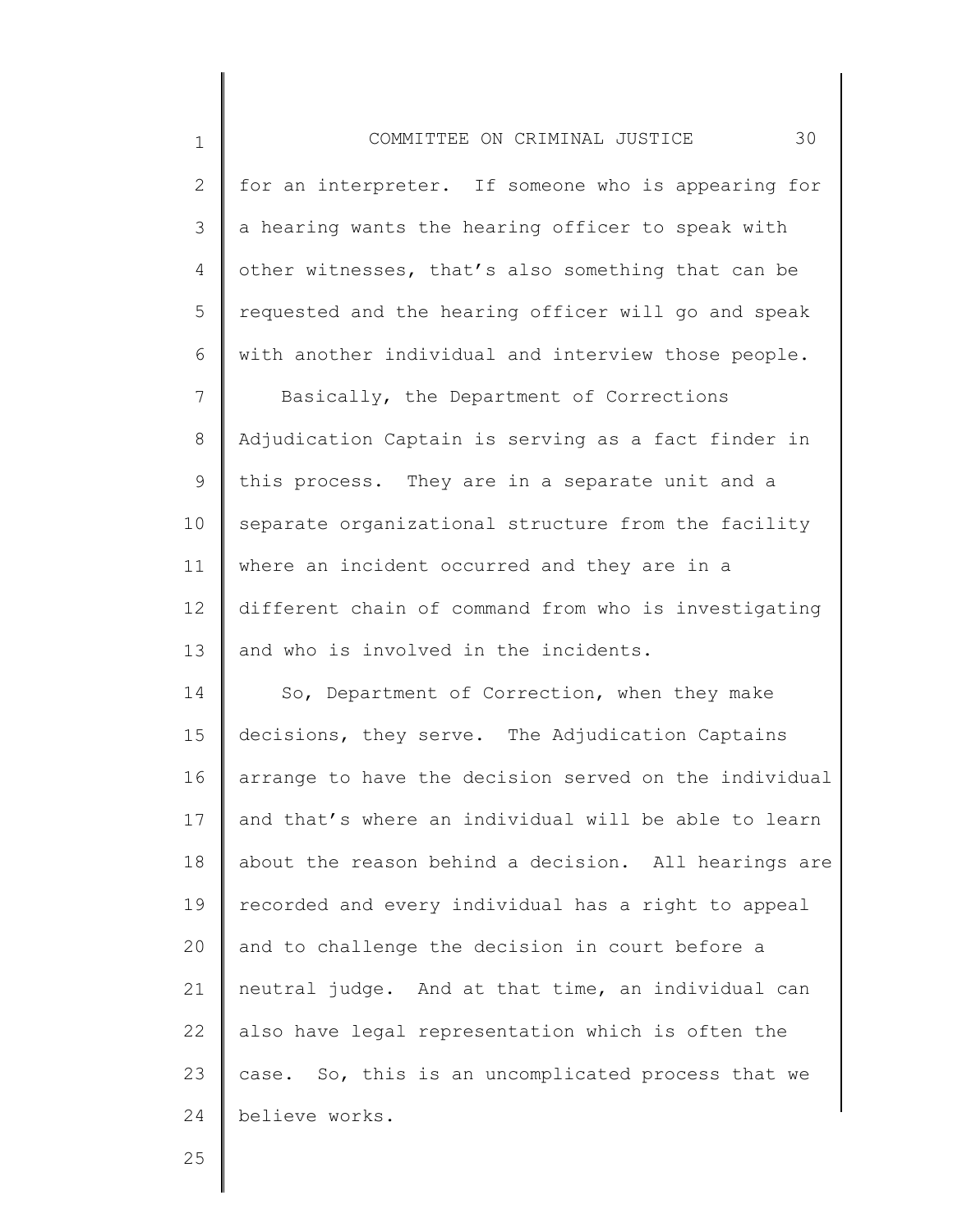| $\mathbf 1$ | 31<br>COMMITTEE ON CRIMINAL JUSTICE                   |
|-------------|-------------------------------------------------------|
| 2           | CHAIRPERSON POWERS: Could I just - but your           |
| 3           | first sentence was, we have concerns. So, can you     |
|             |                                                       |
| 4           | just tell me what those concerns are?                 |
| 5           | HEIDI GROSSMAN: These are concerns that we            |
| 6           | believe this is an uncomplicated process that would   |
| 7           | be rendered more complicated by this proposal but we  |
| 8           | have concerns that we think warrant further           |
| 9           | discussion with the Council.                          |
| 10          | CHAIRPERSON POWERS: Can you elaborate? We are         |
| 11          | the Council, so can you just elaborate on some of     |
| 12          | what those might be? I just, I want to hear them in   |
| 13          | case Council Member Dromm or others who are here can  |
| 14          | address any of those with their questions.            |
| 15          | HEIDI GROSSMAN: Well, I think the explanation of      |
| 16          | the entire process that I just provided, I think when |
| 17          | you propose language in the bill, doesn't take into   |
| 18          | account all that is working in our process.           |
| 19          | CHAIRPERSON POWERS: Okay.                             |
| 20          | HEIDI GROSSMAN: I think that this would over          |
| 21          | complicate what is a very simple process right now.   |
| 22          | CHAIRPERSON POWERS: And how do you address the        |
| 23          | obvious, what I think would be the obvious rebuttal   |
| 24          | to this which is, somebody who is going through a     |

 $\Big\|$ 

25 process at a disciplinary hearing that will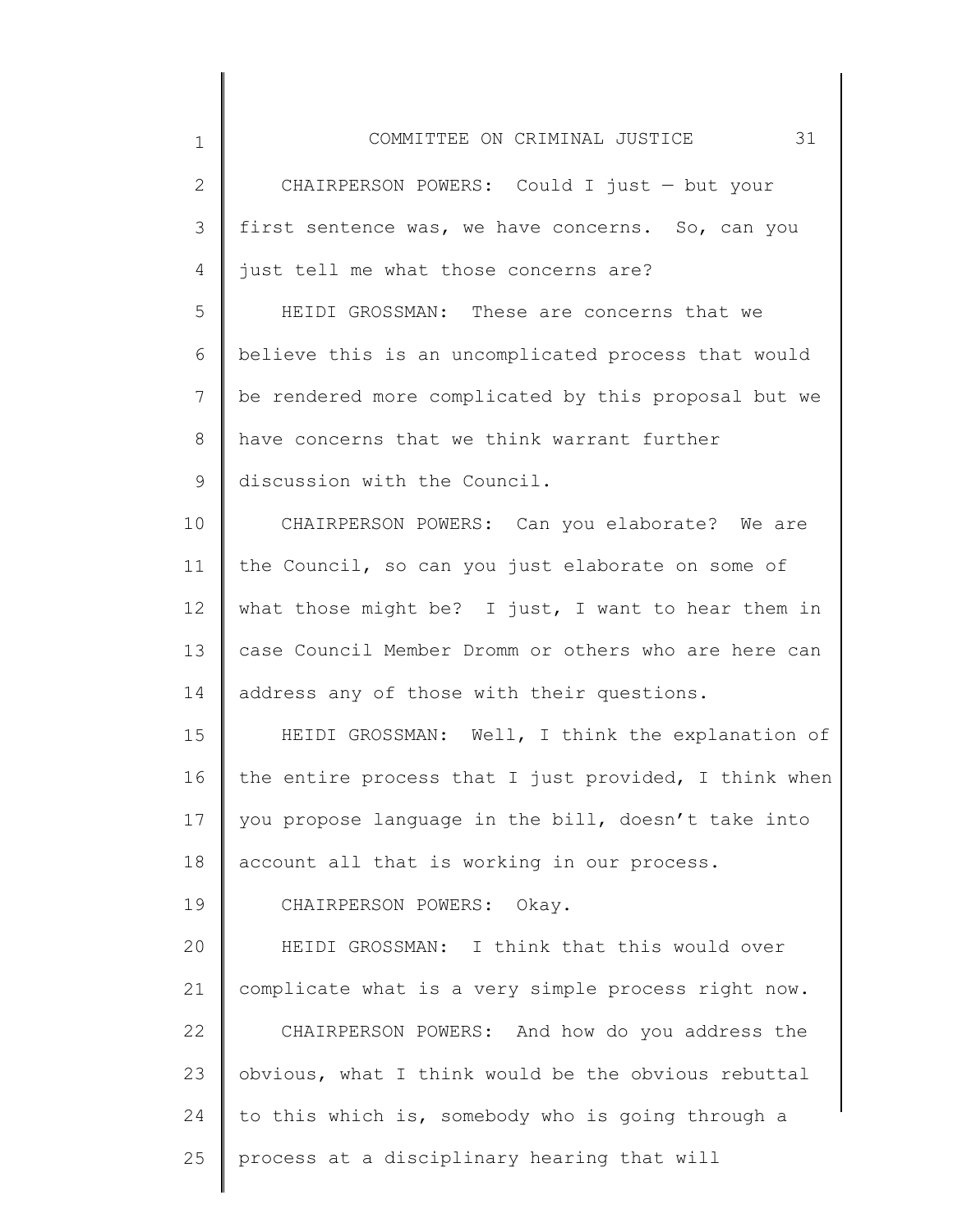1 2 3 4 5 6 7 8 9 COMMITTEE ON CRIMINAL JUSTICE 32 potentially put them into a form of isolated housing. Has counsel helping them and wants access to that individual to be able to provide a rebuttal to the allegations of the offense before they go into punitive segregation. Want the right and want to be afforded the ability to have somebody represent them or at least you know guide them through that process. Why should that not be allowed?

10 11 12 13 14 15 16 17 18 19 20 21 22 HEIDI GROSSMAN: This process is an informal process. This is not a criminal trial where you have these very strict rules of evidence. These are this is all about an individual being able to tell their story to the hearing officer and it is at that moment that the hearing officer. Like I said, we have full camera coverage and if you  $-$  and much of the information is known and it is giving people an opportunity to be heard. It is a fact finding determination where we don't have these rules of evidence where you need to sort of [INAUDIBLE 32:14] etc. It is a simple process where people are really getting to the facts of the case.

23 24 25 CHAIRPERSON POWERS: Okay. I am going to move on, I mean I do think we would like to hear more elaborate concerns here because this has been an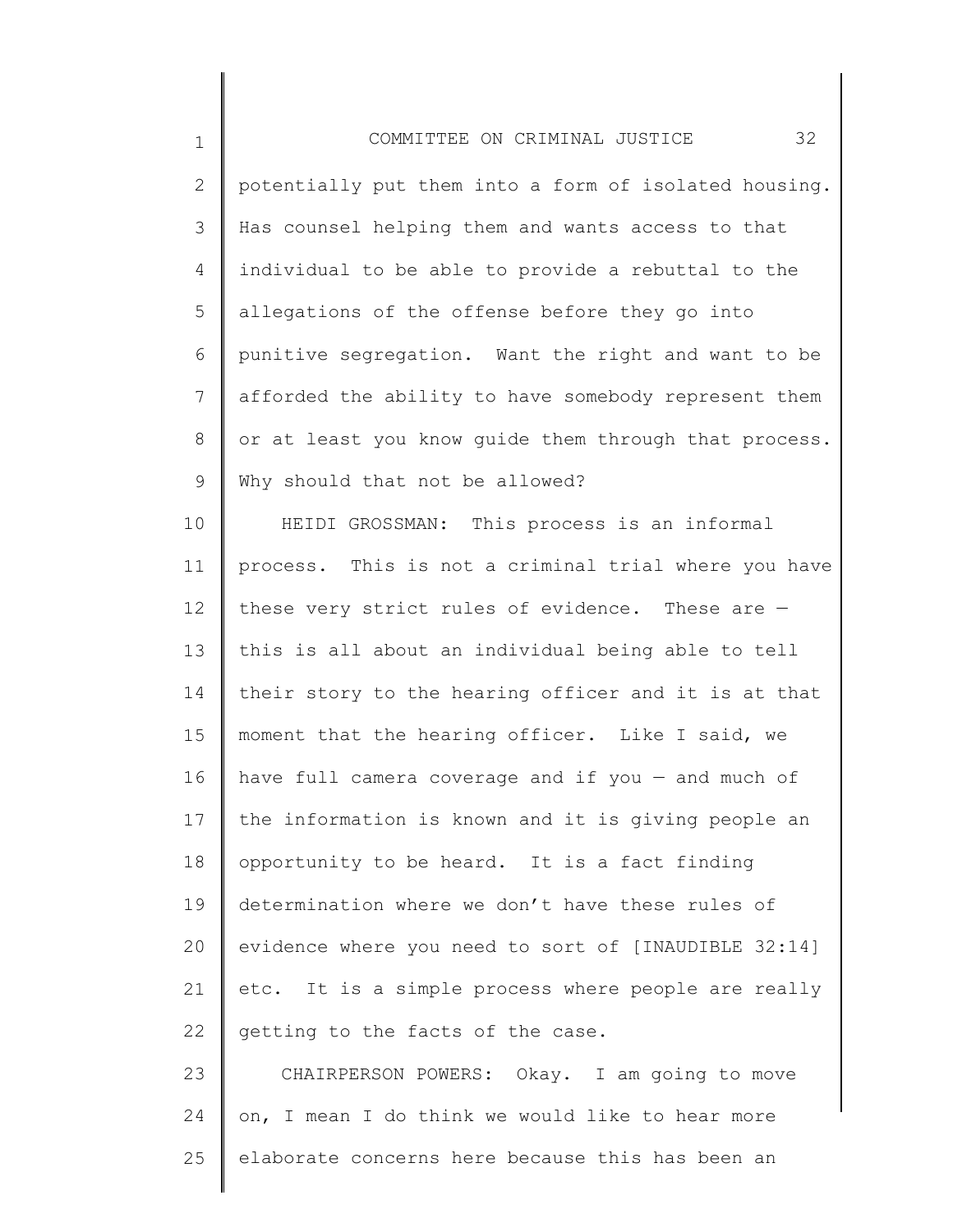2 3 4 5 6 issue that's been raised in the past and you know, obviously part of legislation. I want to go back to Commissioner just on the general topic. Does the department agree with the Mayor's assessment to end punitive segregation?

7 8 9 10 11 12 13 CYNTHIA BRANN: So, yes, we agreed that we could find a safe alternative to ending punitive segregation and we worked very hard on that both in internal meetings, separate from the working group but also me as a participate of the working group and we believe that we have come up with a very balanced and safe approach.

14 15 16 17 18 CHAIRPERSON POWER: Got it and you are going to give us details I guess sometimes soon in the near future but can you share with us what you think a safe alternative looks like, personally in your sort of expertise here as a professional?

19 20 21 22 23 24 25 CYNTHIA BRANN: Sure and just so you know personally as the Commissioner and professionally as a Corrections expert with over 30 years' experience, I would never sign onto a policy, a practice or a program that would put staff or people in custody at greater risk and so, that's what I went into the discussions with.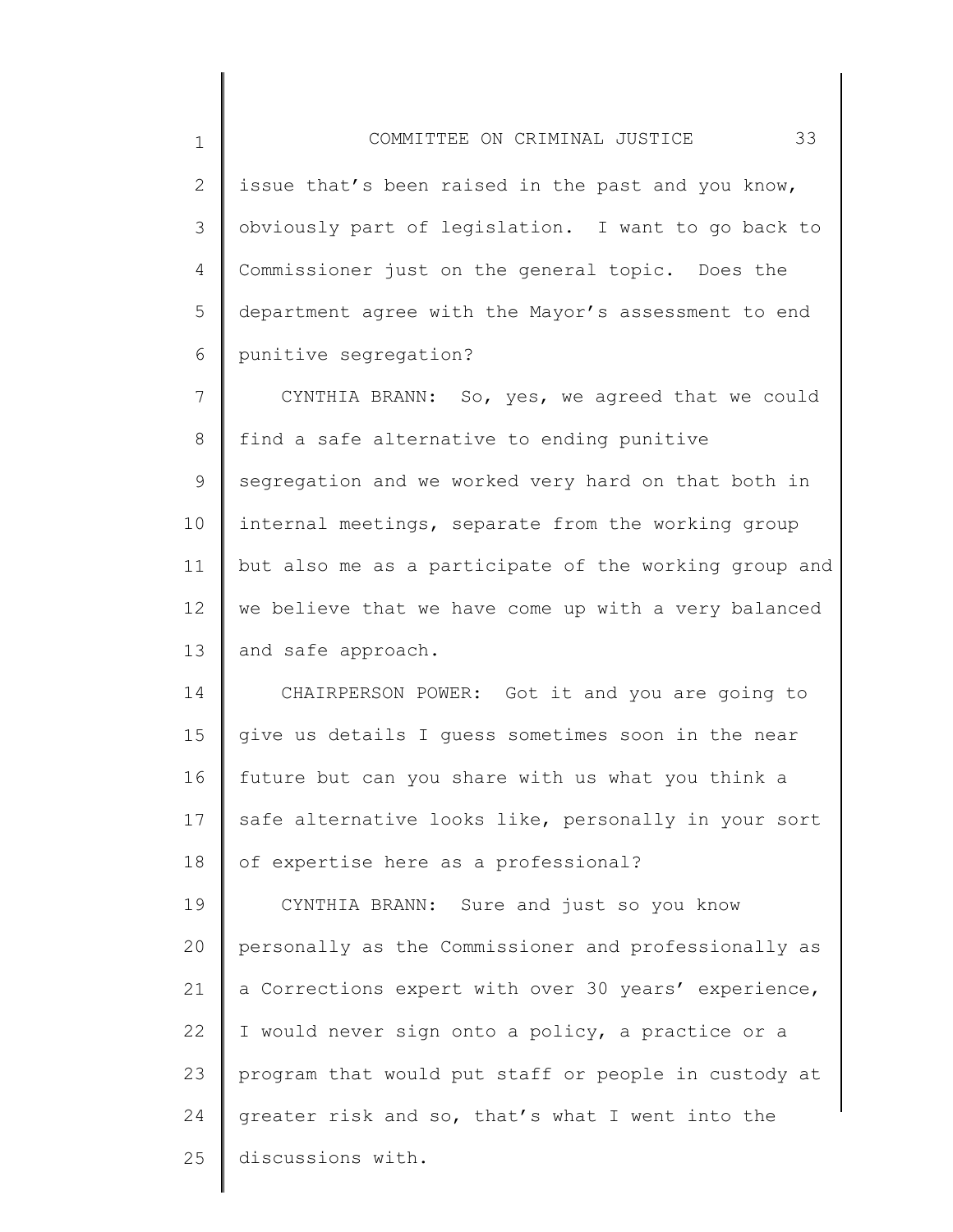## COMMITTEE ON CRIMINAL JUSTICE 34

1

2 3 4 5 6 7 8 9 10 11 So, an alternative system that balances risk management in the facilities but also ensure personal accountability for behavior is a fundamental piece of eliminating isolation. And so, we have a system right now in the enhanced supervision housing that does just that. You move through levels. There is programming that is based on an individual's criminogenic risk and their needs and it's based on what they need to get to the thinking behind the behavior that they engaged in.

12 13 14 15 16 And so, as they progress through those levels and they behave more appropriately with regard to rules and regulations and prosocial behavior, they move through those levels and back out to general population.

17 18 19 20 21 22 So, it's a combination of stopping the behavior, getting a risk assessment, understanding what those needs are and mitigating those risks by putting in programs that help that individual change the thinking behind violence and engaging in that type of behavior.

23 24 25 CHAIRPERSON POWERS: And what is the response from the Department and the Task Force, the concerns that this is going to lead to  $a - y$ ou know, you are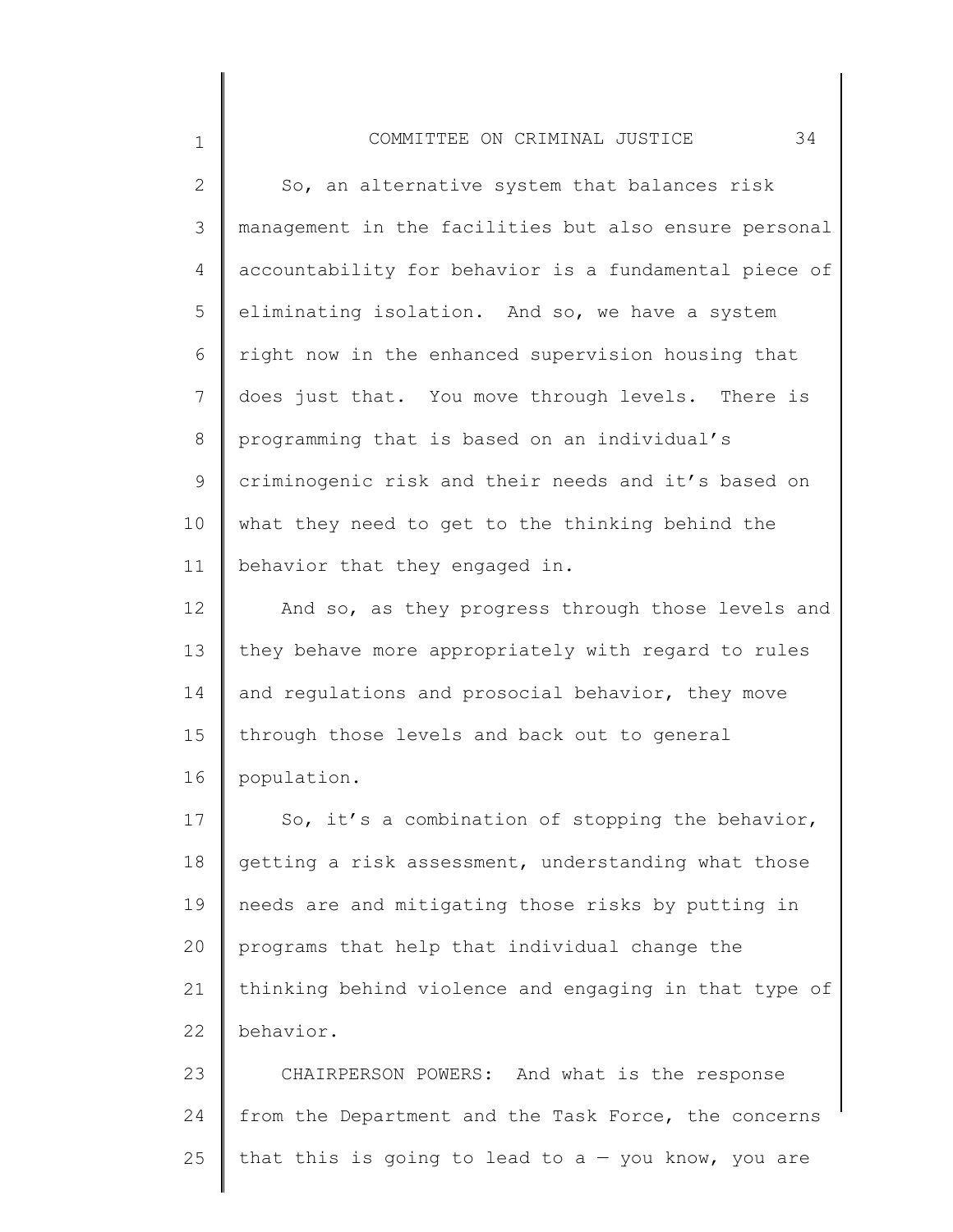| 2 $\parallel$ removing, you know, a disincentive or consequence and $\parallel$ |
|---------------------------------------------------------------------------------|
| 3 $\parallel$ it will lead to increased and further violence. And $\parallel$   |
| 4   I guess a second part of that question is, what do                          |
| 5 you feel the Department needs in terms of make                                |
| 6 something like that successful?                                               |

7 8 9 10 11 12 13 14 15 16 17 18 CYNTHIA BRANN: So again, I would just reiterate, I would not sign on to anything that creates a greater danger for my staff or anybody in custody. So, the foundation of the recommendations firmly keeps that in place and what the department needs is the trust in staff and those in our custody and the trust of the Council and the Board and all of our justice stakeholders that the combined thoughtfulness of all different areas of the criminal justice world with advocates and formerly incarcerated and correctional experts and labor, all came together with the right solution.

19 20 21 22 23 24 25 CHAIRPERSON POWERS: Got it and we are mostly talking about punitive segregation but obviously there are other forms here of restricted housing and isolation and housing that you know, has limitations in terms of freedom of movement, time out of cell, so forth. Is the rule making that you are talking about aimed at punitive segregation or are we talking about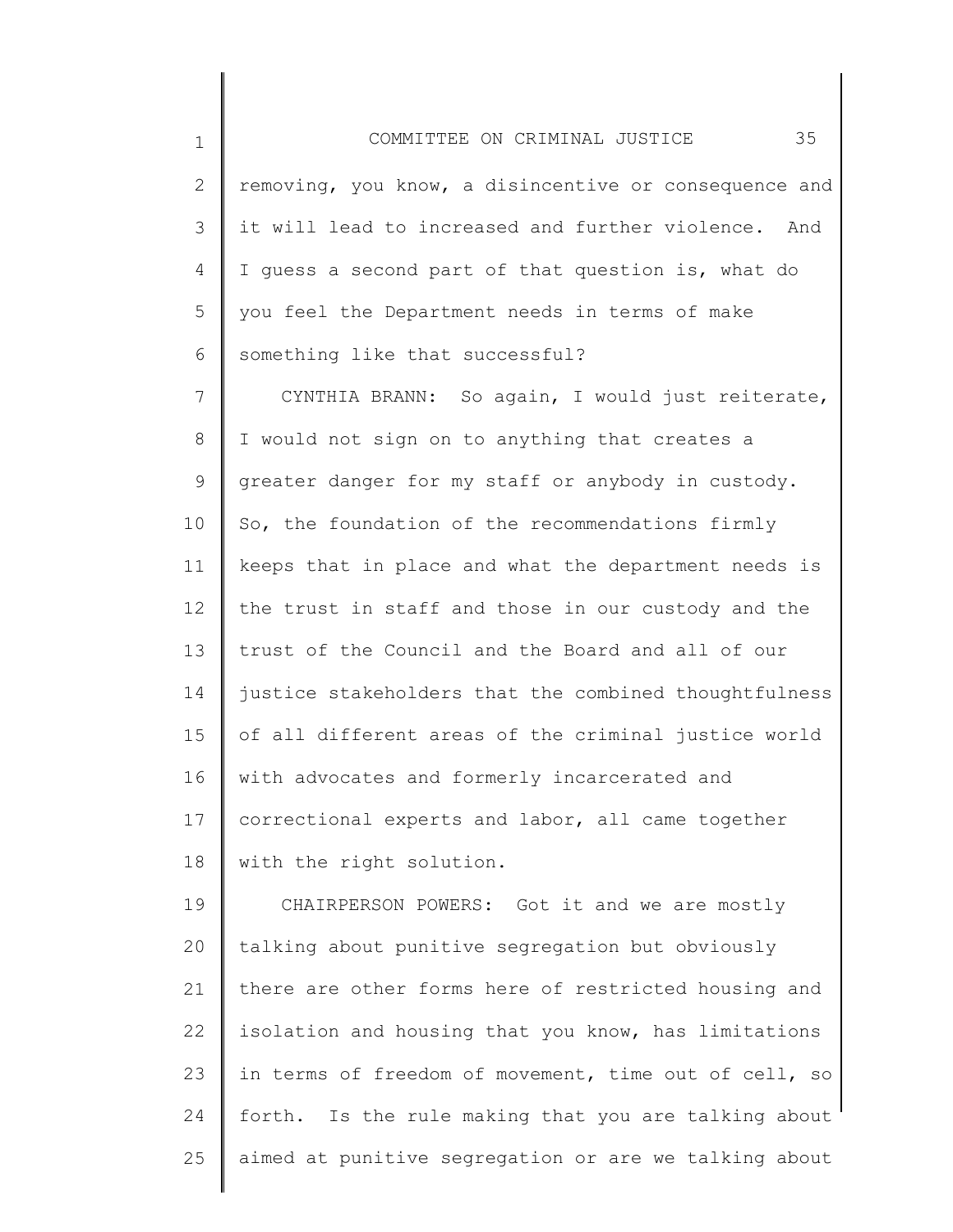| $\mathbf 1$     | 36<br>COMMITTEE ON CRIMINAL JUSTICE                    |
|-----------------|--------------------------------------------------------|
| $\mathbf{2}$    | other forms of housing that would limit your time out  |
| 3               | of cell and would $-$ I mean, are you quys focusing on |
| 4               | punitive segregation as the focus here? Or are we      |
| 5               | talking about other forms of housing that you know,    |
| 6               | there are other forms of restricted housing and there  |
| $7\phantom{.0}$ | are other forms of you know isolation. And I think     |
| 8               | the concern that many folks have is that we, any of    |
| 9               | us, might only focus on punitive segregation versus    |
| 10              | focusing on other forms of restricted housing or       |
| 11              | practices that will isolate individuals.               |
| 12              | Can you speak to what your focus is and you know       |
| 13              | some of the isolation housing practices outside of     |
| 14              | punitive segregation?                                  |
| 15              | CYNTHIA BRANN: So, what I can tell you is that         |
| 16              | the plan focuses on removing isolation. People being   |
| 17              | isolating and that is the critical and most            |
| 18              | concerning area of punitive segregation as to what     |
| 19              | being behind a solid door for extended periods of      |
| 20              | time does to the human psyche. And so, the working     |
| 21              | group focused on changing that isolation.              |
| 22              | CHAIRPERSON POWERS: Okay, so the answer is yes         |
| 23              | to the working group is looking at isolation beyond    |
| 24              | punitive segregation.                                  |
|                 |                                                        |

Ι

║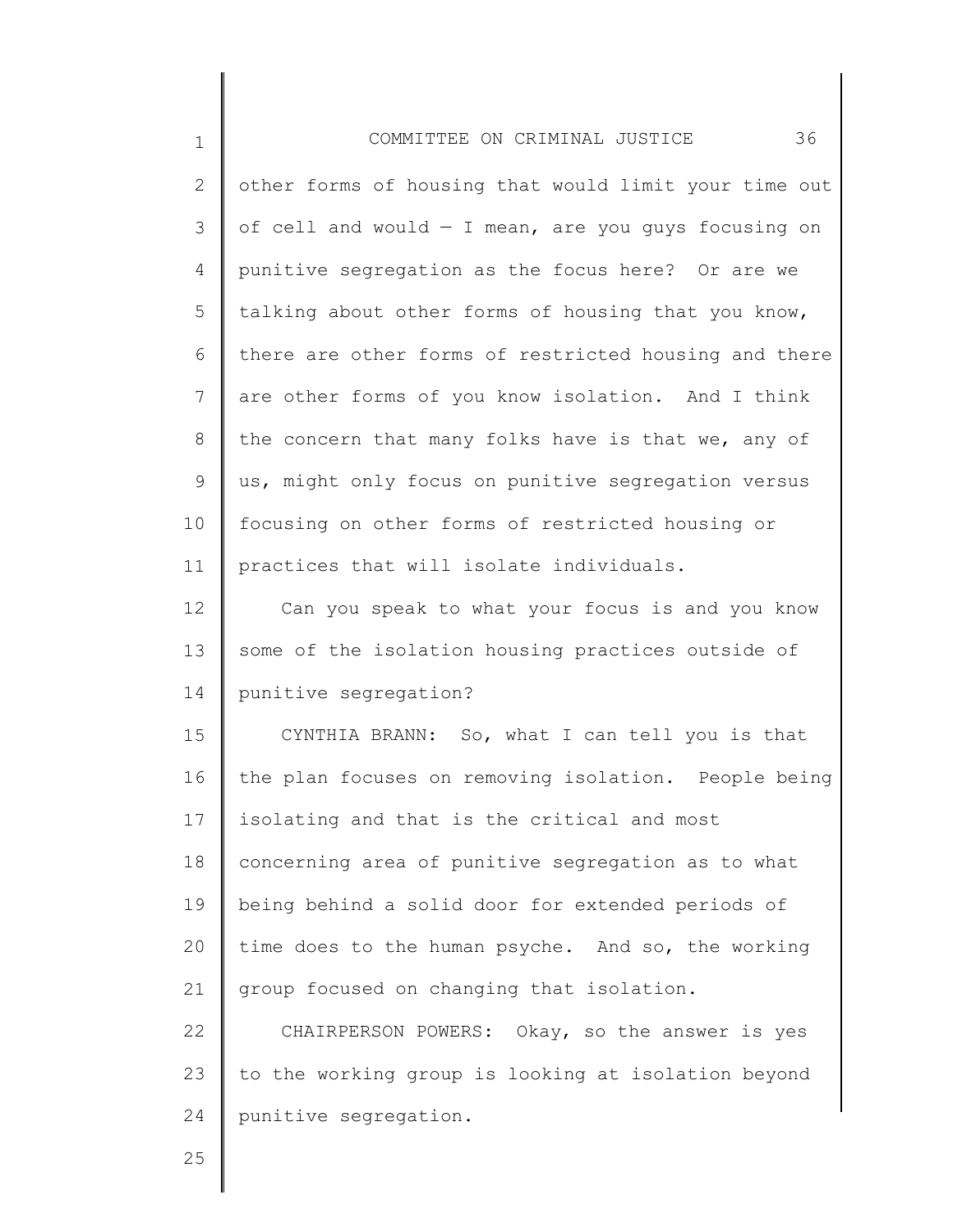2 3 CYNTHIA BRANN: Your question was a bit confusing.

1

4 5 6 7 8 9 10 11 CHAIRPERSON POWERS: Sorry, you know, I think one of the concerns is that you know beyond punitive segregation there are practices in housing units that are being used to isolate individuals that would not be you know deemed punitive segregation and whether the Board and the working group are ending that entirely. Versus just focusing on punitive segregation.

12 13 14 15 16 17 18 19 20 CYNTHIA BRANN: So, I don't believe any of our other alternatives actually focus on isolation at all. In fact, in enhanced housing, in true and secure people congregate together. They may be in smaller day rooms. They may be lesser time out of cell than general population but they are not isolated from each other. CHAIRPERSON POWERS: What are you as a professional feel like is the appropriate amount of

21 out of cell time for an individual?

22 23 24 25 CYNTHIA BRANN: Well, we have 14 hours out of cell time for general population for all of those folks who follow the rules in engaging prosocial behavior. I believe the system that we have set up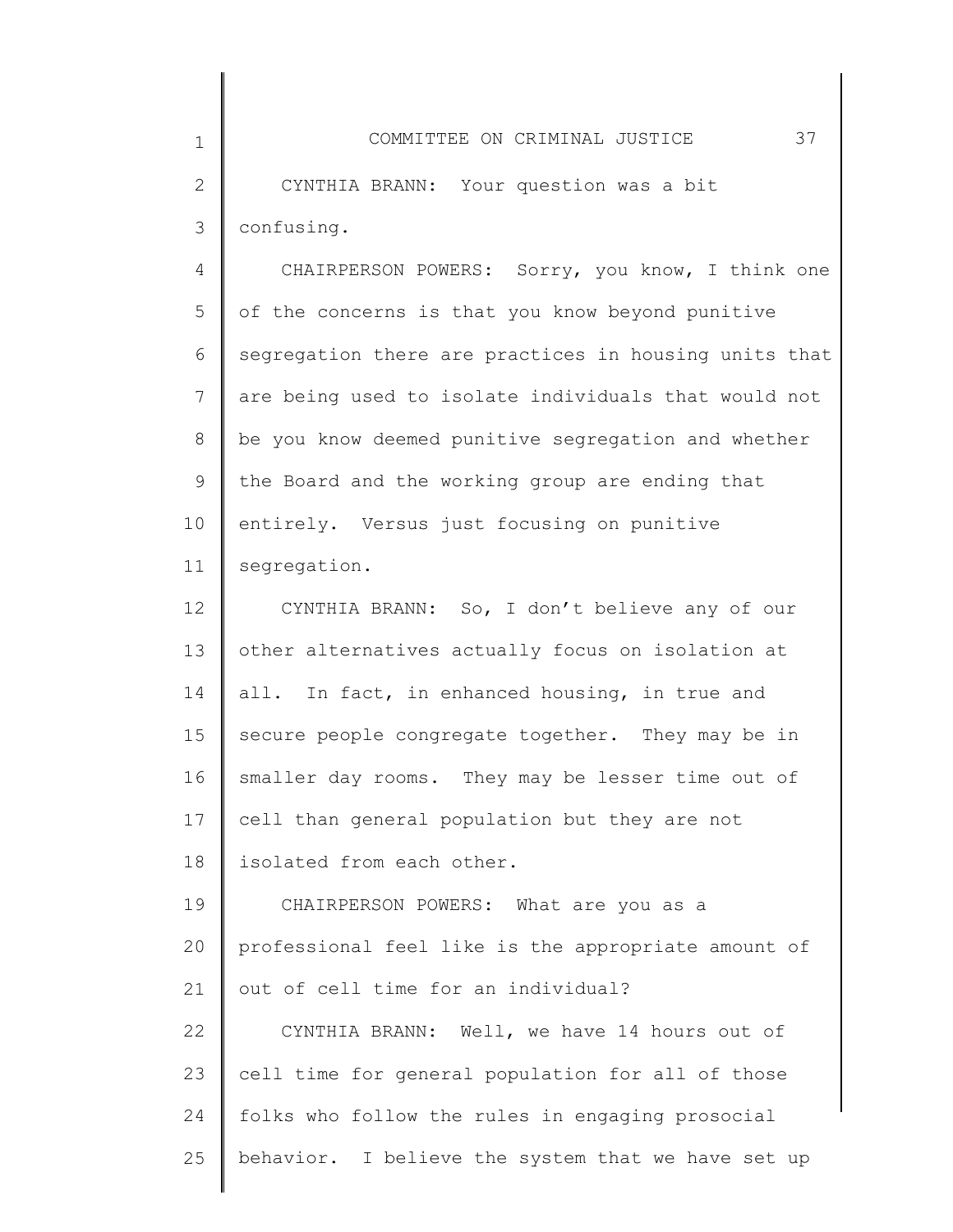| $\mathbf 1$  | 38<br>COMMITTEE ON CRIMINAL JUSTICE                     |
|--------------|---------------------------------------------------------|
| $\mathbf{2}$ | now in our enhanced supervision housing in true and     |
| 3            | secure are appropriate hours out of cell time.          |
| 4            | It is all based on individual needs, the offence        |
| 5            | that was committed, the ability of the person to        |
| 6            | engage appropriately with others. And so, there is      |
| 7            | not one set answer for anyway to deal with people who   |
| 8            | are engaged in violent behavior. I can't give you       |
| 9            | one number.                                             |
| 10           | CHAIRPERSON POWERS: Well, I guess, I mean like,         |
| 11           | you know, I think you and I would agree that one hour   |
| 12           | out of cell time is inhumane and it is both not         |
| 13           | allowed anymore but also we feel $-$ is there a minimum |
| 14           | hour that you feel like is a minimum standard that      |
| 15           | should be inside of our city jails in terms of out of   |
| 16           | cell time?                                              |
| 17           | CYNTHIA BRANN: Well, I think I just spoke to the        |
| 18           | 14 hours out of cell time for everyone in general       |
| 19           | population. It reduces down if you are in               |
| 20           | alternatives to punitive segregation but there is       |
| 21           | still a lot of time out of cell and yes, I agree that   |
| 22           | the one hour out of cell was not enough and we were     |
| 23           | able to successfully transition from one hour to four   |
| 24           | hours without much problem because we had already had   |
| 25           | the practice of allowing more than one hour out of      |
|              |                                                         |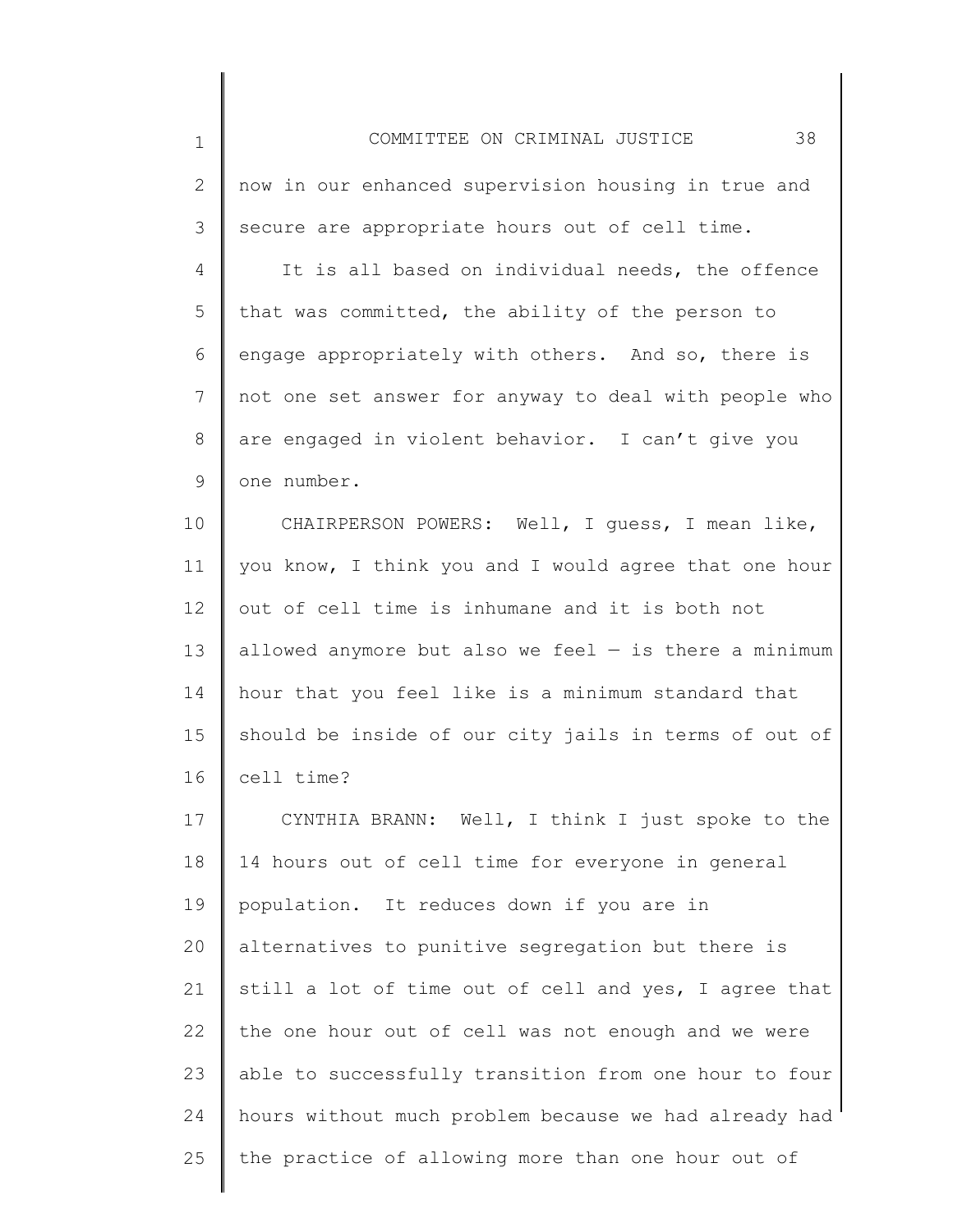| $\mathbf 1$ | 39<br>COMMITTEE ON CRIMINAL JUSTICE                   |
|-------------|-------------------------------------------------------|
| 2           | cell time for those who were in punitive segregation. |
| 3           | Because they got minimum services. They got           |
| 4           | visitation, they went to clinic, they had law         |
| 5           | library, they had showers, they had access to phone.  |
| 6           | So, those in punitive segregation for the longest     |
| 7           | time have already had more than one hour out of cell. |
| 8           | CHAIRPERSON POWERS: Yeah and what is the minimum      |
| 9           | right now?                                            |
| 10          | CYNTHIA BRANN: Four hours.                            |
| 11          | CHAIRPERSON POWERS: Four hours. So, there are         |
| 12          | individuals right now who are earned four hours. Is   |
| 13          | that fair to say?                                     |
| 14          | CYNTHIA BRANN: Minimum of four hours, yes.            |
| 15          | CHAIRPERSON POWERS: Oh sorry, I guess my              |
| 16          | question is really, what is the most hours out of     |
| 17          | cell in the individual who is held in our city jails  |
| 18          | is receiving today?                                   |
| 19          | CYNTHIA BRANN: 14 hours.                              |
| 20          | CHAIRPERSON POWERS: I am sorry. There are             |
| 21          | individuals who are getting 4 hours out of maximum    |
| 22          | today, is that fair to say?                           |
| 23          | CYNTHIA BRANN: Yes.                                   |
| 24          | CHAIRPERSON POWERS: In our city jails, okay. Do       |
| 25          | you have an opinion about the 15 day placement        |
|             |                                                       |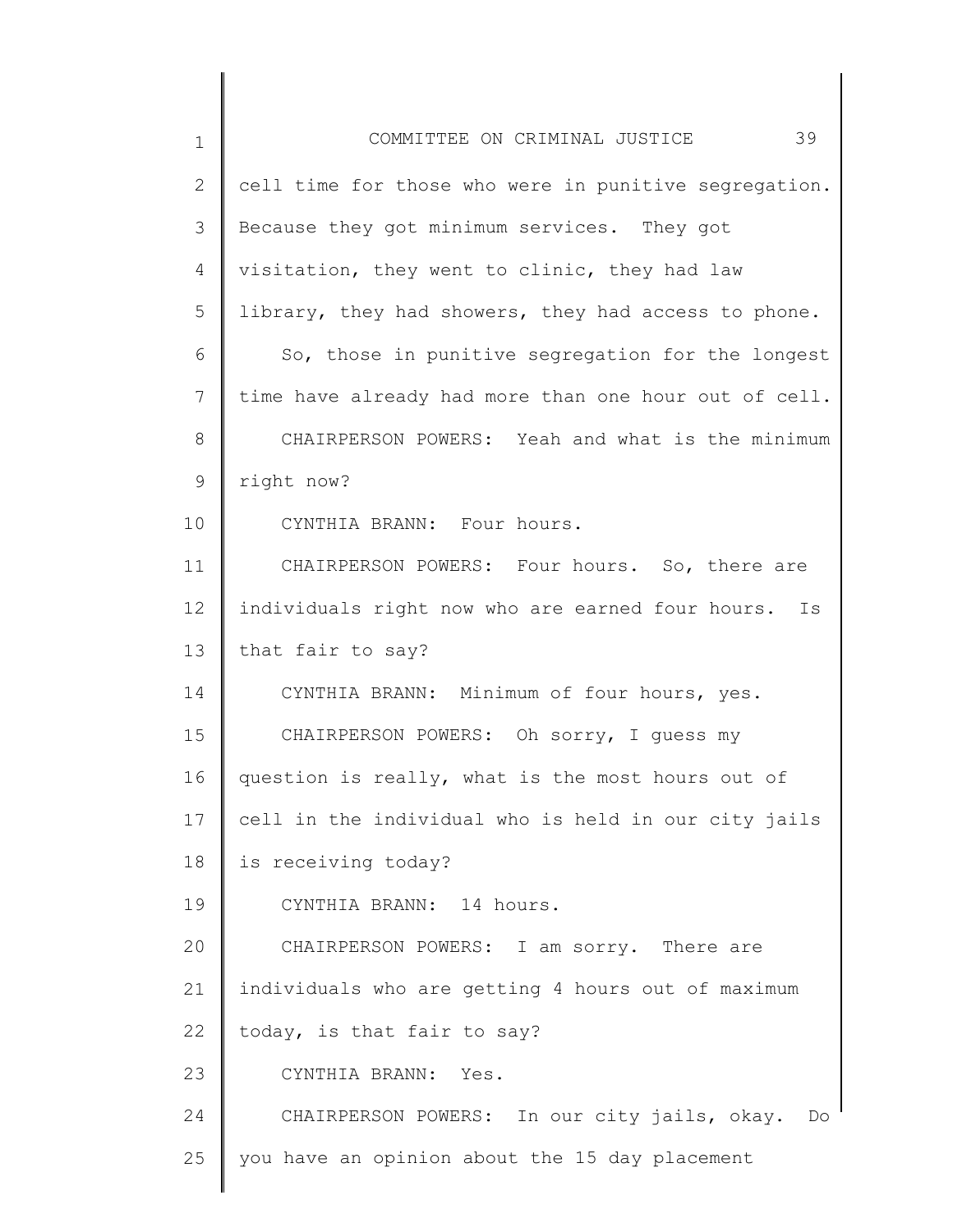1 2 3 4 5 6 7 8 9 10 11 12 13 14 15 16 17 18 19 20 21 22 23 COMMITTEE ON CRIMINAL JUSTICE 40 review? Do you feel like that's a reasonable standard? It should be more? It should be less? CYNTHIA BRANN: So, it depends on where the person is in the system. I think the research tells that in order to change a behavior, it takes 28 days of practice. We have based some of our initial reviews in a lower level alternative housing to 30 days and then we decreased the time between reviews. And so, depending upon where you are in the system and what the charge is against you for the infraction and what the behavior is and how you continue to behalf once you have been separated from general population, it determines I think what the review period should be. We worked very closely with the Board of Correction on shortening up the time between reviews as we improved our enhanced supervision housing program. And so, we have gone from 30 days to 15 days to 7 days, depending on where you are in the system. CHAIRPERSON POWERS: Got it and just in terms of tools of reducing violence. This is going to be a

25 hearing. I think at the Board of Corrections and in

concern we are going to hear about during this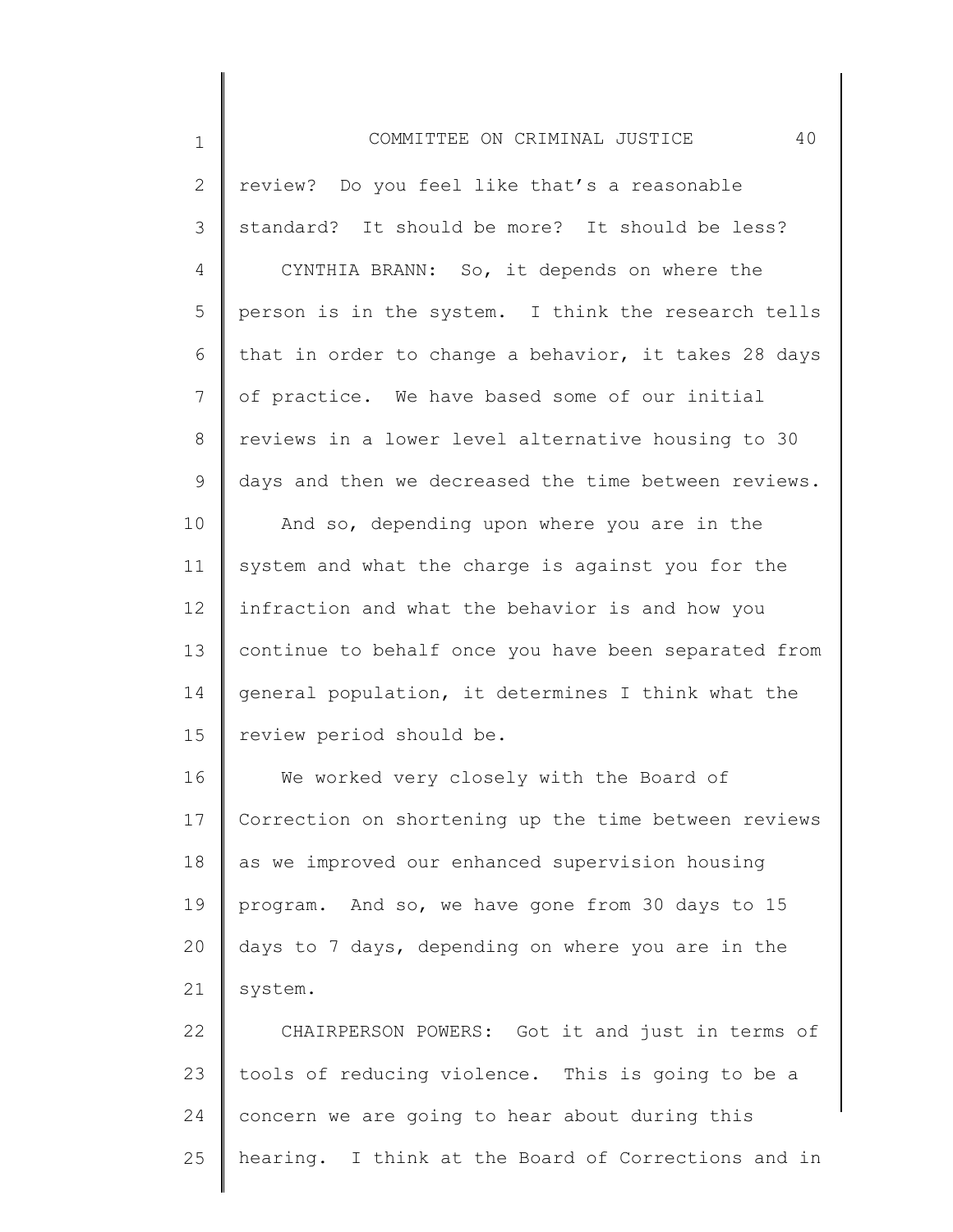| $\mathbf 1$    | 41<br>COMMITTEE ON CRIMINAL JUSTICE                   |
|----------------|-------------------------------------------------------|
| $\overline{2}$ | public discourse here which is, the impact on         |
| 3              | punitive segregation and housing and confinement      |
| 4              | related to strategies to reduce violence within the   |
| 5              | jails and I am just going to state what I have heard  |
| 6              | is the concern is that the sort of $-$ we have head   |
| 7              | hearings on this but steady increase of violence      |
| 8              | inside of our city jails.                             |
| $\mathsf 9$    | You know, inadequacy unable to manage that and        |
| 10             | the tools for how to manage that and you know, we     |
| 11             | have seen year after year that number can continue to |
| 12             | go and sort of categories going the wrong direction   |
| 13             | and so, we have had I think at least two hearings as  |
| 14             | I have been the Chair on that topic and conversations |
| 15             | about it throughout. What are the tools that you      |
| 16             | feel like are missing right now in terms of being     |
| 17             | able to address fines and also, what is your $-$ I    |
| 18             | understand that you wouldn't sign your name on to     |
| 19             | something that would lead to violence. But there is   |
| 20             | a state concern here that will lead to increase in    |
| 21             | violence and I would be curious to hear what you feel |
| 22             | or anybody in the department feels like are the tools |
| 23             | that are needed. The tools that are being             |
| 24             | underutilized or other strategies here that we can    |
| 25             | take to address those concerns or frankly, if you     |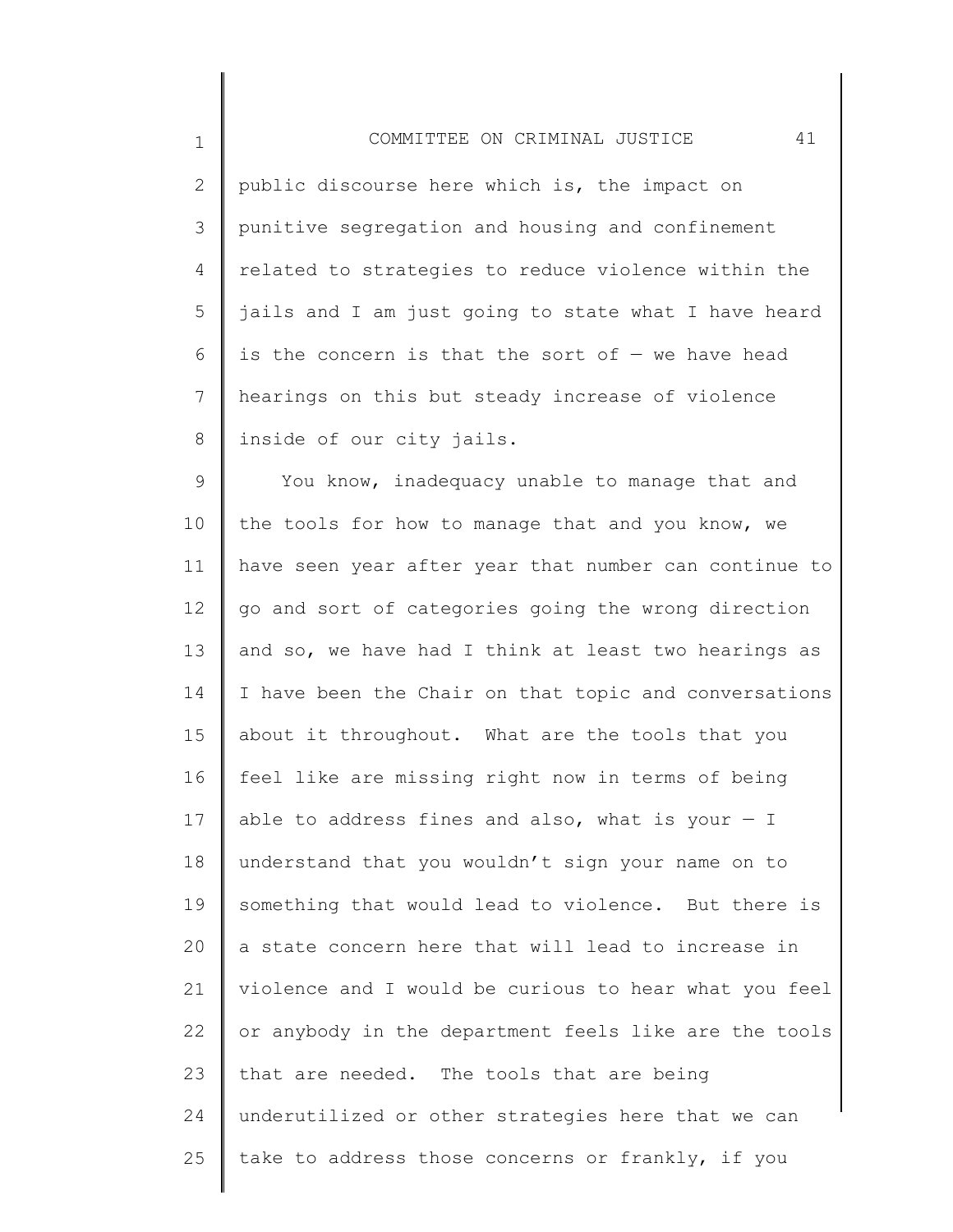4 5 6 7 CYNTHIA BRANN: So, one has to understand that while our population has decreased, the folks who are in our custody are the most violent and are more prone to engage in violent acts.

8 9 10 And so, yes, there has been an increase in violent acts but I think it stands to reason given the population that we are now charged with.

11 12 13 14 15 With regard to tools, one of the tools that's necessary for an operations to work effectively is flexibility to change practice when we see that something is not working. Or to enhance practices when we see that it is working very well.

16 17 18 19 20 21 22 23 24 25 So, having the ability to be flexible is critical as we further reform punitive segregation. We saw that when we eliminated the need for punitive segregation for young adults and we gave up something but then had to create something at the same time. We have had the experience of doing that and so, we have learned from that. We have taken the lessons learned and now we will be able to incorporate those lessons into eliminating punitive segregation all together in the city jails.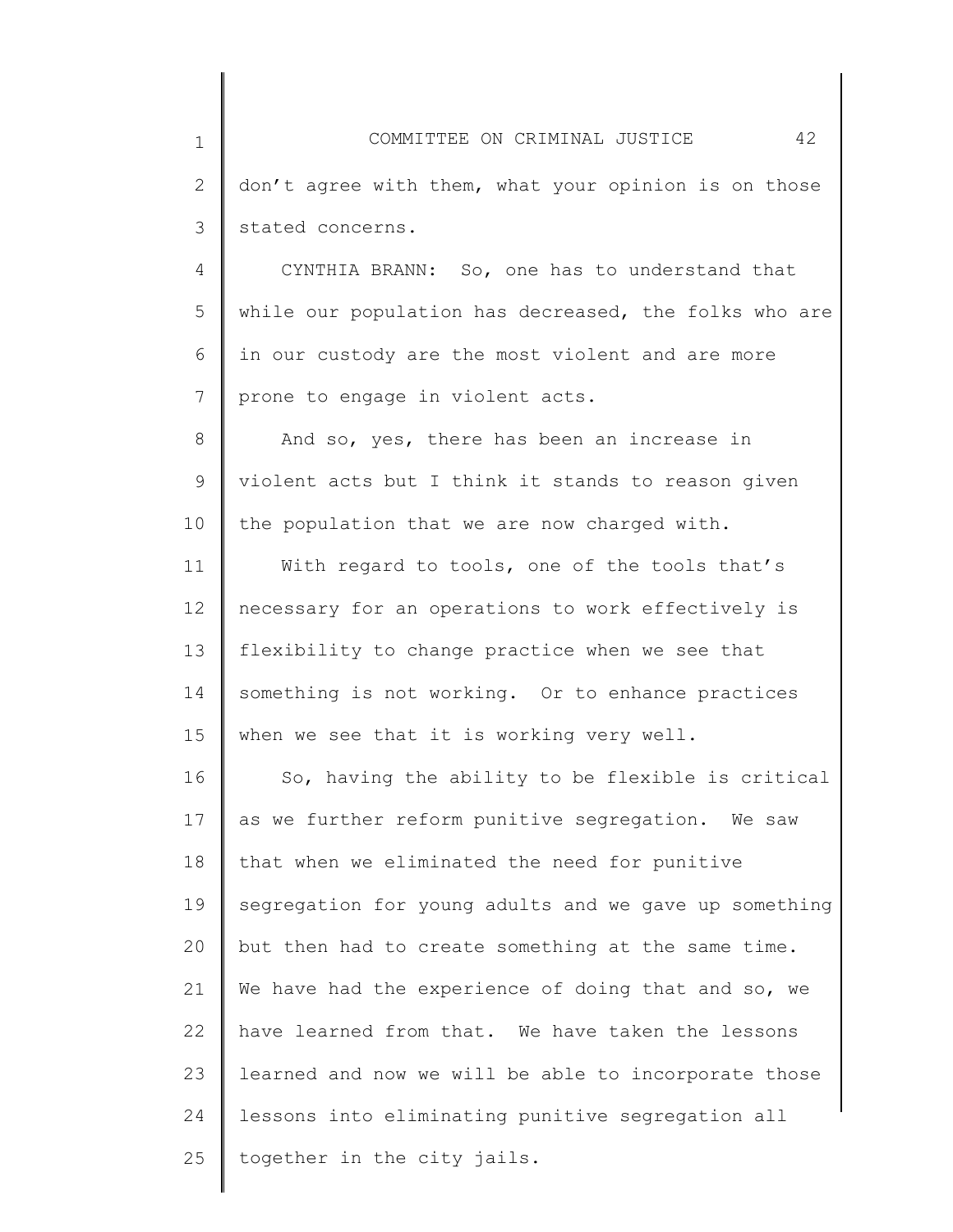2 3 4 5 6 7 I would just reiterate again and as you said, I would not sign on to something that would bring more danger to our staff or those in custody. And so, when you talk about tools, it is not necessarily things that you have. It is the way you work with people.

8 9 10 11 12 13 14 15 16 17 So, its incentivizing good behavior and those incentives have to meaningful to the people that you want to take advantage of them. That combined with the appropriate programs and treatment that an individual needs to change their thinking and it's the thinking that you have to get to that changes the behavior. Punitive segregation stops the behavior temporarily but we have not been very effective at working with those in punitive segregation and giving them the programs necessary.

18 19 20 21 22 23 We believe that this change in punitive segregation reform will get all of those things. CHAIRPERSON POWERS: What programs or services are available to somebody who is in punitive segregation right now? CYNTHIA BRANN: So, right now, we are not

24 25 delivering many programs at all to people who are in punitive segregation.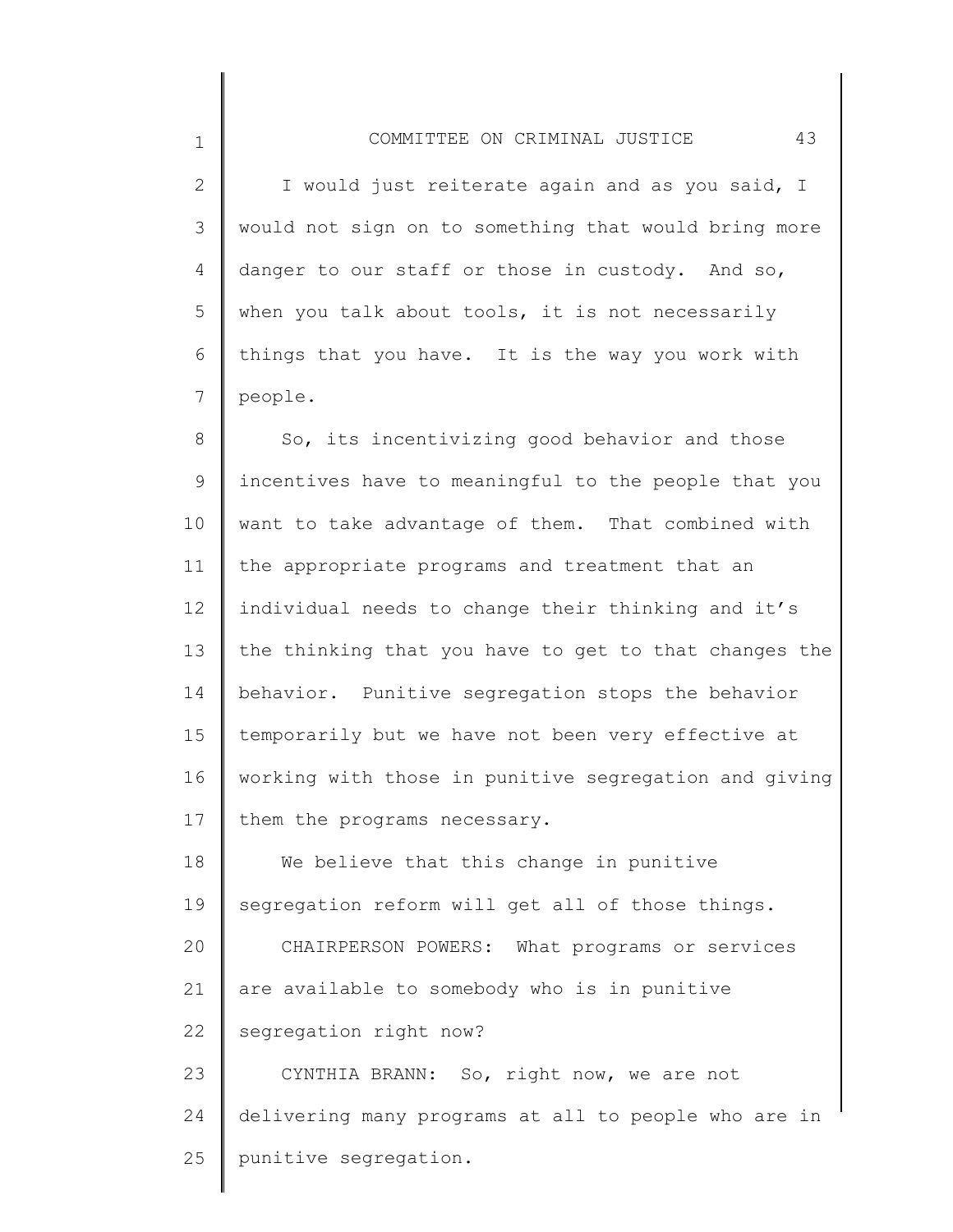2 3 4 5 6 7 CHAIRPERSON POWERS: Got it and a program across the board. We have had this debate or discussion or dialogue about the need to increase it. What is the amount of programming we can provide average to an individual inside of our city jails towards hours per day?

8 9 10 11 12 13 CYNTHIA BRANN: So, right now because of COVID, that has been severely restricted and most programs developed and delivered on paper. We had just started bringing our counselors back when we started to see an increase COVID cases. And so, we have slowed that down a bit.

14 15 16 17 18 So, it has been difficult over the past 9 months to be able to deliver that in the way that we want to and that we are expected to. The requirement is for five hours of programming and we are doing our best to do that in a modified delivery service.

19 20 21 22 23 24 25 CHAIRPERSON POWERS: Okay, I want to just give — I want to not take so much time up but I will come back. I am going to hand it over to colleagues to be able to have an opportunity to ask questions. I think we are going to start with Council Member Dromm, who has introduced the bill here today and then to Council Member Holden in addition to others.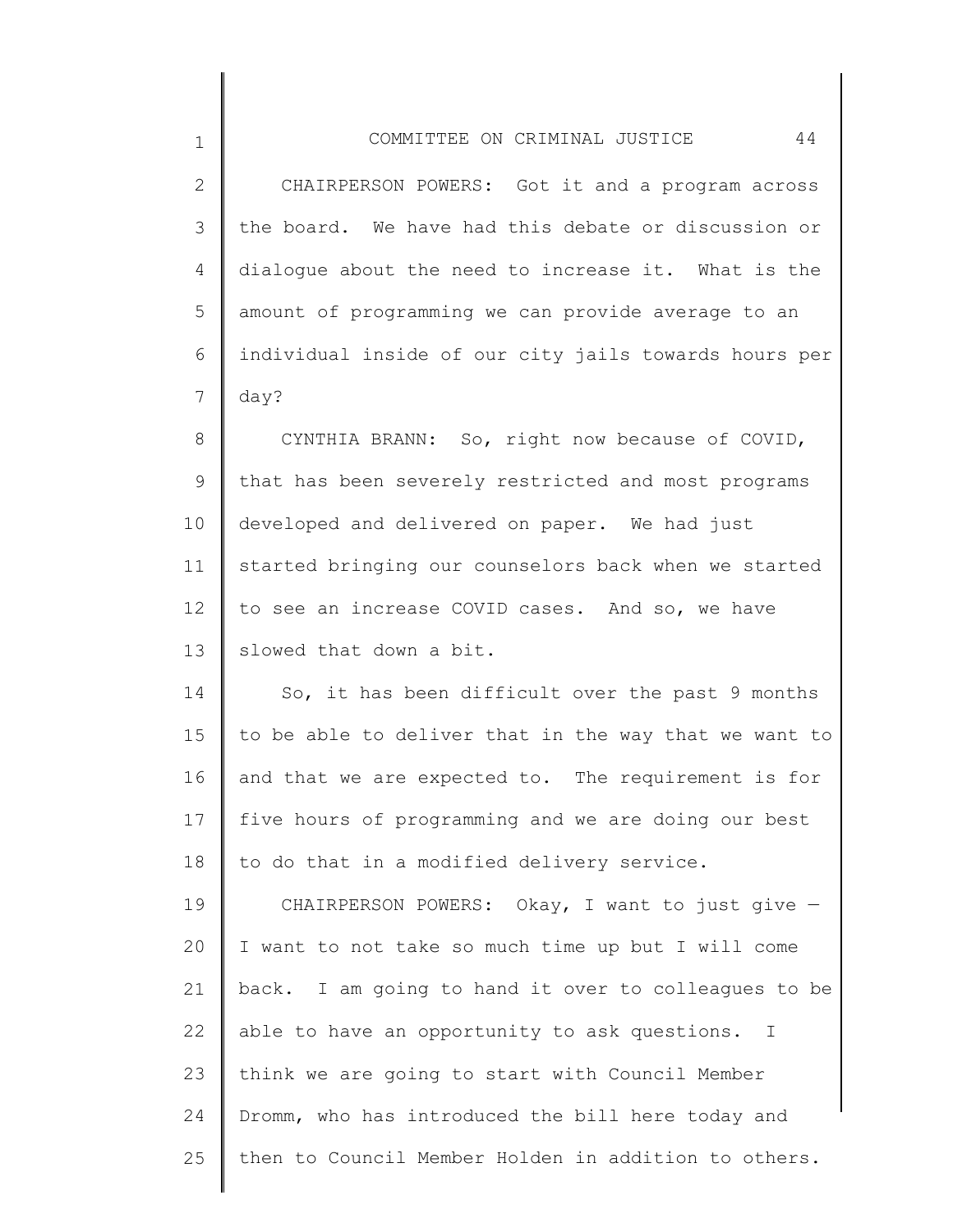| $\mathbf 1$ | 45<br>COMMITTEE ON CRIMINAL JUSTICE                     |
|-------------|---------------------------------------------------------|
| 2           | So, I will come back afterwards but we will give        |
| 3           | them an opportunity to ask questions as well. So, if    |
| 4           | you guys can please unmute Council Member Dromm.        |
| 5           | COUNCIL MEMBER DROMM: Thank you very much Chair         |
| 6           | Powers. I really appreciate your line of                |
| 7           | questioning. Good morning Commissioner, good to see     |
| 8           | you. I have to say I am very surprised and maybe        |
| 9           | more shocked at some of your testimony and your         |
| 10          | defense of current practices within the Department of   |
| 11          | Correction.                                             |
| 12          | Actually, much of what the change is $-$ many of        |
| 13          | the changes that you talk about occurred not because    |
| 14          | of no willingness or the departments willingness.<br>It |
| 15          | was because of legislation that I passed and the work   |
| 16          | that the Council has done and the advocates who have    |
| 17          | been very vocal about solitary confinement. Without     |
| 18          | that, I don't know.                                     |
| 19          | I mean, I remember the day when time owed was           |
| 20          | still a practice within the department and that was     |
| 21          | changed at our urging. You know, I remember a time      |
| 22          | when speaking at the Board of Correction wasn't even    |
| 23          | allowed. The public couldn't speak and nor could        |
|             |                                                         |

even Council Members address the Board of Correction.

25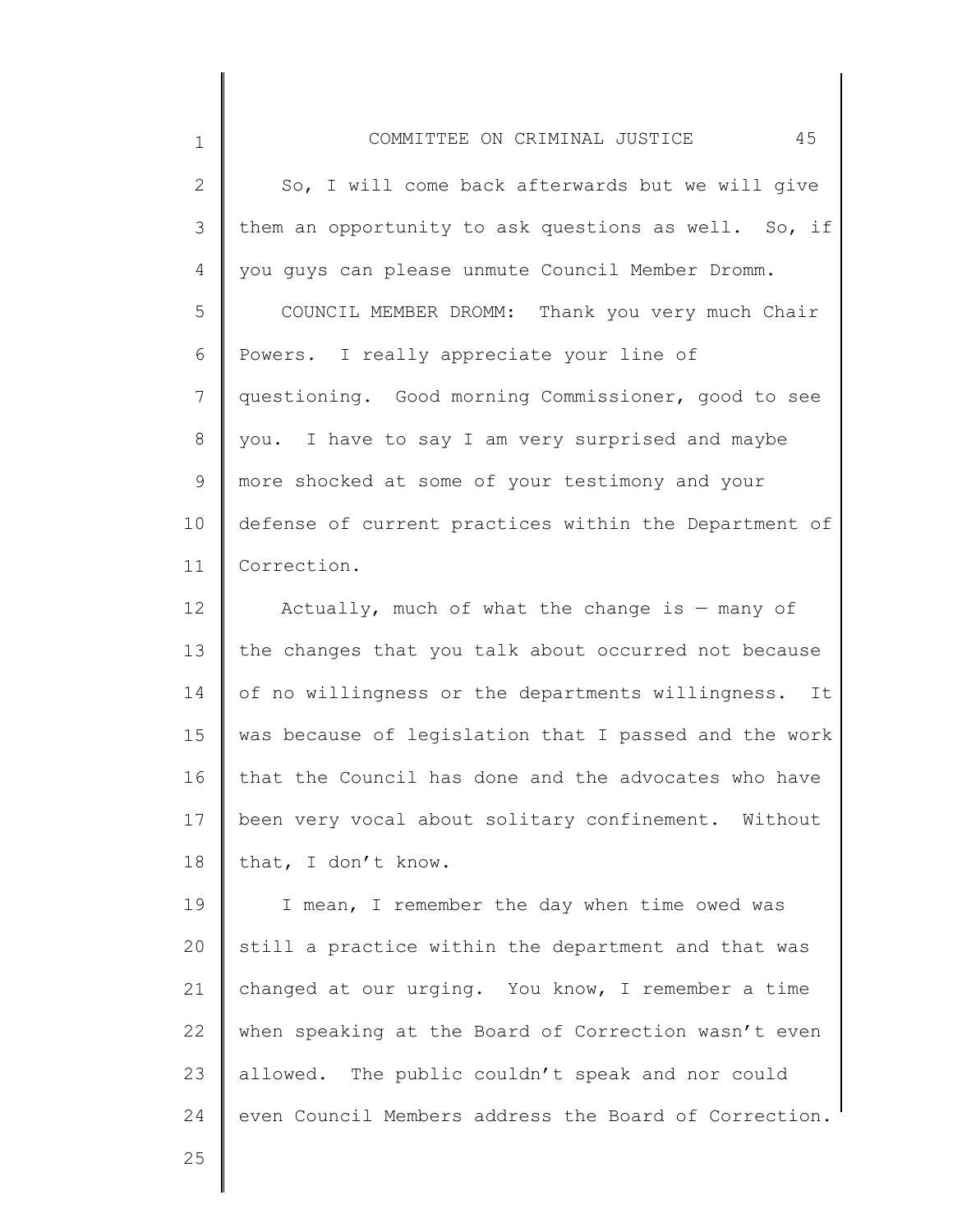|  | So, you know, I have been around a long time.         |  |  |  |  |
|--|-------------------------------------------------------|--|--|--|--|
|  | This has been an issue for me for 11 years. So, this  |  |  |  |  |
|  | is not being rushed through in any way shape or form. |  |  |  |  |
|  | I am surprised also about your testimony on punitive  |  |  |  |  |

5 6 7 8 I am surprised also about your testimony on punitive segregation. You are constantly asking for variances on punitive segregation and that's happening all the time.

9 10 11 12 13 14 15 16 17 18 The issue of 4 hours out of punitive segregation, I just want to ask theoretically, have you ever tried to sit in your bathroom for 20 hours and not leave? You know, that would be  $-$  you know, that alone and then you got to get out at some point. But the folks that are in punitive segregation don't even know if they are going to get out and a bathroom may even be larger than the cell that I have seen. Or even in restrictive housing, where they are there for 7 hours.

19 20 21 22 23 24 I mean, I was glad to hear your support of programming. I think programming is the key here. My legislation addresses that and I think we are going to address that further because we do need more and its really unfortunate that because of COVID, there is no programming right now for folks.

25

1

2

3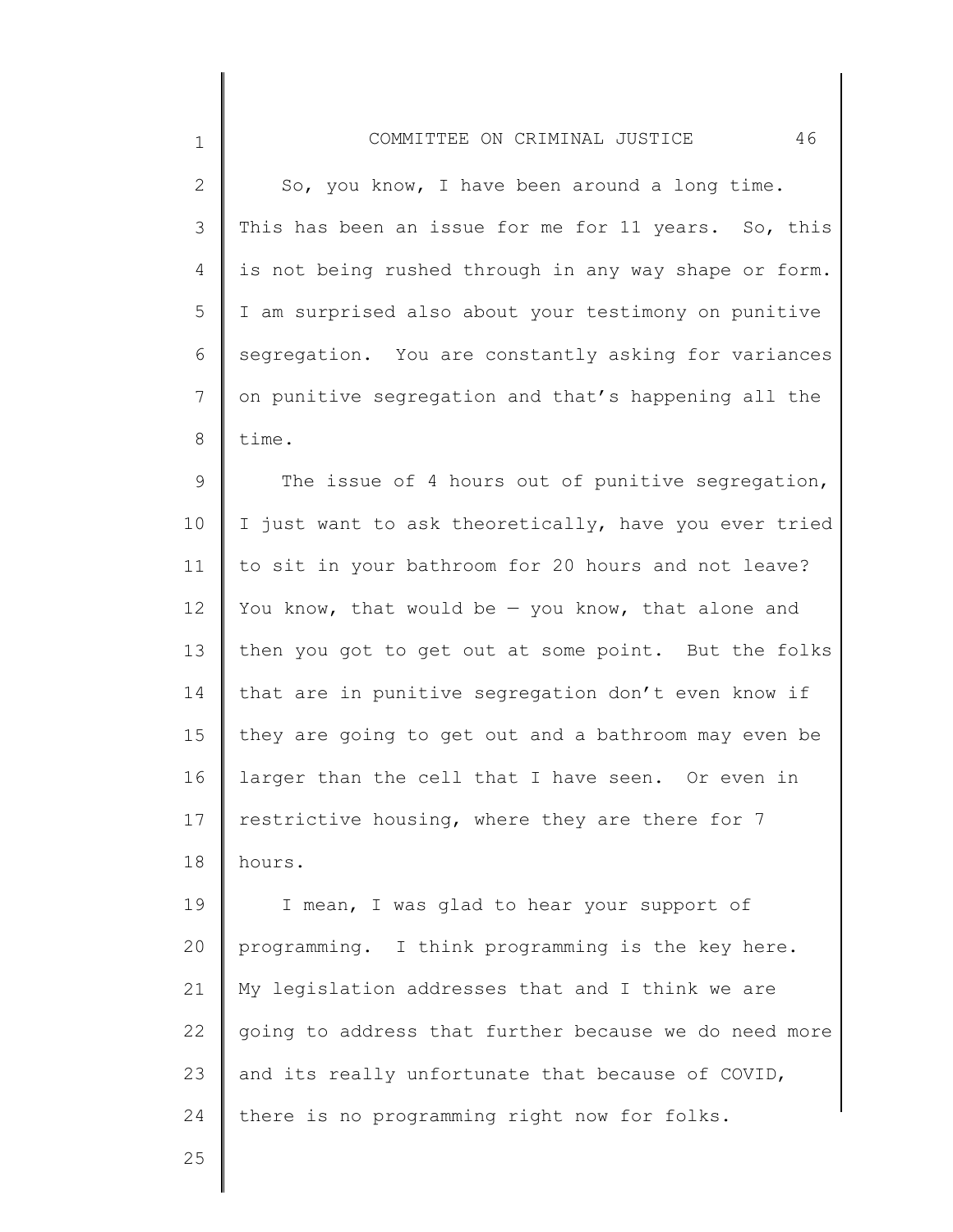## COMMITTEE ON CRIMINAL JUSTICE 47

2 3 4 5 6 7 8 9 So, those folks that are in punitive segregation could be released at any time and they have had no programming or no help to get them together before they have to go out into the street. I think that's really key here also. The majority of these folks have not been convicted of a crime. And you are talking about putting people in solitary confinement who have not been convicted of a crime.

10 11 12 13 14 15 16 17 18 I mean, it gets to the point of being bazaar when your legal representation says that you know, it's only a hearing. That's a statement. Only a fool represents himself. So, I mean, the question that begs to be answered and I don't expect an answer right now because I have other questions, is how many of those decisions when they have the hearing are overturned? I bet you that almost none of them are overturned.

19 20 21 22 23 24 Anyway, I want to go onto some questions that I have and there are so many questions but I only have 5 minutes. So, my questions are really about the cost. How much does it cost the City to place someone in punitive segregation and please describe the personnel services and OTPS services costs.

25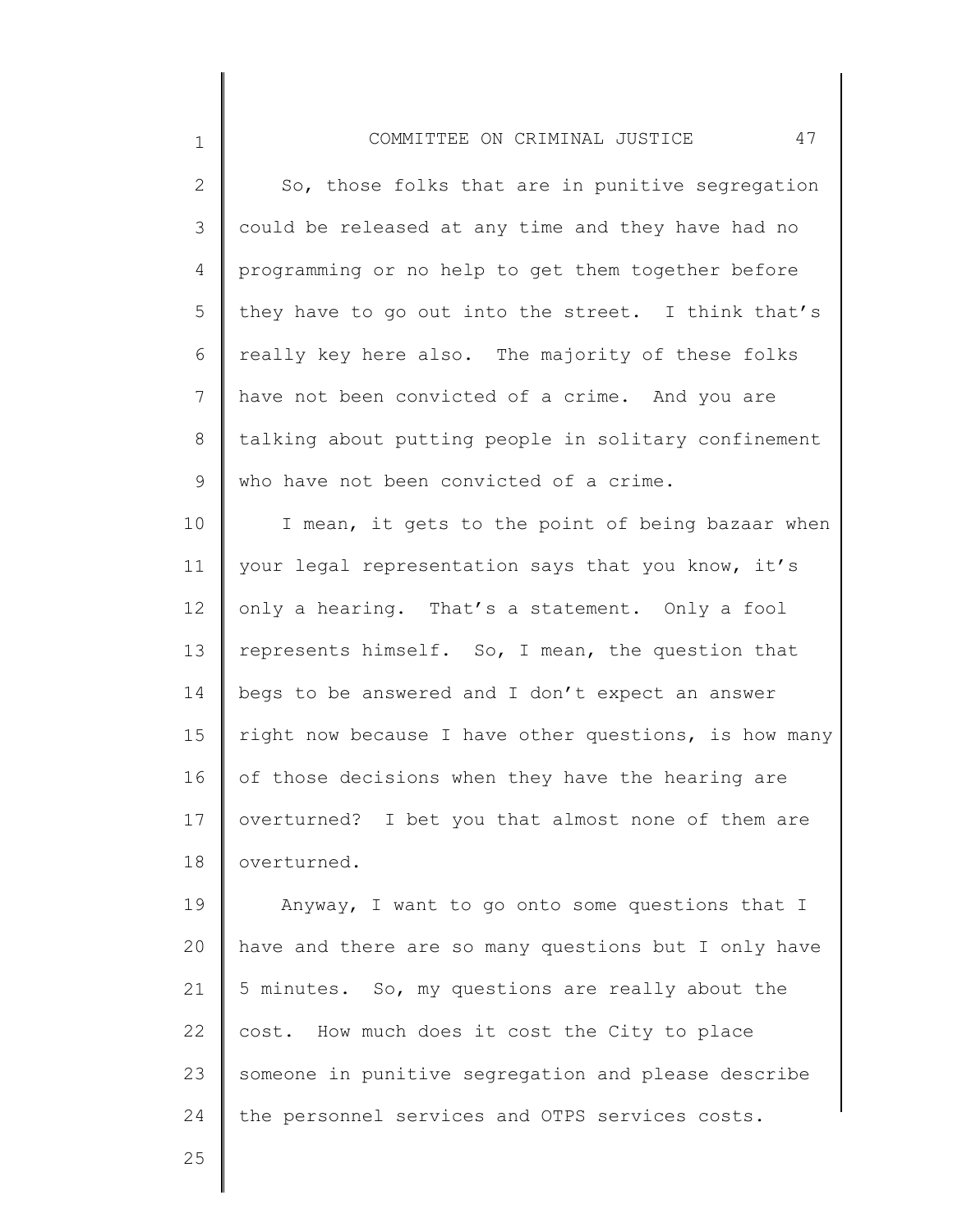| $\overline{2}$ | CYNTHIA BRANN: So, thank you. Before I let            |
|----------------|-------------------------------------------------------|
| 3              | Chief of Staff Cooke respond to that and I do want    |
| 4              | her to talk about those cases that have been          |
| 5              | overturned. I want to remind you that no, they have   |
| 6              | not been convicted of a crime. That they are charged  |
| 7              | with for getting into our custody. Not all of them.   |
| 8              | Some people who have been sentenced go to punitive    |
| 9              | segregation as well and they are not being charged    |
| 10             | with a crime before they go to punitive segregation.  |
| 11             | They are being charged with a violation of rule,      |
| 12             | an infraction. And so, their hearing is about a       |
| 13             | $violation -$                                         |
| 14             | COUNCIL MEMBER DROMM: Commissioner, they had not      |
| 15             | been convicted of a crime outside of the jail. How    |
| 16             | do you justify taking people who are unconvicted, who |
| 17             | are detainees. Okay, just detainees and putting them  |
| 18             | into solitary confinement, which is torture? Do you   |
| 19             | agree that solitary confinement is torture?           |
| 20             | CYNTHIA BRANN: Well, let me answer your               |
| 21             | questions sir. So, it is a judge, a court of law who  |
| 22             | determines who comes into our custody. We don't have  |
| 23             | that choice. They may not be convicted of a crime     |
| 24             | but we have to have rules in place to keep everybody  |
| 25             | safe. And so, when you violate those rules -          |
|                |                                                       |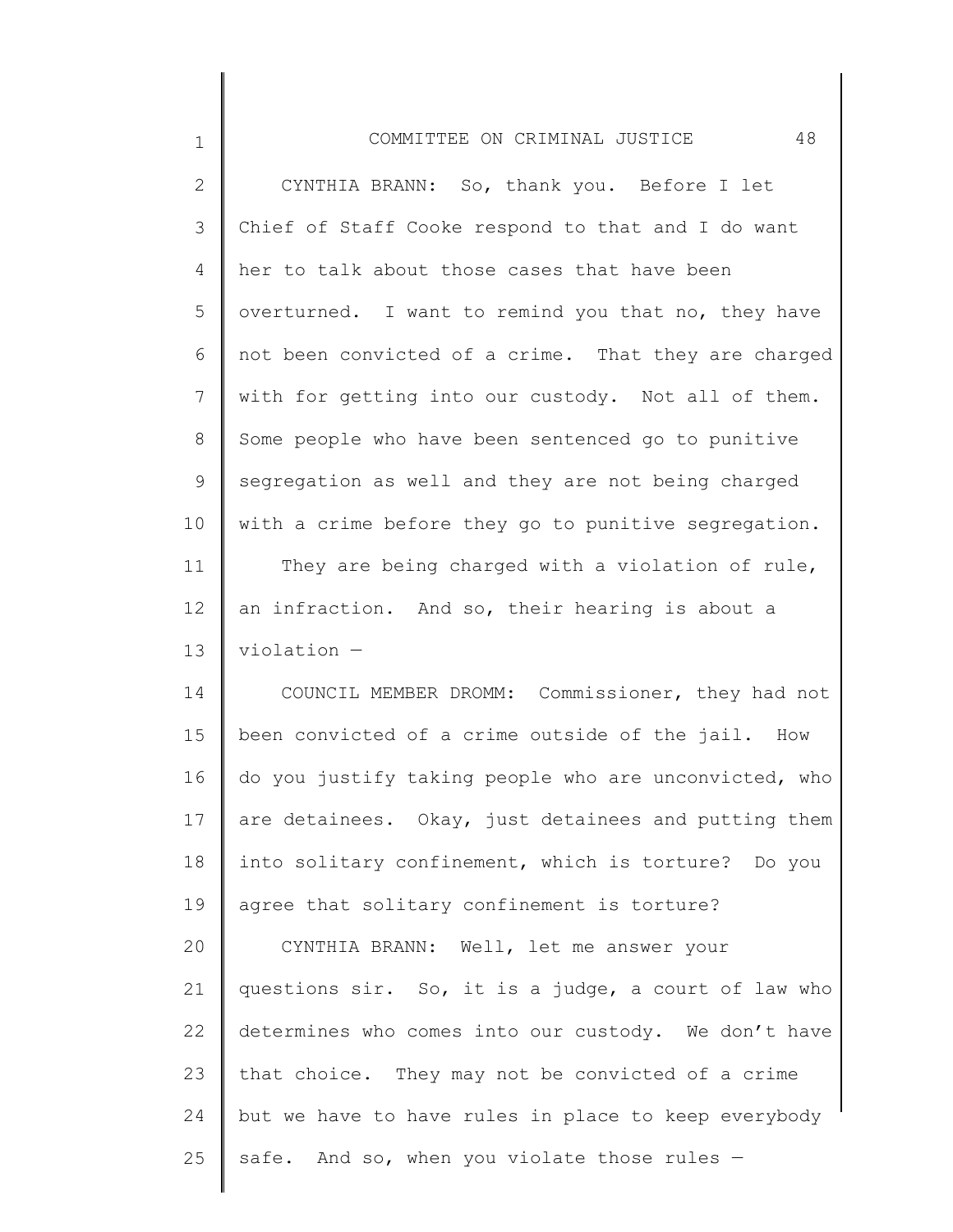1 2 3 4 5 6 7 8 9 10 11 12 13 14 15 16 17 18 19 20 21 22 23 24 25 COMMITTEE ON CRIMINAL JUSTICE 49 COUNCIL MEMBER DROMM: Commissioner, when you put people into solitary confinement, punitive segregation, you are not keeping them safe, you are harming them. Do you understand that? CYNTHIA BRANN: So sir, if — COUNCIL MEMBER DROMM: Psychologically there is not a doctor or a psychiatrist in the world who will not tell you that punitive segregation is harmful to individuals. SERGEANT AT ARMS: Time expired. COUNCIL MEMBER DROMM: There is not a psychiatrist in the world, do you think that solitary confinement is torture? CYNTHIA BRANN: I am going to defer to Chief of Staff Cooke to answer the question. COUNCIL MEMBER DROMM: Could you answer that question for me please first? Do you believe that solitary confinement is torture? CYNTHIA BRANN: We don't use solitary confinement sir. COUNCIL MEMBER DROMM: Punitive segregation, same view. CYNTHIA BRANN: I would not use the word torture to define punitive segregation.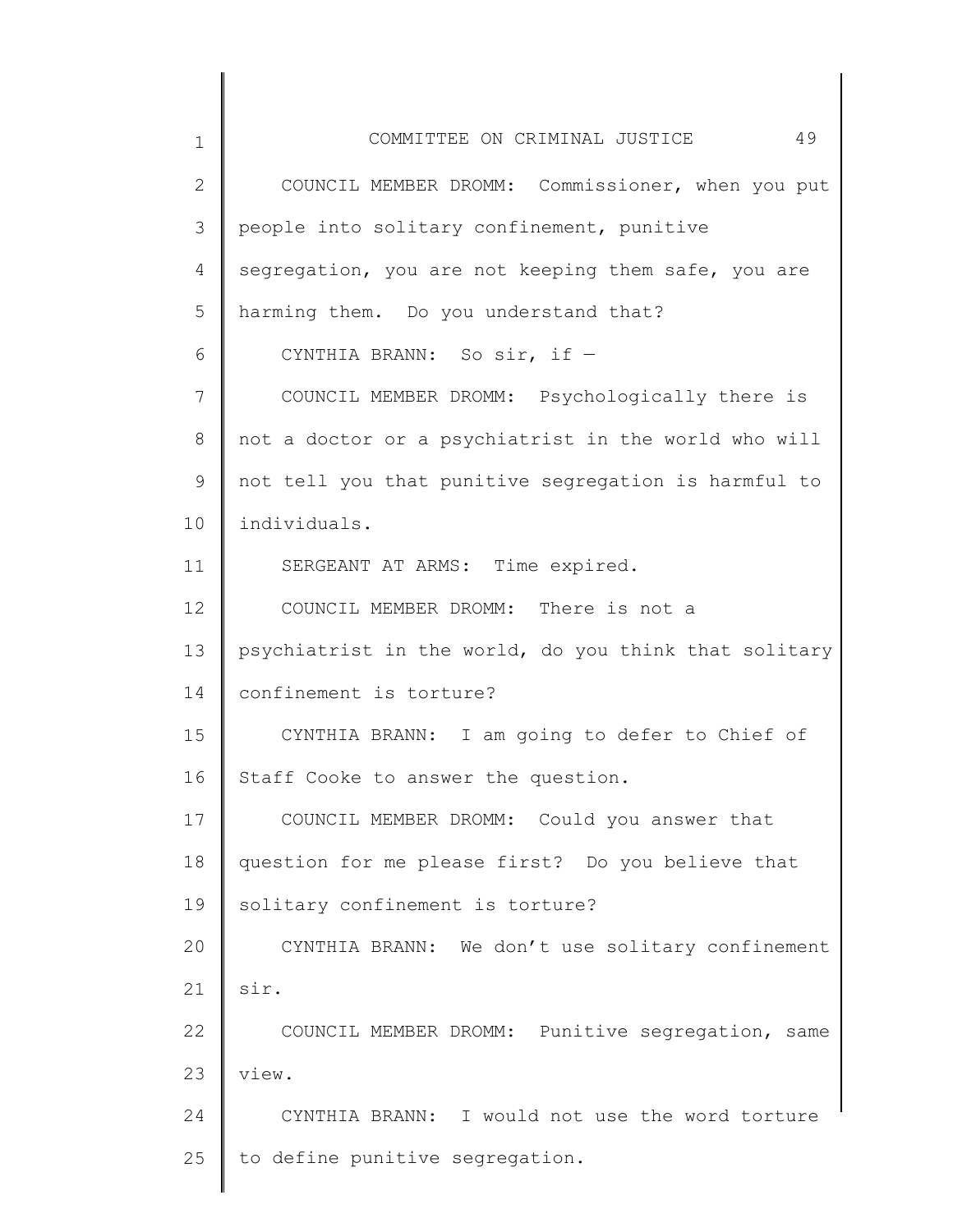| 1            | 50<br>COMMITTEE ON CRIMINAL JUSTICE                   |
|--------------|-------------------------------------------------------|
| $\mathbf{2}$ | COUNCIL MEMBER DROMM: Wow, wow. So, you agree         |
| 3            | with all the medical experts and all the              |
| 4            | psychiatrists and all the social workers that it is   |
| 5            | not torture? Can you hear me?                         |
| 6            | CYNTHIA BRANN: I can hear you. I answered your        |
| 7            | question sir. I would not use torture to define       |
| 8            | punitive segregation.                                 |
| 9            | COUNCIL MEMBER DROMM: And you still haven't           |
| 10           | answered my question about the cost. Let's go to the  |
| 11           | cost.                                                 |
| 12           | CYNTHIA BRANN: Chief of Staff Cooke will answer       |
| 13           | that question for you.                                |
| 14           | BRENDA COOKE: So, with respect to the cost, I         |
| 15           | don't have a specific number to provide you. I can    |
| 16           | tell you and Chief Jennings can provide additional    |
| 17           | detail. We have two punitive segregation housing      |
| 18           | units in the department. Those housing units operate  |
| 19           | at a staffing level that is not unfamiliar with other |
| 20           | GP or other special housing units in our department.  |
| 21           | There is several staff assigned to that housing unit  |
| 22           | across tours and I can't calculate for you right now  |
| 23           | the cost of those staff members as you reflected and  |
| 24           | requested from an OT maps perspective. But we do      |
| 25           | have a staffing level that's appropriate for the      |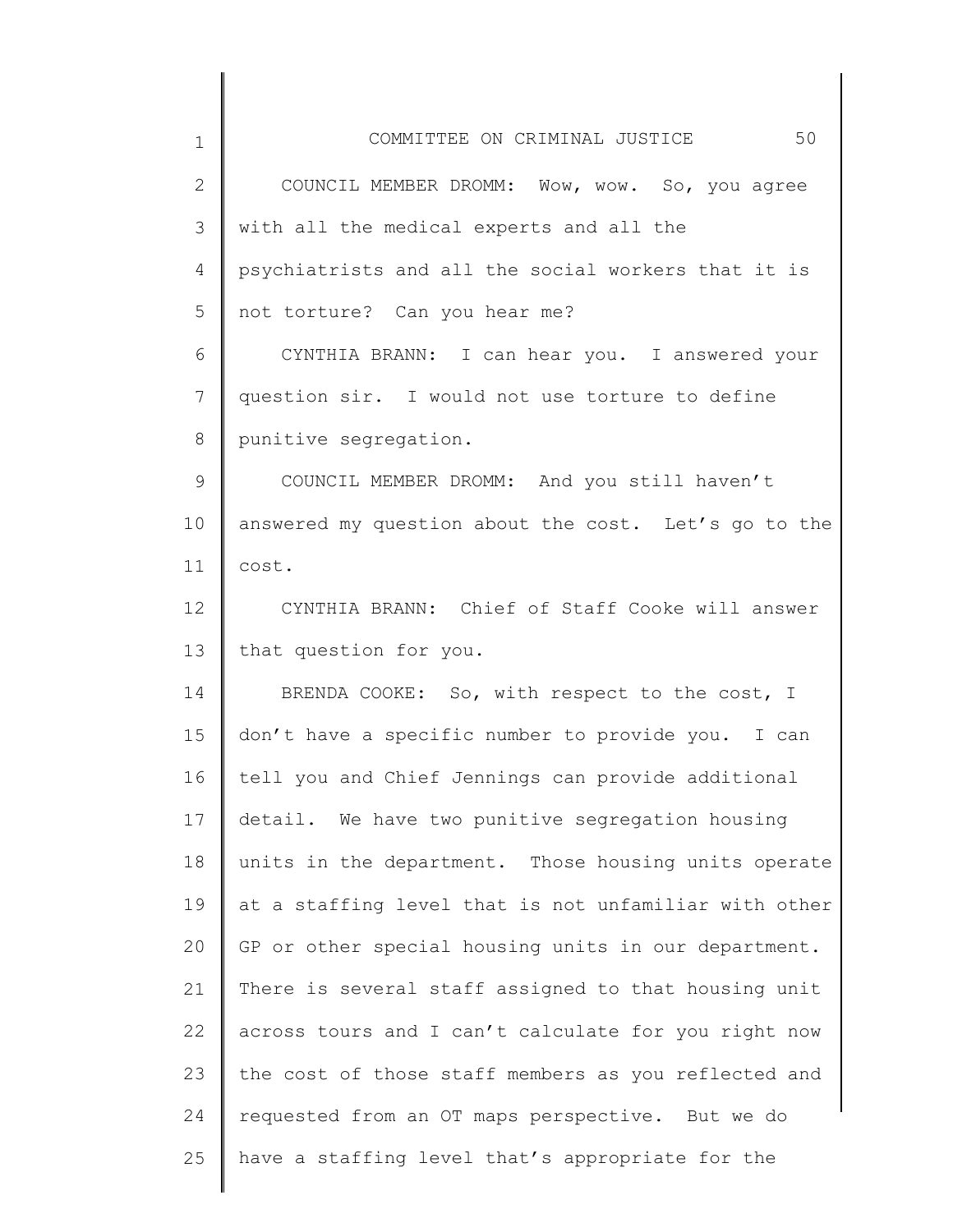| $\mathbf 1$ | 51<br>COMMITTEE ON CRIMINAL JUSTICE                   |
|-------------|-------------------------------------------------------|
| 2           | number of persons to live in that unit and the type   |
| 3           | of services that those folks receive, whether or not  |
| 4           | it be Recreation Officers, Clinic Officers who escort |
| 5           | folks to and from appointments, visits, etc.          |
| 6           | And so, it's $-$ I wouldn't have an ability to        |
| 7           | answer a dollar figure for you today but it is not a  |
| $8\,$       | staffing level that is unique just because it's       |
| 9           | punitive segregation. We have many housing units      |
| 10          | that have a pretty high dedicated staff to the        |
| 11          | population that they serve.                           |
| 12          | COUNCIL MEMBER DROMM: What is the staffing model      |
| 13          | for a punitive segregation unit or restrictive        |
| 14          | housing?                                              |
| 15          | HAZEL JENNINGS: So, good morning, I am Chief          |
| 16          | Hazel Jennings. So, with the punitive segregation     |
| 17          | model, there is a dedicated captain to the housing    |
| 18          | areas at a minimum of 2 floor officers with 2         |
| 19          | additional escort officers and there is also a        |
| 20          | recreation staff of a captain and approximately 6     |
| 21          | officers that are assigned to do recreation and then  |
| 22          | you have - they have their own mini-clinic and you    |
| 23          | have staff assigned to that clinic to be there when   |
| 24          | people are taken to be seen by a doctor.              |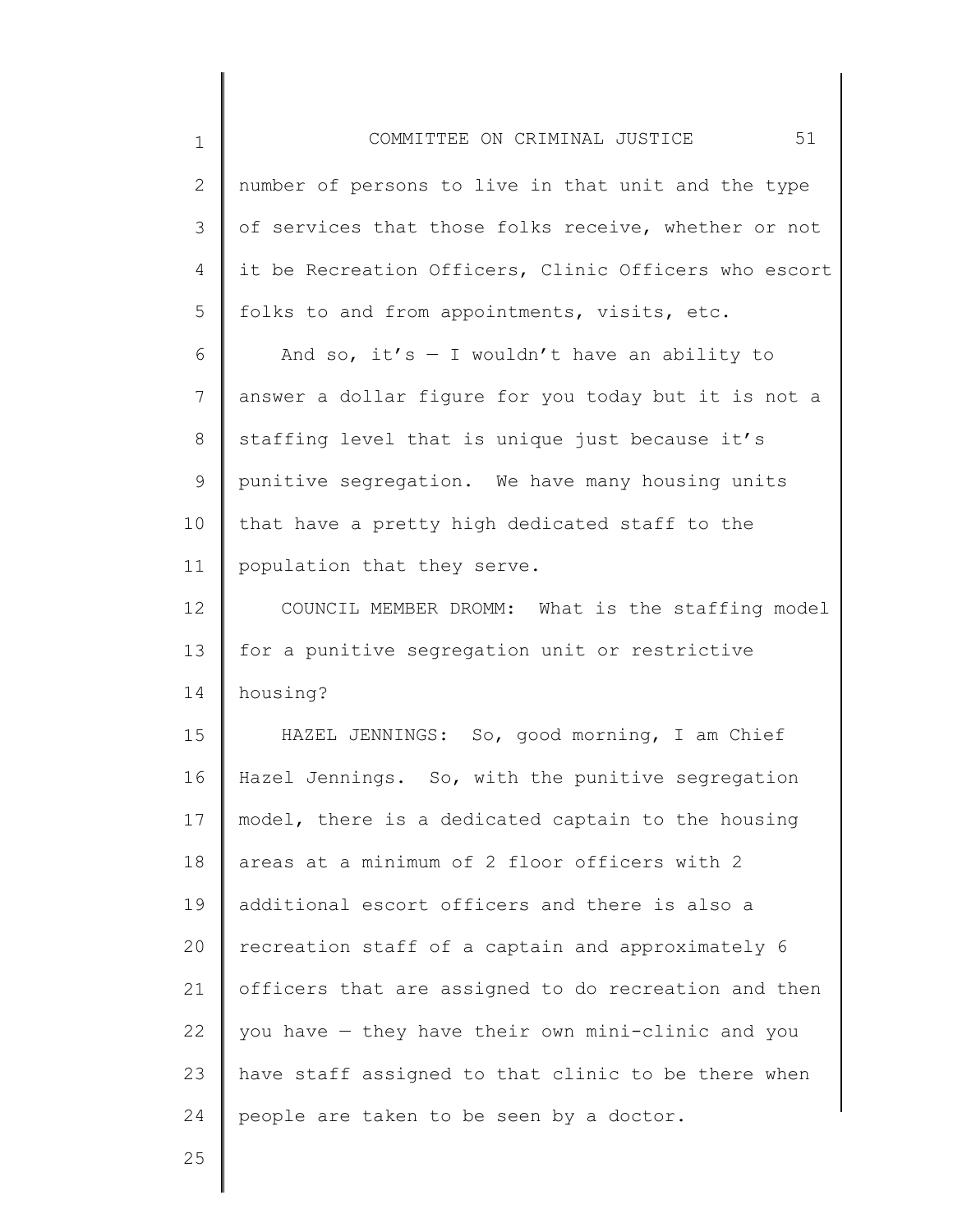| $\mathbf 1$  | 52<br>COMMITTEE ON CRIMINAL JUSTICE                   |
|--------------|-------------------------------------------------------|
| $\mathbf{2}$ | But what I will say is that out of all of our         |
| 3            | housing areas, there are only two punitive            |
| 4            | segregation housing areas and we have many more       |
| 5            | housing areas in the department. And so, I would      |
| 6            | feel that just by staffing levels and the number of   |
| 7            | housing areas that we have for general population and |
| 8            | ESH and the plethora of other housing areas that we   |
| 9            | have, the cost would be less than running everything  |
| 10           | else.                                                 |
| 11           | COUNCIL MEMBER DROMM: Is there overtime costs         |
| 12           | involved in these restricted housing units or in      |
| 13           | punitive segregation?                                 |
| 14           | HAZEL JENNINGS: So, there is overtime costs in        |
| 15           | every housing area that we have sir.                  |
| 16           | COUNCIL MEMBER DROMM: And what are those?             |
| 17           | HAZEL JENNINGS: So, it really depends on the          |
| 18           | day. You know, right now, this year has been very     |
| 19           | hard with COVID and so, we have had a lot of staff    |
| 20           | members who have called in sick and who weren't       |
| 21           | feeling well that had the ability to call in sick and |
| 22           | so, overtime has been an issue. Although we have or   |
| 23           | we are trending down on reducing our footprint in     |
| 24           | facilities.                                           |
|              |                                                       |

║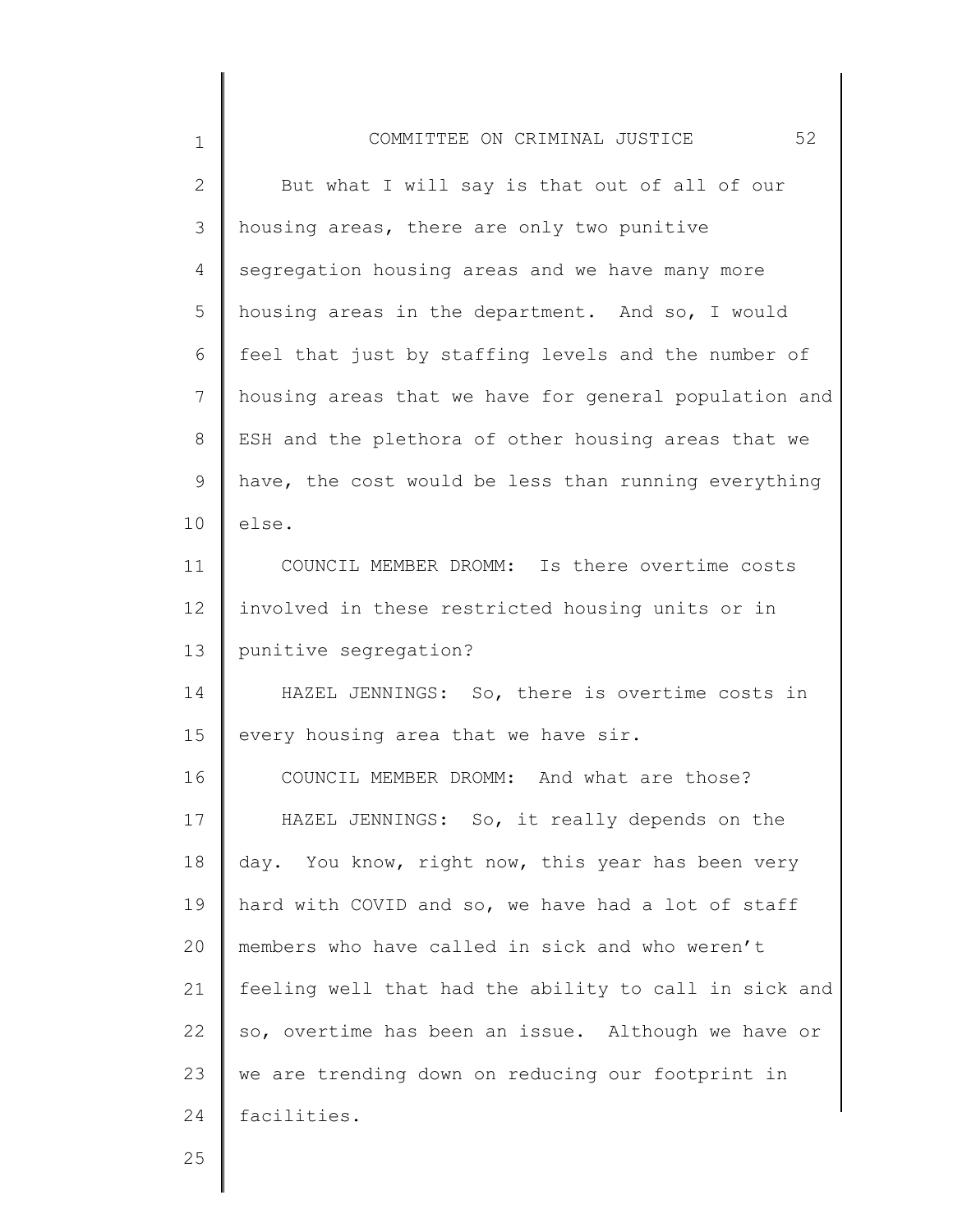2 3 4 5 6 7 8 9 10 11 12 13 14 15 16 17 18 19 20 21 22 COUNCIL MEMBER DROMM: Just to go back to the question that you were addressing about staff. Are there dedicated staff and supervisors to the particular unit that they are responding to? Are they there the same daily folks always there? HAZEL JENNINGS: Most of our staff are steadily assigned sir. COUNCIL MEMBER DROMM: Okay and have you ever analyzed any potential savings from ending punitive segregation and restrictive housing units? HAZEL JENNINGS: So, I have not but again, what I will say is that there are only two of those housing areas compared to the amount of housing areas that we have in the department and we have other housing areas that have more staffing assigned than punitive segregation. COUNCIL MEMBER DROMM: Does the department have a plan for reallocating resources from punitive segregation to other programs or punitive segregation alternatives? HAZEL JENNINGS: So, when we open up any housing

23 24 25 area, one of the things that we do do with our department of finance here at the agency is to work with our partners and CHS, depending on what type of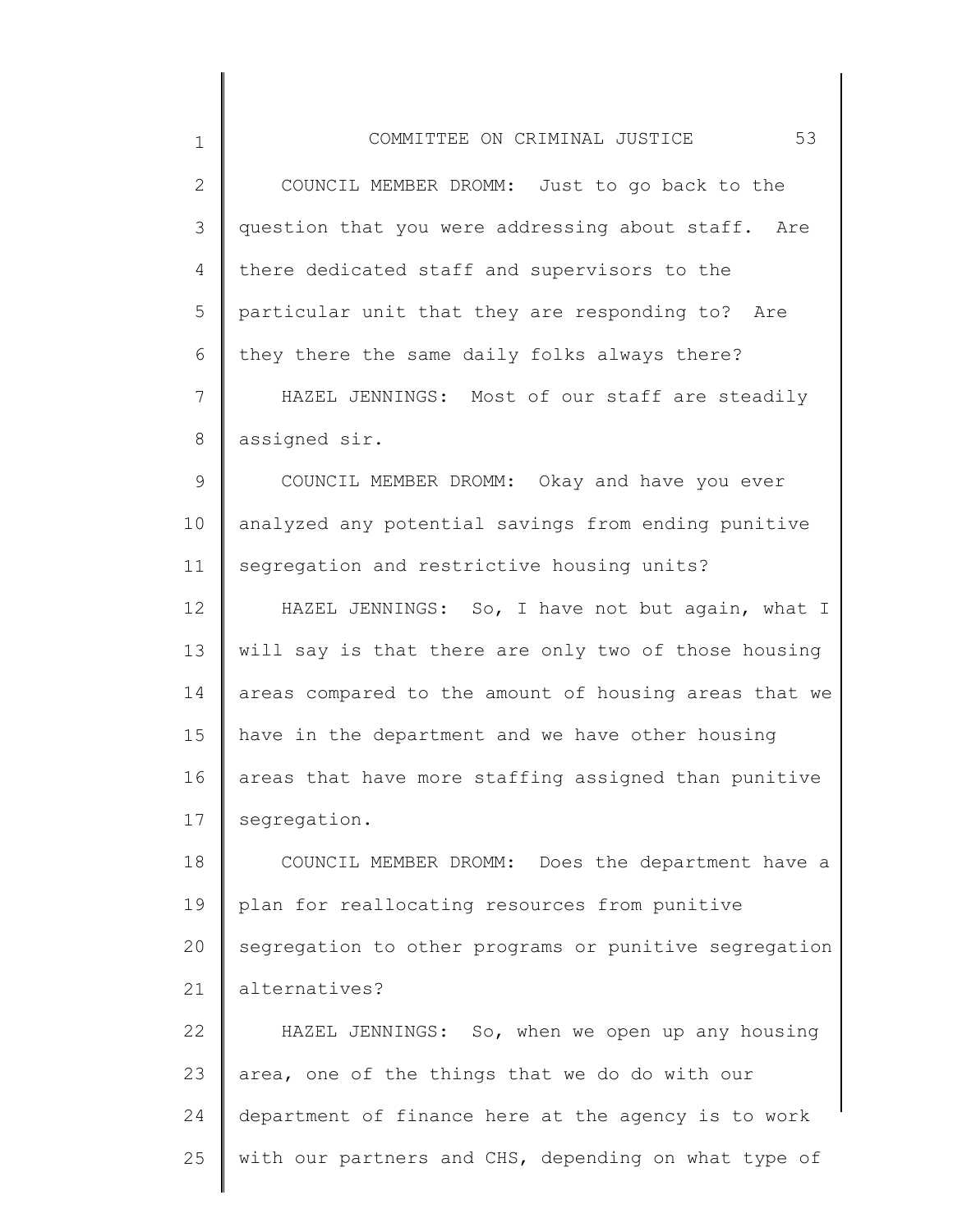| $\mathbf 1$     | 54<br>COMMITTEE ON CRIMINAL JUSTICE                      |
|-----------------|----------------------------------------------------------|
| 2               | housing area it is and then we come up with what we      |
| 3               | think is an appropriate staffing level.                  |
| 4               | COUNCIL MEMBER DROMM: Okay, so I am going to             |
| 5               | follow up on those questions and I am going to ask       |
| 6               | the Chair in his response to you to answer some of       |
| $7\phantom{.0}$ | those more specifically, so we can get some idea for     |
| 8               | the cost. But Mr. Chair, I know you have been            |
| 9               | generous with your time.                                 |
| 10              | I just have a couple of follow ups here.                 |
| 11              | CHAIRPERSON POWERS: [INAUDIBLE 59:35].                   |
| 12              | COUNCIL MEMBER DROMM: Thank you. According to            |
| 13              | the Annual Claims Report for Fiscal '19 issued by the    |
| 14              | Comptroller, the total amount of settlements paid by     |
| 15              | the Department of Correction between Fiscal 2010 and     |
| 16              | Fiscal 2019 was approximately \$266 million.<br>The      |
| 17              | Annual Claims Report also states that in Fiscal 2019,    |
| 18              | there were 3,750 claims filed regarding correctional     |
| 19              | facilities. How much of these settlements went to        |
| 20              | cases involving solitary confinement, punitive           |
| 21              | segregation or any form of restrictive housing?          |
| 22              | HEIDI GROSSMAN: We would have to get back to you         |
| 23              | Council Member Dromm. We would have to get back to       |
| 24              | I know most of the cases are not $-$ most of the<br>you. |
| 25              | cases that I am aware of on an anecdotal level, are      |
|                 |                                                          |

║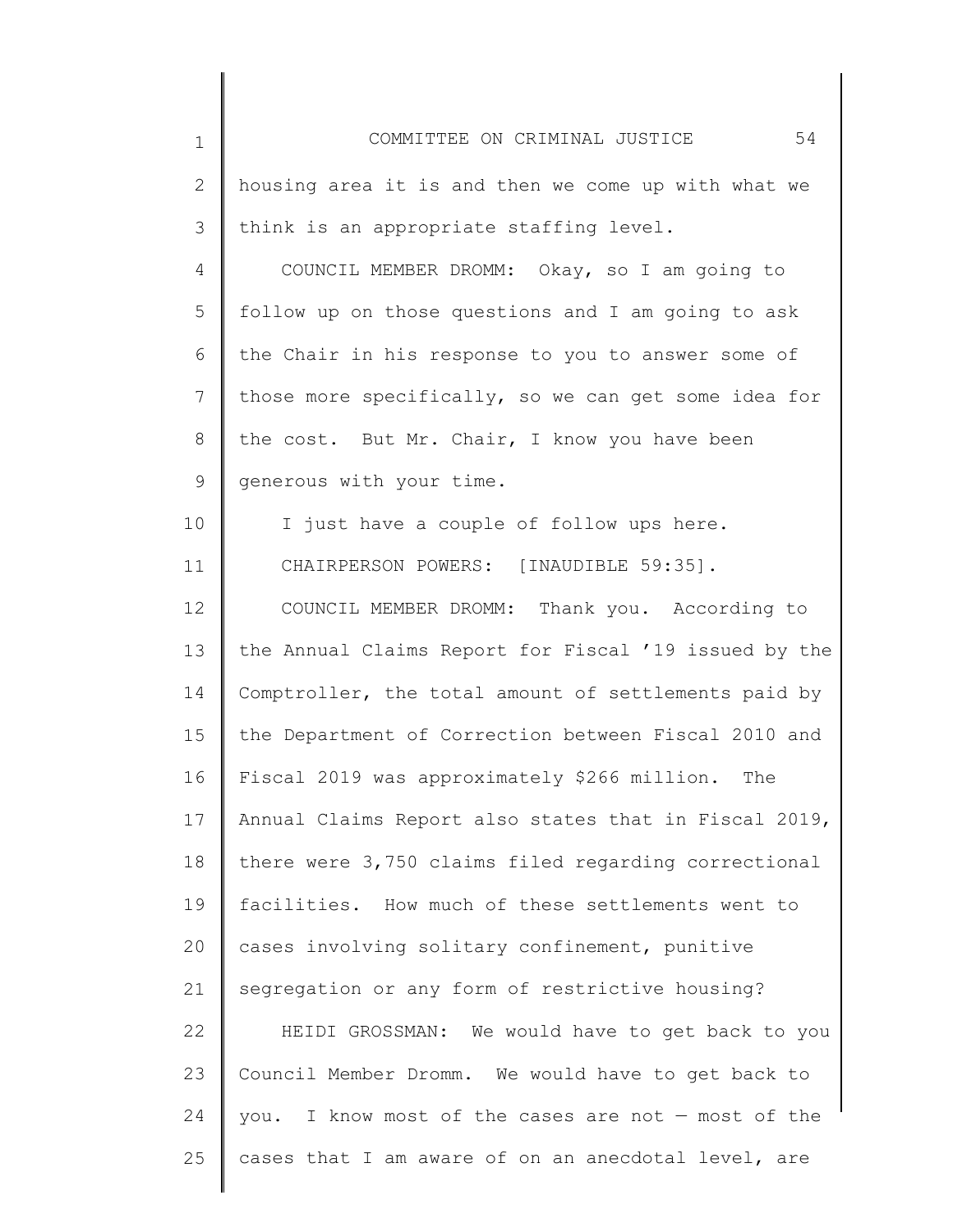| $\overline{2}$ | not related to claims brought by people who have     |
|----------------|------------------------------------------------------|
| 3              | served time in punitive segregation. But we would    |
| 4              | have to get back to you on that.                     |
| 5              | COUNCIL MEMBER DROMM: Well, what happened to         |
| 6              | Layleen Polanco is unforgiveable. So, I mean,        |
| $7\phantom{.}$ | Chairman let me stop here. Maybe if we get a second  |
| $8\,$          | round I will have follow up questions and certainly, |
| $\mathsf 9$    | there is a lot of questions about who goes into      |
| 10             | solitary, who goes into restrictive housing based on |
| 11             | race, sex, gender identity, LGBT status as well and  |
| 12             | hopefully we can get to some of that. If in fact you |
| 13             | even collect that data.                              |
| 14             | I know it wasn't included in my reporting bills      |
| 15             | but I am thinking about amending that as well, so we |
| 16             | can get a better feel for what is actually happening |
| 17             | on the Island. Thank you very much Mr. Chair.        |
| 18             | CHAIRPERSON POWERS: Thank you Council Member         |
| 19             | Dromm and we are going to move on. I will let the    |
| 20             | Committee Counsel call on members. We are going to   |
| 21             | give I think 3 minutes for each but I wanted to give |
| 22             | Council Member Dromm an opportunity based on his     |
| 23             | legislation to ask some further questions.           |
| 24             | So, we will move on and Agatha, you can call the     |

25 next one please.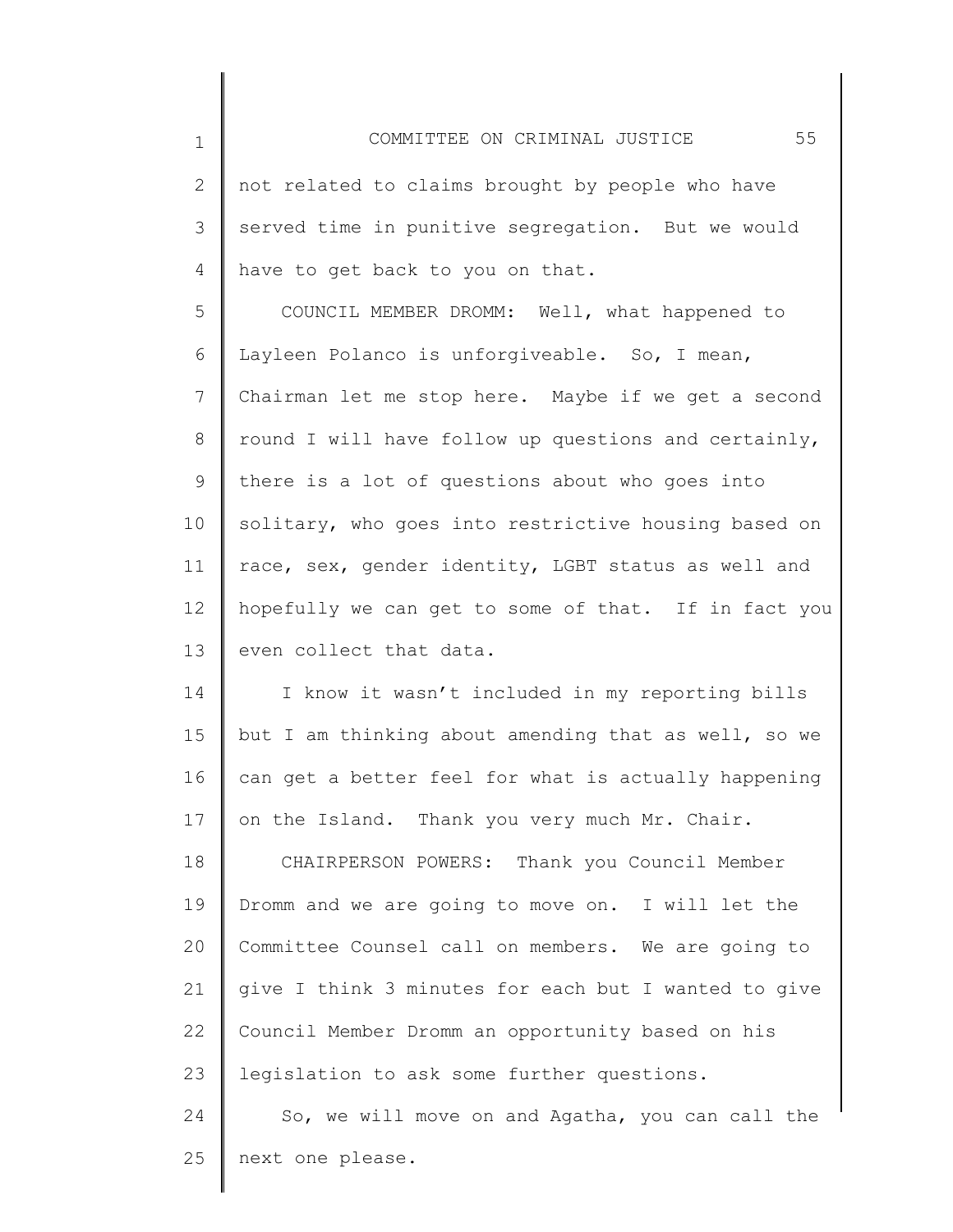| $\mathbf 1$  | 56<br>COMMITTEE ON CRIMINAL JUSTICE                   |
|--------------|-------------------------------------------------------|
| $\mathbf{2}$ | COMMITTEE COUNSEL: Next, we will hear from            |
| 3            | Council Member Holden followed by Council Member      |
| 4            | Rosenthal.                                            |
| 5            | SERGEANT AT ARMS: Starting time.                      |
| 6            | COUNCIL MEMBER HOLDEN: Yes, thanks Commissioner.      |
| 7            | I get 3 minutes Chair. Is that the rule? Do we have   |
| 8            | a second round?                                       |
| 9            | CHAIRPERSON POWERS: We may.                           |
| 10           | COUNCIL MEMBER HOLDEN: I was anticipating 5           |
| 11           | minutes, that's the regular on Committee's but $-$    |
| 12           | CHAIRPERSON POWERS: Okay, we will give you 5          |
| 13           | minutes. Go ahead Council Member Holden.              |
| 14           | COUNCIL MEMBER HOLDEN: Alright. Commissioner,         |
| 15           | nice to see you again.                                |
| 16           | CYNTHIA BRANN: You to.                                |
| 17           | COUNCIL MEMBER HOLDEN: Even though we are on          |
| 18           | We are almost like we are all kind of in<br>Zoom.     |
| 19           | punitive segregation aren't we during the pandemic    |
| 20           | but I just want to you know, question some of the     |
| 21           | things that were said.                                |
| 22           | You know, according to the Mayor's Management         |
| 23           | Report, there was a near 50 percent increase in       |
| 24           | violence in the jails from 2014 when Mayor de Blasio  |
| 25           | took office to 2017, which was the last recorded year |
|              |                                                       |

 $\parallel$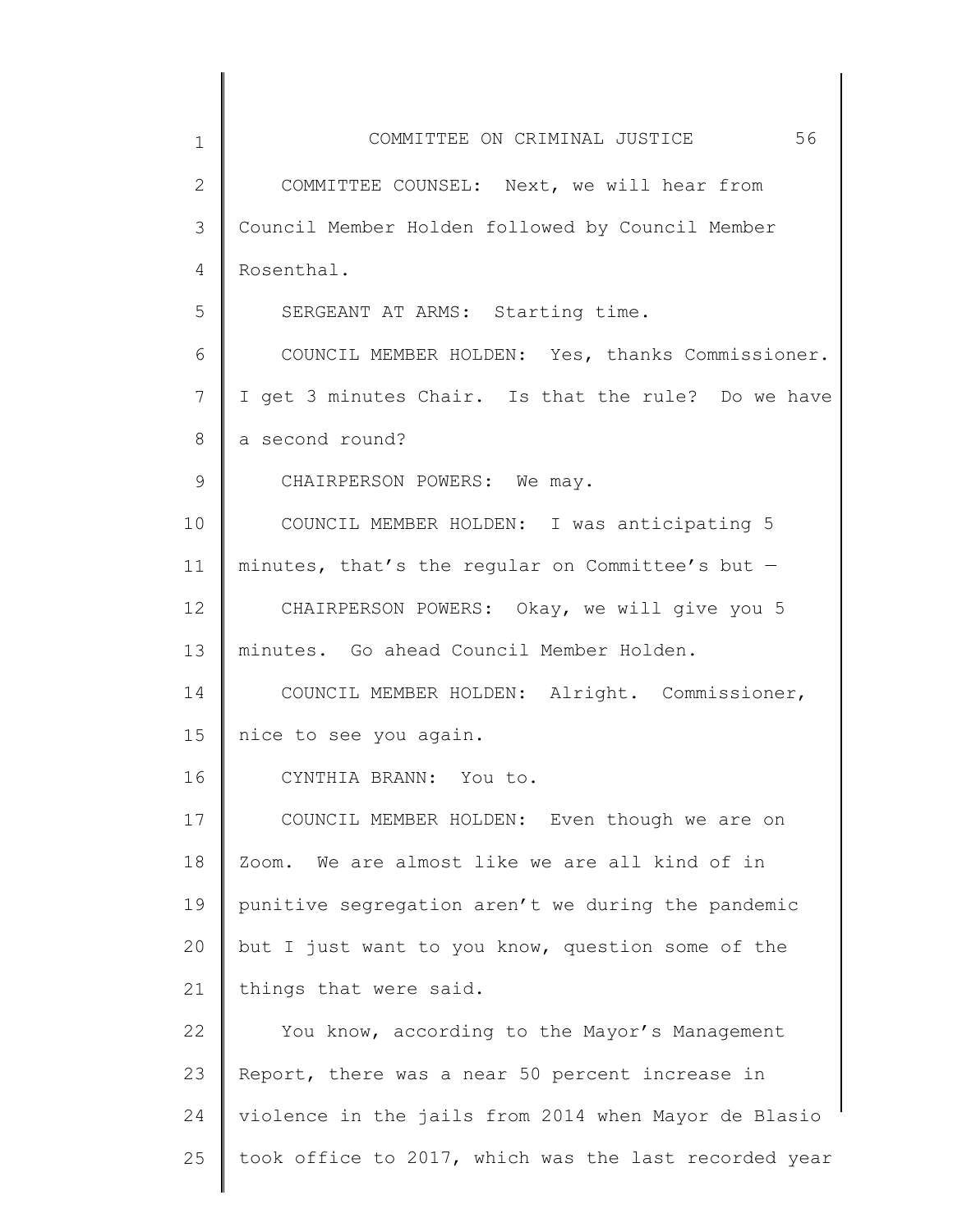1 2 3 4 5 6 7 8 9 10 11 12 13 14 15 16 17 18 19 20 21 COMMITTEE ON CRIMINAL JUSTICE 57 of the MMR. Even though there was an appropriate decrease or approximate decrease of 18 percent in the inmate count, like you mentioned before. And in December 2014, Mayor de Blasio prohibited punitive segregation for 16 to 17-year-olds. And then in November of 2015, the Mayor announced the new use of force restrictions for Correction Officers. Then in June and October of 2016, the Mayor brought in the prohibition of punitive segregation for inmates 18 to 21. Is there any consideration here? Do you attribute this increase of violence because you said they were a more violent population and we have to figure why that is but could it be that the increase in violence was due to maybe the use of force restrictions or a ban on punitive segregation. Is that possible? CYNTHIA BRANN: So, I think there is a lot of different components to this atrium I am about to give you. First of all, in 2014, we didn't have the tracking systems for data that we have now. We also

22 23 did not have full camera coverage in our facilities. We have 14,000 cameras now.

24 25 There is absolutely nothing that is not captured on video and so, we have a much clearer understanding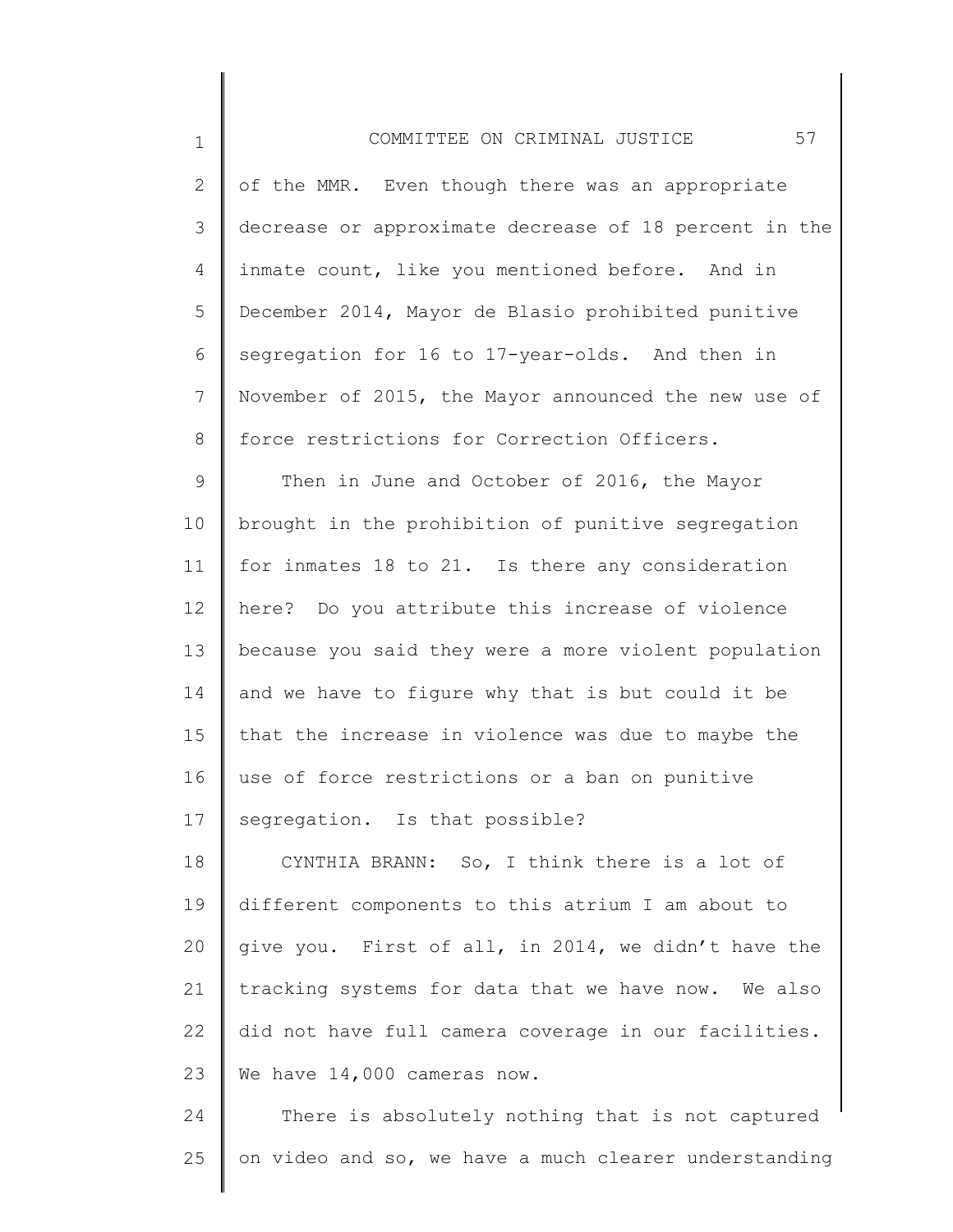| $\mathbf 1$ | 58<br>COMMITTEE ON CRIMINAL JUSTICE                   |
|-------------|-------------------------------------------------------|
| 2           | of what goes on in our jails every single day. We     |
| 3           | have a different population over time. Yes, it has    |
| 4           | decreased but through efforts of the Police           |
| 5           | Department and only arresting those who most violent  |
| 6           | go before the court and the court with bail reform    |
| 7           | has rightly made the determination that the most      |
| 8           | violent people should be taken out of the community.  |
| 9           | I think all of that plays into it. With regard        |
| 10          | to the ability to use force. We have not been         |
| 11          | restricted in the ability to use force. Our force     |
| 12          | policy says we have the right to use force when it is |
| 13          | necessary and reasonable. And so, we don't have the   |
| 14          | right to use unnecessary force, we never have.        |
| 15          | So what the Nunez Consent Degree did was to           |
| 16          | clarify our use of force policies, so that staff had  |
| 17          | a better understanding of when they could and when    |
| 18          | they could not use force.                             |
| 19          | COUNCIL MEMBER HOLDEN: Alright but $-$ we do $-$      |
| 20          | let's just go back to the dangerous population, the   |
| 21          | more dangerous population. What age group is the      |
| 22          | most dangerous in the jails today?                    |
| 23          | CYNTHIA BRANN: I believe our young adults.<br>The     |
| 24          | most impulsive and the most act to engage in          |
| 25          | violence.                                             |
|             |                                                       |

║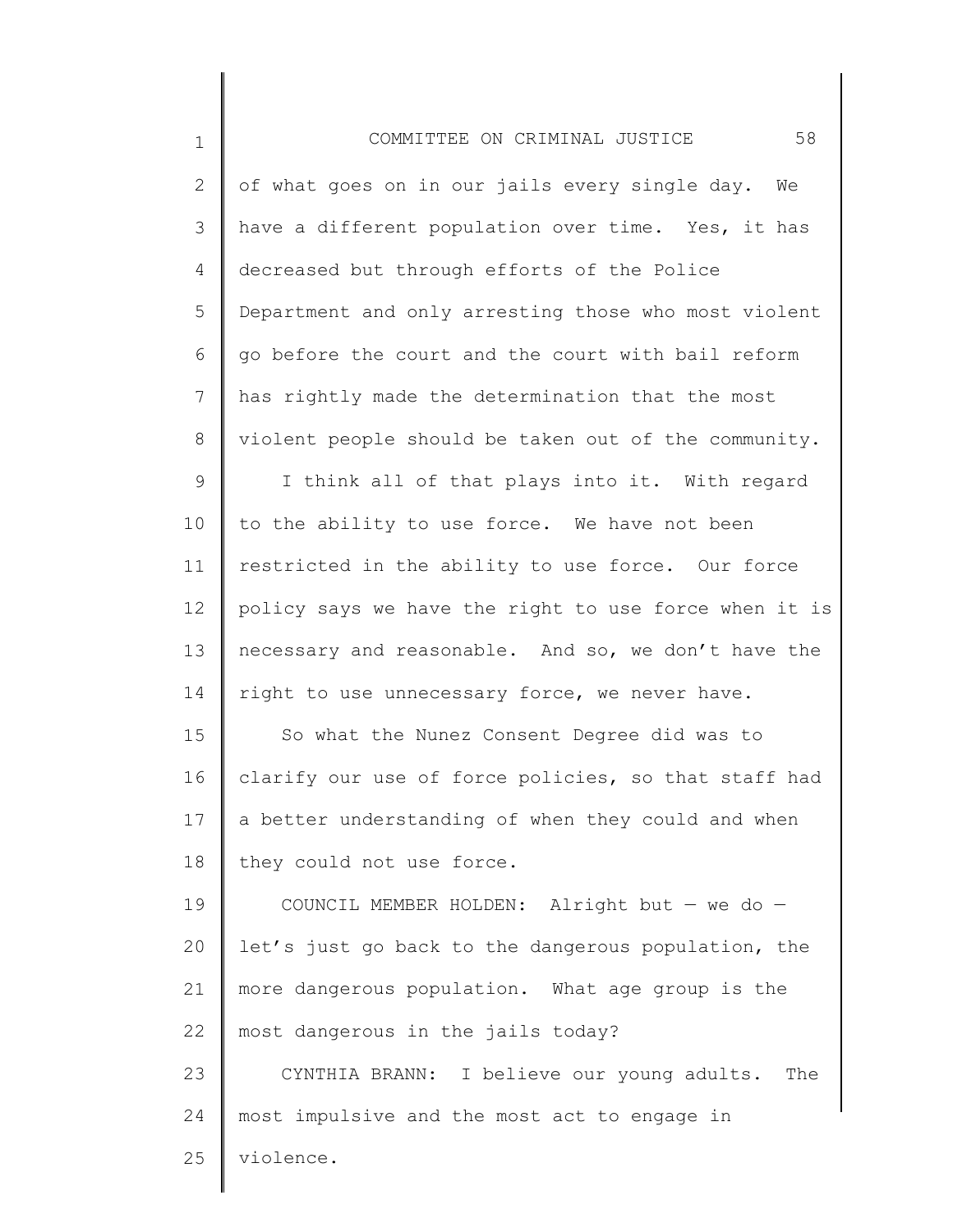1 2 3 4 5 6 7 8 9 10 11 12 13 14 15 16 COMMITTEE ON CRIMINAL JUSTICE 59 COUNCIL MEMBER HOLDEN: And we removed the punitive seg from that population, right? CYNTHIA BRANN: Correct. COUNCIL MEMBER HOLDEN: Okay, so you know, so you are seeing the population that obviously they are younger, you know, younger people tend to do sometimes you know, they don't think. Obviously, you are young, you may just act out with some violence in a way that is spur of the moment and yet we remove some of the consequences to their actions. And hopefully we can educate them in counseling which is what I had proposed and I do have a bill that's proposing, rather than use punitive seg or at least the length of time, is give the detainee an option for counseling.

17 18 19 20 21 22 23 24 That means if you agree to a certain amount of hours of counseling, that you will then not go into punitive seg for as long or at least into punitive segregation housing, which I think to what I saw at Rikers, the punitive and I don't know if it is called punitive segregation but it was housing. It is restricted housing, I think you called it which is, it has 3 levels. I thought that worked and you know,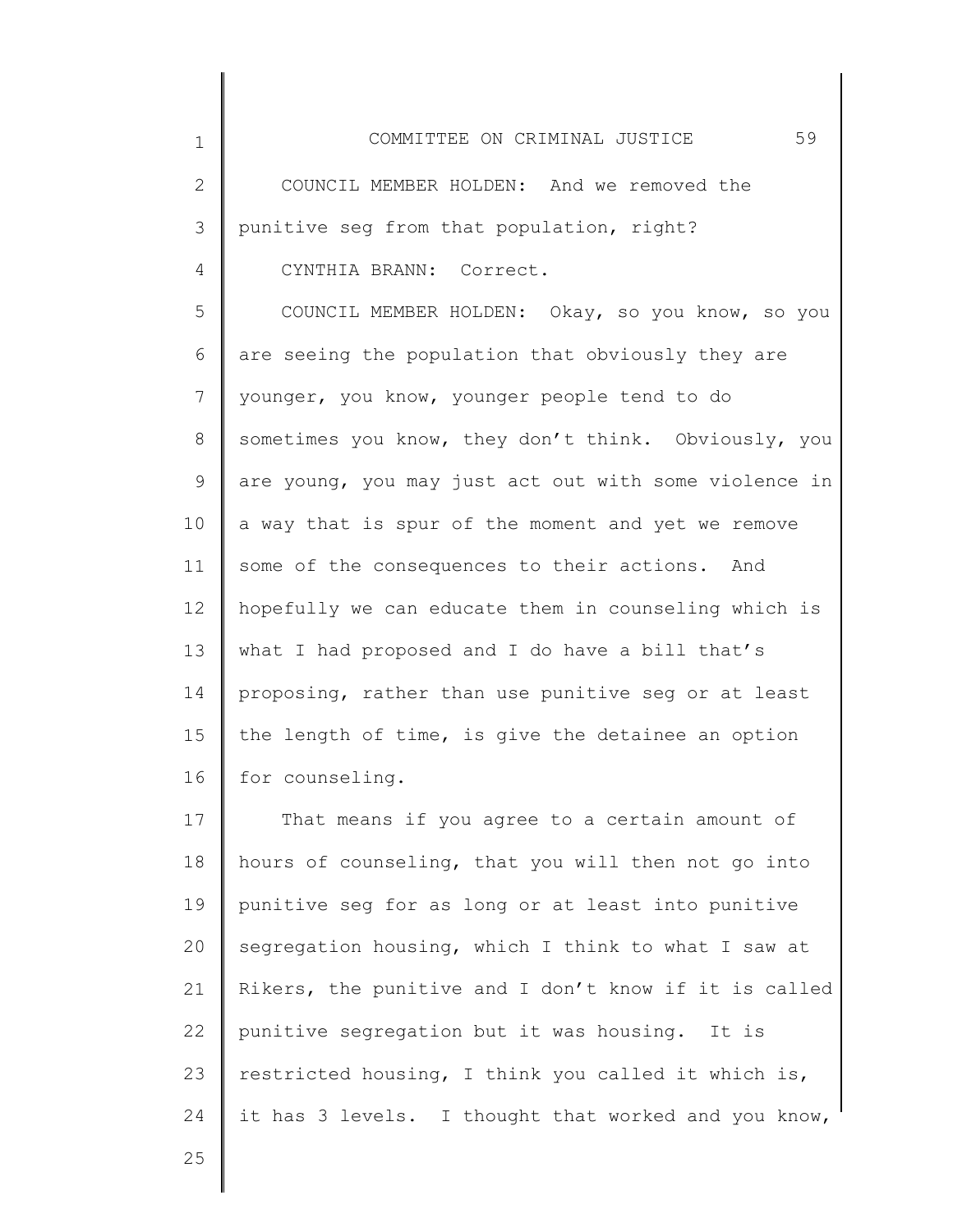| $\mathbf 1$ | 60<br>COMMITTEE ON CRIMINAL JUSTICE                   |
|-------------|-------------------------------------------------------|
| 2           | if you couple that with counseling, I think that's an |
| 3           | alternative.                                          |
| 4           | So, we hear people say that they are calling it       |
| 5           | solitary confinement. I agree, we don't have          |
| 6           | solitary confinement anymore in New York City jails,  |
| 7           | do we?                                                |
| 8           | CYNTHIA BRANN: No, we do not.                         |
| 9           | COUNCIL MEMBER HOLDEN: Yeah, but that's what I        |
| 10          | think people have been referring to that today.       |
| 11          | Because I didn't see that.                            |
| 12          | SERGEANT AT ARMS: Time expired.                       |
| 13          | COUNCIL MEMBER HOLDEN: So, I think we need to         |
| 14          | redefine what people are calling this in the bill,    |
| 15          | calling it solitary confinement because it is not.    |
| 16          | You are not put in a hole for an extended period of   |
| 17          | time. You are in a housing unit and there has got to  |
| 18          | be consequences Commissioner to actions. If you       |
| 19          | attack another detainee, if you attack a correction   |
| 20          | officer, there has to be consequences. There has to   |
| 21          | be some punishment and I agree but where I think we   |
| 22          | could do better possibly is if they want to get out   |
| 23          | of any kind of segregated housing unit from the       |
| 24          | population, general population, then they should      |
| 25          |                                                       |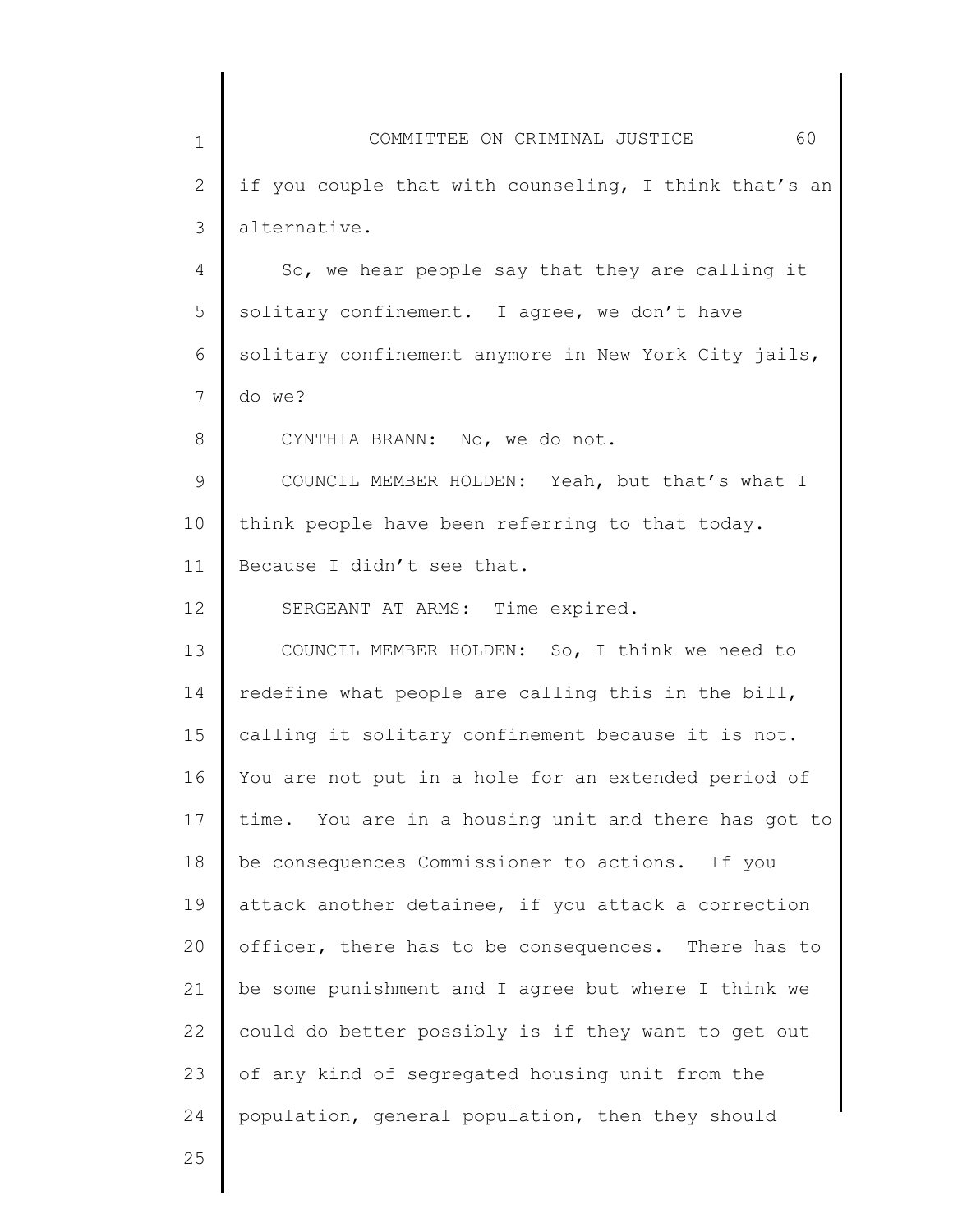1 2 3 4 5 6 7 8 9 10 11 12 13 14 15 16 17 18 19 20 21 22 23 24 25 COMMITTEE ON CRIMINAL JUSTICE 61 agree to a certain amount of counseling and there has got to be some tradeoffs. I don't know if maybe Bobby Cohen might want to weigh in because we did talk about this a few years ago but I think we need to redefine what punitive segregation is and the steps that we need to take. And just talking about, I would rather wait until we hear from the Board of Correction before introducing bills that you know, I would want to hear from the experts. Thank you Commissioner. Thank you Chair. COMMITTEE COUNSEL: Next, we will hear from Council Member Rosenthal followed by Council Member Rivera. SERGEANT AT ARMS: Starting time. COUNCIL MEMBER ROSENTHAL: Great, thank you so much. Great to see you Commissioner. I appreciate your time and your work. I would like to follow up on some of Council Member Dromm's questions in terms of reporting requirements and Grace Price actually sent some information out this morning. So, Grace if I get this wrong I apologize. I am trying to nail your question because I think it is such a good one and it has to do with the reporting categories and the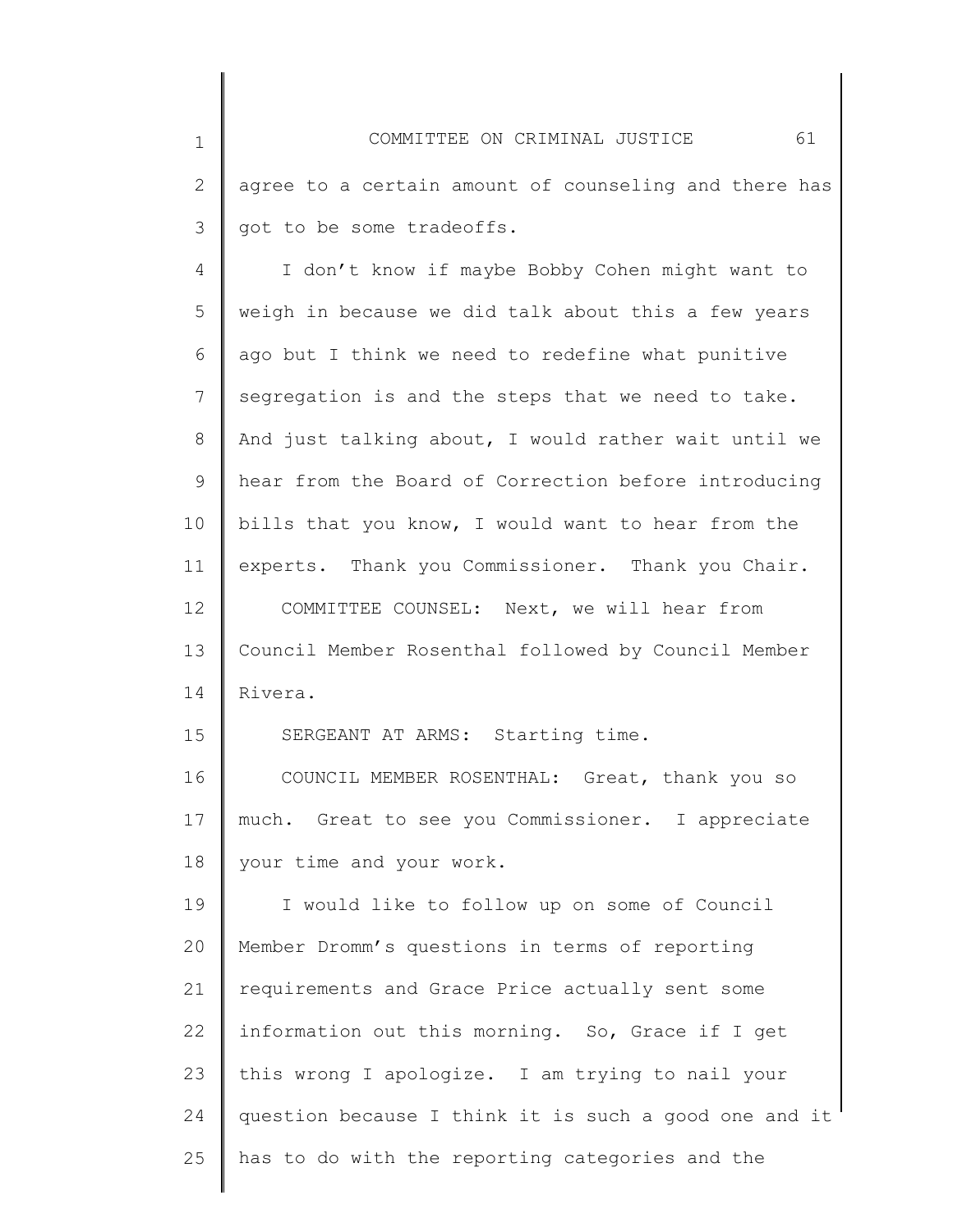2 3 4 5 6 notice that you have a big other category that includes Latinx people. Can you separate those people out? Or Danny, can you require in your  $- I$ don't know who I am asking but the recommendation is that Latinx people be separated out.

7 8 9 And similarly, that transwomen in particular be separated out as well because reporting does not do that. Am I correct about that Commissioner?

10 11 CYNTHIA BRANN: I am not exactly sure which report you are referencing.

12 13 14 COUNCIL MEMBER ROSENTHAL: The ones that have to do with how many and how much time people are in solitary or solitary like confinement.

15 16 17 18 19 20 CYNTHIA BRANN: So, we do our best to report accurately if we are not capturing that data and are able to, then we would be happy to add that. We have to remember that people also self-identify. And so, we just capture the information that people provide to us.

21 22 23 24 25 COUNCIL MEMBER ROSENTHAL: Sure but right now you have Asian, Black, other and unknown. I mean, just for example in this particular or let me go to the one about women, which is the area that I pay attention to most.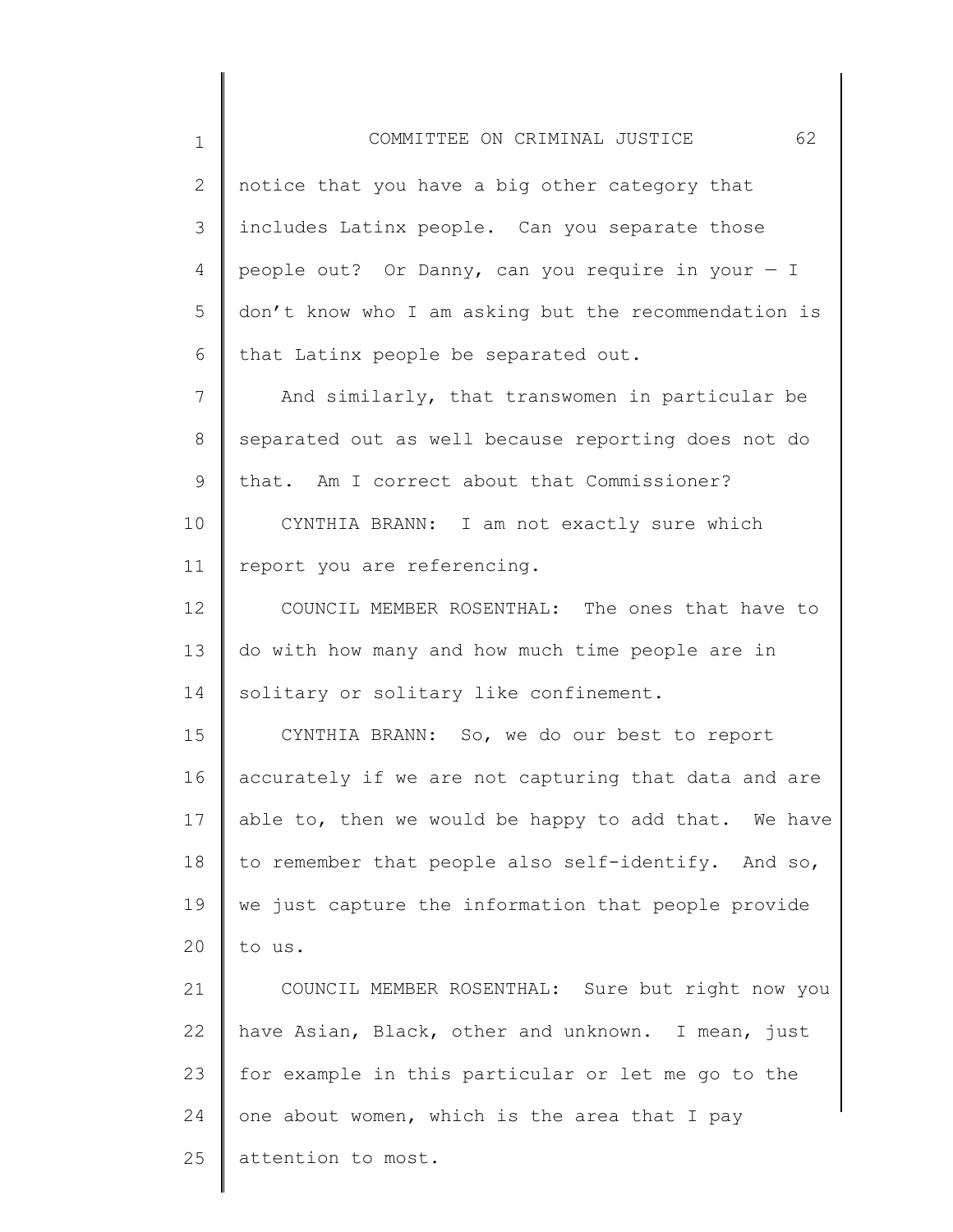## COMMITTEE ON CRIMINAL JUSTICE 63

| 2           | Women, girls in the wing, I think this is 2018.       |
|-------------|-------------------------------------------------------|
| 3           | Asian 9, Black 370, other 153, unknown White, unknown |
| 4           | 1 and White 83. Surely the other category can be -    |
| 5           | you could call out. I would ask, would it be          |
| 6           | possible for you to try harder to even have a Latinx  |
| 7           | category. That doesn't exist, so we don't even know.  |
| 8           | CYNTHIA BRANN: So, I would defer to my Deputy         |
| $\mathsf 9$ | Commissioner of IT and she I not with us today but I  |
| 10          | will send her that question and get back to you.      |
| 11          | COUNCIL MEMBER ROSENTHAL: Thank you and then          |
| 12          | only because shortness of time, also, it looks like   |
| 13          | the data gets messaged by going from one year to the  |
| 14          | next and this is 2018 data versus 2019. In '18 your   |
| 15          | have broad data, 2019 you have sort of a line graph   |
| 16          | and the line graph numbers do not match, for 2018     |
| 17          | don't match with the raw numbers in 2018.             |
| 18          | So, this reporting is just so important.              |
| 19          | SERGEANT AT ARMS: Time expired.                       |
| 20          | COUNCIL MEMBER ROSENTHAL: So is there, if you         |
| 21          | could get back to the Committee about why numbers     |
| 22          | change over time. In this particular situation it     |
| 23          | was reporting about young adults and went from a      |
| 24          | total of let's see if I have it. It was for young     |
| 25          | adults reporting, it changed from shoot. I am not     |
|             |                                                       |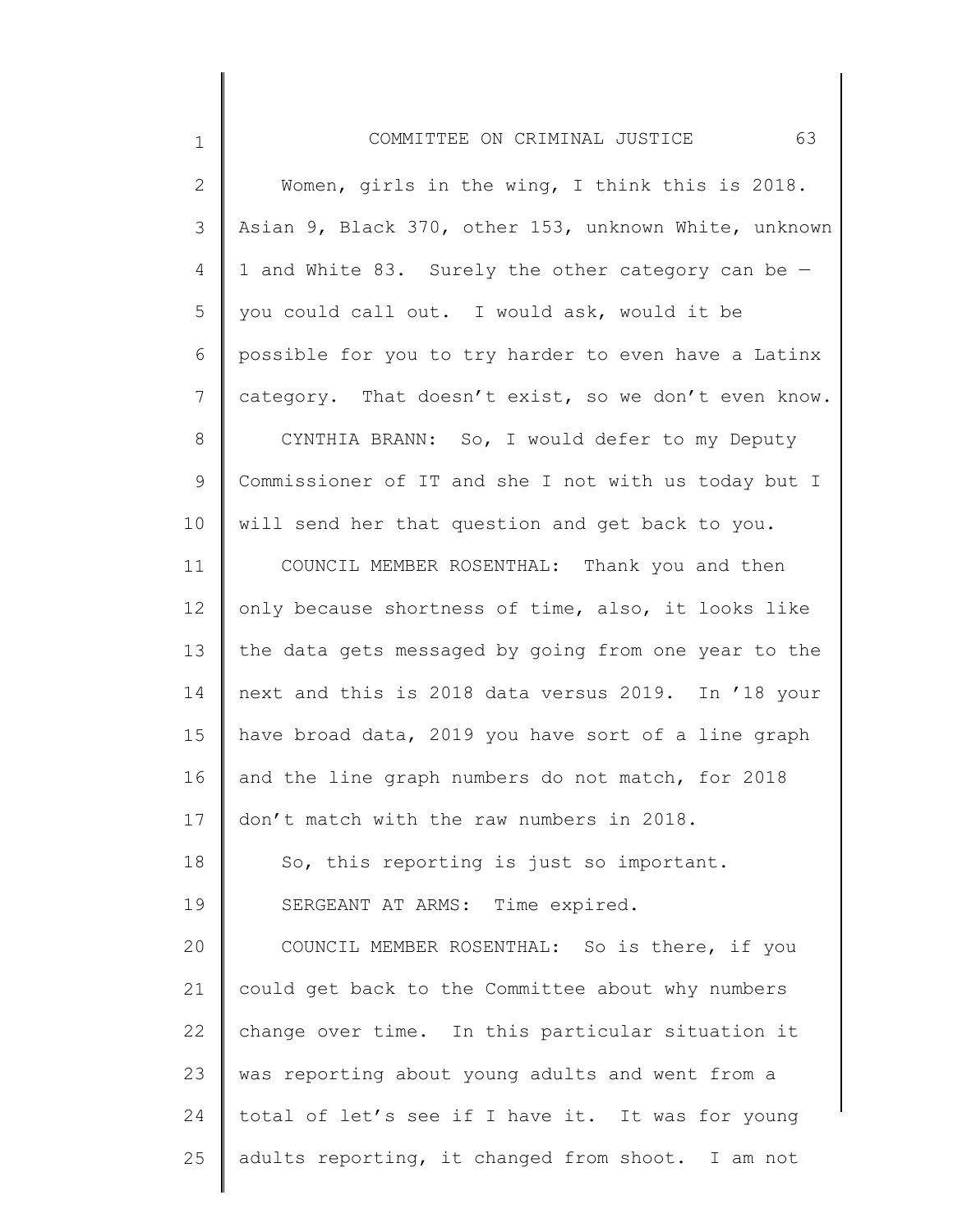1 2 3 4 5 6 7 8 9 10 11 12 13 14 15 16 17 18 19 20 21 22 23 COMMITTEE ON CRIMINAL JUSTICE 64 seeing it exactly but the difference, the delta it was like 70 people and it basically made you know, a change of 70 people reflects on how the department is doing or what the department is doing and it is a pretty big delta between the 2018 reported data, raw data and the 2019 graph. What would make such a big change of 70 people like that? Like upon reflection it wasn't 300, it was 270. Like, what could happen to make those totals change that much, swing that much? CYNTHIA BRANN: I am not sure. I don't know exactly what you are looking at, so I will check and I will get back to you. And so, I don't want to guess at an answer for you. I want to be specific and correct. So, we will have IT look into that and get back to you as soon as possible. COUNCIL MEMBER ROSENTHAL: You know, the concern is that were these people actually placed in adult, not youth solitary. That's the concern. CYNTHIA BRANN: And it may just be data entry error that was corrected but I don't want to guess at the answer for you. I want to make sure I have the

24 correct information.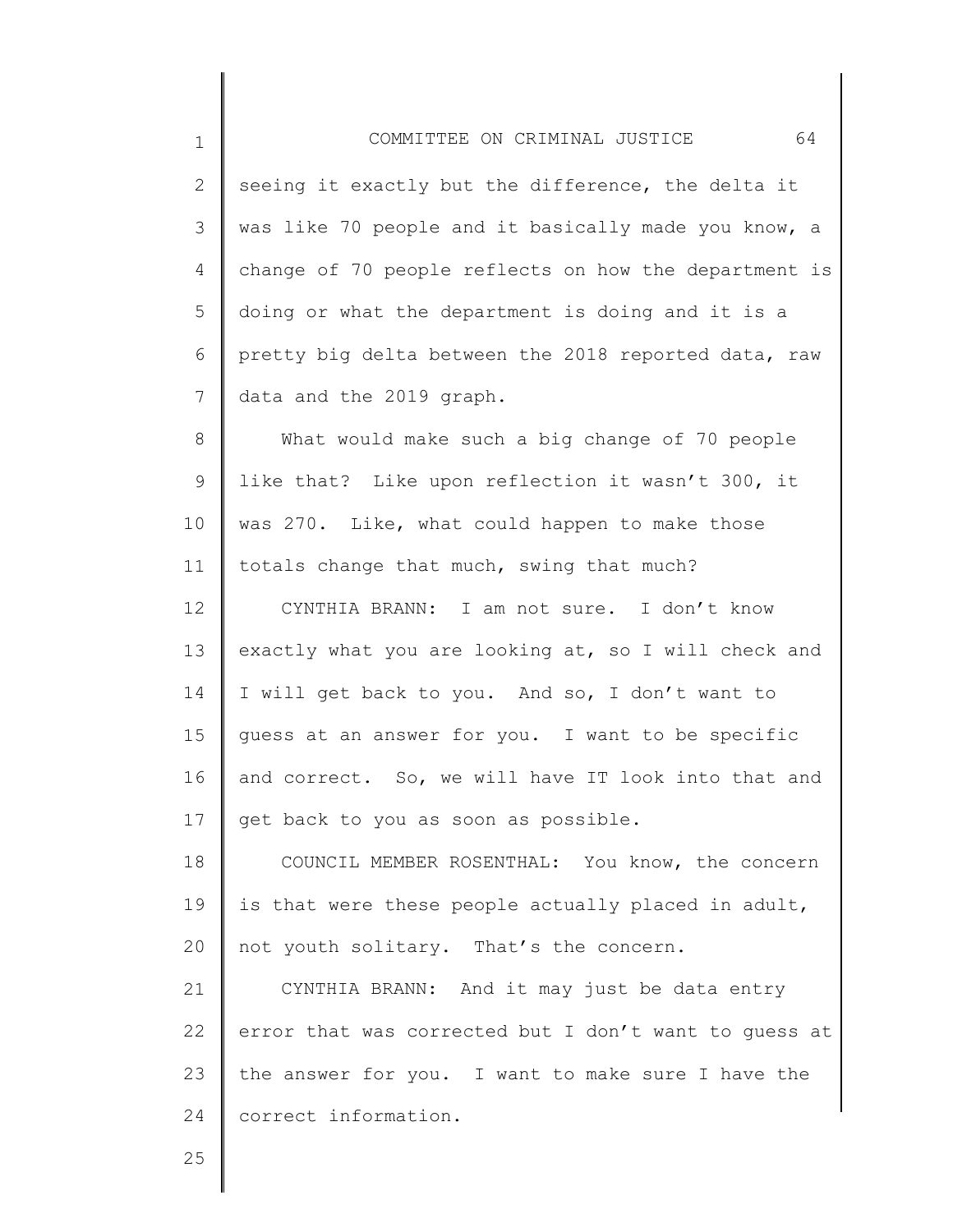| $\mathbf 1$     | 65<br>COMMITTEE ON CRIMINAL JUSTICE                   |
|-----------------|-------------------------------------------------------|
| 2               | COUNCIL MEMBER ROSENTHAL: Yeah, here it is. BOC       |
| 3               | Board of Corrections October 2018, Young Adults       |
| 4               | Monthly Housing Report says there were 299 young      |
| 5               | adults ages 16 to 21 in the youth only housing. But   |
| 6               | the July 2019 BOC graphic in the new data report      |
| $7\phantom{.0}$ | shows only around 210 youth in the youth only housing |
| 8               | for October 2018. That's a big shift.                 |
| $\mathsf 9$     | CYNTHIA BRANN: It is. It may account for the          |
| 10              | Raise the Age legislation as well. It's when we got   |
| 11              | adolescents off the island, so that could be.         |
| 12              | COUNCIL MEMBER ROSENTHAL: That was a monthly          |
| 13              | report, so numbers can't change. I mean, if there is  |
| 14              | point and time where Raise the Age went into effect,  |
| 15              | that wouldn't change the data of how many people are  |
| 16              | in the youth adult, in the young adult space, right.  |
| 17              | It's a one point and time.                            |
| 18              | CYNTHIA BRANN: But if you moved those                 |
| 19              | adolescents off the island in that particular month,  |
| 20              | yes, it would change. So, because I can't see what    |
| 21              | you are looking at, I would rather have you send us   |
| 22              | that data you are looking at and we will get you the  |
| 23              | answer.                                               |
| 24              | COUNCIL MEMBER ROSENTHAL: Yeah, happy to do so.       |
| 25              | Thank you. Thank you for the extended time Chair. I   |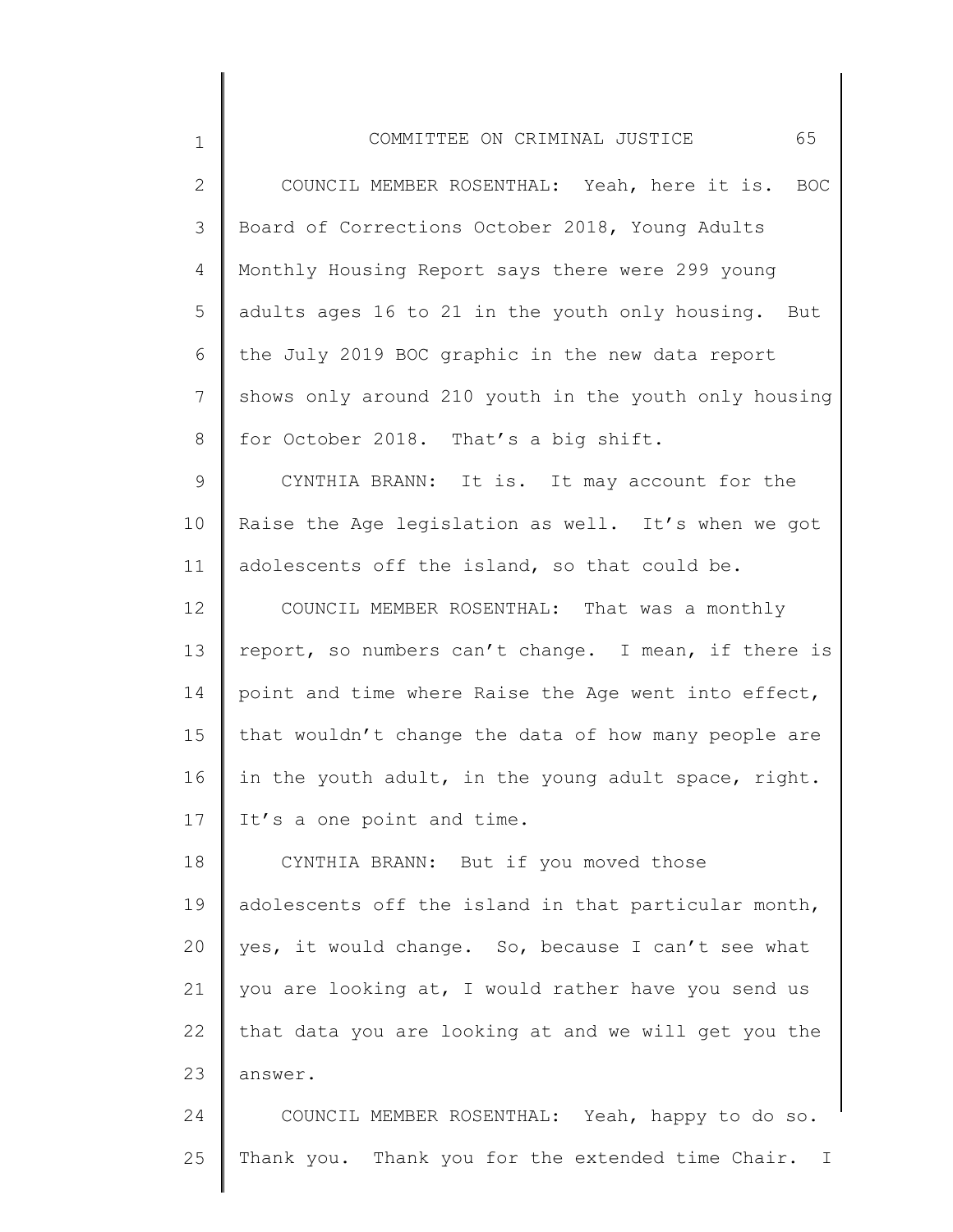1 2 3 4 5 6 7 8 9 10 11 12 13 14 15 16 17 18 19 20 21 22 23 24 25 COMMITTEE ON CRIMINAL JUSTICE 66 just want to align myself with Council Member Dromm's questions and concerns and I support what he is trying to get at here. Thank you. CHAIRPERSON POWERS: Great, thank you Council Member Rosenthal. COMMITTEE COUNSEL: Next, we will hear from Council Member Rivera. SERGEANT AT ARMS: Starting time. COUNCIL MEMBER RIVERA: Thank you so much Mr. Chair. I just want to thank Council Member Dromm. You are probably the first legislature today I have heard to make the call to end this  $-$  to end solitary confinement. So, I want to thank you for your leadership. I just want to quick clarify and question. I understand there are technical terms and certain labels for housing. Are you  $-$  and I want to thank you for your testimony and for being here. Are you just, are you denying that solitary confinement exists at Rikers Island? And I also just want to ask, your position is that solitary confinement where it does exit is not torture contrary to all of the research papers and the things that I have read, is that the position that you are taking?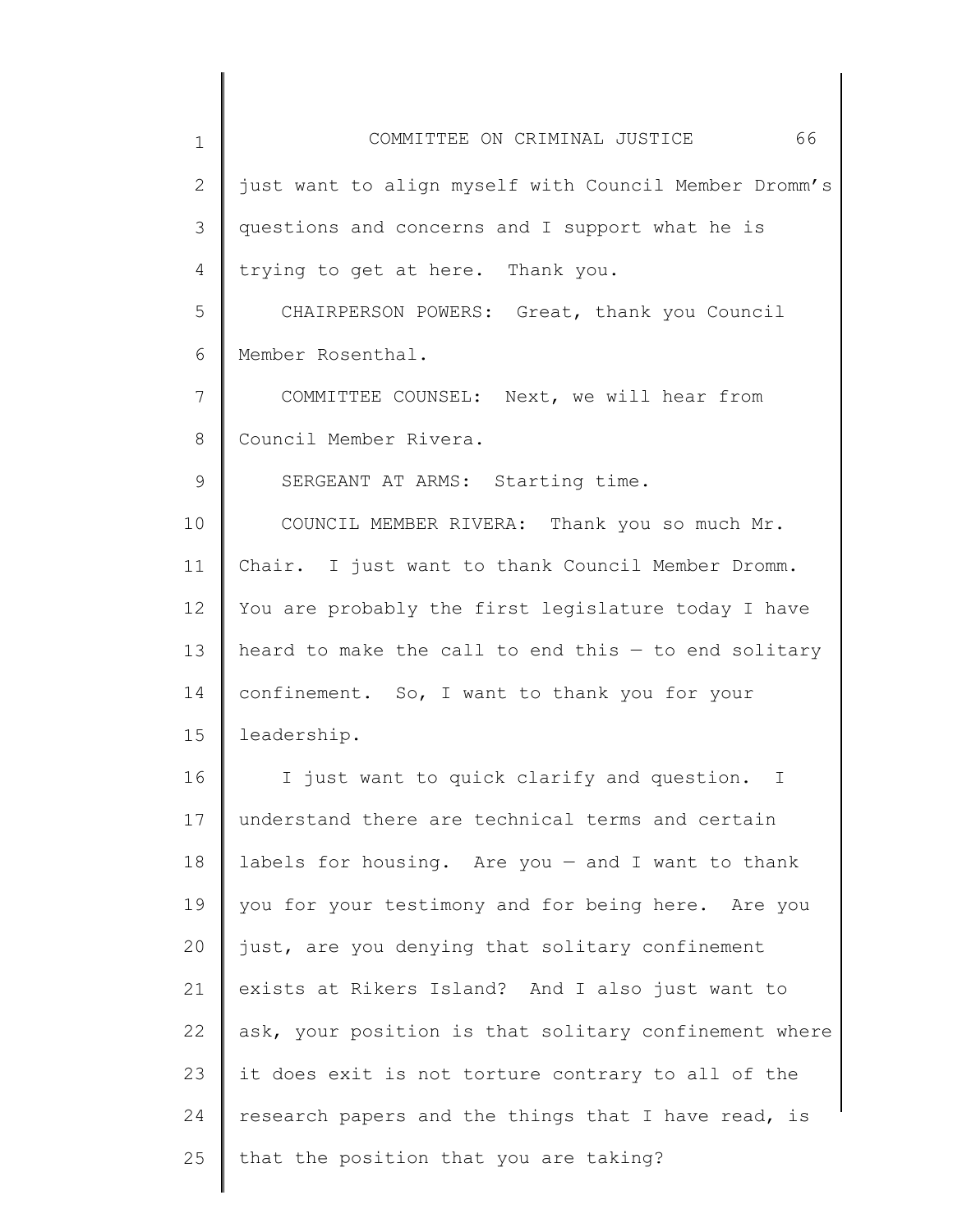2 3 4 5 6 CYNTHIA BRANN: So, there is two questions there. We do not have solitary confinement. Under the definition of solitary confinement, one is confined alone in a cell for 24 hours a day with potentially 1 hour out of cell for recreation.

7 8 9 10 11 12 13 14 15 And there agencies in this country who do utilize solitary confinement. We have a housing unit that is deemed punitive segregation and folks who have committed very violent acts are taken out of general population and after a due process hearing, have been determined to have committed a serious infraction. And they are placed in a cell, yes by themselves, without access to others for extended periods of time because of their violent behavior.

16 17 18 But they are allowed a minimum of 4 hours out of cell to engage in activities that you would get in general population.

19 20 21 22 23 24 COUNCIL MEMBER RIVERA: I understand, I just, I don't have a lot of time. So, I just want that clarifying question. From what I understand being kept inside by yourself solitarily for 20 hours and then you are out for maybe medical or for the cafeteria.

25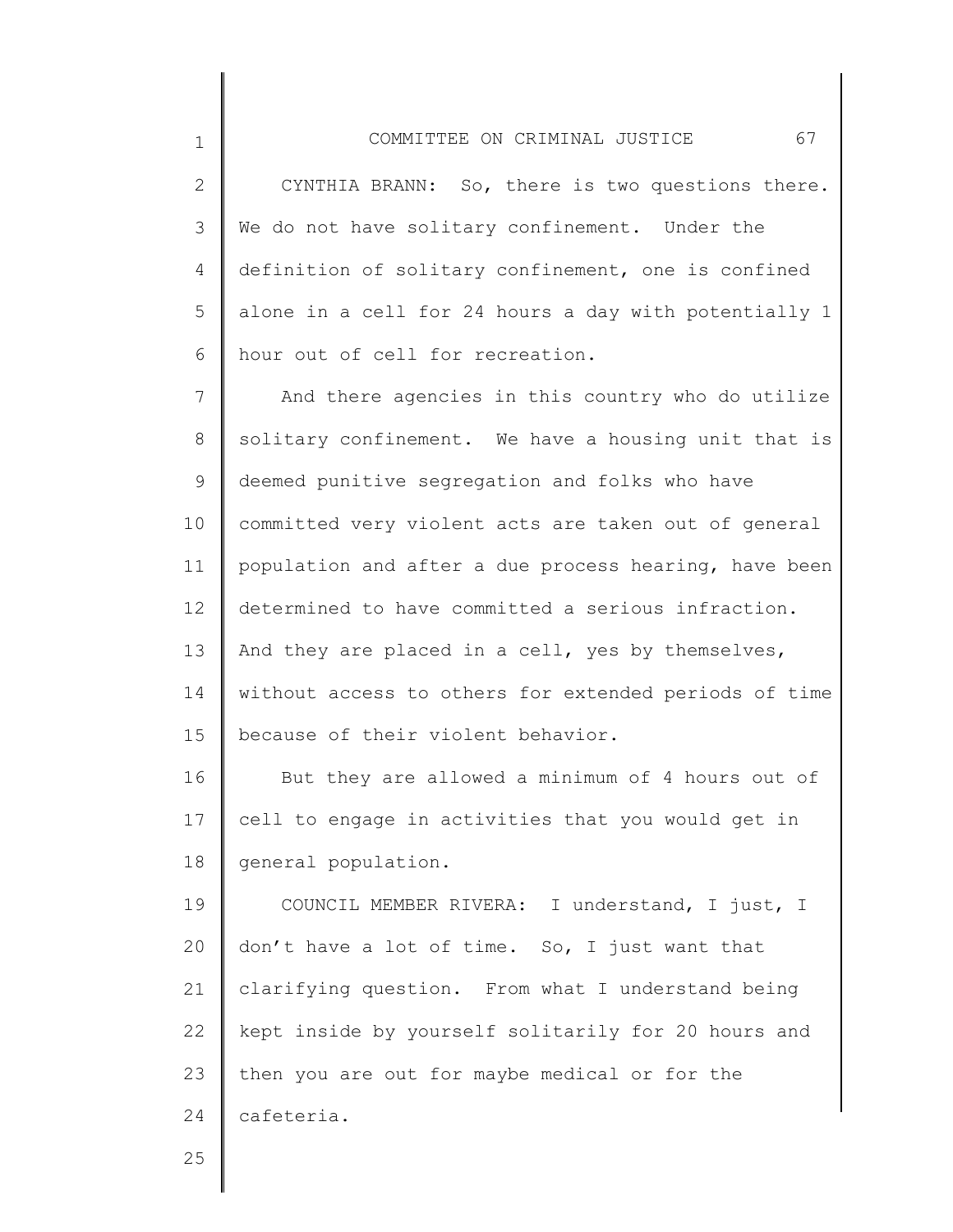## COMMITTEE ON CRIMINAL JUSTICE 68

| $\mathbf{2}$   | Anyway, I just want to get to my next question.       |
|----------------|-------------------------------------------------------|
| $\mathfrak{Z}$ | I am the Chair of the Committee on Hospitals. I just  |
| 4              | want to know how many people in punitive and again, I |
| 5              | think we are going to respectfully disagree on the    |
| 6              | solitary confinement issue. I want to know how many   |
| 7              | people in punitive segregation had medical visits     |
| 8              | missed or a specialist appointment missed or          |
| 9              | rescheduled and did they attend the rescheduled       |
| 10             | appointment?                                          |
| 11             | CYNTHIA BRANN: That would be a question for CHS.      |
| 12             | They are not on this hearing today but I will pose    |
| 13             | that question to them and have them respond to you.   |
| 14             | COUNCIL MEMBER RIVERA:<br>I appreciate that. Thank    |
| 15             | you so much. How many people engaged - how many       |
| 16             | people in punitive segregation in 2020 engaged in     |
| 17             | acts of self-harm? What percentage of people who      |
| 18             | engaged in self-harm in the city jails did so in      |
| 19             | punitive segregation?                                 |
| 20             | CYNTHIA BRANN: I will defer to my colleagues in       |
| 21             | the conference room if they have that answer.         |
| 22             | SERGEANT AT ARMS: Time expired.                       |
| 23             | CYNTHIA BRANN: I don't have that answer with me       |
| 24             | at this point and time but if we don't have it, we    |
| 25             | can get back to you.                                  |
|                |                                                       |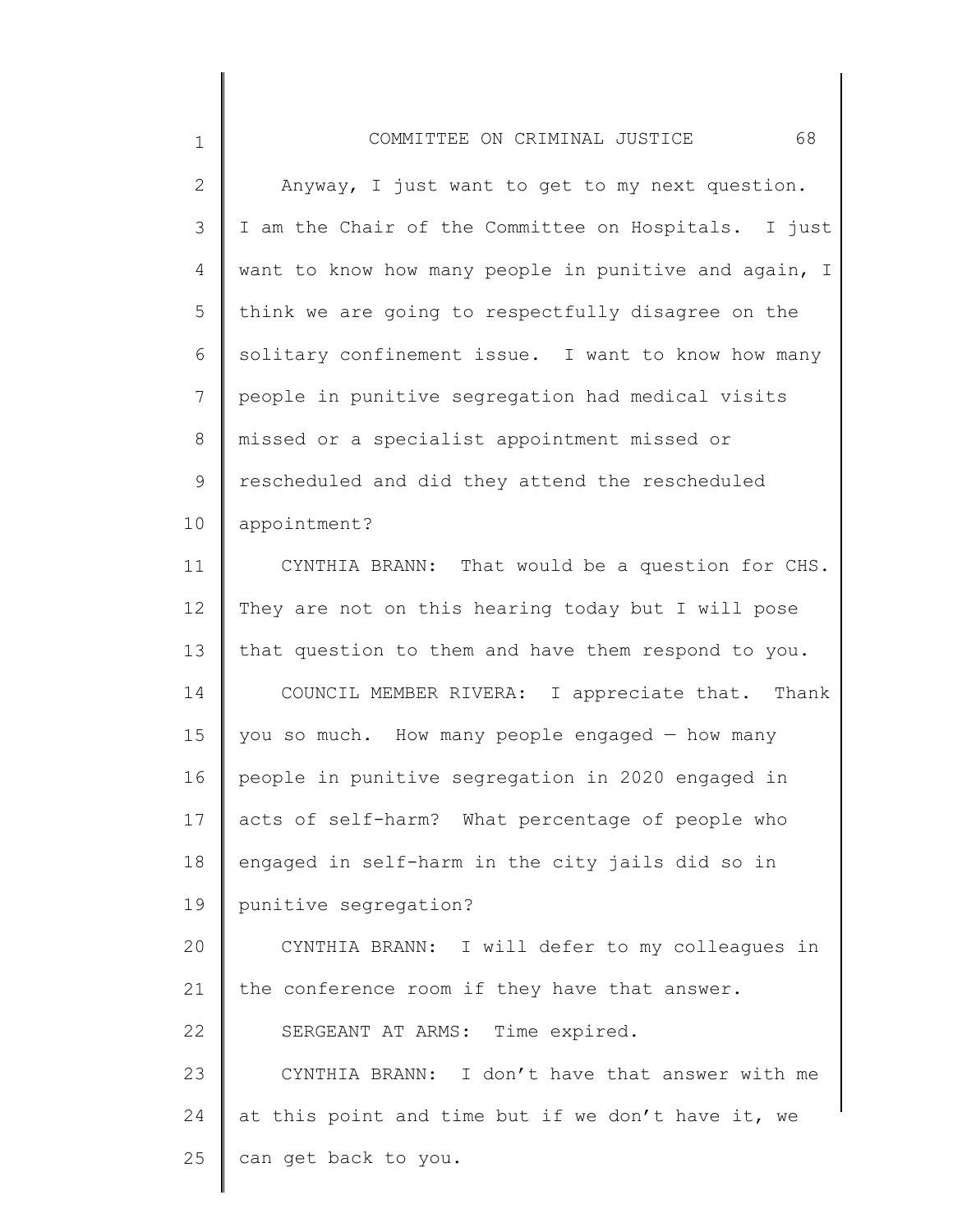| $\mathbf 1$     | COMMITTEE ON CRIMINAL JUSTICE<br>69                   |
|-----------------|-------------------------------------------------------|
| 2               | COUNCIL MEMBER RIVERA: Do you know what               |
| 3               | percentage of the total jail population are in        |
| 4               | punitive segregation today? Forgive me if you have    |
| 5               | mentioned that already.                               |
| 6               | CYNTHIA BRANN: There is 62 -                          |
| 7               | HAZEL JENNINGS: So, yes, hi -                         |
| 8               | CYNTHIA BRANN: Go ahead Chief.                        |
| 9               | HAZEL JENNINGS: Okay, I am sorry. Currently, we       |
| 10              | have 62 males in punitive segregation and no females. |
| 11              | COUNCIL MEMBER RIVERA: Okay, how often do people      |
| 12 <sup>°</sup> | who are in enhanced supervision housing and other     |
| 13              | restrictive housing units have restraints on when     |
| 14              | they are out of the cell?                             |
| 15              | HAZEL JENNINGS: So, for our level 1 ESH housing,      |
| 16              | people have restraints on and programming desks and   |
| 17              | they are allowed time out of cell, 7 hours out with   |
| 18              | an additional 3 hours for the young adults who go to  |
| 19              | school.                                               |
| 20              | And punitive segregation, anytime a person is         |
| 21              | moved from the cell to the shower, they are in        |
| 22              | handcuffs and once they are placed into the shower,   |
| 23              | the restraints are removed and when they go to        |
| 24              | recreation, they go out in restraints and once they   |
| 25              | get into the recreation area they are removed and     |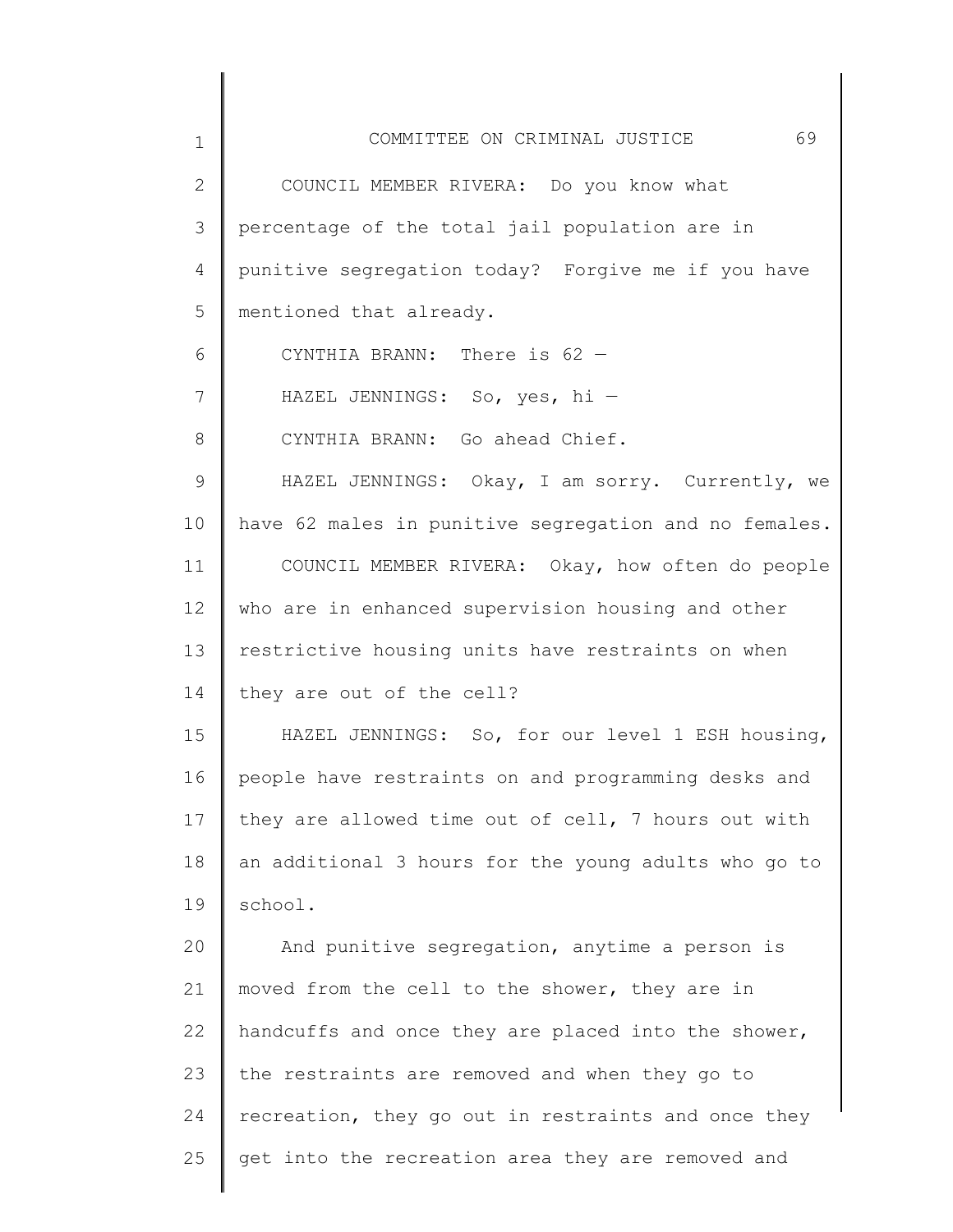1 2 3 4 5 6 7 8 9 10 11 12 13 14 15 16 17 18 19 20 21 22 23 24 COMMITTEE ON CRIMINAL JUSTICE 70 when they come out for their time out of cell, their handcuffs are removed and they have leg irons on while in the congregate area with other persons. COUNCIL MEMBER RIVERA: So, most of the time. Maybe not in the shower, maybe not in  $-$ HAZEL JENNINGS: So, it's not - I wouldn't say most of the time. It's about going to and from the service. COUNCIL MEMBER RIVERA: Understood. Well, I will just say, I understand again about respectfully disagreeing. We are legislatures, I think we do have as much of a right to determine what constitutes solitary confinements since we do write the laws. So, I just want to add that in. If you can get back to me on the some of the things that I asked that you were unable to answer about the missed medical visits and also, I did ask about self-harm while in punitive segregation. I know you gave me somewhat of an answer. I am out of time and the Chair has been gracious enough to allow me to ask these additional questions. So, I do look forward to those answers and I thank you for testifying.

HAZEL JENNINGS: Thank you.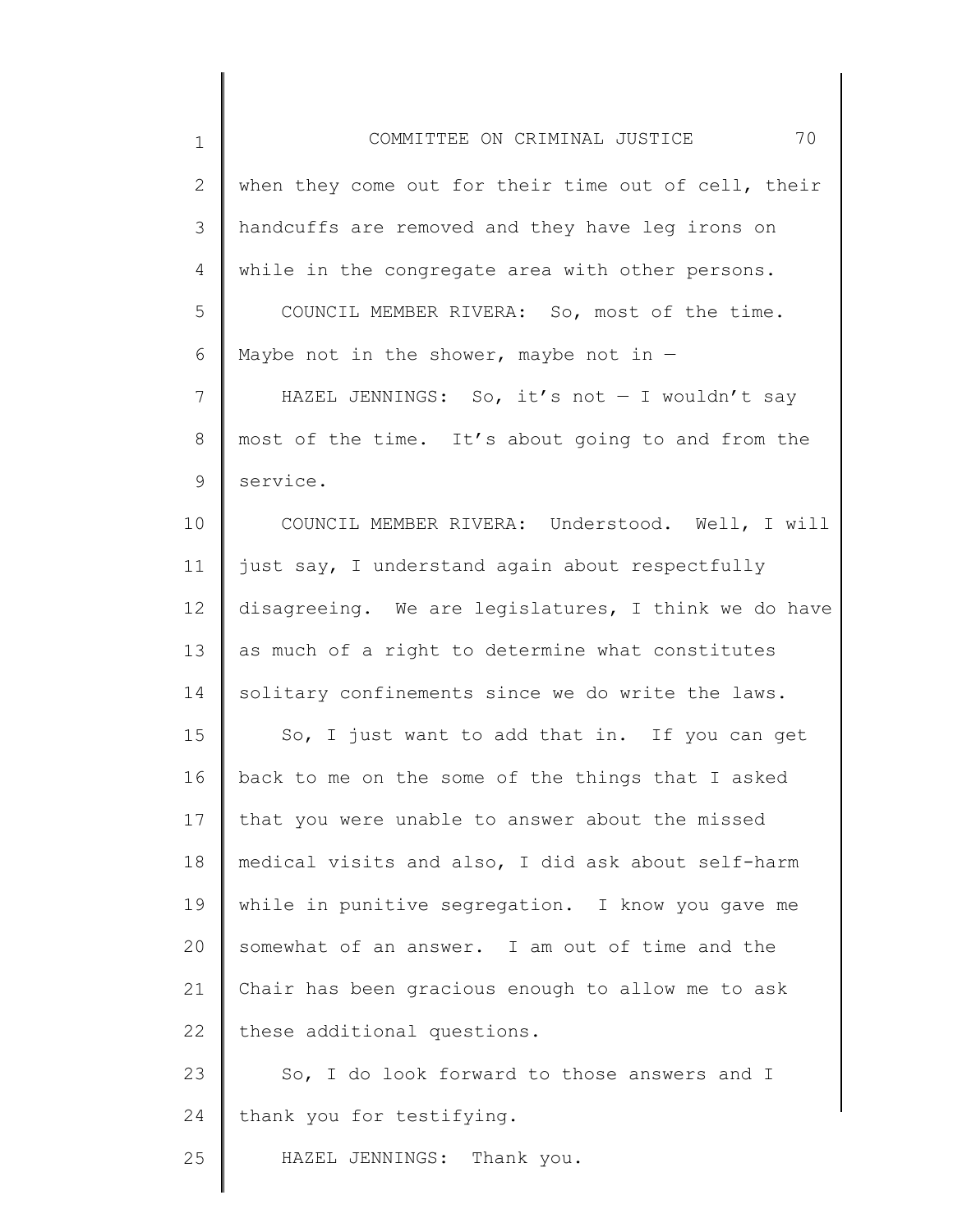| 1            | 71<br>COMMITTEE ON CRIMINAL JUSTICE                   |
|--------------|-------------------------------------------------------|
| $\mathbf{2}$ | COMMITTEE COUNSEL: Next, we will hear from            |
| 3            | Council Member Levin.                                 |
| 4            | SERGEANT AT ARMS: Starting time.                      |
| 5            | COUNCIL MEMBER LEVIN: Thank you very much Chair       |
| 6            | and I apologize I don't have my video on. I am on     |
| 7            | dad duty here so, probably for the best.              |
| 8            | So, I wanted to ask, what jurisdictions around        |
| 9            | the country have done away with punitive segregation  |
| 10           | in their systems, in their jail systems?              |
| 11           | CYNTHIA BRANN: So, to my knowledge sir, no            |
| 12           | jurisdiction has completely done away with punitive   |
| 13           | segregation in their systems. Some have modified it;  |
| 14           | some have called it different things but we would be  |
| 15           | the first.                                            |
| 16           | So, when you guys went to Scandinavia last year,      |
| 17           | how were they addressing issues around, did they have |
| 18           | punitive segregation there.                           |
| 19           | CYNTHIA BRANN: So, I saw a unit in Norway, in         |
| 20           | one of their prisons. They didn't call it punitive    |
| 21           | segregation, they called it something else which I    |
| 22           | don't recall the name but people were kept in that    |
| 23           | housing for up to I believe 3 days without authority  |
| 24           | from a higher level. They had a bed on the floor,     |
| 25           | toilets were built into the floor. They were fed      |
|              |                                                       |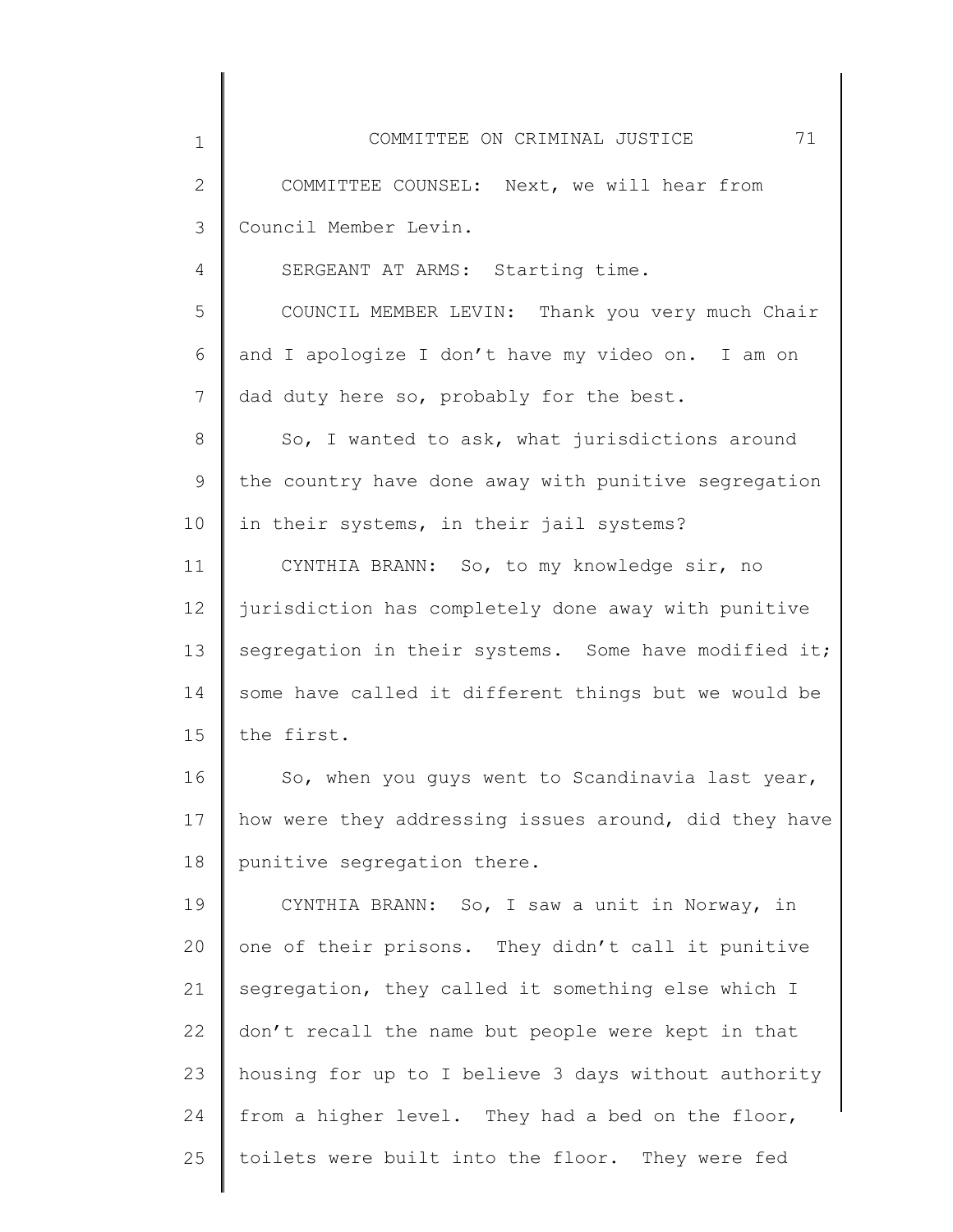1 2 3 4 5 6 7 8 9 10 11 12 13 14 15 16 17 18 19 20 21 22 23 24 COMMITTEE ON CRIMINAL JUSTICE 72 through a food slot on the floor and officers checked on them routinely from a window above their cell. And so, I was taken back by that kind of unit in a system that professes to be the most humane in the world. Now, in the general population yes. They have made significant changes and we have taken some of those changes and are incorporating it into our system and using those chances to design the new borough based jails. But they do use punitive segregation in Norway. COUNCIL MEMBER LEVIN: Okay, Commissioner what percentage of detainees in the system are in a restrictive housing unit? CYNTHIA BRANN: I will defer to Chief Jennings on that statistic if she has that. HAZEL JENNINGS: Yes, so good morning. So, today, our census is 4,827. We currently have I would say 400— no, let me see. We have 62 people in punitive seg, we have 3 people in punitive seg light. RHU we have 25. Two females out of the 25, so there is about and I can break it down but there is only about 231 people in restrictive housing out of the

25 4,827.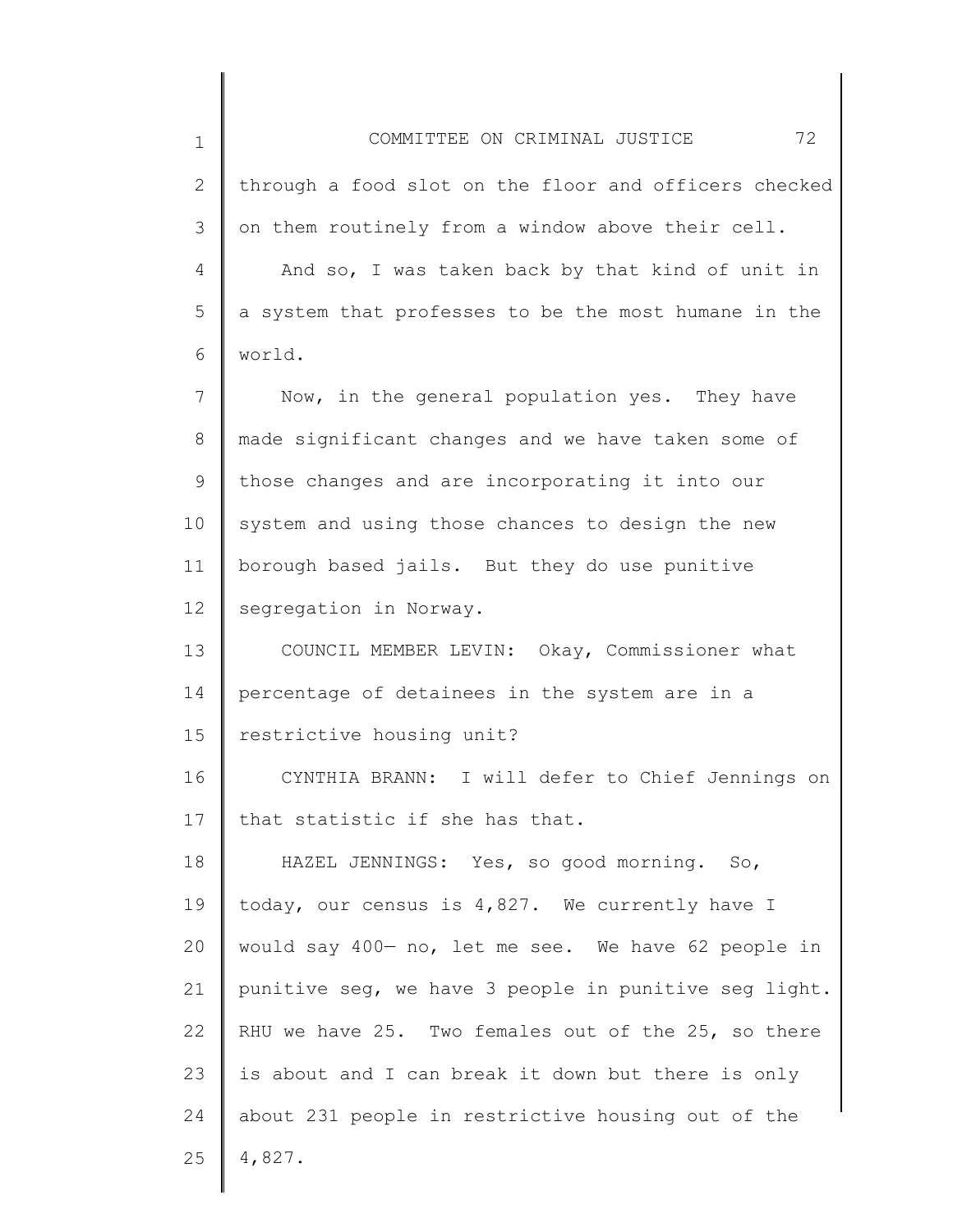| $\mathbf 1$  | 73<br>COMMITTEE ON CRIMINAL JUSTICE                   |
|--------------|-------------------------------------------------------|
| $\mathbf{2}$ | SERGEANT AT ARMS: Time expired.                       |
| 3            | COUNCIL MEMBER LEVIN: I am sorry Chair, last          |
| 4            | question. So, last year I went to Rosie's with you    |
| 5            | all and we went to a restrictive housing unit. I      |
| 6            | believe it was the same unit that Layleen Polanco     |
| 7            | died. I was taking it back to see that the women      |
| 8            | that were there and there were maybe two or trans     |
| 9            | women. They were actually handcuffed I believe to a   |
| 10           | table. So, they were out of their cells but they      |
| 11           | were handcuffed to the tables, they were given        |
| 12           | coloring books to color and they didn't have, so this |
| 13           | was their time out of their cell. They were you       |
| 14           | know, talking, you know but not given any meaningful  |
| 15           | activity to do. Nothing of any kind of mental         |
| 16           | stimulation and had to you know, had to be for        |
| 17           | reasons unknown, handcuffed to a table.               |
| 18           | They were you know; they had maybe gotten into a      |
| 19           | verbal altercation with another detainee. I don't     |
| 20           | think either of these women that I was talking to had |
| 21           | any type of violent altercation and I think you all   |
| 22           | know who I am talking about because we talked about   |
| 23           | it afterwards.                                        |
| 24           | So, breakdown that situation for me. Why would        |

25 somebody be handcuffed to a table for the 4 hours out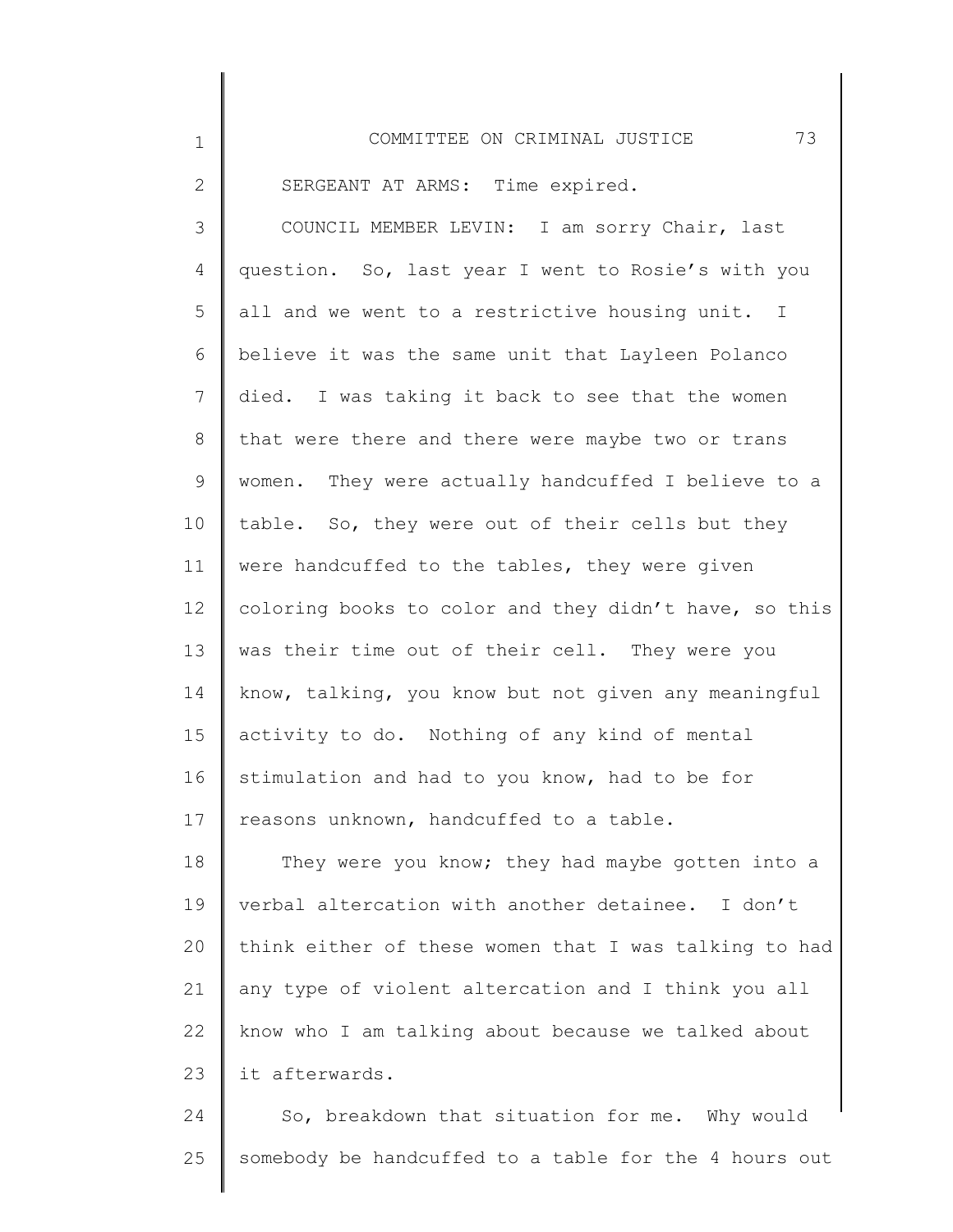| $\mathbf 1$ | 74<br>COMMITTEE ON CRIMINAL JUSTICE                    |
|-------------|--------------------------------------------------------|
| 2           | of the 24 hour day that they are allowed out of their  |
| 3           | cell for getting into a verbal altercation.            |
| 4           | HAZEL JENNINGS: So, sir, this is Chief Jennings        |
| 5           | again. I was not with you on that tour, so I am not    |
| 6           | quite sure as to whom you are talking about. But the   |
| 7           | one thing that I do want to state is that we do not    |
| 8           | put anyone in punitive segregation.                    |
| 9           | COUNCIL MEMBER LEVIN: This is restrictive              |
| 10          | housing. I don't think it was punitive segregation,    |
| 11          | I think it was restrictive housing.                    |
| 12          | HAZEL JENNINGS: Right, I don't know which              |
| 13          | restrictive housing you went to and -                  |
| 14          | COUNCIL MEMBER LEVIN: The one, it was the one          |
| 15          | that Layleen Polanco died. I know that because they    |
| 16          | talked about it.                                       |
| 17          | HAZEL JENNINGS: Okay and I want to explain that        |
| 18          | people only go to punitive segregation or RHU for      |
| 19          | grade 1 offenses. So, a grade 1 offense does not -     |
| 20          | the criteria for a grade 1 offense is not an           |
| 21          | argument. We don't put people in punitive seg or       |
| 22          | punitive seg light which is a grade 2 offense.<br>None |
| 23          | of those persons for a simple argument are placed in   |
| 24          | punitive segregation or in any restrictive housing     |
| 25          | whatsoever.                                            |
|             |                                                        |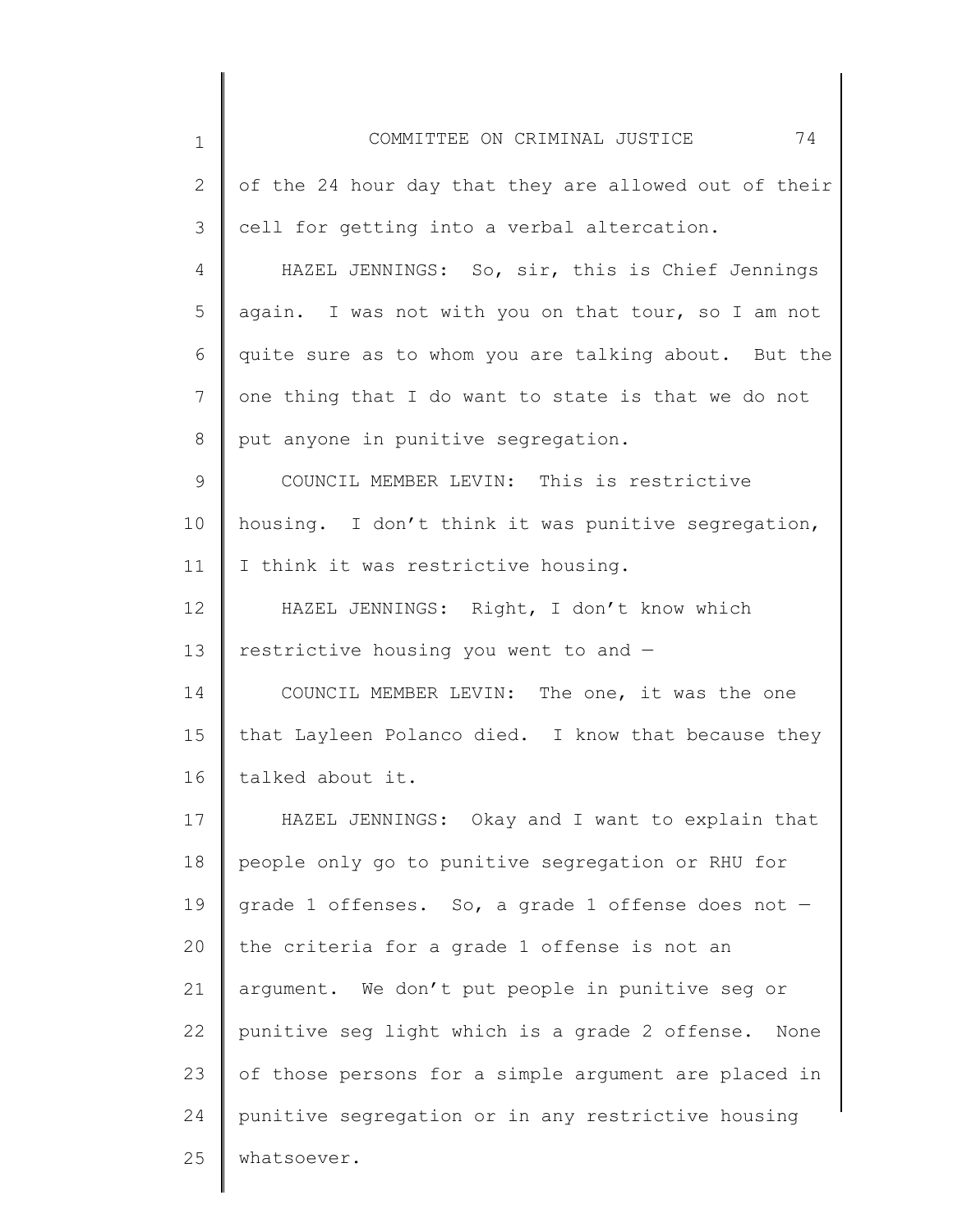1 2 3 4 5 6 7 8 9 10 11 12 13 14 15 16 17 18 19 20 21 22 COMMITTEE ON CRIMINAL JUSTICE 75 COUNCIL MEMBER LEVIN: I don't think either of these women got into the type of altercation that's been referenced here which is a serious physical altercation. I mean and I mean it was — I think that that was kind of acknowledged in my conversations afterwards. I am dubious that it is not used. My concern is that restrictive housing is used as a tool to keep people you know compliant to the wills of DOC outside of any violent behavior but just if they are difficult. If they don't follow instructions. If they talk about, if they curse. If they don't you know, are not doing exactly what is expected of them or what is told of them to do. Then it could be used as a tool of retribution or you know, a tool to try to get them to be more compliant with directions and you know, again the two of them that I spoke to were not getting into heavy altercations with people. That was not  $-$  I mean, you know, I spent an hour with them and its nonsense. And so, that's my concern, that's my concern here. So, I will leave you with that. Obviously I

mean, you are saying, I guess my last question would

be are you saying that there is never an instance

25

23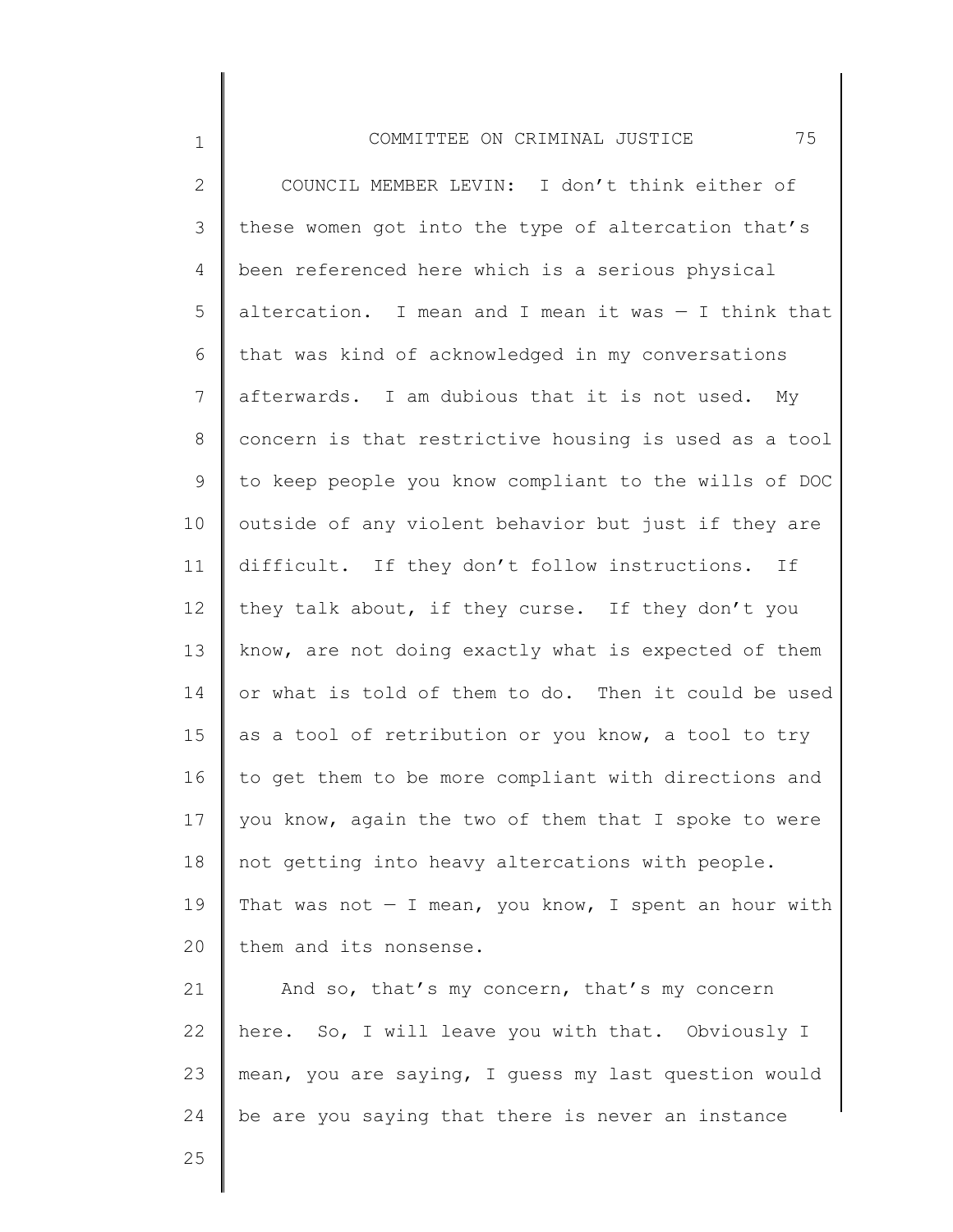1 2 3 4 5 6 7 8 9 10 11 12 13 14 15 16 17 18 19 20 21 22 23 24 25 COMMITTEE ON CRIMINAL JUSTICE 76 where somebody is put into restrictive housing without some kind of serious physical altercation. HAZEL JENNINGS: That's what I am saying. I am saying that we have people who if they break rules, they can be written up for an infraction. That infraction is heard by a hearings officer. However, we have a criteria as to who could be placed in punitive segregation and it is only for grade  $1 -$ COUNCIL MEMBER LEVIN: I am sorry. I am talking about restrictive housing. You are talking about punitive segregation, are those interchangeable? HAZEL JENNINGS: So, if you could clarify because when we talked about restrictive housing, we have punitive segregation. We have P. seg light, we have ESH, our women do not go to enhanced supervision housing. They do not go to secure. The only time that they can go for grade 1 a fraction is to punitive segregation or RHU. We do have CAPS and we have PACE for women. They do not go in any other sort of restrictive housing area. COUNCIL MEMBER LEVIN: Well, where was Layleen Polanco because that's where I was?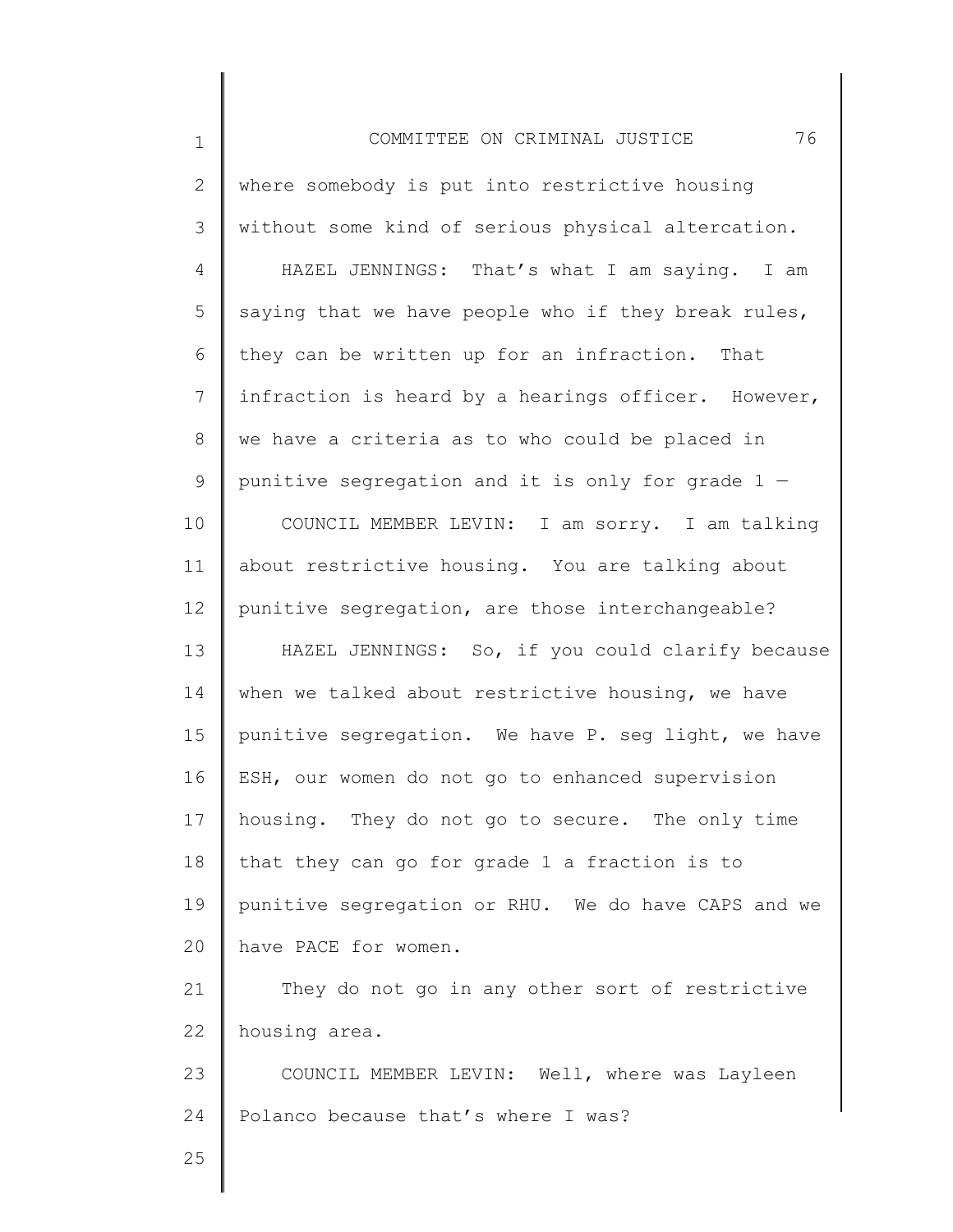2 3 4 CHAIRPERSON POWERS: Just in the interest of time, Council Member Levin, I just need you to you know —

1

5 6 7 8 9 10 11 12 COUNCIL MEMBER LEVIN: Yeah but my point in all of this is that there were grown women chained to tables on their time out of their cell with coloring books and that's what was given to them, coloring books and they were there for long periods of time. I think you know, so this is the reality of what we are seeing and they are not there for serious physical altercation.

13 14 So, I will leave it with that but I saw with my own two eyes, so.

15 16 17 18 19 20 21 22 23 24 25 BRENDA COOKE: So, I will just, this is Chief of Staff. I will round off the discussion with the following information. I believe the coloring books that you continue to refer to, I believe that was an art therapy program and that there was a counselor present with the women on the unit when you visited and that was part of an art therapy program, using the closing books. And the second thing is that all of the placements in punitive segregation with respect to the Departments decision making and the underlying paperwork as well as the paperwork related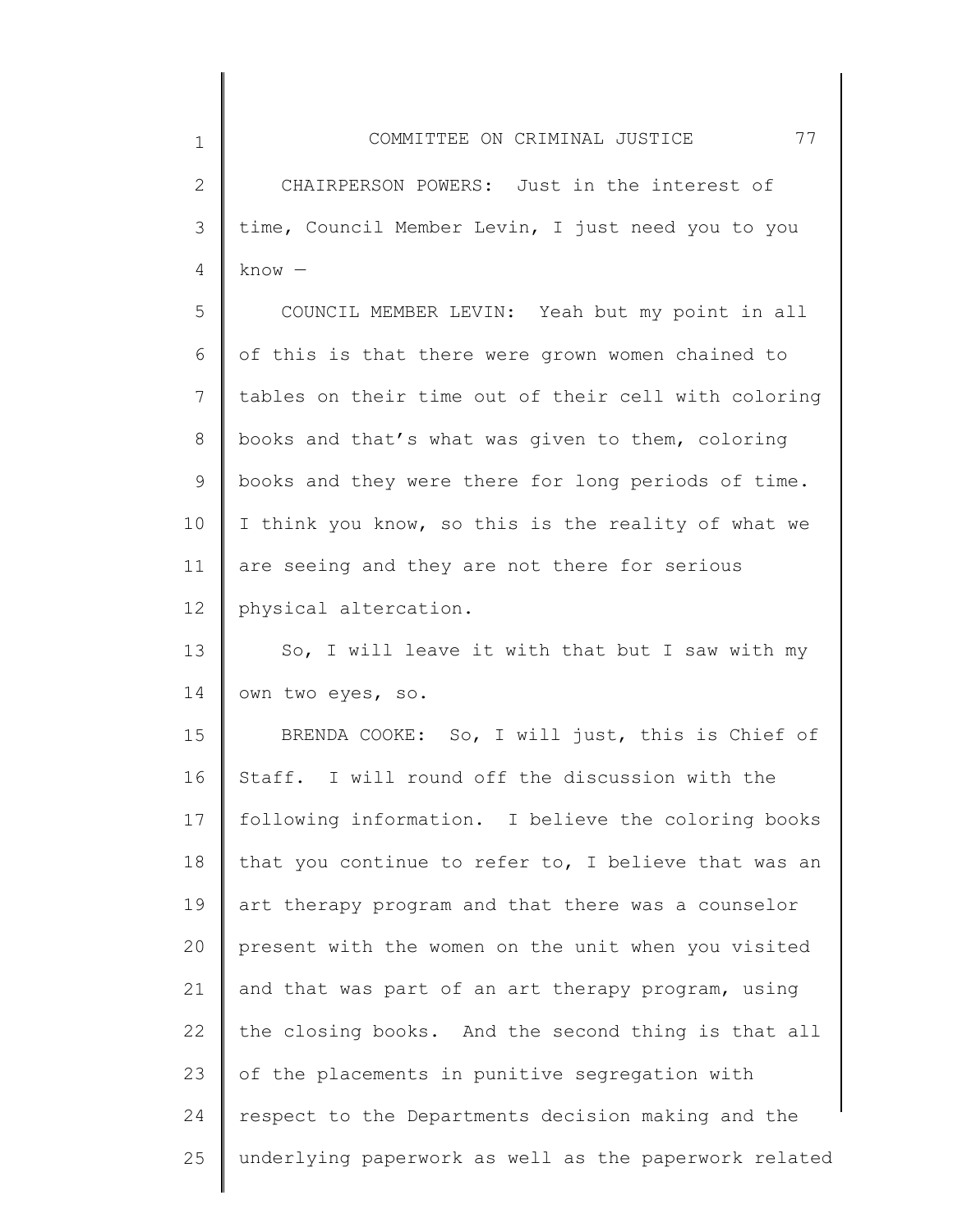| $\mathbf 1$    | 78<br>COMMITTEE ON CRIMINAL JUSTICE                   |
|----------------|-------------------------------------------------------|
| $\overline{2}$ | to RHU or enhanced supervision housing or a secure    |
| 3              | unit that all of that information at the department   |
| 4              | reports, has significant reporting obligations to the |
| 5              | Board of Correction as frequently as a monthly basis. |
| 6              | There are quarterly reports, there are Council        |
| 7              | reports and so, certainly the transparency of who is  |
| 8              | being adjudicated and on the basis of criteria,       |
| 9              | qualifying criteria being placed in any of the        |
| 10             | housing units is widely available at a minimum to the |
| 11             | Board of Correction And widely reported by the        |
| 12             | department and required reporting to the public,      |
| 13             | including the Board of Correction.                    |
| 14             | And so, I just, the transparency over an              |
| 15             | oversight over the department and our use of these    |
| 16             | variety of housing tools is $-$ there is significant  |
| 17             | transparency and I just wanted to add that.           |
| 18             | CHAIRPERSON POWERS: Okay thank you. I have some       |
| 19             | follow up questions. I just wanted to state, you      |
| 20             | know, I am trying to ask questions to help you know,  |
| 21             | sort of talk about the plan ahead but you know, I     |
| 22             | don't want us to debate semantics here but I do sort  |
| 23             | of recognize that I think for lots of folks here,     |
| 24             | whether we want to call it solitary confinement or    |
| 25             | whether we want to compare it to other jurisdictions  |
|                |                                                       |

║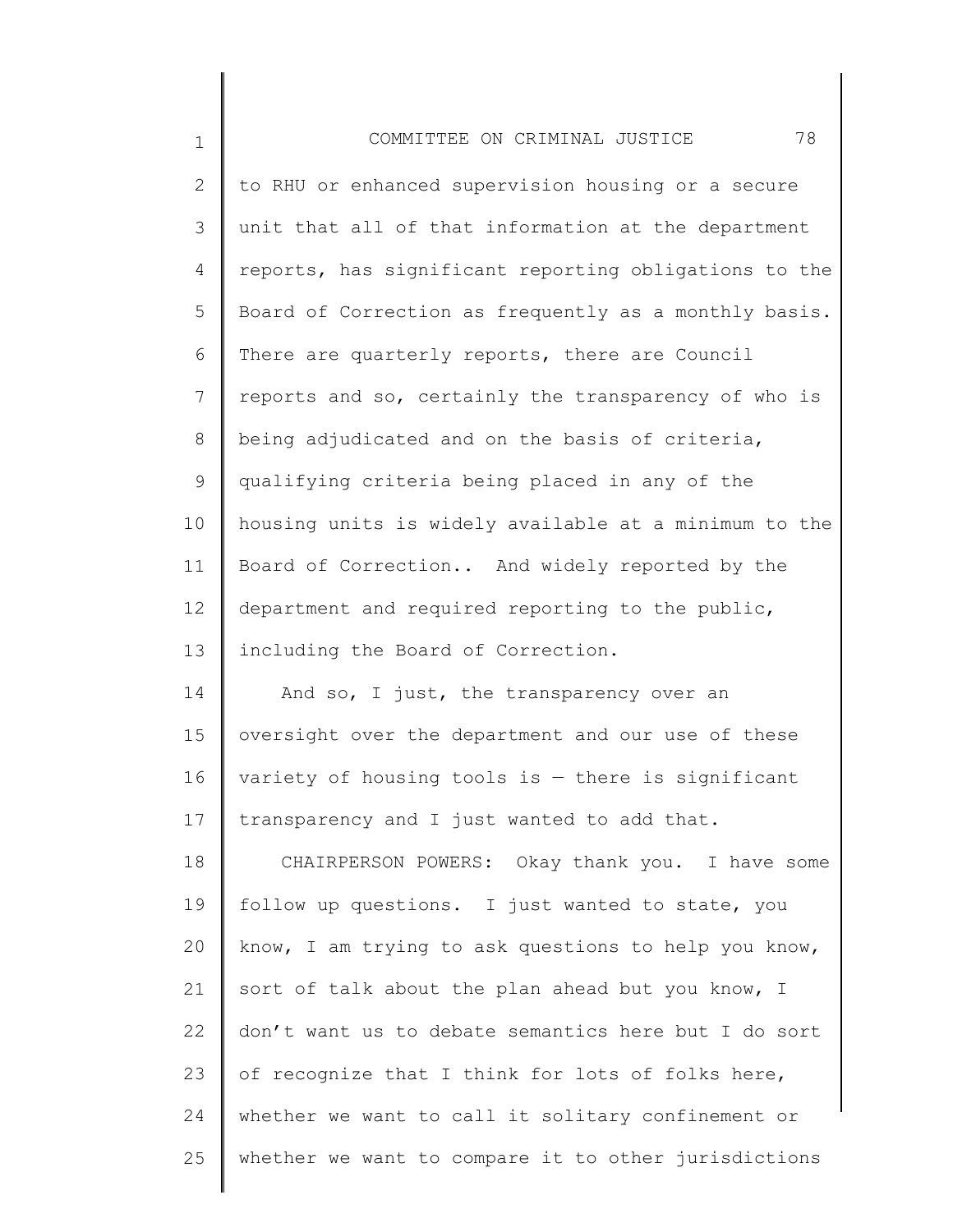## COMMITTEE ON CRIMINAL JUSTICE 79

1

2 3 4 5 6 7 8 9 that the 4 hours out of cell while being isolated, being solitary and being confined for that amount of time would define, would count as a definition for solitary confinement. It may not reflect what the other practices are or our former practices but I think it feels very much like solitary confinement particularly when some of those hours are just to go take a shower or something as basic as that.

10 11 12 13 14 15 But moving on from that debate there, can you just tell us and maybe in calendar year 2019 and certainly calendar year 2020, what was the longest amount of time that  $-$  what was the longest amount of time to hold somebody in a restricted house setting and which setting was that?

16 17 18 19 20 BRENDA COOKE: So, the time periods — this is Chief of Staff Brenda, the time periods of sentences for a period of segregation are capped at 30 days consecutive, 60 days in a 6 month period and punitive segregation.

21 22 23 24 25 So, it could be no more than that. The 60 days and 6 months. With respect to the other housing units and the Commissioner spoke at length earlier with you about the time period of review and the criteria of progression and then if there is you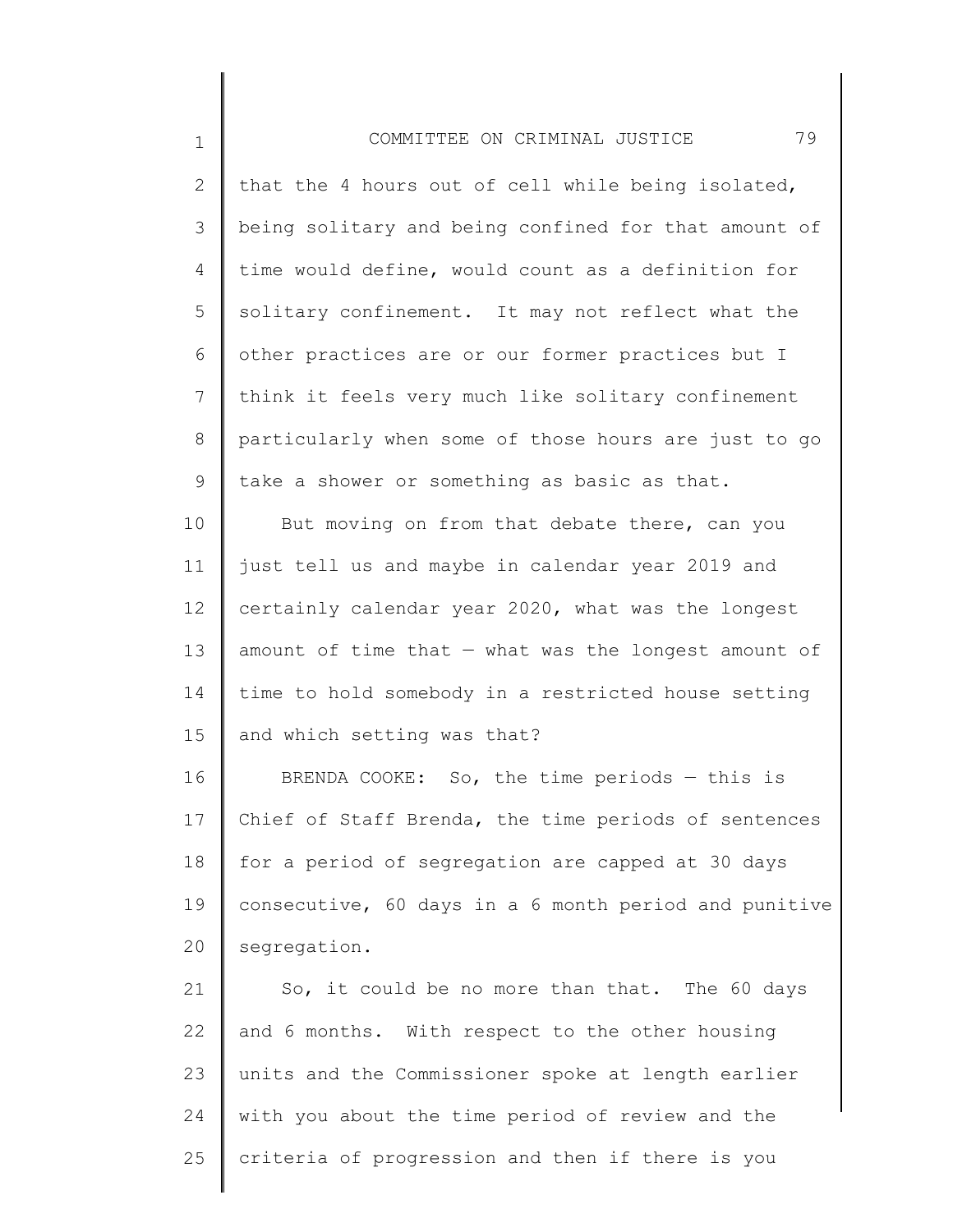| $\mathbf 1$     | COMMITTEE ON CRIMINAL JUSTICE<br>80                   |
|-----------------|-------------------------------------------------------|
| 2               | know, violent act in the enhanced supervision housing |
| 3               | in level 2 for example, then you may regress to level |
| 4               | 1. And so, those time periods of placement in an      |
| 5               | enhanced supervision housing program vary. I do know  |
| 6               | that we do regular reporting again to the Board of    |
| $7\phantom{.0}$ | Correction and the Board of Correction does regular   |
| 8               | reporting analysis as well and I know that we         |
| 9               | certainly have information on the average length of   |
| 10              | stay in those various levels and the times of the     |
| 11              | media and the overall lengths of periods.             |
| 12              | Off the top of my head, I can't give you the          |
| 13              | specifics but I do know that we, and the Board of     |
| 14              | Correction has reported as well in their reports that |
| 15              | the fidelity of that program has improved             |
| 16              | significantly over the years we have been operating   |
| 17              | it and in fact, the speed of progression of folks     |
| 18              | through those units has increased and their overall   |
| 19              | length of stay and any of the levels of EHS housing   |
| 20              | has overall decreased. We are getting people through  |
| 21              | that program. They are holding themselves             |
| 22              | accountable for behavior and engaging in behavior     |
| 23              | that warrants their return to general population.     |
| 24              | So, that information is reported, I just don't        |
| 25              | have specifics today.                                 |
|                 |                                                       |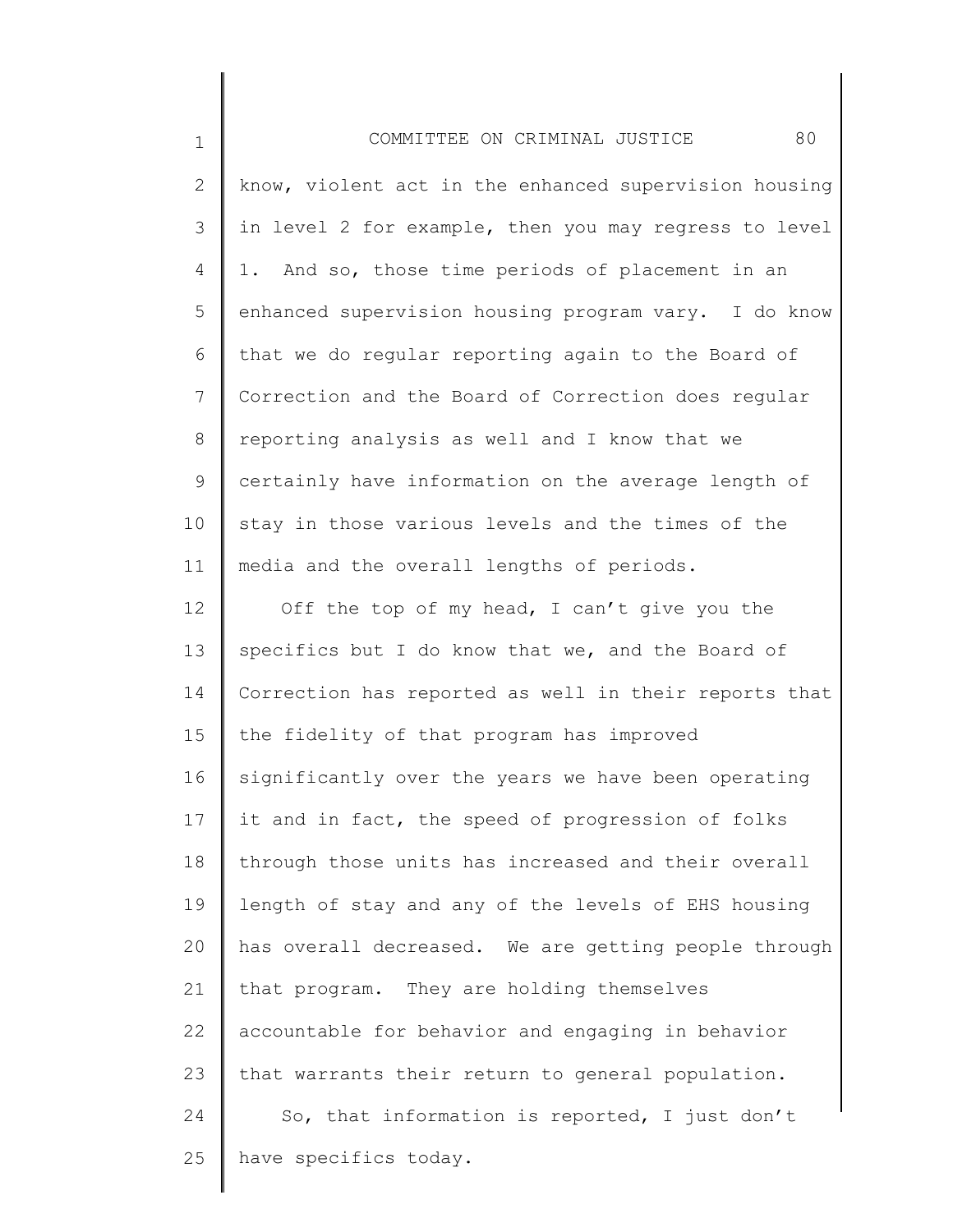| $\mathbf 1$     | 81<br>COMMITTEE ON CRIMINAL JUSTICE                   |
|-----------------|-------------------------------------------------------|
| $\mathbf{2}$    | CHAIRPERSON POWERS: Okay, I guess my question,        |
| $\mathcal{S}$   | I just want to rephrase my question and then we can   |
| 4               | answer it to the best of our abilities here. 2020     |
| 5               | and 2019, the last two years and previous fiscal      |
| 6               | year, what is the longest amount of time that any     |
| $7\phantom{.0}$ | individual was held in restricted. And not just       |
| 8               | punitive segregation but any restricted housing? And  |
| 9               | then can you tell us what setting that was. The       |
| 10              | maximum amount of days, maybe whether through a       |
| 11              | waiver or through some other form of housing and what |
| 12              | was the setting?                                      |
| 13              | BRENDA COOKE: Well, I don't, again, I don't have      |
| 14              | - it would not be punitive segregation because of the |
| 15              | sentence limits and the caps that we talk about and   |
| 16              | the Chief can give you some specifics about the       |
| 17              | nature of an override that would even permit someone  |
| 18              | to spend those 60 days in a 6 month period as a       |
| 19              | consecutive stay as opposed to, we have a 7 day out   |
| 20              | in between the two 30 day periods.                    |
| 21              | And so, it is not punitive segregation is the         |
| 22              | answer to your question. It would likely be someone   |
| 23              | in our enhanced supervision housing unit. I don't     |
| 24              | have the specific person with the specific date that  |
| 25              | but in a calendar year -                              |
|                 |                                                       |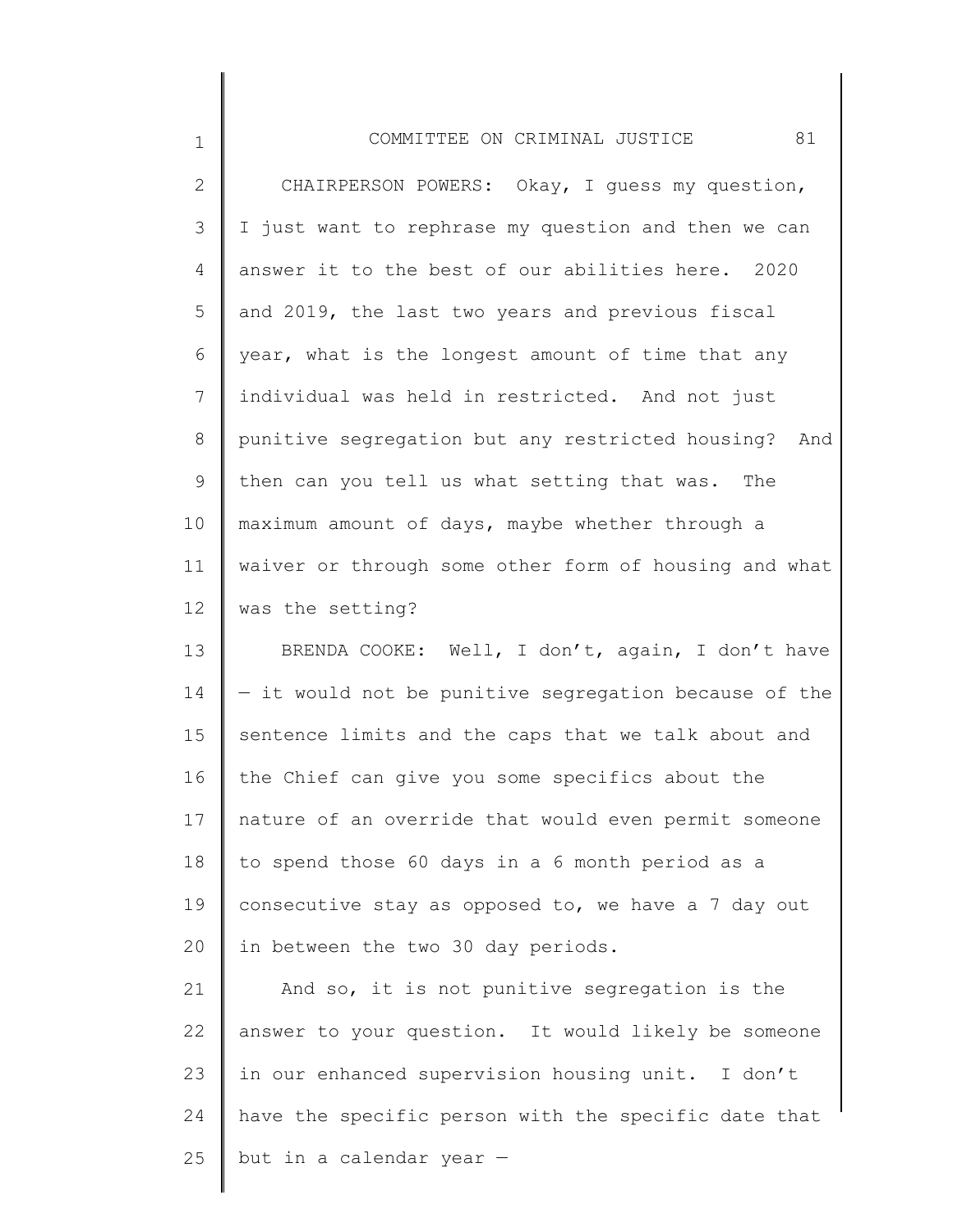| $\mathbf 1$  | COMMITTEE ON CRIMINAL JUSTICE<br>82                   |
|--------------|-------------------------------------------------------|
| $\mathbf{2}$ | CHAIRPERSON POWERS: Nobody needs a name, right.       |
| 3            | Nobody needs to know -                                |
| 4            | BRENDA COOKE: No, but I mean but I don't even         |
| 5            | have, I don't even have the $-$                       |
| 6            | CHAIRPERSON POWERS: It's a basic question right.      |
| 7            | We are at a hearing on punitive segregation and       |
| 8            | restricted housing and the question, we are talking   |
| 9            | about the amount of time out of cell. The amount of   |
| 10           | time in and $-$                                       |
| 11           | BRENDA COOKE: I can tell you that from my             |
| 12           | understanding and my recollection based on all of the |
| 13           | reports that I read, although I don't have them       |
| 14           | before me, that the enhanced supervision housing      |
| 15           | units that the average length of stay for the folks   |
| 16           | in those units is about I believe 80 days in total.   |
| 17           | And so, that's yeah, so that could be someone who     |
| 18           | moved through three levels and so, that's 80 days     |
| 19           | across three levels.                                  |
| 20           | CHAIRPERSON POWERS: I am sorry, that's the            |
| 21           | average stay or that's the total?                     |
| 22           | BRENDA COOKE: The total. The average length of        |
| 23           | stay for any time in any level, the total time they   |
| 24           | spent in enhanced supervision housing is about 80     |
| 25           | days on average.                                      |
|              |                                                       |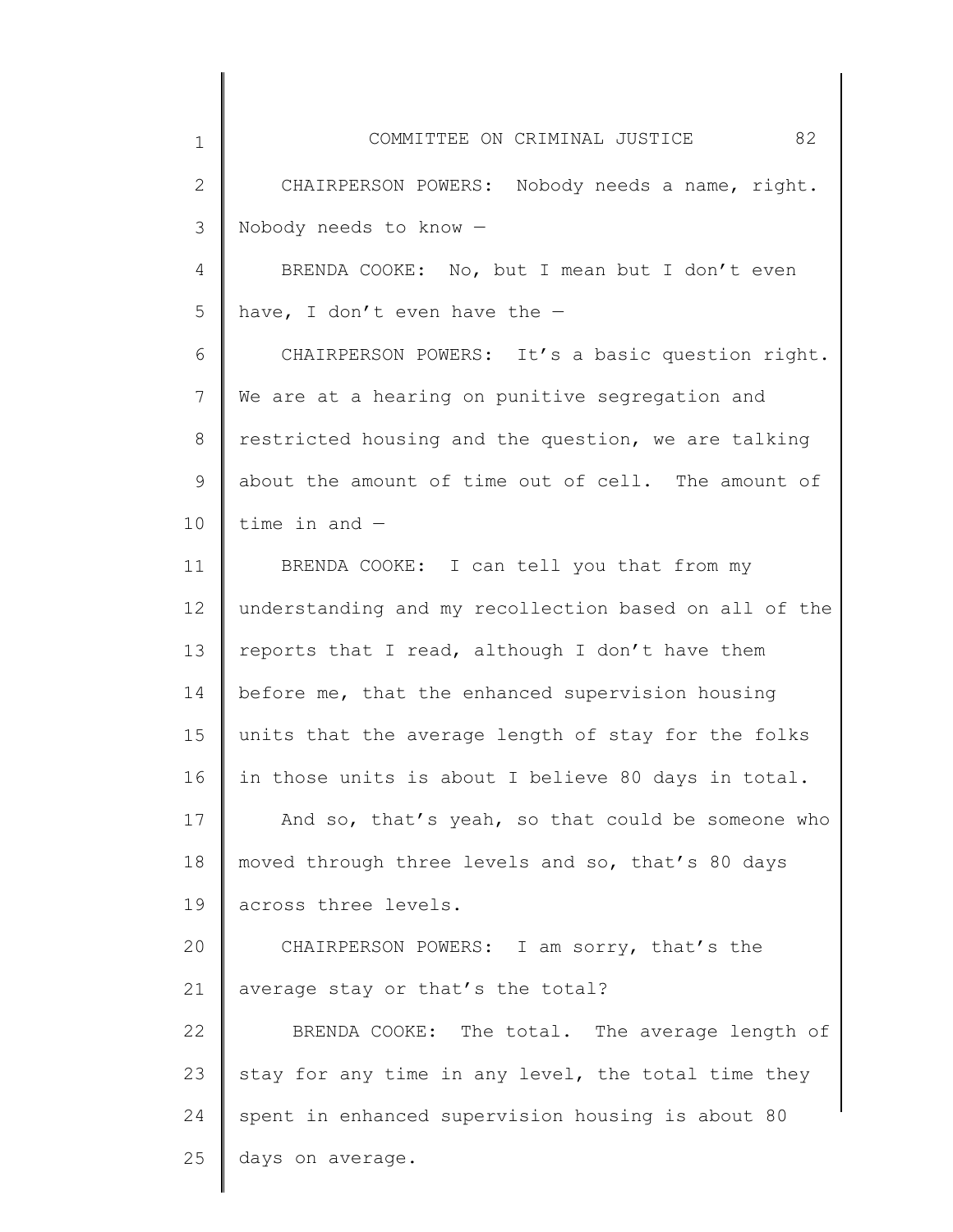| $\mathbf 1$  | COMMITTEE ON CRIMINAL JUSTICE<br>83                   |
|--------------|-------------------------------------------------------|
| $\mathbf{2}$ | CHAIRPERSON POWERS: And that is by rule or that       |
| 3            | is by practice?                                       |
| 4            | BRENDA COOKE: No, that's by how they conducted        |
| 5            | themselves in the performance during the reviews that |
| 6            | warranted the progression through that unit.          |
| 7            | CHAIRPERSON POWERS: So, I just want to refine         |
| 8            | everything. Does anybody at ESH spend more than 80    |
| 9            | days in there?                                        |
| 10           | BRENDA COOKE: Yes, yes, because that's an             |
| 11           | average and so.                                       |
| 12           | CHAIRPERSON POWERS: That's an average, okay.          |
| 13           | What's the max? What's the maximum amount?            |
| 14           | BRENDA COOKE: I don't have the specifics but it       |
| 15           | is not - I have an understanding based on my          |
| 16           | awareness of the departments operations and again,    |
| 17           | reading earlier reports etc., that it would not be    |
| 18           | unusual that someone may have spent you know, six     |
| 19           | months in enhanced supervision housing through a      |
| 20           | variety of means because like I said, we have violent |
| 21           | events. We have stabbings and slashings and a series  |
| 22           | of assaults causing injury to staff and people in     |
| 23           | custody that occur in that enhanced supervision       |
| 24           | housing unit, in those levels.                        |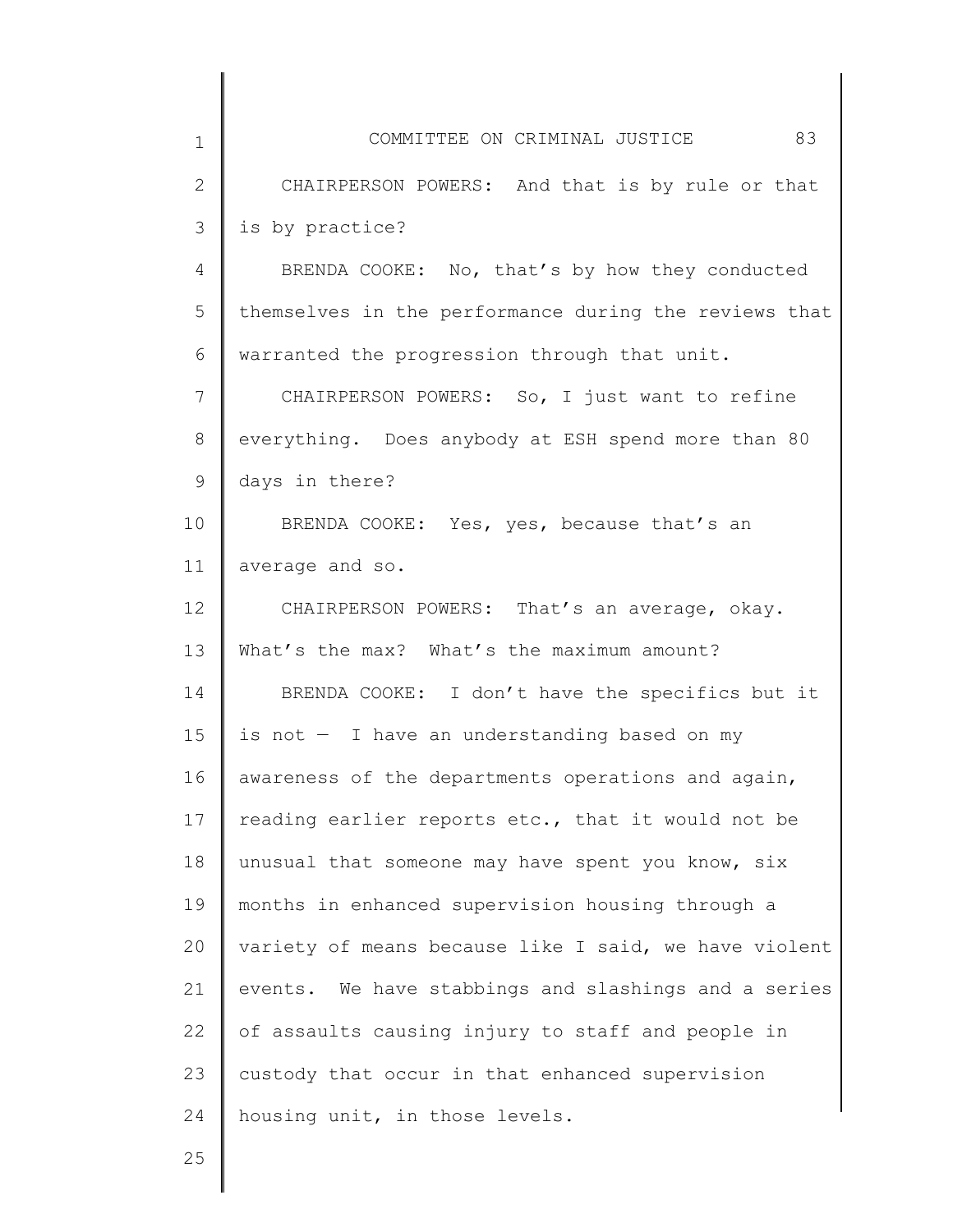2 3 4 5 6 And so, if a violent event occurred and someone had moved through to level 2, they would be eligible for a return to a level 1 placement and then you know, start the movement through levels all over again.

7 8 9 10 11 CHAIRPERSON POWERS: And have you in the last, I am using two years. But in the last two years asked for an override beyond what is currently allowed at the Board for the Board rules for punitive segregation.

12 13 14 15 16 17 18 19 20 HAZEL JENNINGS: So, this is Chief Jennings. So, yes, so what happens is, is that I am the only one who could override. And so, if we want to just go from 12-9 of 2019 to 12-9 of 2020, we have had 17, 60 day overrides request. Out of the 17, from that time period, I have only approved five and I have denied 11. Seven day waivers, meaning that people will stay in without having a 7 day break coming out. I have had zero requests and I have approved zero.

21 22 23 24 25 Our 60 day sentence request for assaults on staff, we have had 12 and I have approved 12. So, I am looking at every piece of evidence. I am looking at the most restrictive way to handle a person. We are also engaging this person and for my young adults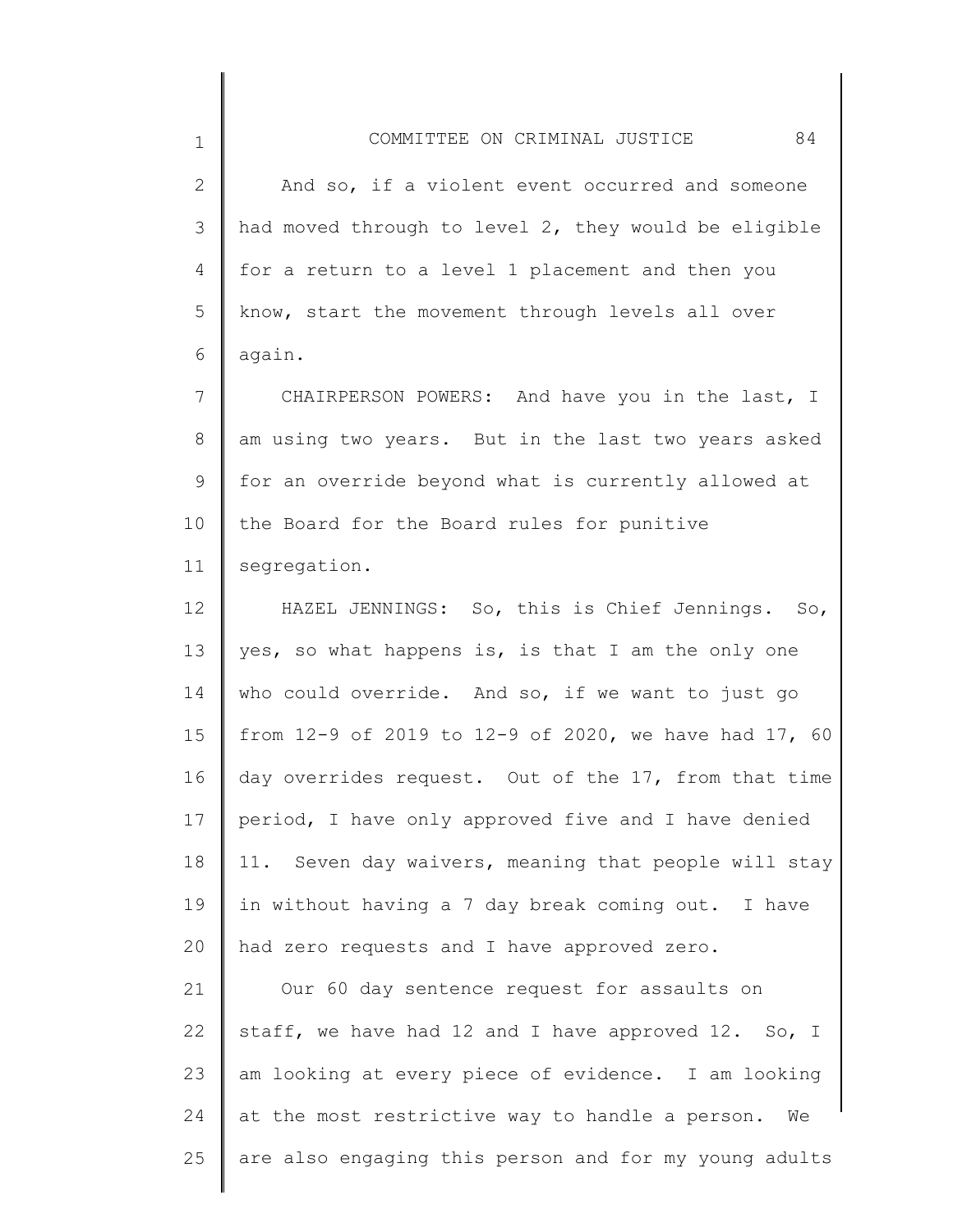2 3 4 predominantly, we have even done interventions with their parents to see if we can get family members to help persuade their behavior.

1

5 6 7 So, this has been used in the least most restrictive manner to get people out and to return them back into general population.

8 9 10 11 12 13 CHAIRPERSON POWERS: And for the 5 that you did grant an override on and thank you for giving us those numbers for the last calendar year, what was the longest stay or maybe it is ongoing but was the longest stay beyond what is allowed by the Board rules?

14 15 HAZEL JENNINGS: Well, 60 days is what it is. CHAIRPERSON POWERS: Oh.

16 17 18 HAZEL JENNINGS: So, there is 30 and there is 60 days and if I give an override for the 5, they can only do up to 60 days predominantly.

19 20 21 22 23 24 25 CHAIRPERSON POWERS: Gotcha, okay, okay. And the question has been raised here whether showers or access to services like the library service should be part of that allotment of time when it comes to time out of cell. Does the Board or does the Department believe that we should change that? I mean if feels a bit unfair to count a shower against somebodies out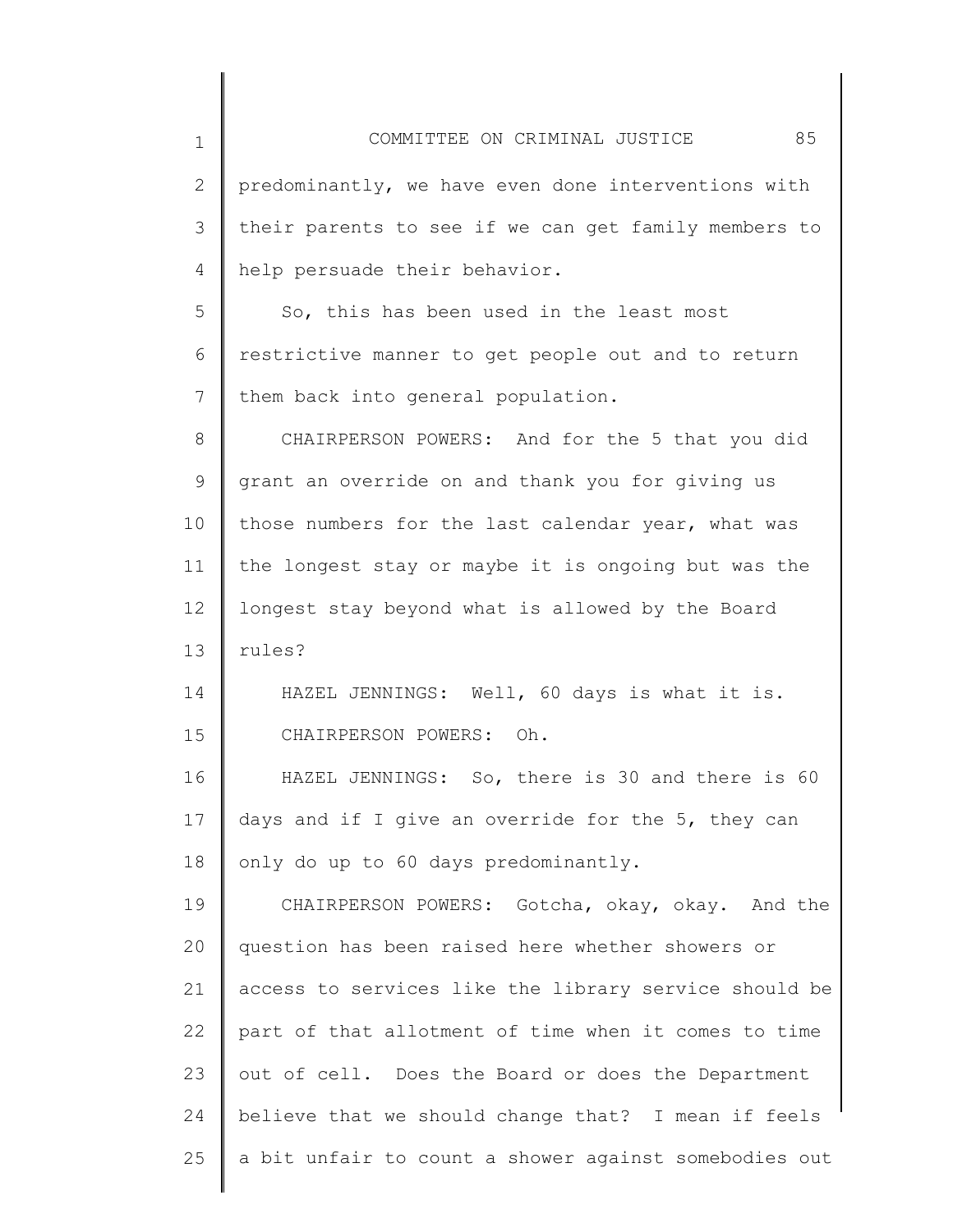| $\mathbf 1$     | 86<br>COMMITTEE ON CRIMINAL JUSTICE                   |
|-----------------|-------------------------------------------------------|
| 2               | of time cell. I mean that's sort of a basic. You      |
| 3               | are not getting programming around that time. You     |
| 4               | are not getting services during that time. That is    |
| 5               | sort of a basic need of a human being and offering    |
| 6               | that as your $-$ you know as a big part of your time  |
| $7\phantom{.0}$ | out of cell feels like - you know an advocation of    |
| 8               | duty to an individual which is to provide them with   |
| 9               | out of cell time that's meaningful beyond basic       |
| 10              | services or just perhaps using that time.             |
| 11              | Is there any discussion or plan about out of cell     |
| 12              | time particular relative for things like library      |
| 13              | service and showers?                                  |
| 14              | HAZEL JENNINGS: So, I just want to say that the       |
| 15              | 4 hours is the minimum amount of time out of cell, it |
| 16              | is not the maximum. So, perhaps you know, if you get  |
| 17              | two hours of recreation, an hour of TV time. You get  |
| 18              | to shower; you could go to the visits. You could go   |
| 19              | to law library, you could go to the clinic, you could |
| 20              | go to court.                                          |
| 21              | A person could hypothetically be out of there         |
| 22              | cell mostly all day if that occurred on any one day.  |
| 23              | CHAIRPERSON POWERS: How often does that occur on      |
| 24              | any one day?                                          |
| 25              |                                                       |

║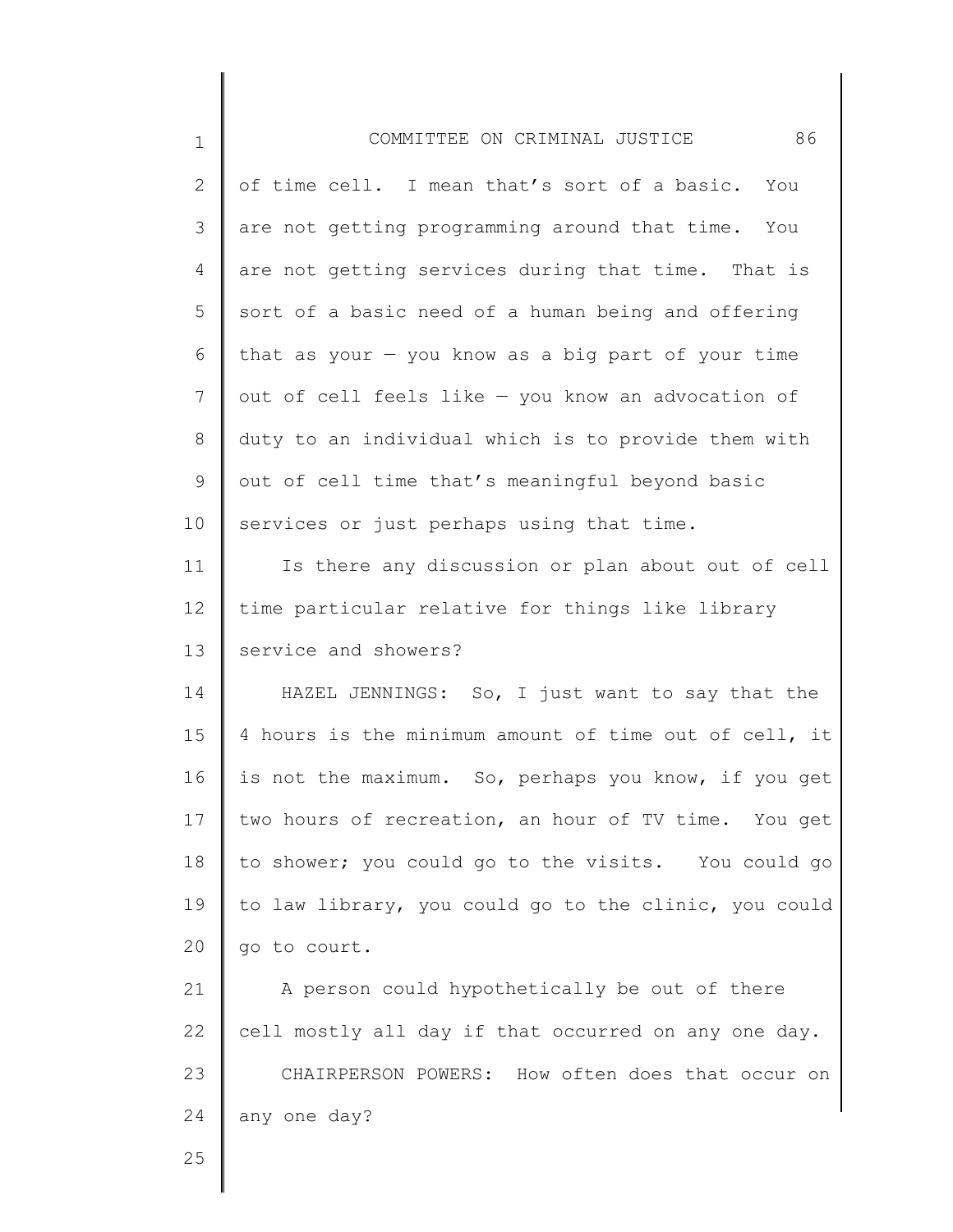COMMITTEE ON CRIMINAL JUSTICE 87

1

2 3 4 HAZEL JENNINGS: Well, right now because of COVID, we don't have court proceedings but the person will get  $-$ 

5 6 7 8 CHAIRPERSON POWERS: But I guess, I mean like court proceedings are not  $-$  I mean, like, I guess what we are trying to say court proceeding are counted out of cell time either.

9 10 11 12 13 14 15 16 17 18 19 HAZEL JENNINGS: Well, a person could get a minimum of 4 hours out. That's a minimum. That's not a maximum. So, if a person went to law library, if they got to 2 hours of recreation, 1 hour out of time for television plus to shower or excluding, if you want to exclude the shower, they could still be out for more than 4 hours in any given day. And because now of this year with COVID, it has slowed down some of the movement that has taken place because of the co-mingling and bringing people in and to stop the spread and then visits.

20 21 22 23 24 25 So, we still have people going out to video visitation even now because that's something that we implemented during COVID, so that we know that it's important for people to be able to be with their family members and have some contact. So, we did implement video visitation. So, they are coming out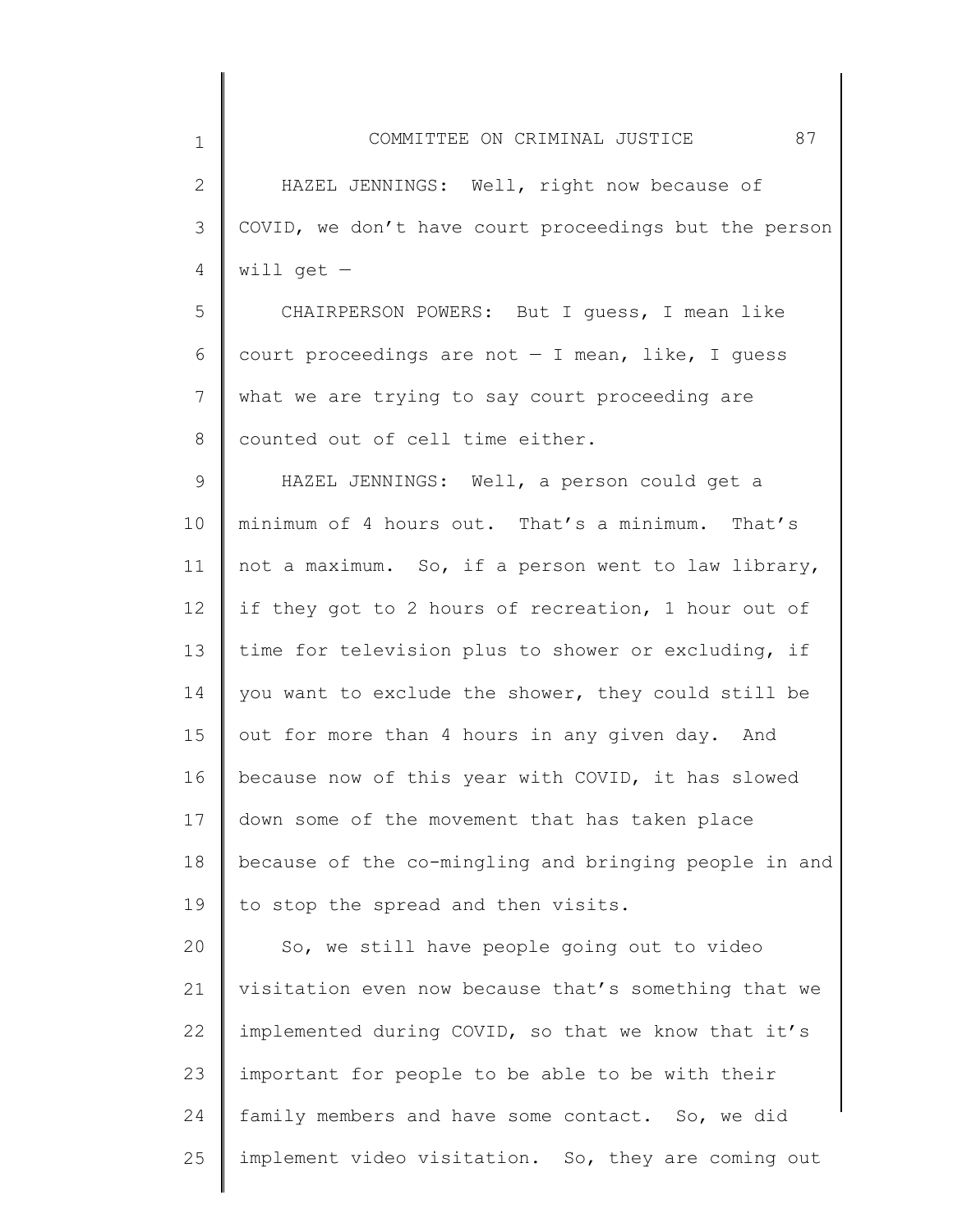2 3 4 5 for video visitation and the person could register and as long as there are available slots, they could register a person every day that a person may have visits for.

6 7 8 9 10 11 CHAIRPERSON POWERS: Okay, we are going to ask for some data on a lot of stuff to follow up but I want to  $-$  just out of respect as follow up questions but in respect of time because we have so many folks here testifying Board of Corrections, I just want to go through a few more questions.

12 13 14 Just about lockdowns, just because this topic has come up. Can you tell us how many facility-wide lockdowns happened in 2020?

15 16 17 CYNTHIA BRANN: I am not sure Council Member Powers that we have that with us today but we can certainly get that quickly to you.

18 19 20 21 22 23 24 25 CHAIRPERSON POWERS: Okay and then what access do people have to I think Council Member may have touched upon this but access do people have to health services during a lockdown? If I have to go to CHS am I missing an appointment? I mean I think the answer is yes but what access do I have if I need medical care or I need to go to CHS during a lockdown?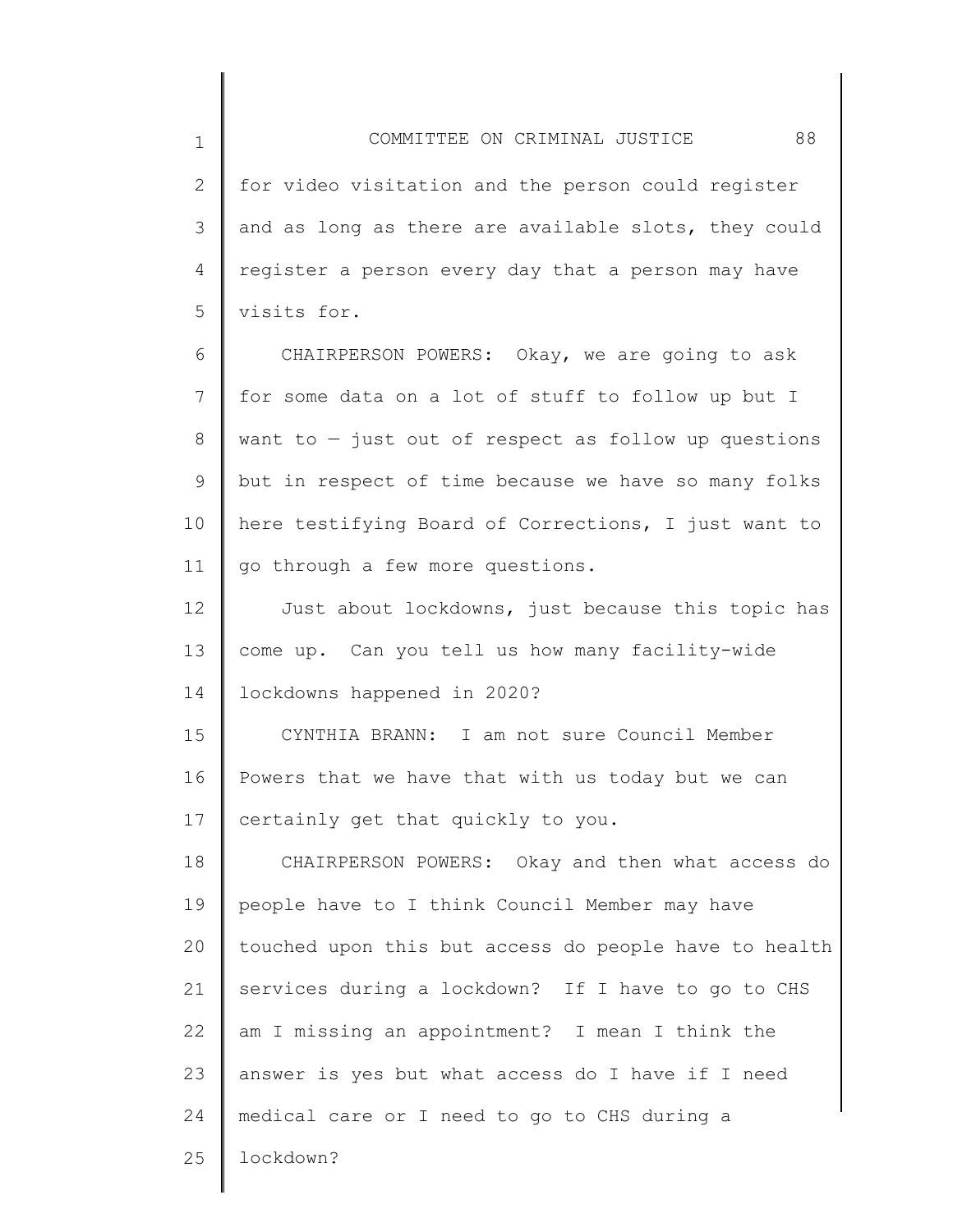2 3 4 5 6 HAZEL JENNINGS: So, during the lockdown, if a person has to attend any medical service rather, it's a mental health appointment or a dentist appointment or a specialty clinic, they are still allowed to go during the lockdown.

7 8 9 10 11 12 13 14 15 One important thing that I want to notice that we changed our lockdown policy and so, we have where during the first hour of the lockdown, we added in a certain step so that this way we could have the Chief notify and contact the facility to talk about the lockdown. What was the lockdown, to try to get the house locked out as quickly as possible. So lockdowns have been used very different than what they were previously.

16 17 18 19 20 21 22 23 24 25 CHAIRPERSON POWERS: Okay and just going through a couple more questions here. Oh, on terms of disciplinary hearings and this is part of the bill that Council Member Dromm has introduced. Do you have — can you tell us the percentage of people that refuse the right to attend their disciplinary hearing and if that's documented or how that's documented? HEIDI GROSSMAN: We would need to get back to you on that. I am not sure how, if we track that. We would have to get back to you on that.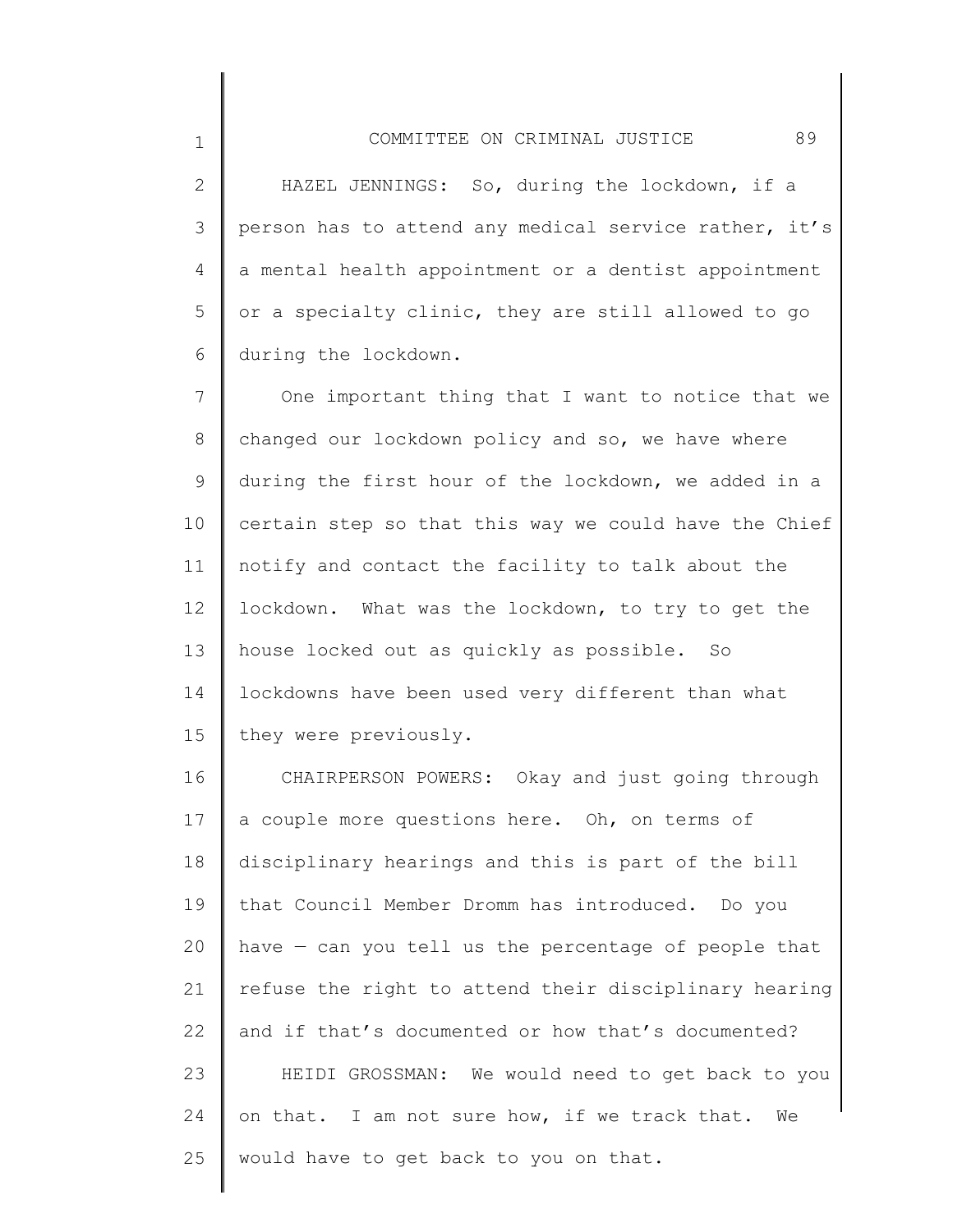## COMMITTEE ON CRIMINAL JUSTICE 90

1

2 3 4 5 6 7 8 9 10 CHAIRPERSON POWERS: Okay and I am going to stop my questions there. I am going to let Council Member Holden ask you know, one or two more questions but I think in respect of time here, I do want to, Council Member I am going to give you an opportunity but I do want to make sure we get to the Board and then to other folks here as well. I will let you ask one or two more questions to DOC and then I think we should move on.

11 12 13 14 15 16 17 18 19 20 21 22 23 24 25 So, thank you for your testimony. We have lots of more questions and I see Council Member has one more to but we will give you one more round but I want us to be able to move on quickly. Thank you to the Department. I just  $-$  you know, I want to close this section to say we are going to have a lot more follow up questions, I think a lot more dialogue in particular as it goes to the Board. Dialogue about what I think is you know, some support here at the Council for doing things a little bit differently than I think the Board may proposed but to have that dialogue but you know, I think it is really, really important that we have access to some of the information including longest time held, lockdowns and things like that because we are, you know, we are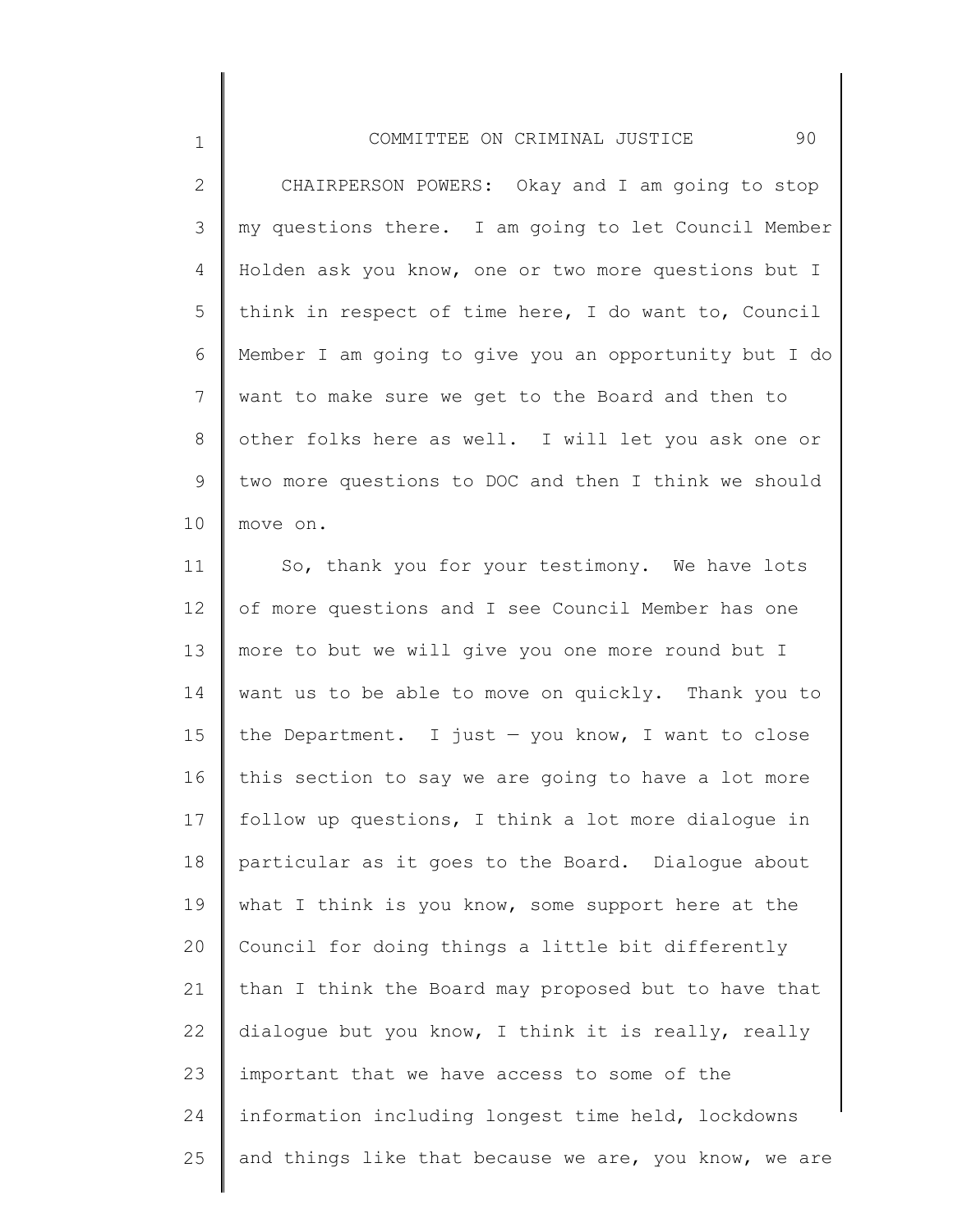1 2 3 4 5 6 7 8 9 10 11 12 13 14 15 16 17 18 19 20 21 22 23 24 25 COMMITTEE ON CRIMINAL JUSTICE 91 engaging in what I think is a very serious conversation here about. A very serious practice inside our city jails. I think very important we have a wholesale picture of what is happening inside the City jails. Particularly for members of Council who are sort of beginning to engage on this topic. But I thank you guys for being here and your participation of the task force. I will hand it over to quickly, very quickly to Council Member Holden and Council Member Rivera. SERGEANT AT ARMS: Starting time. COUNCIL MEMBER HOLDEN: Thank you Chair. Thank you for the second round. Commissioner, if Intro. 2173 were to pass, how would your department deal with violence in the jails? CYNTHIA BRANN: We would continue to manage violence in the best way possible. It would take very creative thinking on how to house people safely. COUNCIL MEMBER HOLDEN: Right, right and you said that we have the most violent, we have a concentration of the most violent people probably in New York City currently in our jails because fewer detainees but many of them are violent. And you just can't just look the other way because Correction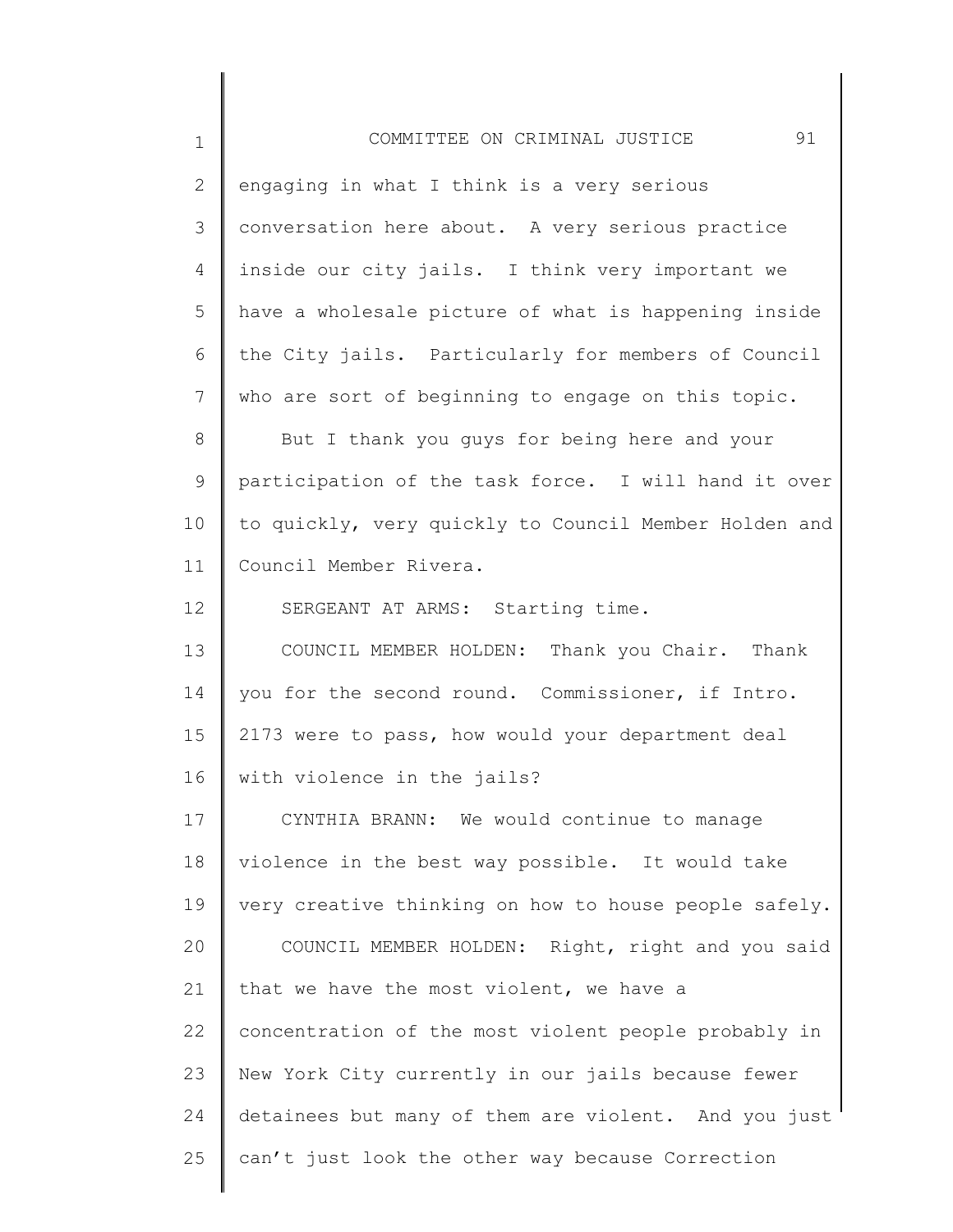1 2 3 4 5 6 7 8 9 10 11 12 13 14 15 16 17 18 19 20 21 22 23 24 25 COMMITTEE ON CRIMINAL JUSTICE 92 Officers are getting attacked right. Staff and certainly other detainees are getting attacked. So, you have to deal with that and not to offer another alternative. Yeah, counseling is fine but you have to separate with people that are causing the problems right? CYNTHIA BRANN: That's correct. COUNCIL MEMBER HOLDEN: And so, it is simple and I just don't know, you know, we're not hearing about the victims of this violence so much today. Which I would really like to hear more of and all of the people and all types of injuries they had. So, I mean, I fear that a blanket ban on a punitive segregation could involve in violent inmates and lead to further increased jail violence and I think that's commonsense. Just a question about, Commissioner, how often does your department meet with the correction officers union to discuss issues related to their work like this? CYNTHIA BRANN: So, there are monthly labor management meetings held across the agency in different divisions. I have an open relationship with the president of COBA and he frequently contacts me to discuss issues. And each member of the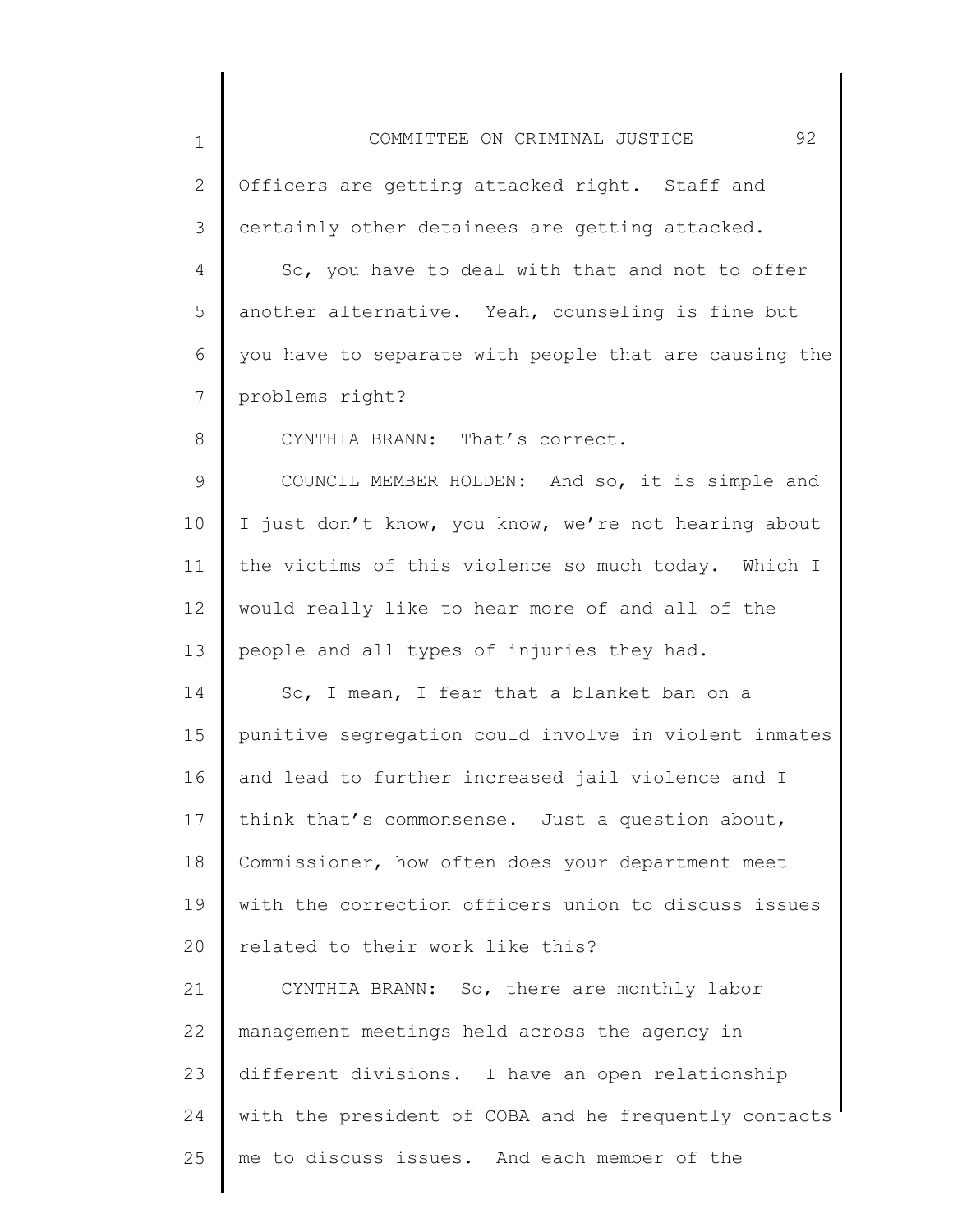2 3 4 5 executive board is assigned a member of my executive team to discuss issues at a lower level. And so, I believe we have a very open dialogue and the ability to discuss issues whenever they arise.

6 7 8 9 10 COUNCIL MEMBER HOLDEN: Are they, you know, like let's say like a legislation like this is being introduced and you know it is coming. Do you call the correction officers in, the union to talk about this?

11 12 13 CYNTHIA BRANN: I have spoken, I have spoken personally with the president of COBA to talk about upcoming legislation particularly, yes.

14 15 16 17 18 19 20 COUNCIL MEMBER HOLDEN: Alright that's good. Just one other question, quick one. We house like in Rikers right, we house the same gang members in the same unit. Has there been some discussion on changing that because I could see how gang members of the same gang would protect let's say, they could gang up on a Correction Officer.

21 22 23 24 SERGEANT AT ARMS: Time expired. COUNCIL MEMBER HOLDEN: If something came up. Do you ever think about not doing that about separating them? I mean we have plenty of space at Rikers now.

25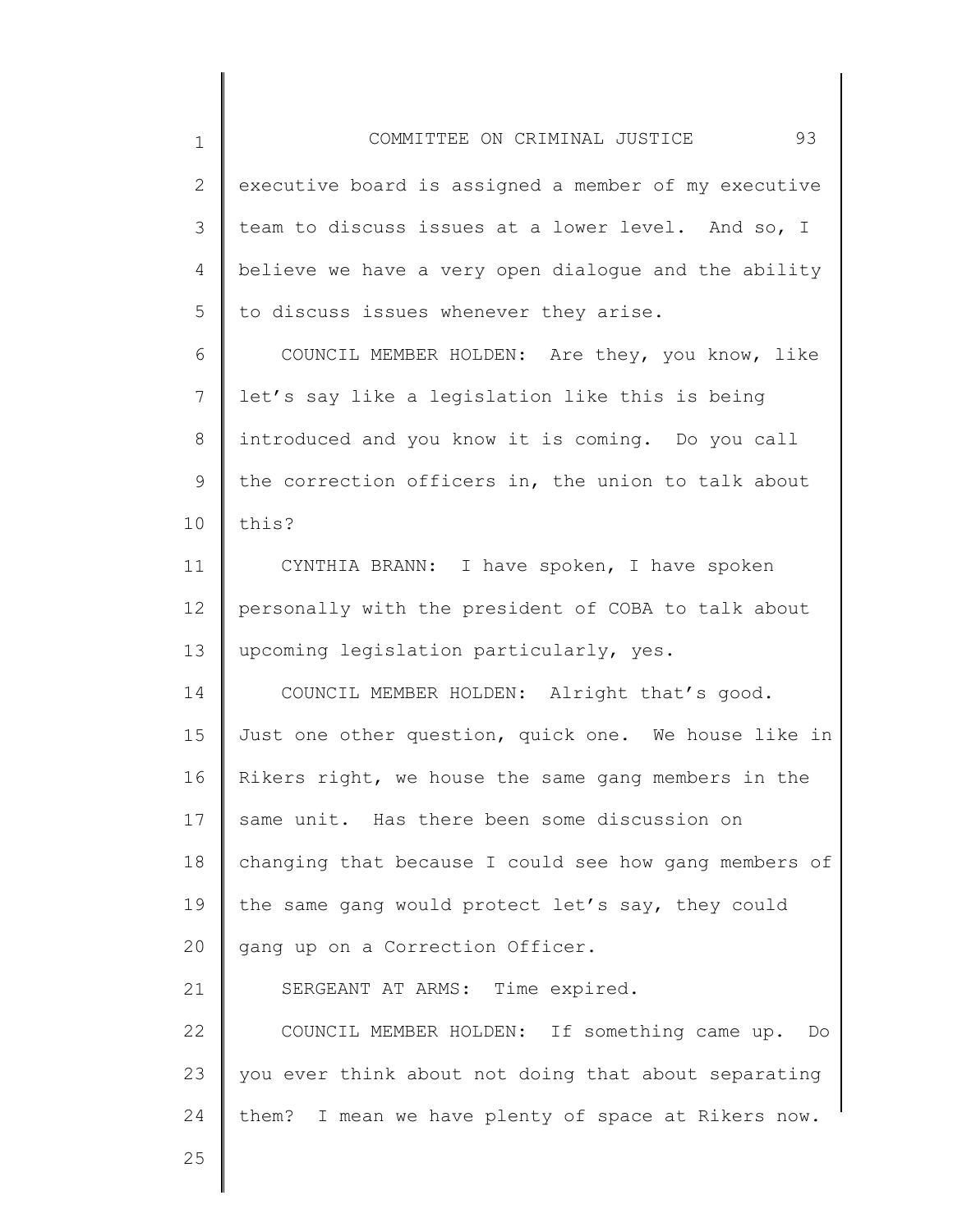| 94<br>COMMITTEE ON CRIMINAL JUSTICE                   |
|-------------------------------------------------------|
| CYNTHIA BRANN: So, as a matter of practice, we        |
| do not intentionally house same members of the same   |
| gang or set together. It's not as simple as just      |
| saying, let's spread them all out. There are          |
| overarching gangs that are umbrella names so to speak |
| and so, let's use the Bloods for example. There is    |
| many sets underneath the Bloods.                      |
| So, you could have 10 different members of the        |
| Bloods but 10 different members of 10 different sets. |
| And because of different classification levels,       |
| different risk levels, keep separate orders from the  |
| court and incidents that might happen and moves that  |
| are made within the facility, sometimes we have an    |
| uneven number of affiliated gang members in a house.  |

2

3

4

5

6

7

8

9

10

11

12

13

14

15

16 17 But we are working to change that and we know that that can be dangerous.

18 19 20 21 22 23 24 25 COUNCIL MEMBER HOLDEN: So, it's complicated. Thank you, thank you Commissioner. Thank you Chair. BRENDA COOKE: Chair Powers, it's Brenda Cooke the Chief of Staff, I just wanted to answer your lockdown question if you would indulge me. CHAIRPERSON POWERS: Yes, please. BRENDA COOKE: So, we have the reports are located on our Department website that we are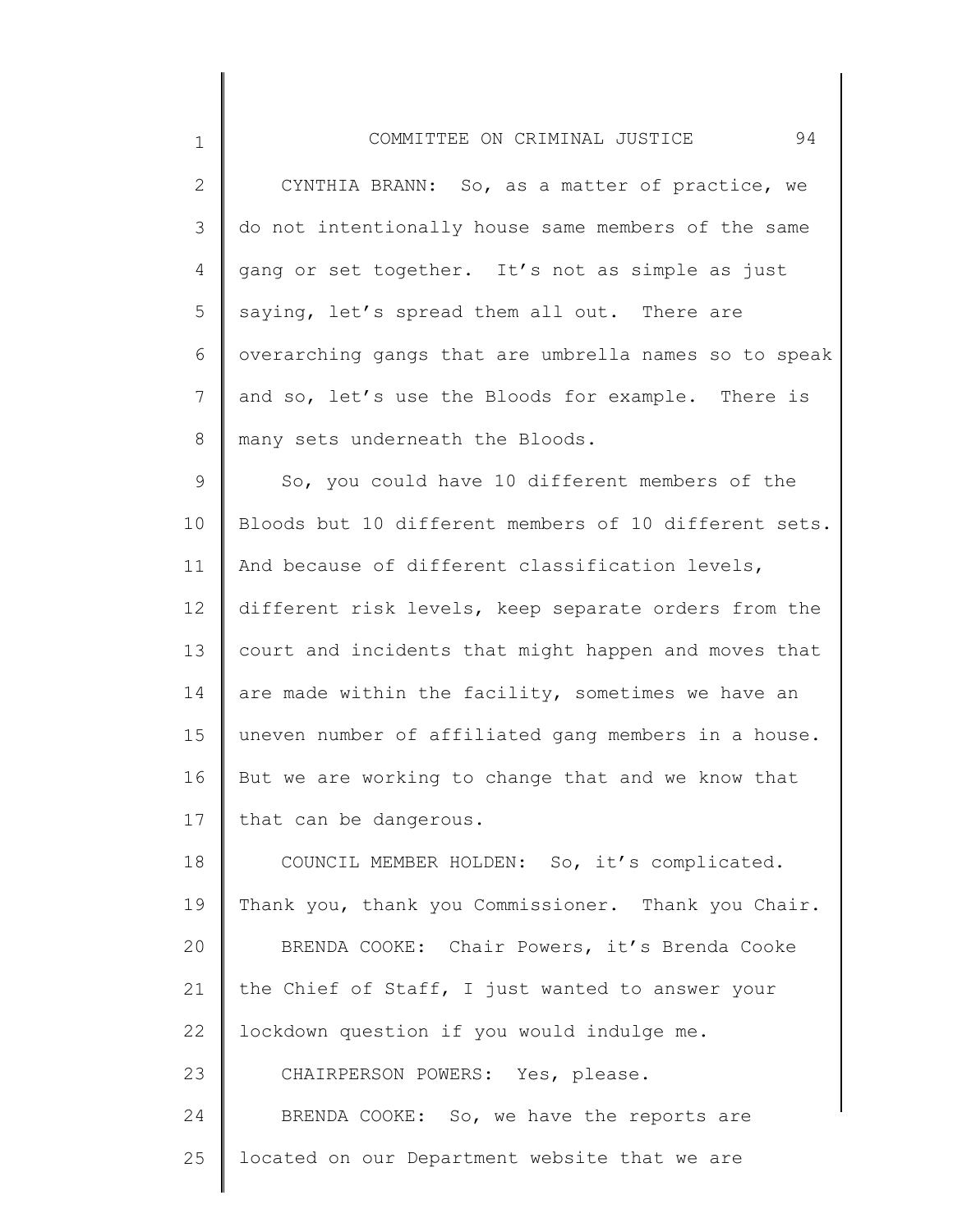| $\mathbf 1$     | 95<br>COMMITTEE ON CRIMINAL JUSTICE                   |
|-----------------|-------------------------------------------------------|
| $\overline{2}$  | obligated to report out in. So, on your question      |
| 3               | about department-wide lockdowns. There have been      |
| $\overline{4}$  | none. I just checked the last 5 reports, so that's    |
| 5               | all of Fiscal '20 and the first quarter of Fiscal     |
| 6               | '21. There are no department with lockdowns.          |
| $\overline{7}$  | And in that same 5 quarters, so that's 1 year and     |
| 8               | 3 months. We have facility-wide lockdowns each        |
| 9               | quarter, 2 in each of 4 of the quarters and 3 in the  |
| 10              | 5 <sup>th</sup> quarter.                              |
| 11              | So, we have very few department, well no              |
| 12 <sup>°</sup> | department-wide lockdowns and very, very few          |
| 13              | facility, entire facility lockdowns as the Chief      |
| 14              | mentioned, we several years ago refined our lockdown  |
| 15              | data tracking process and the process and operations  |
| 16              | at the facility and we endeavor to utilize the most   |
| 17              | discreet scope of the lockdown necessary and in       |
| 18              | response to the incident that warrants it and I think |
| 19              | annual reporting on our lockdown by the Board of      |
| 20              | Correction that's probably on their website, has      |
| 21              | noted the departments improved of these more narrow   |
| 22              | lockdowns and fewer interruptions in services over    |
| 23              | the years as well.                                    |
| 24              | CHAIRPERSON POWERS: Okay, well we may have some       |
| 25              | follow up questions just on that after the hearing    |

∥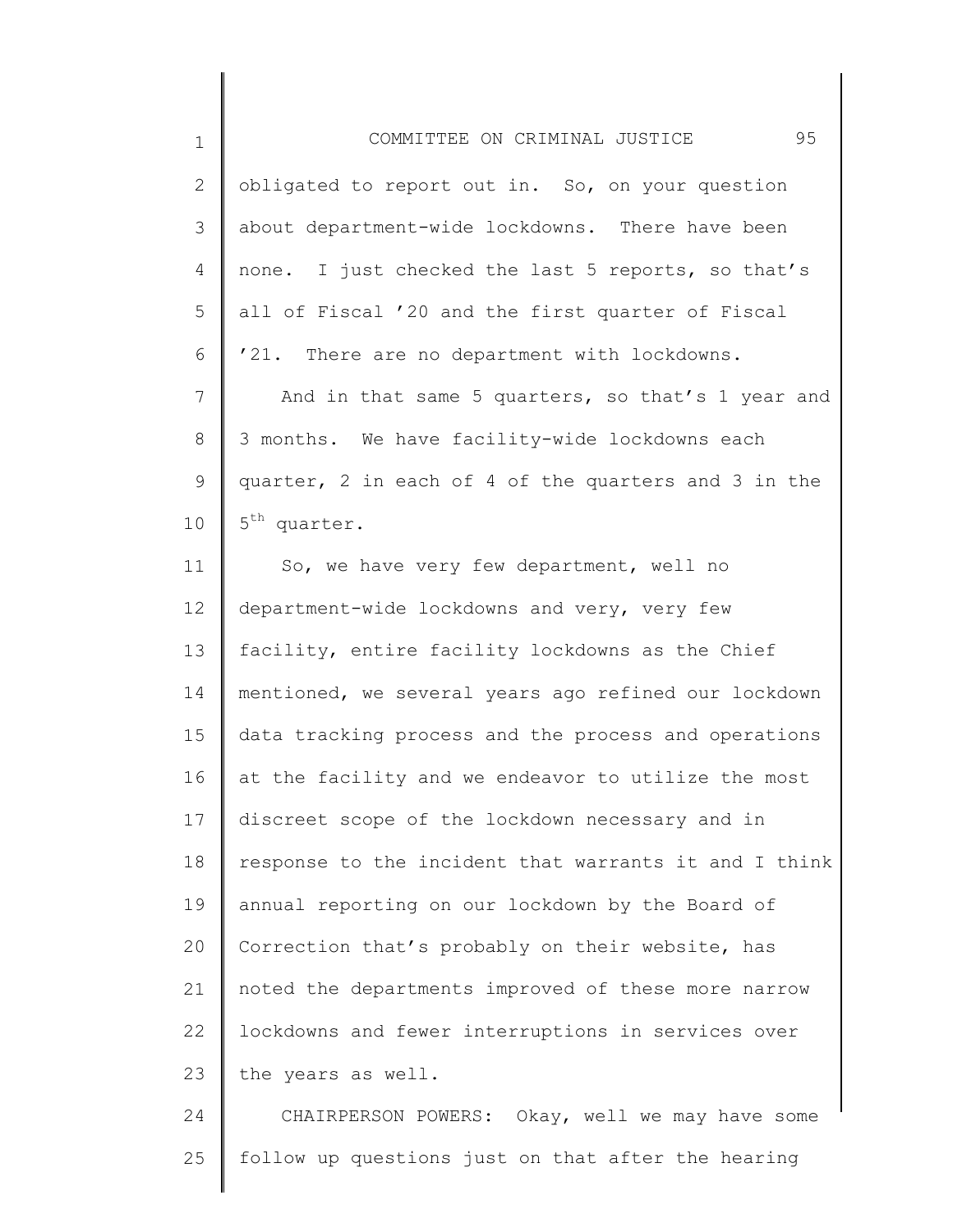| $\mathbf 1$ | 96<br>COMMITTEE ON CRIMINAL JUSTICE                  |
|-------------|------------------------------------------------------|
| 2           | but thank you for getting back to us on that and we  |
| 3           | will go to Council Member Rivera.                    |
| 4           | SERGEANT AT ARMS: Starting time.                     |
| 5           | COUNCIL MEMBER RIVERA: Thank you Chair Powers.       |
| 6           | Do you think the hearing process for placement in    |
| 7           | punitive segregation or restrictive housing is truly |
| 8           | fair to incarcerated individuals?                    |
| 9           | Do you think that incarcerated individuals           |
| 10          | deserve legal representation at every disciplinary   |
| 11          | hearing?                                             |
| 12          | HEIDI GROSSMAN: We believe that process that we      |
| 13          | have outlined earlier in the testimony is a process  |
| 14          | that's fair. It is consistent with processes like    |
| 15          | this throughout the country. Where administrative    |
| 16          | hearings are held in prisons and jails where         |
| 17          | individuals don't have legal representation at these |
| 18          | proceedings. So, we do feel that given all the       |
| 19          | transparency that we have fair process.              |
| 20          | COUNCIL MEMBER RIVERA: Well, I think in all of       |
| 21          | our legal proceeding spaces. The people most likely  |
| 22          | do not have representation are the same people who   |
| 23          | are incarcerated. And I think that's an              |
| 24          | intersectional problem that's rooted in racism and   |
| 25          | classism but I am going to move onto how many        |
|             |                                                      |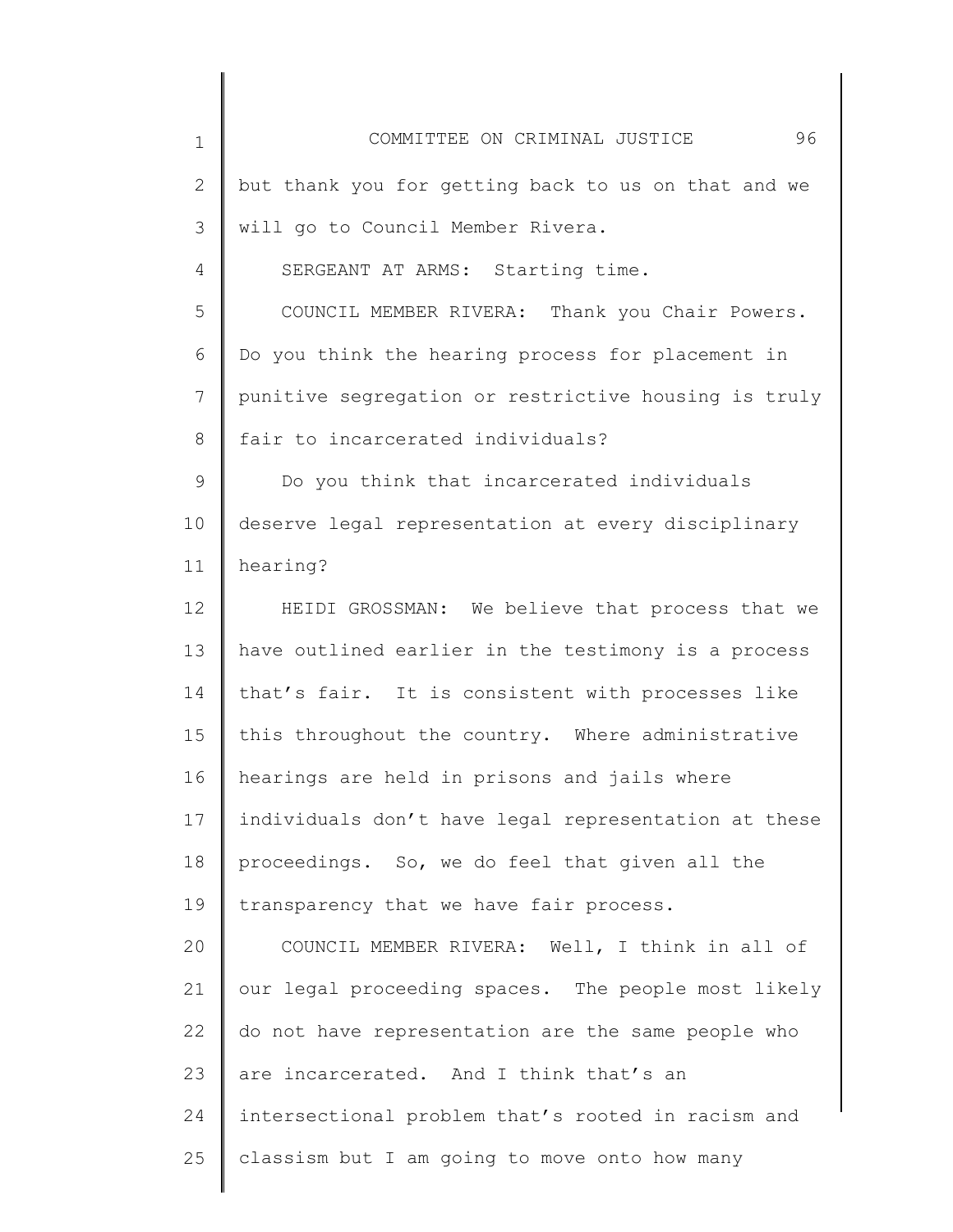4 5 6 7 8 9 10 11 12 13 14 15 HEIDI GROSSMAN: I would say that infractions, I understand that the determinations that are made with respect to a determination after a hearing, where individuals have been found not to have followed the rules. In addition to dismissals before anyone even gets to a hearing for reasons like due process violations, overarching [INAUDIBLE 1:56:35] I would have to get back to you with more specific information but it could be up to 20 percent of the total number of infractions that don't end in a finding that someone should be placed in punitive segregation.

16 17 18 19 So, it's not like there is this rubber stamp process. That's what I think we can  $-$  we would have to follow up with the specifics on that but that's anecdotally what I understand.

20 21 22 23 24 25 CHAIRPERSON RIVERA: I would appreciate a follow up on the specifics and I will add that the question that I asked about medical visits that Chair Powers asked again, we don't have CHS here and we received a couple comments from you all that you will get back to us. I do feel like there is a little bit of  $a - I$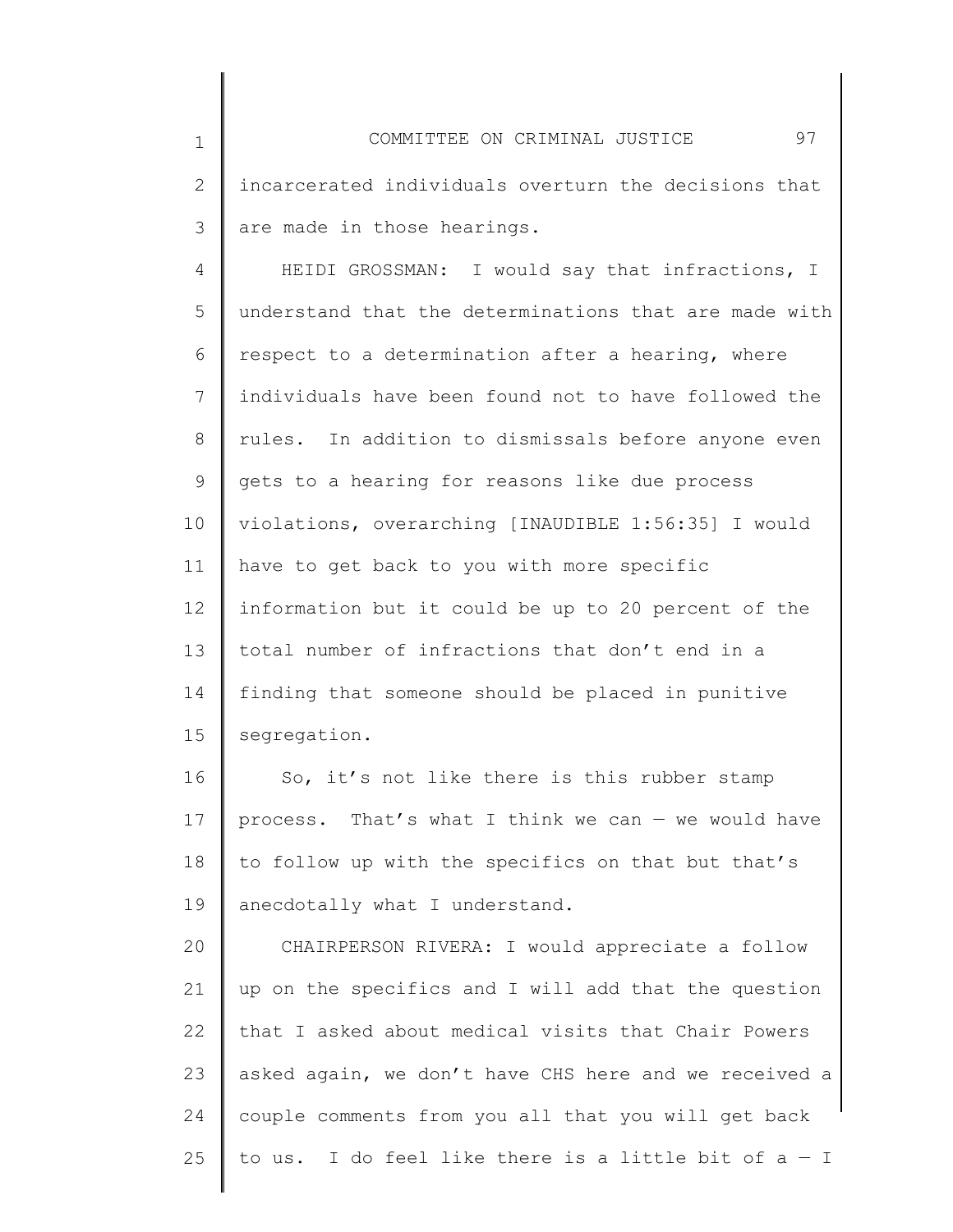2 3 4 am underwhelmed by the preparation I feel that was taken by the Administration in anticipation of this hearing.

5 6 7 8 9 10 I will just add that you know, there are new charges that some of these incarcerated individuals receive while in custody and we want them to have a fair disciplinary process. I think you know the access to grievance forms and just overall the grievance process.

SERGEANT AT ARMS: Time expired.

12 13 14 15 16 17 18 19 20 COUNCIL MEMBER RIVERA: You know the [INAUDIBLE 1:57:47] that we can't quite know for sure because there is no data or we are going to get the specifics you know later in time is troubling. But regardless I just want to I guess thank you for being here. I am looking forward to the follow up on some of these answers and I want to thank Council Member Dromm for his leadership and Chair Powers, thank you for allowing me to ask further questions.

21 22 23 24 CHAIRPERSON POWERS: Thank you and I just want to note and I just want this to educate where we are going. Thank you Council Member Rivera and your Christmas tree looks fantastic.

25

1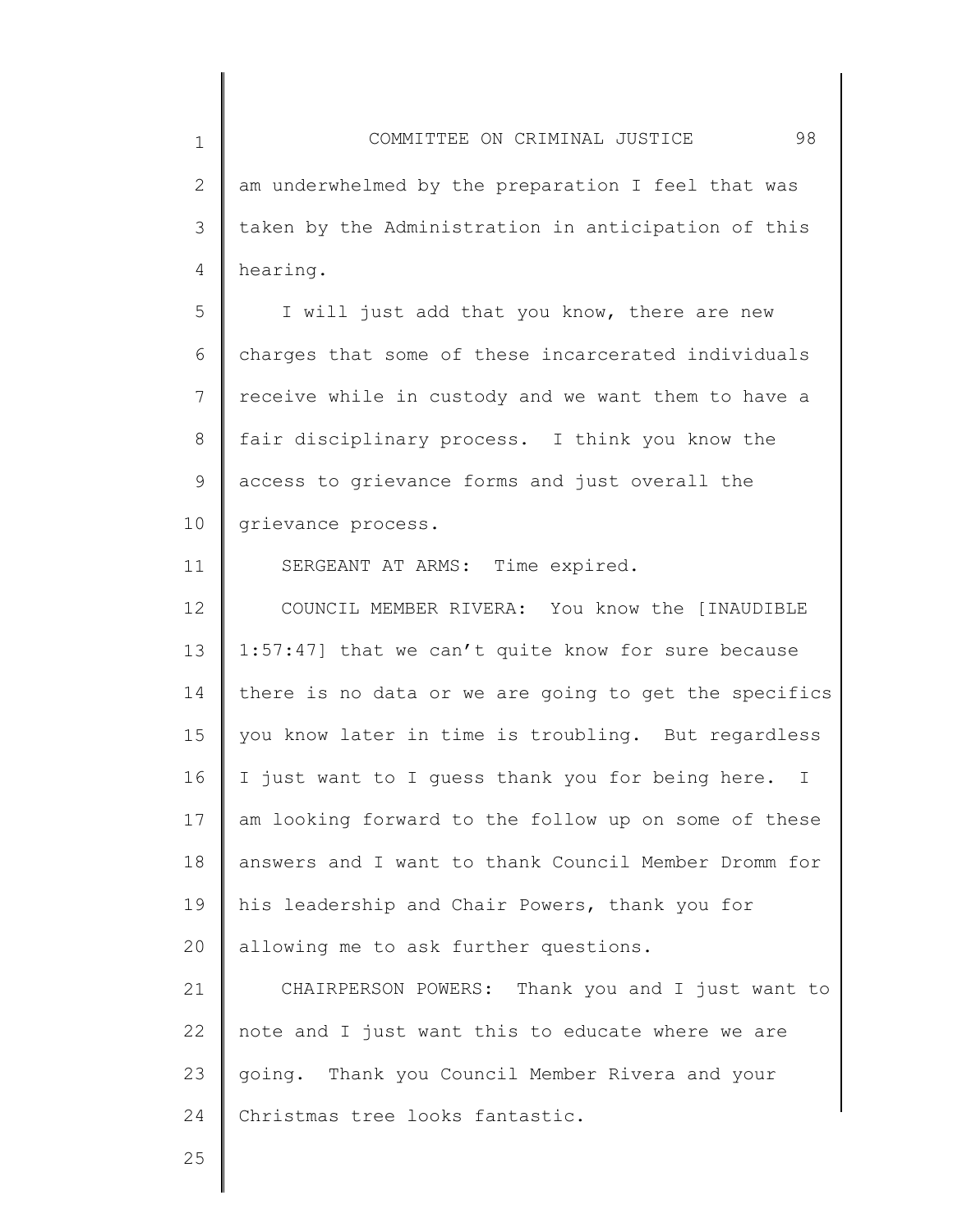| $\mathbf 1$    | 99<br>COMMITTEE ON CRIMINAL JUSTICE                   |
|----------------|-------------------------------------------------------|
| $\overline{2}$ | I just want to add you know, just to remind us        |
| 3              | all that in the Mayor's announcement on this and in   |
| 4              | punitive segregation, you did use the word            |
| 5              | specifically solitary confinement as a way to define  |
| 6              | it and I just want to remind us that because I think  |
| 7              | as we, we have debated a little bit the terminology.  |
| 8              | I know that that's not the terminology used in the    |
| 9              | department. That is the terminology used for the      |
| 10             | Mayor in his announcement for this.                   |
| 11             | So, I just want to offer that clarity to all of       |
| 12             | us. I am going to leave it there and I think we are   |
| 13             | now going to call on the Board of Corrections. Thank  |
| 14             | you to the Department of Corrections and the          |
| 15             | Commissioner for being here and we will certainly, if |
| 16             | we have follow up questions, we will send them along. |
| 17             | BRENDA COOKE: Thank you.                              |
| 18             | CHAIRPERSON POWERS: Thank you.                        |
| 19             | COMMITTEE COUNSEL: Thank you. We will now hear        |
| 20             | from the Board of Corrections. Executive Director     |
| 21             | Egan, you may begin when you are ready.               |
| 22             | MARGARET EGAN: Thank you. Good morning Chair          |
| 23             | Powers and members of the Criminal Justice Committee. |
| 24             | I hope that you and your families are safe and        |

 $\parallel$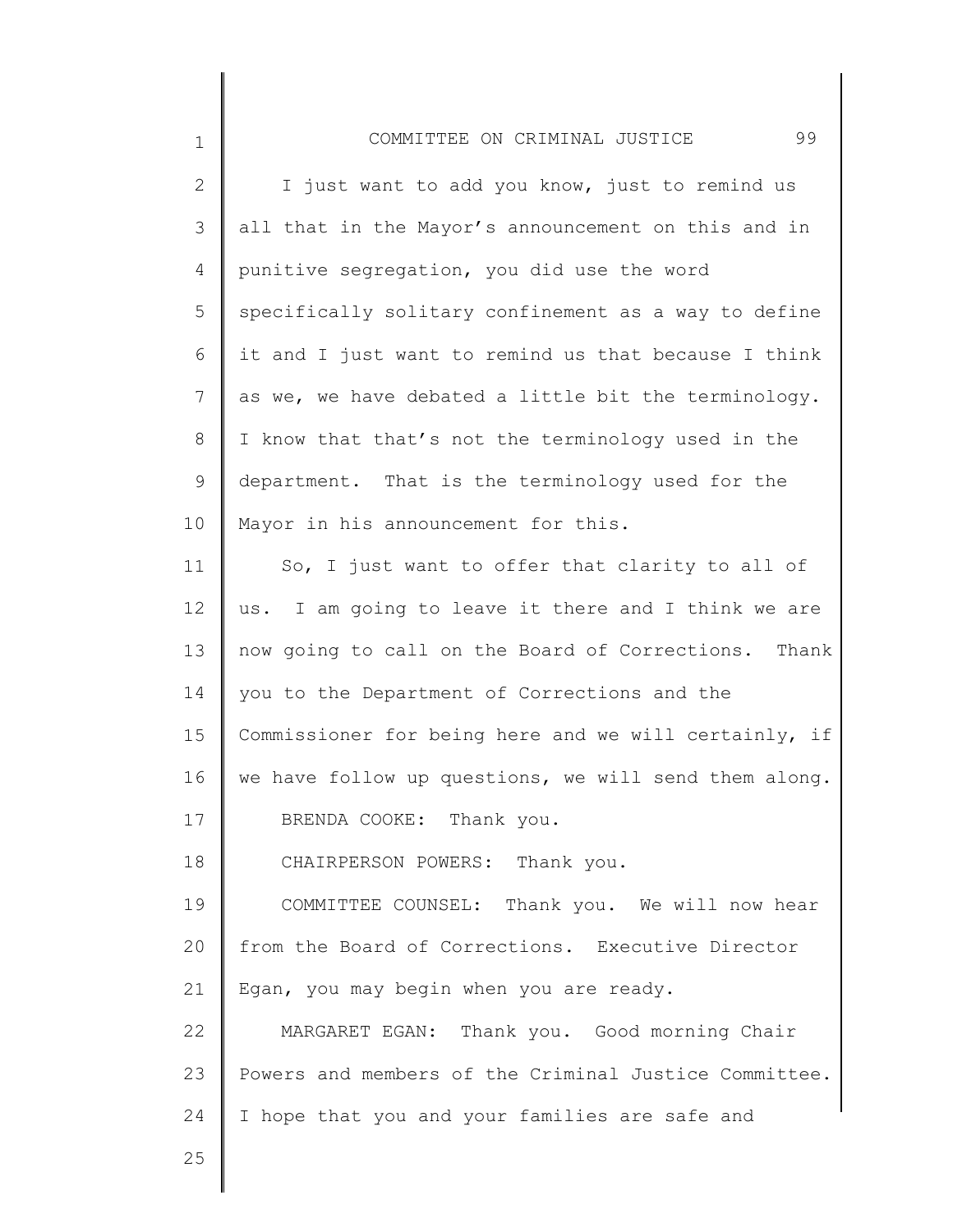4 5 6 7 8 My name is Margaret Egan and I am the Executive Director of the New York City Board of Correction. I am joined today by Board Member Dr. Robert Cohen and my colleague Emily Turner, Interim Deputy Executive Director of the Board.

9 10 11 12 13 14 15 16 17 18 19 20 21 22 23 24 25 We are here today to talk about the ending of solitary confinement in the New York City Jail System. The Board of Correction has been developing rules on restrictive housing broadly and solitary confinement specifically for the better part of the last four years. In that time, the Board consulted with experts, advocates and city officials to understand the leading research and practice and ultimately developed a proposed rule that governed all forms of restrictive housing in the jail system. Last fall, the Board approved preliminary rules. Through the winter, the Board received public comment on the proposed rule. That public comment from many stakeholders, especially the testimony from people with lived experience was moving and transformative. As a result, our Board Chair, Jennifer Jones Austin shortly after becoming Board Chair in March of this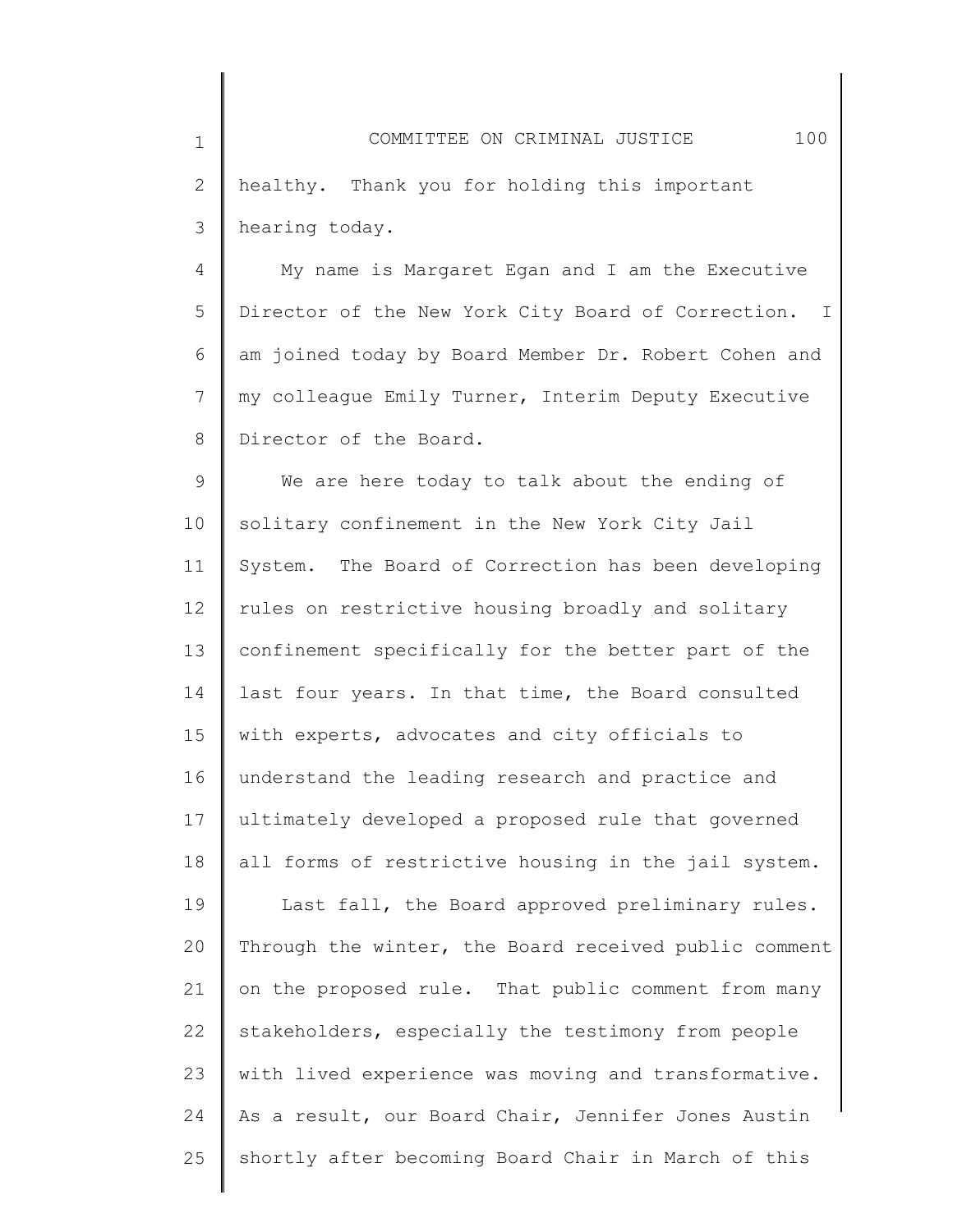1 2 3 4 5 6 7 8 9 10 11 12 13 14 15 16 17 18 19 20 21 22 23 24 COMMITTEE ON CRIMINAL JUSTICE 101 year, joined with Mayor Bill DeBlasio in June to call for an end to punitive segregation or solitary confinement. Punitive segregation has been proven over and over to be an inhumane practice resulting in debilitating trauma that endures, often for the remainder of a person's lifetime. It has also been shown to not be an effective tool for reducing violence in correctional facilities. The Board believes this practice must end. We believe it should be replaced with an alternative means of accountability with a focus on safety for both staff and detained persons, mental health, effective and robust programming and education, and investment in training and the well-being of employees. Ending punitive segregation represents a significant change that requires careful consideration to ensure a system of accountability that is fair and safe for all. The Mayor and Chair Jones Austin convened a working group to develop a system of accountability that thoroughly considers and addresses the critical operational issues attendant to dismantling punitive segregation and the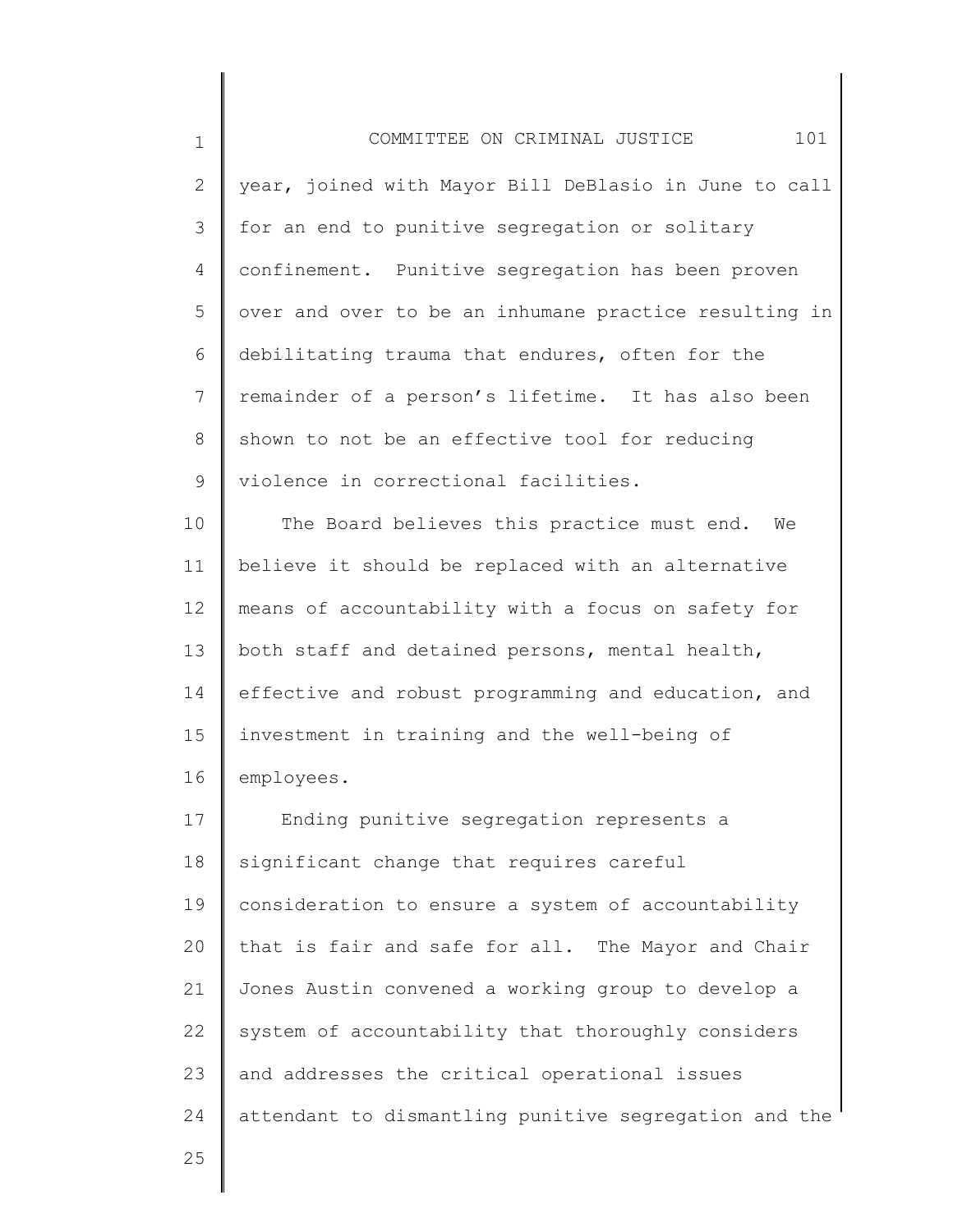3 accountability system.

1

2

4 5 6 7 8 9 10 11 12 13 14 15 16 17 The working group has been led by our Vice Chair Stanley Richards and included Commissioner Brann and Just Leadership USA President and CEO DeAnna Hoskins. COBA President Boscio was also included and has been participating in working group discussions. The group was charged with developing recommendations for a system that replaces solitary confinement with a system that prioritizes safety, accountability, transparency, and support for all, staff and people in custody. It was critical to receive input from all perspectives. The Department leadership and officers, as well as persons with lived experience to ensure that the model would be progressive and practical.

18 19 20 21 22 23 24 25 The group worked diligently through the summer and early fall developing a broad model for ending solitary confinement. The Board's rulemaking committee has taken those recommendations and begun redrafting a rule that will govern restrictive housing in the jail system. The committee has nearly completed its work and we believe will propose its rule in the coming days, initiating the CAPA process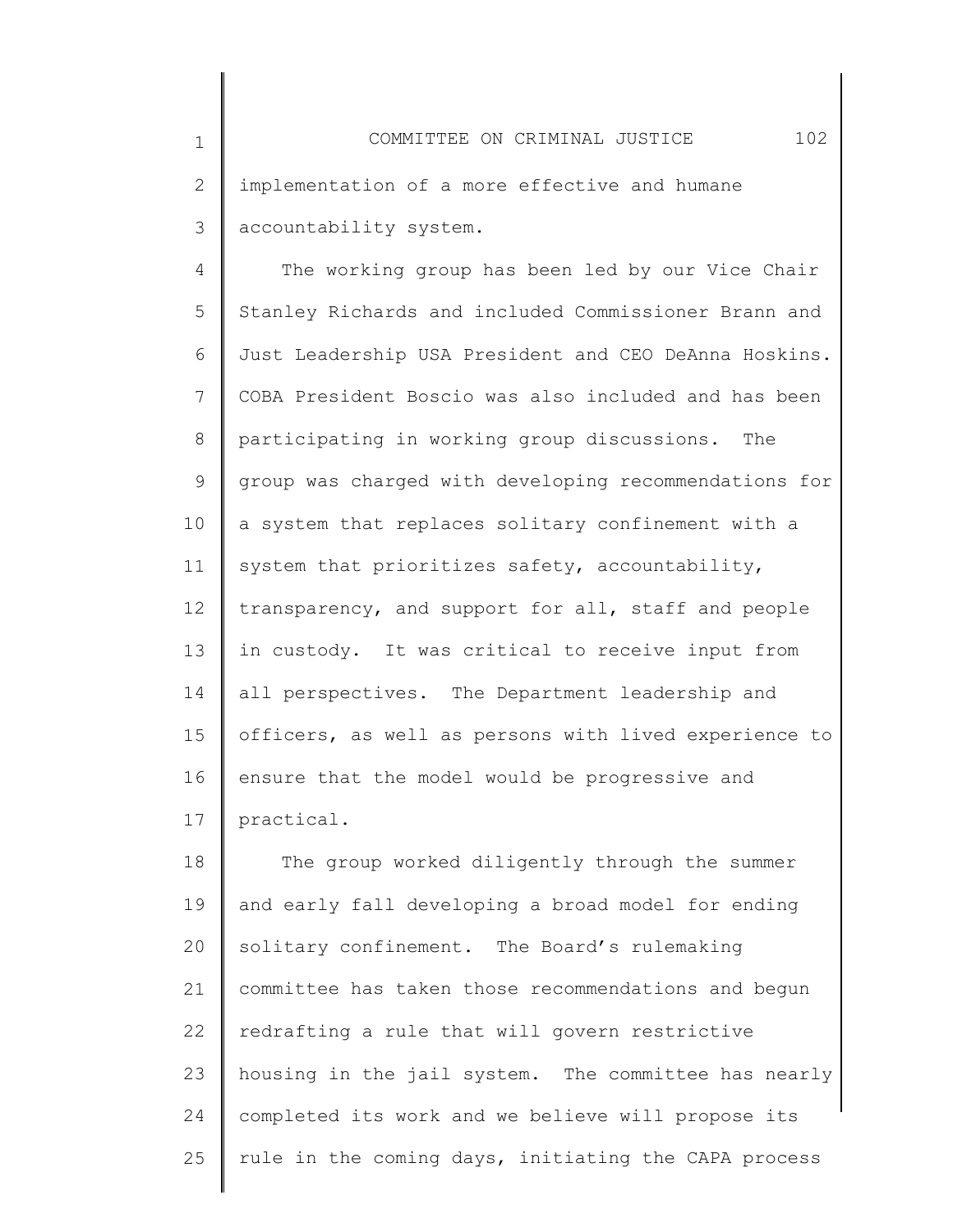2 3 4 5 for a final vote to occur in early 2021. This work has taken longer than we all desired but the Board takes seriously the complicated issues that arise in making these reforms.

1

6 7 8 9 10 11 12 13 Ultimately the rule that the Board proposes will seek to prioritize safety, accountability, transparency and support. These are the key principles informing and driving our work and discussions with respect to the system that will replace punitive segregation. Paramount in our planning is safety. Safety for all. People in custody and staff.

14 15 16 17 18 19 20 21 22 First, we believe that separating someone after a violent incident is critical. It is critical for the victim, the person who committed the violent incident and for the staff. However, this separation should not be indefinite. The best research tells us that a short period of separation, along with an individualized assessment of the core drivers of the behavior and an attendant care plan to are essential to changing behavior.

23 24 25 Accountability. The jail system must be able to hold people accountable for serious incidents. We believe that providing accountability is a critical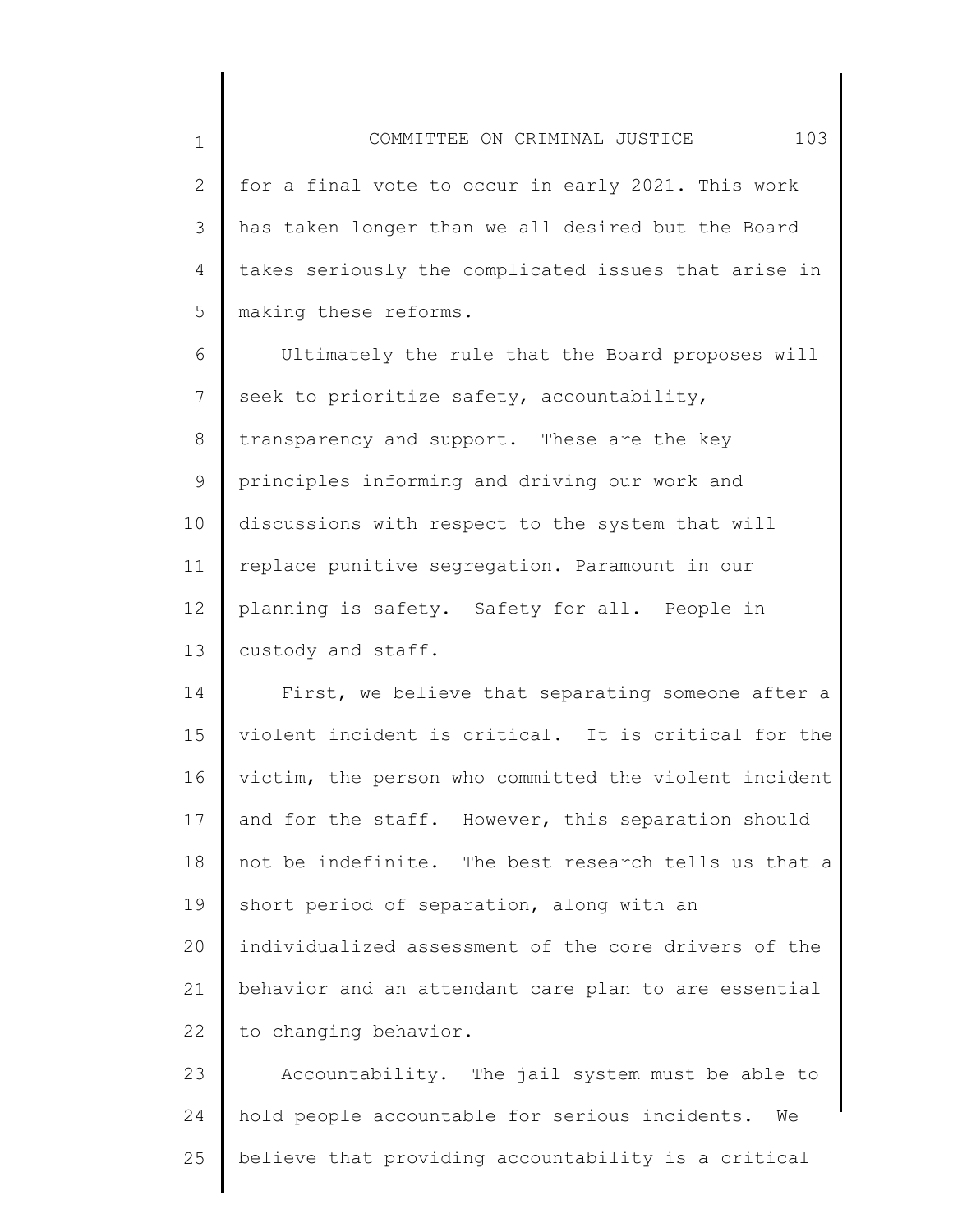1 2 3 4 5 6 7 8 9 COMMITTEE ON CRIMINAL JUSTICE 104 tool for staff and people in custody to increase and improve safety in the jails. A new system of accountability must be based on swift, certain and fair principles. People should be provided with due process before being placed in any system of accountability. Their punishment, including the amount of time, should be defined and expectations should be clear and achievable.

10 11 12 13 14 15 16 17 18 19 20 Support. Any model that replaces punitive segregation must be centered on support for the individual. All who enter a new system should be immediately provided with an individualized support plan based on a validated assessment to identify the appropriate programming and therapeutic supports for that individual. This plan should be centered on addressing the root cause of violence and behavior and all the requisite services should be provided so that person can be successful in their care plan. Transparency. For any system to be successful,

21 22 23 24 25 all must understand and buy into the core principles of that system. It will be important that management clearly articulates, trains and manages both uniform and non-uniform staff, to the model's goals and principles. It will also be critical for the goals,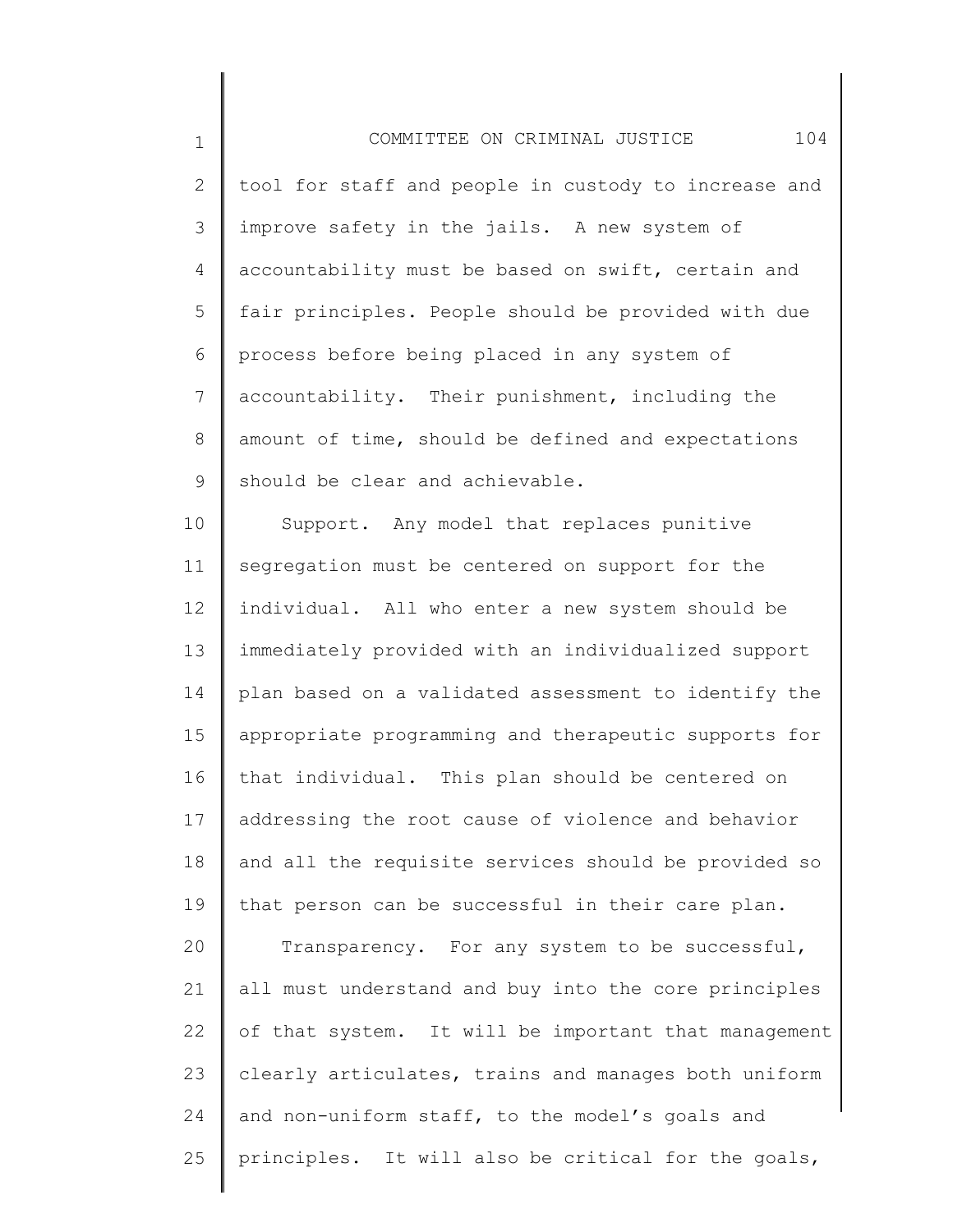| $\mathbf 1$  | 105<br>COMMITTEE ON CRIMINAL JUSTICE                  |
|--------------|-------------------------------------------------------|
| $\mathbf{2}$ | principles and expectations to be clearly             |
| 3            | communicated to people in custody, both before and    |
| 4            | after any incident. In order for people to be         |
| 5            | successful in the model, they will have to understand |
| 6            | the expectations and have an opportunity to meet      |
| 7            | them. And when they do, they must be rewarded         |
| 8            | accordingly.                                          |
| 9            | Finally, the Board's oversight responsibility is      |
| 10           | also essential to transparency. Requiring the         |
| 11           | Department and Correctional Health Services to track  |
| 12           | and report information necessary to monitor           |
| 13           | compliance with the rules will promote transparency   |
| 14           | and compliance. Our ability to independently assess   |
| 15           | and publicly report on the Department's fidelity to   |
| 16           | the rule will be essential to providing transparency  |
| 17           | for all of the people in the model, both people in    |
| 18           | custody and staff.                                    |
| 19           | We also believe the City should conduct an            |
| 20           | external evaluation to ascertain the impact of the    |
| 21           | model on individual behavior and health as well as    |
| 22           | the systemic impact on infractions and violence.      |

23 24 25 Such an evaluation can provide the City with valuable information on the impact of this new model and other jurisdictions with critical information on a new,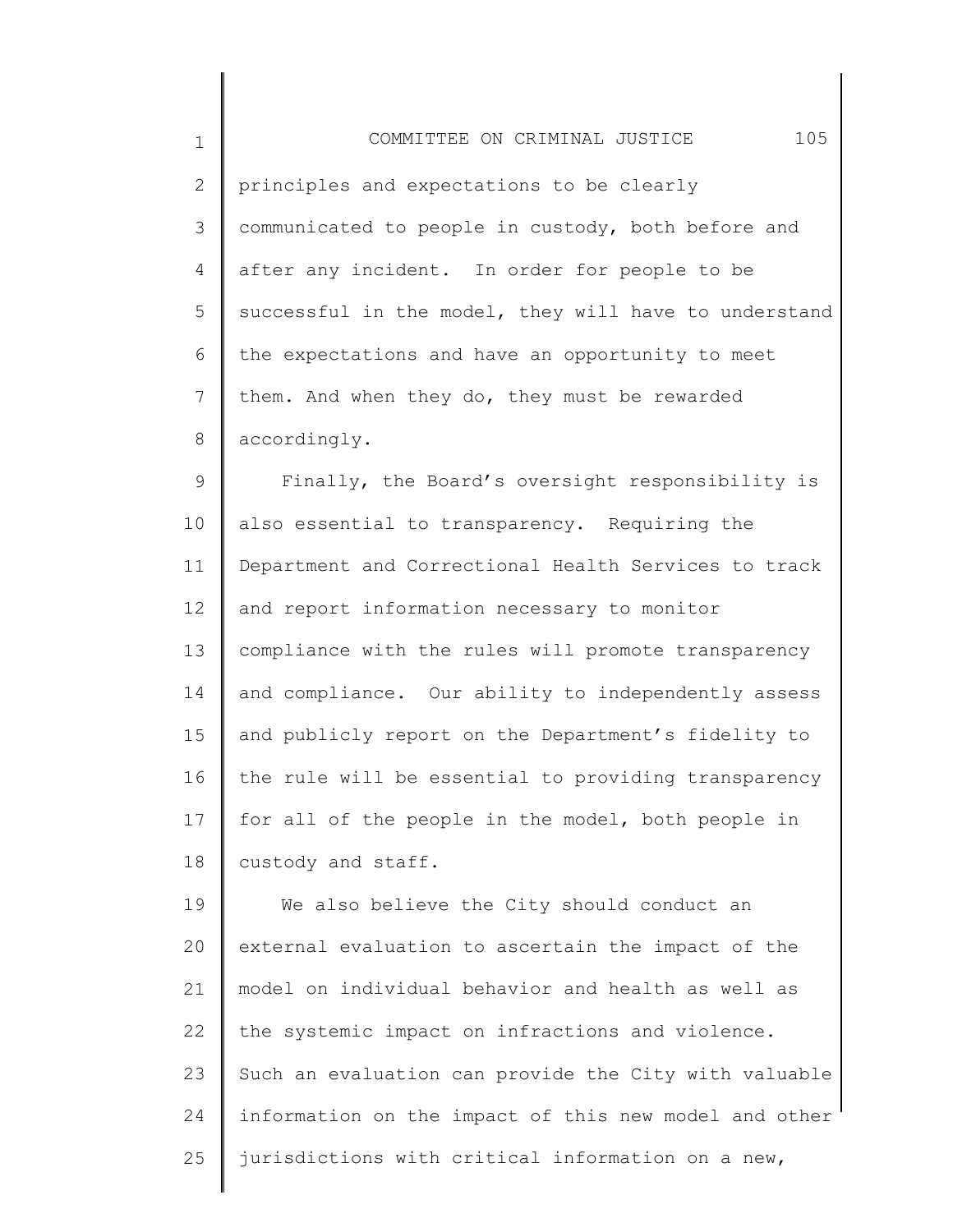4 5 6 7 8 9 10 11 12 13 14 15 16 The Board would agree that this process has taken significantly longer than desired. Having heard from the public last winter, it was clear that the proposed rule required that more be done to end punitive segregation. The Board's rule making committee has been working diligently, meeting regularly to address the complicated issues that have arisen as we have develop this new model. We have been working closely with City leaders and continued to seek advice and counsel from experts, including people with lived experience and correctional management and oversight expertise from across the country.

17 18 19 20 21 22 We believe that the Board's final rule will evidence a shared desire to reform punitive segregation in a way that achieves our goals of more humane treatment, accountability and safety for all. Thank you and we are happy to take your questions.

23 24 25 CHAIRPERSON POWERS: Thank you. Thanks for the testimony. I have a number of questions. First, as you just mentioned that you are, I think you believed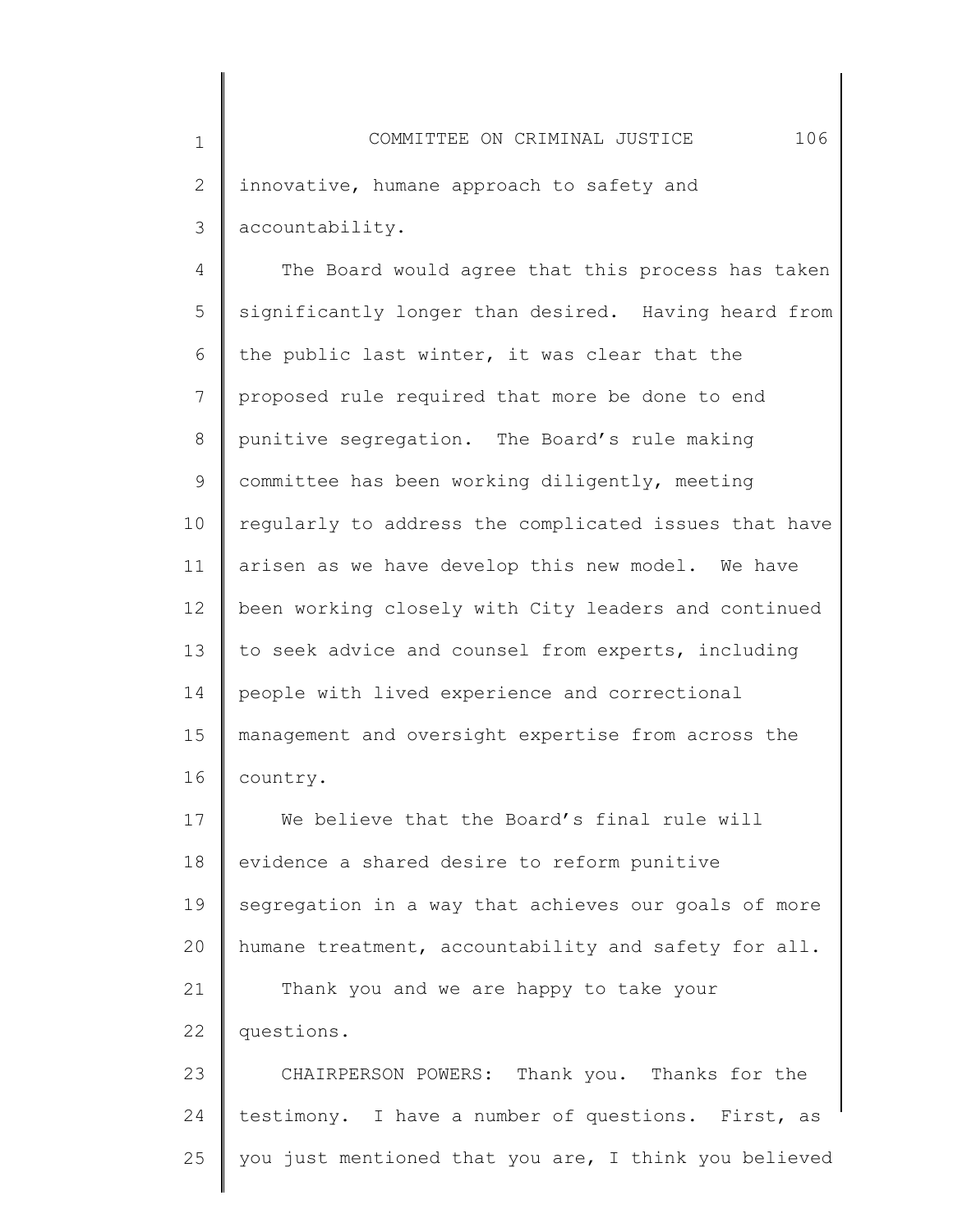3 matter of a few days.

1

2

4 5 6 7 8 9 10 11 12 13 14 So, can you just give us an update on timing of your rule making and then timing overall and process so and so for, so at this hearing I understand what the next process is on the Board regulations on this? MARGARET EGAN: Sure, so we are finalizing our internal board discussions and then we will send our proposed rule to the Law Department and the City and that rule, that proposed rule will then be certified and the Board will vote on the proposed rule. I should back up and say this is essential restarting the CAPA process.

15 16 17 18 19 20 21 22 23 24 25 So, the Board will vote on the proposed rule, we will open public comment. So, we will have 30 days for public comment. We will hold public hearings to hear comment on this rule and then move to finalize which requires going back to the Law Department to finalize the final rule and a vote by the board. And so, we are hoping for early 2021 to  $-$ CHAIRPERSON POWERS: To take a vote. MARGARET EGAN: To take a vote. CHAIRPERSON POWERS: And you had started this, I mean I testified and we had engaged in a dialogue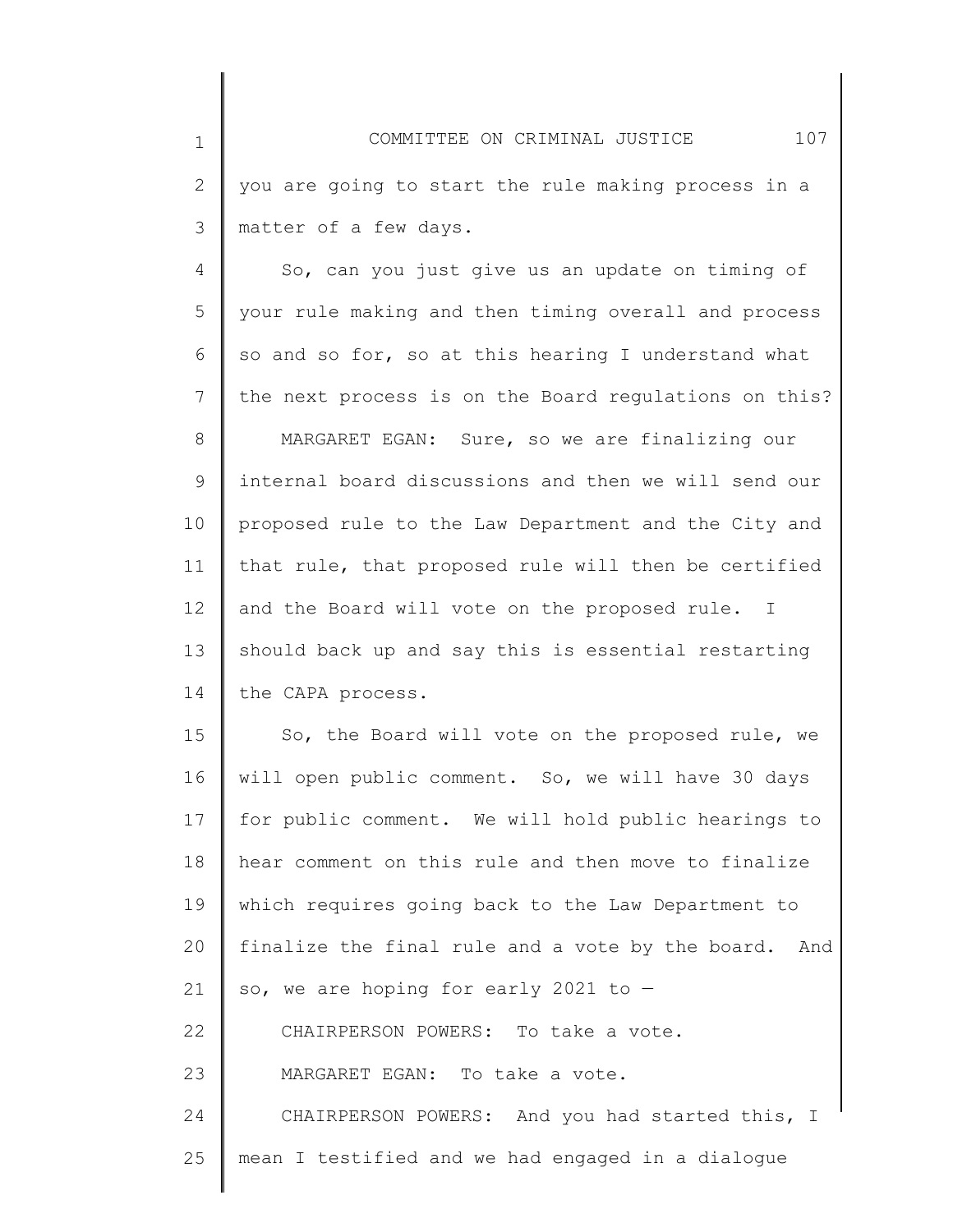1 2 3 4 5 6 7 8 9 10 11 COMMITTEE ON CRIMINAL JUSTICE 108 about this last year with the Speaker. What is different between now and last year in terms of rule making around this and it seemed like the Board stalled some point here in terms of doing their rule making process and the Mayor then made an announcement and now you are back. So, what has changed in terms of either, well, I would say two things. One is the thinking around it and also in terms of procedural differences between doing it now versus having done it a year ago.

12 13 14 15 16 17 18 19 20 21 22 23 24 MARGARET EGAN: Yeah, so the big change is that the rule that we would propose would end punitive segregation. The proposed rule that was proposed in October of 2019 did not end punitive segregation. And so, that is the major change and as I said, that came from the incredibly moving and transformative testimony that the board heard in public hearings and in written public comment through last winter and our new, relatively new Board Chair Jennifer Jones Austin took that very seriously and you know, we have engaged in this process of figuring out how to end punitive segregation and it was, I should say it was also important to us to take into account the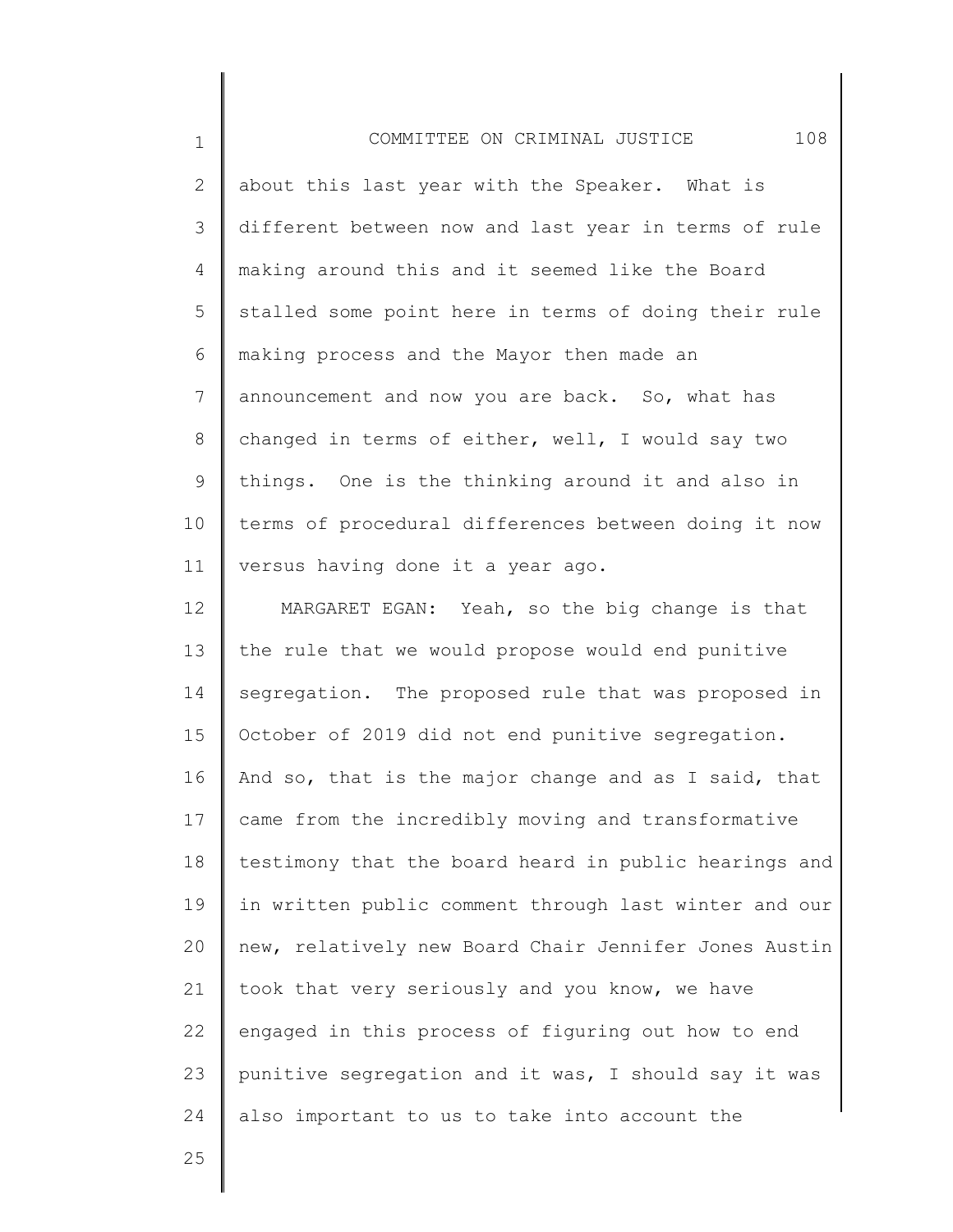1 2 3 4 5 6 7 8 9 10 11 12 13 14 15 16 17 18 19 20 21 22 23 24 COMMITTEE ON CRIMINAL JUSTICE 109 operational issues that arise in developing a new system and so we wanted to work through those. CHAIRPERSON POWERS: Can you talk, what are the operational issues that come up when you talk about it. I assume you are talking about agency related implementation but what are those challenges? MARGARET EGAN: I mean, I think it's physical location. It's ensuring that the Department is prepared to provide the programming that we are talking about. You know, we are talking about the importance of doing an individualized assessment at the beginning of this process and providing the services and care that people need to be successful in their care plan. And so, I think there are a number of issues, of operational issues that arise in making sure that the Department is ready and able to implement this new system, so that it is effective. CHAIRPERSON POWERS: So, do you think that if, after you pass a rule making, the agency still needs time in order to be able to change operations in order to implement it or what is your feeling of the level of readiness to be able to make a change?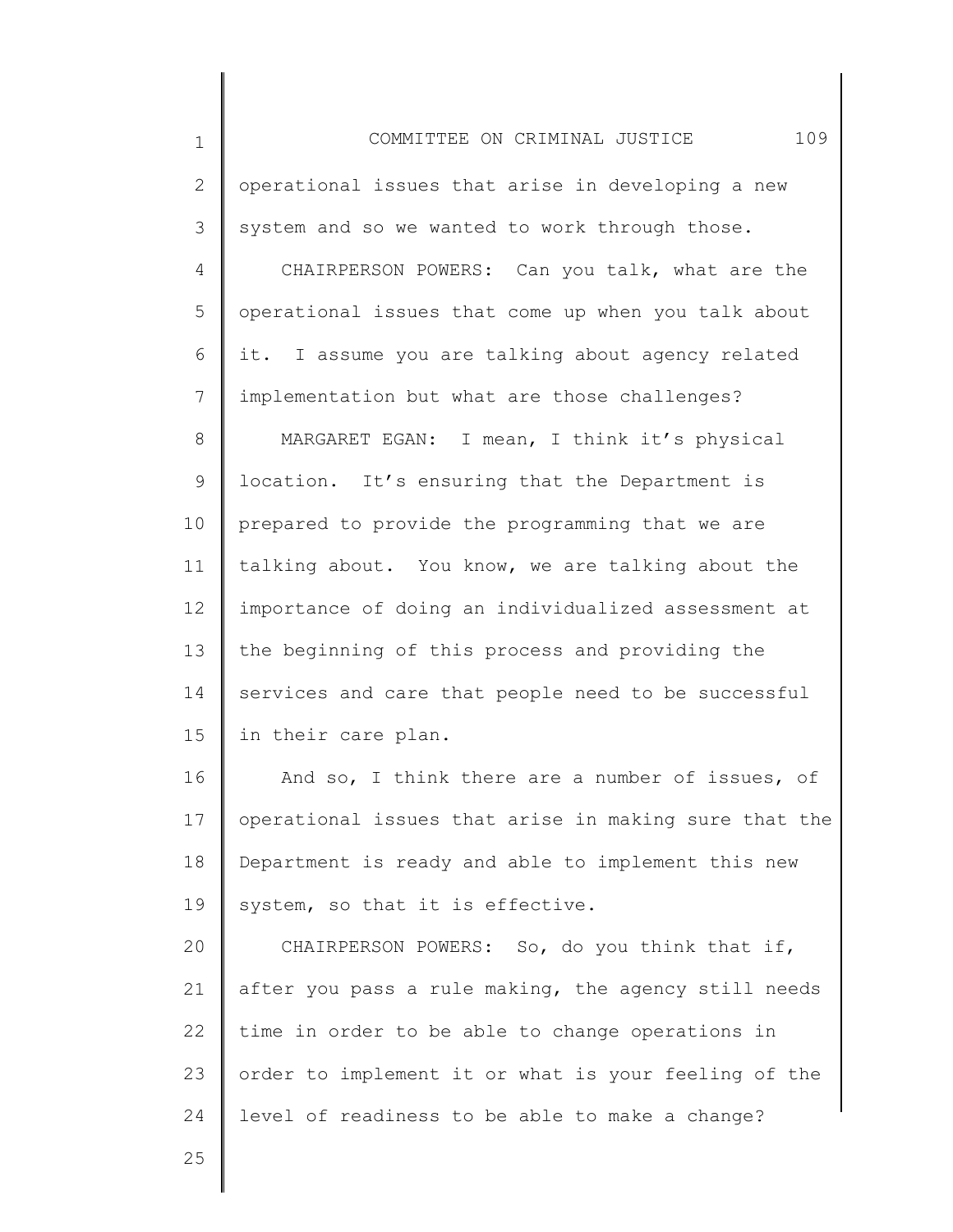| $\mathbf 1$    | 110<br>COMMITTEE ON CRIMINAL JUSTICE                  |
|----------------|-------------------------------------------------------|
| $\mathbf{2}$   | MARGARET EGAN: I think they probably will need        |
| 3              | some time but it can't be an amount of years          |
| 4              | certainly. I think that the Department is preparing   |
| 5              | and should be prepared to implement this new system   |
| 6              | within months.                                        |
| $7\phantom{.}$ | CHAIRPERSON POWERS: Do you believe that current       |
| 8              | practices can't amount to solitary confinement?       |
| 9              | MARGARET EGAN: Yes, I do.                             |
| 10             | CHAIRPERSON POWERS: And did you have comments on      |
| 11             | the proposed legislation here today that Danny Dromm, |
| 12             | Council Member Dromm has introduced? Yeah, you        |
| 13             | didn't comment on the bill.                           |
| 14             | MARGARET EGAN: We certainly share the goals of        |
| 15             | the bill and absolutely appreciate Council Member     |
| 16             | Dromm's leadership on this issue. You know, as I      |
| 17             | said, we are working through the specifics of a new   |
| 18             | system of accountability in our rule and continue to  |
| 19             | - and are looking forward to continuing to work with  |
| 20             | the Council and of course the Administration on       |
| 21             | moving this forward.                                  |
| 22             | CHAIRPERSON POWERS: Are there any concerns you        |
| 23             | have with the legislation?                            |
| 24             | MARGARET EGAN: You know, I think that we are          |
| 25             | working through any number of issues through the      |

 $\parallel$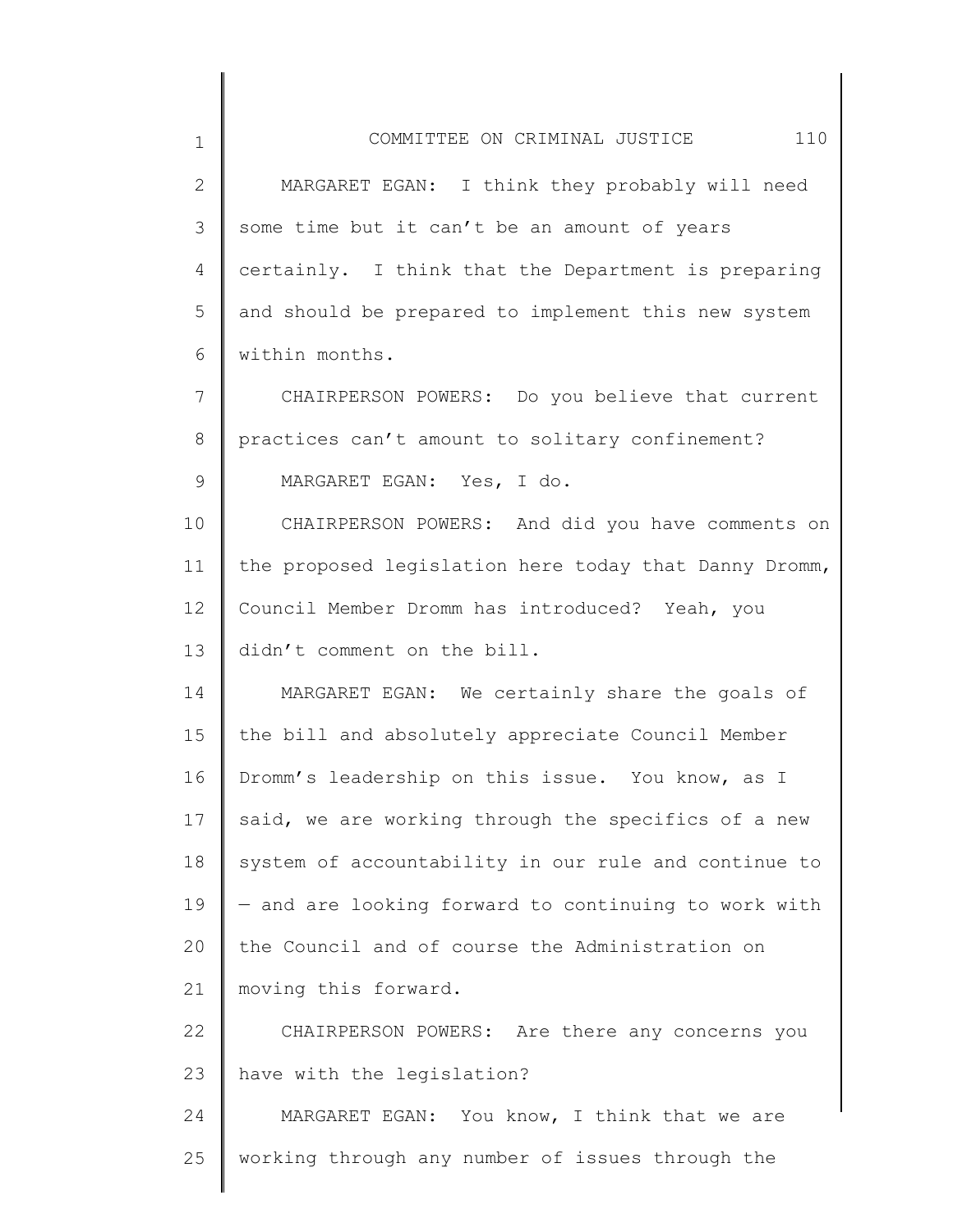1 2 3 COMMITTEE ON CRIMINAL JUSTICE 111 course of rule but I think we are generally aligned on the bill and the rule.

4 5 6 7 8 9 10 11 CHAIRPERSON POWERS: And the concerns that we have heard and we discussed earlier and I think we will discuss later is, you know, impact, you know, cultural shift including you know, leveling up services or programming or you know, maybe even changing strategies around housing to be able to address any sort of increases in violence that have happened.

12 13 14 15 16 17 18 19 The Commissioner testified I think three or four times that you know, she feels confident or we are in a process that would lead to changes and any sort of violence or risk factor to folks who are working inside the jails and I think that's a big topic. Do you have concerns around that? What do you think you know, besides what you have discussed are steps that the agency needs to take?

20 21 22 Also, you know, with borough based jails, are opportunities in those to be able to address any of those issues?

23 24 25 MARGARET EGAN: Yeah, I mean I think safety, as I said, safety in the jail system is our paramount concern and that concern of course extends to people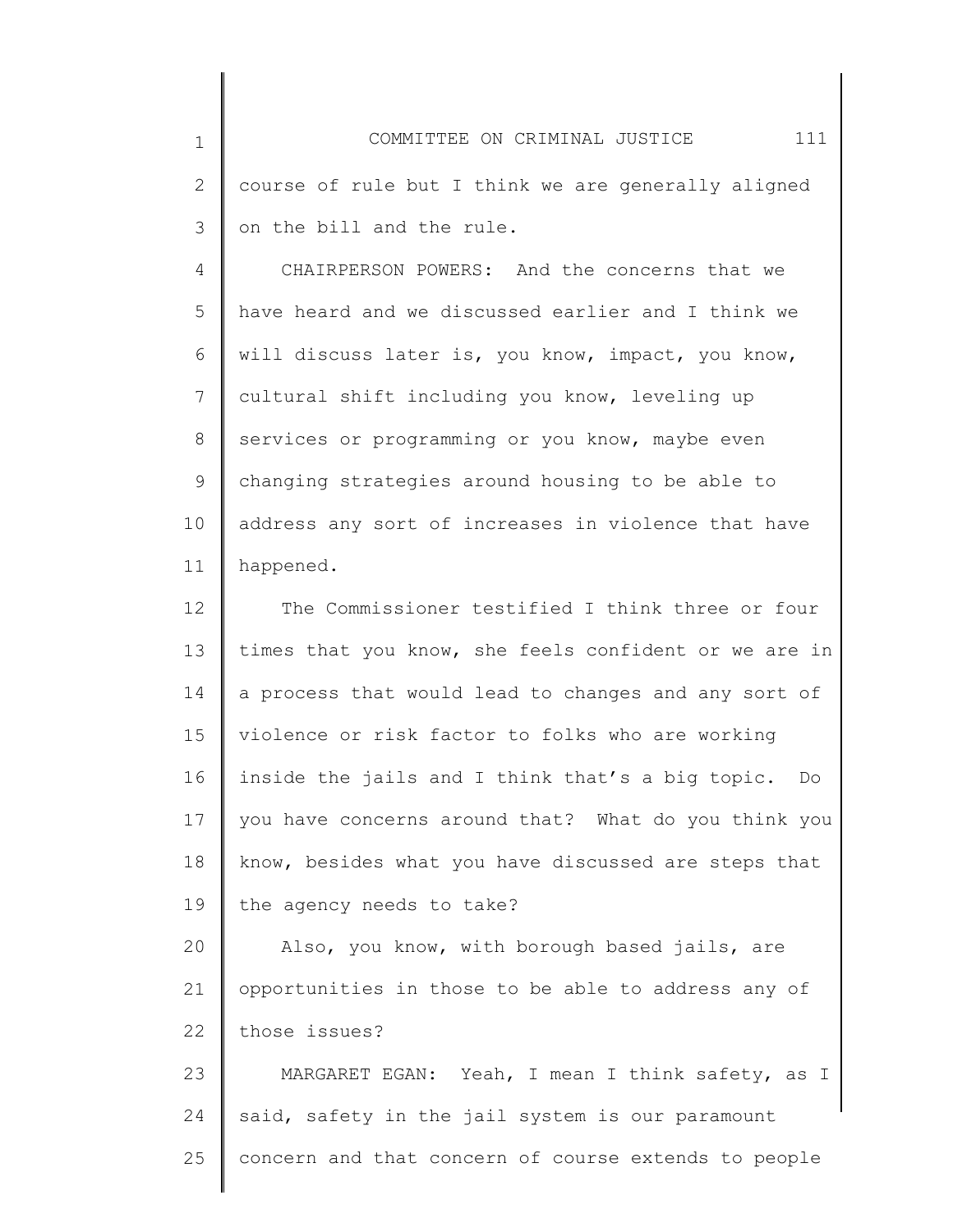| $\mathbf 1$    | 112<br>COMMITTEE ON CRIMINAL JUSTICE                  |
|----------------|-------------------------------------------------------|
| 2              | in custody and staff, everyone who is in the jails.   |
| 3              | I think reducing violence is not just an issue of     |
| $\overline{4}$ | punitive segregation or solitary confinement. I       |
| 5              | think reducing violence is a departmentwide city,     |
| 6              | sorry, systemwide issue and takes a management        |
| 7              | approach from the Department to address. And so, I    |
| 8              | think there are cultural change opportunities within  |
| 9              | the Department and it takes a comprehensive approach. |
| 10             | You know discipline and accountability is one piece   |
| 11             | of that but it is one piece of that.                  |
| 12             | And in terms of the borough based jails, I think      |
| 13             | there is an incredible opportunity with the new       |
| 14             | facilities and thinking about the philosophy behind   |
| 15             | those new facilities to be more centered on           |
| 16             | programming services and therapeutic care for people  |
| 17             | who are coming through the system at large but also   |
| 18             | in a restrictive housing setting.                     |
| 19             | CHAIRPERSON POWERS: Does the Board have thoughts      |
| 20             | and I know we are going to hear from a Board Member   |
| 21             | Bobby Cohen as well but do we - and so maybe I will   |
| 22             | just save some for him as well but does the Board     |
| 23             | have an opinion on the disciplinary hearings and the  |
| 24             | right for some legal council to be part of that       |
| 25             | process?                                              |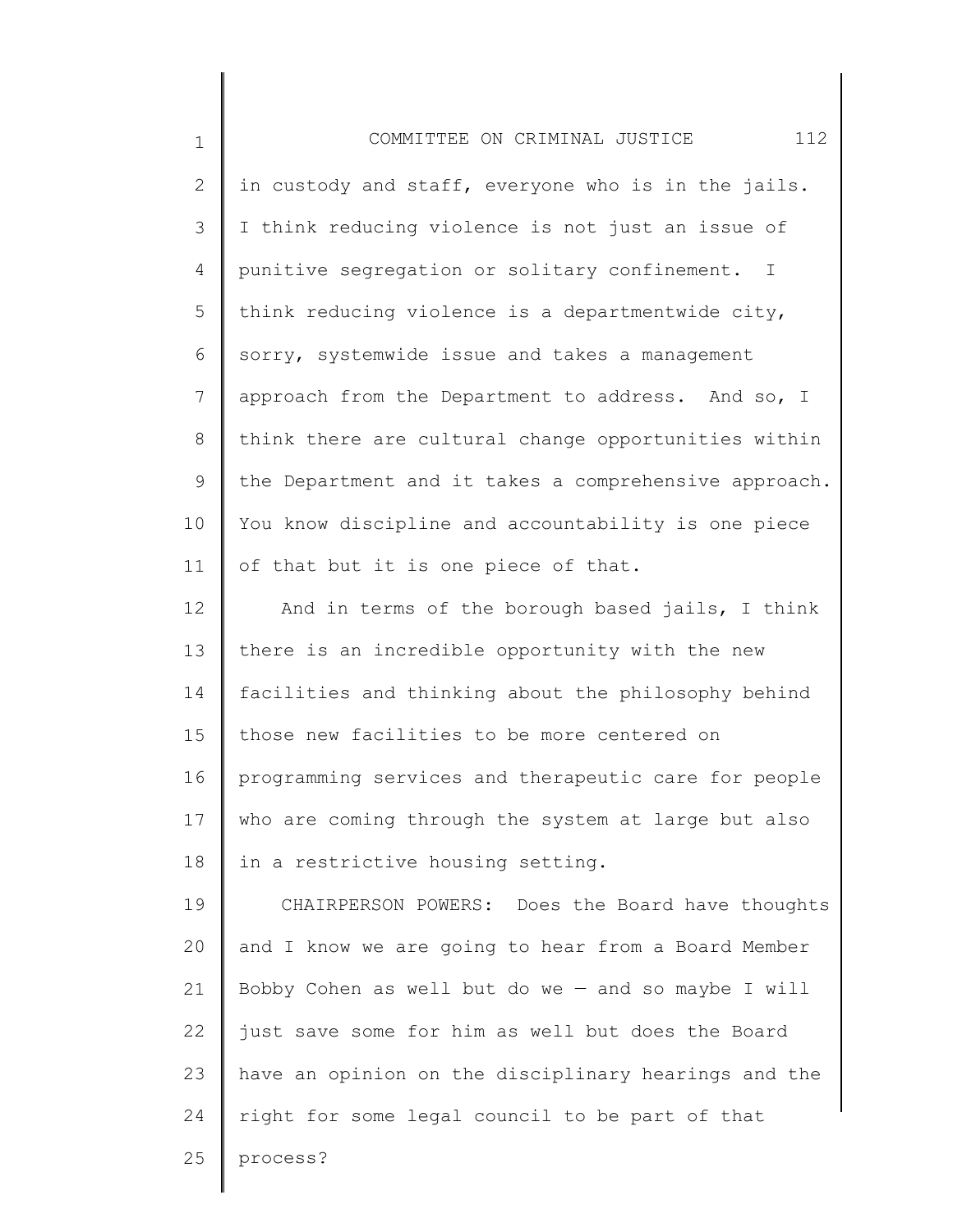2 3 4 5 6 MARGARET EGAN: Yeah, I mean, we as I said due process is a key component of this and we are continuing to work through the access to attorney issues. But I think broadly, due process is an essential pieces of this system.

1

7 8 9 10 11 12 13 CHAIRPERSON POWERS: Okay, I am going to offer an opportunity for I think Bobby Cohen to maybe testify to. I have a few more questions but I think they would be, like we could have an opportunity then if members have questions to, we will ask both of them. So, if we can call on Bobby Cohen who is just saw on my screen.

14 15 16 17 18 19 20 21 22 23 BOBBY COHEN: Thank you very much Chairman Powers, Council Members Ampry-Samuel, Diaz, Holden, Rivera, Danny Dromm, you have been so critical for this effort. Public Advocate Williams, Lander, Reynoso and Rivera who sponsored this bill. My name is Bobby Cohen, I am a physician. I have been a Council appointee to the New York City Board of Corrections since 2009. I hope you and your families and loved ones are well in this terrible moment.

24 25 More than six years ago, the Board of Correction ended solitary confinement for those between 16 and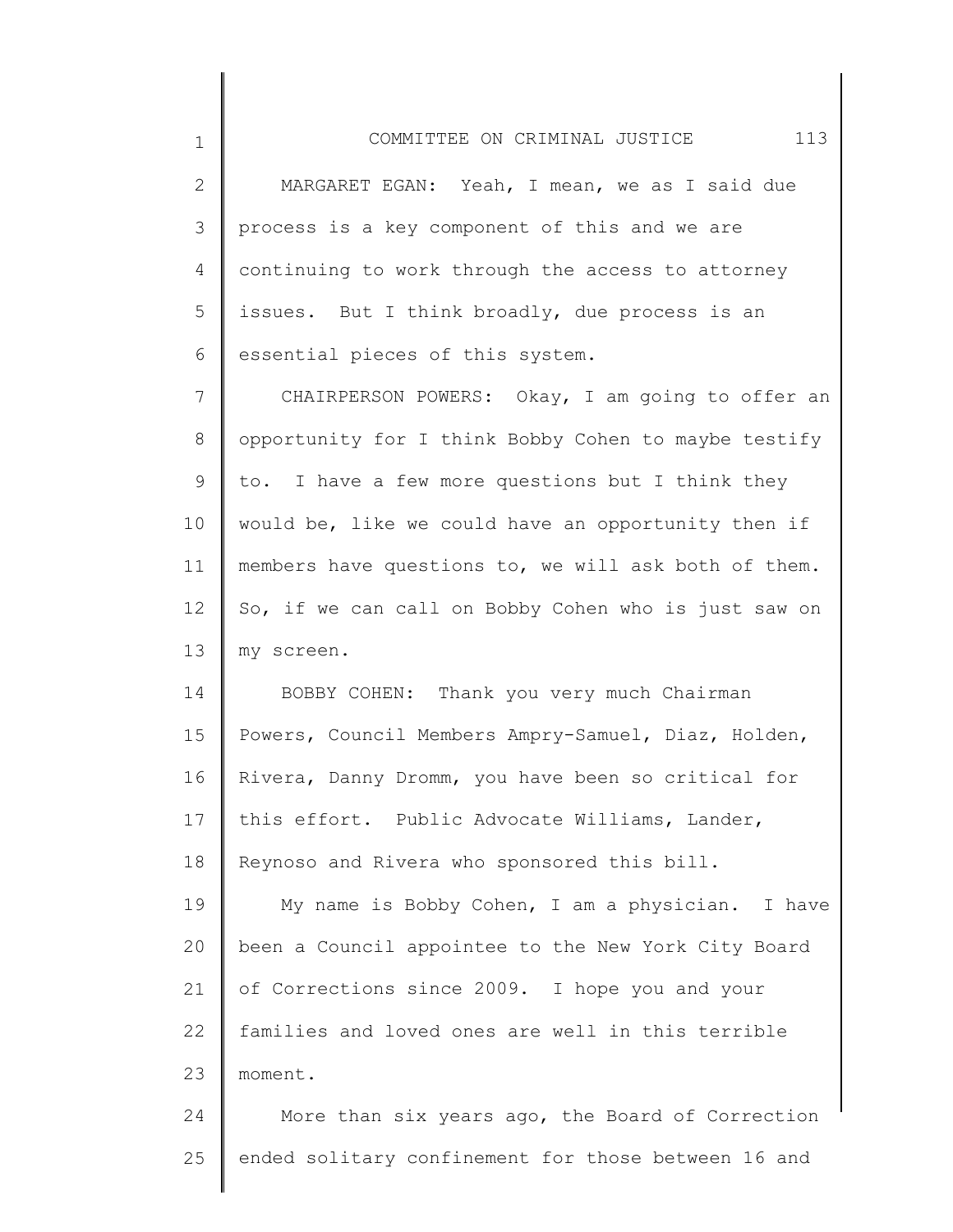| $\mathbf 1$     | 114<br>COMMITTEE ON CRIMINAL JUSTICE                  |
|-----------------|-------------------------------------------------------|
| $\mathbf{2}$    | 21. Prior to that bill, close to 25 percent of young  |
| 3               | adults were kept in solitary confinement by the       |
| 4               | Department of Correction. We also ended the option    |
| 5               | of placing seriously mentally ill person and those    |
| 6               | with serious medical conditions in solitary. But      |
| $7\phantom{.0}$ | solitary confinement exists today on Rikers Island.   |
| 8               | I had hoped that the Board of Correction would        |
| $\mathsf 9$     | have passed its restrictive housing rule by now.      |
| 10              | Since we have not passed our rule though, we are very |
| 11              | hopeful and that will [INAUDIBLE 2:17:26] away.       |
| 12              | We will cover very similar ground to the Council      |
| 13              | bill. I appreciate the Council's commitment and       |
| 14              | continued leadership to ending solitary and I support |
| 15              | this bill.                                            |
| 16              | This action by New York City is long overdue.         |
| 17              | The Board of Correction resumed rule making last      |
| 18              | winter because of the Council and community concern   |
| 19              | that our initial rule did not end solitary. This      |
| 20              | limited to 15 days. We resumed rule making to end     |
| 21              | solitary with the support of the Mayor this year but  |
| 22              | our timetable kept getting pushed back. We have not   |
| 23              | yet published our rule, although I am confident that  |
| 24              | we will and we will provide the support asked for in  |

25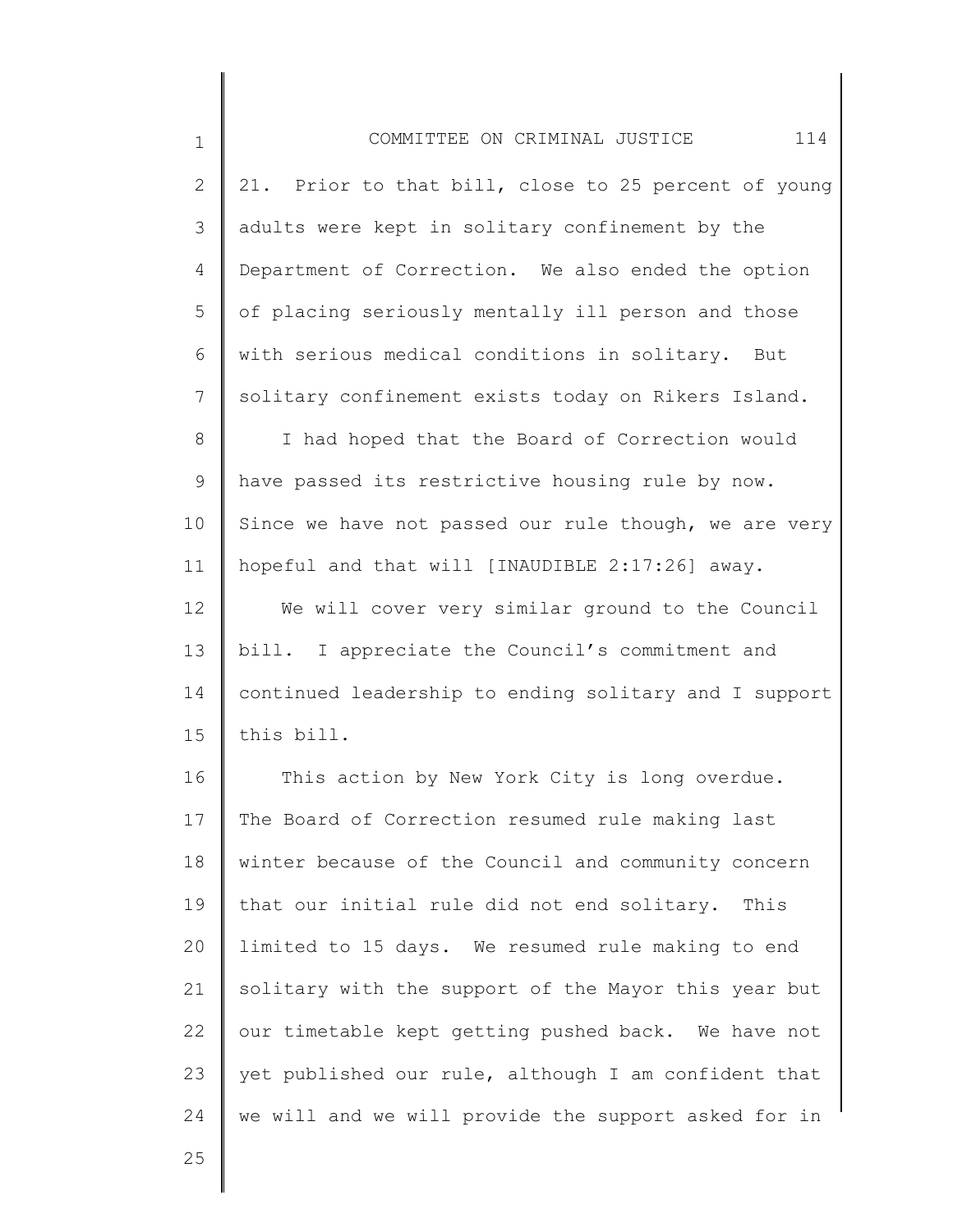1 2 3 4 5 6 7 8 9 10 11 12 13 14 15 16 17 18 19 20 21 22 23 24 25 COMMITTEE ON CRIMINAL JUSTICE 115 the Council's legislation. We must end solitary confinement as soon as possible. During the years of the Boards restrictive housing rule making, thousands have suffered in solitary and were humiliated and punished by being shackled in chains. These practices continue today. They must end. Your bill will end these torturous practices. The Boards Rule will also end solitary and routine punitive shackling. I know that there are many advocates here today who have comments and suggestions about the Council's bill and I look forward to hearing them. We appreciate the working groups input but there work is done. The Restrictive Housing rule is a Board process now. We will shortly send our proposed rule to the Law Department for certification and we hope and urge that the Law Department will certify promptly. I urge the Council and others to focus their efforts on getting the Board to submit its rule and for the Law Department to certify it quickly. As the Council's Representative on the Board of Correction, one of the Council's Representatives and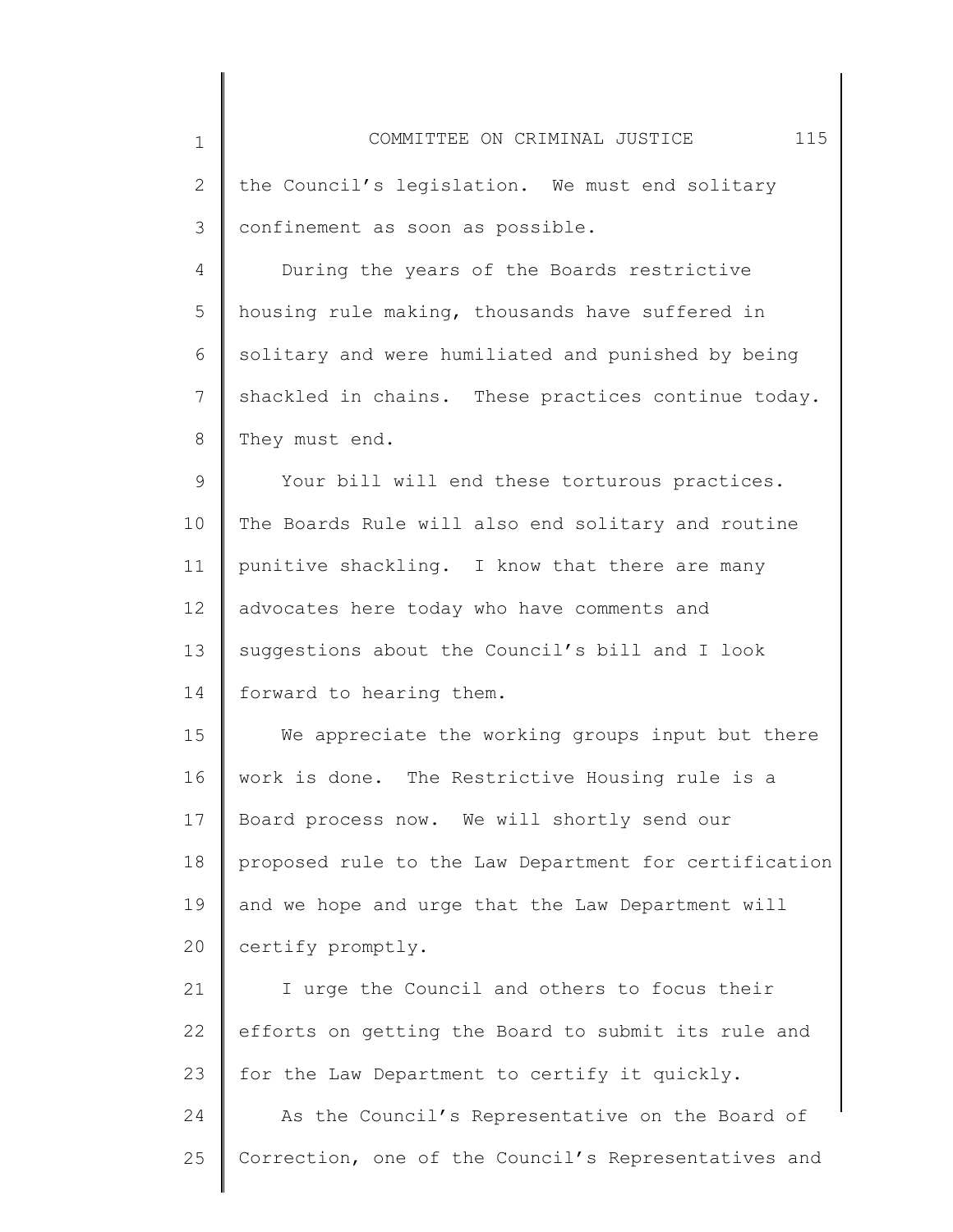1 2 3 4 5 6 7 8 9 10 11 12 13 14 15 16 17 18 19 20 21 22 23 COMMITTEE ON CRIMINAL JUSTICE 116 as a New Yorkers, I am very proud to endorse your effort to end solitary. I honor you for your proposal. Chair Powers, I know this is not on the agenda and there is so much to talk about but I would briefly like to just make some urgent comments regarding COVID-19 in the jails today. CHAIRPERSON POWERS: Sure, go ahead. BOBBY COHEN: So, I am very concerned that the Department continues to pursue policy in severe overcrowding. Over 35 open dormitory housing areas in 75 capacity this week. That increased from the week before. I toured VCBC last month and saw and was in dormitories filled in 98 percent capacity. To date, the City has failed to take action to decrease the population and in fact, it grows daily because of actions by the Police Department, the States Judges, District Attorneys, the Parole Board and you know, I think the Mayor's program can do more. The population is 4,854, 20 percent greater than the 3,832 it was last April. It is time to take action on this.

24 25 Only if dormitories are under 50 percent can people have 6 feet of density and also, it is very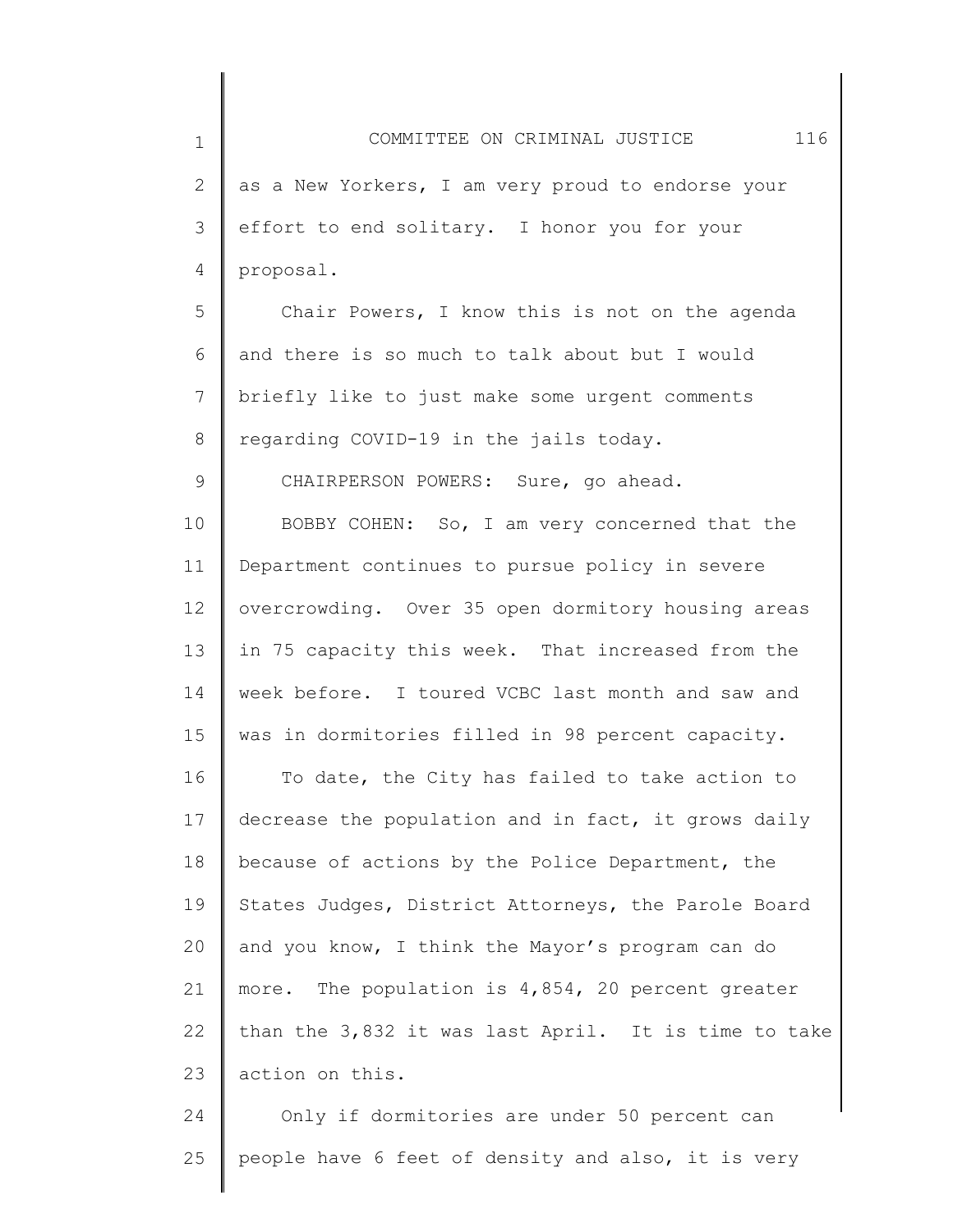2 3 4 5 important that everybody who works and lives in the jails have access to COVID-19 vaccines when they are available. They already deserve because of the extreme risk they share. Thank you.

1

25

6 7 8 9 10 11 CHAIRPERSON POWERS: Thank you and thank you for that last section. Something we are concerned about and pass legislation to that degree, a bill I had to help with any COVID related releases earlier this year and also, I will call on the Mayor to actually point people to that.

12 13 14 15 16 17 18 19 20 21 22 23 24 And also, share their concerns and we have had a couple hearing but I think we are trying to keep a careful eye on it and I know others here as well. But I want to just briefly on the topic at hand, do you see any conflicts between the work? This is for either one of you. Any conflicts between the work that the Board is doing right now and either the Council legislation or the Council effort? BOBBY COHEN: I don't see any conflict. There are some differences in the number of errors. People are out of cell in the different periods. I think those can be worked out between the Council and we have asked the Board to take a major role in terms of

creating the policies for implementing the program.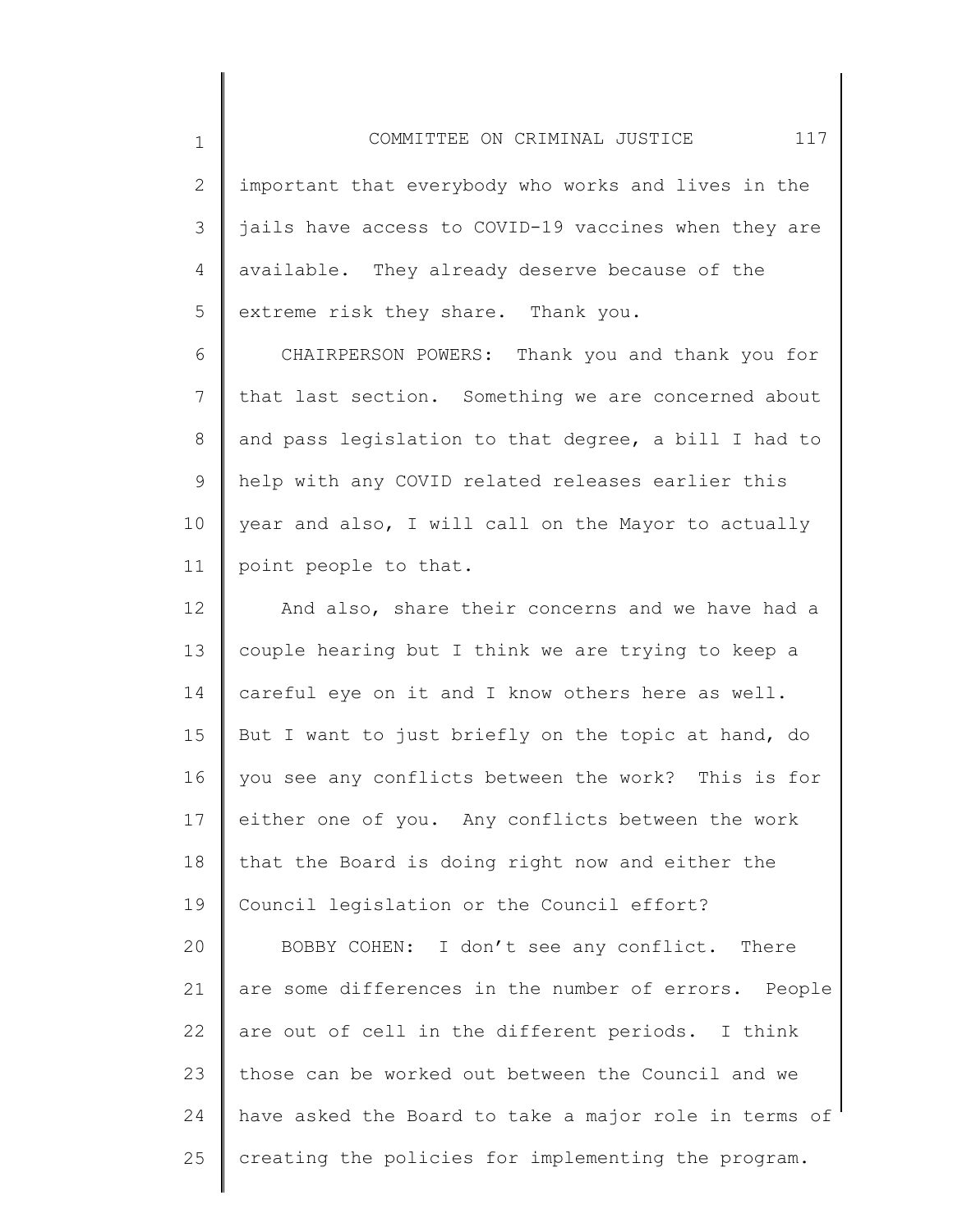2 3 4 5 So, basically we are in the same line, limiting the amount of time that people are in restrictive housing. Making sure that there is due process, making sure that they get out.

1

6 7 8 9 10 11 CHAIRPERSON POWERS: Got it and do you believe, should there be a cap on numbers of days a person can spend in restrictive housing and so, what should that cap be? Should the Department be able to ask for a waiver from that? What circumstances you think would lead to a waiver?

12 13 14 15 16 17 18 19 20 BOBBY COHEN: The Board, I think has not yet come up but it will in the next few minutes, with its number on that although it probably would be something very close to what is in your bill. And I think when it comes to situations where that cannot be handled, within the restrictive housing process, the Department has other mechanisms. Not in terms of restrictive housing but in terms of appeal to the courts as it does already.

21 22 23 24 25 We should not design a system that replaces those very rare moments when the Department has to go outside of the Boards rule and we should always remember that's it is not the Departments responsibility to punish. It is just to provide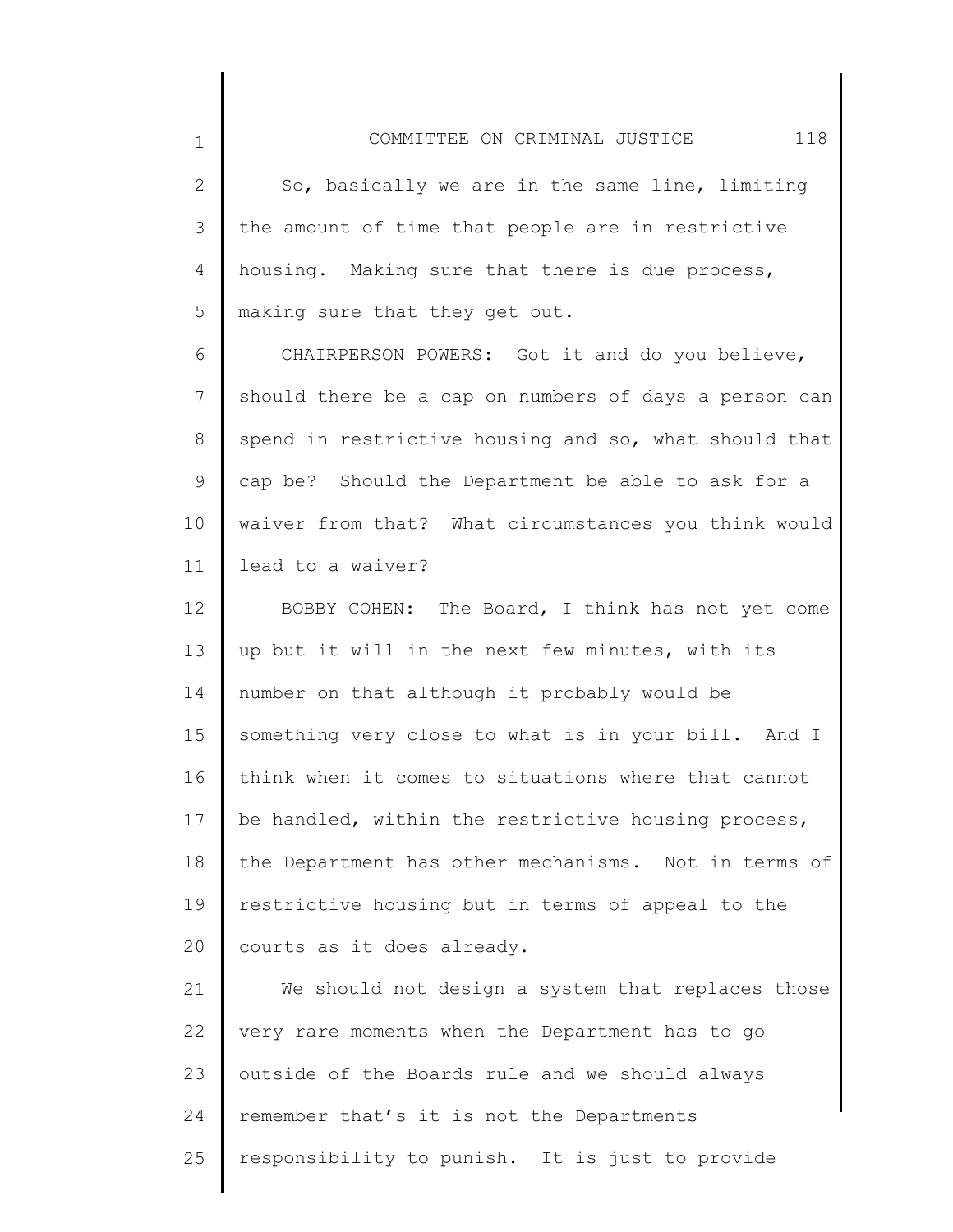1 2 3 COMMITTEE ON CRIMINAL JUSTICE 119 safety and security for the community and within the institution.

4 5 6 7 8 9 Every person who is sent to punitive segregation and to ESH1 is being charged with a serious crime. Is being prosecuted by the Bronx District Attorney. That is not our concern to develop a punishment matrix. It is our concern to provide safety and support and programming that can be helpful.

10 11 12 13 14 15 CHAIRPERSON POWERS: And just a follow up to a question that I asked the Department earlier and maybe the Board can provide this information if you have it. My question was basically, what's the longest that they have held someone in restricted housing setting?

16 17 18 19 20 21 22 23 I asked for the last, this is going back to 2019, just as a limited time frame to use our recent timeframe to use and what setting was it? Do you have any information related to that question? BOBBY COHEN: Someone  $-$  I am sorry Meg, you wanted to. MARGARET EGAN: Oh, I was going to ask Emily to jump in here, the keeper of our data. CHAIRPERSON POWERS: Thank you.

25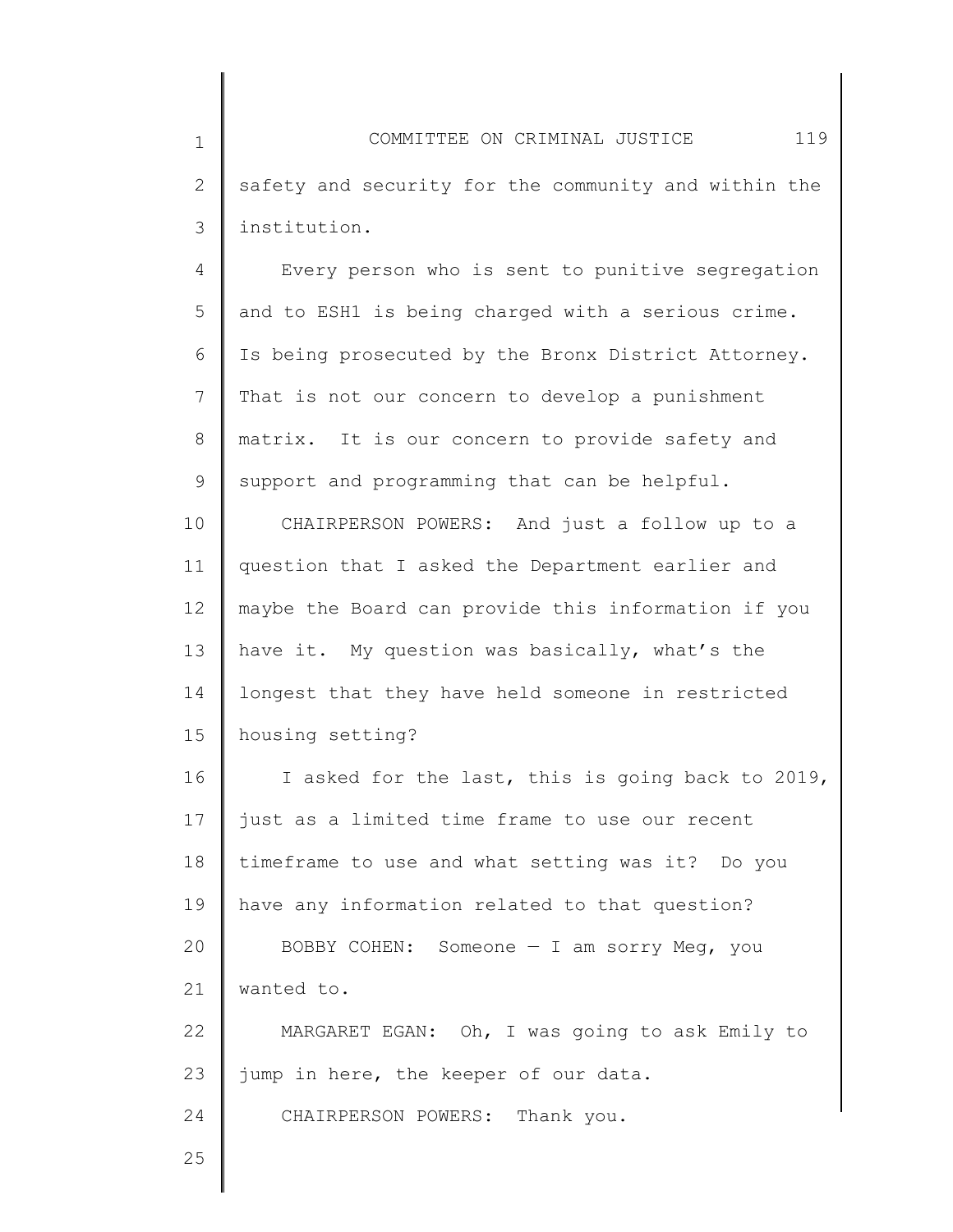| $1\,$          | 120<br>COMMITTEE ON CRIMINAL JUSTICE                  |
|----------------|-------------------------------------------------------|
| $\mathbf{2}$   | EMILY TURNER: Yeah, so I think again, we keep         |
| 3              | coming back to restrictive housing and how we are     |
| 4              | defining it and including more than just punitive     |
| 5              | segregation which the Department pointed out. Our     |
| 6              | existing rules have limits to how long people can     |
| $\overline{7}$ | stay in P. seg. I think to answer your question, we   |
| 8              | need to think more broadly about the population       |
| 9              | that's been in P. seg, that's then moving into        |
| 10             | another restrictive setting or perhaps traveling back |
| 11             | and forth between those settings.                     |
| 12             | So, in terms of the overrides, the 60-day period      |
| 13             | for P. seg specifically, the Chief mentioned that     |
| 14             | there have been five in 2020 and that's correct. So,  |
| 15             | only five people receiving an override to stay longer |
| 16             | than those 60 days.                                   |
| 17             | When we look at ESH, in the existing public           |
| 18             | reporting on this on length of stay has been limited  |
| 19             | to the Boards reports. That's something that our      |
| 20             | proposed rule would address, so that there is more    |
| 21             | transparency about exactly how long people are        |

22 23 24 staying in ESH. And so overall, total length of stay but also you know, for people who are currently in but also people who have left, which looks different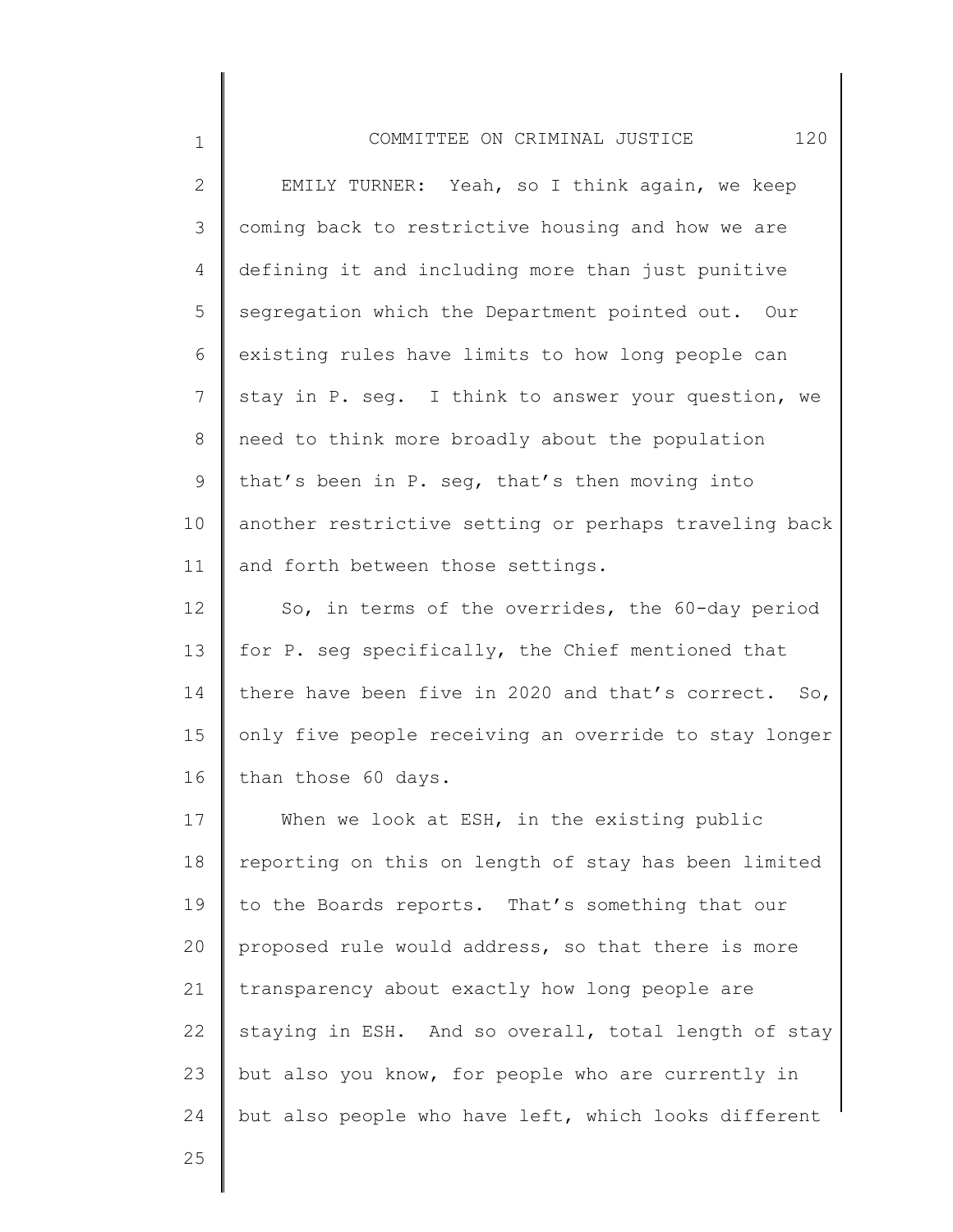1 2 3 4 5 6 7 8 9 10 11 12 13 14 15 16 17 18 19 20 21 COMMITTEE ON CRIMINAL JUSTICE 121 because you can see that some people who are still there may have been extended amount of time. So, our reporting conditions will address some of the transparency issues around this length of stay issue. When we first looked at this back in 2017 for adults, the average was 114 days for adults. When we first looked at this and the medium was 77 days with one person staying 636 days. Obviously, since that adult report came out, we then issued a report looking at the young adult population. We found that for young adults the sort of, for those when we were looking  $-$  when we did that report, we saw 180-40's for young adults and 192 for those who are still in and then lower lengths of stay of 74-40's and 50 days for those who had gotten out. But since then, the Department and the Board have been working closely putting in guardrails to reduce that length of stay. So, since those public reports came out, we have seen at least for the young adult population, we have seen sort of medium time in ESH

22 23 24 25 for young adults down to 85 days with many staying much shorter and we have seen them moving through the system. We have also seen, rather than people just leaving ESH and being discharged from custody, we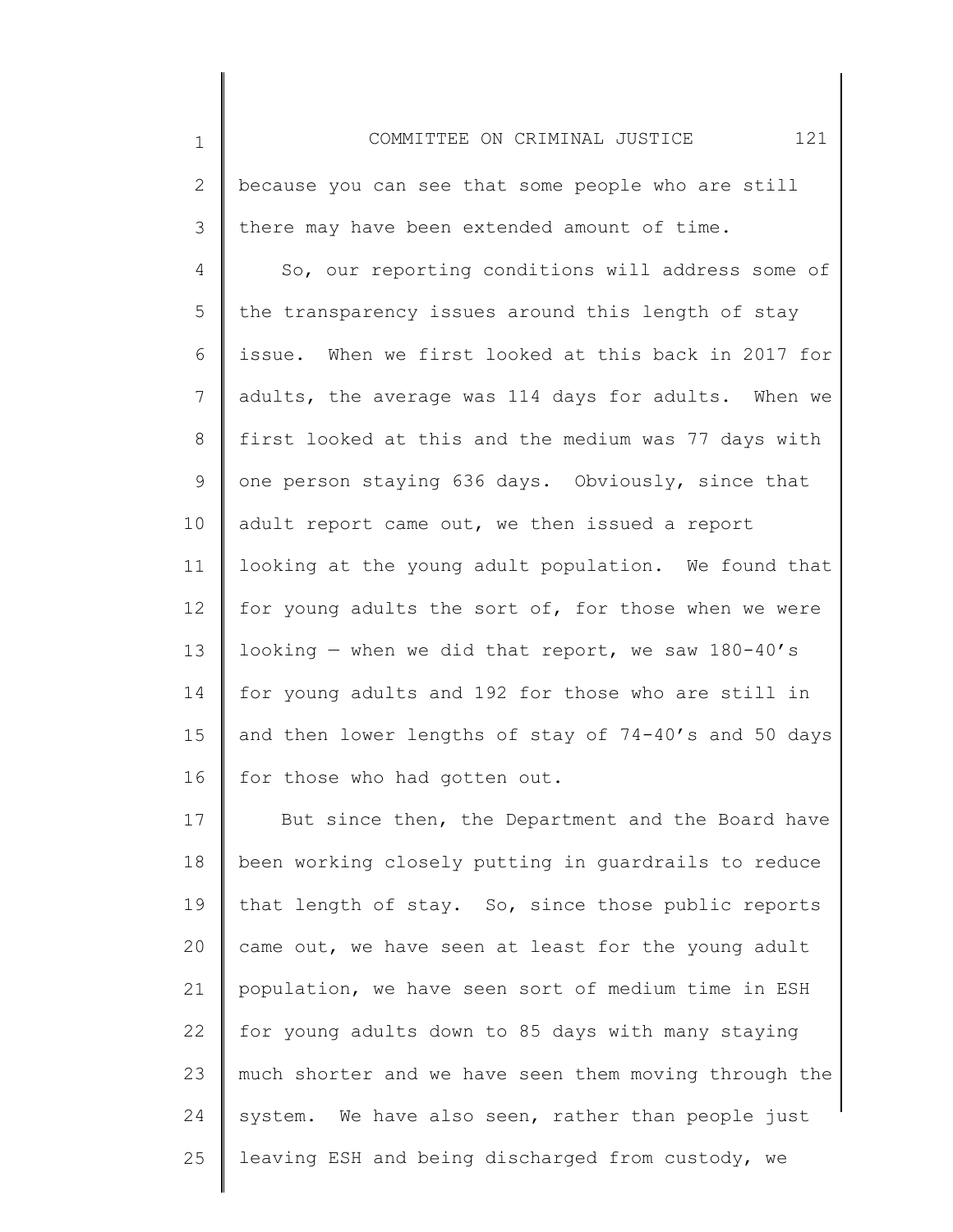1 2 3 COMMITTEE ON CRIMINAL JUSTICE 122 have been seeing people progress and move out of the system.

4 5 6 7 8 9 10 11 12 So, we have seen a lot of progress there with the Board and the Department working together on that issue but in terms of like regular tracking and reporting on the adult population, that's something that the proposed reporting conditions in the rule that we are going to put forth would address, so we have a clear understanding for all of these populations what we are talking about in terms of length of stay.

13 14 15 16 17 18 19 20 21 22 But I did want to flag that there are other restrictive settings that wouldn't fall into P. seg and ESH such as structurally restrictive housing which the proposed rule would also address and we do know that there are some people who will end up spending very, very long periods of time in structurally restrictive housing, which the Department does not consider  $-$  it doesn't consider restrictive housing, it doesn't consider punitive segregation.

23 24 CHAIRPERSON POWERS: Yeah, thank you. You just think your rule making will address that?

25 BOBBY COHEN: Yes.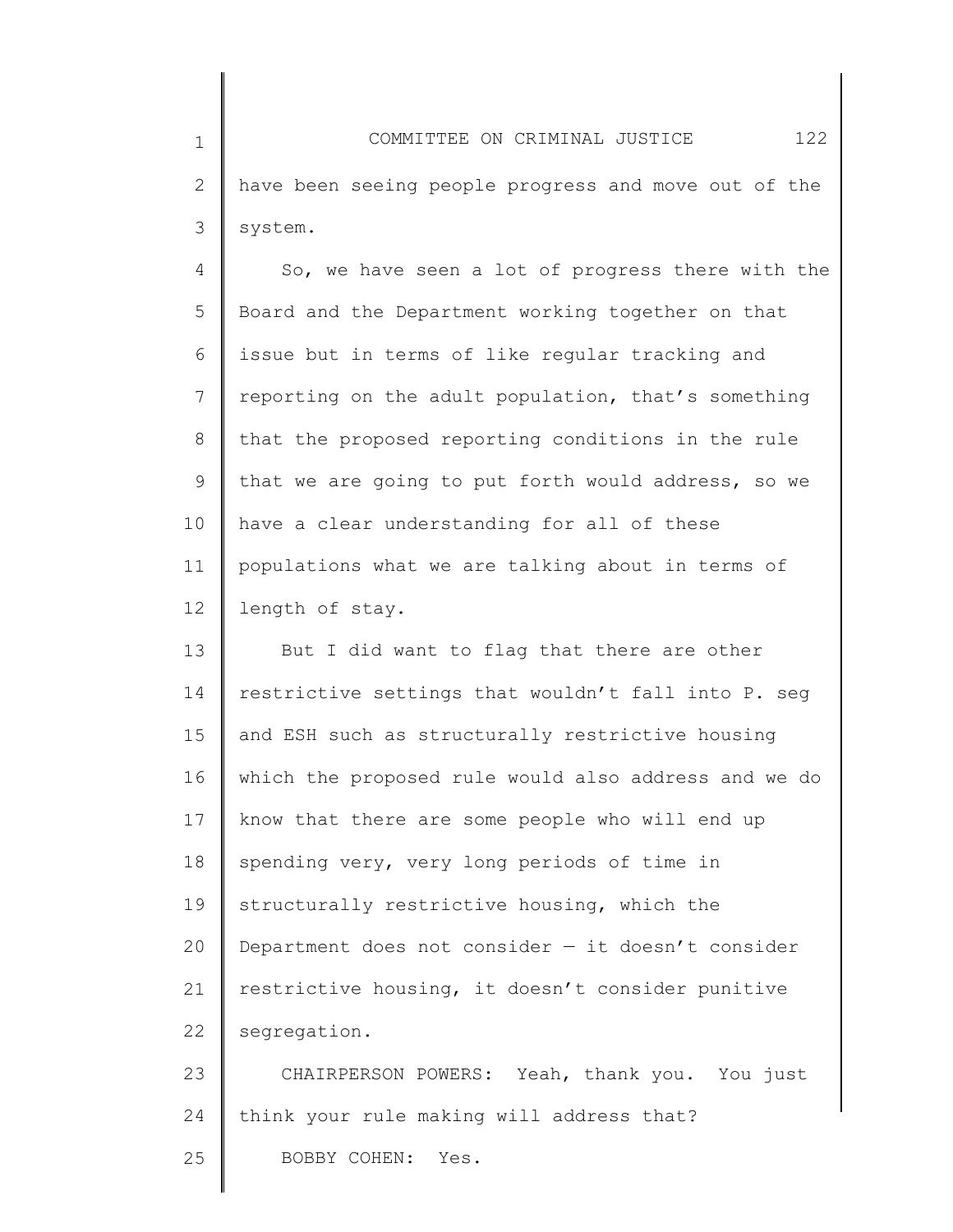| $\mathbf 1$    | 123<br>COMMITTEE ON CRIMINAL JUSTICE                  |
|----------------|-------------------------------------------------------|
| $\mathbf{2}$   | EMILY TURNER: Yes.                                    |
| 3              | CHAIRPERSON POWERS: Okay. Thank you. I am             |
| 4              | going to keep questions limited. We do look forward   |
| 5              | to continued dialogue with the Board in your upcoming |
| 6              | rule making which sounds like its eminent and thank   |
| $7\phantom{.}$ | you for your continued partnership on this issue. I   |
| $\,8\,$        | don't see any colleagues questions, so I think we     |
| 9              | will move on to the next panel. But thank you and     |
| 10             | happy holidays and please stay safe and healthy.      |
| 11             | BOBBY COHEN: Thank you.                               |
| 12             | MARGARET EGAN: Thank you, same to you.                |
| 13             | BOBBY COHEN: Thank you very much.                     |
| 14             | COMMITTEE COUNSEL: We will now turn to testimony      |
| 15             | from members of the public. Please listen for your    |
| 16             | name, as I will be calling individuals one by one and |
| 17             | we will also announce the person who is next. Once    |
| 18             | your name is called, please accept the prompt to      |
| 19             | unmute yourself and the Sergeant at Arms will set the |
| 20             | timer and announce that you may begin.                |
| 21             | Our first panelist is Benny Boscio followed by        |
| 22             | Correction Officer 1 and then Correction Officer 2.   |
| 23             | You may begin.                                        |
| 24             | SERGEANT AT ARMS: Time -                              |
| 25             |                                                       |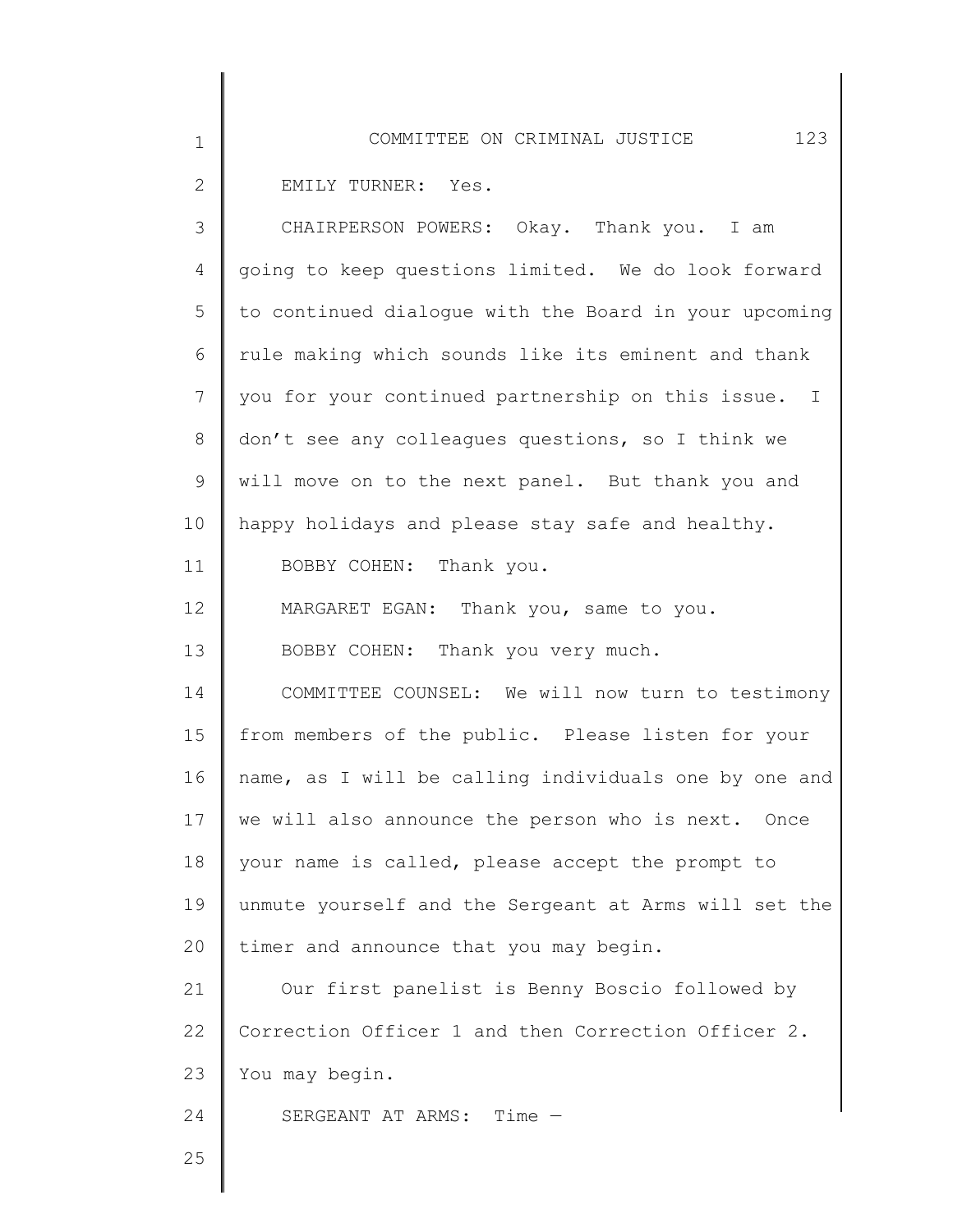2 3 4 5 6 7 8 9 BENNY BOSCIO: Good morning Chairman Powers and the distinguished members of your committee. My name is Benny Boscio and I am the President of the Correction Officers' Benevolent Association, the second-largest law enforcement union in the City of New York. Our members, as you know, provide care, custody and control of over 4,800 inmates daily in our city's jails.

1

24

10 11 12 13 14 15 16 17 18 19 20 21 22 23 Today's hearing focuses on a discussion of one of the most reckless and dangerous pieces of legislation to ever come before this committee, a proposed ban on punitive segregation. With the limited time I have, I want to set the record straight on the false narrative about what you and your colleagues refer to as solitary confinement and what Correction Officers and Correction professionals around the nation refer to as Punitive Segregation. Solitary confinement implies that inmates in our custody are kept in a window-less cell for 24 hours a day, are fed bread and water and are deprived of having access to the law library, medical clinic or recreation time. Despite what the Legal Aid Society proclaims and

25 meet with them, we do not have solitary confinement

despite what inmate advocacy groups tell you when you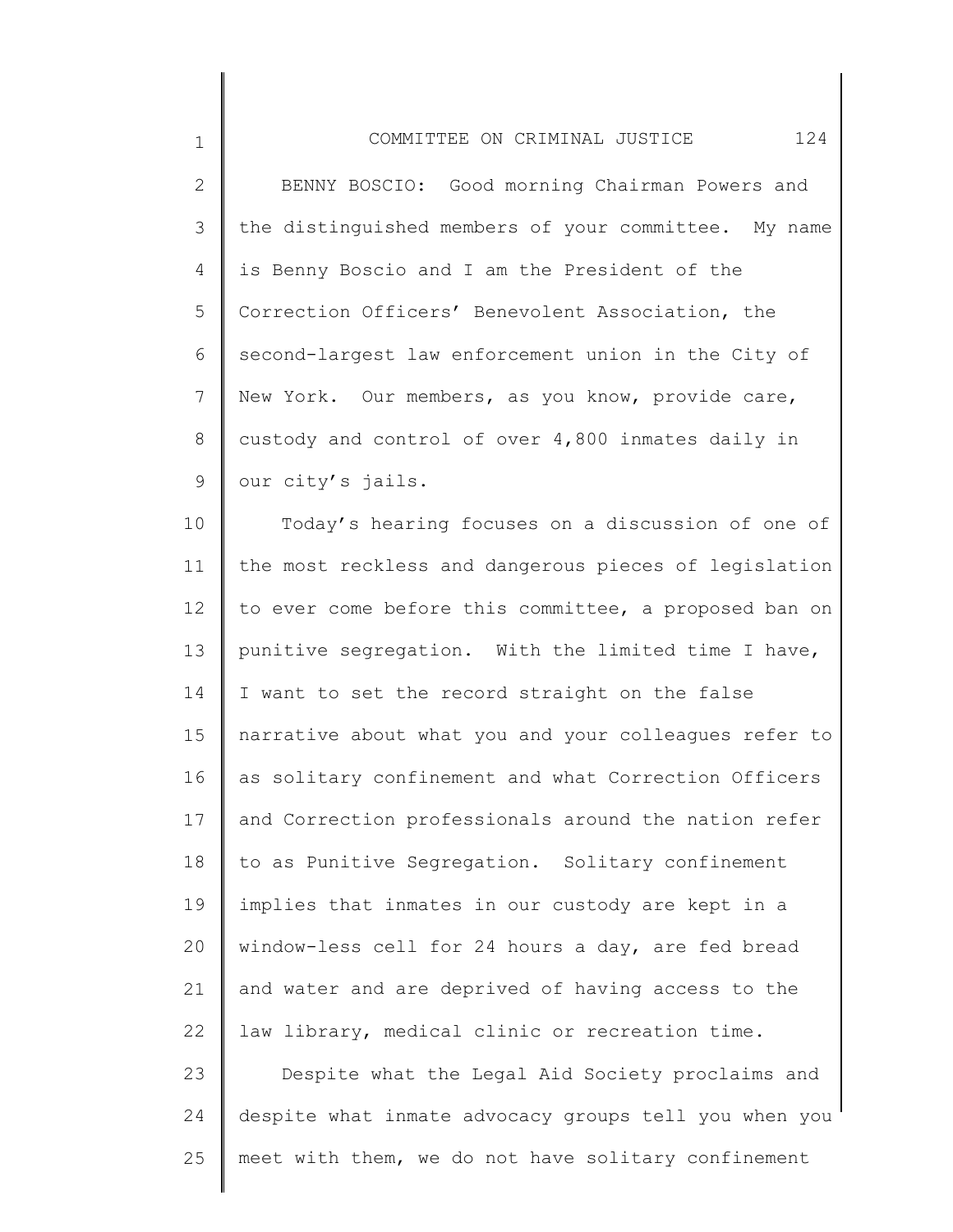| $\mathbf 1$    | 125<br>COMMITTEE ON CRIMINAL JUSTICE                  |
|----------------|-------------------------------------------------------|
| $\mathbf{2}$   | in our jails. We are a jail system not a prison       |
| 3              | system. The section in the Administrative Code in     |
| $\overline{4}$ | the City's Charter, which this bill is seeking to     |
| 5              | amend, doesn't even reference solitary confinement.   |
| 6              | It references punitive segregation. This bill would   |
| $\overline{7}$ | insert a false definition into law based solely on    |
| $8\,$          | the narratives driven by inmate advocates and the     |
| $\mathsf 9$    | Close Rikers movement.                                |
| 10             | So what exactly is punitive segregation?              |
| 11             | Punitive segregation is simply a jail within a jail.  |
| 12             | It enables Correction Officers to physically separate |
| 13             | assaultive inmates from non-violent inmates. Inmates  |
| 14             | in punitive segregation are in fact housed in housing |
| 15             | areas with windows, with access to the same food as   |
| 16             | everyone else, with access to the law library and     |

17 recreation time and the medical clinic.

18 19 20 21 22 23 24 25 How do we know punitive segregation works? Historically, when punitive segregation was employed for all assaultive inmates regardless of age, we were able to keep the violence low. In 2016, when Mayor de Blasio unilaterally ended punitive segregation for inmates 21 and under, we saw a major spike in violence. That violence continues today. I would hope that as members of the Committee on Criminal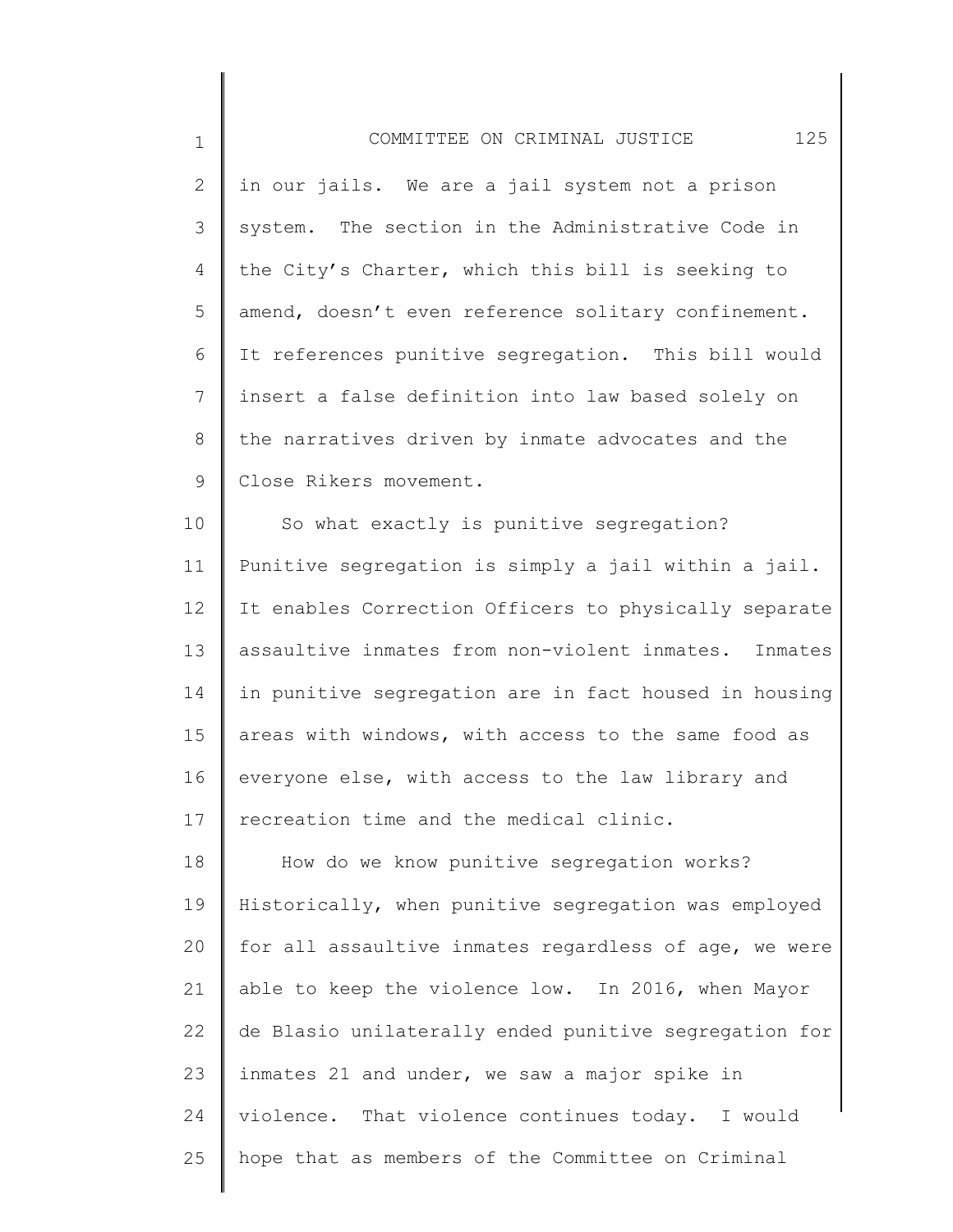2 3 4 5 6 7 8 9 10 Justice, each of you would take the time to review the jail violence indicators contained in the annual Mayor's Management Report. If you haven't, the report reveals a steady increase in jail violence year after year since 2014. In the most recent report alone, published in September of this year, stabbings and slashings are up 16 percent, assaults on Correction Officers are up 15 percent and inmate on inmate violence is up a staggering 284 percent.

1

11 12 13 14 15 16 17 18 19 20 Do these figures bother you? Do these figures perhaps illustrate the intensity of the violence my members face every day? Have any of you even taken the time to visit a punitive segregation unit? Because before you vote on this sweeping legislation, you should do your homework. You should examine the impact this will have on the safety and security of our jails. It will have an enormous impact on the lives of many officers who live with their families in your council districts.

21 22 23 24 25 Some of you have not even taken the time to meet with us to seek our input on how this legislation would affect literally thousands of lives in our jails. Some of you will vote to pass this bill to satisfy the inmate advocacy groups, who come in and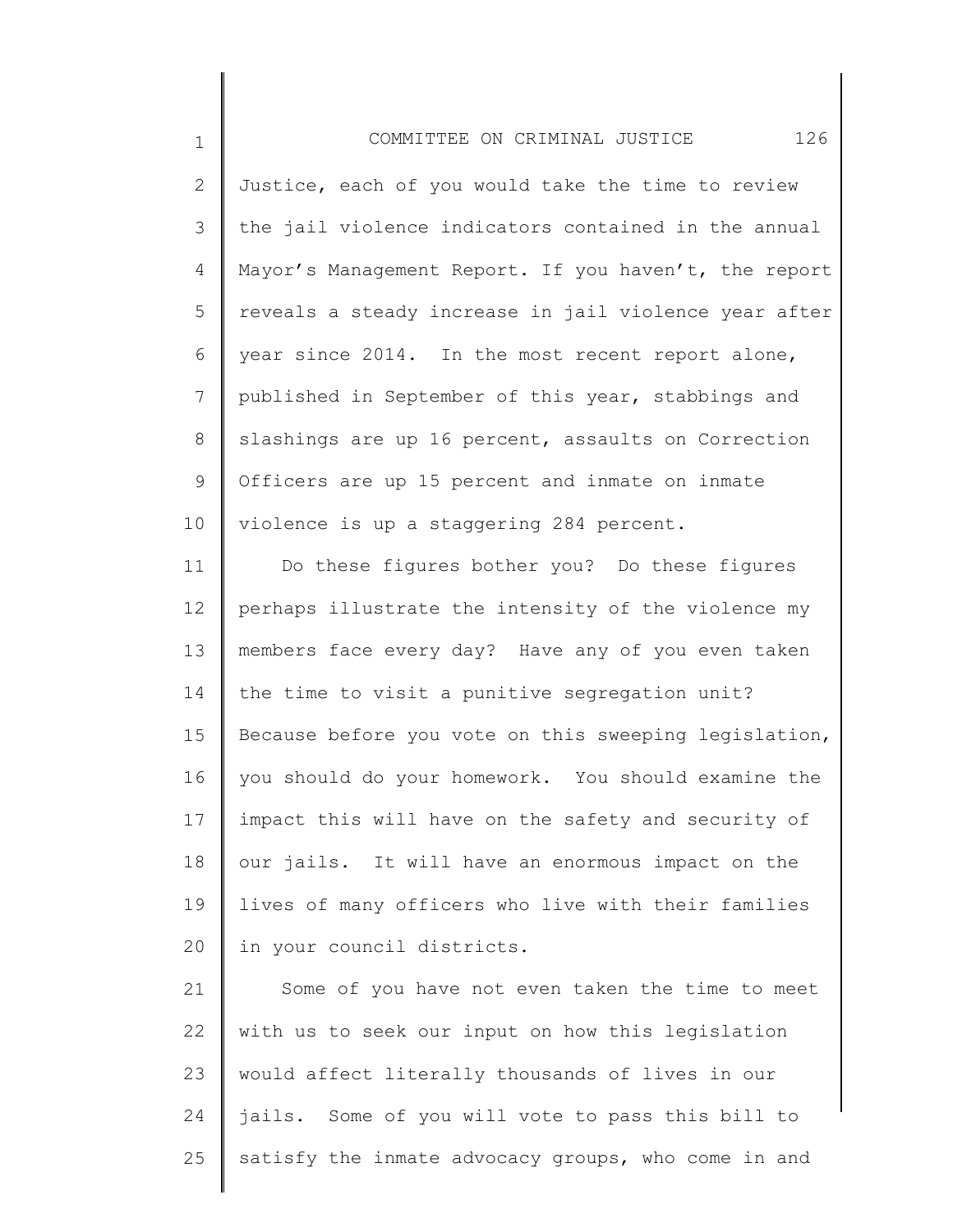1 2 3 4 5 6 7 8 9 10 COMMITTEE ON CRIMINAL JUSTICE 127 out of your offices like a revolving door, while we can't even set foot in the door. We took an oath to serve and protect this city but who on the City Council is protecting us? I have asked to meet with Speaker Corey Johnson and he refuses to acknowledge my request. He is the second-most powerful official in the City of New York and yet he refuses to meet with the leader of New York City's second largest law enforcement union.

11 12 13 14 15 16 17 18 19 20 21 22 23 24 25 I can't help but think if I were a White union leader and if my members were mostly White instead of Black and Hispanic, that we would be at least afforded a single meeting. That we would at least be acknowledged as being one of the most important stakeholders in the City's criminal justice system. So on behalf of the Correction Officer who was slashed across his arm on Thanksgiving, on behalf of the female Correction Officer who was stabbed in the hand a month before that, on behalf of the Correction Officer who had his nose and eye socket broken before that and on behalf of the thousands of Correction Officers assaulted and splashed in the face by inmates with urine, feces and blood, I ask you and your colleagues in the Council, as well as the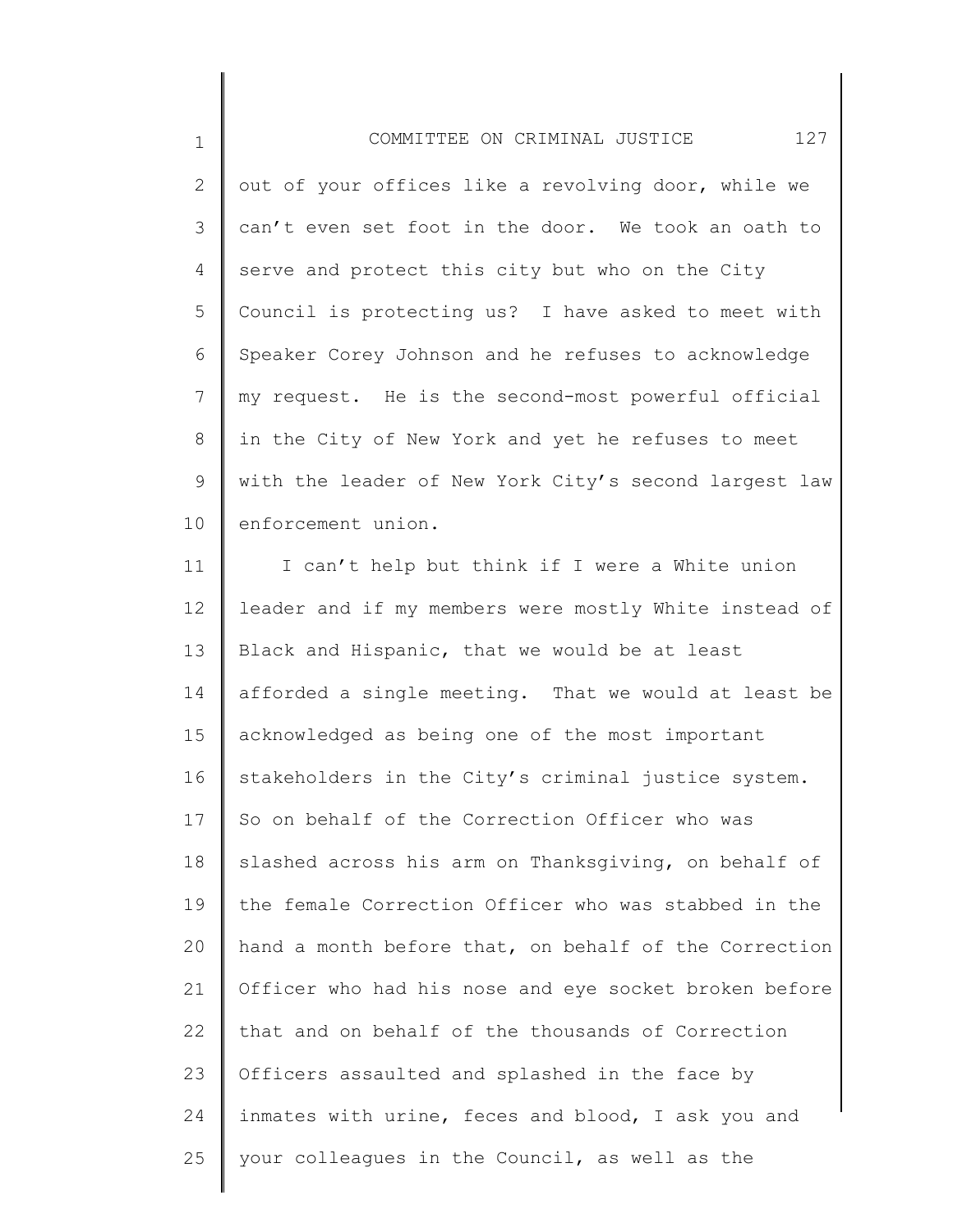| $\mathbf 1$     | 128<br>COMMITTEE ON CRIMINAL JUSTICE                  |
|-----------------|-------------------------------------------------------|
| 2               | Speaker, if you remove this tool to protect us and    |
| 3               | nonviolent inmates from violent offenders, what do    |
| 4               | you intend to replace it with?                        |
| 5               | SERGEANT AT ARMS: Time expired.                       |
| 6               | BENNY BOSCIO: What consequences should remain in      |
| $7\phantom{.0}$ | place when officers and inmates are attacked with     |
| 8               | impunity. A time out? No Game Boy use for a few       |
| 9               | hours? 20 hours outside of their cells?               |
| 10              | Our use of punitive segregation has been so           |
| 11              | diminished already, which is why you see such a steep |
| 12              | rise in assaults on our members. To remove this       |
| 13              | completely will significantly increase the risks of   |
| 14              | someone getting killed at the hands of an inmate. Is  |
| 15              | that a risk you are willing to take? This bill is     |
| 16              | unacceptable to us, it should be unacceptable to      |
| 17              | every New Yorker who believes in protecting the       |
| 18              | victims of the predators we have in our jails.        |
| 19              | Instead of rushing to pass this along to the full     |
| 20              | City Council, I ask you to meet with us. Take a tour  |
| 21              | with us. Speak to the Officers who have been          |
| 22              | victimized by assaultive inmates. Some of them are    |
| 23              | testifying today. Do your due diligence. The safety   |
| 24              | of your constituents, no matter which side of the     |
| 25              | bars they're on, should always come first.            |
|                 |                                                       |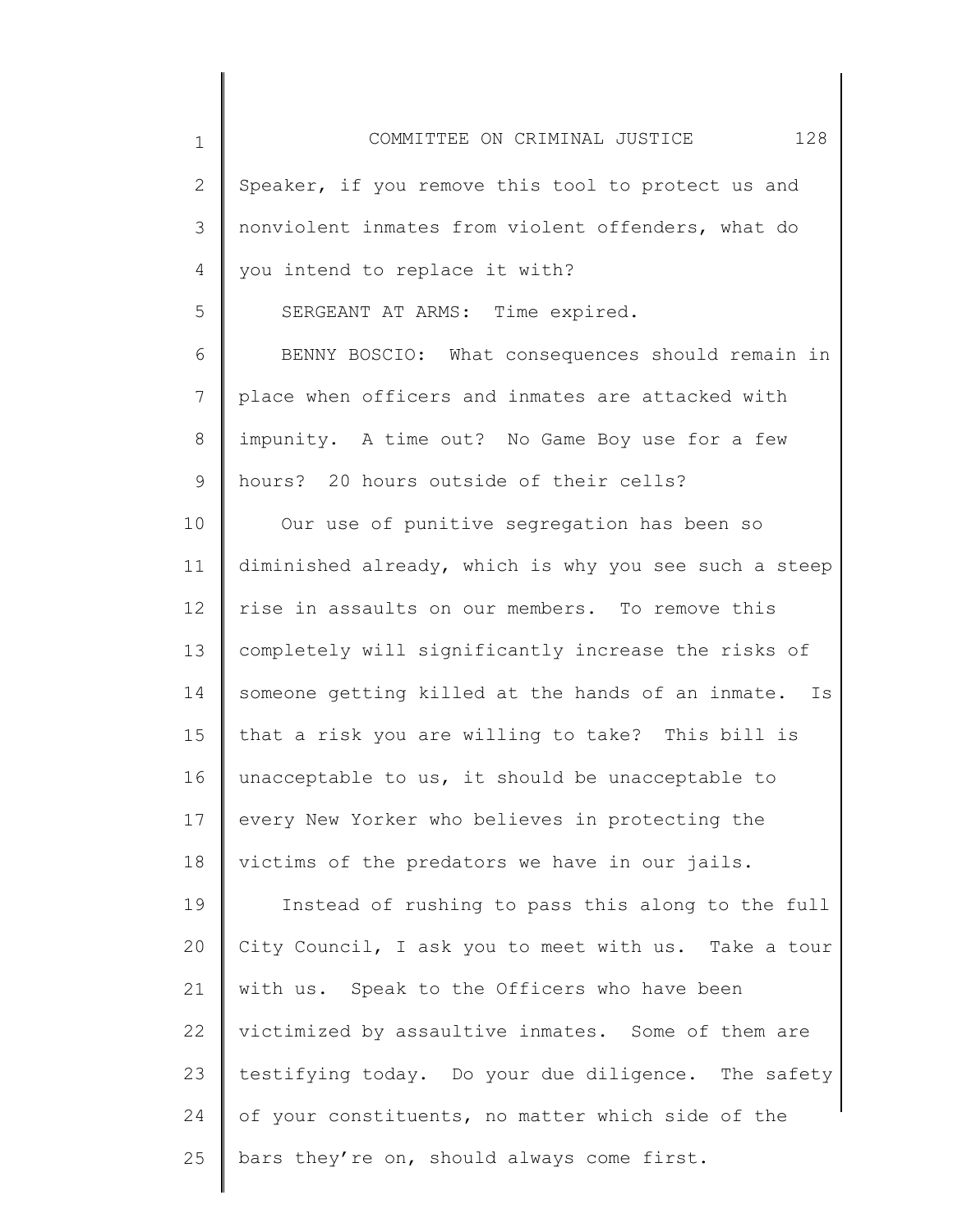2 3 With that said, I'm happy to answer any questions you may have.

1

4 5 6 7 COMMITTEE COUNSEL: Thank you. I would like to now welcome Correction Officer 1 to testify followed by Correction Officer 2, then Correction Officer 3. SERGEANT AT ARMS: Starting time.

8 9 10 11 12 13 CORRECTION OFFICER 1: Good afternoon Chairman Powers and the members of your committee. I am a New York City Correction Officer Number 1, with 4 years on the job. I have never testified at a City Council hearing but the issue at hand is far too important to remain silent.

14 15 16 17 18 19 20 21 22 23 24 25 Several months ago, while working at a jail on Rikers Island, an inmate melee began to erupt in a housing area. Within a matter of seconds, I quickly intervened to break up the fight. I was surrounded by 15-20 inmates, all of whom were members of the same gang. I ended up getting stabbed in my left hand with a long, sharp weapon which had to be removed by doctors. I have not been back to work since this happened but I have been in and out of physical therapy and still can't fully use my hand. I am also seeing a therapist to deal with the continued mental and emotional trauma this attack has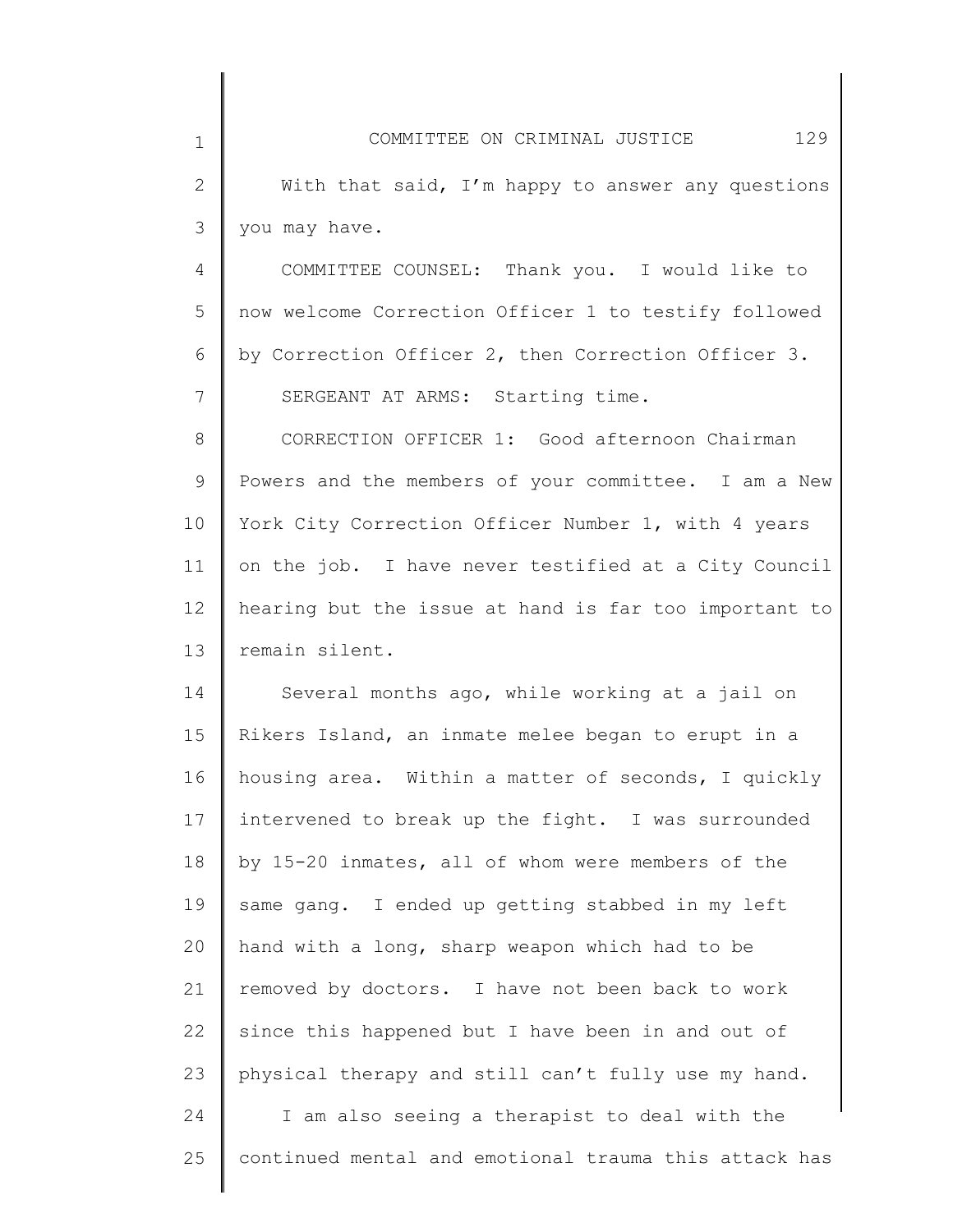2 3 4 5 6 caused me. I am here today to ask each one of you, as well as Council Speaker Corey Johnson and Council Member Dromm and the other sponsors of this legislation, what they plan to do with violent inmates like the one who stabbed me?

COMMITTEE ON CRIMINAL JUSTICE 130

7 8 9 10 11 12 13 14 15 16 17 18 19 20 21 22 23 24 Do you and your colleagues believe it is humane to keep violent inmates in the same housing areas as non-violent inmates? How many Correction Officers did you speak with prior to this hearing? Before voting on this legislation, I ask you to consider my story and the stories of so many Correction Officers like me, who have endured vicious assaults by inmates, sometimes more than once. I'm asking you to oppose this ban on punitive segregation and to instead, support us and protect us if you expect us to be able to protect the inmates. Thank you. COMMITTEE COUNSEL: Thank you. I would now like to welcome Correction Officer 2 to testify followed by Correction Officer 3, then Correction Officer 4. SERGEANT AT ARMS: Starting time. CORRECTION OFFICER 2: Good morning Chairman Powers and the members of your committee. I am a New York City Correction Officer with 3 years on the job.

25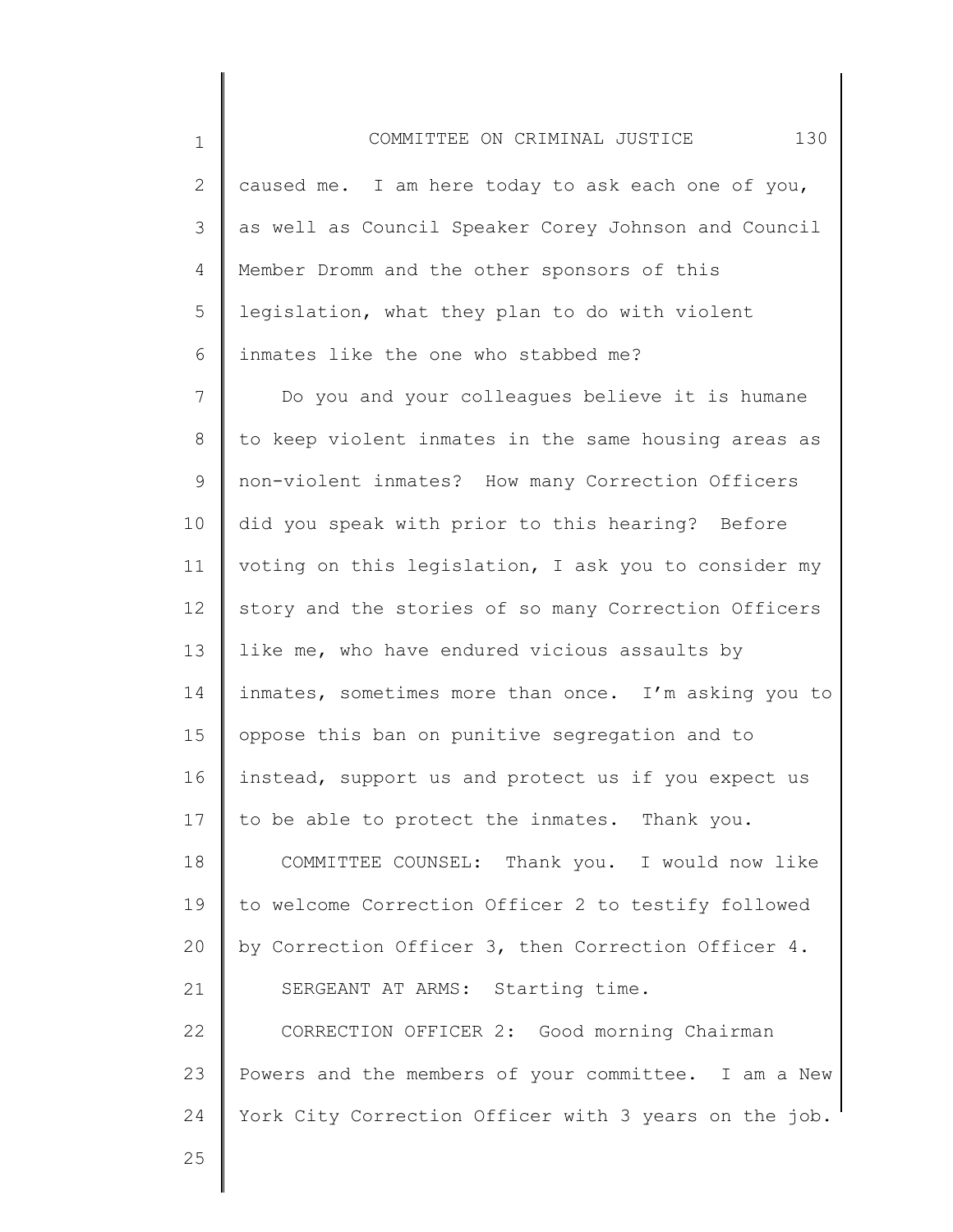1

| $\overline{2}$  | Last May, while working at a jail on Rikers           |
|-----------------|-------------------------------------------------------|
| 3               | Island, I was sexually assaulted by an inmate who was |
| 4               | in jail on an attempted rape charge. I had simply     |
| 5               | instructed the inmate to report to the medical clinic |
| 6               | to receive his medications. He refused. Instead, he   |
| $7\phantom{.0}$ | told me "I'd rather stay here with you." Within       |
| 8               | minutes he grabbed me from behind, slammed me up      |
| 9               | against the wall using his body to pin me down while  |
| 10              | he aggressively grabbed my breasts and vagina.        |
| 11              | To this day I remain traumatized from this            |
| 12              | incident. I am seeing a therapist to deal with the    |
| 13              | continued mental and emotional trauma this attack has |
| 14              | caused me. I am here today to inform you that the     |
| 15              | inmate who assaulted me and every inmate who assaults |
| 16              | my fellow officers belongs in punitive segregation.   |
| 17              | Many of you think punitive segregation is some form   |
| 18              | of torture. It is not. It's a tool we use to          |
| 19              | separate violent predators from the rest of the       |
| 20              | population. You don't believe there should be any     |
| 21              | consequences for inmates who commit crimes behind     |
| 22              | bars.                                                 |
| 23              | You believe that officers who have been attacked      |
| 24              | and even inmates who have been attacked should        |
| 25              | continue to be exposed to their assailants. Isn't     |
|                 |                                                       |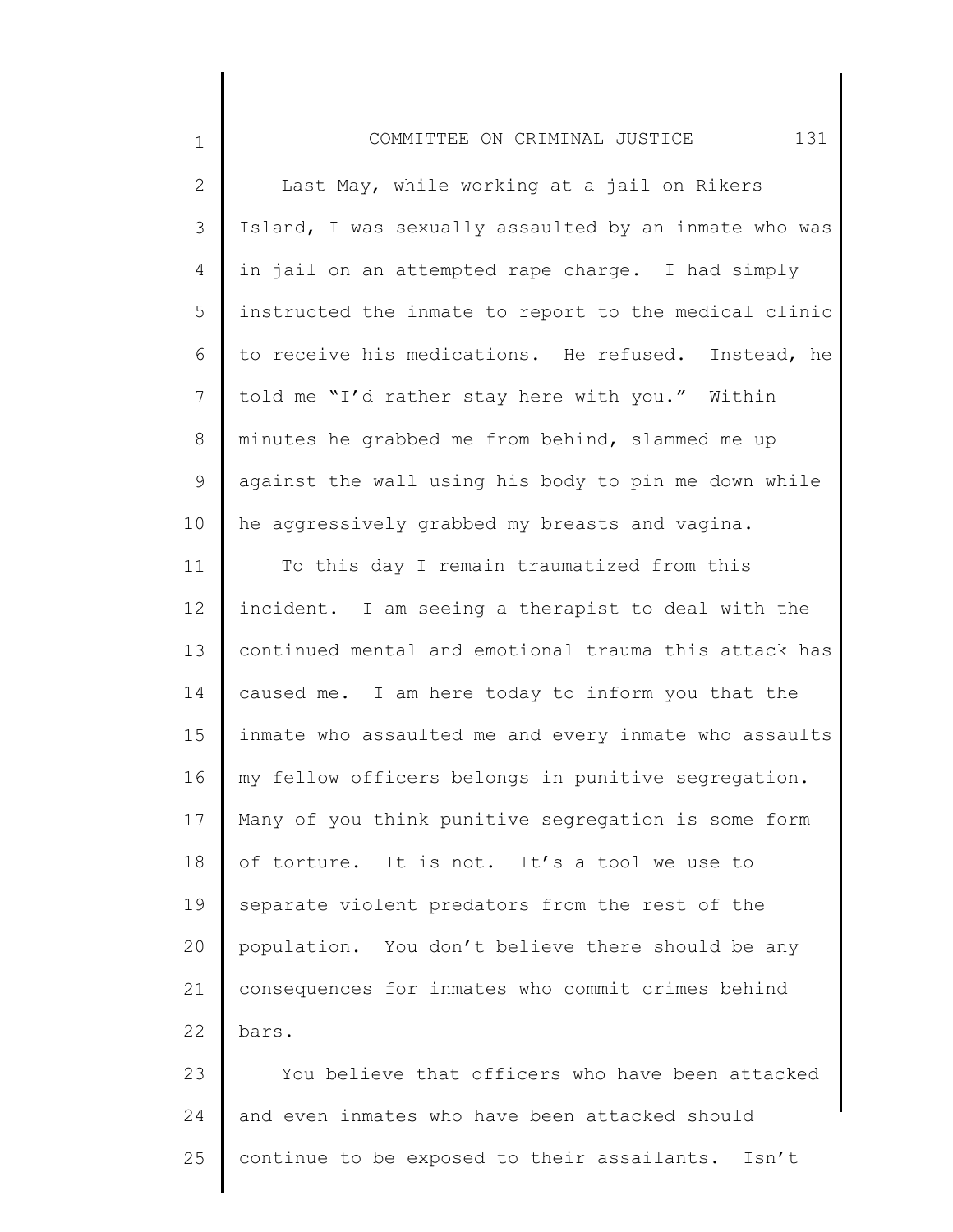| 1  | 132<br>COMMITTEE ON CRIMINAL JUSTICE                  |
|----|-------------------------------------------------------|
| 2  | that some form of torture? Before voting on this      |
| 3  | legislation, I ask you to consider my story and the   |
| 4  | stories of so many Correction Officers like me, who   |
| 5  | remain traumatized from these attacks and will wear   |
| 6  | the mental scars from these incidents for the rest of |
| 7  | our lives. I'm asking you to oppose this ban on       |
| 8  | punitive segregation and to help us keep the city's   |
| 9  | jails safe for everyone. Thank you.                   |
| 10 | SERGEANT AT ARMS: Time expired.                       |
| 11 | COMMITTEE COUNSEL: Thank you. I would like to         |
| 12 | now welcome Correction Officer 3 to testify followed  |
| 13 | by Correction Officer 4, then Correction Officer 5.   |
| 14 | SERGEANT AT ARMS: Starting time.                      |
| 15 | CORRECTIONS OFFICER 3: Good morning Chairman          |
| 16 | Powers and the members of your committee. I am a New  |
| 17 | York City Correction Officer Number 3, with 6 years   |
| 18 | on the job.                                           |
| 19 | In the last 17-months, I was assaulted twice by       |
| 20 | two different inmates. In 2019, an inmate strangled   |
| 21 | me and attempted to rape me as well. This year, an    |
| 22 | inmate punched me in the face. I am here today to     |
| 23 | inform you that the inmates who assaulted me belong   |
| 24 | in punitive segregation. This isn't about torture.    |
| 25 | This isn't about inhumane treatment to a group being  |
|    |                                                       |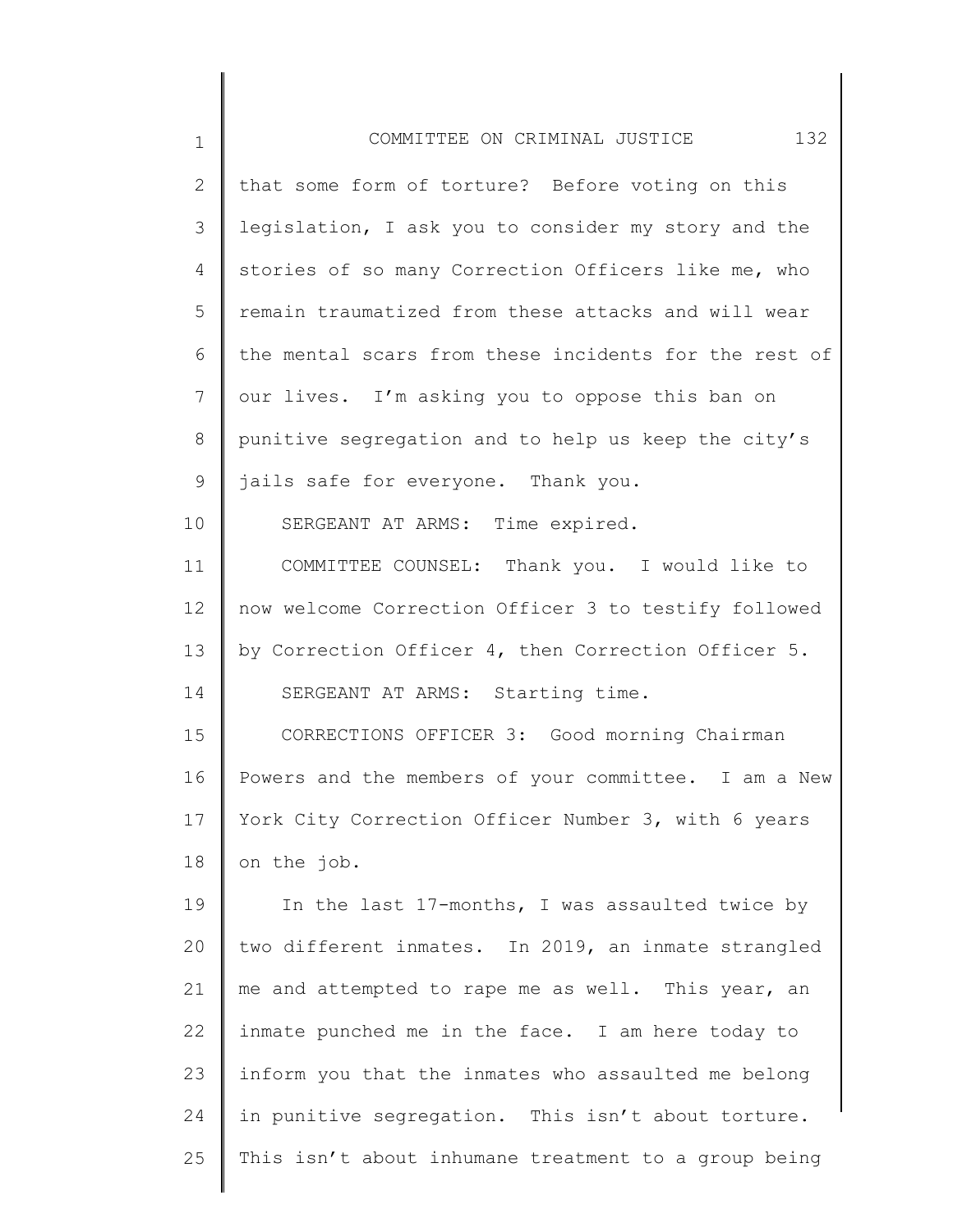1 2 3 4 5 6 7 8 9 10 11 12 13 14 15 16 17 18 19 20 21 22 23 24 25 COMMITTEE ON CRIMINAL JUSTICE 133 victimized. I'm the victim. My attackers should face consequences for attacking me. If they attempted to rape me or punch me on the street, every one of you would agree they should be arrested immediately. But when they commit the very same crimes behind bars, you don't want them to face any consequences. That's outrageous and they need to be held accountable for their actions. Before voting on this legislation, I ask you to consider my story. I ask you to seriously consider the consequences of your vote. Will you accept responsibility if I get assaulted a third time? Will Council Member Dromm accept responsibility? Will Speaker Johnson accept responsibility? In closing, I'm asking you to oppose this ban on punitive segregation and to help us keep the city's jails safe for everyone. The lives of Correction Officers and those in our custody are at stake. Thank you. COMMITTEE COUNSEL: Thank you. I would like to now welcome Correction Officer 4 to testify followed by Correction Officer 5, then Correction Officer 6. SERGEANT AT ARMS: Starting time.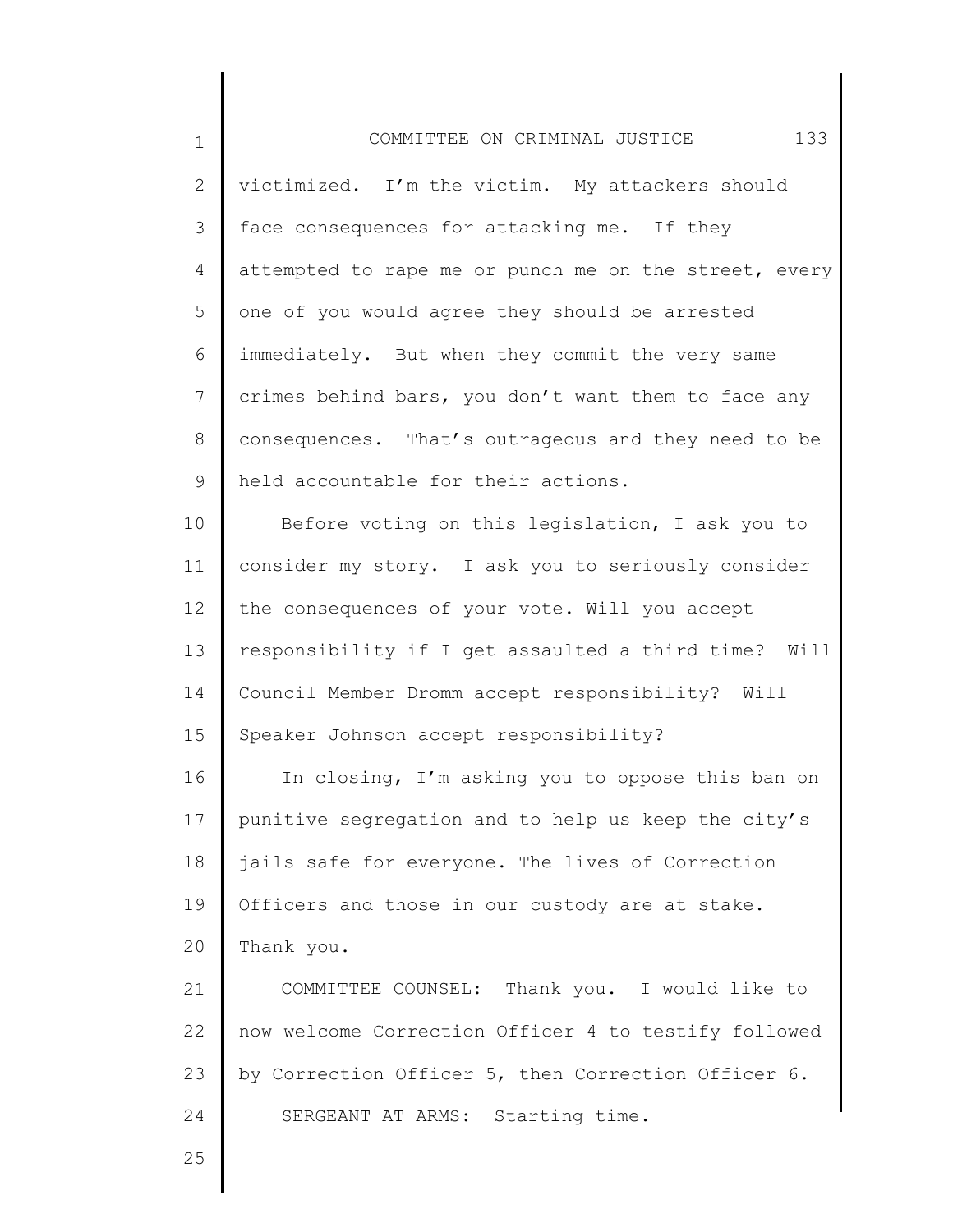1 2 3 4 5 6 7 8 9 10 11 12 13 14 15 16 17 18 19 20 21 22 23 24 COMMITTEE ON CRIMINAL JUSTICE 134 CORRECTION OFFICER 4: Good afternoon Chairman Powers and the members of your committee. I am a Correction Officer Number 4 with 5 years on the job. A few years ago, a couple inmates refused my instructions to leave a housing area. A fight began, and I intervened to break up the fight and while this was happening, an inmate came from behind me and slashed me in my ear. I am here today to inform you that this inmate that assaulted me belong in punitive segregation. What kind of message do you think it sends to these assaultive inmates when they learn punitive segregation is banned? When they learn that they will face virtually no consequences for their crimes. Do the rights of me or my fellow Correction Officer matter? Does our safety matter to you? Before voting on this legislation, I ask you to consider my story. I ask you to consider seriously the consequences of your vote. Many of your colleagues here on the Council have never stepped one day in our jails, yet they will consider this vote based upon misguided information and very little facts.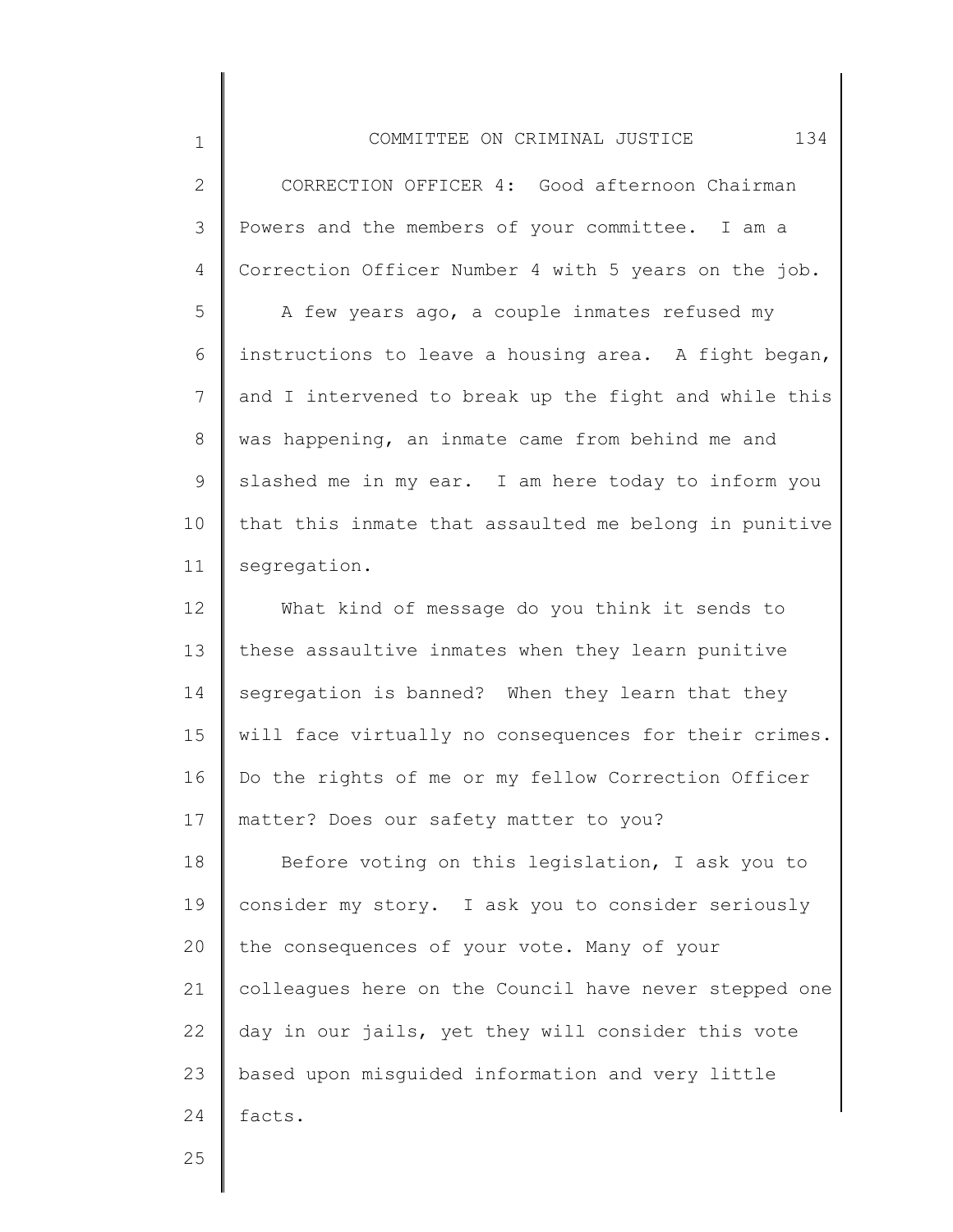| $\mathbf 1$  | COMMITTEE ON CRIMINAL JUSTICE 135                     |
|--------------|-------------------------------------------------------|
| $\mathbf{2}$ | In closing, I ask that you listen to the facts        |
| 3            | from us. Our lives matter. I'm asking you to oppose   |
| 4            | this bill and ban punitive segregation and help us    |
| 5            | keep the city's jails safe for everyone. The lives    |
| 6            | of the Officers and those who are in our custody.     |
| 7            | Thank you.                                            |
| $8\,$        | COMMITTEE COUNSEL: Thank you. I would now like        |
| 9            | to now welcome Correction Officer 5 to testify        |
| 10           | followed by Correction Officer 6.                     |
| 11           | SERGEANT AT ARMS: Starting time.                      |
| 12           | CORRRECTION OFFICER 5: Good morning Chairman          |
| 13           | Powers and the members of your committee. I am a New  |
| 14           | York City Correction Officer Number 5, with 3 1/2     |
| 15           | years on the job. Last month, I was working a         |
| 16           | housing area and I tried to bring an inmate up to the |
| 17           | dayroom in my jail.                                   |
| 18           | As I opened the gate to allow the inmate to pass,     |
| 19           | I was jumped from behind by another inmate who        |
| 20           | suddenly smacked my head and face into the iron gate  |
| 21           | twice and then started choking me. One of my eyes     |
| 22           | was cut open and I sustained additional injuries to   |
| 23           | my throat and neck and my knee. I am still have       |
| 24           | difficulty swallowing and I walk with a limp.         |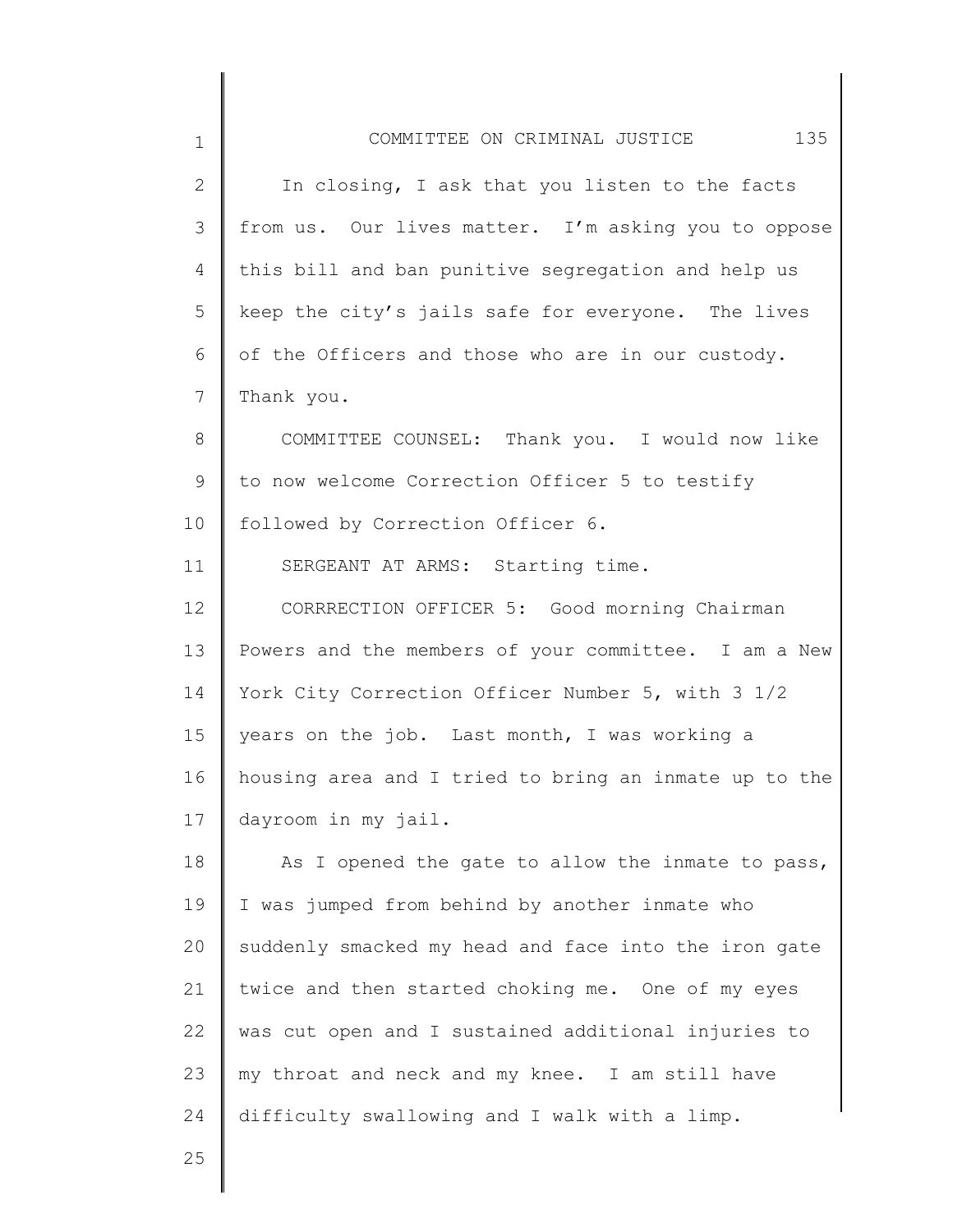| $\mathbf{1}$    | 136<br>COMMITTEE ON CRIMINAL JUSTICE                 |
|-----------------|------------------------------------------------------|
| 2               | I am here today to inform you that inmates like      |
| 3               | the one who assaulted me belong in punitive          |
| 4               | segregation. We must have the ability to physically  |
| 5               | separate violent inmates who commit these types of   |
| 6               | assault. I know you are hearing today from some of   |
| 7               | my fellow officers who have also been assaulted. But |
| 8               | the reality is there are literally thousands of      |
| 9               | stories of Correction Officers who have been         |
| 10 <sub>o</sub> | viciously assaulted. I have yet to see a piece of    |
| 11              | legislation from this Council that seeks to protect  |
| 12 <sub>1</sub> | our safety.                                          |

13 14 15 16 17 18 19 20 21 22 23 Before voting on this legislation, I ask you to consider my story. I ask you to seriously consider the consequences of your vote. At the end of the day, when more officers get assaulted after the ban is in place, what will you do then? Are we just supposed to be the sacrificial lambs in this politically driven legislation? I would argue that every Council member who votes in favor of this bill should explain to us why the rush to pass this bill and why now? In closing, I'm here to tell you that facts matter. Our lives matter. I am asking you to oppose

24 25 this proposed ban on punitive segregation and help us keep the city's jails safe for everyone. The lives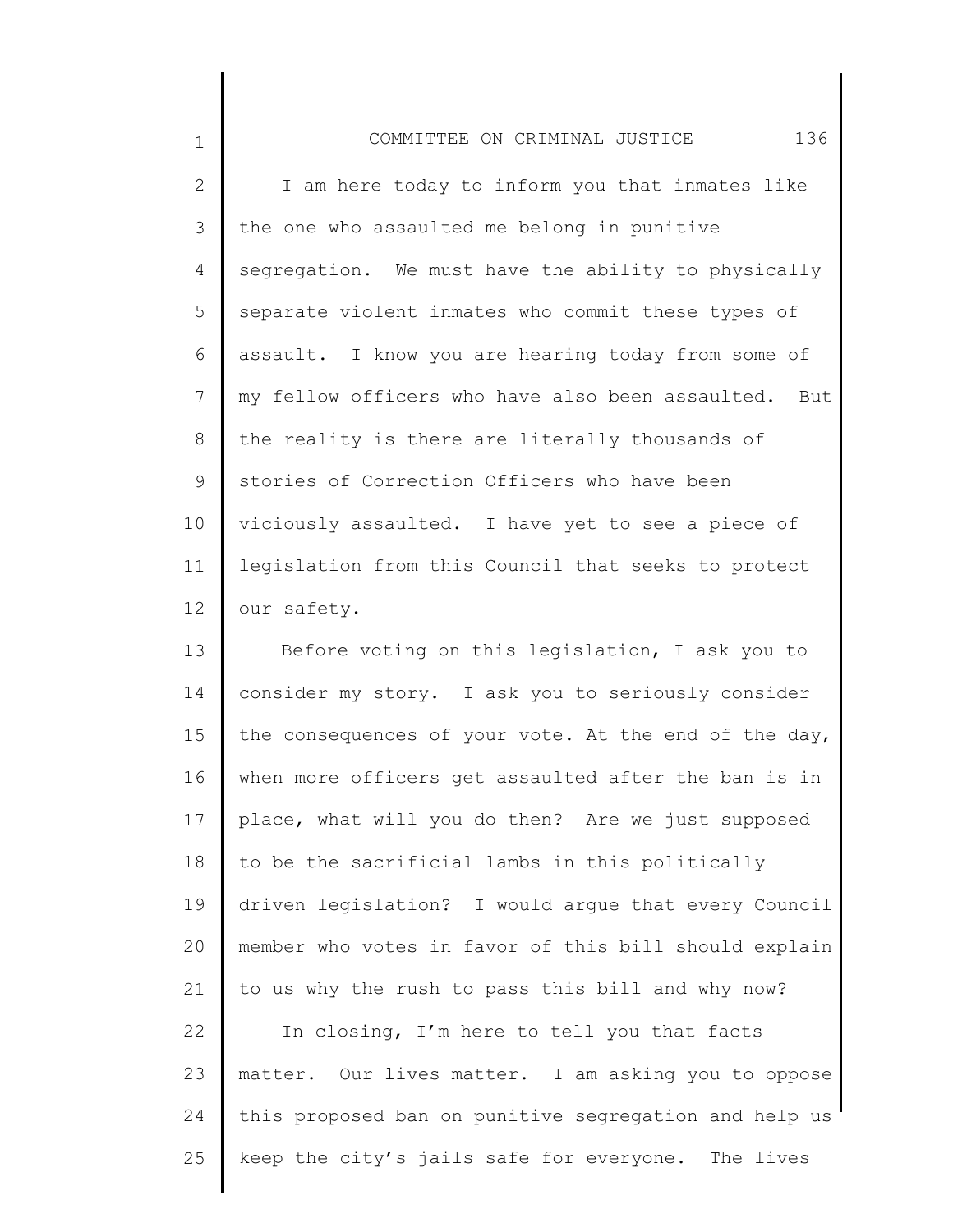| $\mathbf 1$  | 137<br>COMMITTEE ON CRIMINAL JUSTICE                  |
|--------------|-------------------------------------------------------|
| $\mathbf{2}$ | of me and my fellow Correction Officers and those in  |
| 3            | our custody are at stake. Thank you for your time.    |
| 4            | Have a good morning.                                  |
| 5            | COMMITTEE COUNSEL: Thank you. I would now like        |
| 6            | to welcome Correction Officer 6 to testify.           |
| 7            | SERGEANT AT ARMS: Starting time.                      |
| 8            | CORRECTION OFFICER 6: Good morning Chairman           |
| 9            | Powers and the members of your committee. I am a New  |
| 10           | York City Correction Officer Number 6 with 5 years on |
| 11           | the job.                                              |
| 12           | Last May, I was relieving another officer so he       |
| 13           | could have a meal. At one point an inmate requested   |
| 14           | that I remove the garbage from his cell. As soon as   |
| 15           | I complied with this request, three inmates rushed me |
| 16           | and jumped me from behind and began hitting me. One   |
| 17           | of my teeth was knocked out and I sustained a         |
| 18           | laceration to my arm requiring five stiches. If not   |
| 19           | for another Correction Officer rushing to my aid, my  |
| 20           | injuries could have been far worse.                   |
| 21           | I am here today to inform you that inmates like       |
| 22           | the ones who assaulted me belong in punitive          |
| 23           | segregation. If you truly care about our safety and   |
| 24           | the safety of those in our custody, you will not      |
| 25           | support this proposed ban on punitive segregation.    |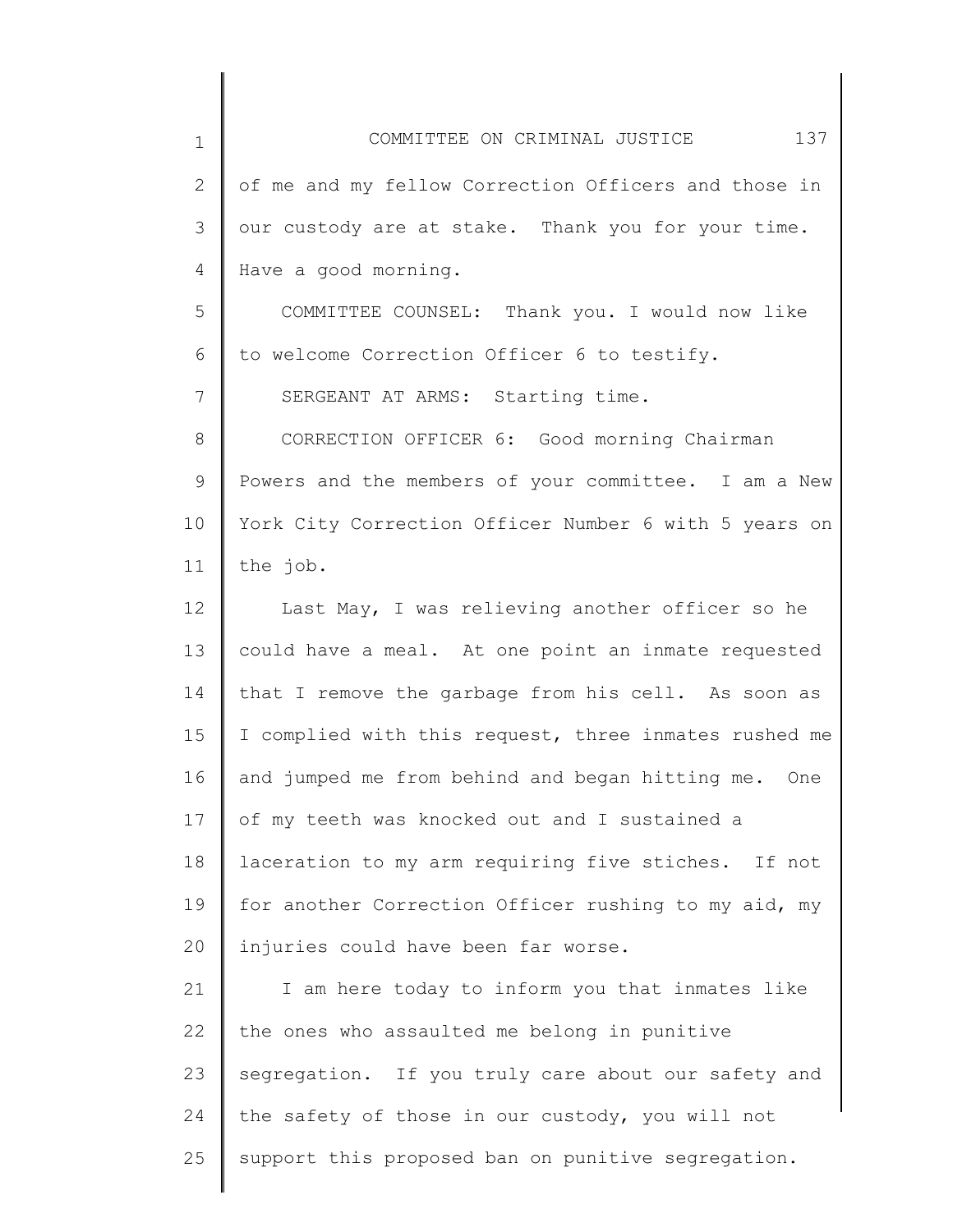| $\mathbf 1$    | 138<br>COMMITTEE ON CRIMINAL JUSTICE                  |
|----------------|-------------------------------------------------------|
| $\mathbf{2}$   | We must have the ability to physically separate       |
| $\mathcal{S}$  | violent inmates who commit these types of assaults.   |
| $\overline{4}$ | If we are unable to do so, how do you expect us to    |
| 5              | deal with inmates who prey on us and on the non-      |
| 6              | violent inmates? I didn't take this job to get rich   |
| $\overline{7}$ | but I also didn't sign up to have my life threatened  |
| 8              | on a daily basis. My safety should matter to you,     |
| 9              | but it seems you are only concerned with protecting   |
| 10             | those who commit violence against Correction Officers |
| 11             | and other inmates.                                    |
| 12             | What will it take for you to start taking our         |
| 13             | lives seriously? Before voting on this legislation, I |
| 14             | ask you to consider my story. I ask you to seriously  |
| 15             | consider the consequences of your vote. Thank you     |
| 16             | for your time.                                        |
| 17             | COMMITTEE COUNSEL: Thank you. I will now turn         |
| 18             | it over to questions from Chair Powers.               |
| 19             | CHAIRPERSON POWERS: Thank you and thank you           |
| 20             | everybody for testifying and sharing your stories and |
| 21             | you know, I think its an obvious statement but I      |
| 22             | think I know for all of us, those stories are you     |
| 23             | know, not acceptable. It is not acceptable to go to   |
| 24             | your job and be hurt or assaulted or have any sort of |
| 25             | actions like that taken.                              |
|                |                                                       |

║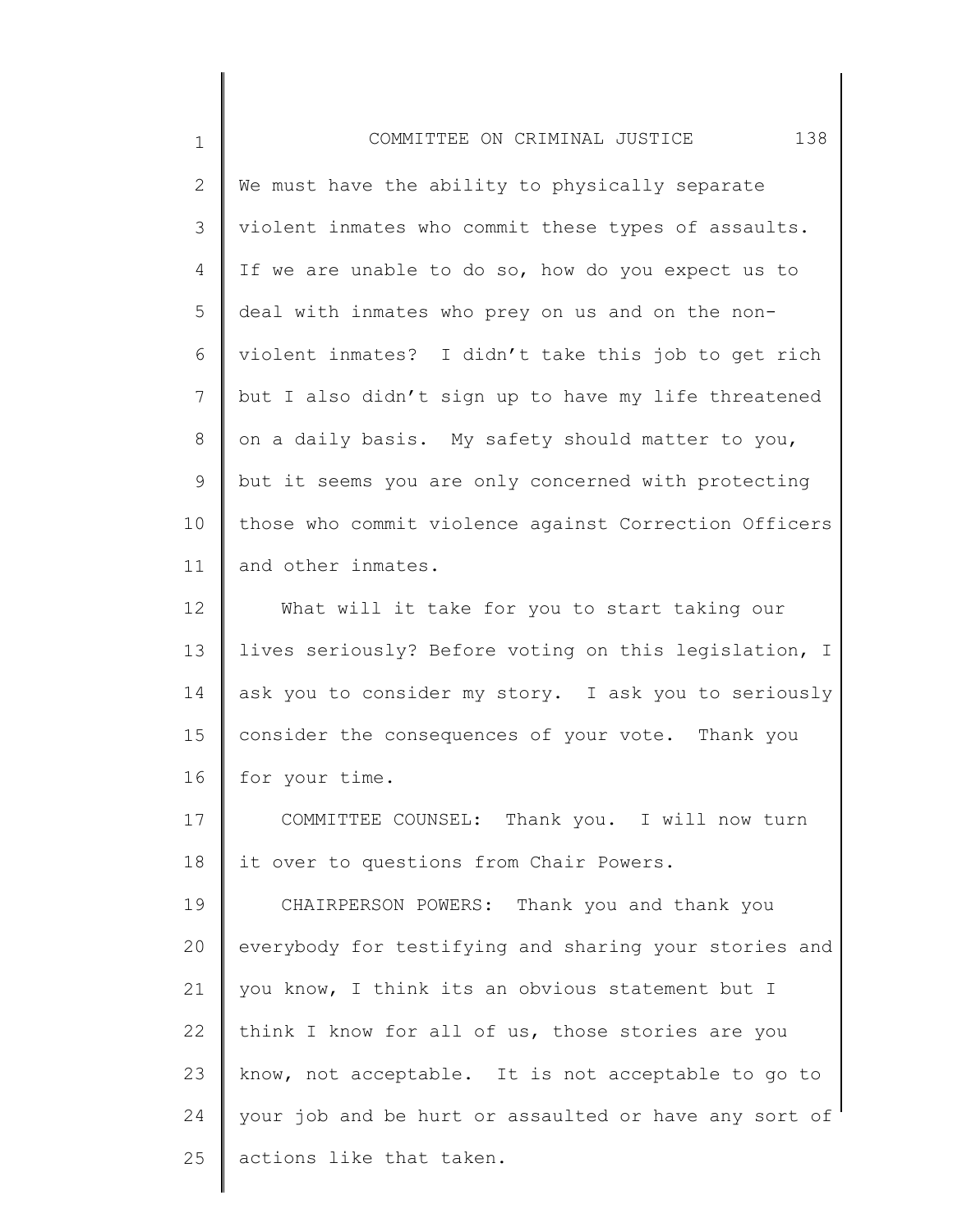| $\mathbf 1$ | 139<br>COMMITTEE ON CRIMINAL JUSTICE                  |
|-------------|-------------------------------------------------------|
| 2           | I am going to ask a few questions. I see some         |
| 3           | hands up from colleagues, so I am going to let them   |
| 4           | have an opportunity to weigh in. This is just for     |
| 5           | just a couple questions here. Do you think the        |
| 6           | current system is working when it comes to reducing   |
| 7           | violence in the City jails? This is for the head      |
| 8           | COBA, sorry.                                          |
| 9           | BENNY BOSCIO: No, no its not working.                 |
| 10          | CHAIRPERSON POWERS: Okay and why not?                 |
| 11          | BENNY BOSCIO: Well, for so many reasons. I mean       |
| 12          | the Department has decided to house inmates by gang   |
| 13          | affiliation and they have created army's in these     |
| 14          | housing areas and taken the power away from us to run |
| 15          | the housing areas effectively.                        |
| 16          | You got 35 Bloods in a house that holds 40            |
| 17          | inmates, 50 inmates, how can you effectively control  |
| 18          | the house. You know, when punitive segregation was    |
| 19          | banned in 2016 for the young adults, the violence has |
| 20          | gone up systematically every year. Every year and     |
| 21          | the data doesn't support what it is that the Council  |
| 22          | is trying to do.                                      |
| 23          | CHAIRPERSON POWERS: Okay and on the housing           |
| 24          | question, I think Council Member Holden asked this to |
| 25          | the Commissioner earlier about housing based on       |
|             |                                                       |

║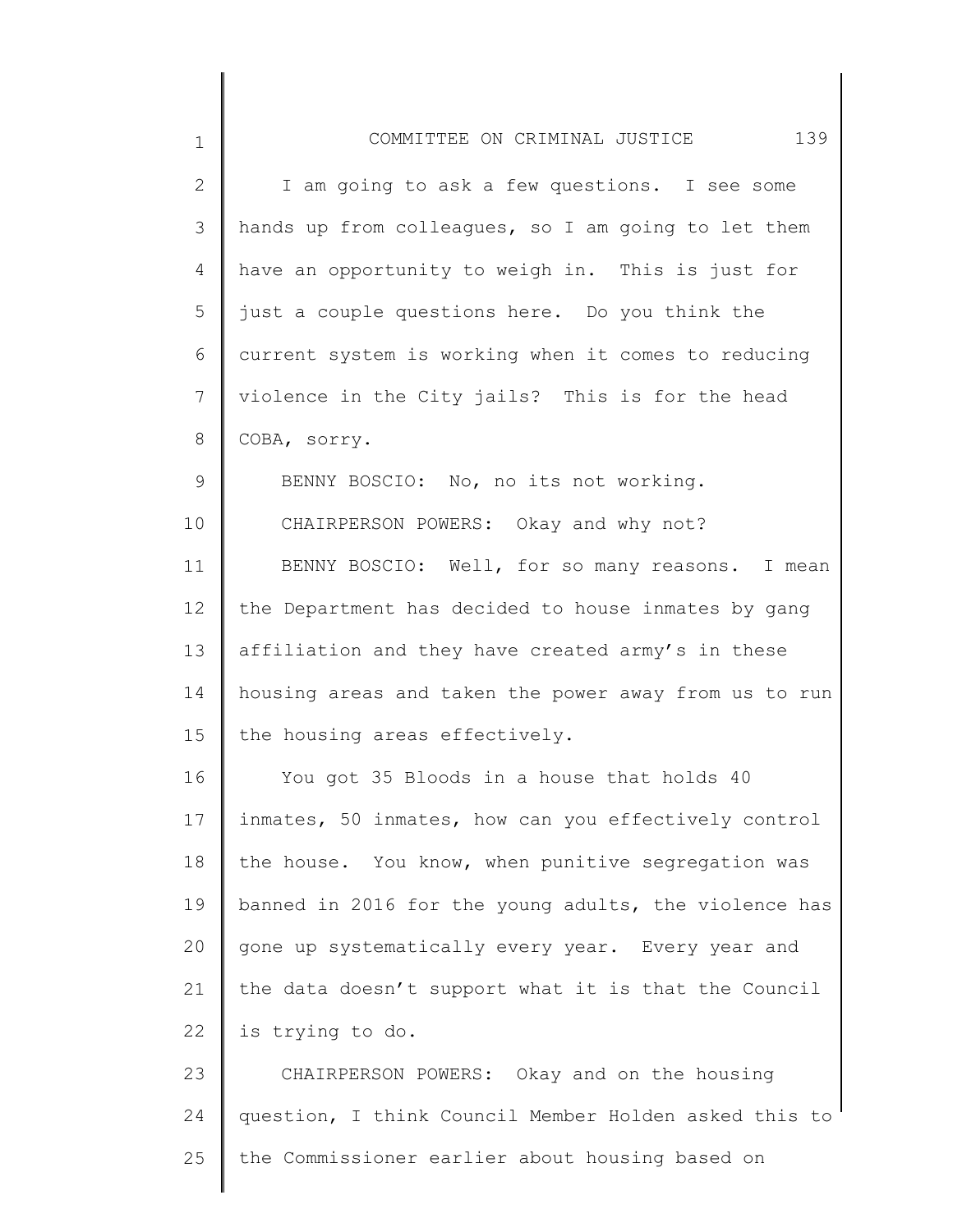| $\mathbf 1$     | 140<br>COMMITTEE ON CRIMINAL JUSTICE                  |
|-----------------|-------------------------------------------------------|
| $\mathbf{2}$    | similar affiliation when it comes to gangs. The       |
| 3               | Commissioner had said, I think, he tried to explain   |
| 4               | that it was you know, more complicated because of     |
| 5               | different affiliations within, being Blood or so      |
| 6               | forth and that it was not their housing strategy.     |
| $\overline{7}$  | Are you saying that's not your experience or that's   |
| 8               | not the experience inside the jails?                  |
| $\mathsf 9$     | BENNY BOSCIO: Absolutely not. They are housing        |
| 10              | by gang affiliation on purpose, because they thought  |
| 11              | that by putting the same gangs together they would    |
| 12 <sup>°</sup> | reduce inmate on inmate violence and we see that that |
| 13              | is not the case. We are put in an unfortunate         |
| 14              | circumstance. You know, they want us to be perfect    |
| 15              | in an unperfect environment and they have not allowed |
| 16              | us to succeed. They put us in a disadvantage right    |
| $17 \parallel$  | out the gate.                                         |
| 18              | CHAIRPERSON POWERS: Okay, so $-$ I am going to        |
| 19              | follow up on that in a second but do you have         |
| 20              | concerns, I mean, I think the stated concern here for |
| 21              | repealing punitive segregation when they did it a few |
| 22              | years ago, a continued concern that plenty of folks   |
| 23              | have is the effective isolation on any individual     |
| 24              | whether it is once you take them out of punitive      |

segregation and their return back including your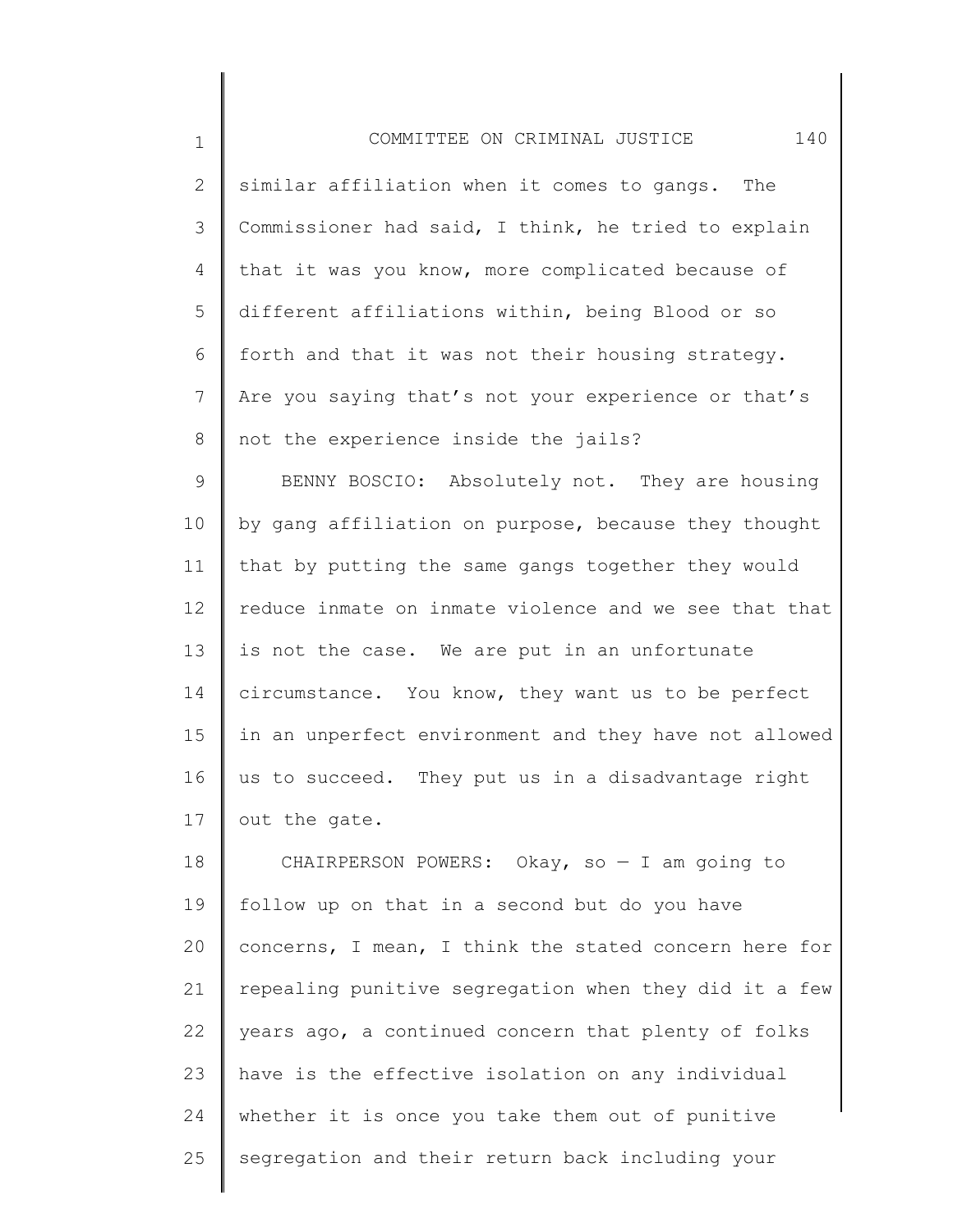1 2 3 4 5 6 7 8 9 10 11 12 13 14 15 16 17 18 19 20 21 22 23 24 COMMITTEE ON CRIMINAL JUSTICE 141 members or when they return back to their communities have to deal with the impact or the effect of that. Do you have concerns about, I am not even talking about the existing practice but just any housing practice when it comes to the long term impact on an individual? If you put an individual in long term isolation, whether that is 23 hours or 20 hours? BENNY BOSCIO: Well, Chairman Powers, if an inmate cuts you across your face and give you 25 stitches, what should happen to that inmate? Because you guys want to do away with a practice that will not allow us to separate violent inmates from other inmates. Why don't I hear anybody advocating for the nonviolent inmates? For the people that are on the other end of that attack? It seems like we just want to do away with crime. I mean look, when a crime is committed in New York City, it should be treated no different than a crime committed behind the bars in jail. CHAIRPERSON POWERS: Okay, so but I guess I just, do you have a concern on the wellbeing of an individual if they are locked into a long term housing with no access to resources, programming and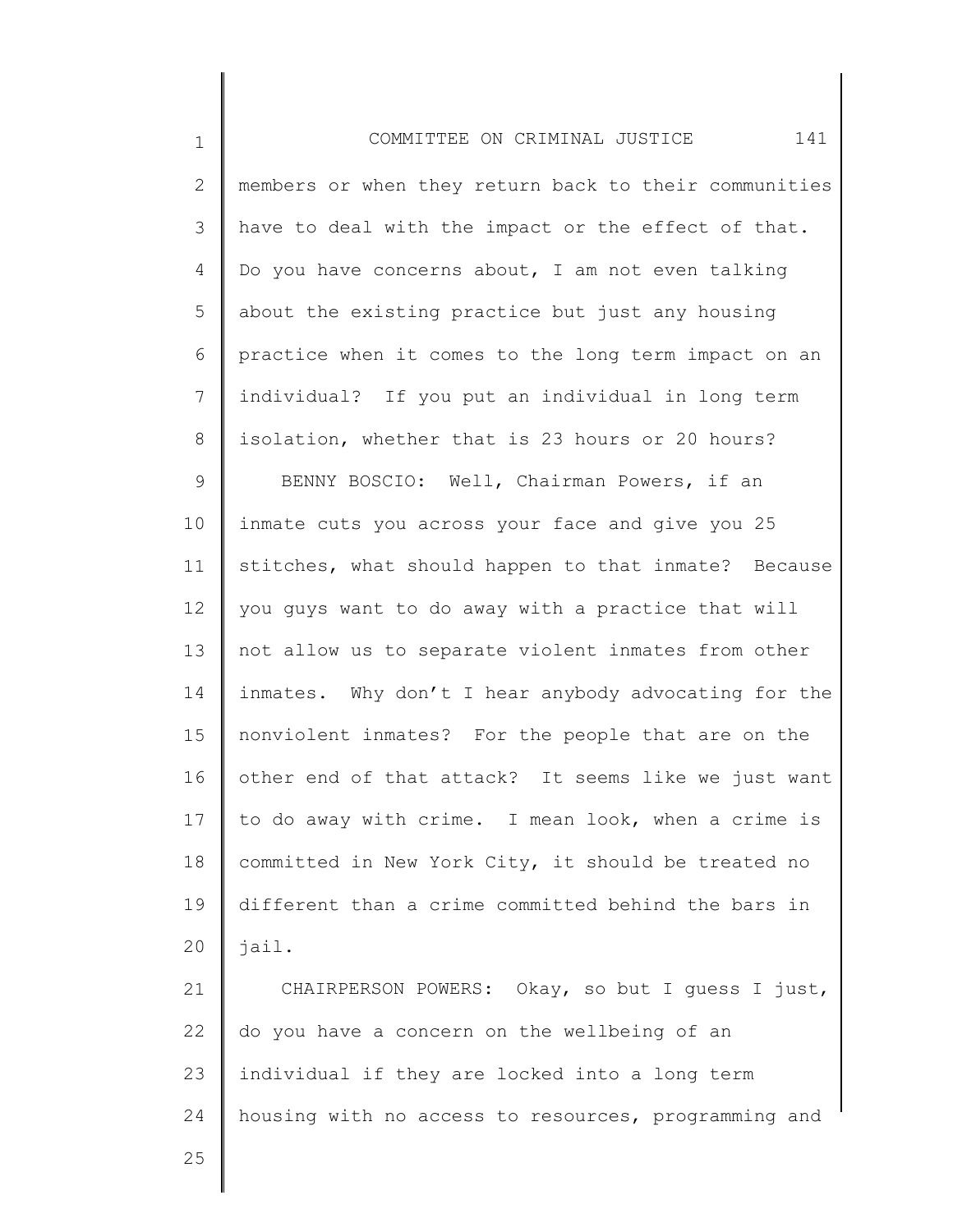| $\mathbf 1$  | COMMITTEE ON CRIMINAL JUSTICE<br>142                  |
|--------------|-------------------------------------------------------|
| $\mathbf{2}$ | done out of a long term and long term you know, with  |
| 3            | minimal hours out of cell?                            |
| 4            | BENNY BOSCIO: Chairman Powers, I have concerns        |
| 5            | for my members that have been assaulted with impunity |
| 6            | by violent inmates. You know, I don't understand      |
| 7            | what's this rush to do away with something to try and |
| $8\,$        | be first in the country to do something that no none  |
| $\mathsf 9$  | has done across the country. And you know the         |
| 10           | violence just continues to soar, so I ask you, what   |
| 11           | is the data that proves that you know, what you are   |
| 12           | doing is going to work? The violence has gone up      |
| 13           | since we have diminished punitive segregation as it   |
| 14           | is. It is watered down. There are no consequences     |
| 15           | for inmates that assault us with impunity.            |
| 16           | CHAIRPERSON POWERS: But I guess and with              |
| 17           | respect, I guess that's kind of the question I am     |
| 10           | $\overline{a}$                                        |

18 19 20 21 22 23 24 25 asking, which is, I think at the same — I am hearing two things at the same time. One is you know, keep the system in place but also that the system doesn't work and I guess I am trying reconcile those two things. Because if you are feeling here as the violence has skyrocketed under the current system, why would we not seek to  $try - I$  understand your concern that taking something away here may further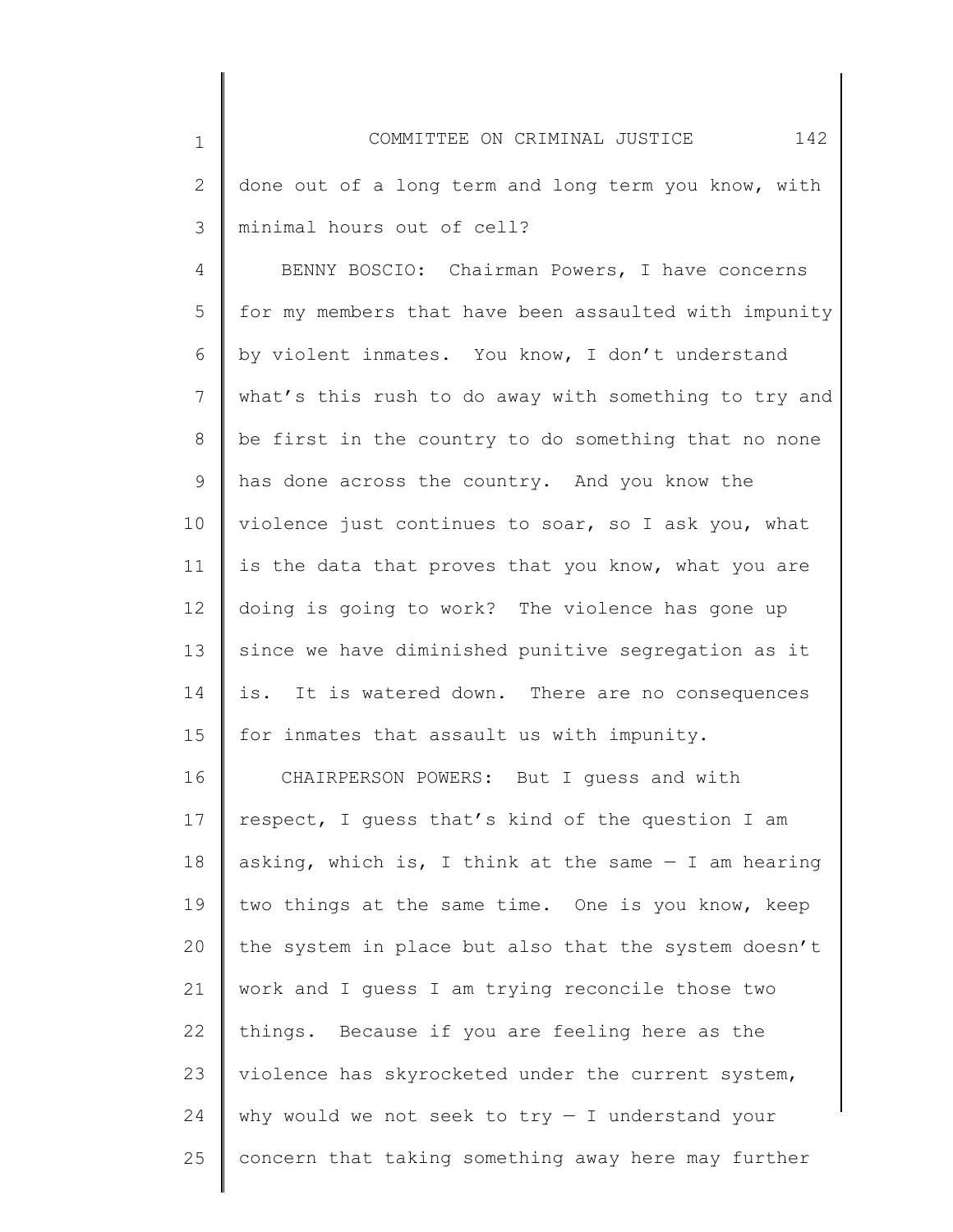| $\mathbf 1$     | 143<br>COMMITTEE ON CRIMINAL JUSTICE                  |
|-----------------|-------------------------------------------------------|
| $\mathbf{2}$    | exasperate that but you now, it feels like you know,  |
| 3               | in addition to that there should be other tools put   |
| 4               | in place here to help actually address the issue. I   |
| 5               | guess my question is, I think the feeling here is we  |
| 6               | should keep the status quo but I also hear the status |
| $7\phantom{.0}$ | quo doesn't work when it comes to reducing violence   |
| 8               | and I am trying to reconcile those two ideas.         |
| 9               | BENNY BOSCIO: Well Chairman Powers, if you don't      |
| 10              | commit a crime in jail, you don't end up in punitive  |
| 11              | segregation. If you don't assault Correction          |
| 12              | Officers or other inmates, you don't end up in        |
| 13              | punitive segregation. You come to do your time and    |
| 14              | you go home when your time is up.                     |
| 15              | CHAIRPERSON POWERS: Is there evidence that            |
| 16              | punitive segregation is a disincentive to committing  |
| 17              | violence?                                             |
| 18              | BENNY BOSCIO: I'm sorry?                              |
| 19              | CHAIRPERSON POWERS: Is there evidence that the        |
| 20              | existence of punitive segregation or the existence of |
| 21              | punitive segregation in some form you know, like in   |
| 22              | certain form is a disincentive to acts of violence?   |
| 23              | BENNY BOSCIO: Well yes, if there is no                |
| 24              | consequences and like I said, the data doesn't        |
| 25              | support what you are trying to do. If you look at     |
|                 |                                                       |

║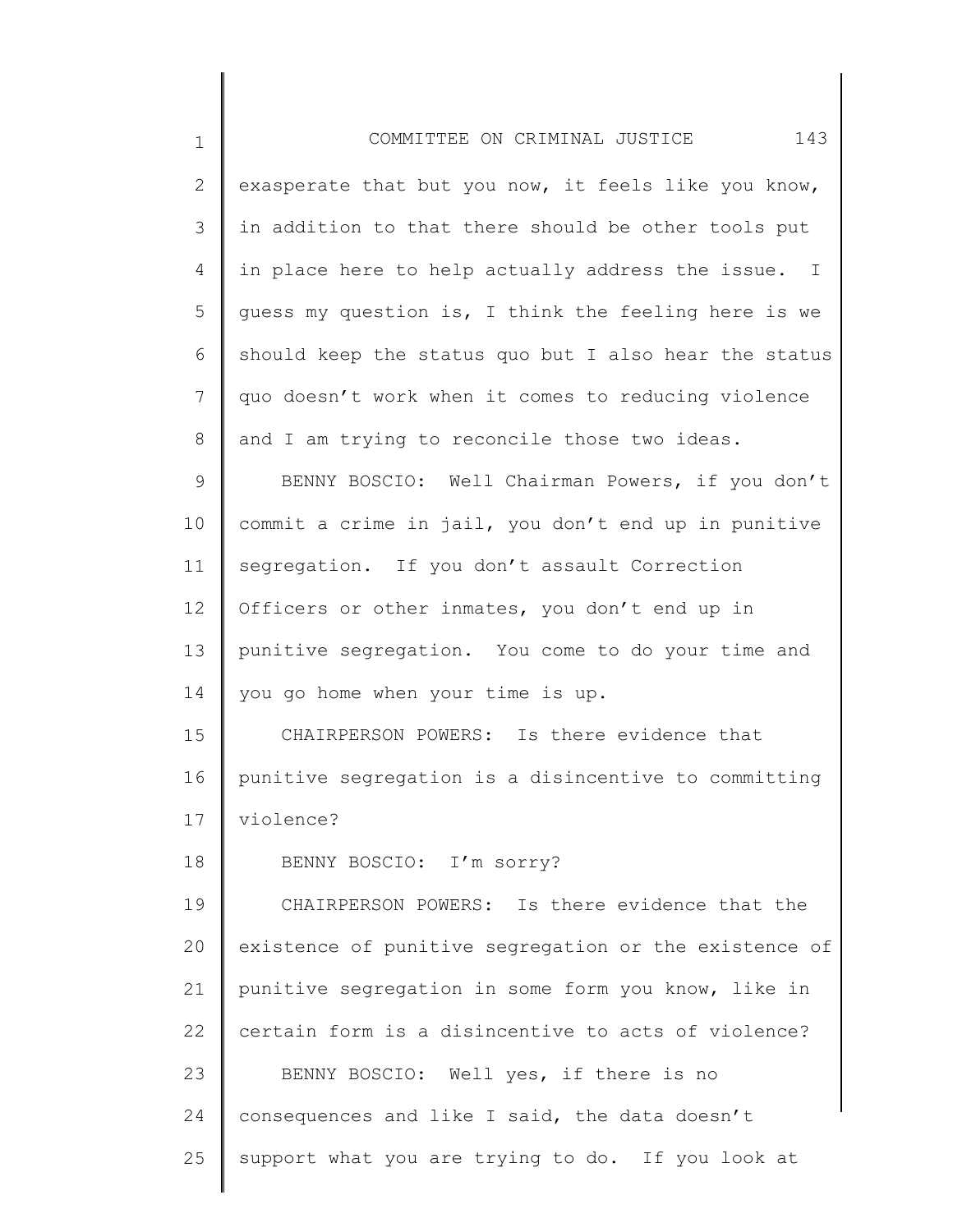1 2 3 COMMITTEE ON CRIMINAL JUSTICE 144 2016 when it was ended for young adults, the violence skyrocketed.

4 5 6 7 8 9 10 11 12 13 14 15 16 17 So, if inmates know that there are no consequences for their actions, guess what's going to continue to happen? They are going to continue to assault. They are going to continue to make crimes because there is no consequences happening. The rearrest process for inmates is a joke. Nothing is being done when inmates throw urine and feces and blood in your face. You know, this is what Correction Officers  $-$  this is the reality of what's happening in the jails. And I ask anyone of you, if someone did that to you in the streets of New York, what would happen to them? Should they be allowed to stay in New York City? Can somebody on the Council answer me that question?

18 CHAIRPERSON POWERS: Okay, this is —

19 20 21 22 23 BENNY BOSCIO: If someone cuts you in your face Chairman Powers, should they be allowed to walk the streets of New York freely? Because that's what it is that you guys want to do inside of our jails. There has to be consequences.

24 25 CHAIRPERSON POWERS: Okay, so I want to ask about disincentives towards violence. So, what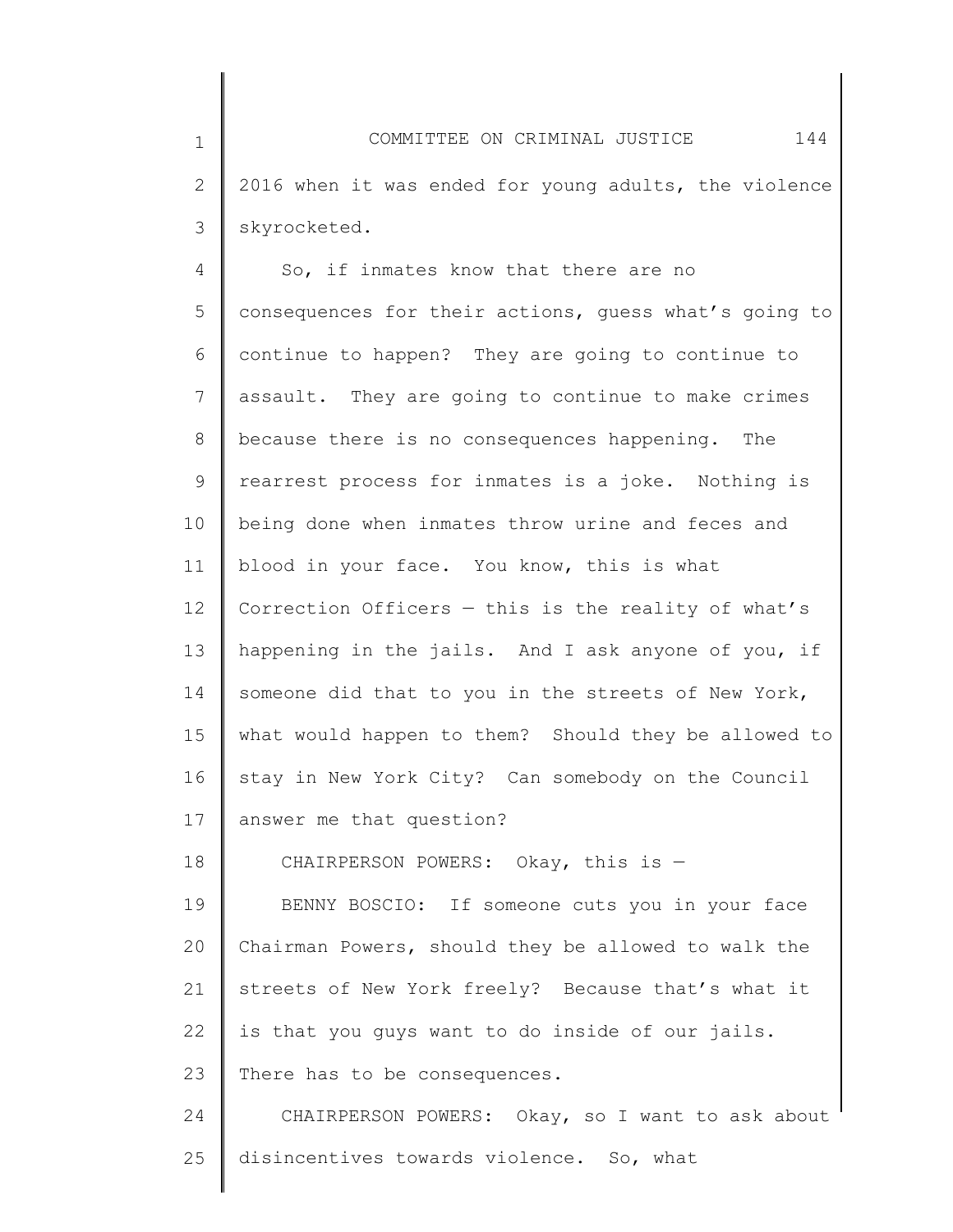1 2 3 4 5 6 7 8 9 10 11 12 COMMITTEE ON CRIMINAL JUSTICE 145 disincentives behavior that could be violent behavior and I am asking if there is evidence of that being a disincentive. I understand taking somebody away from housing you know, where many of your members are and putting them away somewhere might lead to the desired outcome here but there is a consequence to that. I mean, I think that's what we are debating here today is I am not at all trying to be disrespectful and any member here but I guess what we are talking about is we are talking about two things, disincentive and consequences on punitive segregation.

13 14 15 16 17 18 19 20 I think I believe and I think many believe and we could debate where those parameters lay but that some form of long term isolated housing is damaging to an individual and in this case, we are talking about folks that are going to return to our community or continue to live inside of your city jails or go somewhere else and I think what we are trying to do is desire for better outcomes.

21 22 23 24 25 Just to be fair, I mean you do and I have heard from prior to that they think the system doesn't work. I understand, I recognize that you know, maybe taking it away very quickly you know without doing anything else may not solve the problem around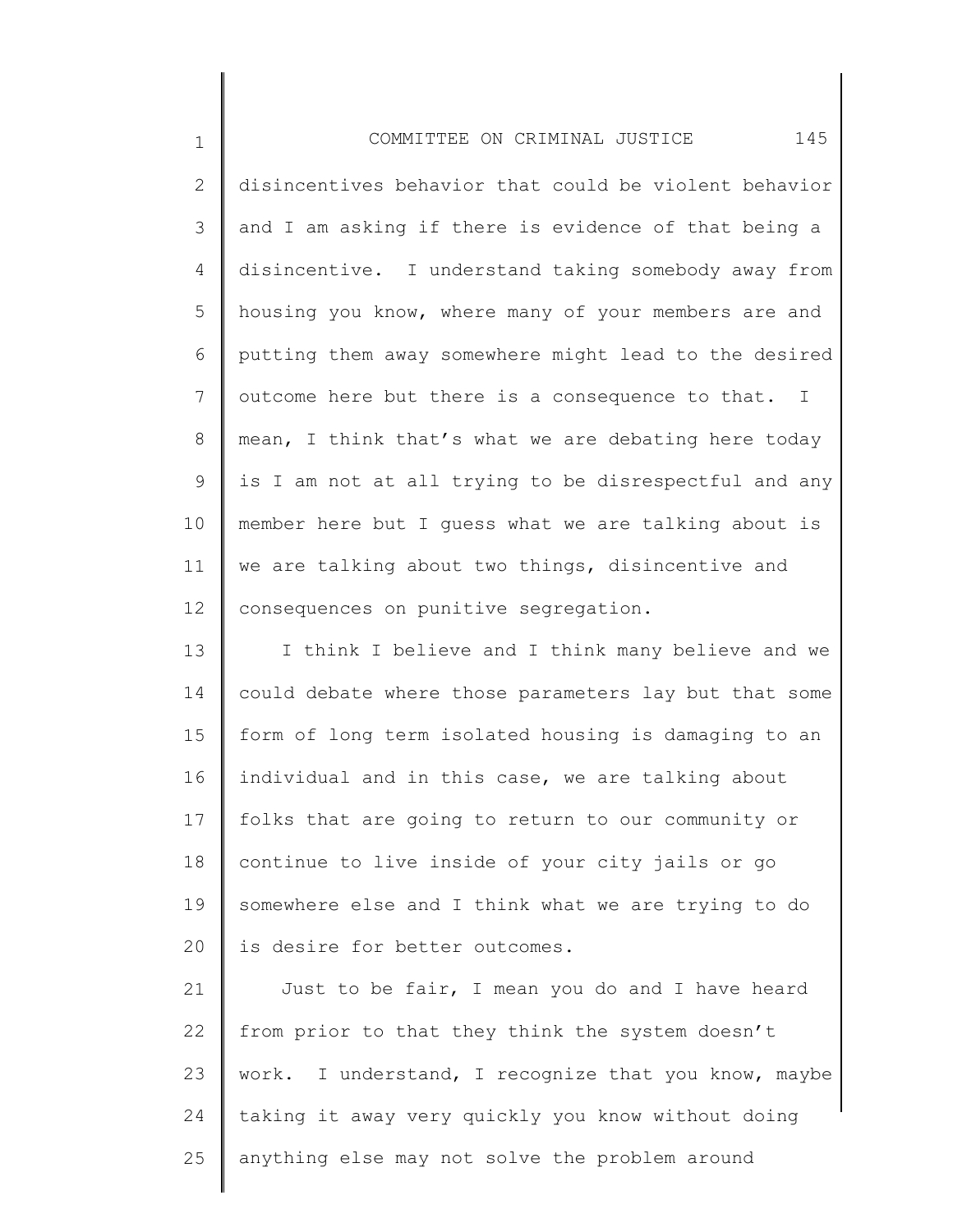| $\mathbf 1$     | 146<br>COMMITTEE ON CRIMINAL JUSTICE                 |
|-----------------|------------------------------------------------------|
| $\mathbf{2}$    | violence but what I am asking, so let me ask you a   |
| 3               | different question. Besides the punitive             |
| 4               | segregation, what are other tools here that you      |
| 5               | think, the housing when you talked about the gang    |
| 6               | affiliation, what are other recommendations that you |
| $7\phantom{.0}$ | think are not in place right now that would help     |
| 8               | address issues around safety for people working      |
| $\mathsf 9$     | inside the City jails today?                         |
| 10              | BENNY BOSCIO: Well, like I said Chairman Powers,     |
| 11              | we are all for jail reform. We have no issue but     |
| 12              | there is not a balance when it comes to jail reform  |
| 13              | because it is so lopsided and every one is arguing   |
| 14              | for the inmate population and no one is arguing      |
| 15              | besides the union and myself about the Correction    |
| 16              | Officer's wellbeing.                                 |
| 17              | You know, inmates have game boys, tablets and a      |
| 18              | Correction Officer can't even get their own gas      |
| 19              | masks. And this is the lopsided way that the         |
| 20              | mentality of the Council, like, you know, these are  |
| 21              | people that are committing violent crimes inside.    |
| 22              | Yeah, take away commissary. You know take away their |
| 23              | ability to visit but then you guys don't want to do  |
| 24              | that because of all the minimum standards that you   |
| 25              | have.                                                |
|                 |                                                      |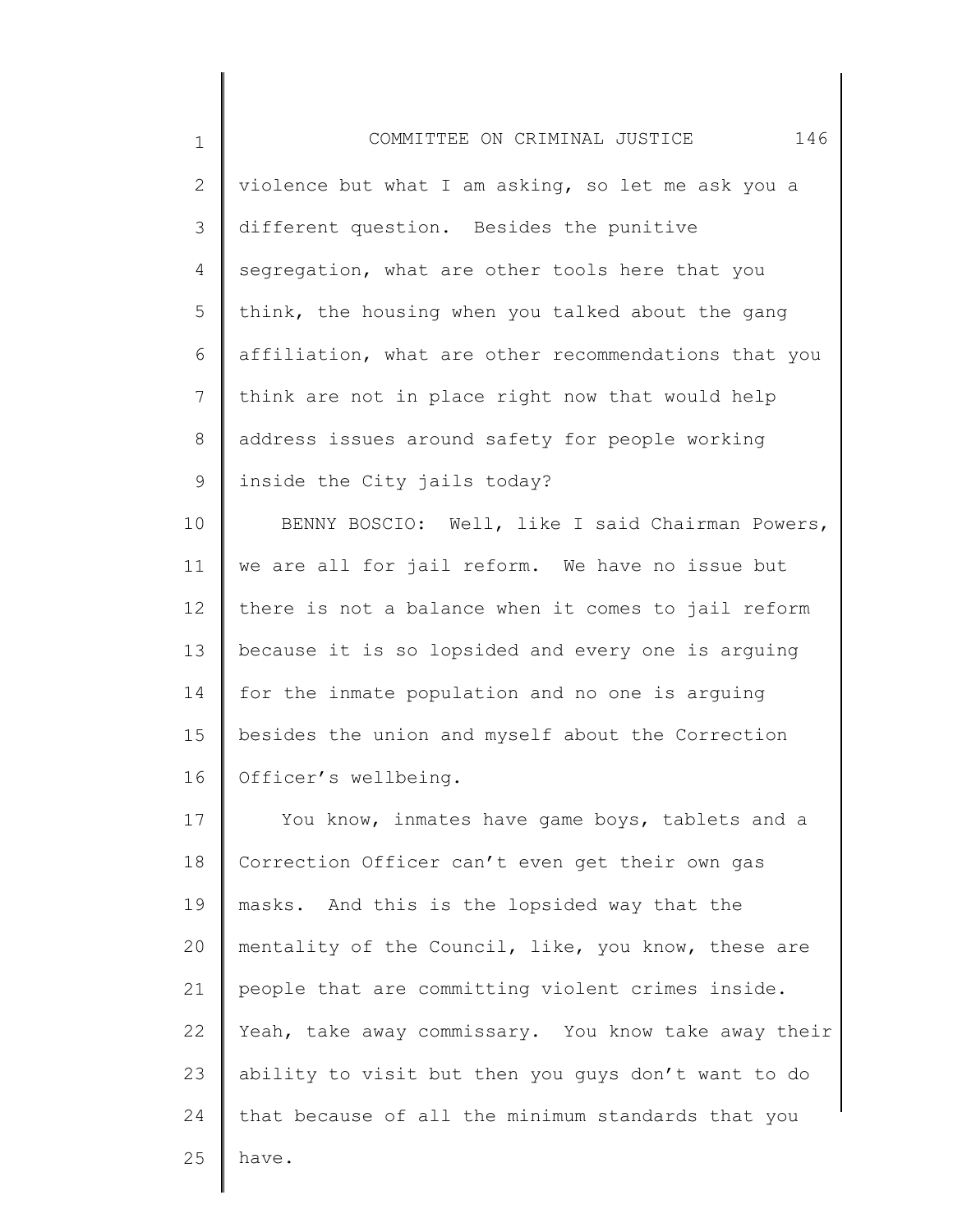2 3 4 5 Like I said, the consequences are watered down as they are and this is why we have a more embolden inmate and yes, based on bail reform, we have a more violent inmate that we are dealing with.

1

6 7 8 9 10 11 12 13 14 15 16 17 18 19 20 21 22 23 I mean, think about it, there is 4,800 inmates in our system now but the violence is skyrocketing because of some of it, I am sorry and no disrespect to the Department but some of it has to do with gross mismanagement of the agency. And we are pleading for your help because unfortunately you guys don't only represent inmates but you adhere to the Board of Corrections. You adhere the Council and it seems like the only people you want to represent here are inmates. What about us? Who is protecting us? We didn't take — you know, some people feel like it is our job, so we should be doused with urine and feces because we took this job. We should be assaulted with impunity because we decided to take this job. No, we decided to protect and serve our City. Alright but we are asking you guys for help because we need protections to. It can't be just about the wellbeing of inmates.

24 25 CHAIRPERSON POWERS: I understand that but I mean, first of all, no, it's not acceptable. I just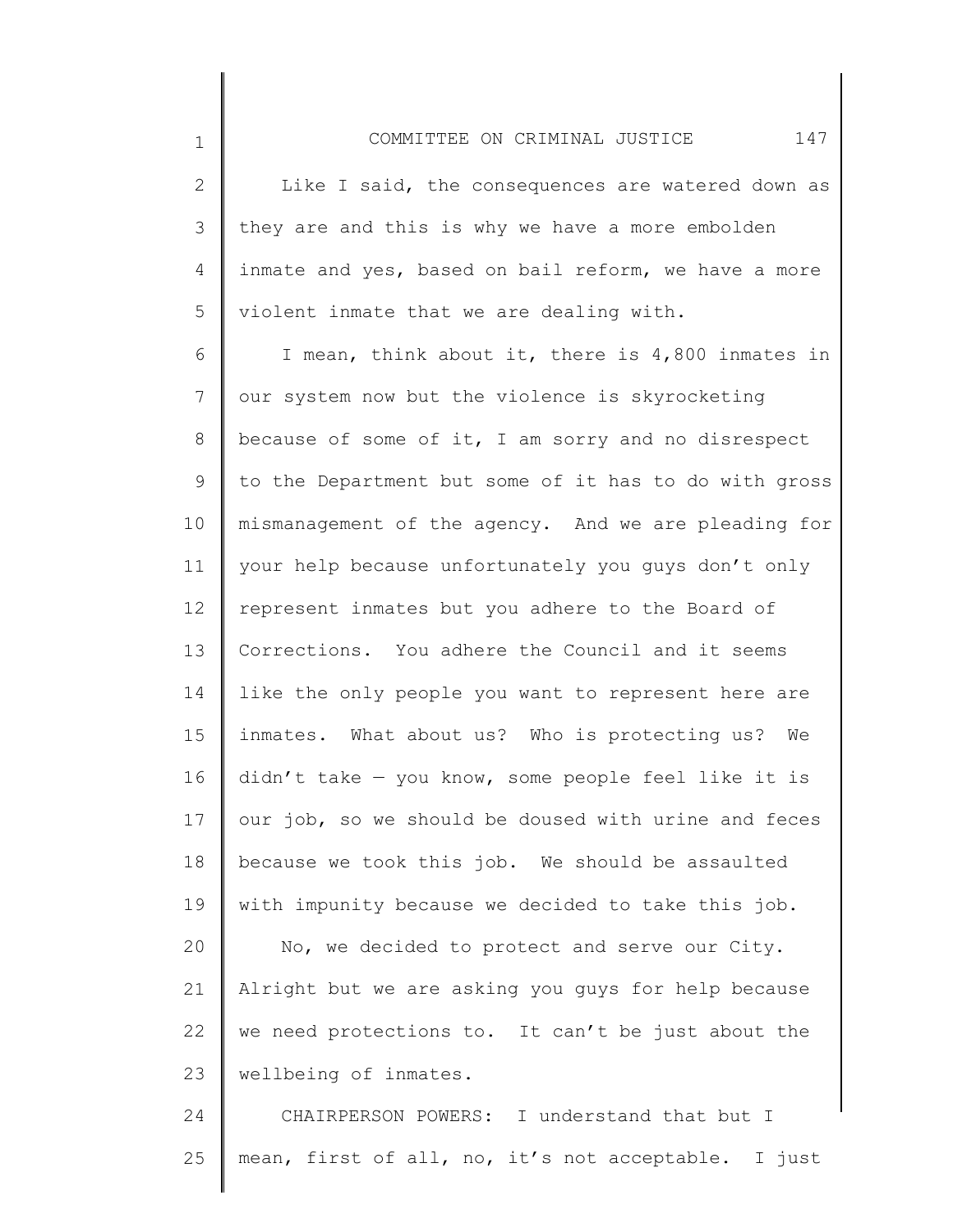| $\mathbf 1$     | 148<br>COMMITTEE ON CRIMINAL JUSTICE                    |
|-----------------|---------------------------------------------------------|
| 2               | want to be very clear. I will say it if it needs to     |
| 3               | be said, it is not acceptable for your members to       |
| 4               | have any of that happen to them and we do need to       |
| 5               | repeat that. I guess, but I guess you are here. I       |
| 6               | mean you are here at the City Council right now,        |
| 7               | right. If I am behind - if I am at Rikers Island        |
| 8               | right now, I can't testify before the City Council.     |
| 9               | That is why there are groups who are doing it for       |
| 10              | people. You are representing your members here. I       |
| 11              | am asking you a question, what are other                |
| 12 <sup>°</sup> | recommendations. You are going to go to the Board,      |
| 13              | you are at the Council. You have the Sponsor of the     |
| 14              | Bill here; you have the Chair. You know, I guess my     |
| 15              | question is, I believe that if you are going to make    |
| 16              | changes to restricted housing, punitive segregation,    |
| 17              | you also need to level up in other places as well.      |
| 18              | You need to change other practices at the Department.   |
| 19              | You have talked about mismanagement.                    |
| 20              | So, I am just asking because I think this is a          |
| 21              | public hearing for the opportunity to state this.<br>If |
| 22              | you feel like it's part of the dialogue that is         |
| 23              | necessary, what are the other tools that you think      |
| 24              | that the mismanagement that you think the Department    |
| 25              | needs or is undergoing that needs to be addressed?      |
|                 |                                                         |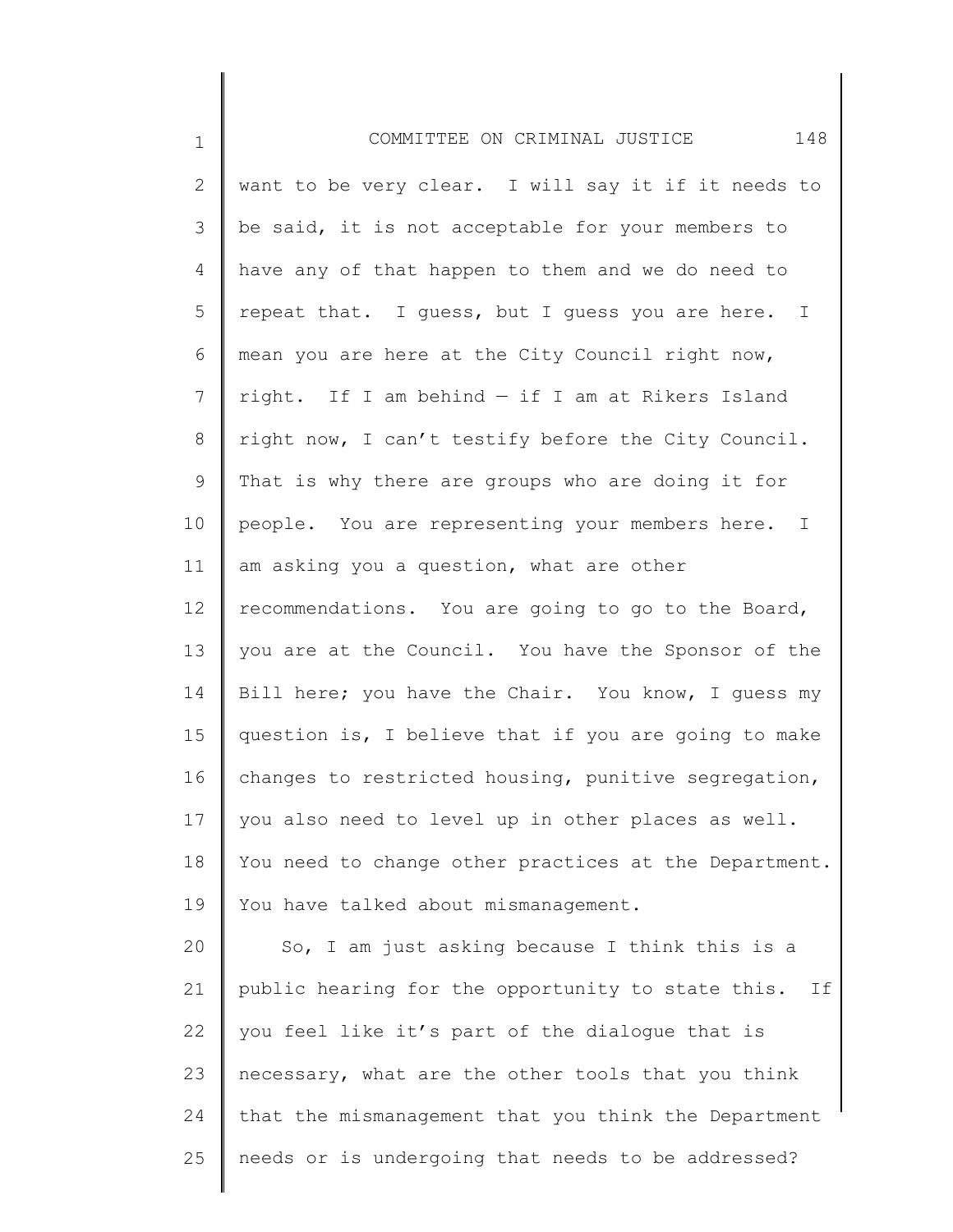| $\mathbf 1$     | 149<br>COMMITTEE ON CRIMINAL JUSTICE                  |
|-----------------|-------------------------------------------------------|
| $\mathbf{2}$    | BENNY BOSCIO: Break up the gang houses, lower         |
| 3               | the inmate to officer ratio. Right now it is 1        |
| 4               | Officer per 50 inmates. Why? When we have 85,         |
| 5               | approximately 8,500 Officers and 4,800 inmates. You   |
| 6               | could lower the inmate population to have less        |
| $7\phantom{.0}$ | inmates in each housing area. And like it was         |
| 8               | brought up here, the Department isn't even social     |
| 9               | distancing when it comes to COVID-19 and we fought    |
| 10              | and pleaded with the Department to put less inmates   |
| 11              | in a housing area to allow social distancing.         |
| 12              | So, yeah, it has a lot to do with mismanagement       |
| 13              | but once again, if we can't have the ability to       |
| 14              | separate violent inmates, the violence is just going  |
| 15              | to continue to rise.                                  |
| 16              | CHAIRPERSON POWERS: Okay. I am going to stop          |
| 17              | there. I am going to let members ask questions.       |
| 18              | think we have a couple of members who have their      |
| 19              | hands up. Thanks.                                     |
| 20              | COMMITTEE COUNSEL: Thank you, we will hear from       |
| 21              | Council Member Holden followed by Council Member      |
| 22              | Dromm.                                                |
| 23              | SERGEANT AT ARMS: Starting time.                      |
| 24              | COUNCIL MEMBER HOLDEN: Thank you and thank you        |
| 25              | to all of the Correction Officers who testified today |
|                 |                                                       |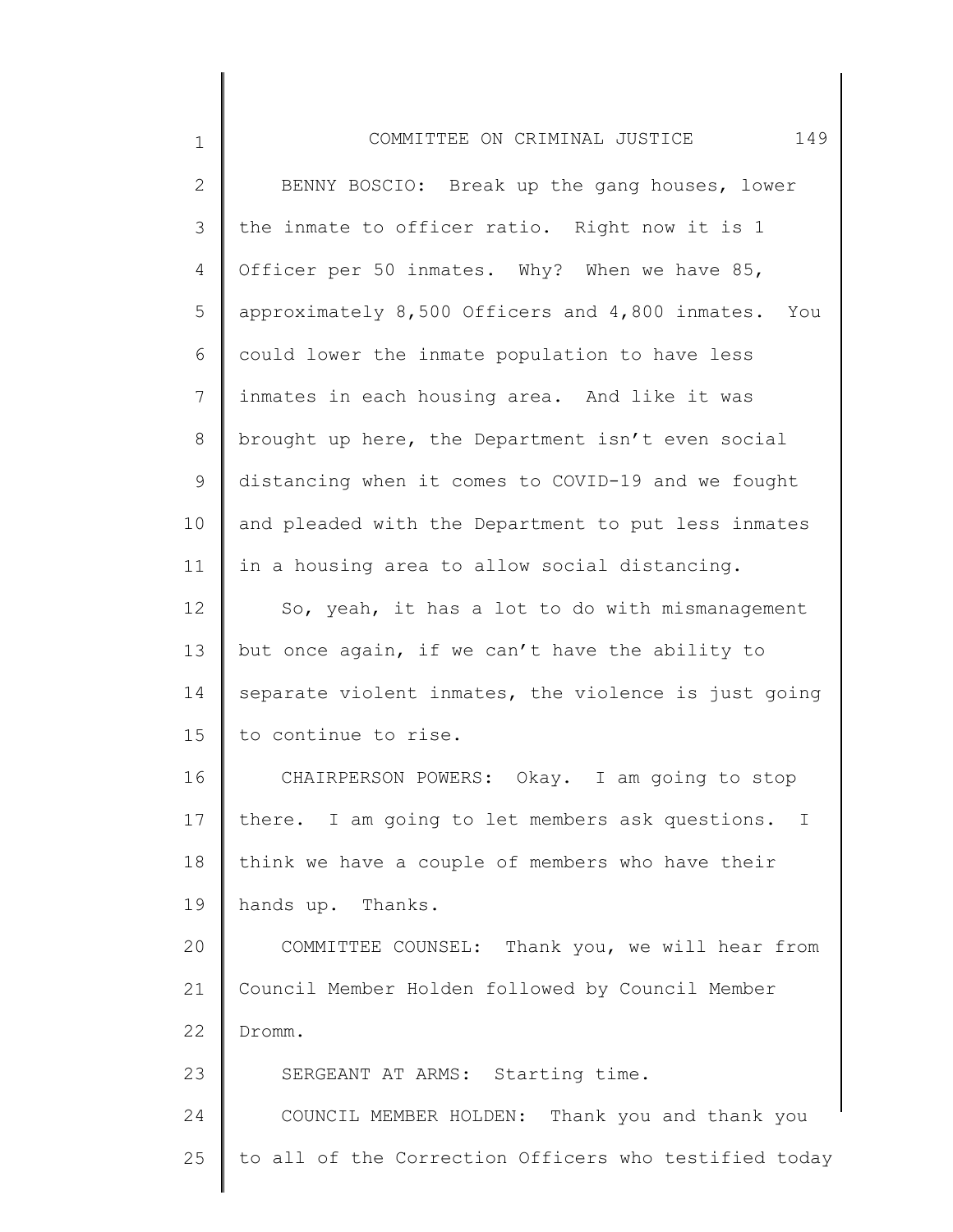1 2 3 4 5 6 COMMITTEE ON CRIMINAL JUSTICE 150 because we have to hear your side and I am glad that we finally did because I agree with certainly the COBA President Boscio that your side is not represented. And it's just like I don't think you were consulted for this bill.

7 8 9 10 11 12 13 14 Commissioner Brann stated by the way, COBA President Boscio, Commissioner Brann stated that if Intro.'s 2173 were to pass, they would have to think outside the box on how to punish violent inmates or detainees. That's kind of a little scary isn't it on your side? Because you are in with the most dangerous individuals in the City of New York or maybe even in the country.

15 16 17 18 19 Commissioner Brann said that we have a high concentration. She explained the violence saying that we have less detainees but they are more violent. I mean, I would like to know why that is. Why are they more violent?

20 21 22 23 24 25 BENNY BOSCIO: Well, I mean, they are more violent because they have been embolden by the way the Department has decided to house inmates. If you like I said, if you put 35 Bloods in the same house, if you put 35 Crips in the same house and the Officer that's working in that housing area needs assistance,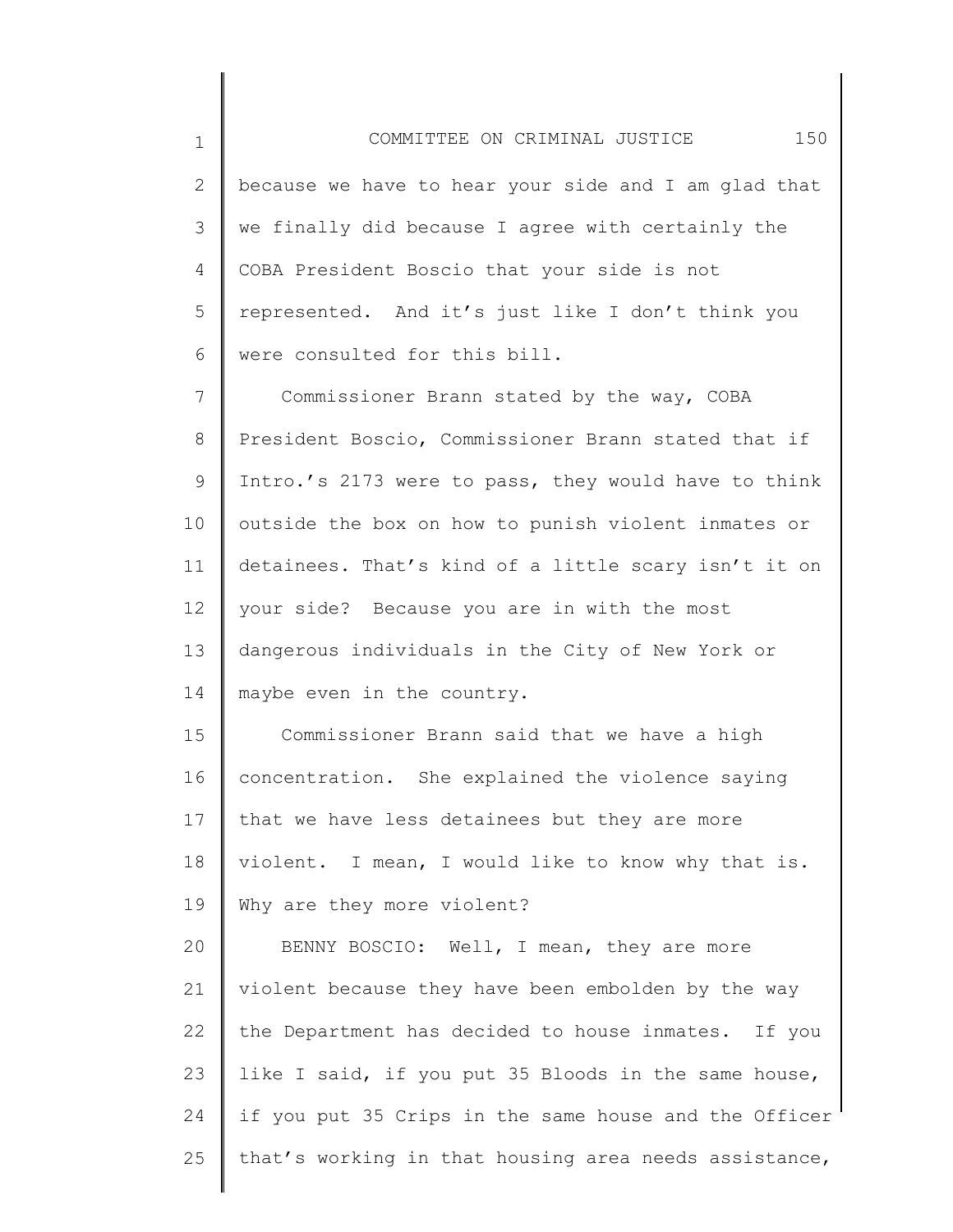2 3 4 5 when the prob team comes, that whole house is now ready to jump the prob team that's coming to assist that Officer. This is part of the disadvantage that the Department has put us in.

1

6 7 8 9 10 COUNCIL MEMBER HOLDEN: But Commissioner Brann, really kind of, when I asked her that question, she said they are not housing the gangs in the same unit and you are saying something very different than I am hearing.

11 12 13 14 15 16 17 18 19 20 21 22 23 24 25 BENNY BOSCIO: That's absolutely false and you guys can see the data for yourself. Ask for the housing area reports, so you can see the SRG affiliations of how many security risk group members which is our terminology for gangs. How many of the same gangs in each housing area. Ask for the data. The data doesn't lie. When you can walk into a facility and the Correction Officers can tell you oh, yeah, that's a Blood house, that's a Crip house, that's because of what the Department has decided to do about housing based on the Nunez litigation, the Nunez Consent Degree. This is what we are dealing with because they want so desperately to try and lower the violence and they are trying to do it at all calls but it is not working.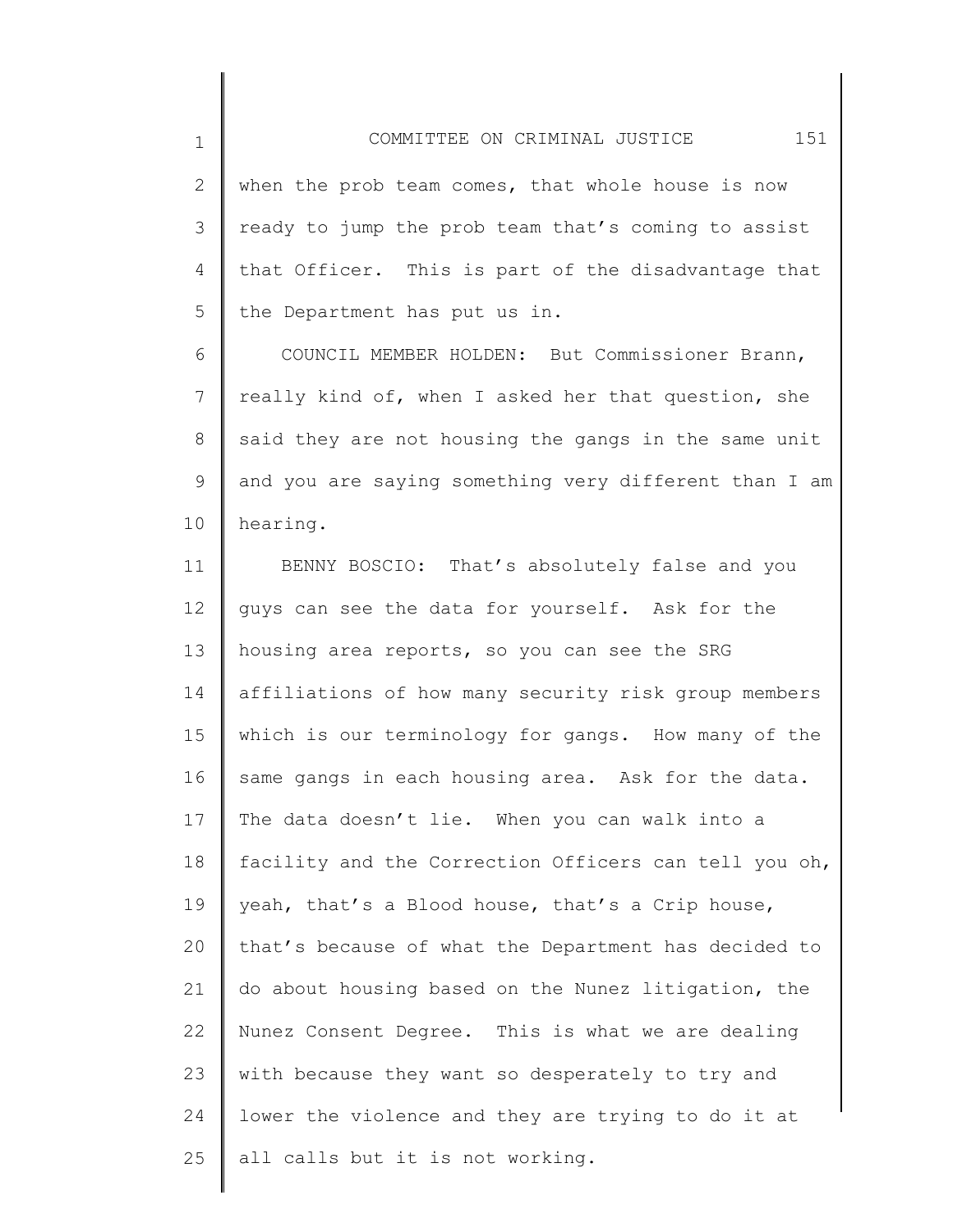| $\mathbf 1$     | 152<br>COMMITTEE ON CRIMINAL JUSTICE                    |
|-----------------|---------------------------------------------------------|
| $\overline{2}$  | COUNCIL MEMBER HOLDEN: Alright, I have a bill,          |
| 3               | some Council Members are listening by the way to COBA   |
| 4               | and really feel for your plague because it is $a - not$ |
| 5               | only its more dangerous in the pandemic obviously in    |
| 6               | the jails but for everyone. But now the increased       |
| $7\phantom{.0}$ | violence against Correction Officers and we heard       |
| $8\,$           | from many of your officers how they have been           |
| 9               | attacked.                                               |
| 10              | SERGEANT AT ARMS: Time expired.                         |
| 11              | COUNCIL MEMBER HOLDEN: And I have a bill, it's          |
| 12              | Into. 1753 which would require that the Department of   |
| 13              | Corrections separate gang members from the same         |
| 14              | units. You think obviously, that would be a good        |
| 15              | idea because we do have the space right?                |
| 16              | BENNY BOSCIO: Absolutely and if you mix them up         |
| 17              | and put five for instance, of each different gang.      |
| 18              | The focus will be on each other. It will be a little    |
| 19              | violent in the beginning but they will learn to live    |
| 20              | with one another like they did in the past.             |
| 21              | You know, this was a reckless decision to decide        |
| 22              | to house inmates according to their gang affiliation.   |
| 23              | Yes, that would be a much needed bill Council Member    |
| 24              | Holden.                                                 |
| 25              |                                                         |

║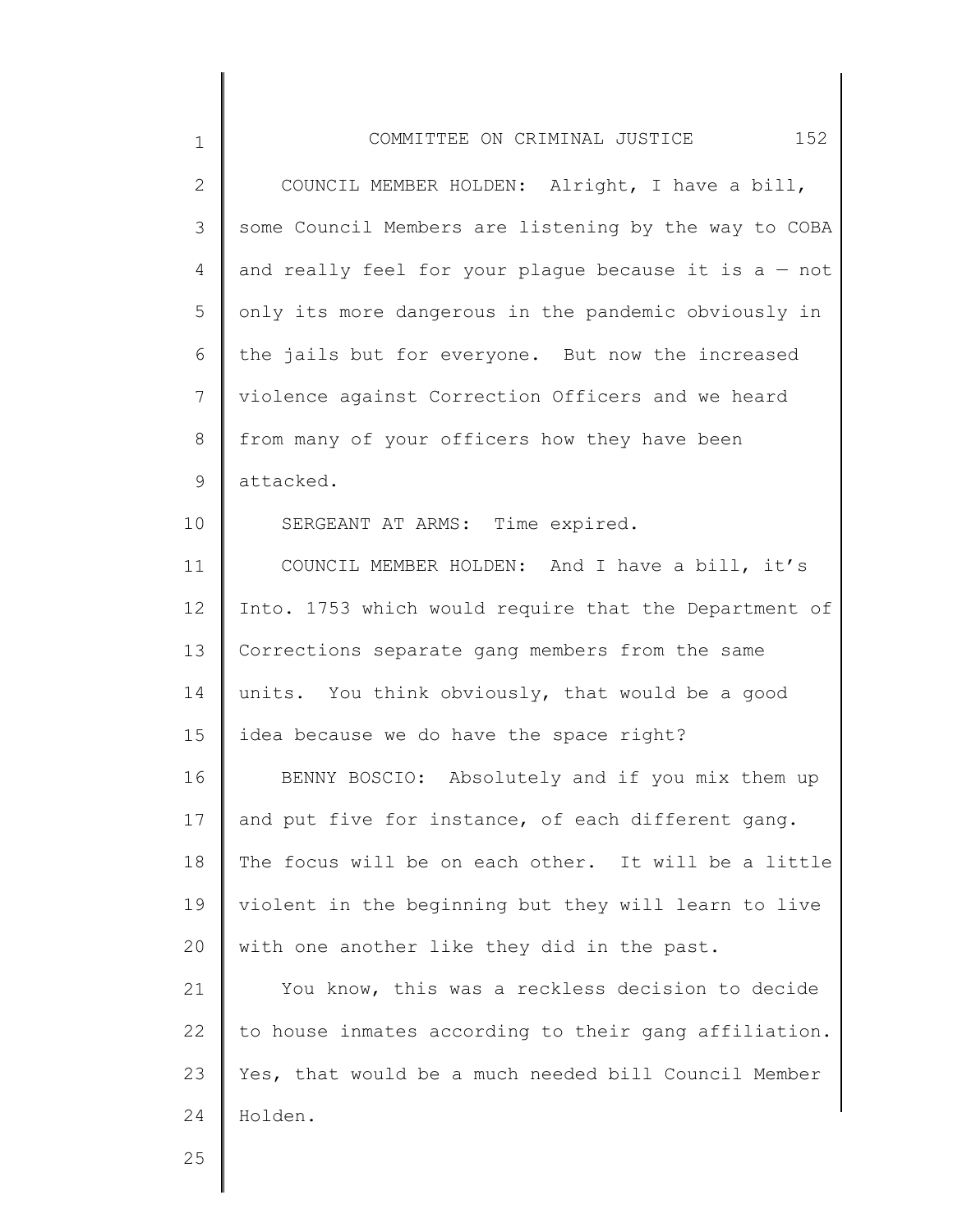1 2 3 4 5 6 7 8 9 10 11 12 13 14 15 16 17 18 19 20 21 22 23 24 COMMITTEE ON CRIMINAL JUSTICE 153 COUNCIL MEMBER HOLDEN: Thank you so much. Thank you Chair. BENNY BOSCIO: Thank you. COMMITTEE COUNSEL: Next, we will turn to Council Member Dromm. SERGEANT AT ARMS: Starting time. COUNCIL MEMBER DROMM: Thank you very much and let me start off by saying how my heart goes out to those Corrections Officers who were attacked. Nobody, as the Chair has stated, wants to see that happen to people who are serving the City of New York. You know but my argument is that actually by you know, reducing the use or eliminating the use of punitive segregation, you are going to decrease those types of violence and certainly, the Commissioner pointed to the fact that with the lowering of punitive segregation, the numbers there and the increased use of programming, they have seen success. And I mentioned this to your former leader Norman Seabrook, way back in 2014 when we were touring Rikers Island and I have been there in Rikers Island at least six times in the time that I have been in the City Council.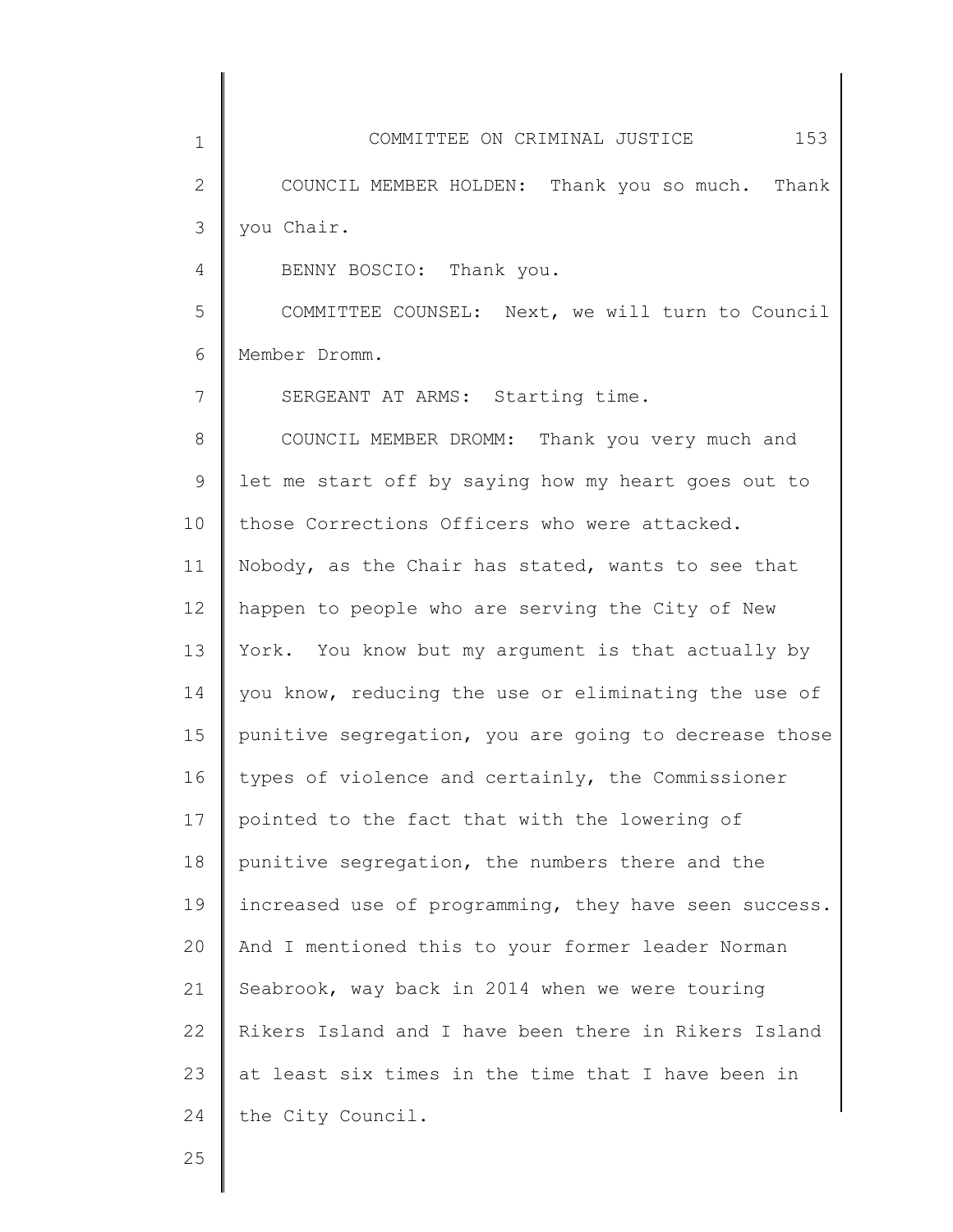| $\mathbf 1$  | 154<br>COMMITTEE ON CRIMINAL JUSTICE                  |
|--------------|-------------------------------------------------------|
| $\mathbf{2}$ | And even the facilities themselves, the               |
| 3            | facilities are in horrible, horrible shape and you    |
| 4            | know, I fought for better facilities just for the     |
| 5            | environment that you know, folks have to work in.     |
| 6            | The physical environment that folks have to work in   |
| 7            | but I do take objection to a number of the statements |
| 8            | that you made Mr. Boscio about not having any         |
| 9            | resources.                                            |
| 10           | In one hand you are saying that you don't have        |
| 11           | any resources but on the other hand you are saying    |
| 12           | you want to keep punitive segregation. So, I don't    |
| 13           | understand that.                                      |
| 14           | You are saying that you know, many of them are        |
| 15           | thrown into solitary for violent acts but I know for  |
| 16           | sure that on many occasions, folks are put into       |
| 17           | solitary for nonviolent acts and that has been a      |
| 18           | history of what's happened here. Look at what         |
| 19           | happened to Layleen Polanco. Why was Layleen Polanco  |
| 20           | put into solitary? Can you answer that?               |
| 21           | BENNY BOSCIO: Council Member Dromm, again you         |
| 22           | keep using the terminology solitary and we do not     |
| 23           | have that.                                            |
| 24           | COUNCIL MEMBER DROMM: Yes, you do it's                |
| 25           | synonymous, it's synonymous.                          |
|              |                                                       |

∥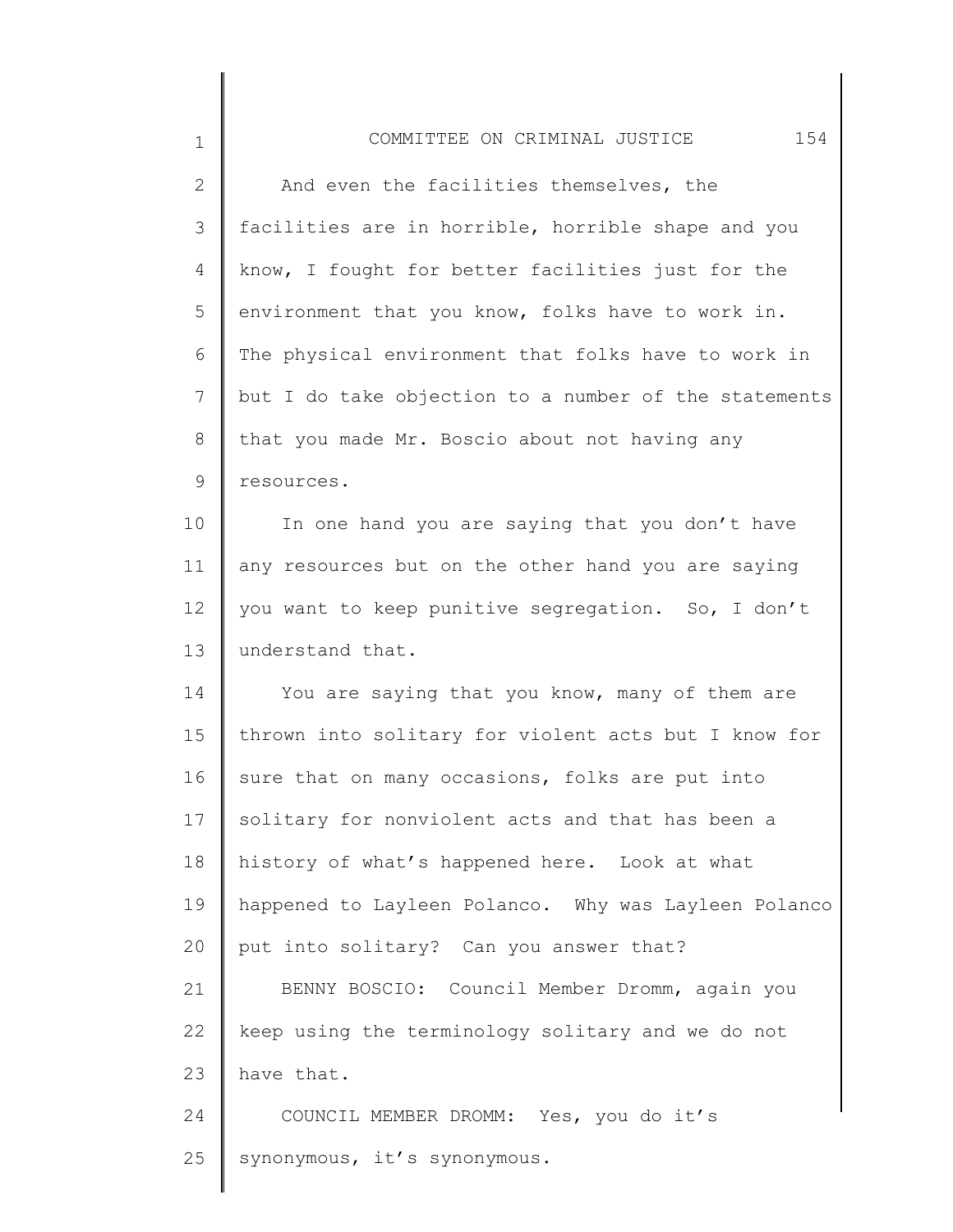| $\mathbf 1$  | 155<br>COMMITTEE ON CRIMINAL JUSTICE                  |
|--------------|-------------------------------------------------------|
| $\mathbf{2}$ | BENNY BOSCIO: Sir.                                    |
| 3            | COUNCIL MEMBER DROMM: Mr. Boscio, hold up             |
| 4            | please.                                               |
| 5            | BENNY BOSCIO: And when you ask, look -                |
| 6            | COUNCIL MEMBER DROMM: Mr. Boscio, I am a Council      |
| 7            | Member here to ask you questions.                     |
| 8            | BENNY BOSCIO: Right and I am telling you -            |
| $\mathsf 9$  | COUNCIL MEMBER DROMM: The words punitive              |
| 10           | segregation and solitary are synonymous. When you     |
| 11           | put somebody inside a cell for 20 hours, that is      |
| 12           | solitary confinement. It used to be 24 hours, so we   |
| 13           | have pushed back on that in your union, under the     |
| 14           | leadership of Norman Seabrook, who is on his way to   |
| 15           | jail by the way, okay. I hope he doesn't have to go   |
| 16           | into solitary, that's what I hope. God forbid he      |
| 17           | goes into solitary, then we might see some change but |
| 18           | you know, it's the same thing.                        |
| 19           | 20 hours, have you spent 20 hours in a bathroom?      |
| 20           | BENNY BOSCIO: [INAUDIBLE 3:07:09].                    |
| 21           | COUNCIL MEMBER DROMM: Mr. Boscio, have you spent      |
| 22           | 20 hours in a bathroom?                               |
| 23           | BENNY BOSCIO: No, I have not.                         |
| 24           | COUNCIL MEMBER DROMM: Well, try it, okay and see      |
| 25           | how you feel when you come out and see if it doesn't  |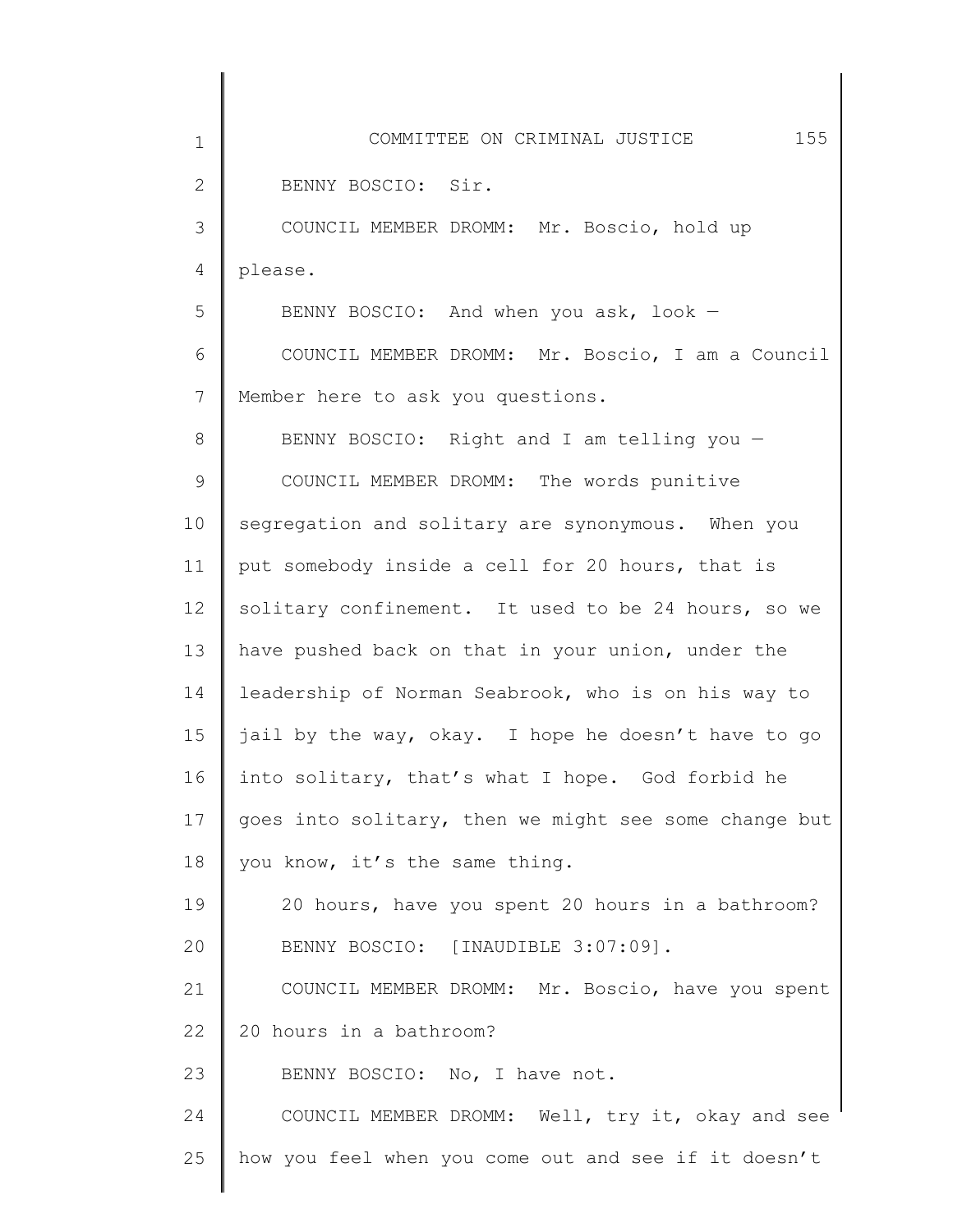1 2 3 4 COMMITTEE ON CRIMINAL JUSTICE 156 have psychological effect on you. 20 hours in a cell alone locked up has tremendous negative effects on people.

5 6 7 8 9 10 11 12 You say that officers don't have gas masks, I know that's not true. I know that the gas masks we use in classrooms against kids who were chained to their desks, okay. It was the teachers who didn't have gas masks. That situation has now been turned around but it was not the Corrections Officers and they are the one's who fire the tear gas to begin with, okay.

13 14 15 16 17 18 So, if they don't want to get tear gassed, tell them not to fire tear gas at kids. Gassing kids is an abomination. You talk about bail reform without any evidence. What is your evidence about bail reform having anything to do with increased violence in Rikers Island? There is no evidence of that.

19 20 21 22 23 You know, look, I find it very hard to take COBA seriously because of it's long record of corruption and you know, it's just, I don't believe that using torture to cure violence is a way to end violence. It just doesn't happen that way.

24 25 So, you know, and then you are talking about you know, the way we house inmates. This hearing is not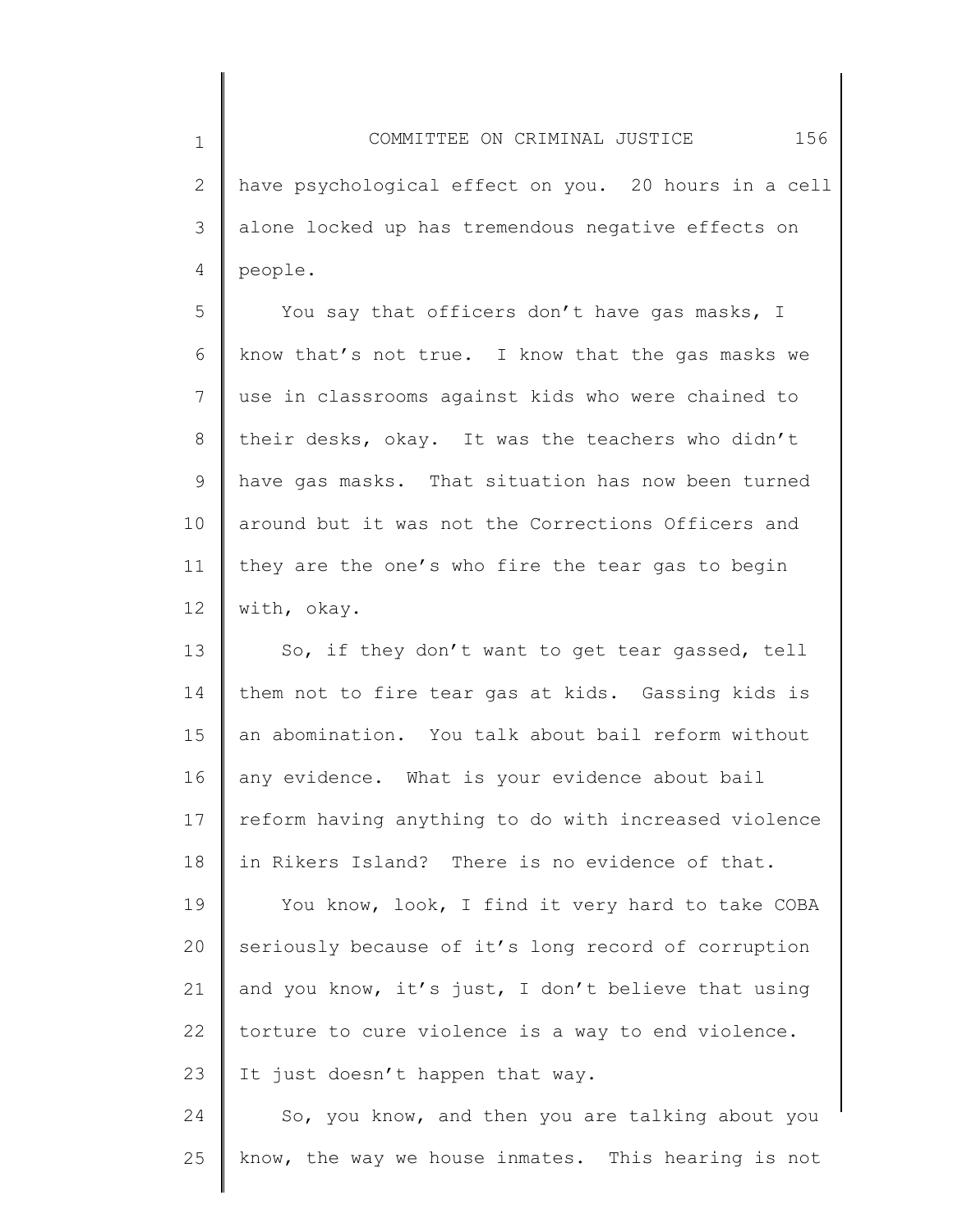1 2 3 4 5 6 7 8 9 10 11 12 13 14 15 16 17 18 19 20 21 22 23 24 25 COMMITTEE ON CRIMINAL JUSTICE 157 about the way we house inmates. I feel bad, maybe you are right about the gangs, I don't know. I don't know enough about the gangs to be honest with you to answer that. BENNY BOSCIO: I was talking about what's going on in jail. COUNCIL MEMBER DROMM: I know enough sir and I have oversight over your jails and I can go to your jails anytime without you following me around like your former leader did, okay. BENNY BOSCIO: I invite you to tour any time you want Council Member Dromm. COUNCIL MEMBER DROMM: Or your television ads or whatever you want to do. BENNY BOSCIO: I invite you to tour with me anytime you like, unannounced of course. COUNCIL MEMBER DROMM: I don't listen to thugs. You can be as much of a thug as you want to be but you don't bother me, okay. You don't bother me. I am here to help people, unfortunately you don't see the benefits of that and I wish that you did. If you did, you would serve your members okay. But it is time to change. Remember the people that have died under your supervision sir and the people you have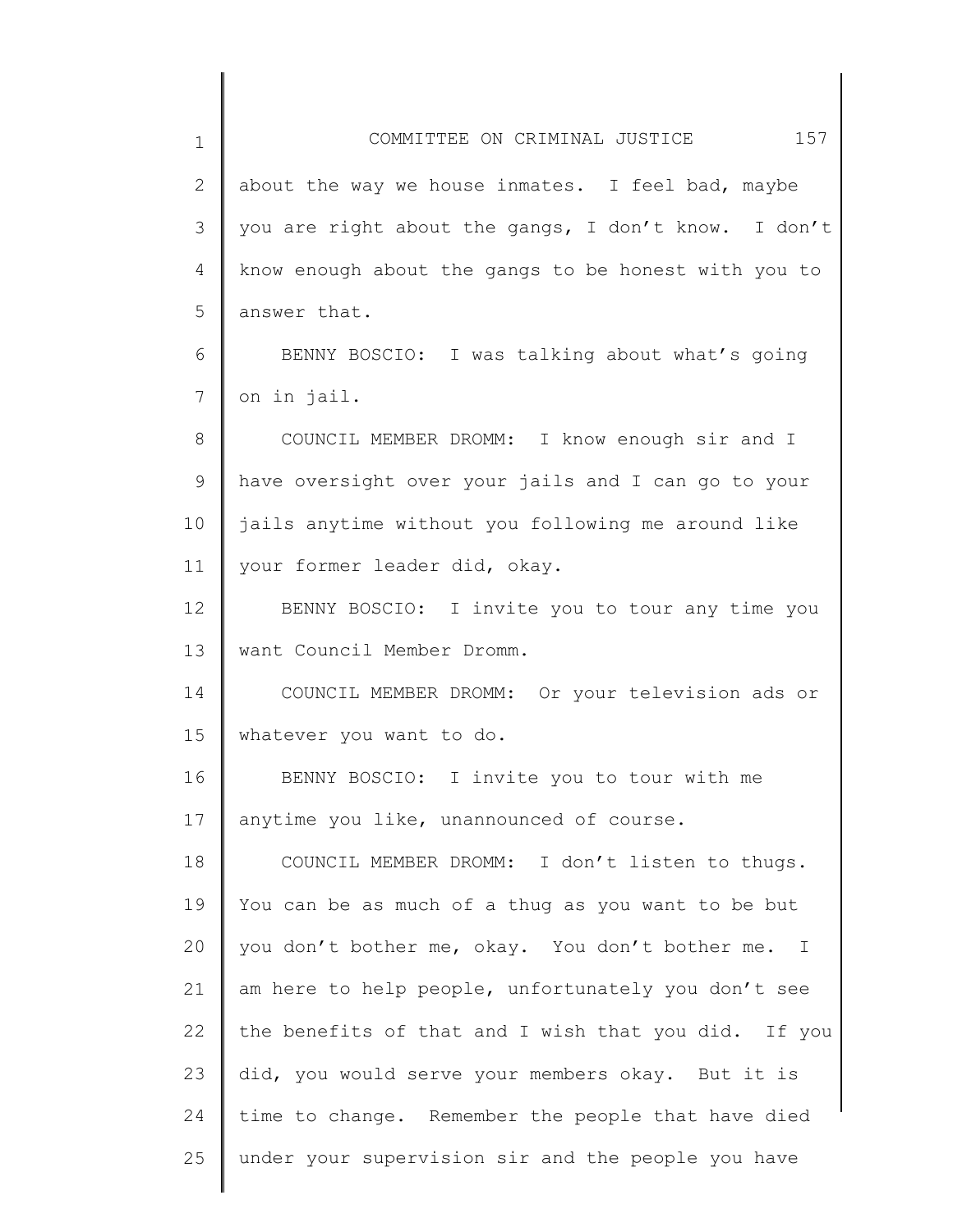| $\mathbf 1$    | 158<br>COMMITTEE ON CRIMINAL JUSTICE                  |
|----------------|-------------------------------------------------------|
| $\overline{2}$ | harmed sir by your insistence on punitive             |
| 3              | segregation, which is actually solitary confinement,  |
| $\overline{4}$ | which is torture. Thank you very much.                |
| 5              | BENNY BOSCIO: You and me can have a different         |
| 6              | opinion but like I said, slashings are up 16 percent. |
| $\overline{7}$ | Assaults on Correction Officers are up 15 percent and |
| $8\,$          | inmate on inmate violence is up a staggering 284      |
| 9              | percent and those numbers don't lie.                  |
| 10             | COUNCIL MEMBER DROMM: So, your officers are           |
| 11             | doing something wrong. That's got to be the reason.   |
| 12             | BENNY BOSCIO: Oh, that's your ideology I guess.       |
| 13             | COUNCIL MEMBER DROMM: Yeah, something is going        |
| 14             | wrong.                                                |
| 15             | CHAIRPERSON POWERS: Alright, we are going to          |
| 16             | leave it at that. Thank you, thank you for the        |
| 17             | testimony and the questions. I am going to have the   |
| 18             | Committee Counsel - thank you for your testimony of   |
| 19             | your members as well. I am going to have Committee    |
| 20             | Counsel call to the next panel. Thank you.            |
| 21             | COMMITTEE COUNSEL: Thank you. I would like to         |
| 22             | now welcome Kelsey De Avila to testify, followed by   |

23 Julia Solomons then Kayla Simpson.

SERGEANT AT ARMS: Starting time.

25

24

║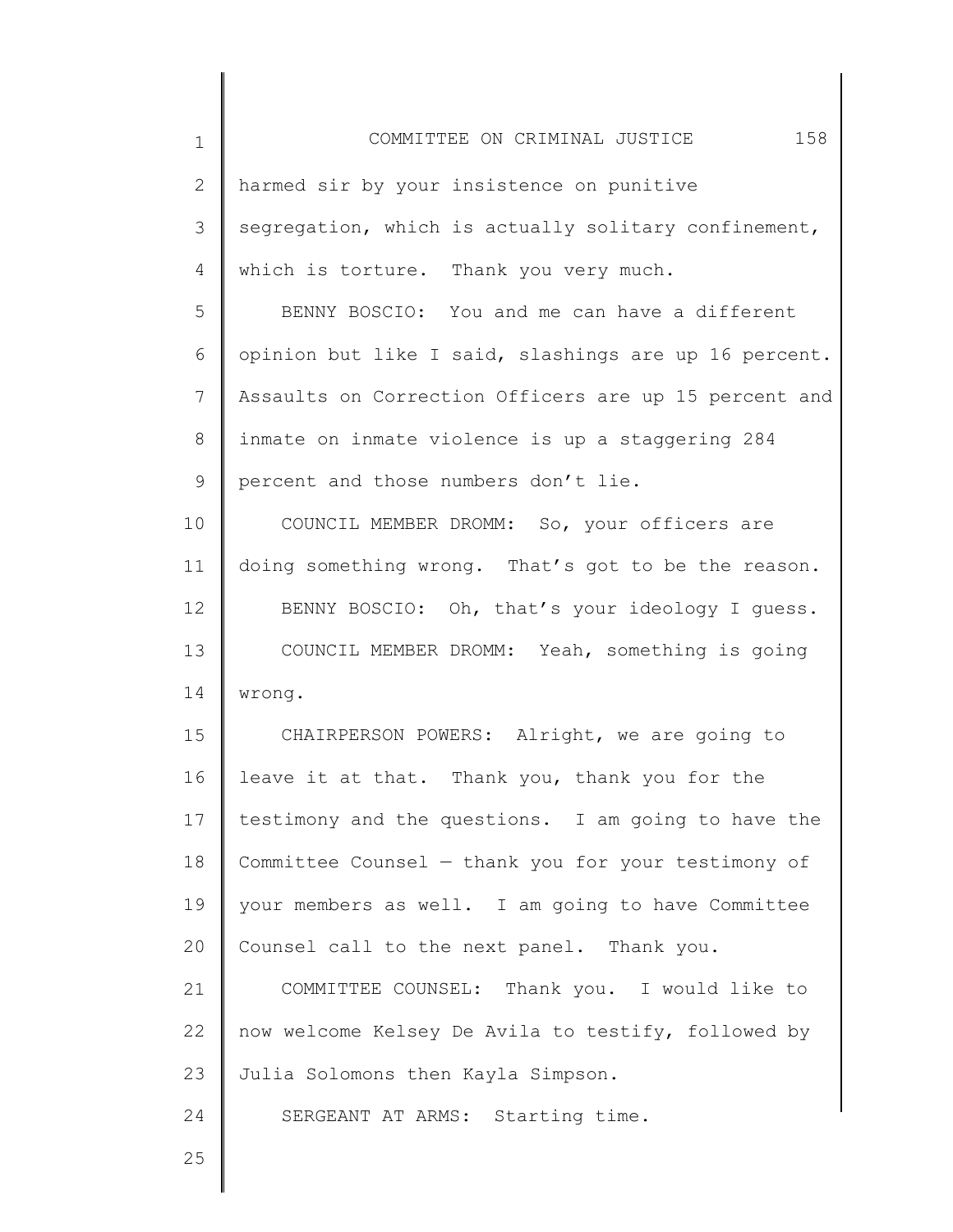| $\mathbf 1$  | 159<br>COMMITTEE ON CRIMINAL JUSTICE                  |
|--------------|-------------------------------------------------------|
| $\mathbf{2}$ | CHAIRPERSON POWERS: Thank you, go ahead. Thank        |
| 3            | you for the wait.                                     |
| 4            | KELSEY DE AVILA: Sorry, can you guys hear me?         |
| 5            | CHAIRPERSON POWERS: We can hear you, yeah.            |
| 6            | KELSEY DE AVILA: Hi, my name is Kelsey De Avila,      |
| 7            | I am with Brooklyn Defender Services. Thank you       |
| 8            | Chair Powers and a huge thank you to Council Member   |
| $\mathsf 9$  | Dromm for pushing back on the lies we heard today     |
| 10           | from the Department.                                  |
| 11           | Commissioner Brann couldn't say it but solitary       |
| 12           | confinement is torture and it does in fact exist in   |
| 13           | New York City jails. It just goes by another name.    |
| 14           | Punitive segregation, enhanced supervision housing    |
| 15           | and other classifications that don't have an official |
| 16           | name at. People have been advocating not in an        |
| 17           | effort to end the term solitary but rather to end the |
| 18           | inhumane practice and the lifetime of trauma solitary |
| 19           | represents.                                           |
| 20           | DOC is notorious for creating isolation units         |
| 21           | that have no directives or oversight. For example,    |
| 22           | people are routinely placed in what's termed          |
| 23           | deadlock. It is not a housing unit, it's not even     |
| 24           | used necessarily for disciplinary reasons, yet people |
| 25           | are locked in their cells for 23, 24 hours a day.     |

║

║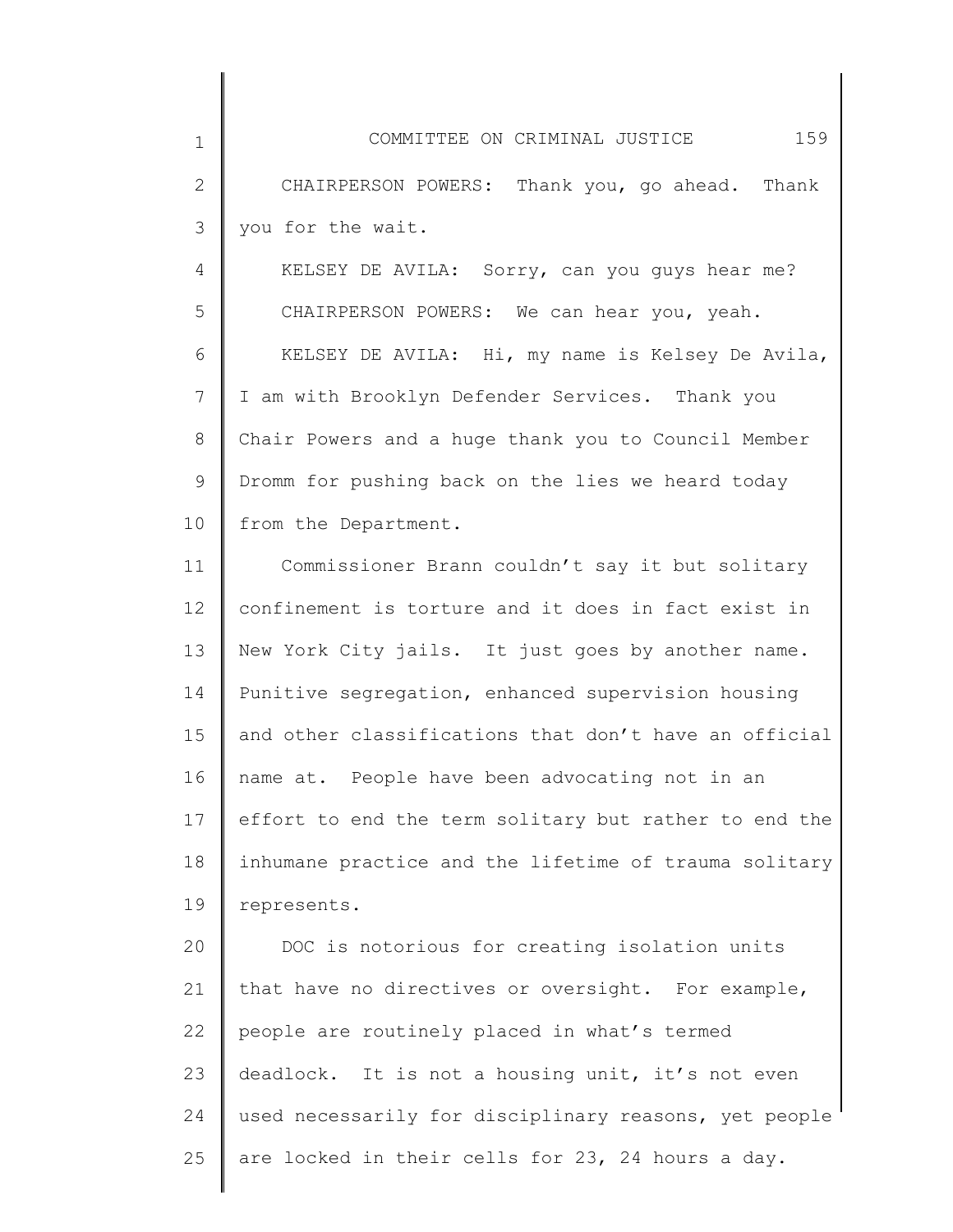2 3 4 5 Not provided with any due process and completely denied all meaningful contact with others. Deadlock is a prime example why policies and reforms cannot target a specific term or housing unit.

COMMITTEE ON CRIMINAL JUSTICE 160

1

25

6 7 8 9 10 11 12 13 14 DOC has and will continue to create nearly identical units using a different name. We must define solitary by the way people are treated and the restrictions they face. We must require that all people in DOC custody are treated with basic human dignity, starting with requiring all housing units or statuses to afford at minimum 14 hours out of cell with meaningful contact. It is the humane standard and anything less is restrictive and torturous.

15 16 17 18 19 20 21 22 23 24 This Committee and the Council have an opportunity to do something extraordinary by ending this horrific practice but despite the intent, unfortunately this bill as written does lack specificity and creates multiple loopholes, which based on experience we can expect the Department to use perpetuate harm against people in custody. And just due to time, I direct you to my written testimony which is much more detailed with our concerns. And I will end with this, we absolutely

can address safety without resorting to torture and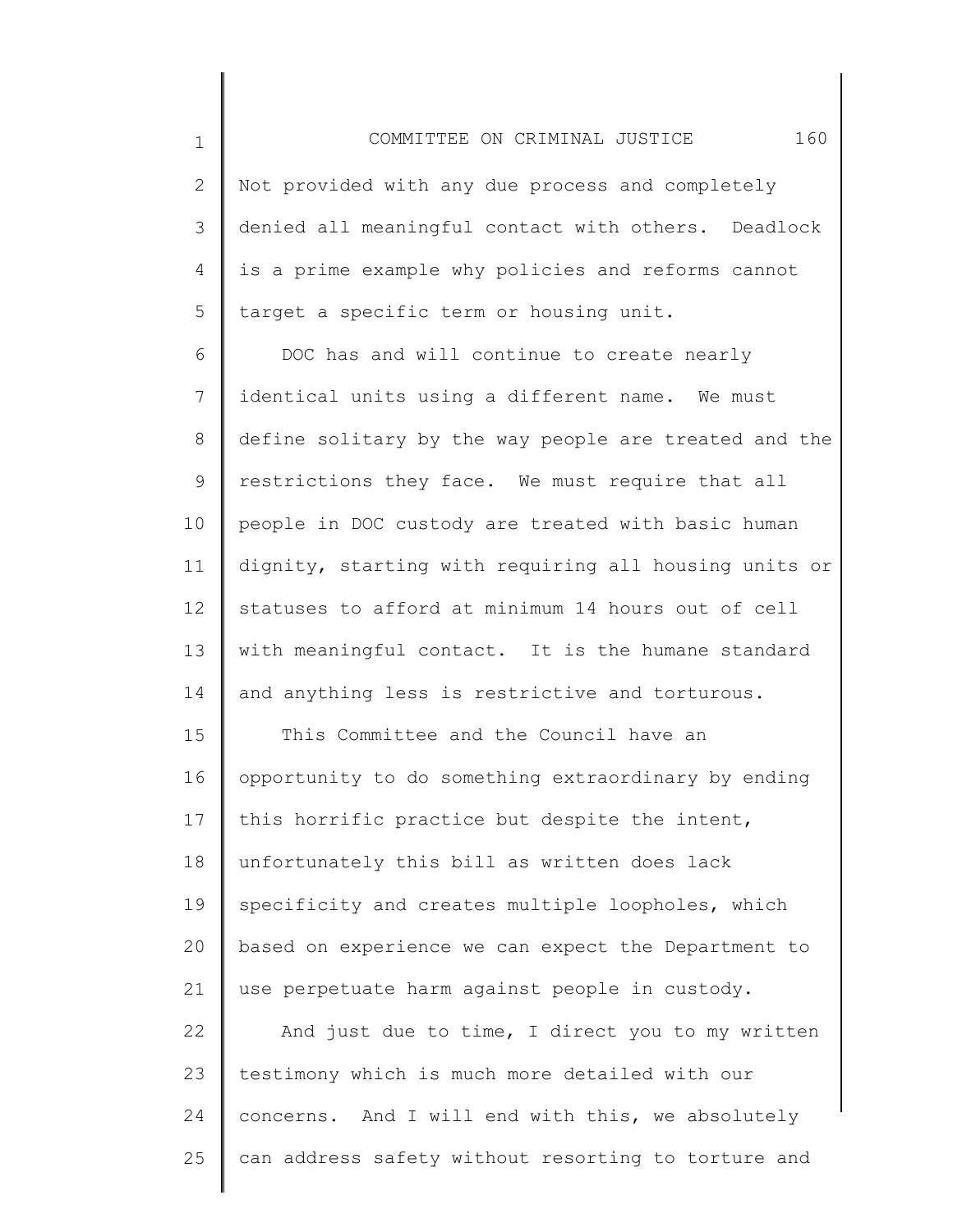1 2 3 4 5 6 7 8 9 10 11 12 13 14 15 16 17 18 19 20 21 22 23 24 25 COMMITTEE ON CRIMINAL JUSTICE 161 aiding in the trauma that is already present within the criminal legal system. We need not just the courage to say the words but the political will to ensure this torture ends. SERGEANT AT ARMS: Time expired. KELSEY DE AVILA: We urge you in the strongest possible terms to be leaders in ensuring an end to the torture in our City's jails. Thank you. COMMITTEE COUNSEL: I would like to now welcome Julia Solomons to testify followed by Kayla Simpson, then Sergio De La Pava. SERGEANT AT ARMS: Starting time. JULIA SOLOMONS: Thank you. Good morning Chair Powers and Committee Members. My name is Julia Solomons and I am a Criminal Defense Social Worker with the Bronx Defenders as well as a Member of the Jails Action Coalition. While we are grateful to be speaking to you today, this hearing is one of many opportunities for public comment on the use of solitary confinement in recent years. Survivors of solitary have been reliving the trauma they have experienced for years now at public hearings as the Board of Correction deliberated about how to end this torturous practice.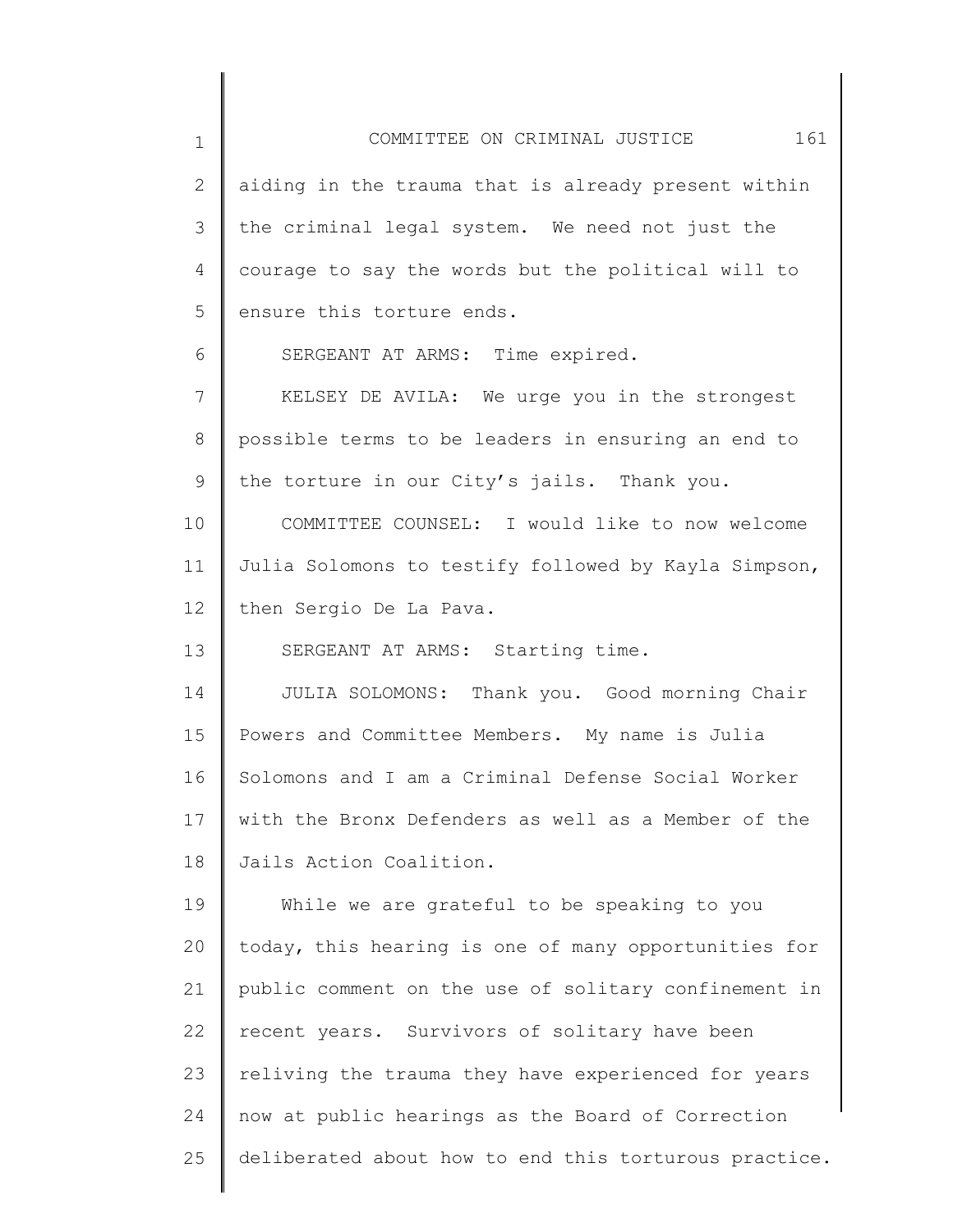| COMMITTEE ON CRIMINAL JUSTICE |  |  |  |  |  |
|-------------------------------|--|--|--|--|--|
|-------------------------------|--|--|--|--|--|

2 3 4 5 6 7 8 9 10 11 12 13 14 15 It has taken the City too long to fix the broken disciplinary system in our jails. Lives have been lost because of that delay. We must ensure a true definitive end to solitary confinement immediately and for that reason, today we ask the City Council to adopt the amended version of Intro. 6908 submitted by the Jails Action Coalition and Solitary Campaign. This would guarantee access to Council as a starting point for representation in disciplinary proceedings, require true out of cell time, making it impossible for the Department of Correction to create solitary confinement by another name and begin to shift the punitive mentality in jails that aims towards one of healing and rehabilitation.

1

16 17 18 19 We believe that the bill will not have its intended outcome as it is written currently. We strongly encourage the Council to amend the bill before passing it.

20 21 22 23 24 25 DOC represented today that their disciplinary process is uncomplicated and working well and that's statement stands an unbelievably stark contract with our clients reports. People in custody currently have absolutely no true mechanism to meaningfully defend themselves before being placed in isolation.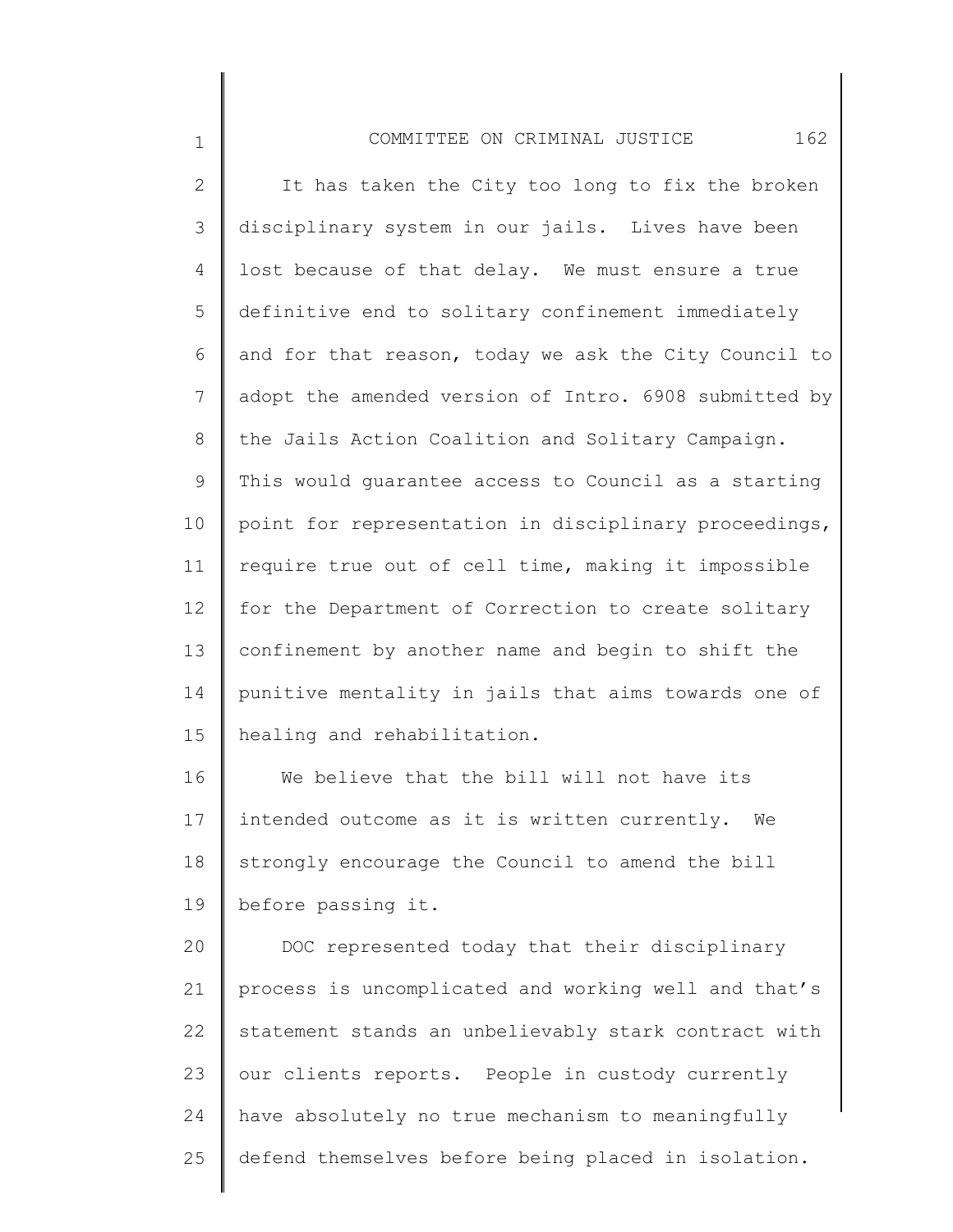1

19

2 3 4 5 6 7 We hear often that our clients spend days in punitive segregation without the opportunity to attend the hearing. In jurisdictions such as Washington DC and Massachusetts, access to Council in disciplinary hearings has been the standard practice for decades.

8 9 10 11 12 13 14 15 16 17 18 For those who have an attorney of record in an ongoing legal matter, that attorney must be notified 48 hours in advance of a hearing, so that they or a representative have a meaningful opportunity to attend the hearing. Before which the person cannot be placed in any form of restrictive housing. Our clients often report that they were never informed of their hearing in situations where DOC claimed that they refused the opportunity to attend and thus, any refusal must be video taped to ensure true access to due process.

SERGEANT AT ARMS: Time expired.

20 21 22 23 JULIA SOLOMONS: As others have shared, DOC repeatedly creates new housing units that are not labeled solitary but nonetheless continue to isolate and torture people.

24 25 As such, the bill must be specific in detailing the practices that are permitted when a person is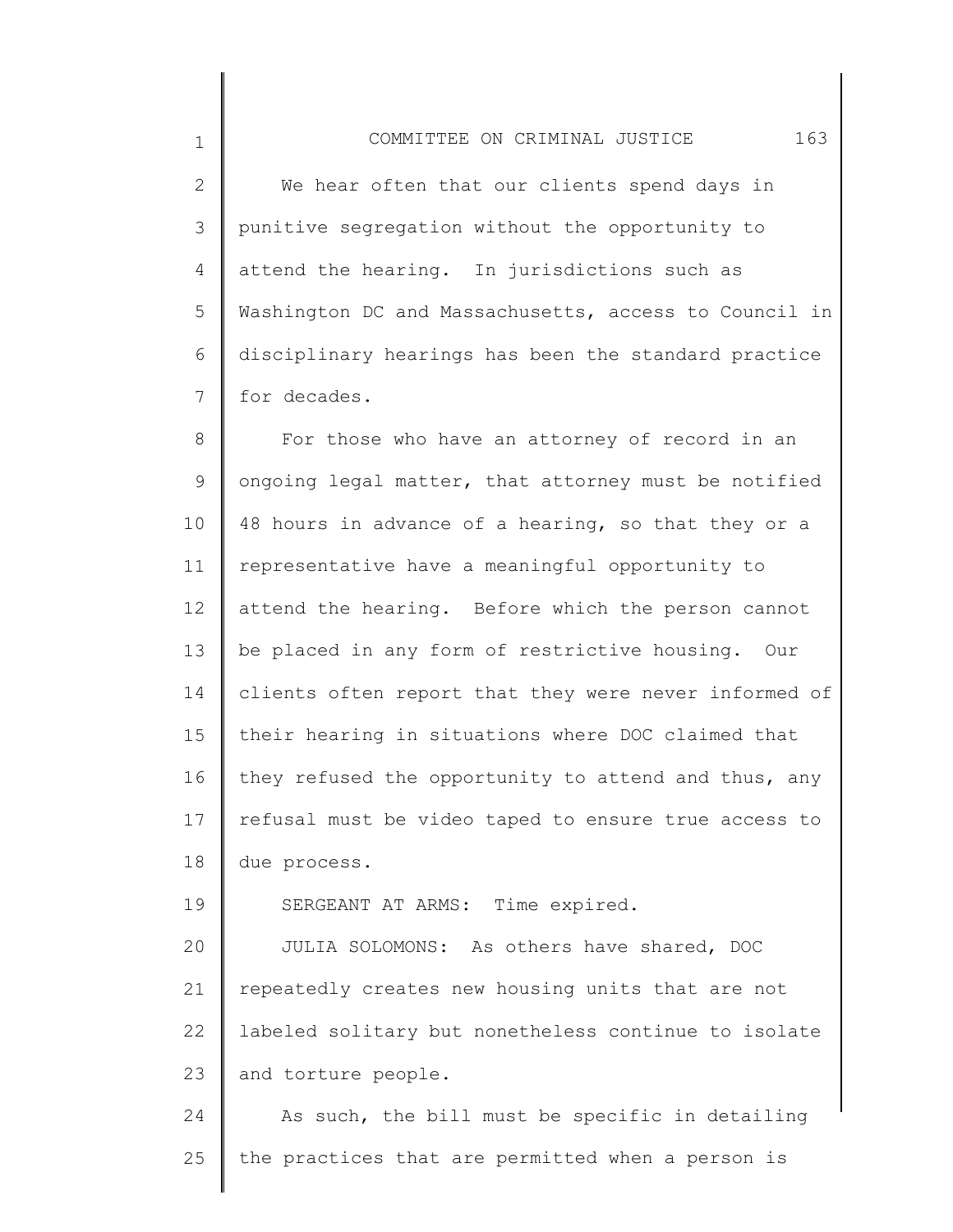| 164<br>COMMITTEE ON CRIMINAL JUSTICE                  |
|-------------------------------------------------------|
| convicted of an infraction. Offering people in        |
| custody critical support and engagement to address    |
| their mental and emotional needs is the only way we   |
| will actually rates of violence in our jails decrease |
| and I would direct you to our written testimony as    |
| well for further comments. Thank you so much.         |
| COMMITTEE COUNSEL: I would now like to welcome        |
| Kayla Simpson to testify followed by Sergio De La     |
| Pava then Mik Kinkead.                                |
| SERGEANT AT ARMS: Starting time.                      |
| KAYLA SIMPSON: Good afternoon. My name is Kayla       |
| Simpson, I am an Attorney at the Legal Aid Society's  |
| Prisoners' Rights Project. Thank you Chairman         |
| Powers, Public Advocate Williams, members and staff   |
| of the Committee for this opportunity to address      |
| human rights abuses in the City jails.                |
| And we applaud Council Member Dromm's leadership,     |
| the Committee members, Public Advocate Williams for   |
| recognizing the enduring unnecessary harm that        |
| isolated confinement poses to the health and safety   |
| of New Yorkers in custody. But one of the things I    |
| think we have to take from the Correction Officers    |
| who testified today is that the Departments long      |
| standing fundamentally punitive attitude towards      |
|                                                       |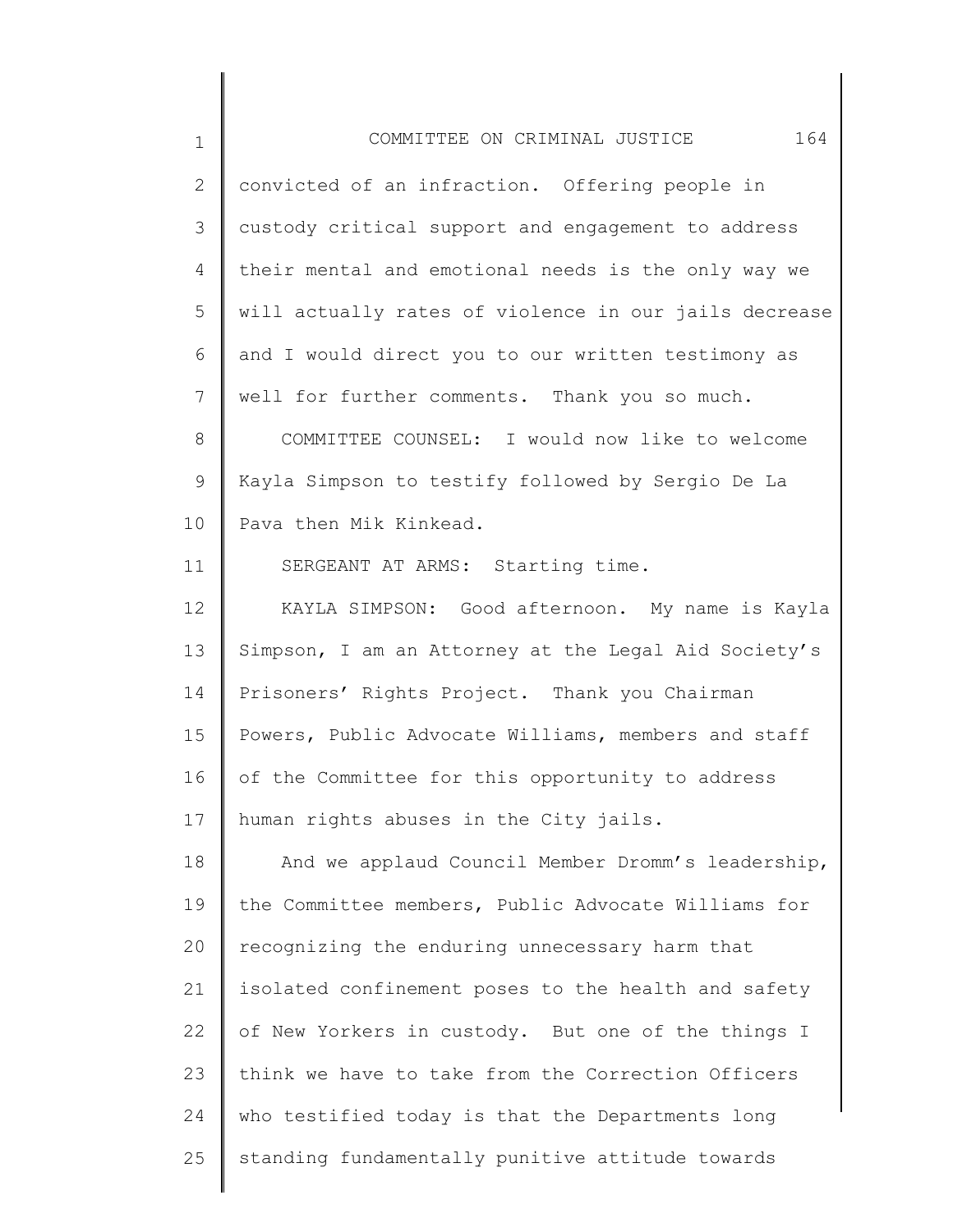1 2 3 4 5 6 7 8 9 10 COMMITTEE ON CRIMINAL JUSTICE 165 people in custody does not work. It does not make anyone safe including them. Neither the Board of Corrections piecemeal rules about restrictive housing up to this point. There were years of reports from a federal Nunez monitor critiquing deep seated hostility the Department directs that the people incarcerates, nor the testimony of many survivors of solitary confinement have curved this reflexively punitive approach.

11 12 13 14 15 16 17 18 19 20 21 Instead, the Department has replaced the monolith of punitive segregation and solitary confinement with a plethora of alternative isolating measures imposed without the same due process, however imperfect is was for punitive segregation. And the names have changed, enhanced supervision housing, secure second chance solo, closed custody, MDC 9 South Separation Status, all of them are forms of isolation and deprivation with the potential for serious harm and there is no evidence that they actually address the issues of violence raised today.

22 23 24 25 And the Department will not solve this problem on its own, as is clear from their testimony today. They don't believe they are even using solitary. They are worried that due process protections will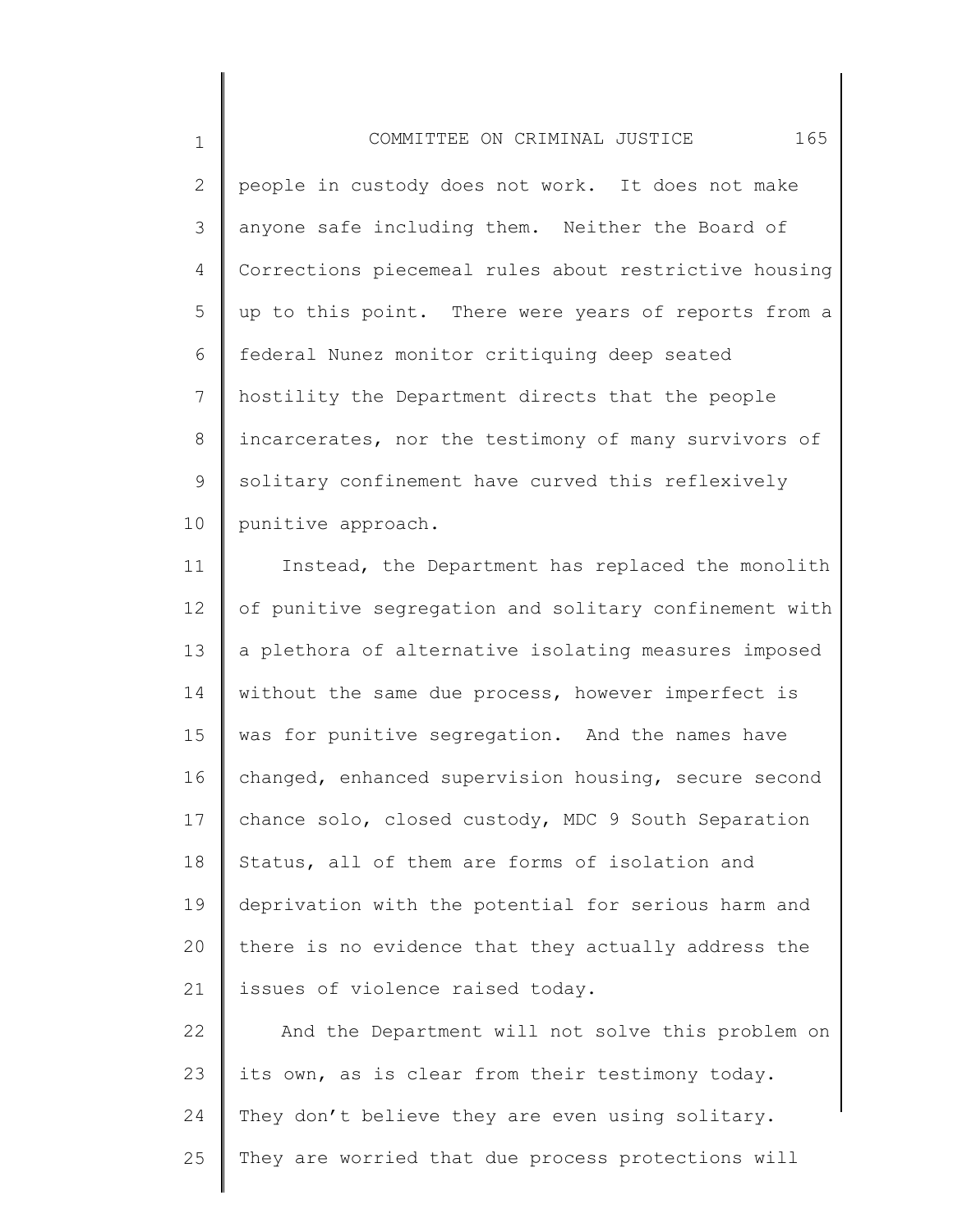1 2 3 4 5 6 7 8 9 10 11 12 13 14 15 16 17 18 19 20 COMMITTEE ON CRIMINAL JUSTICE 166 result in complications to their ability to impose restrictions they want to impose. When they asked you for flexibility today, what they are asking for is discretion that history shows you they will use to default to isolation and deprivation. That is the direction discretion goes in this Department which is why clear standards in any bill or regulation are essential. SERGEANT AT ARMS: Time expired. KAYLA SIMPSON: And we have given written testimony. I know my time is up. It is extensive there but I just want to reiterate the need for clarity in any bill that's passed to strengthen the goals that we know that this legislation intends. We look forward with you to working on that bill language. We appreciate you leadership which is what these times demand. Thank you. COMMITTEE COUNSEL: I would like to now welcome Sergio De La Pava to testify followed by Mik Kinkead.

22 23 24 25 SERGIO DE LA PAVA: Thank you. Good afternoon, I am the Legal Director of New York County Defender Services and we thank you for the opportunity to be heard on such a critical issue.

SERGEANT AT ARMS: Starting time.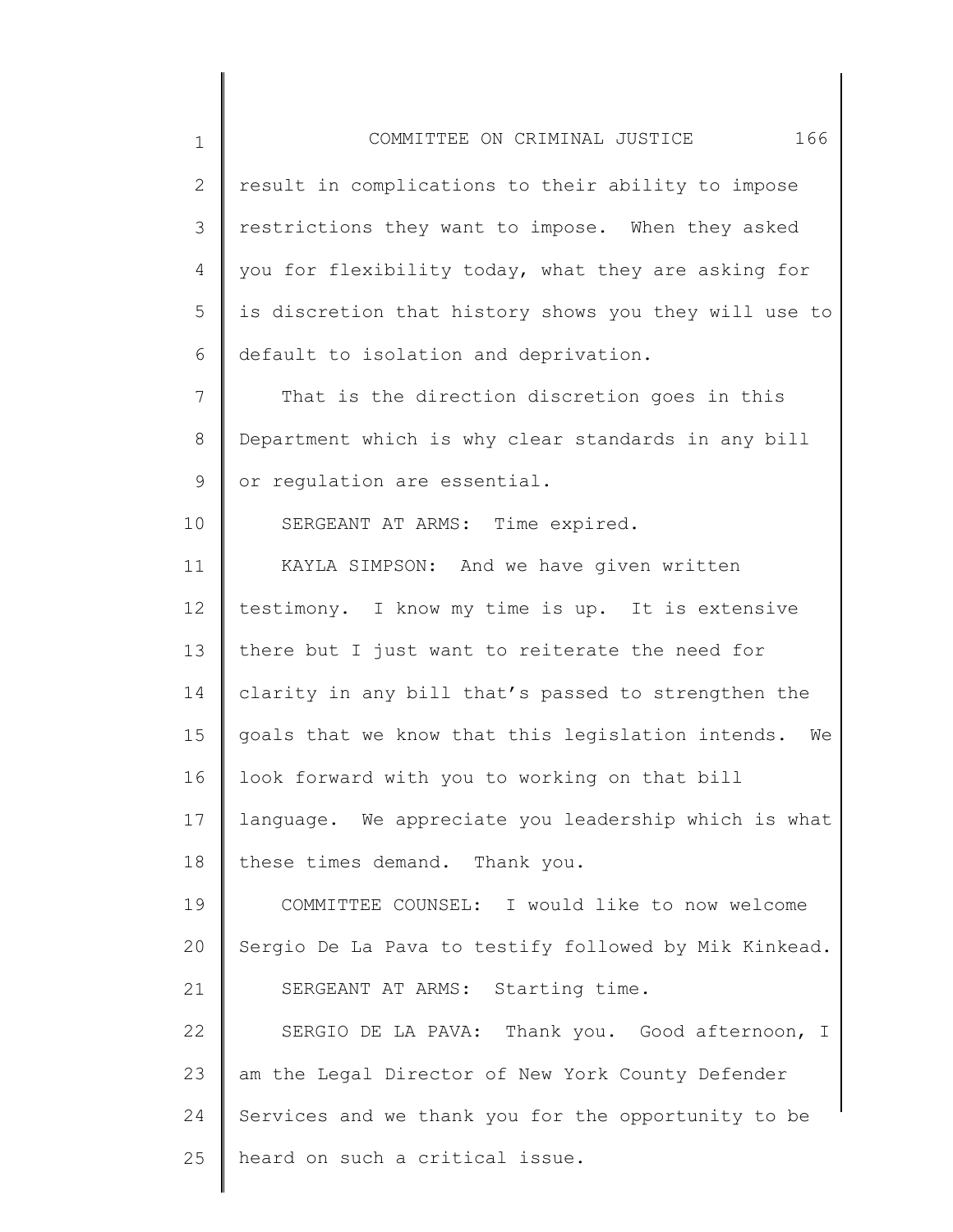2 3 4 5 6 7 8 9 I have testified here quite a few times on the various nuances and possible impacts of legislation being considered but never before has the proposed change carried such a clear ethical mandate. Our history is littered with discredited practices that we later look on with shame and wonder how a right thinking society could have encountered in such widespread harm to the powerless.

1

10 11 12 13 14 15 16 17 18 My 25 year career as a public defender has given me a close view of one such instance in mass incarceration. Today, we consider it a blay, a criminal justice world where Rikers averaged about 15,000 inmates to today's less than 5,000. What kind of social sickness had taken hold and powerfully victimized our most vulnerable citizens. We now feel shame about mass incarceration and are scrambling to rectify its severe injustices.

19 20 21 22 23 24 25 I predict that our current common place used of solitary confinement will likewise one day produce a similar phenomenon because we can use all the crafty euphemisms we like, administrative segregation, lockdown, punitive isolation, the hole, the ben. We cannot change the essence of what we are talking about today.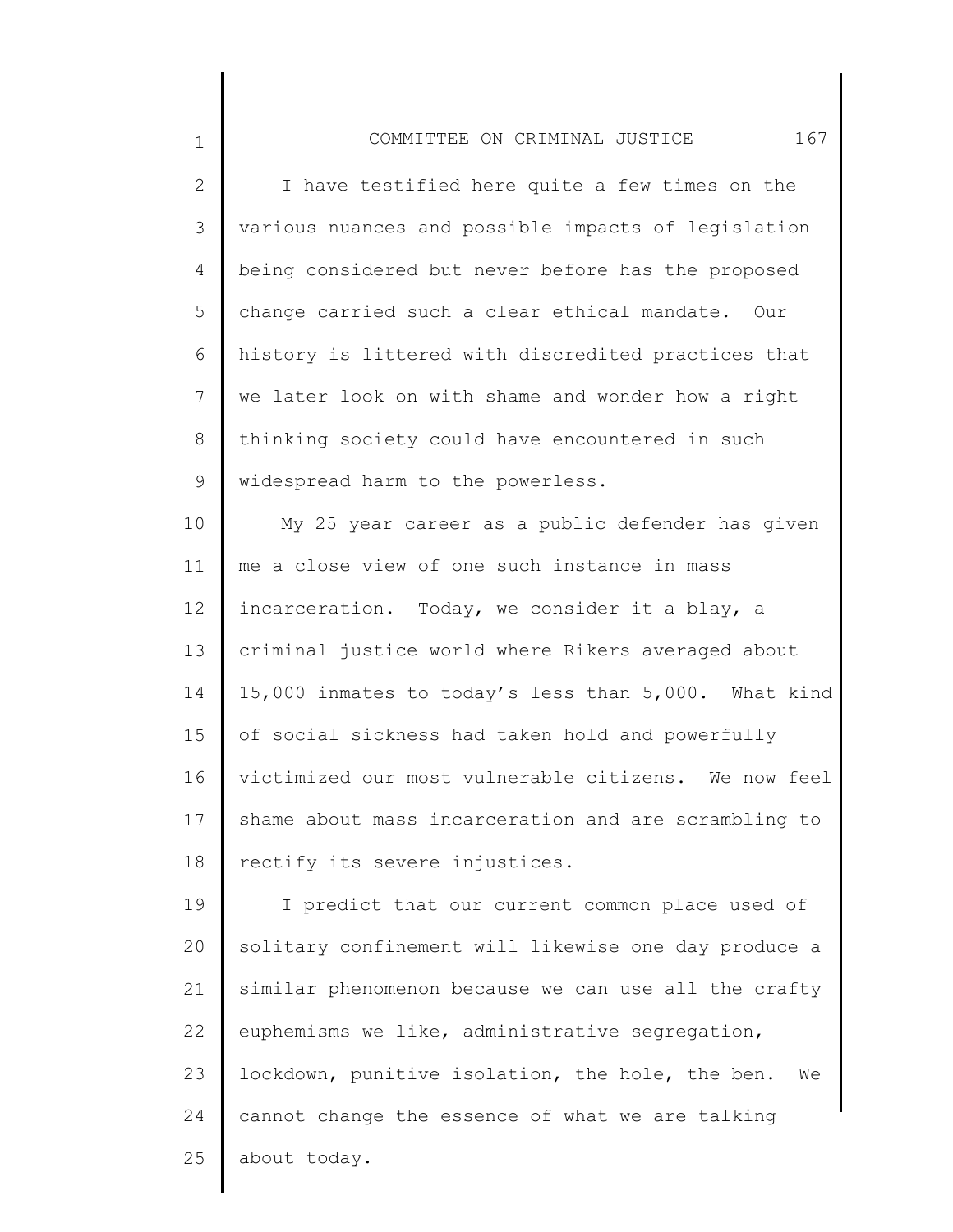1 2 3 4 5 6 7 8 9 10 11 12 13 14 15 16 17 18 19 20 21 22 23 24 25 COMMITTEE ON CRIMINAL JUSTICE 168 State sanctioned and state imposed psychological torture on individuals whose human rights have been stripped away by force. Our written testimony sets forth just some of the vast psychosocial and neuroscientific literature on the inherent cruelty of this illegitimate practice. The studies confirm what we surely know intuitively. The intentional infliction of mental and psychological injuries like Post Traumatic Stress Syndrome, is deeply immoral. The only real solution is to immediately and entirely discontinue the practice. Of course, I am moved by the account of officers who have been subjected to violence at penal institutions. It is always painful to contemplate human beings being intentionally harmful to each other and I understand the visceral desire for retribution but a society has to be more civilized in the worst acts of its citizens. SERGEANT AT ARMS: Time expired. SERGIO DE LA PAVA: Encountering physical with extreme and during psychological violence reduces the moral authority of our society. It is also ineffective.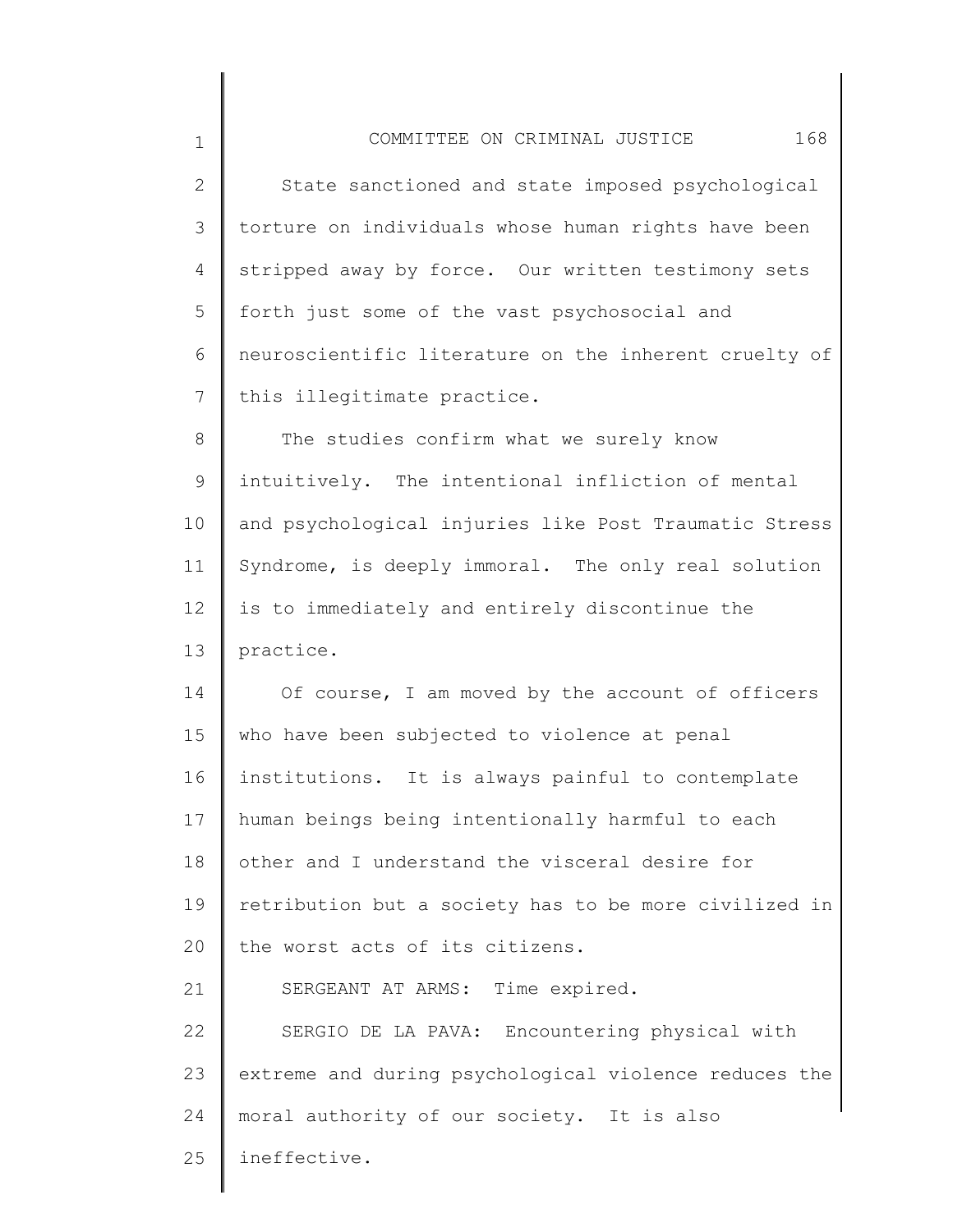| $\mathbf 1$   | 169<br>COMMITTEE ON CRIMINAL JUSTICE                  |
|---------------|-------------------------------------------------------|
| $\mathbf{2}$  | We must ask ourselves what kind of individuals we     |
| $\mathcal{S}$ | want returning to our society for following           |
| 4             | incarceration. Do we want people who have been        |
| 5             | subject to psychological damage trying to reform      |
| 6             | their lives and contribute as members of society? I   |
| 7             | have spoken to many such people who decades later     |
| 8             | described battling disruptive symptoms stemming from  |
| 9             | even limited confinement.                             |
| 10            | So, any step in this bill is welcome but only a       |
| 11            | complete ban could match our moral imperative on this |
| 12            | subject. Thank you.                                   |
| 13            | COMMITTEE COUNSEL: I would like to now welcome        |
| 14            | Mik Kinkead to testify.                               |
| 15            | SERGEANT AT ARMS: Starting time.                      |
| 16            | MIK KINKEAD: Thank you. My name is Mik Kinkead.       |
| 17            | I use he, him pronouns. I am a White transgender man  |
| 18            | and an Attorney in New York City. Until the           |
| 19            | pandemic, I taught classes at RMSC twice a week       |
| 20            | rotating between the General Population Unit and the  |
| 21            | Special Consideration Unit, which is a unit at RMSC   |
| 22            | where transgender people are often housed.<br>In      |
| 23            | particular transgender women.                         |
| 24            | This is the same place where Ms. Polanco was          |
| 25            | held. Where she was denied proper care. Where she     |
|               |                                                       |

 $\begin{array}{c} \hline \end{array}$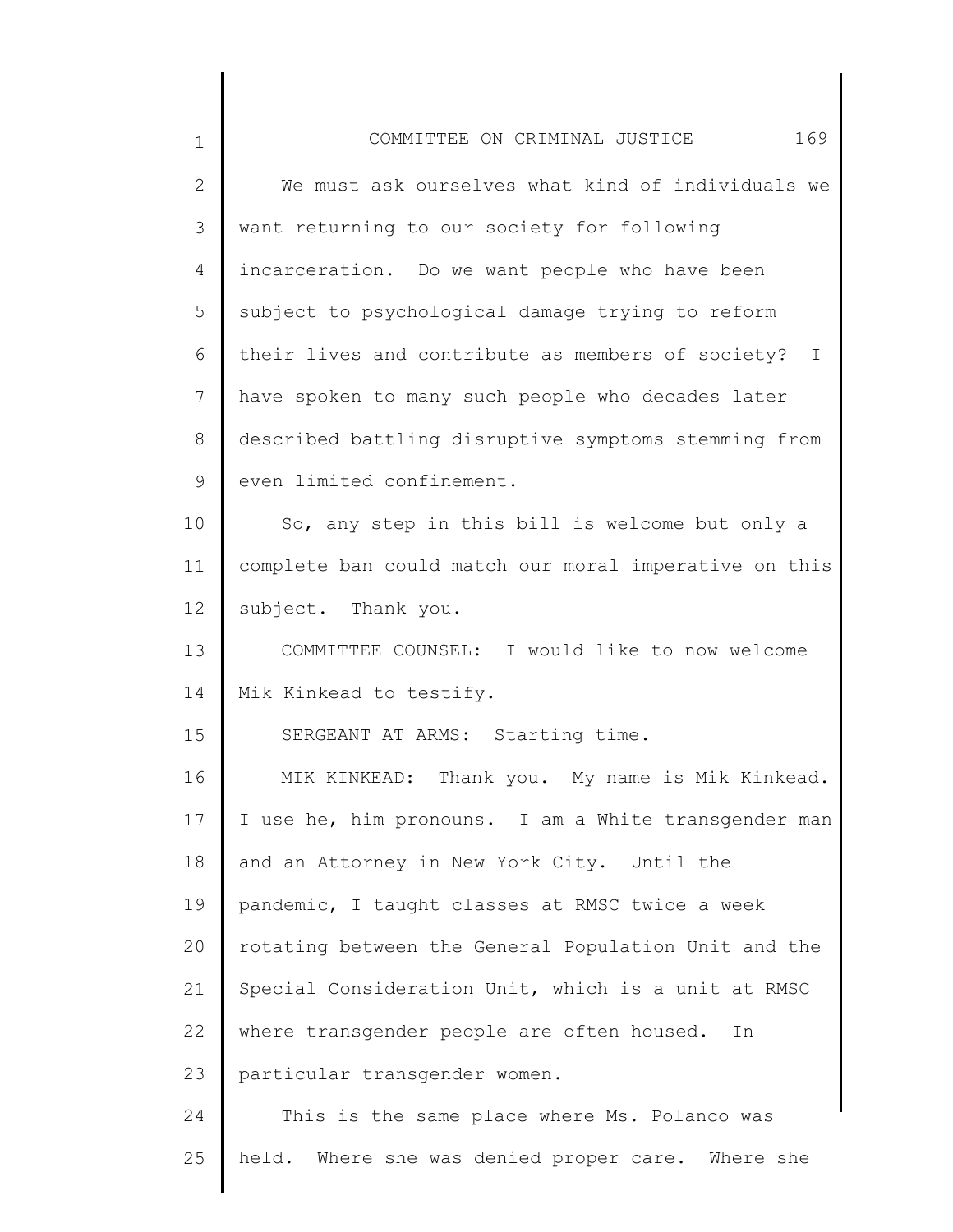1 2 3 COMMITTEE ON CRIMINAL JUSTICE 170 eventually died and then was laughed at by the Department of Corrections.

4 5 6 7 8 I am testifying today only in my individual capacity but I am an individual who both goes into the jails as a civilian and also could potentially one day be held in the City jails. And so, I am thinking about this from multiple different angles.

9 10 11 12 13 14 15 I fully support 217-32020 and the full ending of solitary confinement. It was promised by the Mayor in July. I had hearings where I testified last year before the Board of Corrections and I brought statements from at the time 6 incarcerated transgender women to talk about their experiences in any kind of restrictive housing.

16 17 18 19 20 21 22 So, we have mentioned the language game a few times but the issue of whether it is restrictive housing, protective custody which also is included here, solitary confinement or anything else that the Department chooses to call it. Any kind of separation, isolation and denial to access to meaningful services, is a form of torture.

23 24 25 I am really, I want to share what Council Member Rivera said about the lack of preparation from the Department of Corrections. The inability for them to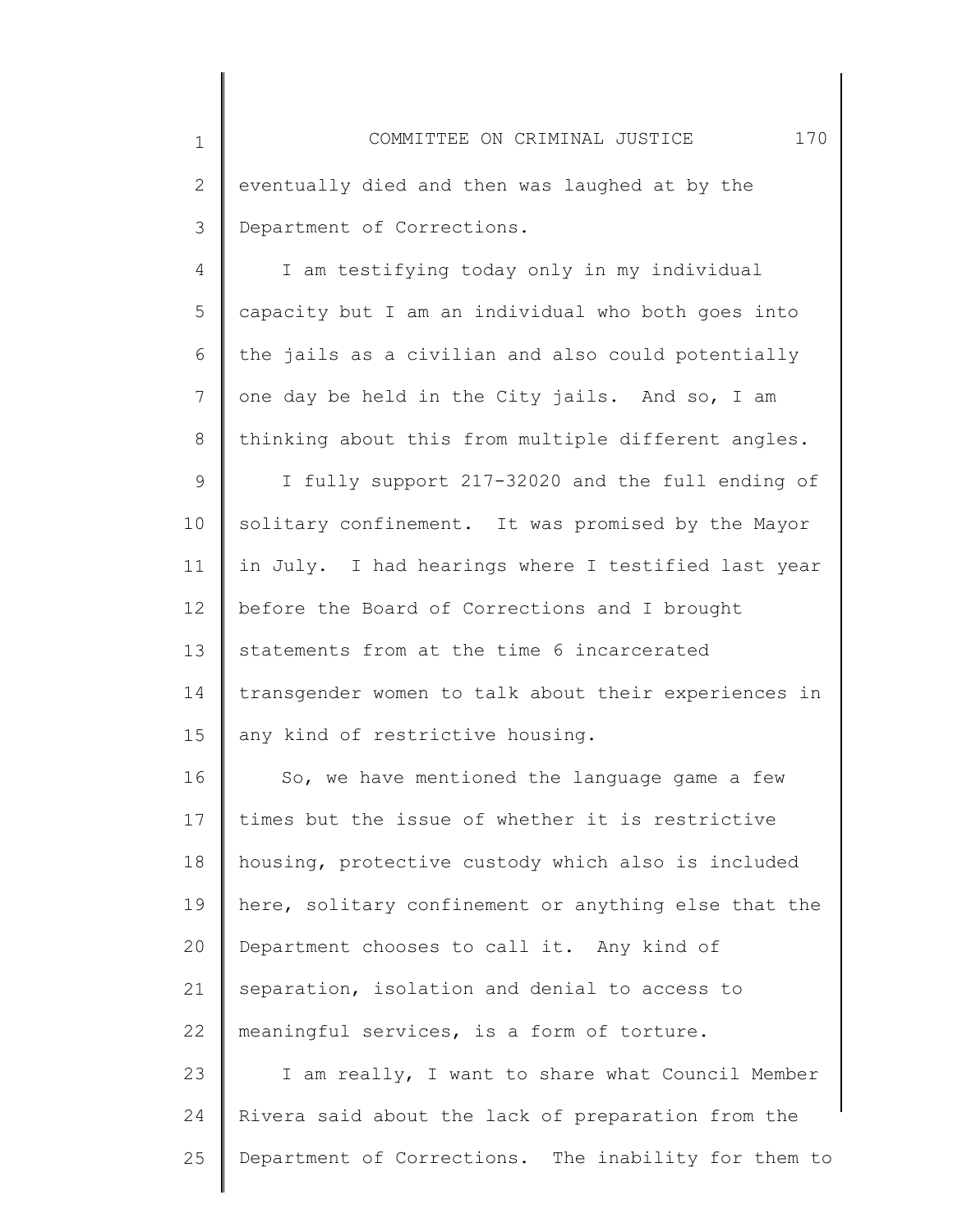1 2 3 4 5 6 7 8 9 10 11 12 13 14 15 16 17 18 19 20 21 22 23 24 COMMITTEE ON CRIMINAL JUSTICE 171 talk about the number of incidences of self-harm or suicide attempts was really unforgiveable knowing that they had just recently had someone die on their hands for who better work with medical could have prevented such a death. We also have heard from Council Member Holden that we haven't heard from the victims. SERGEANT AT ARMS: Time expired. MIK KINKEAD: But you have heard from the victims because people who survive solitary confinement are victims. And those of us who then go onto work with folks who come home from solitary confinement in our neighborhoods, in our churches, wherever it is that we work with them, we also carry that secondary trauma that last for the rest of life. Thank you. COMMITTEE COUNSEL: Thank you. I will now turn it over to questions from Chair Powers. CHAIRPERSON POWERS: Thank you. A number of great testimonies, so I don't want to call anybody out by names to answer this question but you know, I think we heard a couple things just about legislation specifically and obviously the Board is considering this. They are going to be looking at these

questions to around leaving definitions such that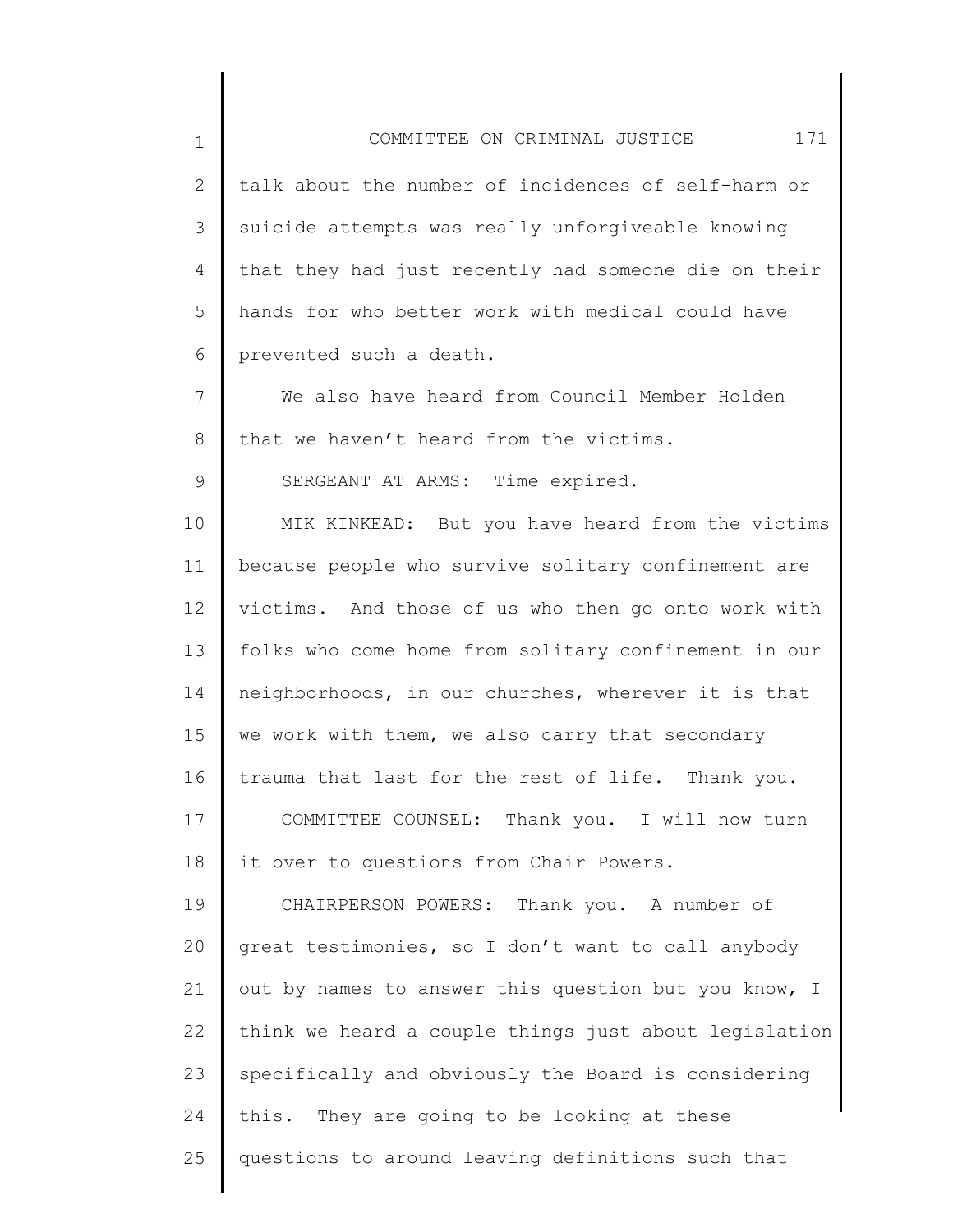| $\mathbf 1$     | 172<br>COMMITTEE ON CRIMINAL JUSTICE                  |
|-----------------|-------------------------------------------------------|
| $\mathbf{2}$    | practice and operations can undermine intention.      |
| 3               | Does anyone want to speak a little bit more about     |
| 4               | that, about that concern in terms of $-$ I share, I   |
| 5               | think we discussed earlier which is that we have      |
| 6               | practices that are solitary confinement in name, I    |
| $\overline{7}$  | mean maybe not in name but in practice. But I wanted  |
| 8               | to just ask the question related to you know,         |
| 9               | defining or writing, rulemaking or legislation such   |
| 10              | that you leave gaps in the operations of the jails    |
| 11              | that would allow for continued practice that is       |
| 12 <sup>°</sup> | contrary to the intention here.                       |
| 13              | I think some of the earlier folks who testified       |
| 14              | might be able to speak to that because I think they   |
| 15              | had raised it.                                        |
| 16              | JULIA SIMPSON: I can speak to one example that I      |
| 17              | was going to include, which is just around out of     |
| 18              | cell time. So, we hear from clients frequently that   |
| 19              | officers will open the cells before dawn, sort of in  |
| 20              | the middle of the night to start out of cell time but |
| 21              | without announcing themselves or waking up any of the |
| 22              | incarcerated people and of course, they don't have    |
| 23              | alarm clocks or any mechanism to wake themselves up   |
| 24              | unless they are out of cell time is cut into          |
| 25              | significantly while they are still asleep.            |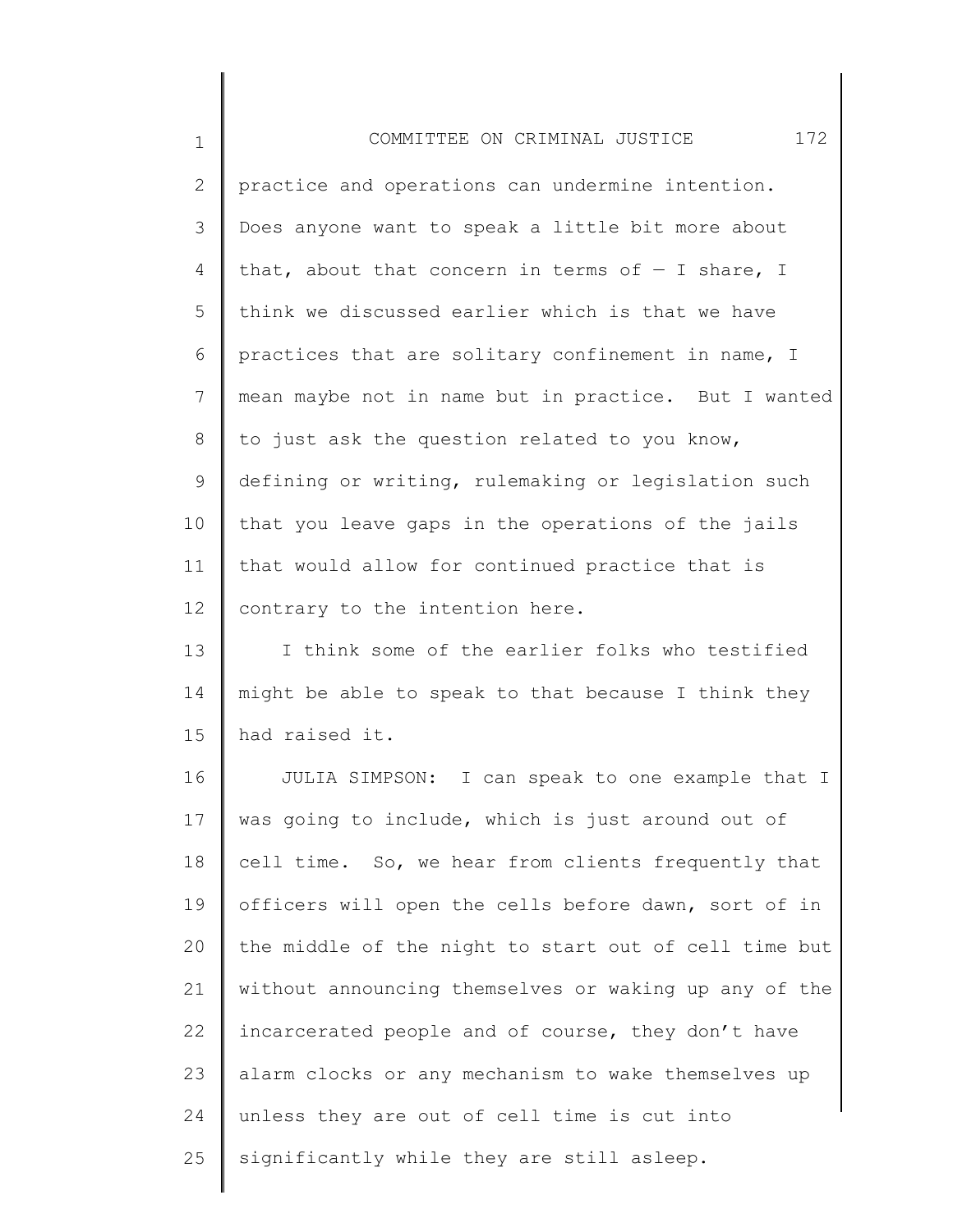2 3 4 5 So, just when 4 hours is the stated rule, they may only actually get 1 hour or 2 hours. So, for that reason, we are pushing for 14 hours to guarantee that they actually get true out of cell time.

1

6 7 8 9 10 11 12 13 14 15 CHAIRPERSON POWERS: I don't think anybody else wanted to add to that. I also would just ask on the disciplinary hearings for anybody that's worked in that area or has any sort of experience here, it feels like the process described is sort of fairly uncomplicated and somewhat self-explanatory to a person going through it. Does anybody have any experience related to that, that can share any feedback on those feelings that were shared by the Department of Corrections earlier?

16 17 18 KAYLA SIMPSON: Well, first I just wanted to address your first question also Council Member. CHAIRPERSON POWERS: Sure, sure.

19 20 21 22 23 24 25 KAYLA SIMPSON: So, you know, one of the reasons that we have advocated for a definition, not just of punitive segregation or solitary but restrictive housing more broadly to be a functional one, not just what a unit is called or what the department says that the purpose is. Is because there are many, many units that don't even have names within the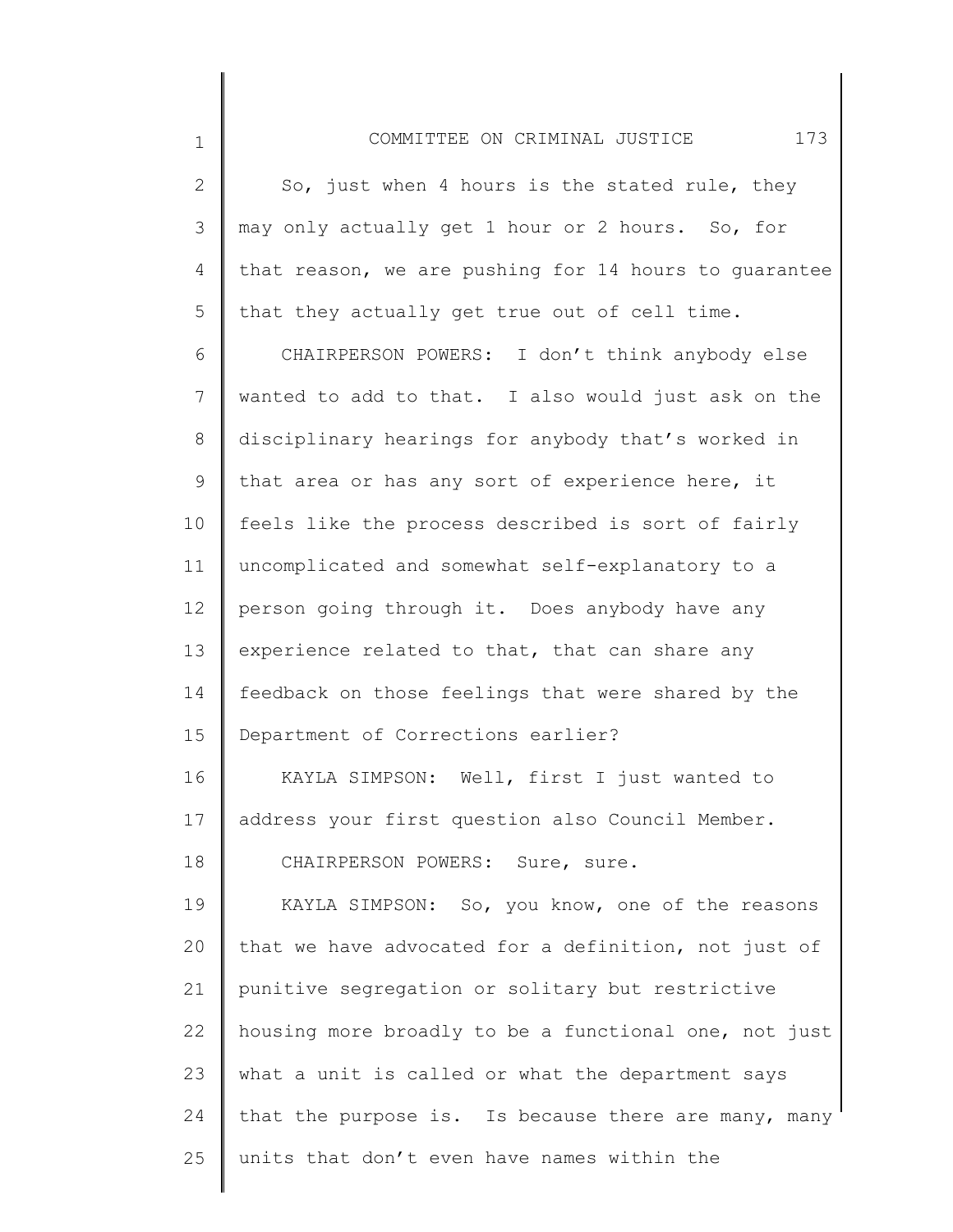1 2 3 4 5 6 7 8 9 10 11 12 13 14 15 COMMITTEE ON CRIMINAL JUSTICE 174 department that are restrictive and are deprivations and I can give you one example of that. MDC9 South, I think I referenced it. It doesn't have a name like enhanced supervision housing. It is incredibly isolating. It is cell housing where the day room is just a bigger cage outside of each 2 cells. So, you can't interact with anymore than one person, even in the time that you are locked out of your cell and what's really disturbing about that unit is that it houses primarily people who are excluded from punitive segregation because of evidence based reasons like mental health, because they have already been maxed out. The amount of time they could be in punitive segregation but the

16 17 18 department views them as problematic, as a challenge and the way that they chose to address that challenge is to put them in that setting.

19 20 21 22 23 24 25 And there is no process to get in. There is no process to get out. People are just held there at infinite and we hear from them all the time and we also hear that there is a really heavy emergency services unit present there where they are subject to daily abuses. Like strip searches every time they even want to leave for a counsel visit.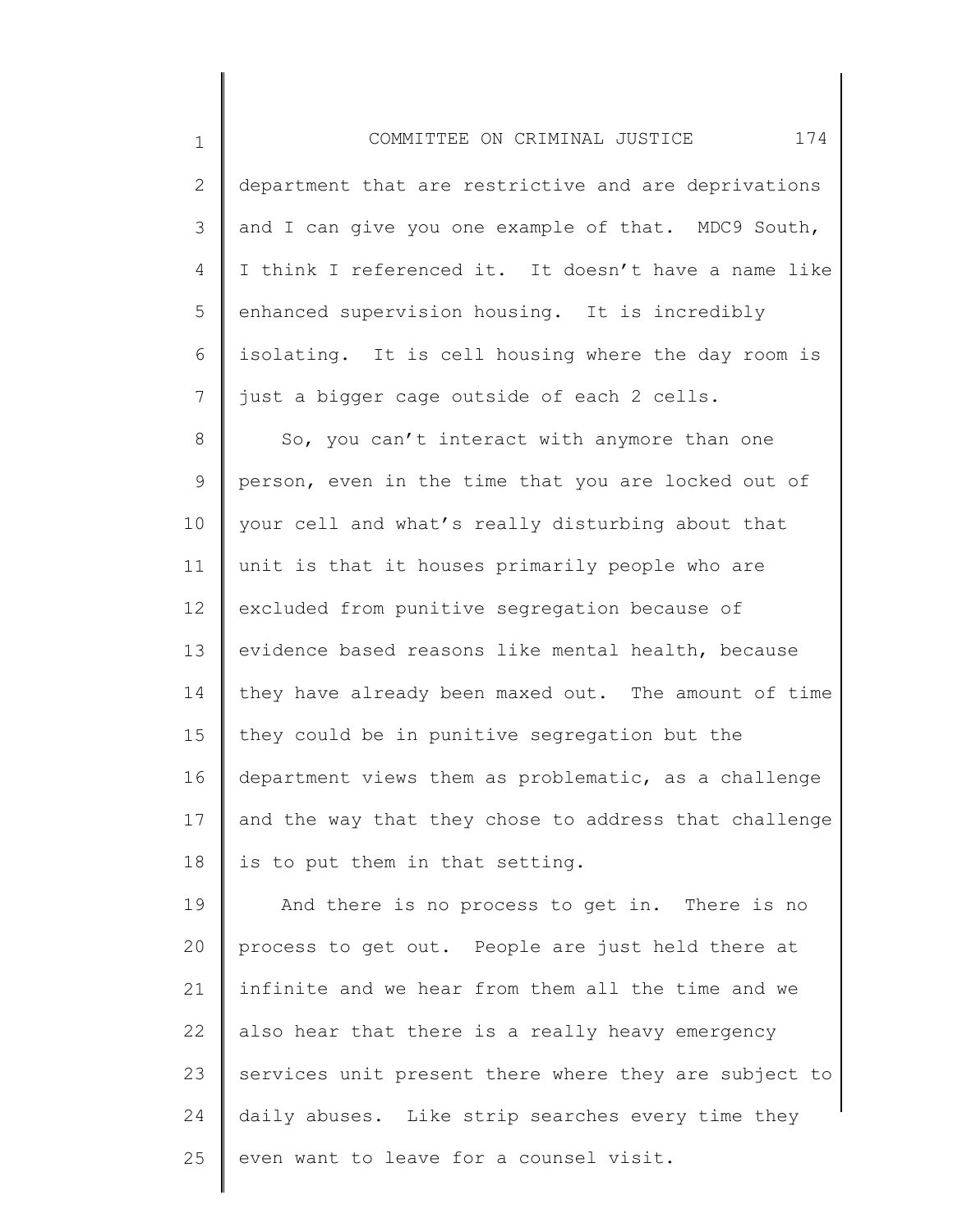| $\mathbf 1$  | 175<br>COMMITTEE ON CRIMINAL JUSTICE                  |
|--------------|-------------------------------------------------------|
| $\mathbf{2}$ | So, it's really serious and when we advocate for      |
| 3            | a functional definition, that's why because we want   |
| 4            | to define restriction based on the experience of the  |
| 5            | person living there, not just what the department     |
| 6            | says that that unit is.                               |
| 7            | So I just wanted to $-$                               |
| $8\,$        | CHAIRPERSON POWERS: I think we agree with that        |
| 9            | which is visit practice not the name and I think even |
| 10           | the debate over what we call stuff that we were       |
| 11           | having earlier, is sort of part of that debate. That  |
| 12           | you can call something anything you want but really   |
| 13           | what we care about is the standards and the practice  |
| 14           | of it.                                                |
| 15           | Did anybody want to $-$ did you want to add to the    |
| 16           | disciplinary part of that? I am sorry to interrupt    |
| 17           | you.                                                  |
| 18           | KAYLA SIMPSON: Oh, no, no, no, it's a welcome         |
| 19           | interruption. No, I think it's $-$ the reason we are  |
| 20           | having a hard time answering this in some ways is     |
| 21           | because I do not thin it is uncomplicated. It might   |
| 22           | be uncomplicated for the entities seeking to impose   |
| 23           | restriction and I am sure that they would like to     |
| 24           | streamline that process and not present a lot of due  |
| 25           | process barriers that would pose difficulties and     |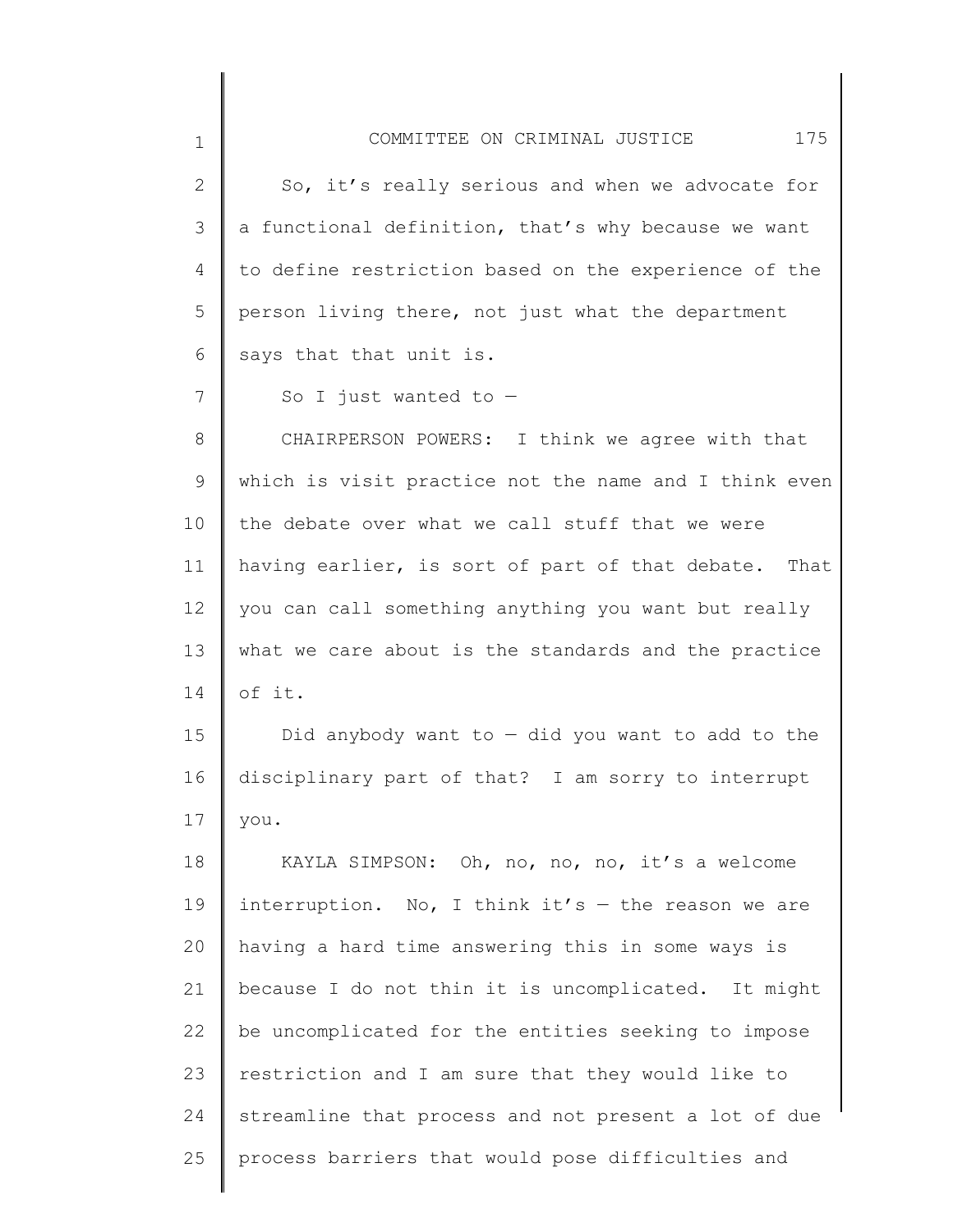1 2 3 4 5 6 7 8 9 10 11 12 13 14 15 16 17 18 19 20 21 COMMITTEE ON CRIMINAL JUSTICE 176 then being able to impose whatever restrictions they want to impose but I think it's complicated. I think people have a really hard time navigating it. The directive is not easy to understand even for people who have law degrees and some of these units don't even have directives that govern any process. And then the other thing I wanted to reference and make sure I hit on is, a lot of times we hear from people in custody that DOC staff are saying that they refused a hearing or they refused a medical visit or they refused a counsel visit when they weren't even offered those things. Or when they said, can you give me a minute and that was marked as a refusal. And so, that's one of the reasons in our written comments, we emphasize the importance of ensuring evidence of a meaningful refusal and that is not just that someone says they don't want to come but they have been instructed of the consequences if they don't come. So, I think that's just one of many things that

22 23 24 you know, and I don't think anyone should accept the role of a DOC hearing facilitator as the kind of advocate necessary to guide someone through this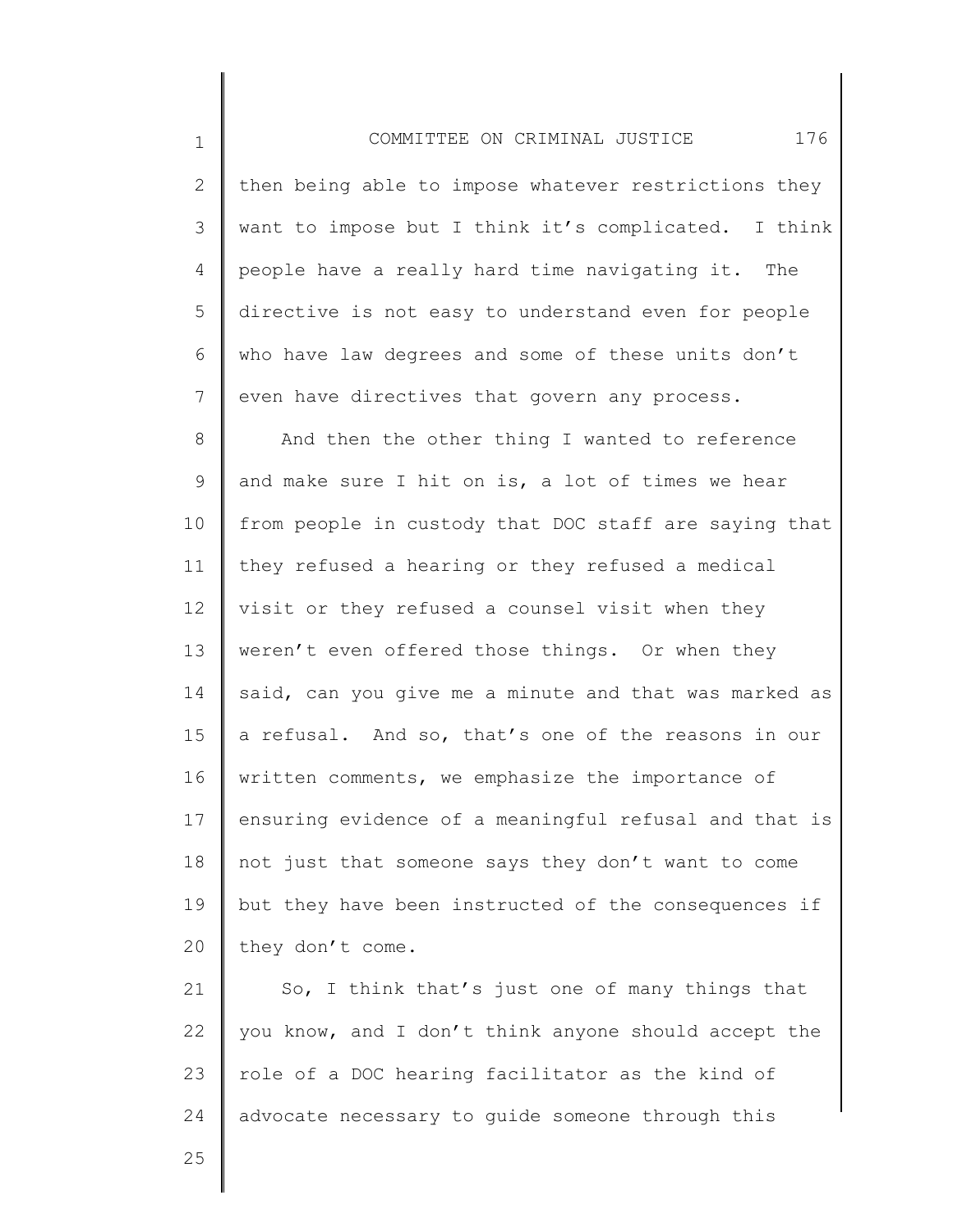1 2 3 COMMITTEE ON CRIMINAL JUSTICE 177 complicated process. I don't think that those goals are aligned.

4 5 6 7 8 9 10 11 12 13 14 15 16 17 18 I don't know if anybody else wants to add. SERGIO DE LA PAVA: I would just very briefly also like to add that you know, push back against this that some of the panelists need to create between the use of segregation and no consequences for criminal action behind bars. You know, the penal law is not suspended on Rikers Island. If an inmate commits a crime, they are charged with it and often charged with violent felonies and brought to court and face a lot more exposure to potential sentencing. So, there is not this you know, kind of thought that you know, if you do away with these kind of practices, then suddenly there are no consequences for assaulting corrections officers, is plainly false.

19 20 21 22 23 24 25 KELSEY DE AVILA: Yeah and I would also like to add you know, I know the bill talks about having Counsel present or also expanding that to a legal advocate, a social worker or a paralegal. I know from BDS, we have experienced, it was mentioned that we had a young woman who she was told by a Correction Officer during a hearing, say, hey, look if you just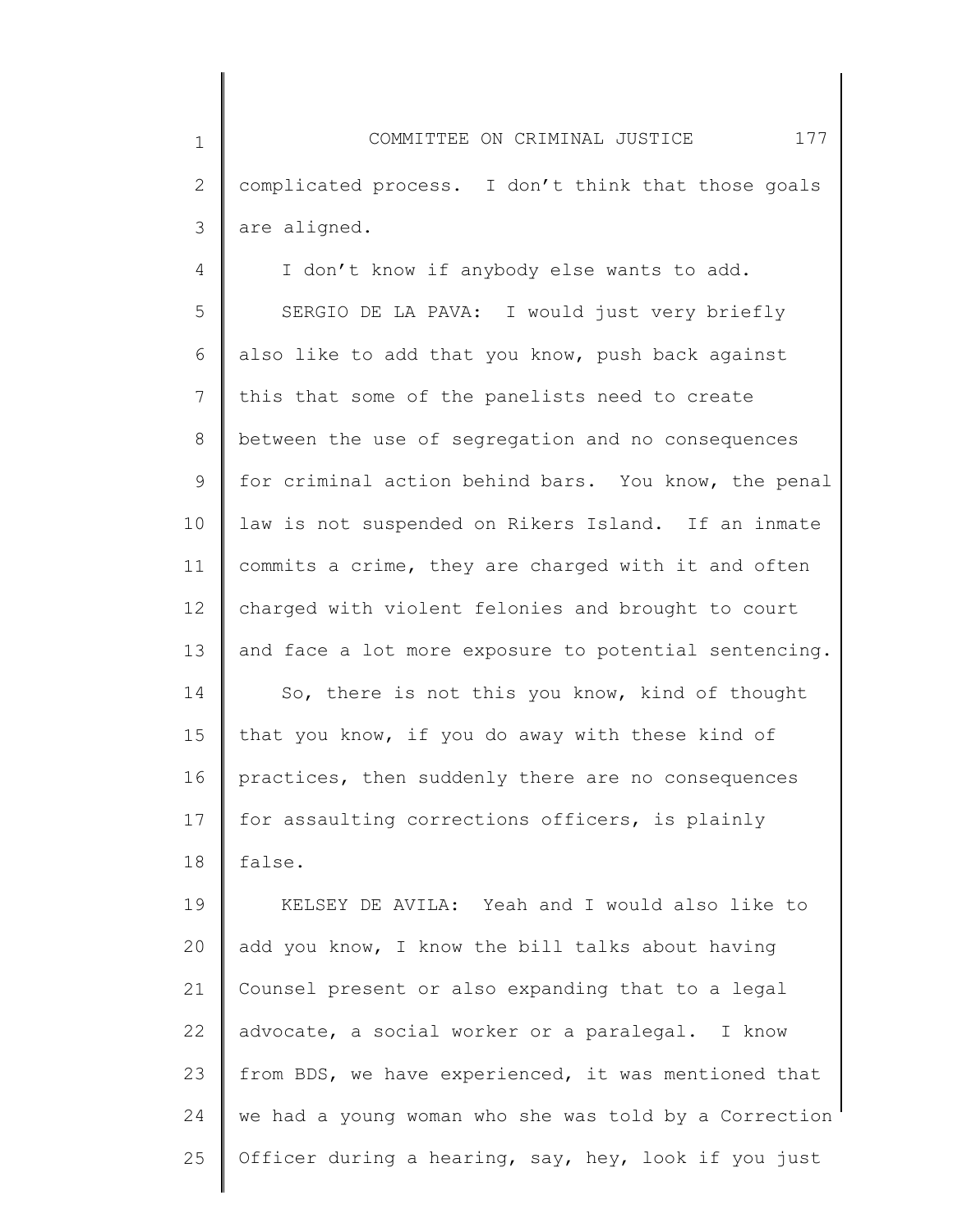| $\mathbf 1$    | 178<br>COMMITTEE ON CRIMINAL JUSTICE                  |
|----------------|-------------------------------------------------------|
| $\mathbf{2}$   | plead guilty, no big deal. You know, we won't give    |
| 3              | you red ID status but we will just give you a couple  |
| 4              | of days. We won't give you the full days of           |
| 5              | solitary. You know and she said okay and she plead    |
| 6              | quilty and DOC turned around and they filed charges   |
| $\overline{7}$ | against her and without an advocate, without someone  |
| 8              | there to be there with her, this may have had a       |
| $\mathsf 9$    | different outcome. But also having an advocate        |
| 10             | council there, it also provides you know, some        |
| 11             | accountability on the Department to actually hold a   |
| 12             | hearing because like my colleague Kayla Simpson said, |
| 13             | they are not happening.                               |
| 14             | I met with two people just this week via video        |
| 15             | who said they did not have a hearing and they have    |
| 16             | been in solitary for well over a week.                |
| 17             | CHAIRPERSON POWERS: Got it, thank you. I am           |
| 18             | going to hand it over to Council Member Dromm who has |
| 19             | his hand up and who has questions.                    |
| 20             | SERGEANT AT ARMS: Starting time.                      |
| 21             | COUNCIL MEMBER DROMM: There we go. Thank you          |
| 22             | very much. It's more of an observation. Thank you,    |
| 23             | you speak much more eloquently. These attorneys that  |
| 24             | have just spoken then I do. You know, I get           |
| 25             | emotional because I have had family members in        |
|                |                                                       |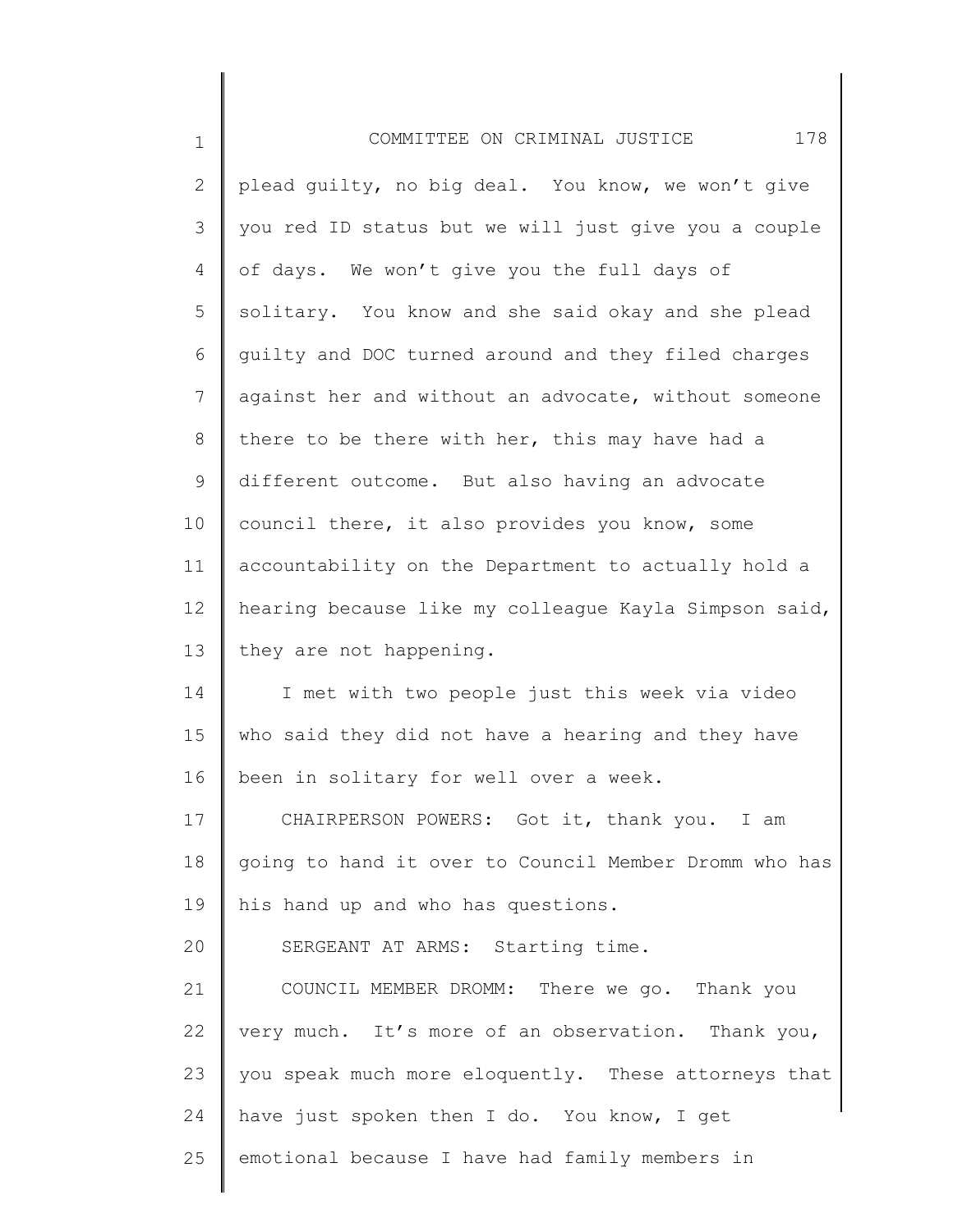| $\mathbf 1$   | 179<br>COMMITTEE ON CRIMINAL JUSTICE                  |
|---------------|-------------------------------------------------------|
| 2             | solitary and I know the negative consequences on      |
| 3             | people's lives and one of the last witnesses I        |
| 4             | believe spoke about protective custody as well. Can   |
| 5             | you explain for us why protective custody is solitary |
| 6             | as well? Is our last witness, are you still with us?  |
| 7             | I guess not, but anyway -                             |
| 8             | MIK KINKEAD: No, I am.                                |
| $\mathcal{G}$ | COUNCIL MEMBER DROMM: Oh okay, sorry.                 |
| 10            | MIK KINKEAD: Sorry, I wasn't able to unmute           |
| 11            | myself. Yeah, so the practice of protective custody   |
| 12            | where individuals are kept away from a general        |
| 13            | population and without the same level and intensity   |
| 14            | of access to programming and often having transferred |
| 15            | jails. So, that means that they may have lost         |
| 16            | contact with whatever programming they were involved  |
| 17            | in has the same kinds of ongoing effects and has very |
| 18            | little positive. I think one of the questions that    |
| 19            | was asked earlier, is there proof that solitary       |
| 20            | confinement helps to reduce acts of violence?         |
| 21            | And I think likewise, we can ask the question of      |
| 22            | whether or not protective custody help to keep people |
| 23            | safe. I worked with a young transgender woman who     |
| 24            | was immediately raped upon coming into protective     |
| 25            | custody. And so, no, it did not keep her safe and     |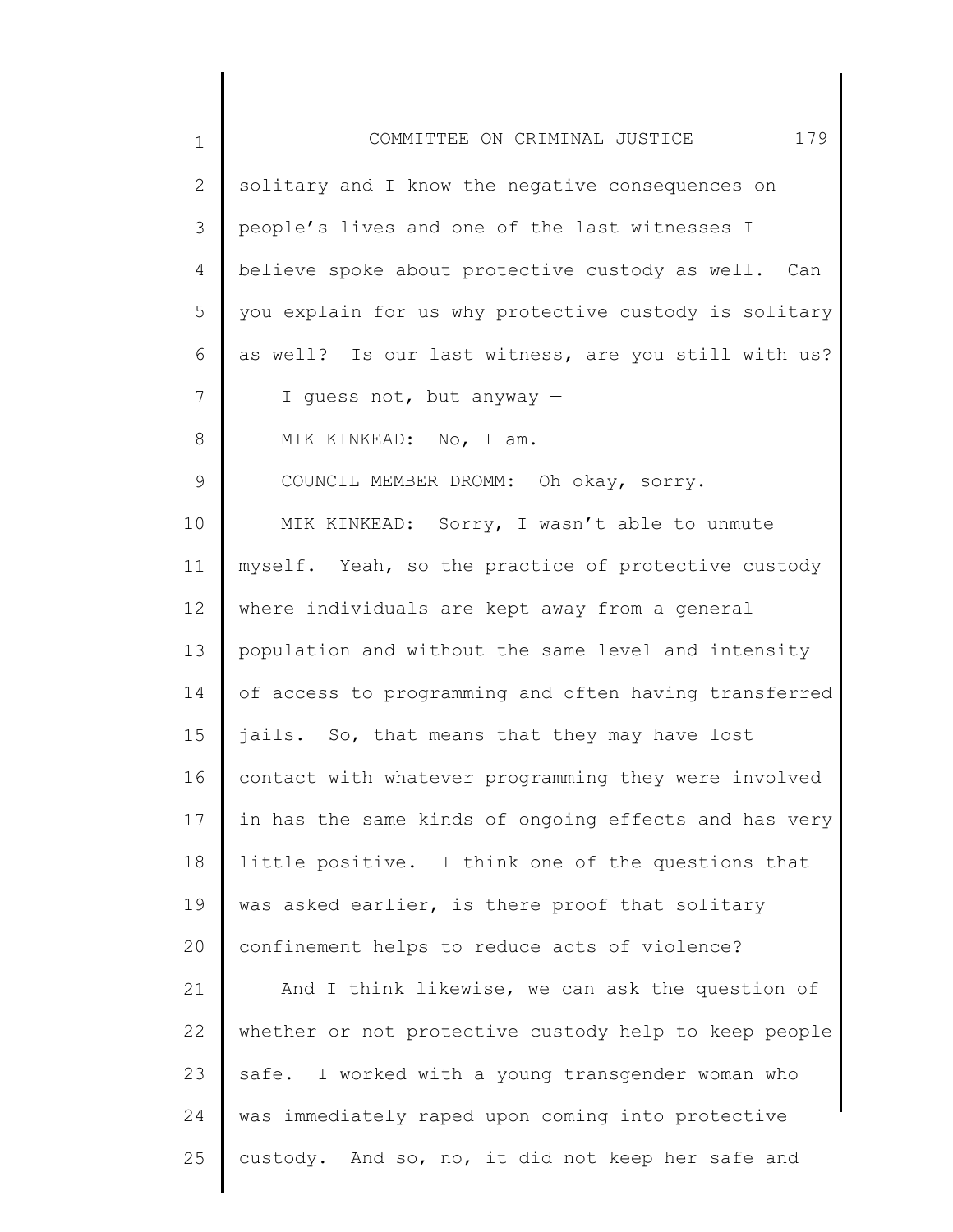1 2 3 4 5 6 7 8 9 10 11 12 13 14 15 16 17 18 19 20 21 22 23 24 25 COMMITTEE ON CRIMINAL JUSTICE 180 the lack of actual having civilians in those areas. The lack of having more ongoing access to outside resources means that such as that can happen with very little witnesses and very little consequences. COUNCIL MEMBER DROMM: Thank you. CHAIRPERSON POWERS: Great, I think that was it? Okay, thank you Council Member. Thank you to all the folks here testifying and appreciate your comments and recommendations related to legislation. I know Council Member Dromm who has a bill appreciates those as well. So, thank you and please continue to safe and healthy. We will call our next panel. Thanks. COMMITTEE COUNSEL: I would like to now welcome Janos Marton to testify. SERGEANT AT ARMS: Starting time. CHAIRPERSON POWERS: I think we have to unmute Janos here. There he is. JANOS MARTON: There we go. Thank you all so much. So, my name is Janos Marton and I am a Civil Rights Attorney running for Manhattan DA and I am really happy to be here for this important conversation. I thank all my colleagues who have testified and thank especially Chairman Powers for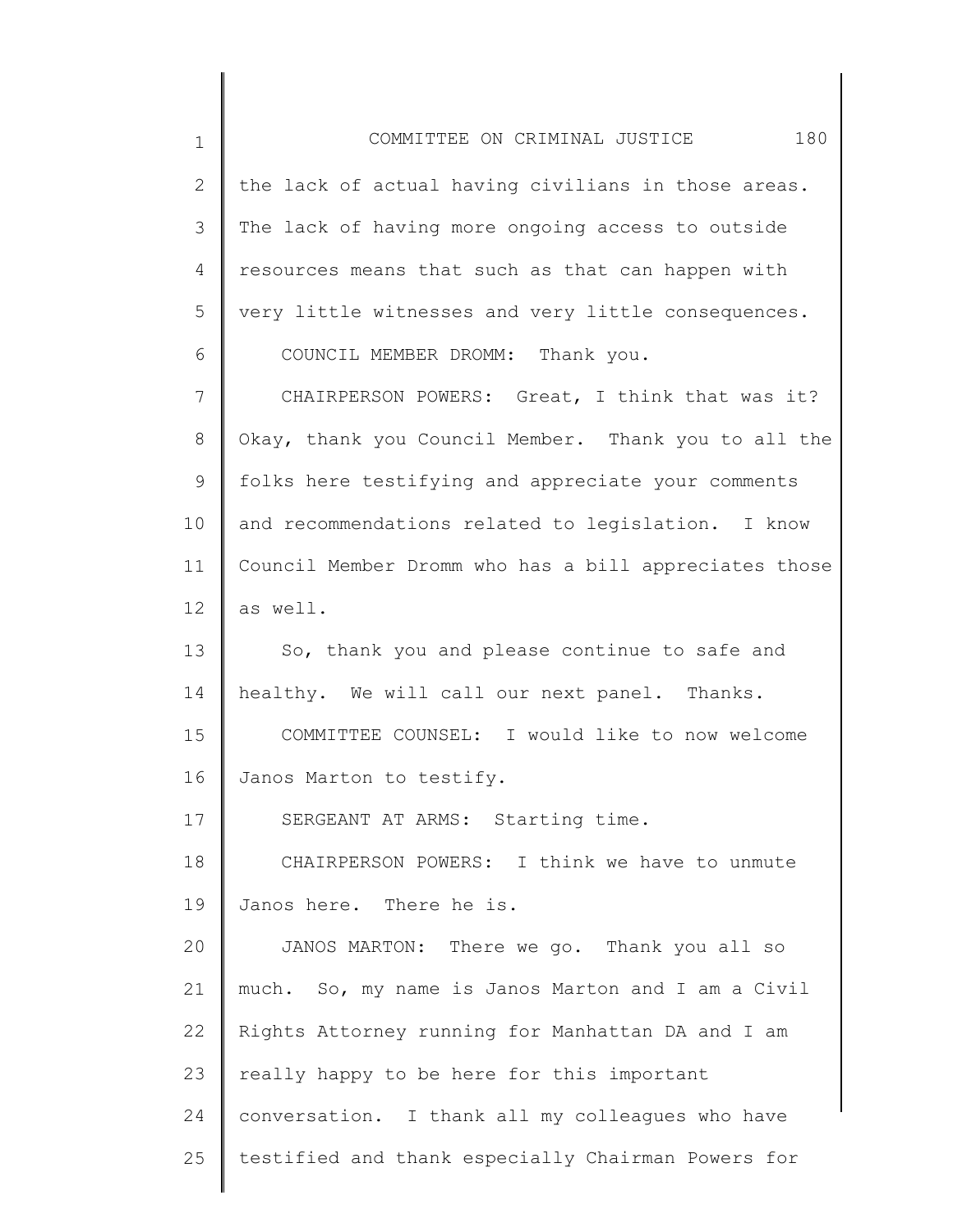| $1\,$          | 181<br>COMMITTEE ON CRIMINAL JUSTICE                   |
|----------------|--------------------------------------------------------|
| $\mathbf{2}$   | putting this together and to Council Member Danny      |
| 3              | Dromm who has been such an outspoken leader on         |
| $\overline{4}$ | conditions on Rikers. Prior to my current run for      |
| 5              | DA, I ran the Close Rikers Campaign 2016 and 2018 and  |
| 6              | Council Member Dromm was the first Council Member to   |
| 7              | publicly call for the closure of Rikers and has been   |
| 8              | on this beat for a long time.                          |
| $\mathsf 9$    | It was during that campaign that I was able to         |
| 10             | visit the units that we are talking about today and    |
| 11             | it was part of the Mayor's tour of Rikers, the         |
| 12             | advocates, suggesting that maybe Rikers could be       |
| 13             | reformed instead of closed.                            |
| 14             | I have to say that that tour did more to assure        |
| 15             | me that we need to close Rikers and that in fact       |
| 16             | today's conversation has assured all of us, I would    |
| 17             | hope that we need to close Rikers faster not slower    |
| 18             | and it was seeing these units that definitely put me   |
| 19             | over the top. There is no way to do solitary in a      |
| 20             | humane way. These units were some of most dreadful     |
| 21             | places I have ever seen in my life. I would            |
| 22             | certainly not have the composure to last there more    |
| 23             | than a couple of days let alone weeks and what         |
| 24             | Council Member Levin alluded to earlier is absolutely' |
| 25             | correct. That even the common out of cell areas in     |
|                |                                                        |

║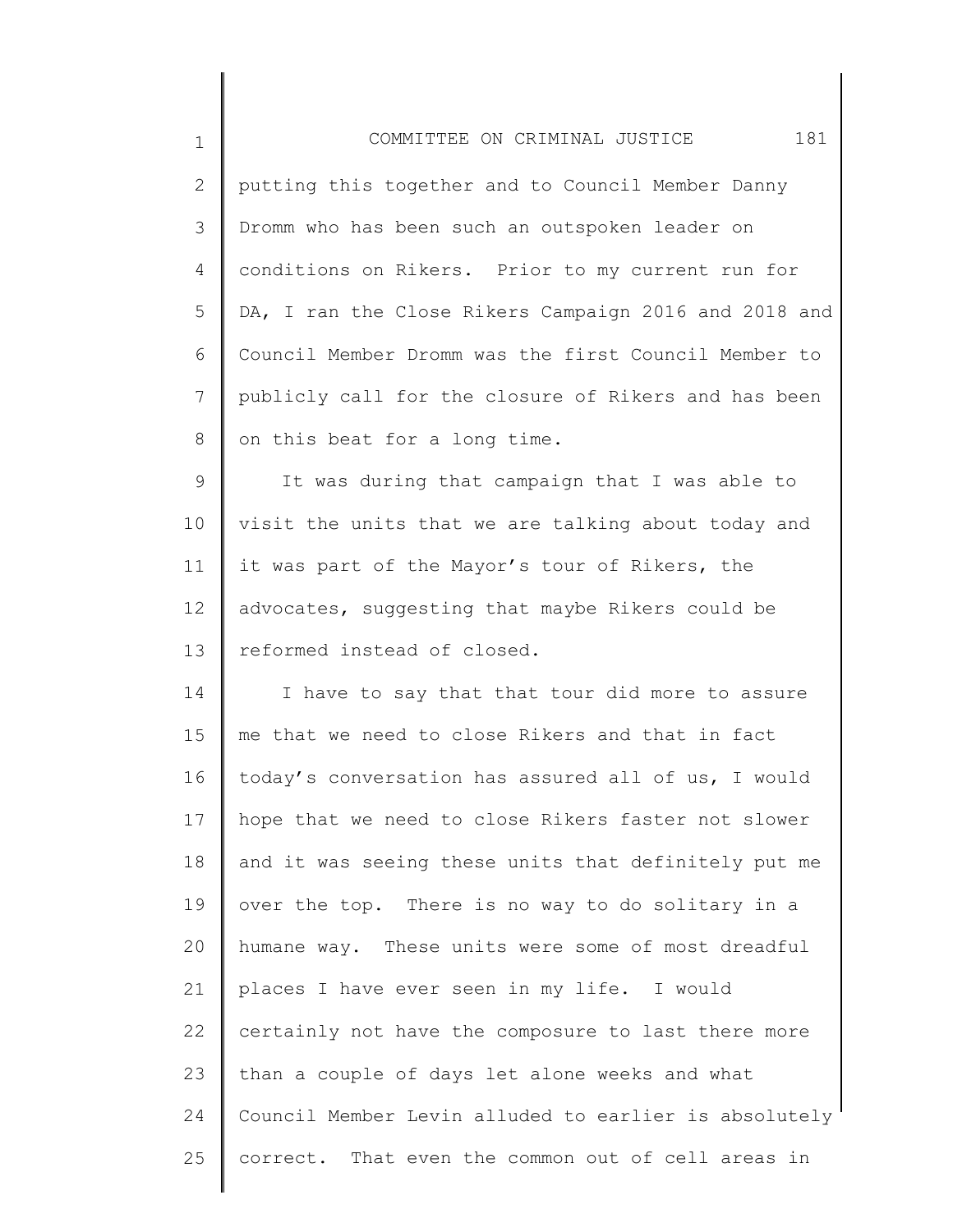2 3 4 5 these units are equally bleak. They are tiny, cramped, winded, you know air and light and hardly better than the place where people are trapped for the most part.

1

6 7 8 9 10 11 12 13 14 15 So, I think it's important to remember when we get lost in these clinical conversation about number of hours and processes that when an ideas moral time has come, we just need to move forward with it as a City and then work on policies from there. I think we have long come to the conclusion as a City that solitary confinement is not in line with our values as New Yorkers and it is time to do something clean and simple, like pass Council Member Dromm's legislation.

16 17 18 19 20 I have also as DA that I will not prosecute anyone being tortured under solitary but I hope that my policies are rendered unnecessary because of the work of the City Council or the Board of Correction which ever does it work quickest. Thank you.

21 22 23 24 25 CHAIRPERSON POWERS: Thank you. I appreciate your testimony. Thank you for waiting as well. I know this has been a long hearing and your work on the Close Rikers Campaign which was important and historical to organize around that. So, thank you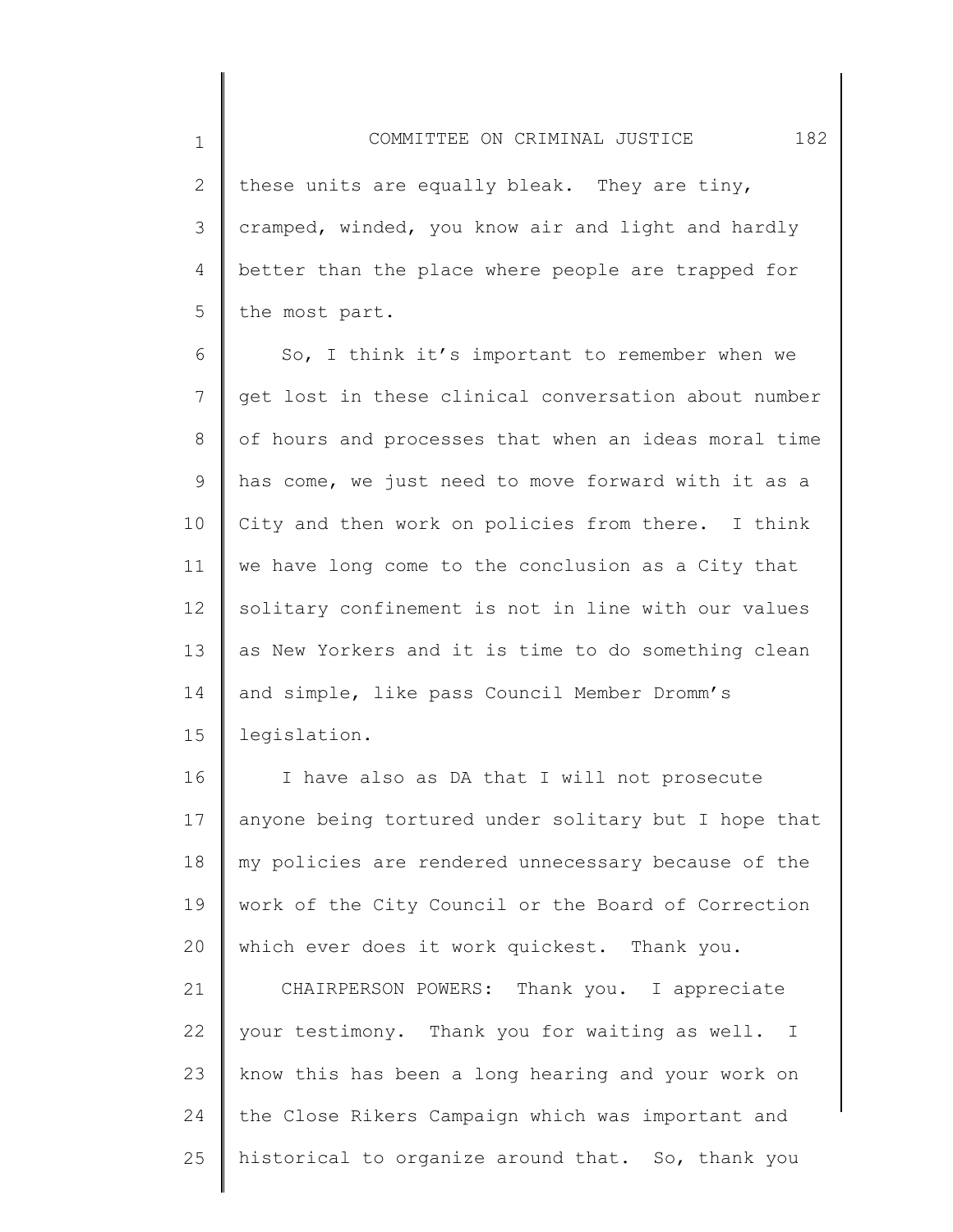1 2 3 COMMITTEE ON CRIMINAL JUSTICE 183 for being here and thank you for waiting through this.

4 5 6 7 I am going to have the Committee Counsel call the next panel and just call a few names at a time, just so people have an opportunity to know when they are coming up.

8 9 10 COMMITTEE COUNSEL: I would like to now welcome Jennifer Parish to testify followed by Darren Mack then Zachary Katznelson.

SERGEANT AT ARMS: Starting time.

11

12 13 14 15 16 17 18 19 20 21 22 23 JENNIFER PARISH: Good afternoon. Thank you Council Member Dromm for putting forth a plan for ending solitary confinement. In the last five years we have learned much about the challenges of bringing about meaningful change to DOC practices. After the Board of Correction adopted rules prohibiting the use of solitary for 16 to 21 year old's. DOC developed other forms of restrictive, degrading, dehumanizing units. For example, they place young adults in a restrictive unit where they are shackled and restraint at desks for the 7 hours they are allowed out of their cell.

24 25 Because of this and other efforts to circumvent meaningful change. The Council's legislation must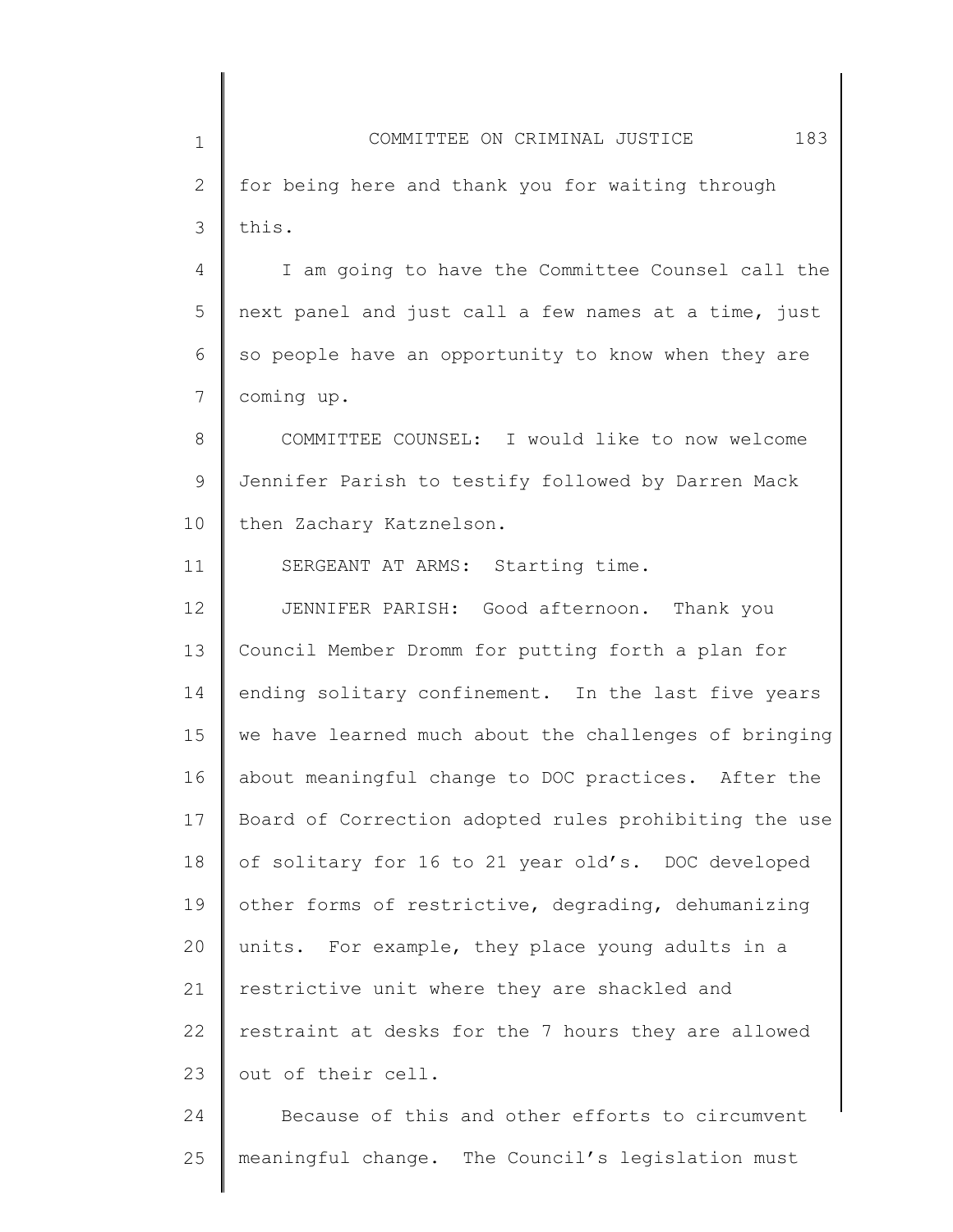| $\mathbf 1$     | 184<br>COMMITTEE ON CRIMINAL JUSTICE                  |
|-----------------|-------------------------------------------------------|
| $\mathbf{2}$    | clearly define what is prohibited and what is         |
| 3               | required. For this bill to succeed, we need some      |
| 4               | essential revisions identified by the Solitary        |
| 5               | Campaign and the Jails Action Coalition.<br>In        |
| 6               | particular, its essential that DOC not be allowed to  |
| $7\overline{ }$ | restrict out of cell time in any units created to     |
| 8               | separate individuals. Limiting out of cell time       |
| 9               | creates a punitive environment and we know that       |
| 10              | punishment doesn't work. The Correction Officers      |
| 11              | union objects to ending solitary confinement because  |
| 12 <sup>°</sup> | it is a tool they believe they need to ensure order   |
| 13              | in the facility and punish those who engage in        |
| 14              | violent conduct.                                      |
| 15              | This objection is coming from a workforce and         |
| 16              | department that have perpetuated a culture of         |
| 17              | brutality within the jail for decades. Despite being  |
| 18              | under a court order to reduce excessive use of force  |
| 19              | brutality has only increased. The federal monitor     |
| 20              | attributes this hyper confrontational staff behaviors |
| 21              | and overreliance on jail riot squads. Clearly the     |
| 22              | punitive approach is not working. In fact, Dr. James  |
| 23              | Gilligan who researches violence has written far from |
| 24              | preventing violence punishment is the most powerful   |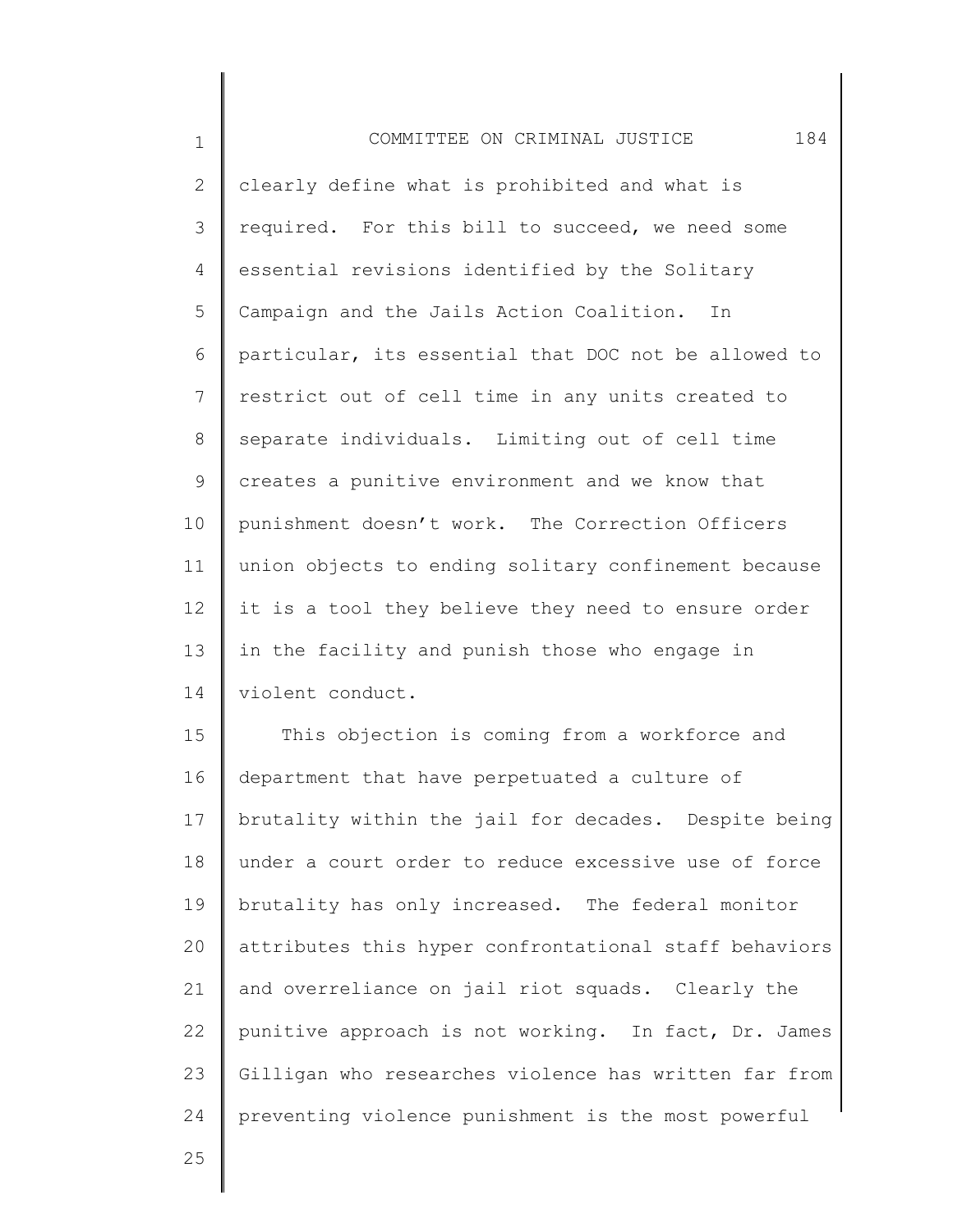4 5 6 7 8 This Council's legislation must require a new approach in talking about the solitary reforms that Colorado has implemented, advocates with lived experience of solitary who have observed those units there and talked to incarcerated people —

SERGEANT AT ARMS: Time expired.

9

10 11 12 13 14 15 16 17 18 19 20 21 JENNIFER PARISH: Comment on the way Correction staff interact with incarcerated people. The respect they showed people, not inmates, addressing them by name, recognizing their humanity. They have not only limited the use of solitary but transformed culture. That's what we need here. This bill can be the beginning of addressing the most egregious DOC practices and fully implementing it will require the Department to move away from the punishment paradigm and begin treating people in custody, even those who are engaging in problematic behavior with dignity and respect. Thank you.

22 23 24 COMMITTEE COUNSEL: I would now like to welcome Darren Mack to testify followed by Zachary Katznelson then Scott Paltrowitz.

25 SERGEANT AT ARMS: Starting time.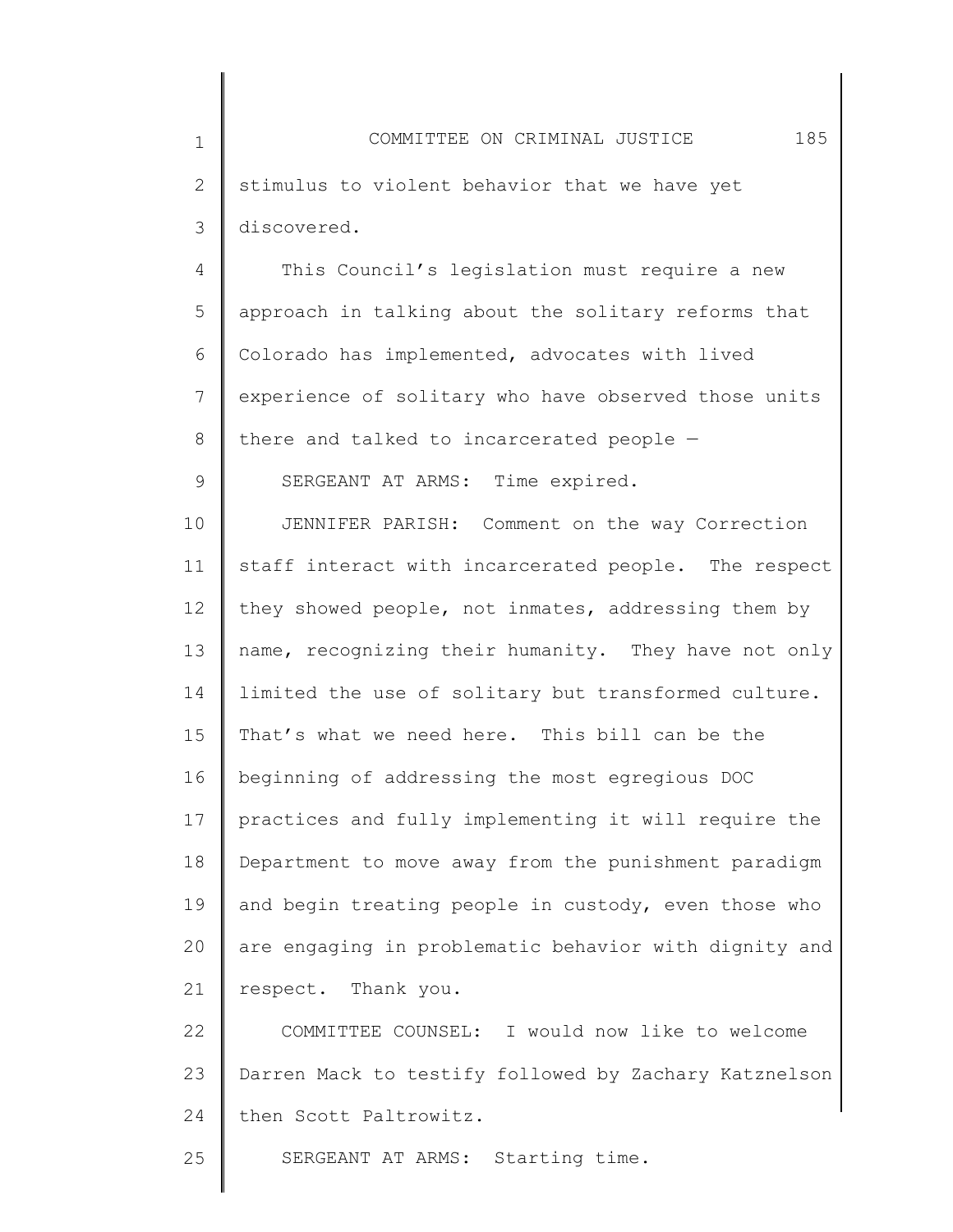| $\mathbf 1$    | 186<br>COMMITTEE ON CRIMINAL JUSTICE                  |
|----------------|-------------------------------------------------------|
| $\mathbf{2}$   | DARREN MACK: Thank you so much everyone. Thank        |
| 3              | you so much City Council Members. City Council        |
| 4              | Member Powers for putting together and Council Member |
| 5              | Dromm for your years of work on this issue.           |
| 6              | My name is Darren Mack, I am a Co-Director of         |
| $\overline{7}$ | Freedom Agenda, which is a member led project         |
| 8              | dedicated to organizing people and communities        |
| 9              | impacted by incarceration to achieve decarceration    |
| 10             | and system transformation.                            |
| 11             | I am also a survivor of Rikers Island and             |
| 12             | solitary confinement. In the words of Nelsen          |
| 13             | Mandela, a nation should not be judged by how it      |
| 14             | treats its highest citizen but its lowest ones.       |
| 15             | We are not here today because DOC or COBA brought     |
| 16             | this issue to the table. It was advocates, directly   |
| 17             | impacted people and their allies who raised the issue |
| 18             | of solitary confinement and other issues to end the   |
| 19             | torture and brutality of this system which Bryan      |
| 20             | Stevenson brutally stated treat you better if you are |
| 21             | rich and quilty than if you are poor and innocent.    |
| 22             | There is one thing that COBA union president said     |
| 23             | himself that I agree with and that is DOC is a mess   |

and COBA hired agents of this mess who has

25

24

 $\mathsf I$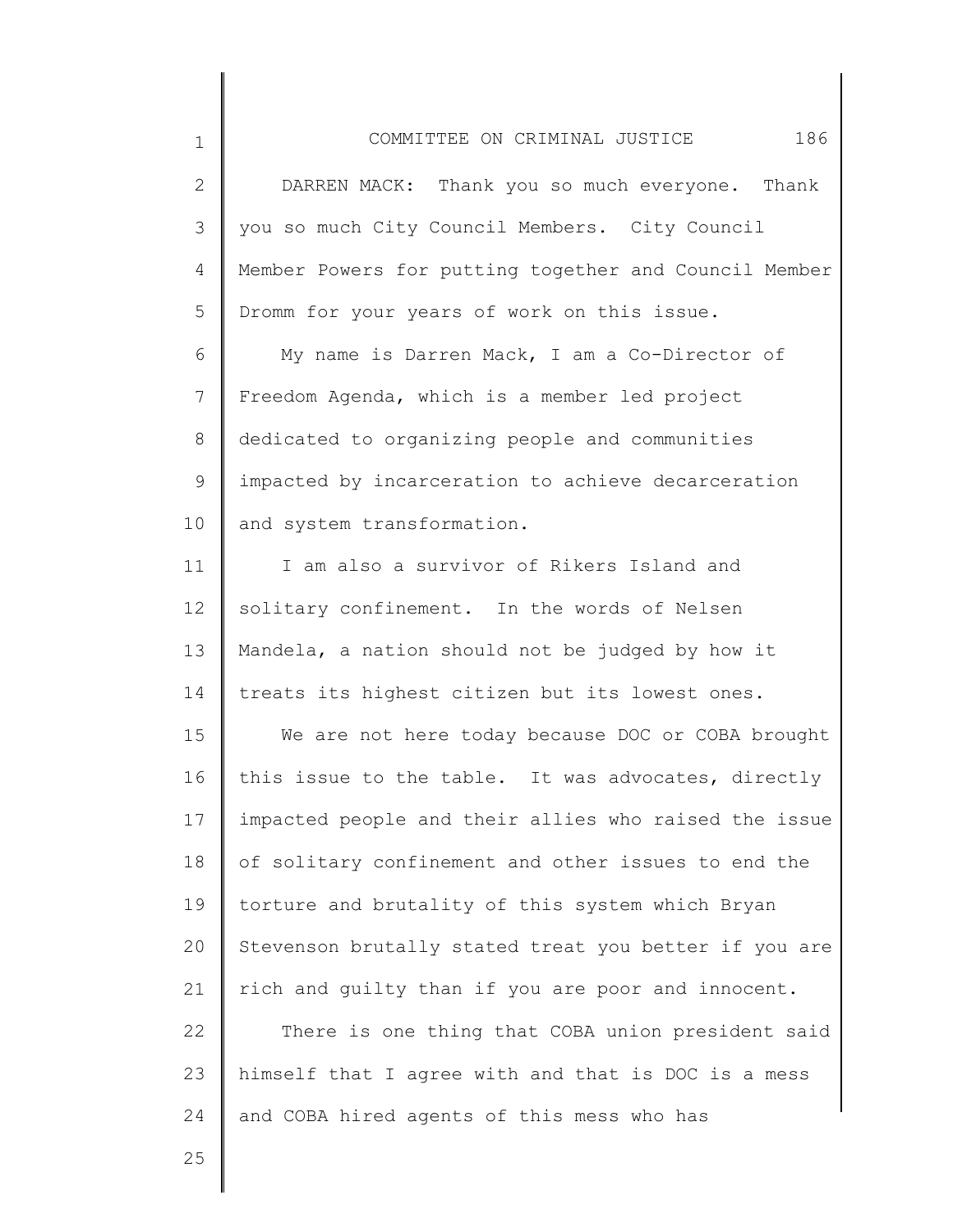| $\mathbf 1$ | 187<br>COMMITTEE ON CRIMINAL JUSTICE                  |
|-------------|-------------------------------------------------------|
| 2           | perpetuated this violence with its code of silence    |
| 3           | over the abuses of incarcerated people.               |
| 4           | My experience in solitary confinement, walking        |
| 5           | into the unit, I observed one cell which was the only |
| 6           | cell covered in plexiglass. The plexiglass was        |
| 7           | smeared with so much feces from the inside, you could |
| 8           | barely see the person in the cell. Clearly there was  |
| 9           | a person experiencing serious mental health issues in |
| 10          | that cell.                                            |
| 11          | People with serious mental health issues in           |
| 12          | solitary confinement was a normal practice by DOC. A  |
| 13          | few months ago, I participated in advocating for the  |
| 14          | in the solitary confinement and I heard Kate          |
| 15          | Andirshel [SP?], Founder and Executive Director of    |
| 16          | GLITZ[SP?]. A transgender woman describe how          |
| 17          | transgender women are subjected to solitary           |
| 18          | $confinement -$                                       |
| 19          | SERGEANT AT ARMS: Time expired.                       |
| 20          | DARREN MACK: To effectively end solitary, there       |
| 21          | should be no carve outs. Every incarcerated person    |
| 22          | must have a minimum of 14 hours out of the cell in    |
| 23          | light of the current minimum standard of people in    |
| 24          | jail to generate.                                     |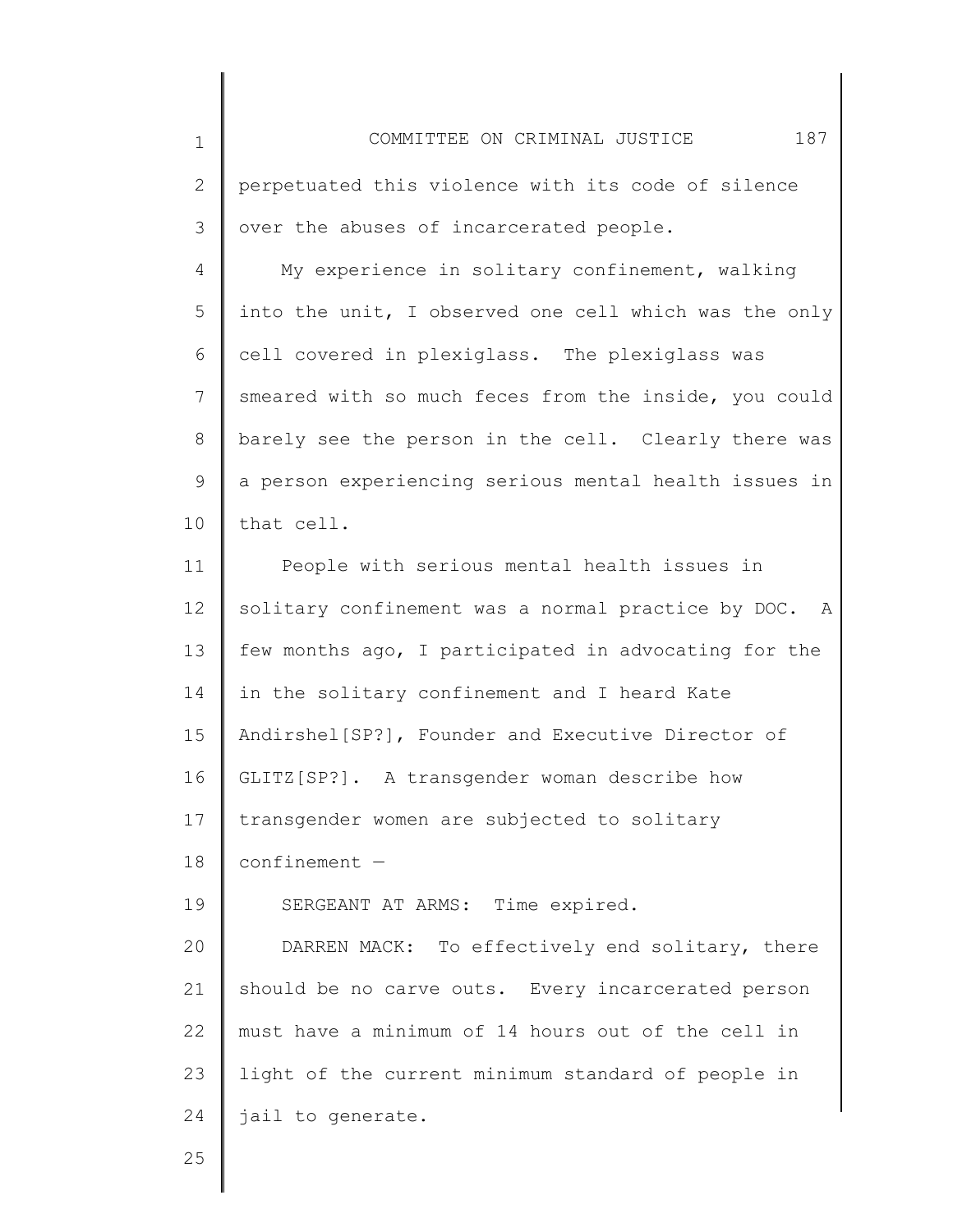| COMMITTEE ON CRIMINAL JUSTICE                         | 188 |
|-------------------------------------------------------|-----|
| Lastly, I encourage the City Council to support       |     |
| and pass legislation with the highest standards which |     |
| is reflected in the blueprint but end this solitary   |     |
| confinement in New York City jails submitted by the   |     |
| New York City Jails Action Coalition and the HALT     |     |

2

3

4

5

6

7

8 9 10 11 COMMITTEE COUNSEL: I would now like to welcome Zachary Katznelson to testify followed by Scott Paltrowitz and then Minister Dr. Victoria Phillips. SERGEANT AT ARMS: Starting time.

Solitary Campaign. Thank you.

12 13 14 15 16 17 18 19 ZACHARY KATZNELSON: Good afternoon. I am Zachary Katznelson, Policy Director at the Lippman Commission. Thanks for the chance to testify. We are very appreciative that alongside the Board of Corrections, City Council is tackling solitary. Everyone's attention to this issue is critical. We need consensus to ensure that whatever follows after solitary is fully and faithfully implemented.

20 21 22 23 24 25 I have worked for 20 years in jails and prisons. During that time, I met with hundreds and hundreds of people in solitary. I have seen the damage it inflicts. It breaks people and there are much better, smarter, more humane ways to hold people accountable and reduce violence.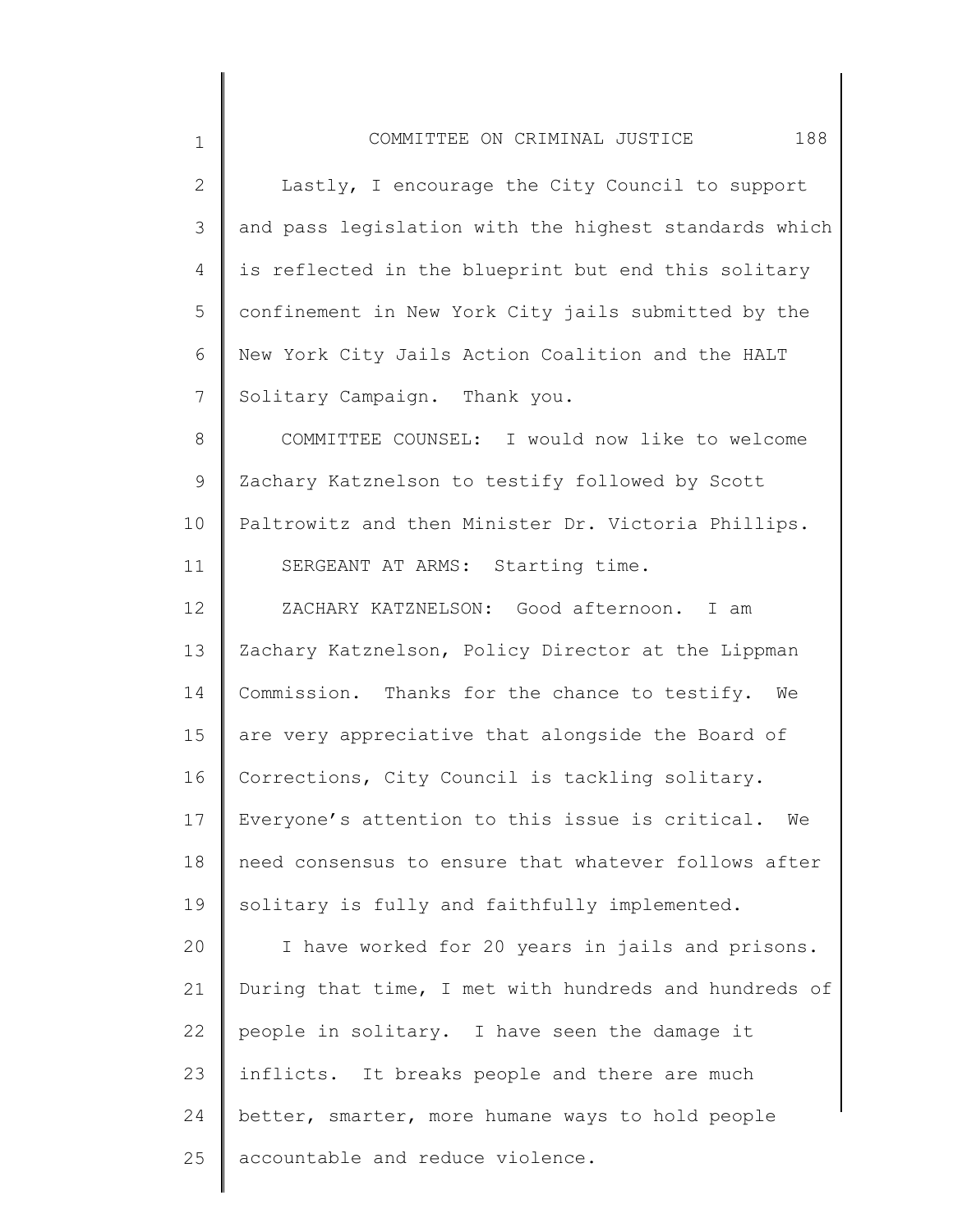## COMMITTEE ON CRIMINAL JUSTICE 189

1

2 3 4 5 6 7 8 9 Solitary in all its forms with the answer to violence in our jails, it would remarkably safe places already. But of course unfortunately that's not the case at all. Please remember also that when the Nunez case started, almost a decade ago, 2011, the jails were already marked then by levels of violence so egregious that they violated the US Constitution.

10 11 12 13 14 15 16 17 18 19 20 21 22 23 24 25 So, violence has not been low at Rikers for a long, long time. Maybe not ever and if changes to solitary were to blame, recent changes in the last few years. If that were the problem then we would see similar spikes in violence, similar rise in violence in Chicago and Colorado and other places that have taken on these same type of reforms but there, the levels of violence have dropped significantly when solitary has been restricted. Because it seems like the real problem here is how our jails, New York City jails, are operated and run, how they managed. And so, while we absolutely believe that solitary needs to be tackled, this is critical. This is one piece of the puzzle and that what we really need is for everybody to look at how the Department is run. Can we think of a way as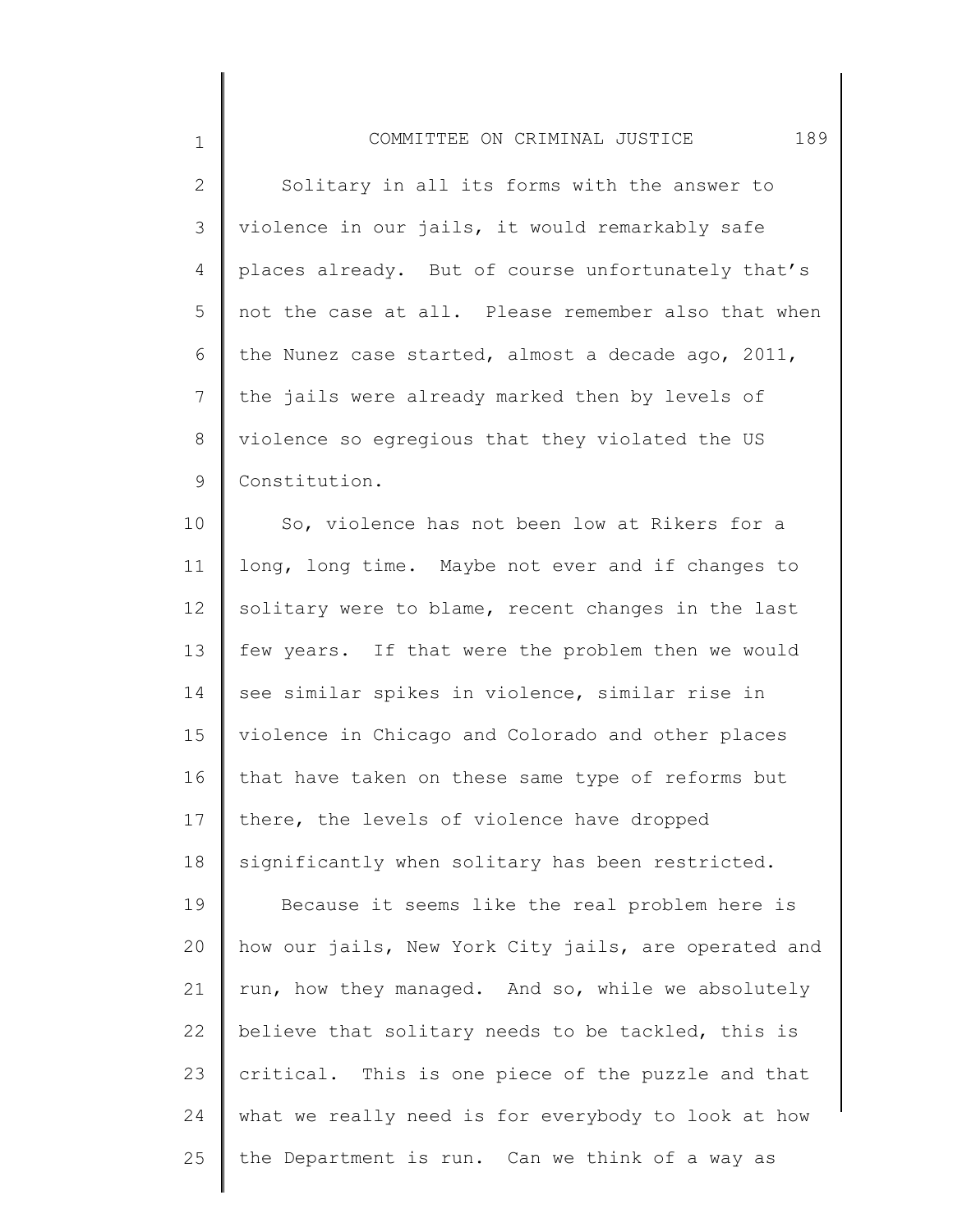| $\mathbf 1$  | 190<br>COMMITTEE ON CRIMINAL JUSTICE                  |
|--------------|-------------------------------------------------------|
| $\mathbf{2}$ | people said out of this mess because it is            |
| 3            | unacceptable that it continues, it can't wait for     |
| 4            | Rikers to be closed and as we all know, changing      |
| 5            | what's on paper will not actually change what happens |
| 6            | on the ground. We have got to change mindset and      |
| 7            | with real accountability. Thank you so much.          |
| 8            | COMMITTEE COUNSEL: I would like to now welcome        |
| 9            | Scott Paltrowitz to testify followed by Minister Dr.  |
| 10           | Victoria Phillips then Daniele Gerard.                |
| 11           | SERGEANT AT ARMS: Starting time.                      |
| 12           | SCOTT PALTROWITZ: Thank you for the opportunity       |
| 13           | to testify and thank you Council Member Dromm for     |
| 14           | being a longstanding champion for ending solitary     |
| 15           | confinement. Let us be clear, what we are talking     |
| 16           | about today is a systematic government program of     |
| 17           | torture that is predominantly inflicted on Black and  |
| 18           | Brown New Yorkers and too often transgender and       |
| 19           | gender nonconforming people.                          |
| 20           | And this system of torture has been going on for      |
| 21           | years and decades in full and plain view that we are  |
| 22           | all aware of. It is a system that has damaged and     |
| 23           | destroyed countless minds and bodies that has         |
| 24           | increased violence and harm in jails and in our       |
| 25           |                                                       |
|              |                                                       |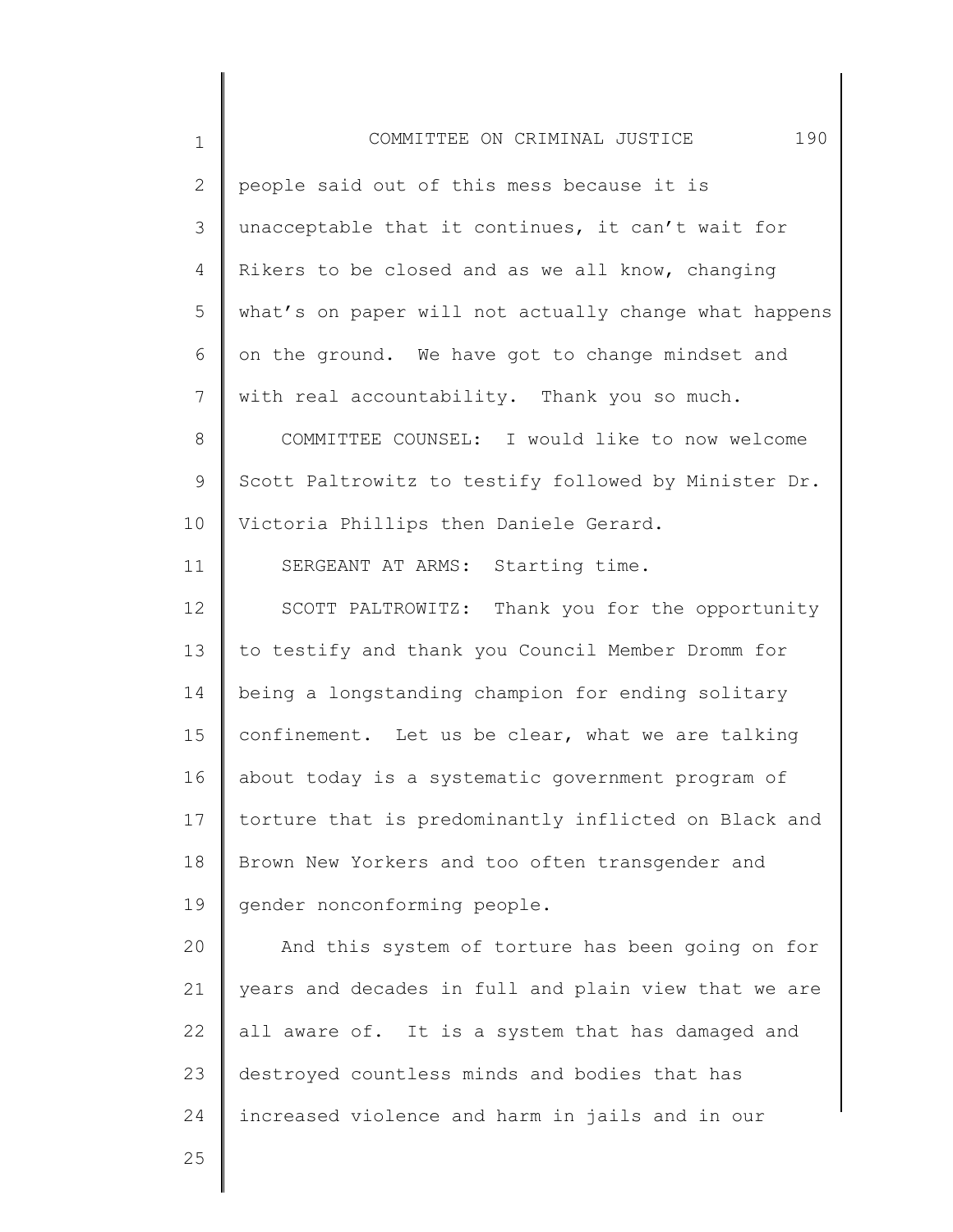| $\mathbf 1$ | 191<br>COMMITTEE ON CRIMINAL JUSTICE                  |
|-------------|-------------------------------------------------------|
| 2           | outside communities and has directly caused the       |
| 3           | deaths of far too many people.                        |
| 4           | Solitary causes people to engage in self-             |
| 5           | mutilation. It causes heart disease, it causes        |
| 6           | anxiety, depression, psychosis. It leads people to    |
| 7           | deteriorate mentally, physically, behaviorally. It    |
| 8           | makes jails and outside communities less safe.        |
| 9           | Solitary confinement should have ended so long ago.   |
| 10          | It must end now and it must fully end.                |
| 11          | Let us also be clear that when we are talking         |
| 12          | about people incarcerated in New York City jails, we  |
| 13          | are speaking about human beings. Again, mostly Black  |
| 14          | and Brown and poor people being forcibly removed from |
| 15          | their families, their jobs, their neighborhoods,      |
| 16          | their communities, their loved ones. We are speaking  |
| 17          | about human beings even a part from solitary          |
| 18          | confinement being put in cages and boxes, subject to  |
| 19          | brutality and strip searches and a system that        |
| 20          | attempts to strip them of their agency and their      |
| 21          | humanity. Which is why it is so imperative that at    |
| 22          | the very least to effectively end solitary            |
| 23          | confinement, the basic minimum standards that already |
| 24          | apply to people generally in the City jails must      |
| 25          | apply to everyone in the City jails.                  |

║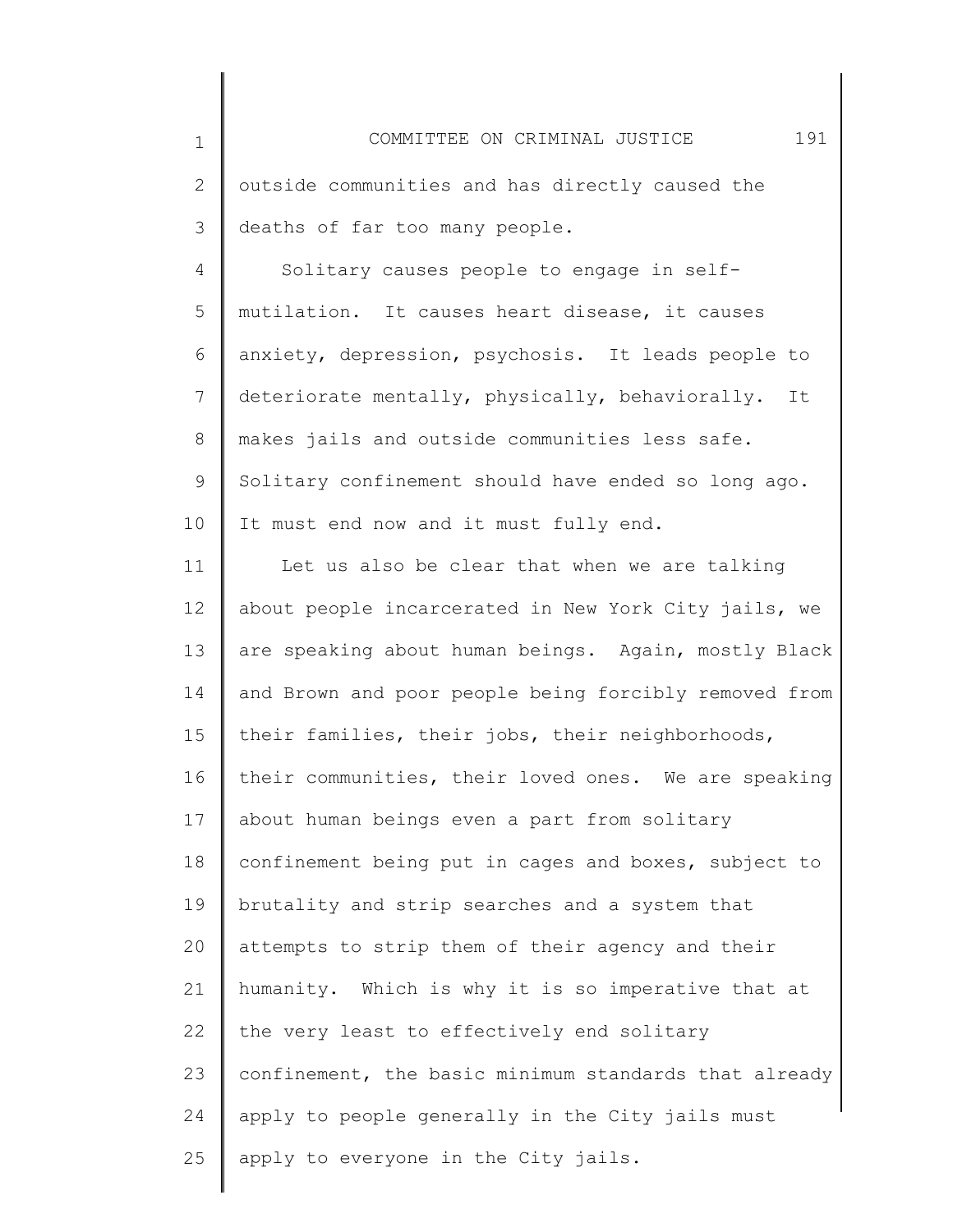| $\mathbf 1$  | 192<br>COMMITTEE ON CRIMINAL JUSTICE                  |
|--------------|-------------------------------------------------------|
| $\mathbf{2}$ | Those minimum standards that already exist, say       |
| 3            | that people should have access to at least 14 hours   |
| 4            | out of cell per day. And so, as long as people are    |
| 5            | held in New York City's jails, that standard must     |
| 6            | apply to all people in City jails. There must be no   |
| 7            | carve outs to this basic minimum standard.            |
| 8            | SERGEANT AT ARMS: Time expired.                       |
| 9            | SCOTT PALTROWITZ: And there should be no              |
| 10           | loopholes that provide the opportunity to place       |
| 11           | people in what amounts to solitary by another name.   |
| 12           | I know I am out of time but I just would say that     |
| 13           | the City Council has an historic opportunity. This    |
| 14           | is a moment where you as law makers have the          |
| 15           | opportunity to rise to the occasion, do what is right |
| 16           | and finally and fully end this practice that has      |
| 17           | destroyed far too many minds and taken far too many   |
| 18           | lives. An opportunity like this may not come along    |
| 19           | for a long time, so I urge you, I appeal you to       |
| 20           | marshal your best selves and to do what is right.     |
| 21           | End solitary now and end it fully. Thank you.         |
| 22           | COMMITTEE COUNSEL: I would now like to welcome        |
| 23           | Minister Dr. Victoria Phillips to testify followed by |
| 24           | Daniele Gerard then Anthony Dixon.                    |
| 25           | SERGEANT AT ARMS: Starting time.                      |
|              |                                                       |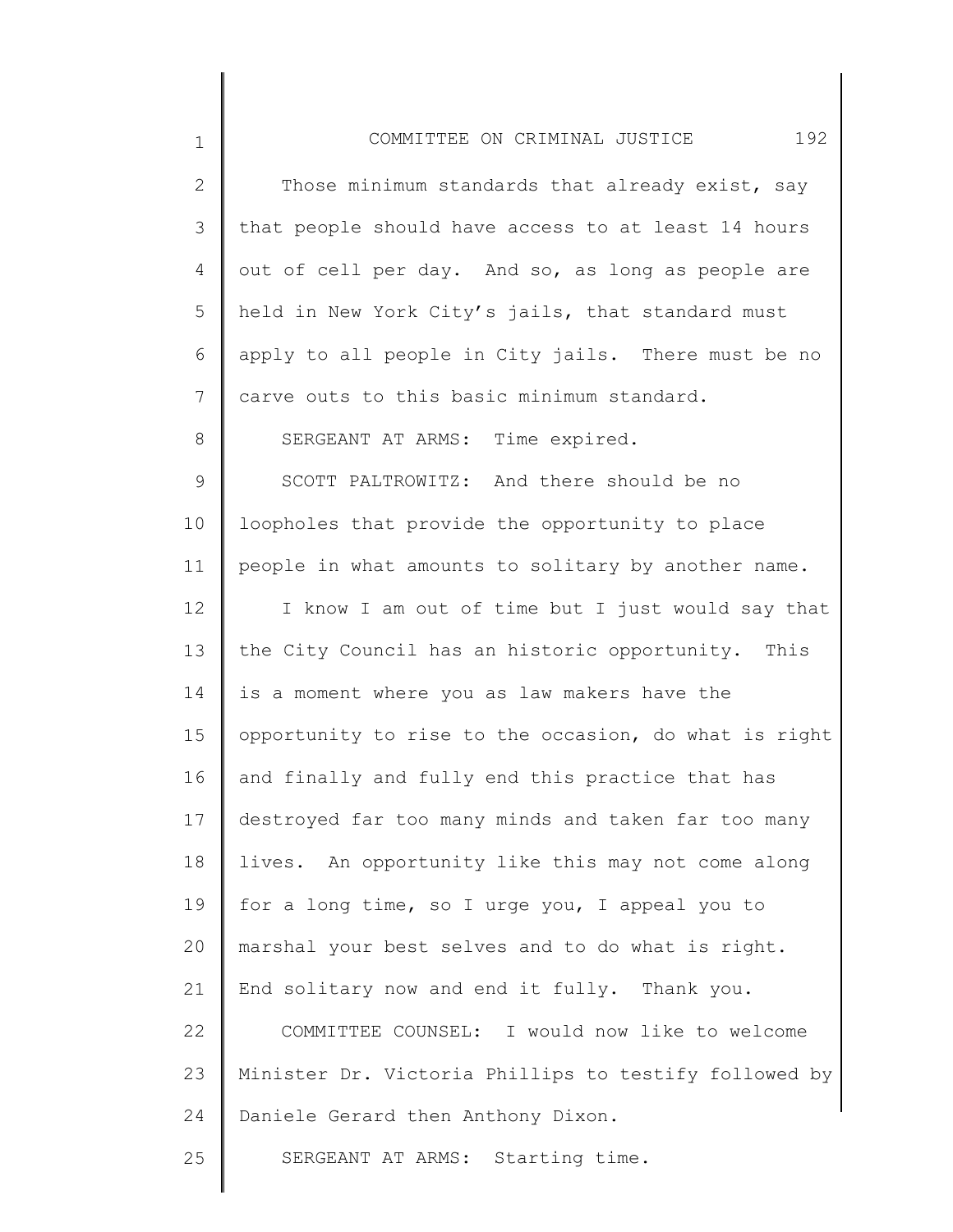| $\mathbf 1$  | COMMITTEE ON CRIMINAL JUSTICE<br>193                  |
|--------------|-------------------------------------------------------|
| $\mathbf{2}$ | MINISTER DR. VICTORIA PHILLIPS: Peace and             |
| 3            | blessings everyone. I am Dr. Phillips; everyone       |
| 4            | knows me as Ms. V. and I have been a long standing    |
| 5            | member of the Jails Action Coalition because of what  |
| 6            | I directly witnessed while working behind the         |
| 7            | Correction walls. And I have been working behind the  |
| 8            | walls of Rikers and DOC facilities for at least the   |
| 9            | last decade in various different positions. My last   |
| 10           | time physically being on Rikers was in March doing    |
| 11           | monitoring for Brad H.                                |
| 12           | So, let me clear, having worked in nursing and        |
| 13           | mental health and criminal league system for over 20  |
| 14           | years, in various different situations, I know how to |
| 15           | address or respond to all populations in society      |
| 16           | without creating harm. And I just want to point out   |
| 17           | some things today.                                    |
| 18           | Commissioner Brann said over 14,000 cameras are       |
| 19           | on the Island right now but no one asked her how many |
| 20           | are working or how many cover all the blind spots.    |
| 21           | Please find that data out.                            |
| 22           | She also mentioned 28 or 29 days to change a          |
| 23           | behavior. Yeah, it's been about five years of Nunez   |
| 24           | reports coming in and DOC has yet to change their     |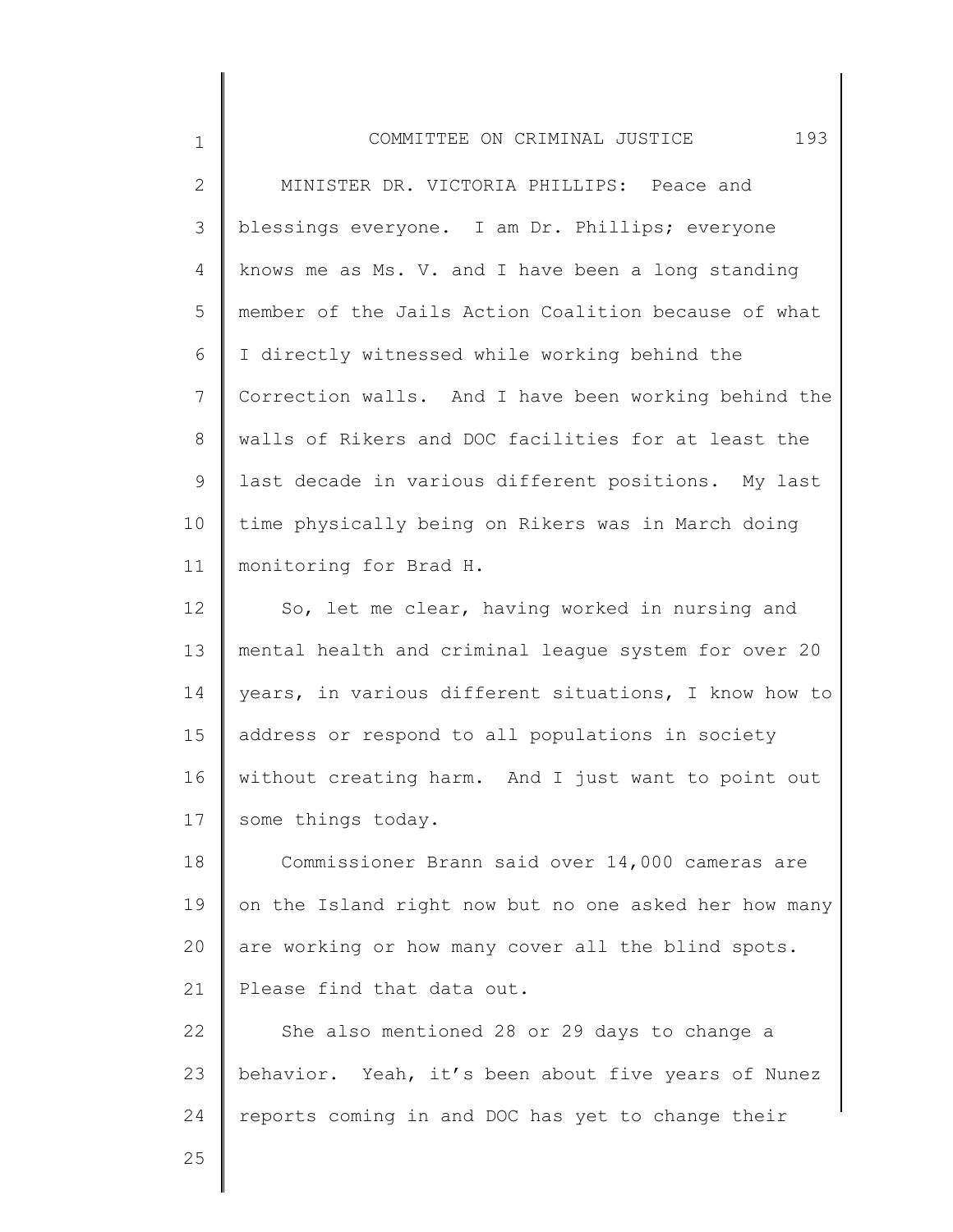1 2 3 COMMITTEE ON CRIMINAL JUSTICE 194 culture or their behavior. Please hold them accountable for that.

4 5 6 7 8 9 10 11 12 13 She also mentioned that one of the most dangerous populations is the young adults yet being on the advisory board for the Department of Corrections, adolescents and young adults and the adults for at least the past six and a half years, I know for a fact Commissioner Brann has never met with us. I have even asked DOC directly for her to attend the meetings and I know for a fact that DOC has never outreached any of us on that Board this entire year on pandemic.

14 15 16 17 So, hold her accountable because that's the most dangerous population. Why is she not reaching out to the Advisory Board to push things further and make things happen?

18 19 20 21 22 I also want to point out that Chief Jennings has also testified to BOC that 40 PPE masks are brought to each unit but many units have 48 to 49 people, so how is everyone being protected during this COVID pandemic? Make it make sense.

23 24 I also want to point out, last year 911 received over 200,000 calls concerning mental health crisis.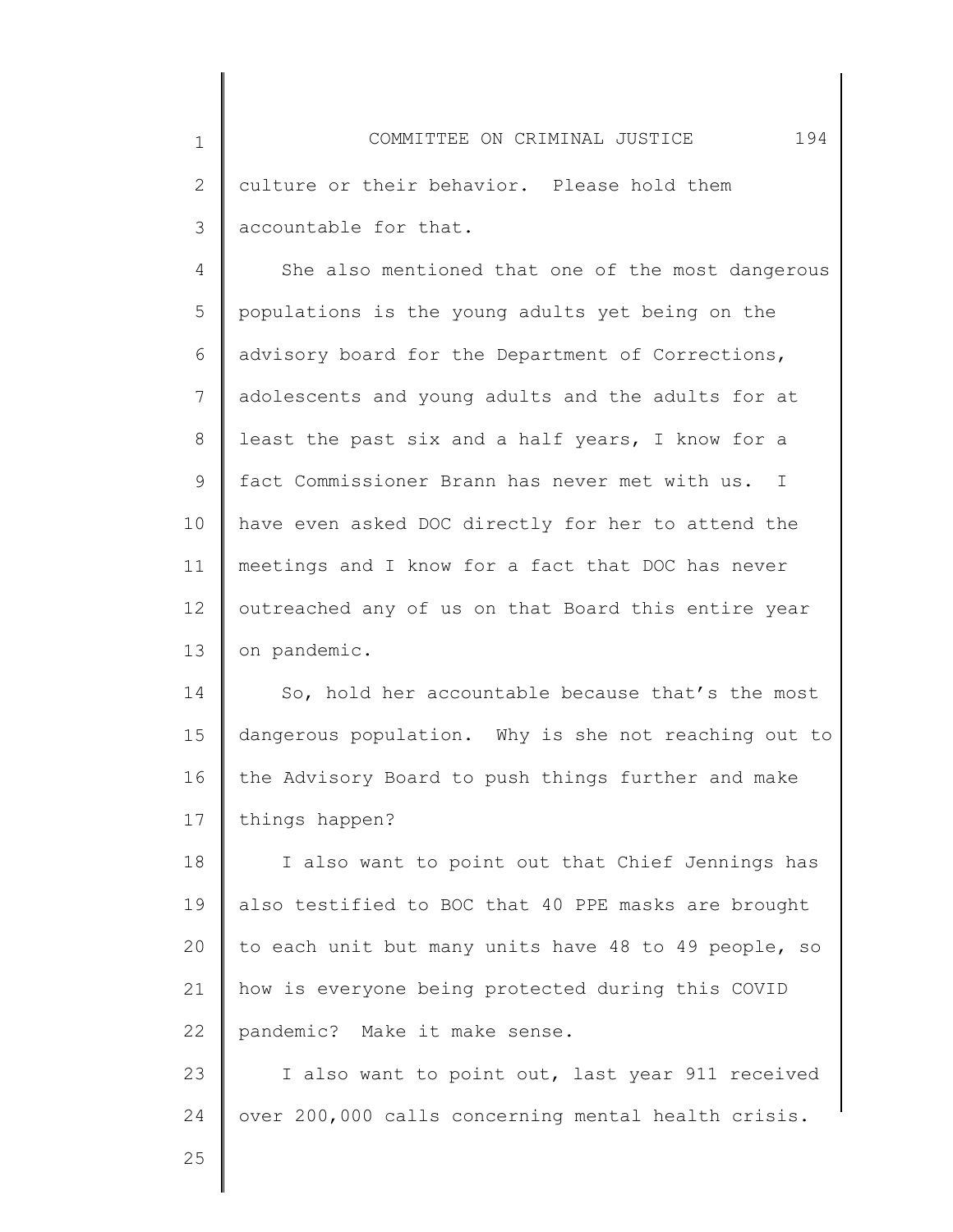1 2 3 4 5 6 7 8 9 10 11 12 13 14 15 16 17 18 19 20 21 22 23 24 COMMITTEE ON CRIMINAL JUSTICE 195 DOC has a population right now of over 50 percent of people in their custody who have had a mental — SERGEANT AT ARMS: Time expired. MINISTER DR. VICTORIA PHILLIPS: Contact with a mental health professional. Follow up on that because many of those people end up in solitary confinement because of the lack of training around DOC officers to understand when someone is decompensating or needing medical attention. There is so much more I can say. People are missing medications, missing their appointments. DOC, even the Board of Corrections is losing their funding and losing their staff to follow up with what DOC is doing. Make sure you pass a bill, pass a law, free of all loopholes that will hold them accountable. Council Member Dromm, I have been riding with you since we released the youth for 16 to 21 year old's. Everyone is saying this is rushed, this is not rushed. I respect it. I thank you for bringing this bill. I thank you for holding DOC and COBA accountable and I am going to stand with you as long as your mission does not change and that you agree to end torture. You all stay blessed.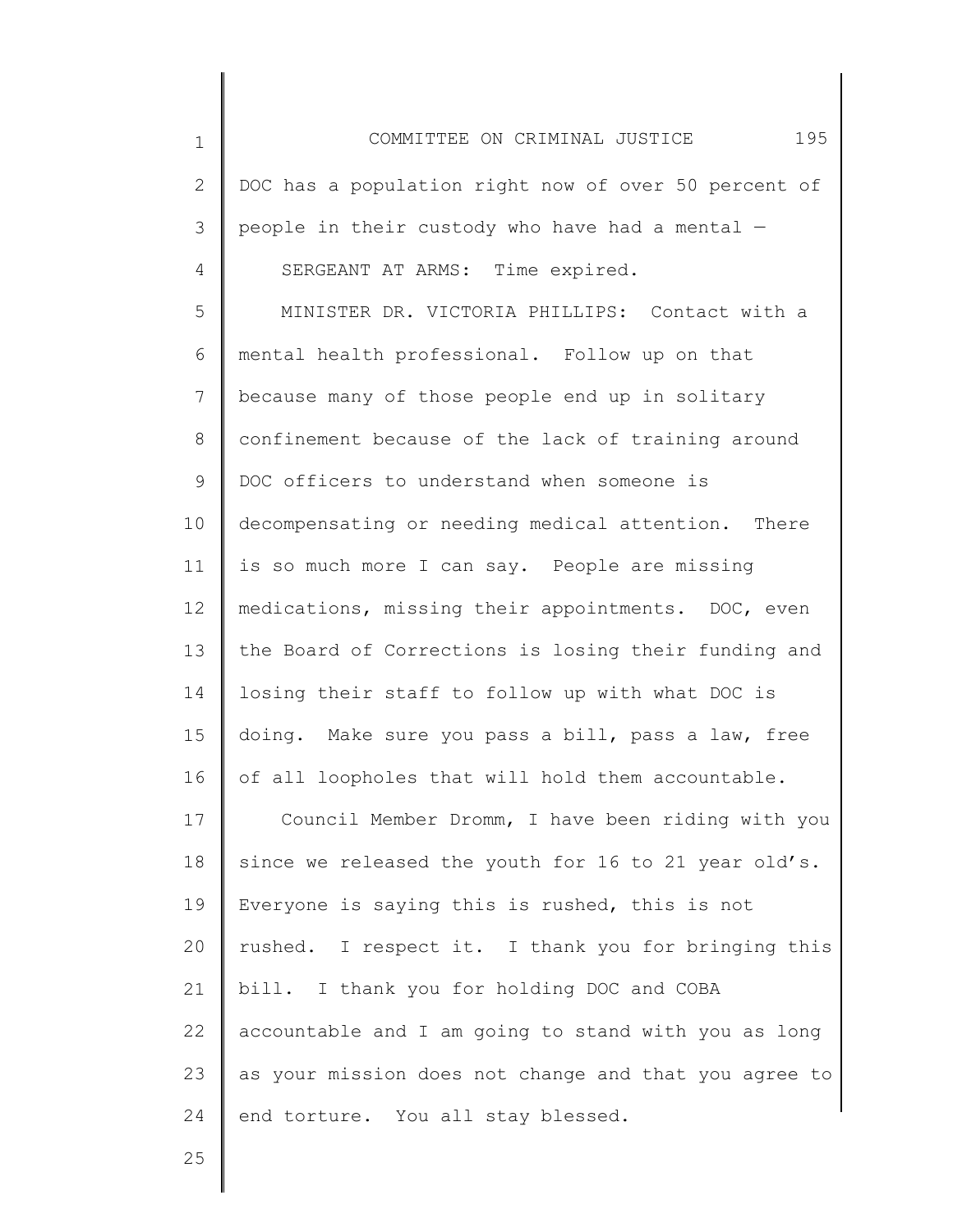2 3 4 COMMITTEE COUNSEL: I would like to now welcome Daniele Gerard to testified followed by Anthony Dixon, then Corey Brinson.

SERGEANT AT ARMS: Starting time.

1

5

6 7 8 9 10 11 12 13 14 15 16 17 18 19 20 21 22 23 DANIELE GERARD: Council Member Powers, committee members, I am Daniele Gerard, a Senior Staff Attorney at Children's Rights. Since 1995, Children's Rights has been a national advocate for youth and state systems. We remain deeply concerned with the current bills omission of safeguards for young adults. Solitary confinement is torture. It should be abolished outright, no matter the euphemism. As a member of the New York City Jails Action Coalition, Children's Rights supports the coalition and HALT Solitary campaigns blueprint to end this barbaric practice. We have several specific concerns with the bill first. No one incarcerated in New York City's jails should have less than 14 hours out of cell time per day. Young adults should never be placed in any form of restrictive housing, not enhanced supervision housing, not secure unit, not separation status housing.

24 25 Second, the bill allows incarcerated persons to remain in restrictive housing for 15 days at a time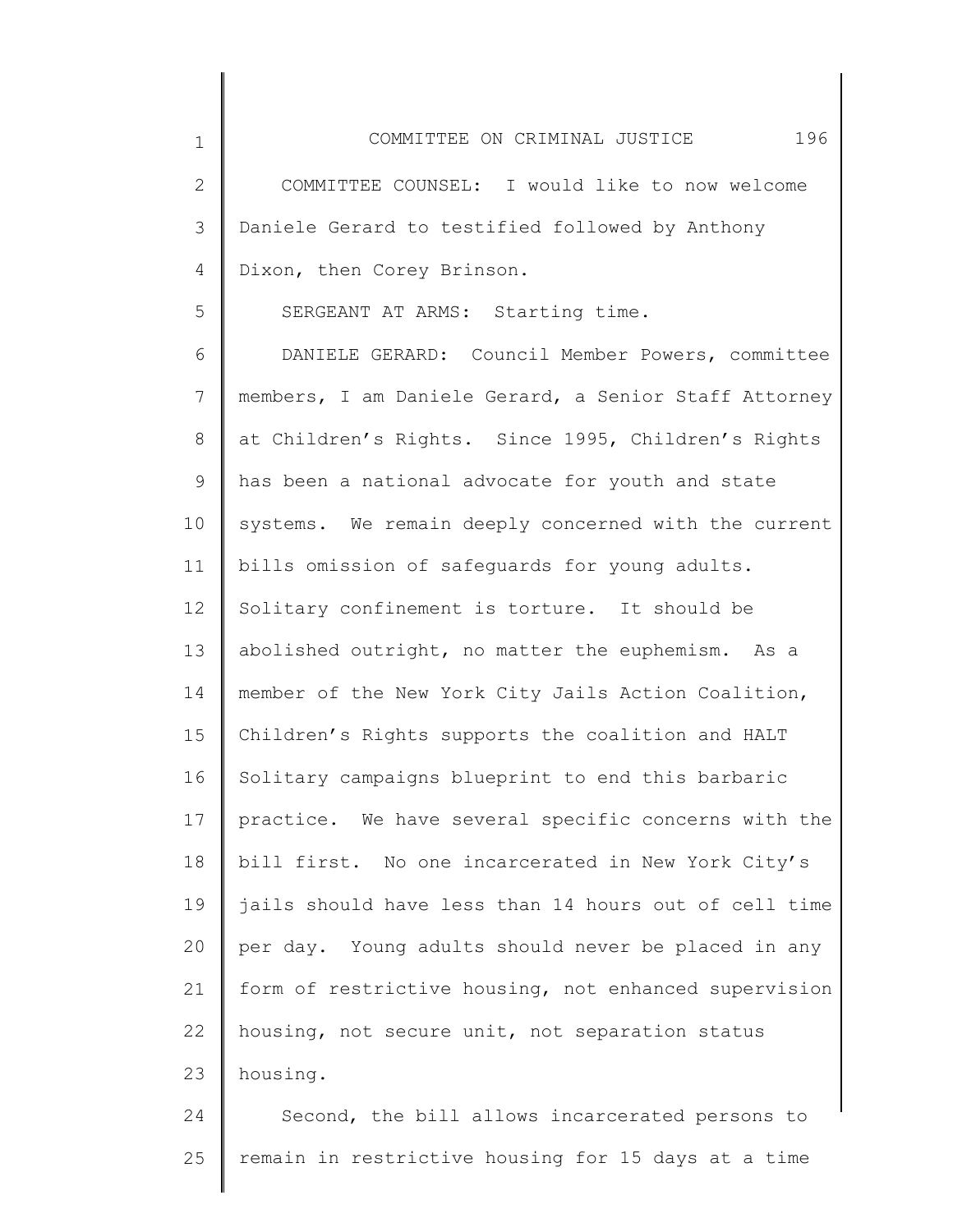| $\mathbf 1$ | 197<br>COMMITTEE ON CRIMINAL JUSTICE                  |
|-------------|-------------------------------------------------------|
| 2           | and up to 4 months in a year. This does not abolish   |
| 3           | solitary confinement but codified it into law.        |
| 4           | Third, for any separation from the general jail       |
| 5           | population, there must be narrowly defined criteria   |
| 6           | for what conduct can result in placement into         |
| 7           | isolation, restrictive housing and emergency lock in. |
| 8           | There must be specific uniform due process and        |
| $\mathsf 9$ | procedural safeguards including access to council.    |
| 10          | This is particularly true for the separation of young |
| 11          | adults for de-escalation purposes.                    |
| 12          | Fourth, all Department of Correction personnel,       |
| 13          | not just staff in restrictive housing units should be |
| 14          | trained in de-escalation techniques, conflict         |
| 15          | resolution, use of force and related topics to        |
| 16          | address the needs of all incarcerated persons,        |
| 17          | including young adults, especially given that more    |
| 18          | than half of incarcerated persons have symptoms of    |
| 19          | mental illness.                                       |
| 20          | We urge the Committee to reinstate the 14 hours       |
| 21          | minimum out of cell time. Provide uniform and         |
| 22          | adequate due process provisions and narrowly define   |
| 23          | terms like emergency lock in to avoid their arbitrary |
| 24          | use to perpetuate solitary confinement. People        |
| 25          | incarcerated in New York City jails -                 |
|             |                                                       |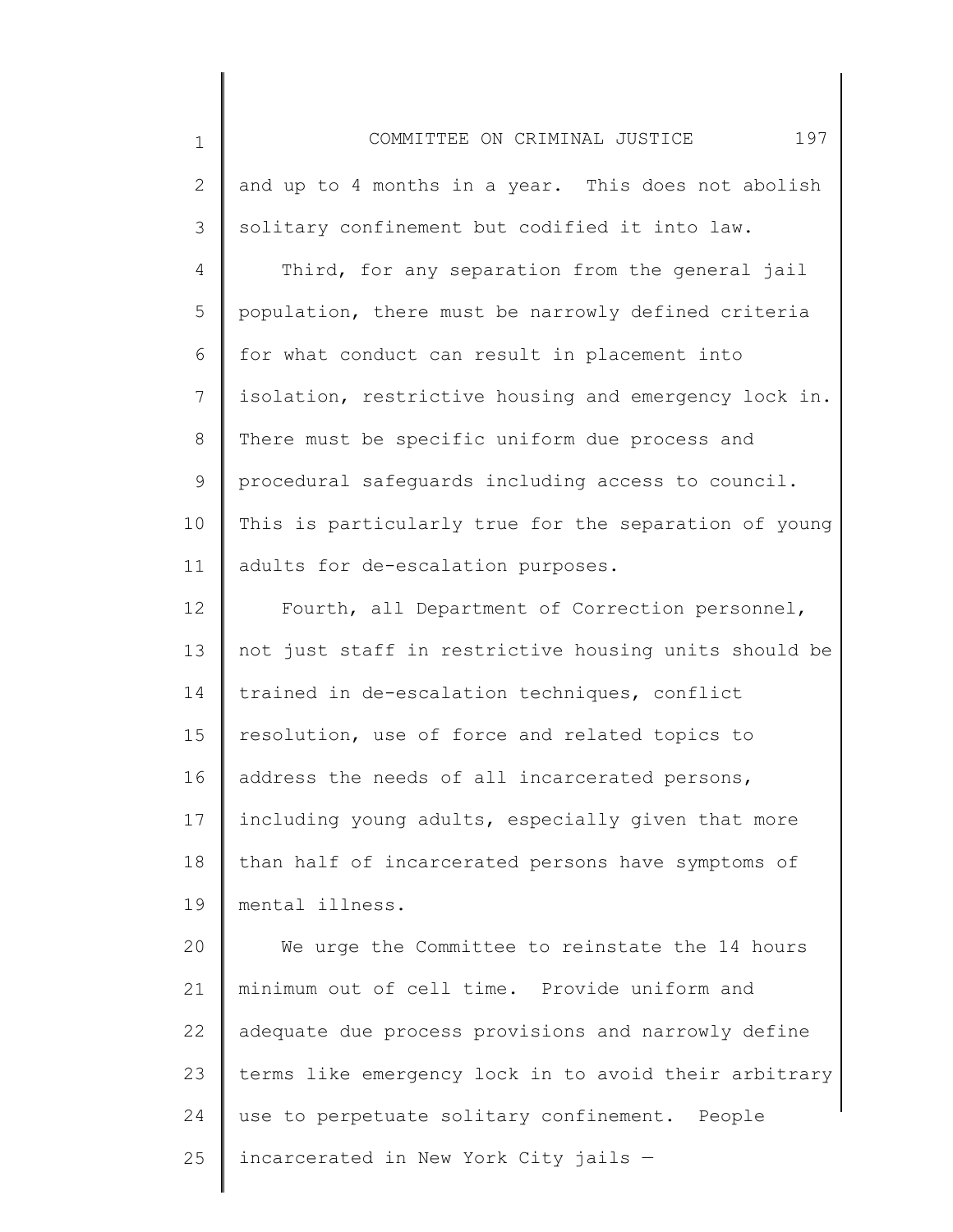| $\mathbf 1$  | COMMITTEE ON CRIMINAL JUSTICE<br>198                  |
|--------------|-------------------------------------------------------|
| $\mathbf{2}$ | SERGEANT AT ARMS: Time expired.                       |
| 3            | DANIELE GERARD: And if I could just add one           |
| 4            | sentence, I think we all know the definition of       |
| 5            | insanity, continuing to do the same thing expecting a |
| 6            | different outcome and unfortunately, this is what is  |
| 7            | going on on Rikers and in the City jails today.       |
| 8            | Thank you.                                            |
| 9            | COMMITTEE COUNSEL: I would now like to welcome        |
| 10           | Anthony Dixon to testify followed by Corey Brinson,   |
| 11           | then Eliel Cruz.                                      |
| 12           | SERGEANT AT ARMS: Starting time.                      |
| 13           | ANTHONY DIXON: Honorable members of this              |
| 14           | Committee, thank you for the opportunity to testify   |
| 15           | on the Civil Rights issue of our day. I am the        |
| 16           | Director of Community Engagement at the Parole        |
| 17           | Preparation Project. I am tasked with the             |
| 18           | responsibility to interface with policy makers on     |
| 19           | punitive incarceration bill, train attorney's to      |
| 20           | prepare individuals for successful parole interviews  |
| 21           | and help individuals released from incarceration make |
| 22           | a successful transition.                              |
| 23           | Without deconstructing the term punitive              |
| 24           | segregation, solitary confinement can be summarized   |
| 25           | as having three components. A racial component in     |
|              |                                                       |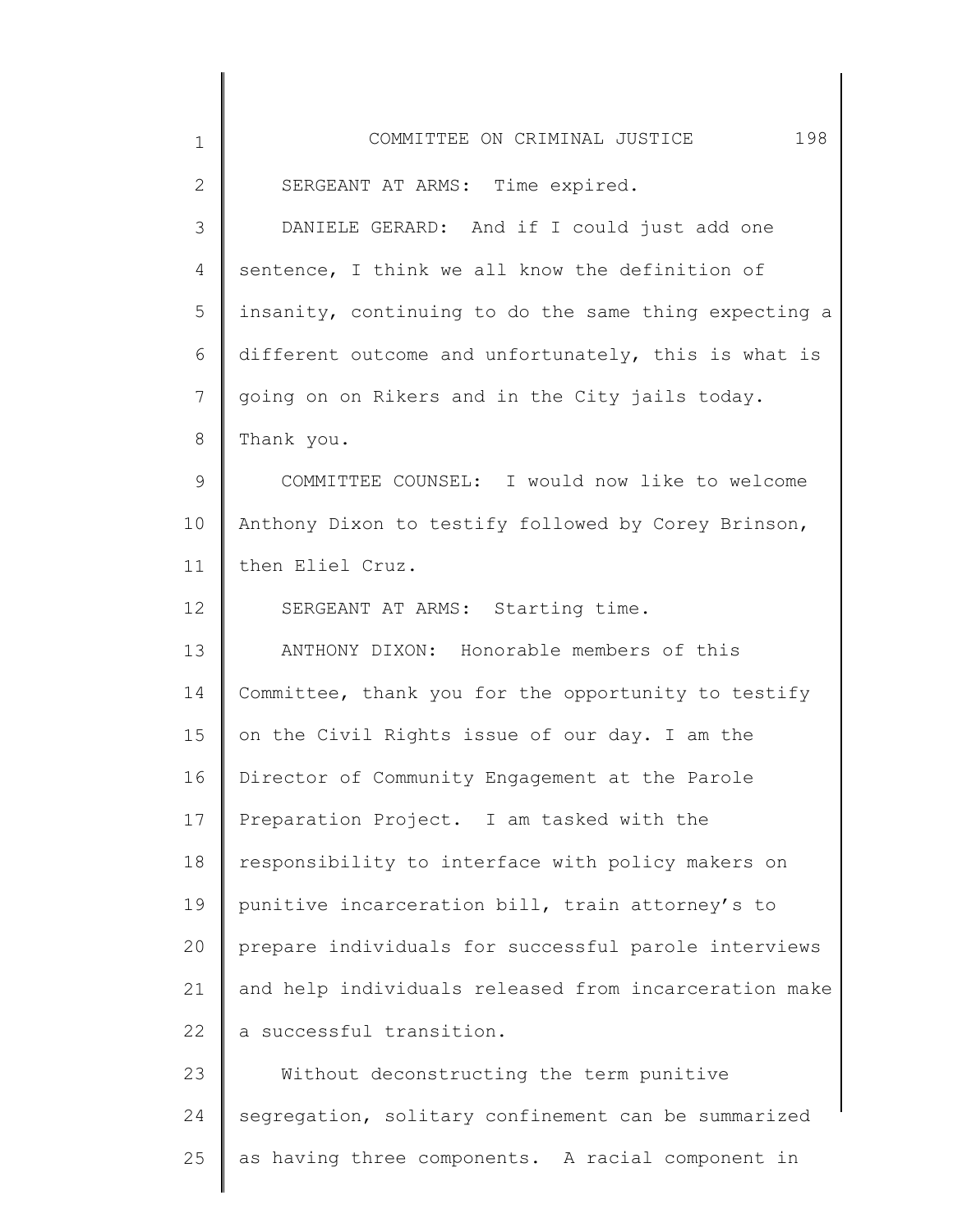| $\mathbf 1$  | 199<br>COMMITTEE ON CRIMINAL JUSTICE                  |
|--------------|-------------------------------------------------------|
| $\mathbf{2}$ | the era of Black Lives Matter, solitary confinement   |
| 3            | cannot be divorced from this discussion.              |
| 4            | A recent investigation found that generally non-      |
| 5            | White incarcerated people are punished twice as often |
| 6            | as Whites, placing solitary confinement twice as      |
| 7            | often and are held there for longer periods of time.  |
| 8            | And they are also subject to the use of brutal force  |
| 9            | by Correctional quards.                               |
| 10           | Analysts to the punitive paradigm in our legal        |
| 11           | system, there is a racial bias in the practice of     |
| 12           | solitary confinement when it comes to people of color |
| 13           | in correctional settings. Consistent with that        |
| 14           | finding, it appears that when Black people commit     |
| 15           | violent acts, they are demonized as thugs, sociopaths |
| 16           | and placed in isolated dog like cages and given       |
| 17           | drugs. When Whites commit violent acts, they are      |
| 18           | deemed sick and in need of therapy.                   |
| 19           | An economic component, it is common knowledge         |
| 20           | that traditionally solitary confinement environments  |
| 21           | are seen as economically viable. With the prospect    |
| 22           | of prison guards and prison unions, a lockdown        |
| 23           | $environment -$                                       |
| 24           | SERGEANT AT ARMS: Time expired.                       |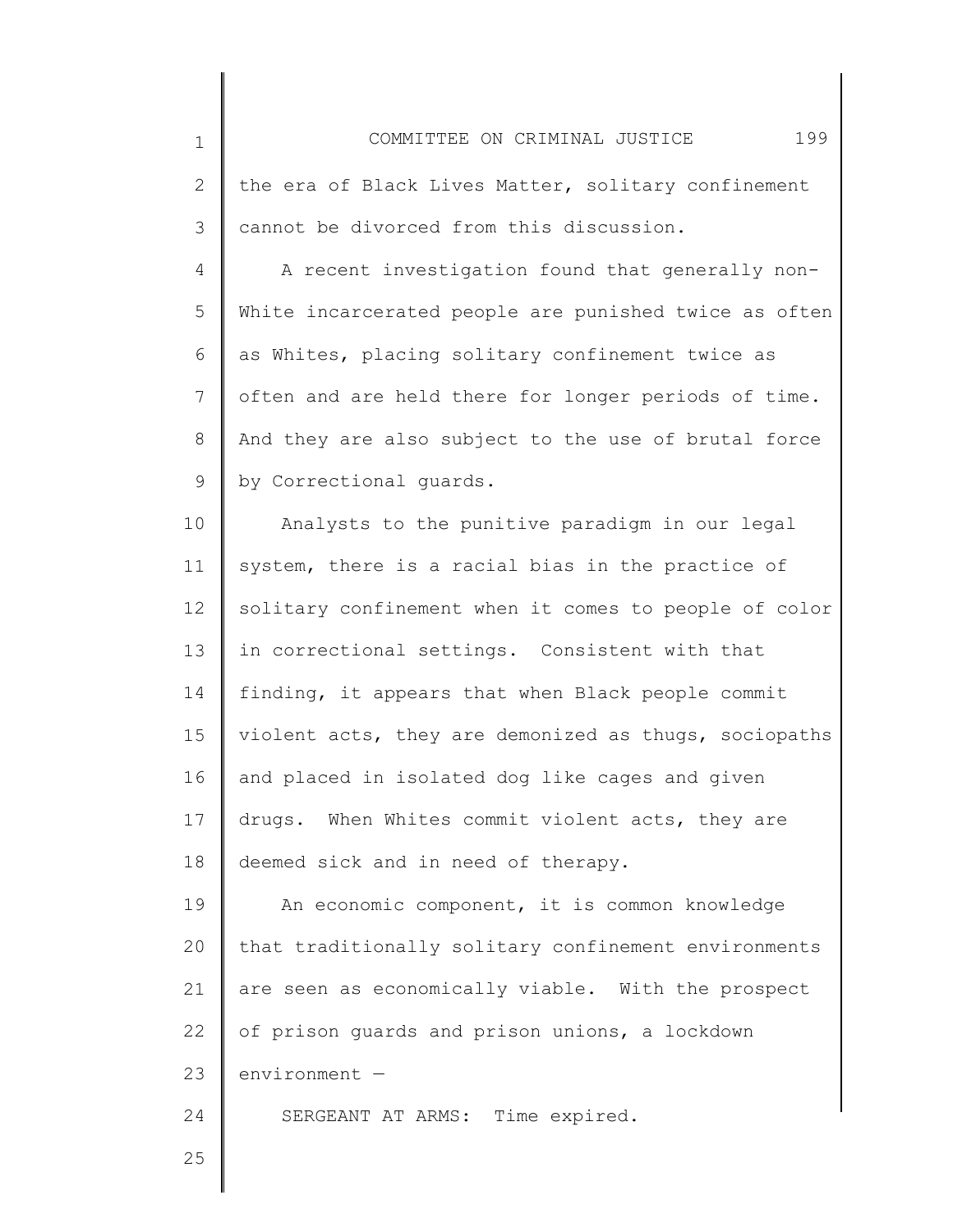| $\mathbf 1$  | COMMITTEE ON CRIMINAL JUSTICE<br>200                  |
|--------------|-------------------------------------------------------|
| $\mathbf{2}$ | ANTHONY DIXON: Is a perfect cash flow for             |
| 3            | working labor. I would lastly say that mounting       |
| 4            | studies show that solitary confinement leaves people  |
| 5            | worse, more hostile than how they entered. I would    |
| 6            | ask that this Committee at this day and time, look at |
| 7            | the evidence that solitary confinement has no proof   |
| 8            | to curve violence. No proof that it addresses the     |
| 9            | underlying issues and no proof that it can help       |
| 10           | someone become prosocial and that dogs are given more |
| 11           | time out of their setting and treated better than     |
| 12           | human beings are treated inside our facilities.       |
| 13           | Thank you.                                            |
| 14           | COMMITTEE COUNSEL: I would like to now welcome        |
| 15           | Corey Brinson to testify followed by Eliel Cruz then  |
| 16           | Mateo Guerrero.                                       |
| 17           | SERGEANT AT ARMS: Starting time.                      |
| 18           | COREY BRINSON: Hello, my name is Corey Brinson.       |
| 19           | I am a Policy Associate with the Legal Action Center. |
| 20           | The Legal Action Center uses legal and policy         |
| 21           | strategies to fight discrimination, build health      |
| 22           | equity and restore opportunity for people with        |
| 23           | arrests and conviction records, substance use         |
| 24           | disorders and HIV or AIDs.                            |
|              |                                                       |

Ι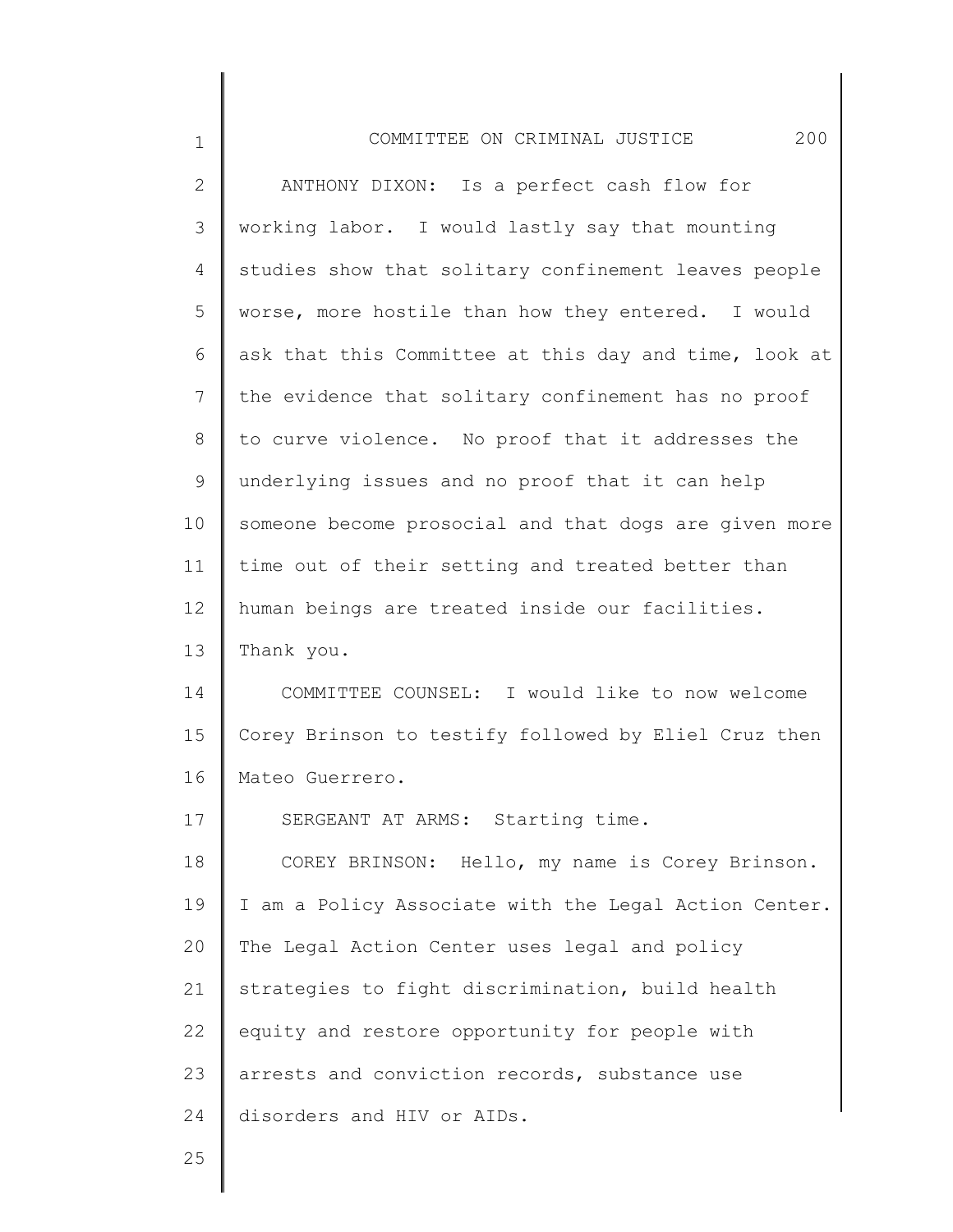| $\mathbf 1$  | 201<br>COMMITTEE ON CRIMINAL JUSTICE                  |
|--------------|-------------------------------------------------------|
| $\mathbf{2}$ | I am testifying in favor of eliminating the           |
| 3            | practice of solitary confinement in New York City     |
| 4            | jails. I have endured difficult times in my           |
| 5            | lifetime. I have endured the high crime out of city   |
| 6            | neighborhood, was stationed in Saudi Arabia with the  |
| 7            | United States Airforce on September 11, 2001 and I    |
| 8            | reacted to the alarms indicating that we were at war. |
| $\mathsf 9$  | But the most difficult experience I have ever         |
| 10           | endured is being held in solitary confinement for     |
| 11           | several days. That experience of living in a cell,    |
| 12           | which was a size of a large closet, with no clock,    |
| 13           | lights that went off at midnight, no privacy for      |
| 14           | sleeping, showering and being fed through a slot in   |
| 15           | my door, was psychological torture.                   |
| 16           | It would tell a lot about a country by how it         |
| 17           | treats the people incarcerated. Placing people in     |
| 18           | solitary confinement for any extended period of time, |
| 19           | is immoral, unethical and should be unlawful. People  |
| 20           | need meaningful social interactions with other people |
| 21           | to maintain their mental health. People in prison     |
| 22           | already isolated from society, isolated from the      |
| 23           | communities and their families and when they are      |
| 24           | placed in solitary confinement, they are essentially  |
| 25           | buried alive.                                         |
|              |                                                       |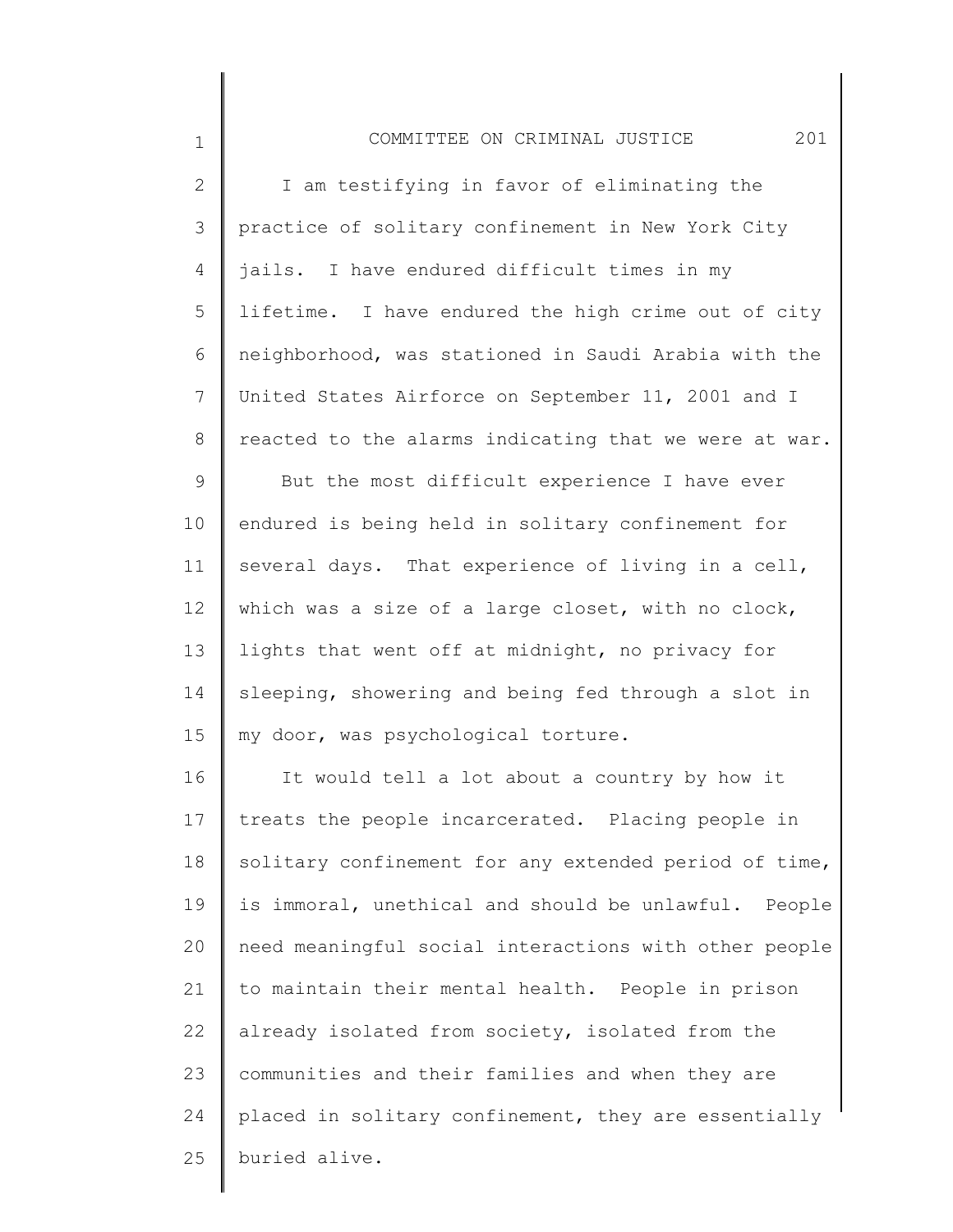| $\mathbf 1$     | 202<br>COMMITTEE ON CRIMINAL JUSTICE                  |
|-----------------|-------------------------------------------------------|
| $\mathbf{2}$    | Placing people in that setting says more about us     |
| 3               | as a society, as lawmakers, as community then what it |
| 4               | says about the people behind those walls. I           |
| 5               | acknowledge that we have made strides to reduce the   |
| 6               | number of people being subjected to this practice but |
| $7\overline{ }$ | one person in solitary confinement is one too many.   |
| $8\,$           | In this law, we treat animals better than people      |
| 9               | in prison. Under New York Law Section 356, a person   |
| 10              | who has impounded or confined an animal and refuses   |
| 11              | to provide that animal with a good supply of          |
| 12              | wholesome [LOST AUDIO 3:59:35] by prison.             |
| 13              | SERGEANT AT ARMS: Time expired.                       |
| 14              | COREY BRINSON: [LOST AUDIO 3:59:40- 3:59:49] a        |
| 15              | day. We cannot count this a law that treats people    |
| 16              | worse than they treat animals. Solitary confinement   |
| 17              | does just that for too many people.                   |
| 18              | There is an argument that this bill is moving too     |
| 19              | fast through the legislative process. For people who  |
| 20              | are cut off from any meaningful for other people,     |
| 21              | this bill is already too late. The Legal Action       |
| 22              | Center encourages you to immediately end solitary     |
| 23              | confinement in New York City jails.                   |
| 24              | COMMITTEE COUNSEL: I would like to now welcome        |

25 Eliel Cruz to testify followed by Mateo Guerrero.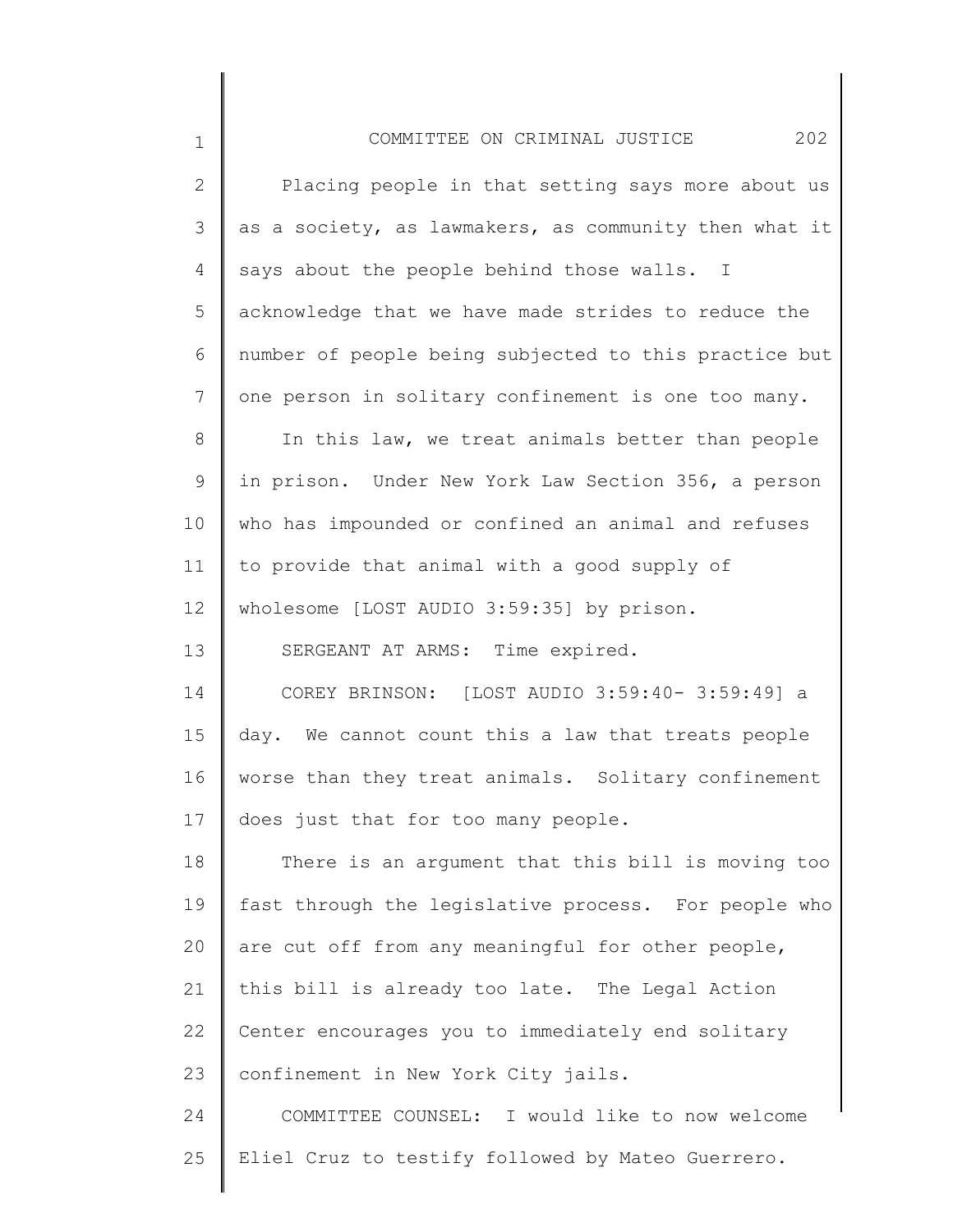| $\mathbf 1$  | 203<br>COMMITTEE ON CRIMINAL JUSTICE                  |
|--------------|-------------------------------------------------------|
| $\mathbf{2}$ | SERGEANT AT ARMS: Starting time.                      |
| 3            | ELIEL CRUZ: Good afternoon Chair Powers and the       |
| 4            | entire Committee on Criminal Justice. My name is      |
| 5            | Eliel Cruz, I am the Director of Communications at    |
| 6            | the New York City Anti-Violence Project. I am here    |
| 7            | to urge you all to end solitary confinement for all.  |
| 8            | Without any carve outs with a minimum of 14 hours     |
| 9            | outside of cell time.                                 |
| 10           | I have some longer written testimony that I will      |
| 11           | submit but for today, I would like to get this        |
| 12           | across. Solitary confinement is torture. You will     |
| 13           | hear this repeated again and again because it causes  |
| 14           | human suffering, it causes devastating and            |
| 15           | irreparable mental, physical and emotional harm. And  |
| 16           | those facing the brunt of this violence are Black,    |
| 17           | Latinx, transgender and gender non-conforming people. |
| 18           | These are the facts but today I really want to urge   |
| 19           | you to listen to the survivors in solitary            |
| 20           | confinement in the victims families. Really sit with  |
| 21           | the pain in their voices as you listen to their       |
| 22           | experiences.                                          |
| 23           | For over the last year, I have worked in my           |
| 24           | professional capacity to support the family of        |
| 25           | Layleen Polanco and telling her story on the national |

∥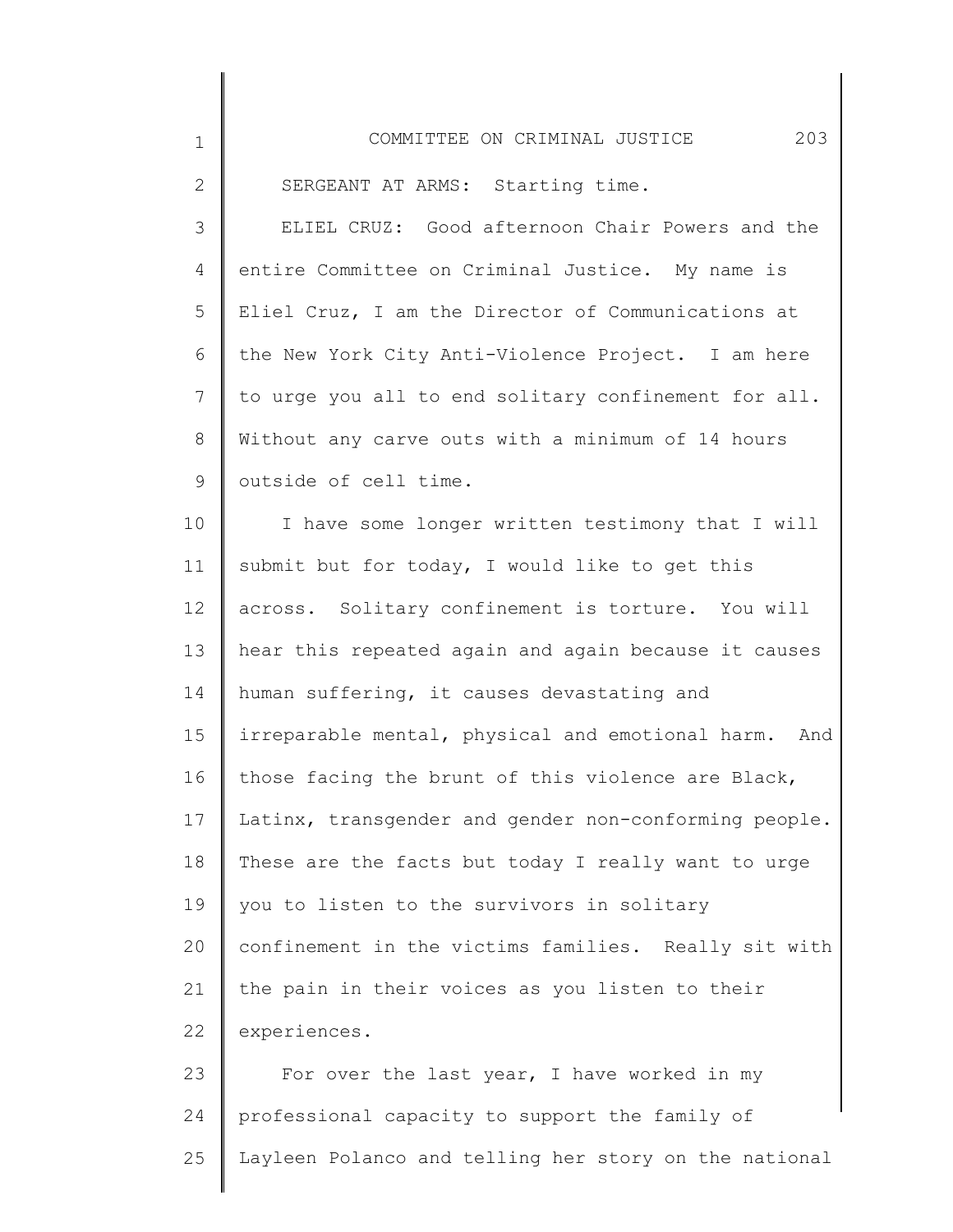| $\mathbf 1$    | 204<br>COMMITTEE ON CRIMINAL JUSTICE                  |
|----------------|-------------------------------------------------------|
| $\mathbf{2}$   | stage. I combed through every egregious detail of     |
| 3              | her arrest, incarceration and death. I have watched   |
| 4              | footage of Correctional Officers pass by the cell     |
| 5              | without adequately checking for signs of life. And I  |
| 6              | have pride over watching them open her cell doors and |
| $\overline{7}$ | hunch over in laughter just moments before she was    |
| $8\,$          | pronounced dead. No one deserves that. To be          |
| $\mathsf 9$    | isolated and ignored, that is not a humane treatment  |
| 10             | of a fellow human being and jails routinely use       |
| 11             | solitary confinement under the guys of protective     |
| 12             | custody for trans people. But isolation is not        |
| 13             | safety, it's violence. Even the transgender housing   |
| 14             | unit which Layleen was in, separating survivors is    |
| 15             | violent when community isn't safety outside of jails  |
| 16             | and it is not safety inside of jail.                  |
| 17             | If it doesn't end now fully, I am certain we will     |
| 18             | all be back here in a few years, wishing we had acted |
| 19             | sooner. The Council has the opportunity to make       |
| 20             | history today. It is time to end solitary             |
| 21             | confinement. Thank you.                               |
| 22             | COMMITTEE COUNSEL: I would like to now welcome        |
| 23             | Mateo Guerrero to testify.                            |
| 24             | SERGEANT AT ARMS: Starting time.                      |
| 25             |                                                       |

 $\begin{array}{c} \hline \end{array}$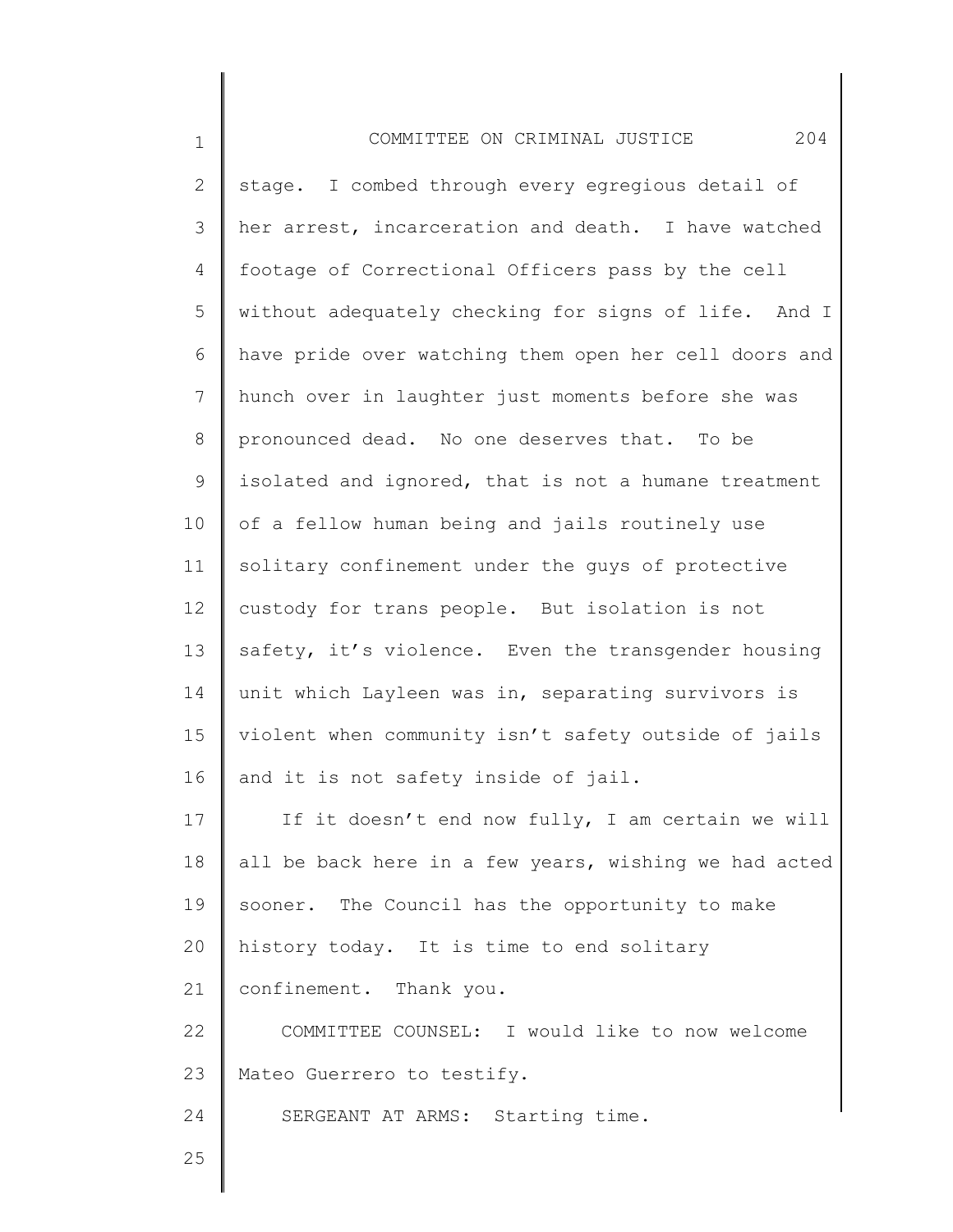2 3 4 5 6 MATEO GUERRERO: Hi, good afternoon. My name is Mateo, the TGNCIQ Lead Organizer at Make the Road. I am a transgender man but today I am here to read the testimony from Norma Retto[SP?] who is one of our members.

1

7 8 9 10 11 12 13 14 15 16 17 18 So, she says, Good morning. Thanks to all the City Council Members for holding this hearing. My name is Norma Retto, I am a leader with the Trans Immigrant Project at Make the Road New York. I am here to share my experience in the mistreatment that happened to me and to many of us as transgender communities when we are put in solitary confinement. And on the importance of eliminating this practices of torture without any carve outs in our city. In 2015, I was unjustly arrested and transferred to Rikers Island where I was put in the men's jail

19 20 21 22 23 and later I was put in solitary confinement completely separated from the population. The excuse that they said to me is that in order to protect me they had to put me away from other people because I had breast and I had a feminine figure.

24 25 However, the reality that instead of protecting me, they traumatized me and this is a form of state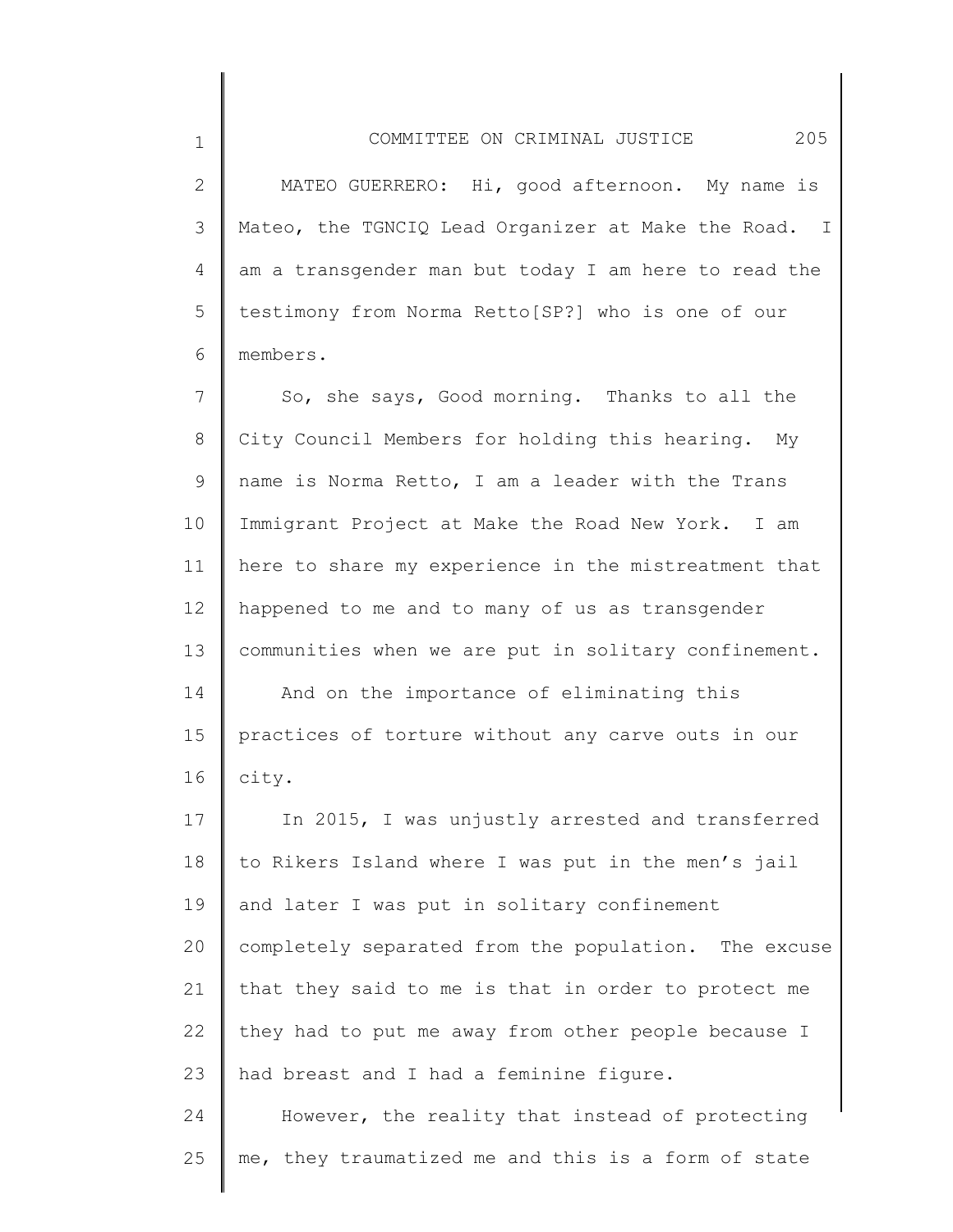2

4

3 5 6 weeks on a schedule that was almost 24/7 in a very small cell that looked like a hole. The cell was very cold and it was a punishment cell. The treatment was completely inhumane. I told

7 8 9 them that I didn't want to be there. I begged them to take me out of the cells but they never listen me. It was as if I didn't exist.

10 11 12 13 14 15 16 17 Even when I asked them for medical attention, they never listened to me. They never gave me my hormonal treatment or respected my gender identity. What the officers would do was make fun of me all day long. There also did not let me call my family members or the LGBTQ organization. This form of isolation was not only physical but it was also mental and emotional.

18 19 20 21 22 This mistreatment and form of violence has caused many consequences on my body and when I was picked up by ICE and transferred to a detention center, my health worsened and I ended up in the hospital with pneumonia.

23 24 My story is not the only one here. I made it out alive.

25 SERGEANT AT ARMS: Time expired.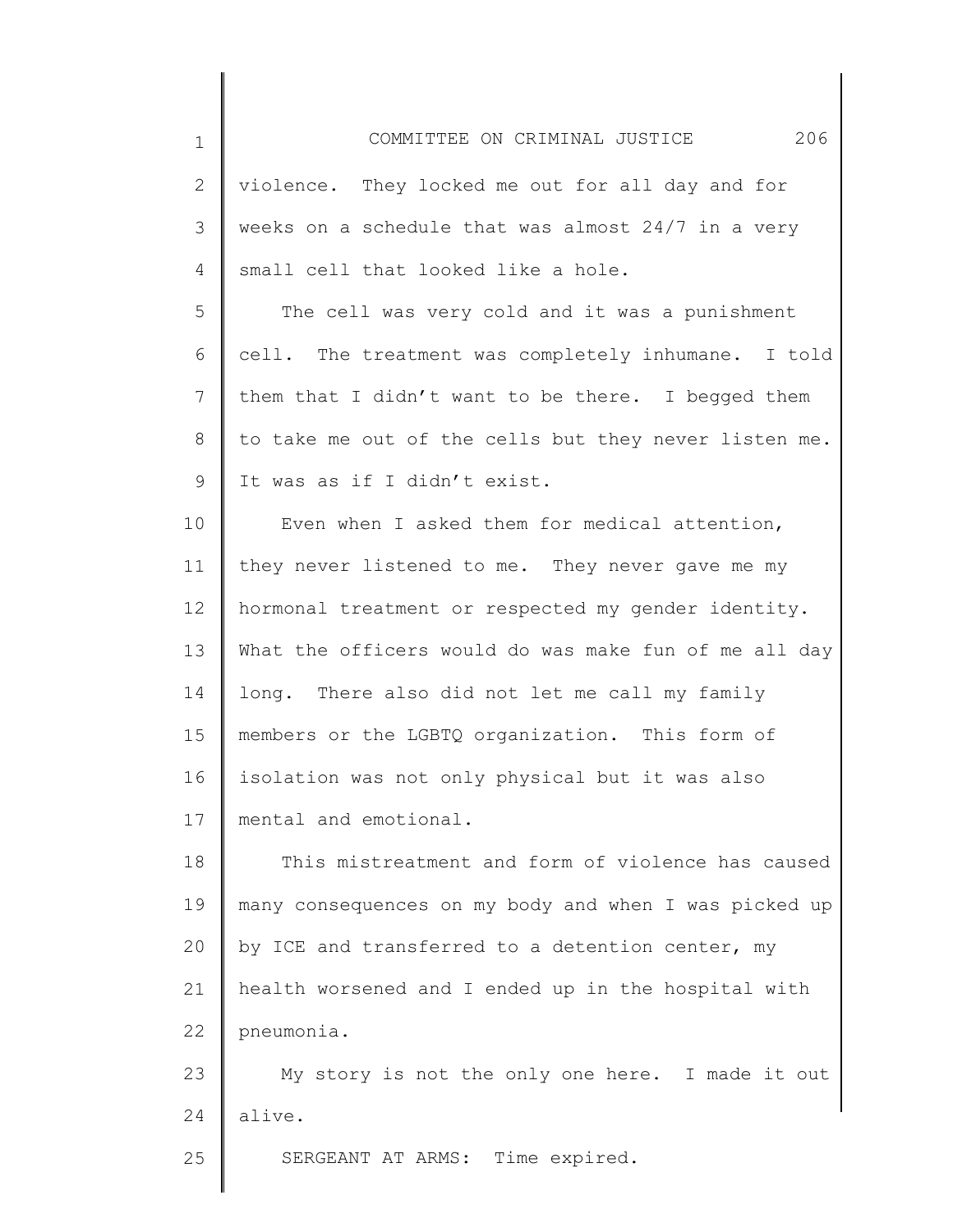| $\mathbf 1$  | COMMITTEE ON CRIMINAL JUSTICE<br>207                  |
|--------------|-------------------------------------------------------|
| $\mathbf{2}$ | MATEO GUERRERO: Layleen Polanco was a Latina          |
| 3            | transwoman who died in solitary confinement while     |
| 4            | being mocked by police officers. It is time for New   |
| 5            | York City to completely eliminate these practices of  |
| 6            | torture and solitary confinement without creating any |
| 7            | exceptions or carve outs. And we need to make sure    |
| 8            | that stories like mine and Layleen's stories do not   |
| 9            | happen again. We need to protect trans and queer      |
| 10           | communities. Thank you.                               |
| 11           | COMMITTEE COUNSEL: I would like to now welcome        |
| 12           | Sammie Werkheiser to testify followed by Kelly Grace  |
| 13           | Price then Natasha White.                             |
| 14           | SERGEANT AT ARMS: Starting time.                      |
| 15           | SAMMIE WERKHEISER: Layleen Polanco, Layleen           |
| 16           | Polanco, Layleen Polanco, Layleen Polanco, that's     |
| 17           | Melania's sister. Layleen Polanco. I apologize        |
| 18           | Melania on behalf of all human beings who care that   |
| 19           | those Correction Officers who laughed about your      |
| 20           | sister. I apologize for them. I apologize for them    |
| 21           | as a human being and I think you should have been the |
| 22           | first person to testify today.                        |
| 23           | Melania is here today. Since Commissioner does        |
| 24           | not consider solitary torture, please Ms.             |
| 25           | Commissioner, I am asking for you to prove that       |
|              |                                                       |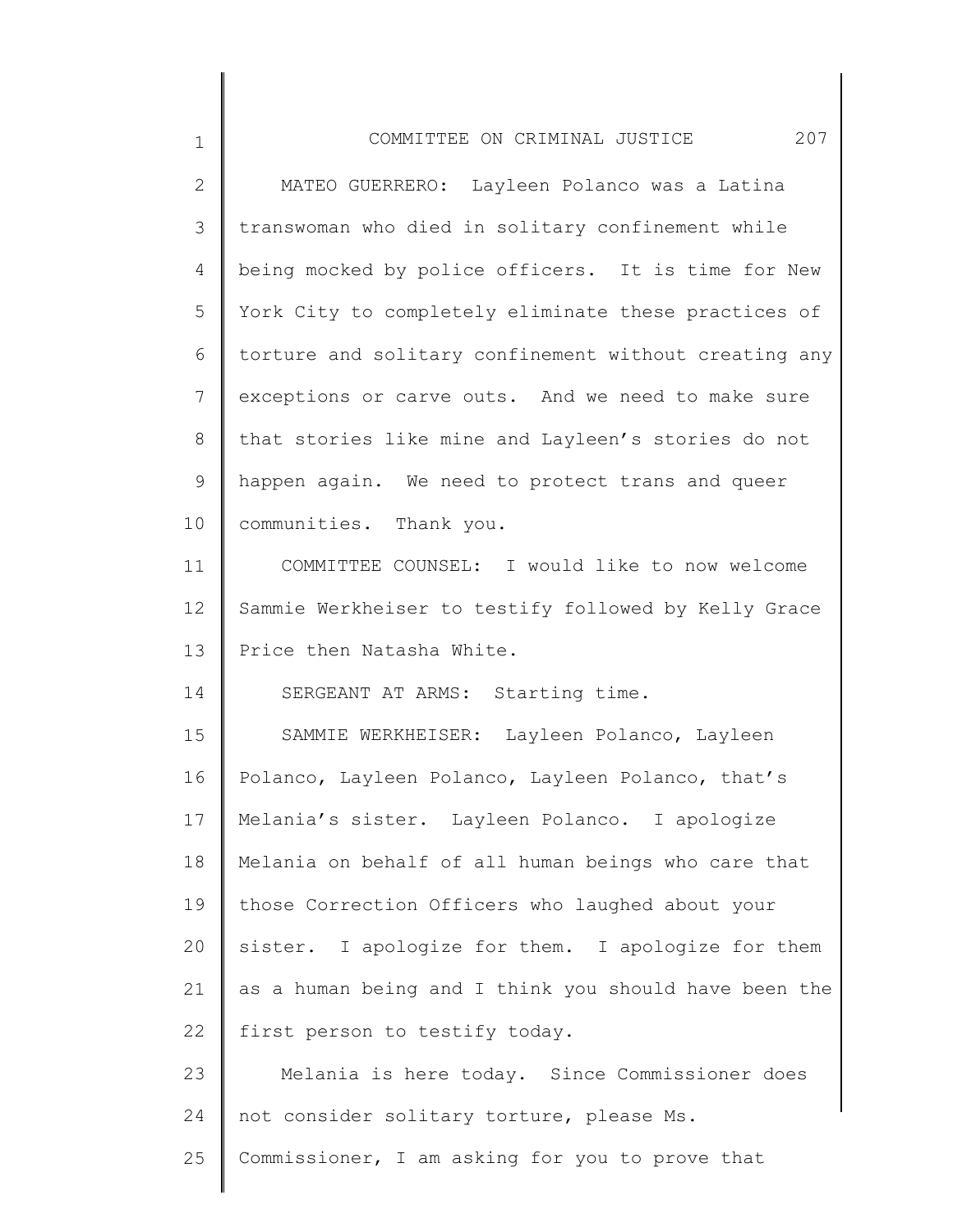COMMITTEE ON CRIMINAL JUSTICE 208

2 3 4 5 6 theory. I demand this year from December 23 to the 30<sup>th</sup> for you and your entire family to house in solitary or punitive segregation, the cute little politically correct name all of you seem to use to make it sound better.

1

7 8 9 10 Mid-week, I request a Zoom live for you to check in your family and see how they are doing, see what's up with their wellbeing. Ms. Commissioner, I just really look forward to this project.

11 12 13 14 For the Council, for anyone watching, if you see solitary confinement as a Black problem, look at me. It is a human problem. I am hoping that I look like your niece. I am hoping that you pay attention.

15 16 17 18 19 For the Corrections Officers who complain about getting hurt, my solution to that, don't be a Corrections Officer. Also, to this Council, stop referring to people as inmates. They are just as impacted or incarcerated men and women.

20 21 22 23 24 25 My name is Sammie Werkheiser, I am a member of the Justice for Women Task Force, a Speaker for New York Campaign for Alternative to Isolated Confinement and an advocate for citizen action of Southern Tier New York Chapter. A Member of the NAACP and a Member of the Human Rights Campaign.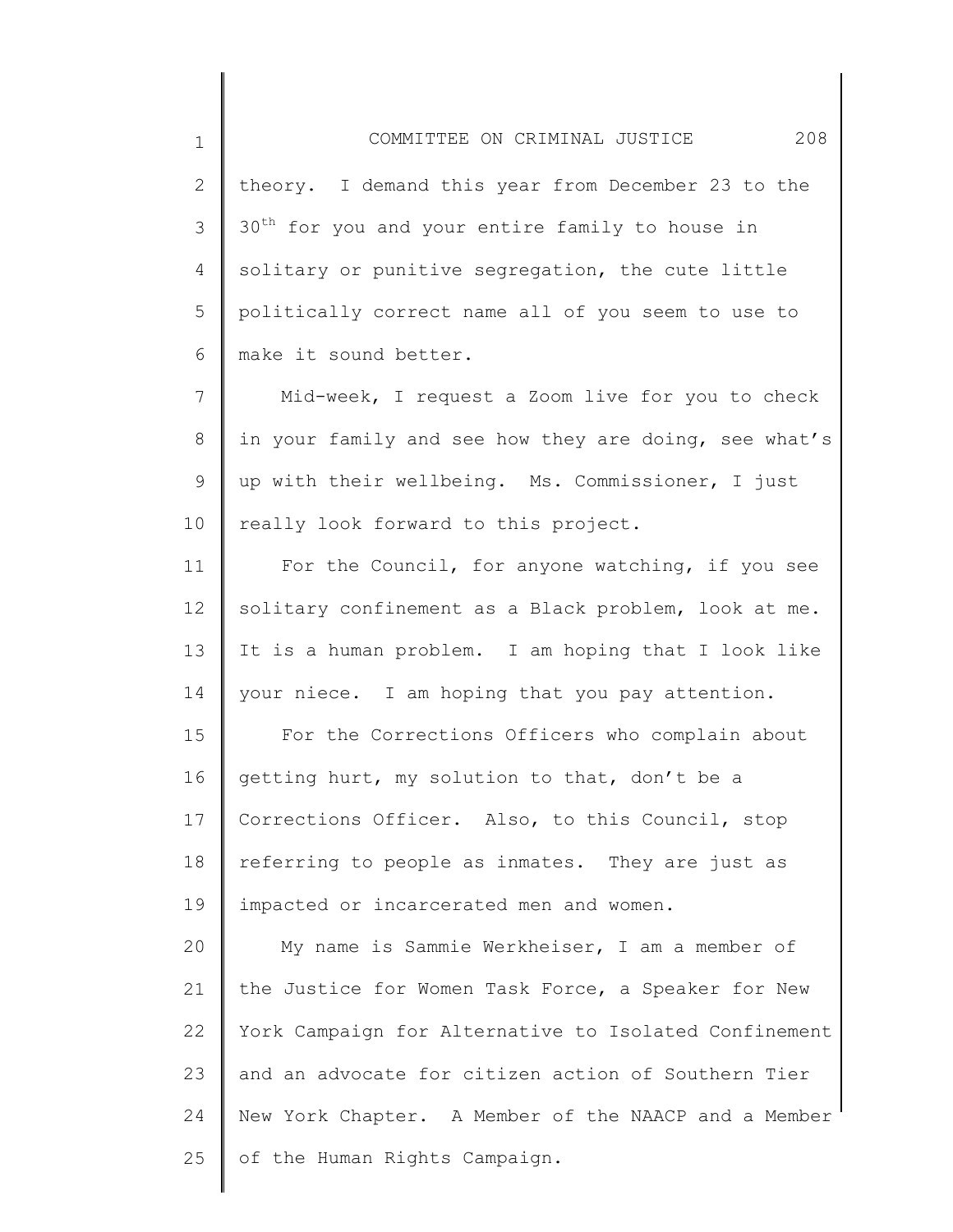| $\mathbf 1$    | 209<br>COMMITTEE ON CRIMINAL JUSTICE                 |
|----------------|------------------------------------------------------|
| $\mathbf{2}$   | I did a total of 54 months of incarceration.         |
| 3              | SERGEANT AT ARMS: Time expired.                      |
| $\overline{4}$ | SAMMIE WERKHEISER: [LOST AUDIO 4:07:28] in my        |
| 5              | incarceration. Now, now, I will have you know there  |
| 6              | are lots of vacancies at my hotel tonight. I didn't  |
| 7              | get it. What hotel was this captain speaking of?     |
| 8              | Then I got it, he was referring to the segregated    |
| $\mathsf 9$    | housing unit. The acronym for SHU or S-H-U. If the   |
| 10             | extent of your knowledge of hard time is a few       |
| 11             | viewings of Shashank Redemption, then you may have   |
| 12             | thought it was spelled S-H-O-E but no, now you know. |
| 13             | Anyways, that captain was joking of course but       |
| 14             | what stuck with me more was his jovial lackadaisical |
| 15             | attitude. And almost pleasure throwing another       |
| 16             | incarcerated woman into SHU. He was making jokes.    |
| 17             | Friends, I did a total of 8 months in solitary. I    |
| 18             | tell people, think of your worst enemy. In your      |
| 19             | mind, place them in a cell the size of VW Beetle.    |
| 20             | Okay, now, after four days of knowing that your      |
| 21             | worst enemy is still in the cell, probably you might |
| 22             | peek around the corner to check to make sure that    |
| 23             | that enemy is you know, kind of alive and what not.  |
| 24             | Well, that little check in exists because you are    |
| 25             | not evil. Maybe you want your worst enemy to suffer  |
|                |                                                      |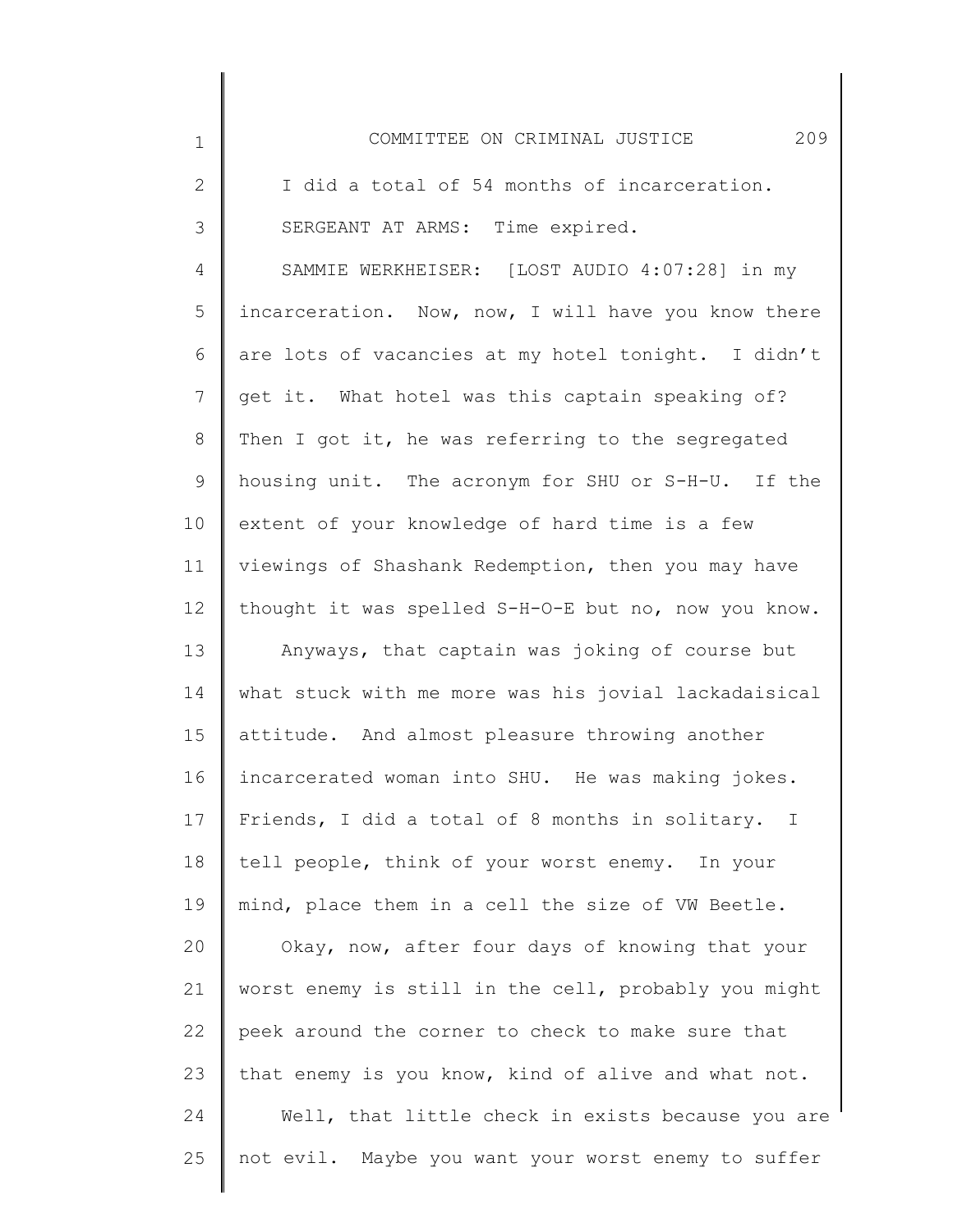2 3 4 5 6 7 a little bit but I ask you, do you want that person to die? I feel like you don't. While in solitary, due to being placed in protective custody, I gave birth to my daughter at five months pregnant. Her twin brother survived but she lived only 22 minutes on my chest.

8 9 10 11 12 I am asking you not as a formerly incarcerated person but as a human being, please completely and totally eradicate solitary confinement. I survived solitary but these little footprints, my baby girl, Decenterain[SP?] did not.

13 14 15 16 17 18 Please put people in counseling. Let them heal. Use open dorm settings for the naughty kids. Put my incarcerated brothers and sisters in group therapy, painting classes, let them listen to music while they are blowing bubbles and let the puppies behind bars visit them.

19 20 21 22 23 24 This will heal our people. They can become better, not just bitter. Now, New York is a leader, you have all the power. I am not on the New York City Council but you are. It is Christmas, you can give the gift of humanity by changing policy. Even the Corrections Officers are traumatized by this

25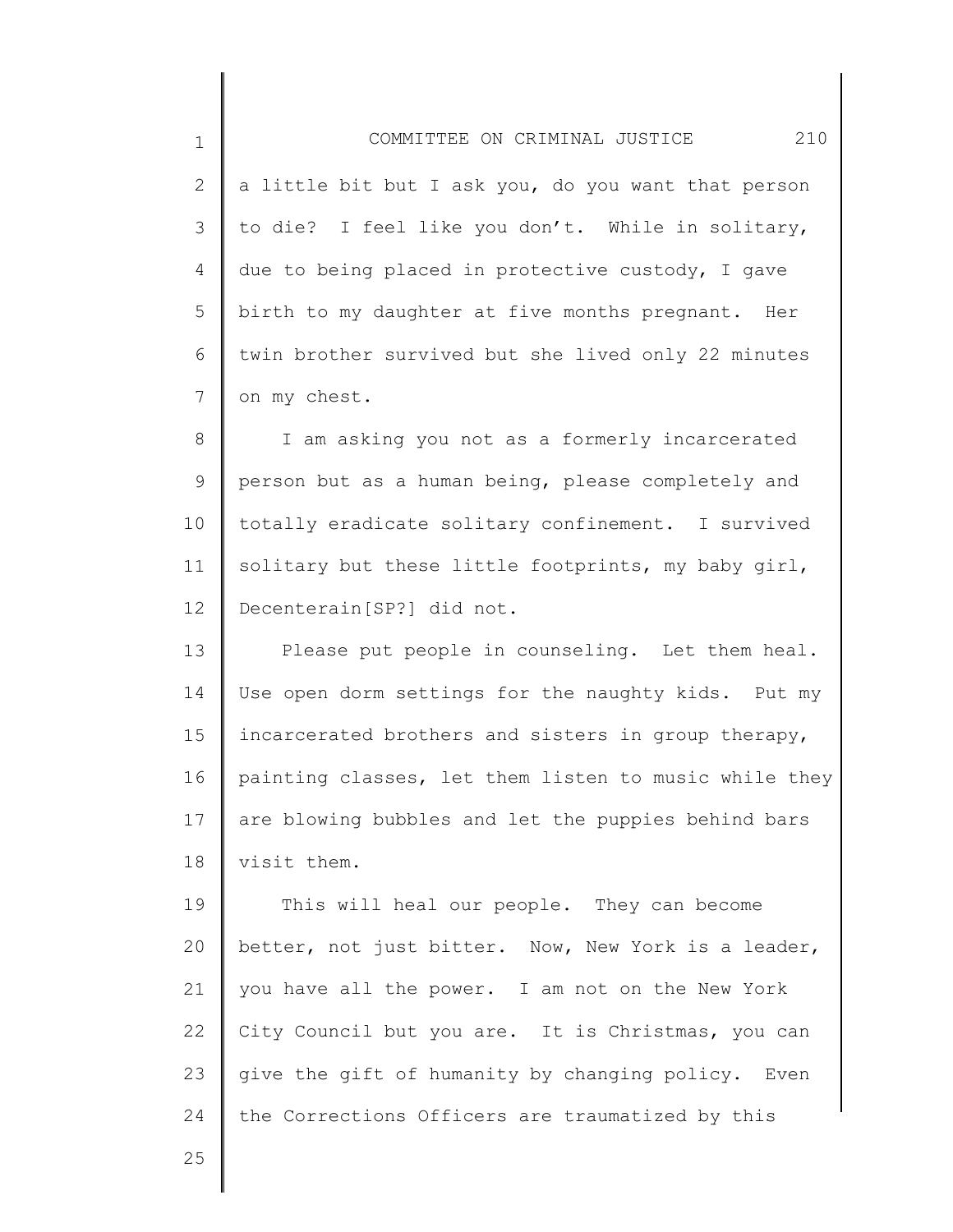1 2 3 COMMITTEE ON CRIMINAL JUSTICE 211 practice. They have guilt. They are telling you this.

4 5 6 Stop solitary now and lastly, I want to give the Commissioner this crayon and this coloring sheet. This concludes my testimony.

7 8 9 COMMITTEE COUNSEL: Thank you. Per request of Chair Powers, we are actually going to ask Melania Brown to testify now if you are ready.

10 11 12 13 14 15 16 17 18 19 20 CHAIRPERSON POWERS: And before we start, I just want to, I agree and I apologize that if I know that Ms. Brown was here, I would have had her testify at the beginning of the hearing to talk about her sister Layleen Polanco, which is the large reason why we are here today and why myself and the speaker called for action last year at the Board because of what we saw as the continued harmful practices where you lose site of individuals when you don't have, when you put them into restricted housing and you lose very critical attention services and socialization.

21 22 23 24 So, I just want to apologize because that's an hour and we should have had Melania spoke at the beginning but I am glad she is here and I am glad to offer her  $-$  to get her the opportunity now.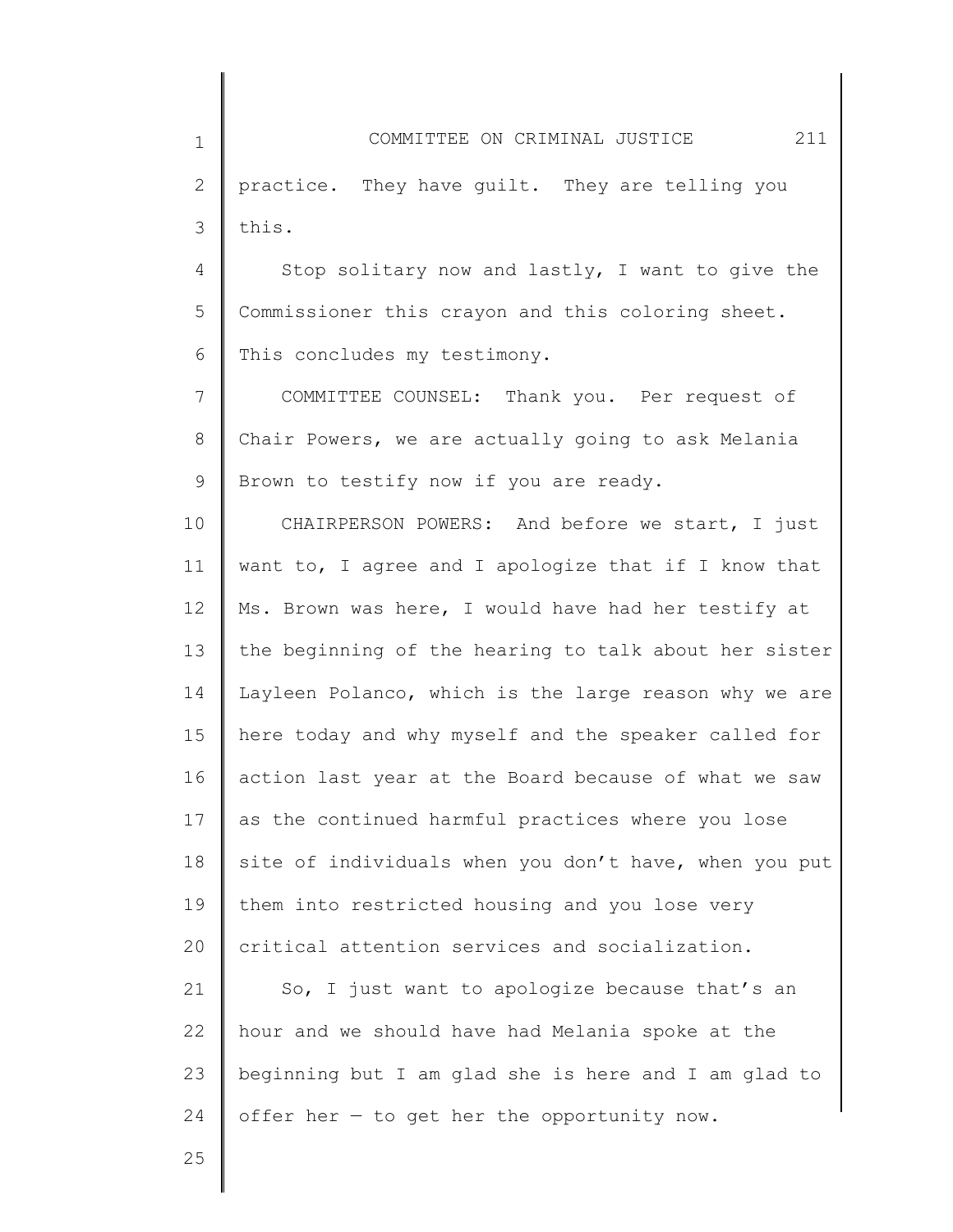| $\mathbf 1$     | 212<br>COMMITTEE ON CRIMINAL JUSTICE                  |
|-----------------|-------------------------------------------------------|
| $\mathbf 2$     | So, with that we will offer an opportunity here       |
| 3               | to testify.                                           |
| 4               | MELANIA BROWN: Thank you so much guys for having      |
| 5               | me. I truly appreciate the space. My name is          |
| 6               | Melania Brown, my sister Layleen Polanco, she passed  |
| 7               | away last year in solitary confinement while being    |
| 8               | held in Rikers Island.                                |
| 9               | I am putting this picture up, so you guys can         |
| 10              | really look at the pain that I am left with. I use    |
| 11              | to once hold my sister in my hands and now I carry    |
| 12 <sup>°</sup> | around her ashes. I became so crazy with it that I    |
| 13              | carry her with me to every family function, even for  |
| 14              | Thanksgiving she came with me all the way to North    |
| 15              | Carolina.                                             |
| 16              | I refuse to let my sister go and for Danny, I         |
| 17              | hope you are listening. You are making a scene like   |
| 18              | your Correctional Officers are victim, but have you   |
| 19              | ever heard that a riot is the language of the         |
| 20              | unheard? How long do you think you are going to       |
| 21              | continue; you guys are going to continue to hurt      |
| 22              | individuals? Correctional Officers are going to       |
| 23              | continue to get away with what they do and think that |
| 24              | people are not going to react to it. Think that they  |

are going to just lay there and continue to die, get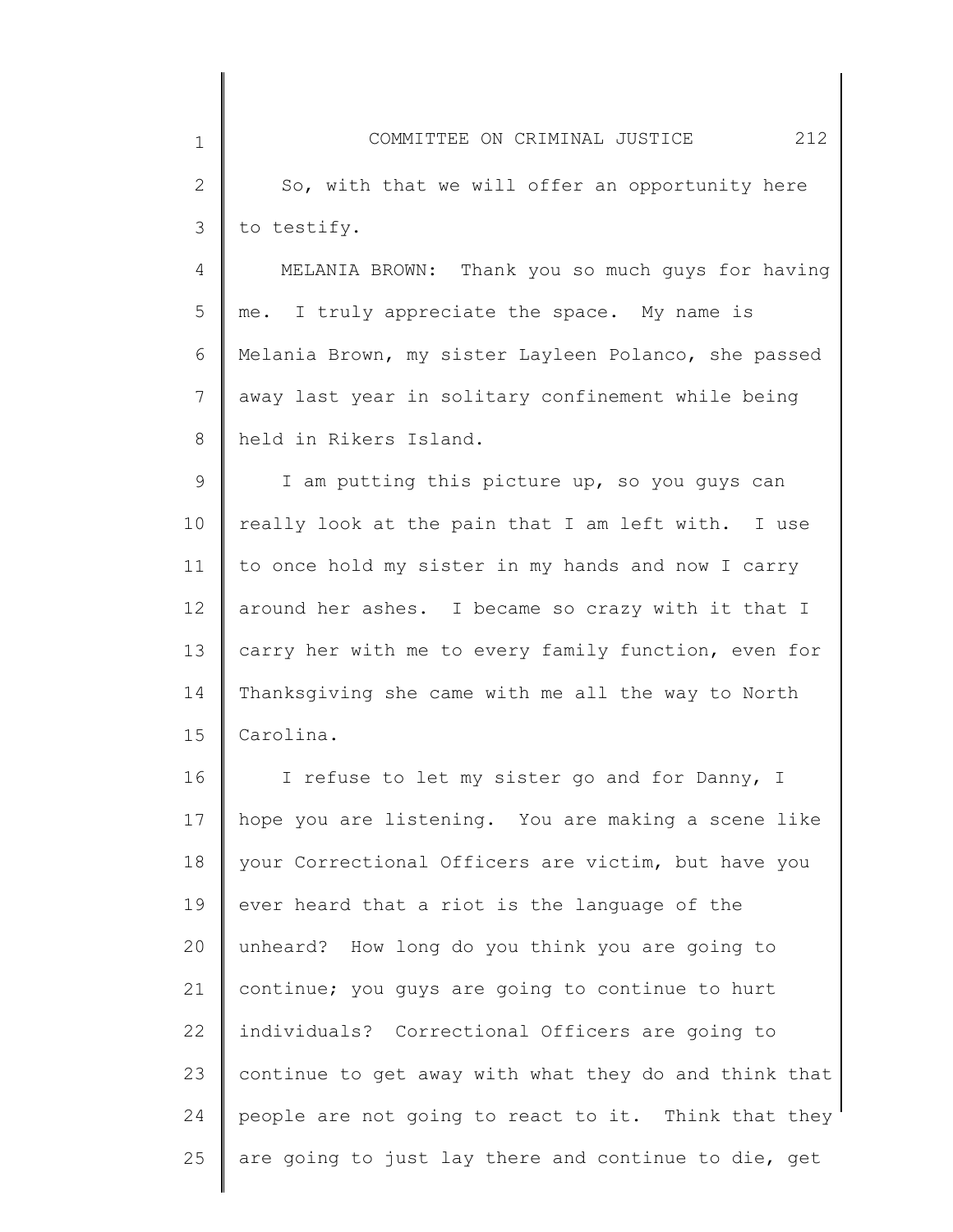2 3 abused, get raped, get thrown in there simply for their gender identity.

1

25

4 5 6 7 8 9 10 11 12 My sister wasn't violent. I am going to go back, I had a whole speech written down but after hearing a lot of the people talk, saying that they only throw people in there that are violent. My sister wasn't violent. My sister was placed there simply for her gender identity, that was it. It wasn't because she was violent okay. So please rephrase that when you do address the public, okay. You guys use solitary confinement to your own advantage.

13 14 15 16 17 18 19 20 21 22 23 24 If someone is not listening to you, if someone doesn't go throw out the garbage on time, you throw them in solitary confinement. Solitary confinement is pure torture and it needs to end. Please, I really want to know, what do you guys think you get out of it? You throw humans in solitary confinement; they are alone all day and then you think you can le them out to society. Even to the own prison and think that they are going to be mentally okay? SERGEANT AT ARMS: Time expired. MELANIA BROWN: To continue to carry on through the day. No, it does not work like that and no, my

time is not up. I am going to continue to talk and I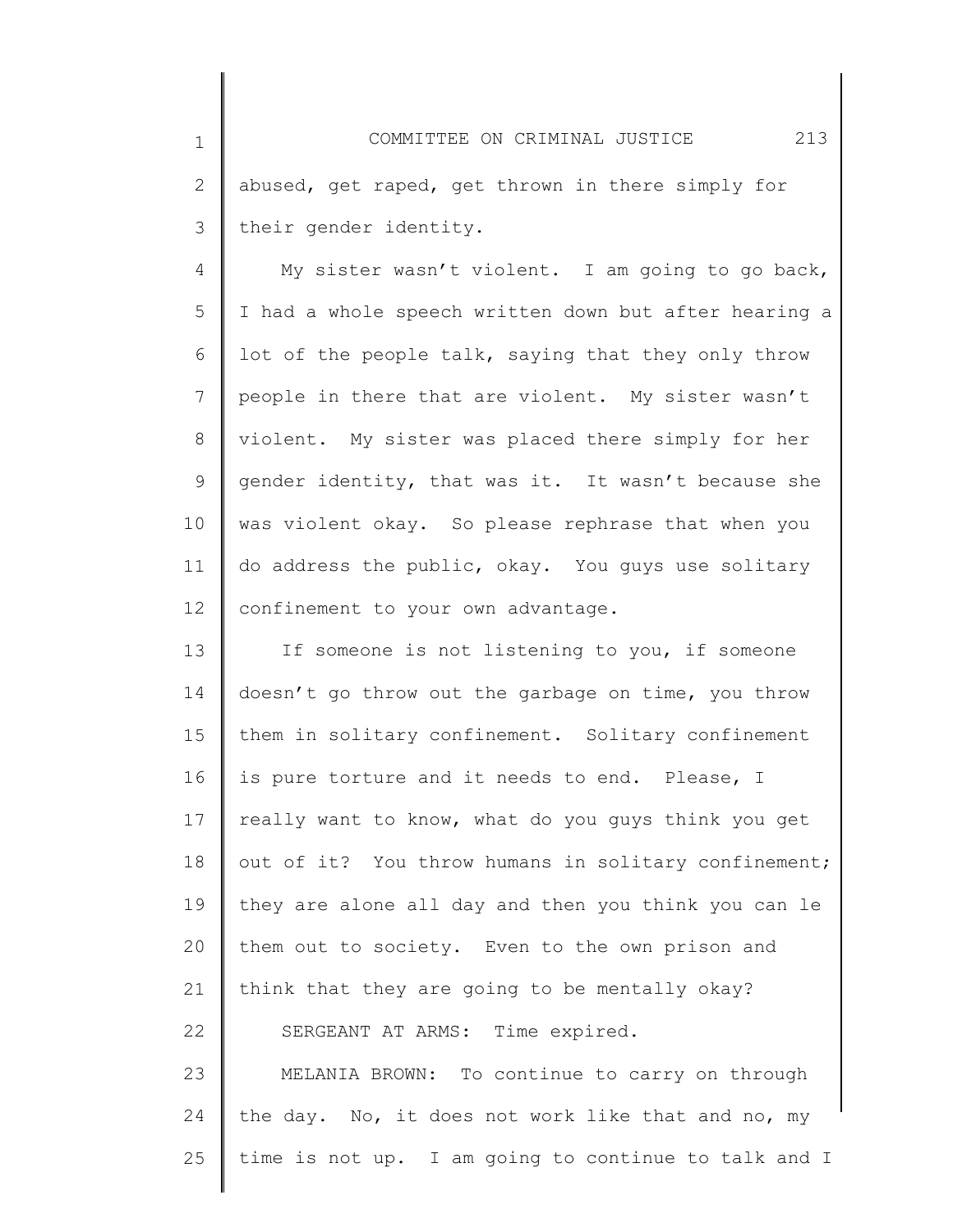2 3 4 5 6 want you guys to listen to me. My sister died. Those Correctional Officers only got a vacation okay. My sister is dead. I walk around with my sister around and chained of ashes with her ashes in it. It is not okay.

7 8 9 10 11 12 13 14 15 16 17 18 19 How many other people got to suffer? How many other people go to go through what they go through? How many other families got to face this painful life sentence that I am facing? These Correctional Officers, they come and testify today and they stand and they say what happened to them but can we hear what you did to them. Can we hear what you did to these individuals in prison? Come on, let's not play victim here. My sister was a victim. My sister wasn't violent. My sister was 5'2. She was not violent. We owe the world, the whole world seen how they opened that cell and laughed at her while she was dying.

20 21 22 23 24 25 That's inhumane, yet you sit here Danny and you tell me that your Correctional Officers are not wrong. You sit here and say that nobody is paying attention to them. What about my sister? What about all the other humans in the world that right now, they are losing a family member or a family member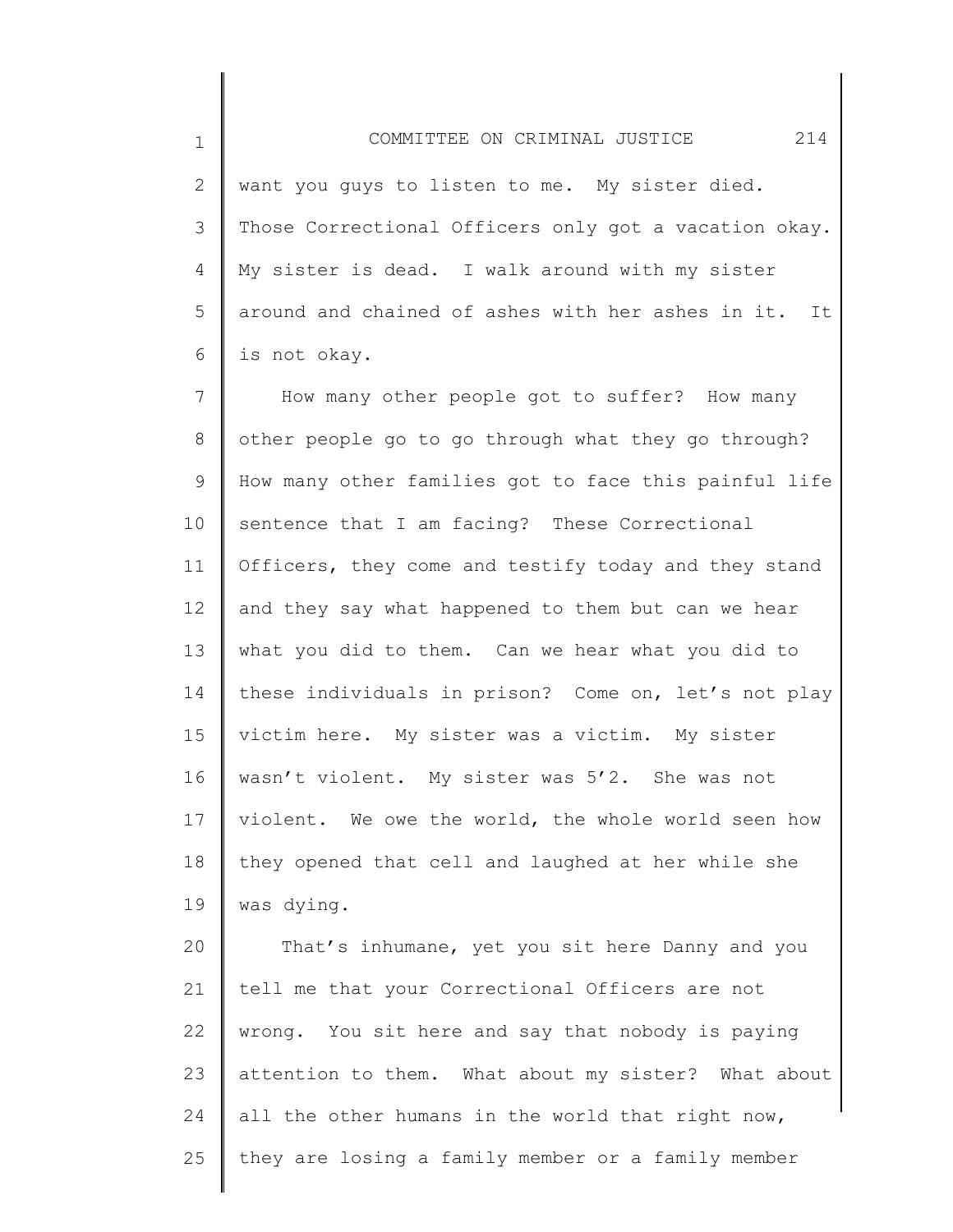1 2 3 4 COMMITTEE ON CRIMINAL JUSTICE 215 passed? What about individuals right now banging their head on the wall because they can't get out of that box?

5 6 7 8 9 10 11 12 13 14 15 16 You can't even throw an animal in a box and expect that animal to come out and be okay. Oh, I learned my lesson. It does not work like that. That causes further mental issues. You guys need to get it together because as long as you guys don't see what you are doing and how you are hurting the world and hurting these individuals because you hurt in the world. When you treat people the way you treat them and throw them in solitary confinement and then release them to the world, the world gets hurt and then they are set up to end up right back into the money making system.

17 18 19 20 21 22 23 24 25 Because that's what it is. It is just a chain. It's a chain. These are not, again, these are not chickens, these are not animals you guys to have in there. These are human beings. Place yourself, I want all of you right now that said, Danny, you number one. I want you to go home and go in your closet and please do me the favor of sitting there for 20 hours okay, alone. A matter of fact make it 23 alone, okay. Have your wife or your children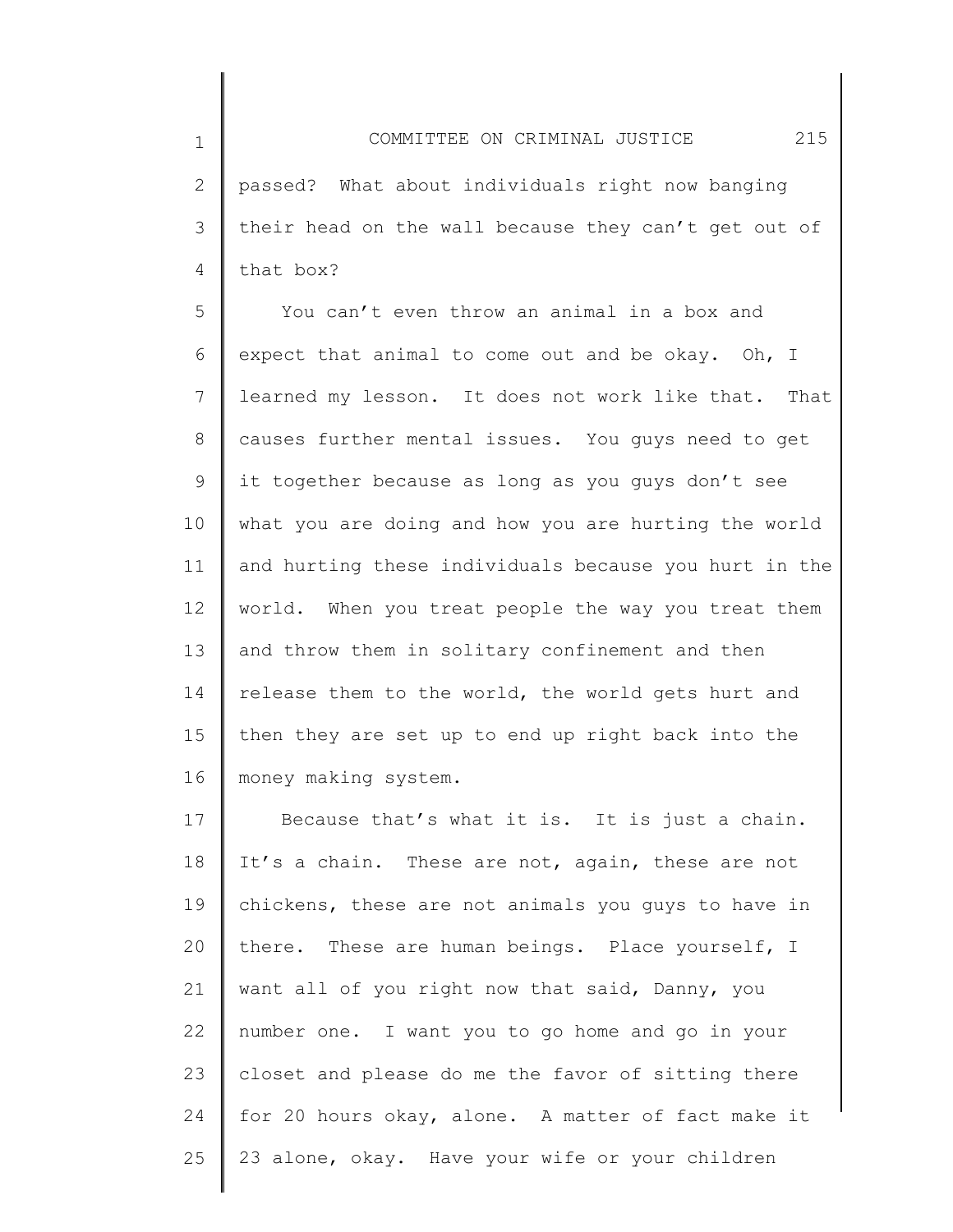2 3 4 bring your food okay to your closet and give it to you like you are an animal and then walk away and lock you again for another 23 hours.

1

5 6 7 8 9 10 11 12 13 14 15 16 Now you tell me mentally how you are going to come out of that? Okay, my sister did not deserve this and I am going to continue to fight and I am going to continue to push forward and I am not going to give up. I am not and that was not a threat at all. It is a promise that I am going to stand grounded and I am going to make sure my sister gets the justice that she deserves. My sister is the prime example of the torture that goes on in solitary confinement. She won the highest lawsuit okay, in New York City which clearly, it states that you guys were wrong okay.

17 18 19 20 21 22 23 24 25 Enough is enough. Enough is enough. Enough is enough. You guys need to end this now. Please do not have another family member suffer the way I am suffering. I can't sleep, I see my sister in my dreams. I want to hold her; I can't catch her. It is not okay. You guys need to end this. How about if it was your family member? How about if you, that picture right there was your sibling you are holding in hands? Someone that you was born with. Someone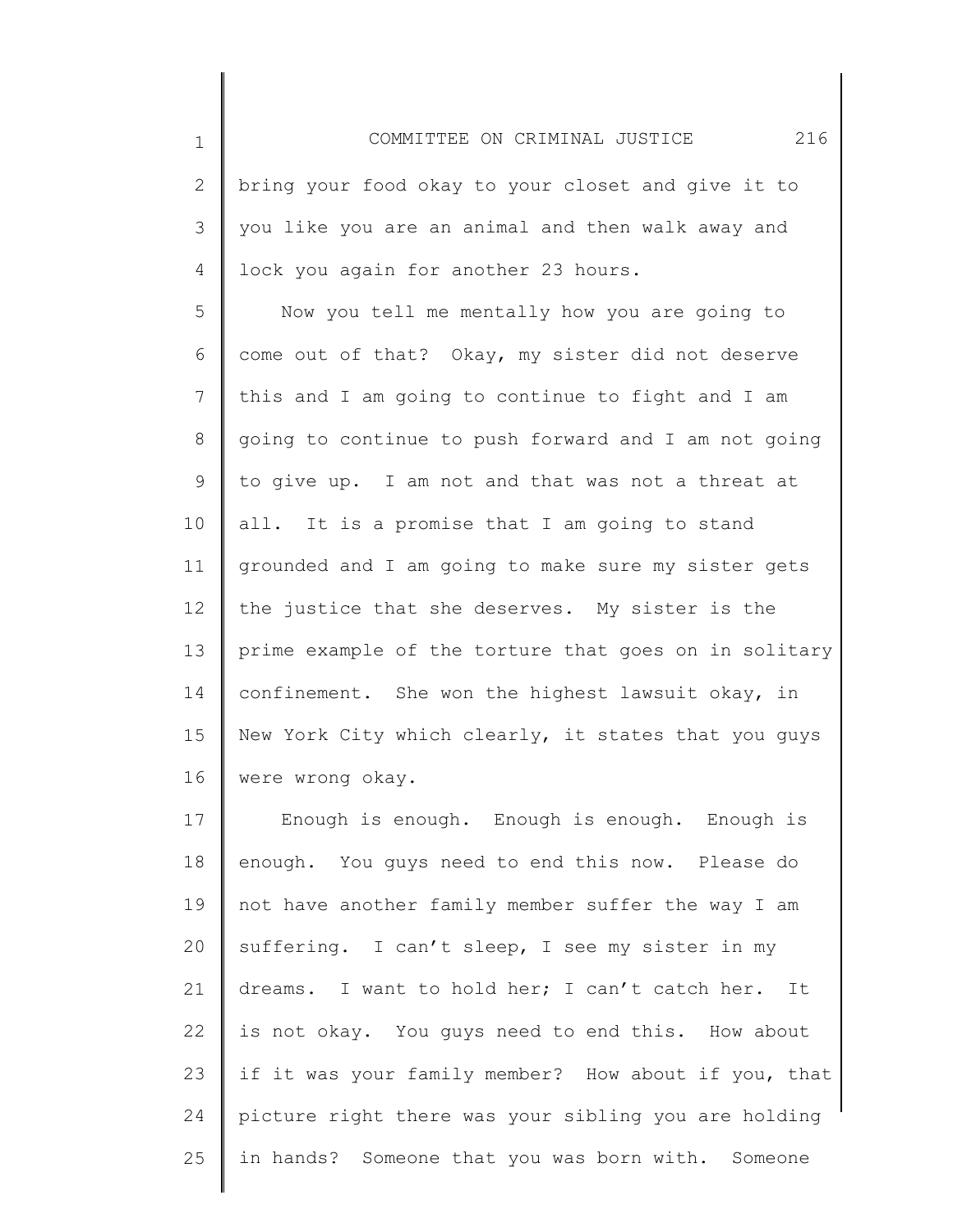2 3 4 5 that you are used to talking to every day. Someone that you told your deepest secrets to and then you get a call that she was treated like an animal, less than an animal and guards watched her die.

1

25

6 7 8 9 10 11 12 13 14 15 16 17 18 19 20 21 22 23 24 You know how hard it was for me to watch that video of those guards laughing at my sister when they could have went in there and helped her. But you tell me that these Correctional Officers, they need to be protected. Protected, no, they need to be thrown in solitary confinement as well. They need to get locked up. They need to go to jail. These are real criminals okay. Real criminals are the ones that kick those that cannot defend themselves. They cannot defend  $-$  they are in there defensive. They cannot defend themselves. Those are real criminals. You go in there, you know you got a little power, you walk around with a little stick and a little taser, whatever they give you and you think you are boss. You are walking through these cells hurting people. You are the real criminal. You deserve to be in jail. You deserve to be in solitary confinement, you. Thank you. CHAIRPERSON POWERS: Thank you and I just want to

add, I can't even imagine what your family has been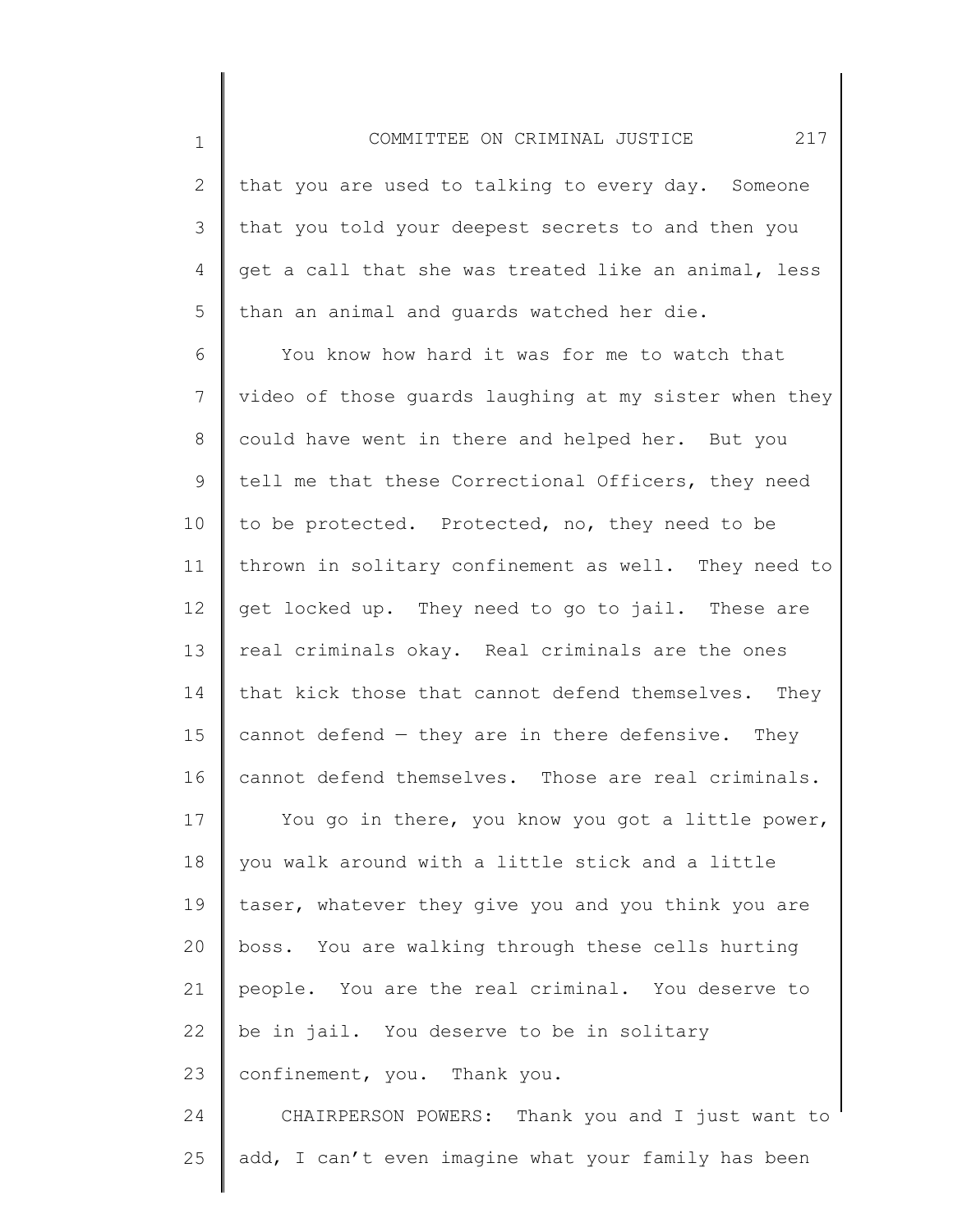| $\mathbf 1$     | 218<br>COMMITTEE ON CRIMINAL JUSTICE                  |
|-----------------|-------------------------------------------------------|
| $\overline{2}$  | going through but that's a reason we are here today   |
| 3               | and I think the Board should have taken this up last  |
| $\overline{4}$  | year when we had asked them to and we are acting here |
| 5               | as a Council to be responsive to that and make sure   |
| 6               | there is no more loss of life. And I want to          |
| $\overline{7}$  | acknowledge, I mean, I know I think, some of the      |
| 8               | comments are aimed at Council Member Dromm but just   |
| 9               | for the correction here that he is the sponsor of the |
| 10              | bill here and I know cares deeply about this issue as |
| 11              | well and Council Member Dromm, I see your hand up. I  |
| 12 <sup>°</sup> | don't know if you wanted to add in a comment or       |
| 13              | question as well.                                     |
| 14              | SERGEANT AT ARMS: Starting time.                      |
| 15              | COUNCIL MEMBER DROMM: I just think Melania meant      |
| 16              | somebody else not me. I am hoping because I am on     |
| 17              | the other side of the issue, I am with you. I am      |
| 18              | with you 100 percent and I have been fighting for     |
| 19              | Layleen for you know for a long period of time. So,   |
| 20              | I am hoping it was another Council Member.            |
| 21              | MELANIA BROWN: I am sorry, I am not talking about     |
| 22              | you. Hold on, hold on, I am going to tell you         |
| 23              | exactly who I am talking about. I am sorry Danny,     |
| 24              | not you. I am talking about Benny, Benny Boscio.      |
| 25              |                                                       |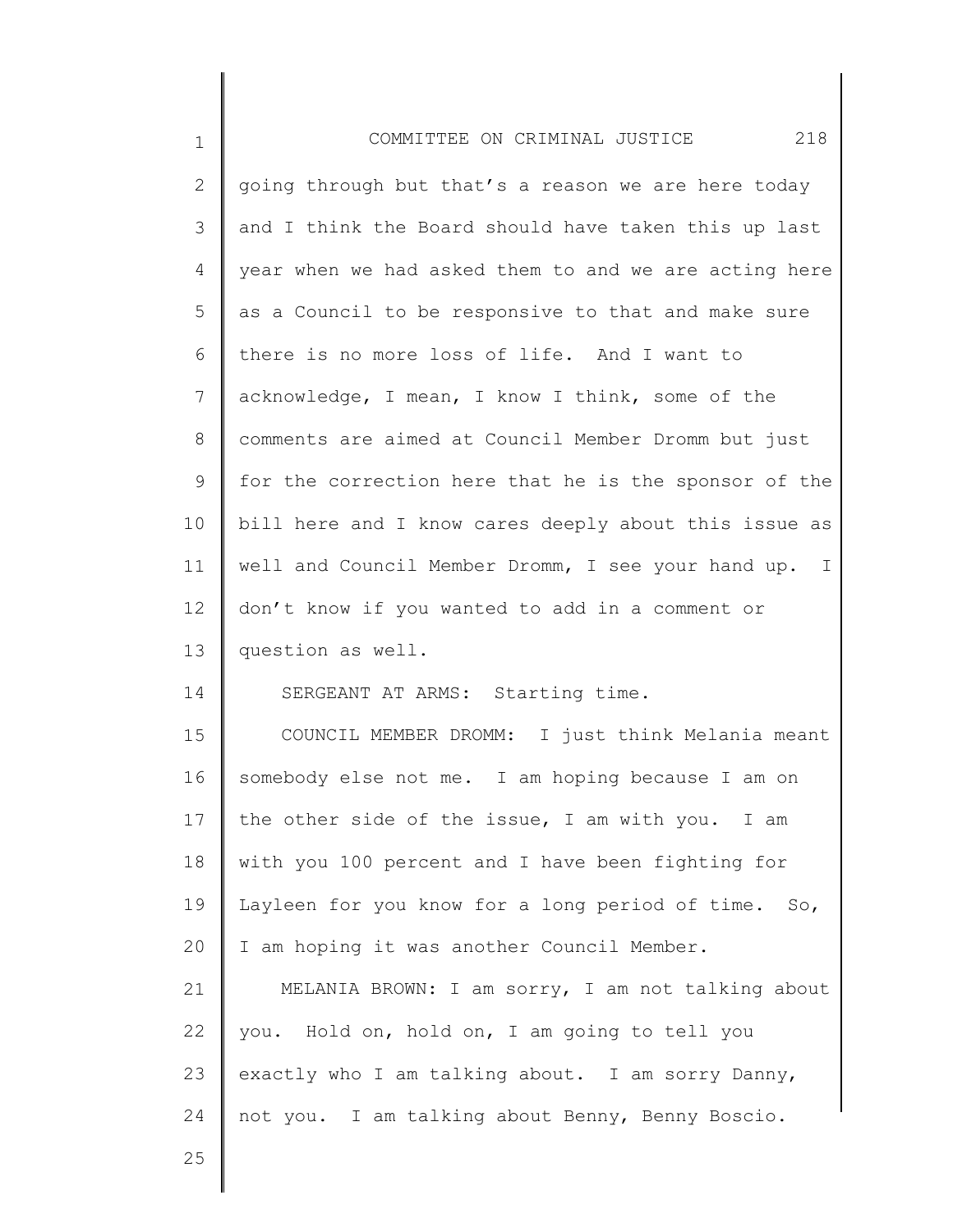1 2 3 4 COMMITTEE ON CRIMINAL JUSTICE 219 Whatever his name is. That's who I am talking about, I am sorry, not you. CHAIRPERSON POWERS: Thank you. I think we all

5 6 7 8 9 10 11 knew that Danny was not the intended person but we, and we appreciate his efforts here and thank you for your testimony and I apologize again. I wish we would have had you gone earlier because I know how important your story is and it is powerful and your testimonies are powerful. I apologize, we should have done that earlier but thank you.

12 13 We are going to I think call on the next person to testify as well, the next group.

14 15 16 COMMITTEE COUNSEL: Yes, I would like to now welcome Kelly Grace Price to testify followed by Natasha White then Victor Herrera.

17 SERGEANT AT ARMS: Starting time.

18 19 20 21 22 23 KELLY GRACE PRICE: Hi, my name is Kelly Grace Price and I would like to thank you for Melania for your testimony. I wish that I had an advocate like you in my family that fought for me. I want to thank you for your testimony. I am sorry, I don't usually lose my composure.

24 25 I want to talk to you today about the reporting requirements in Intro. Number 2173. I have already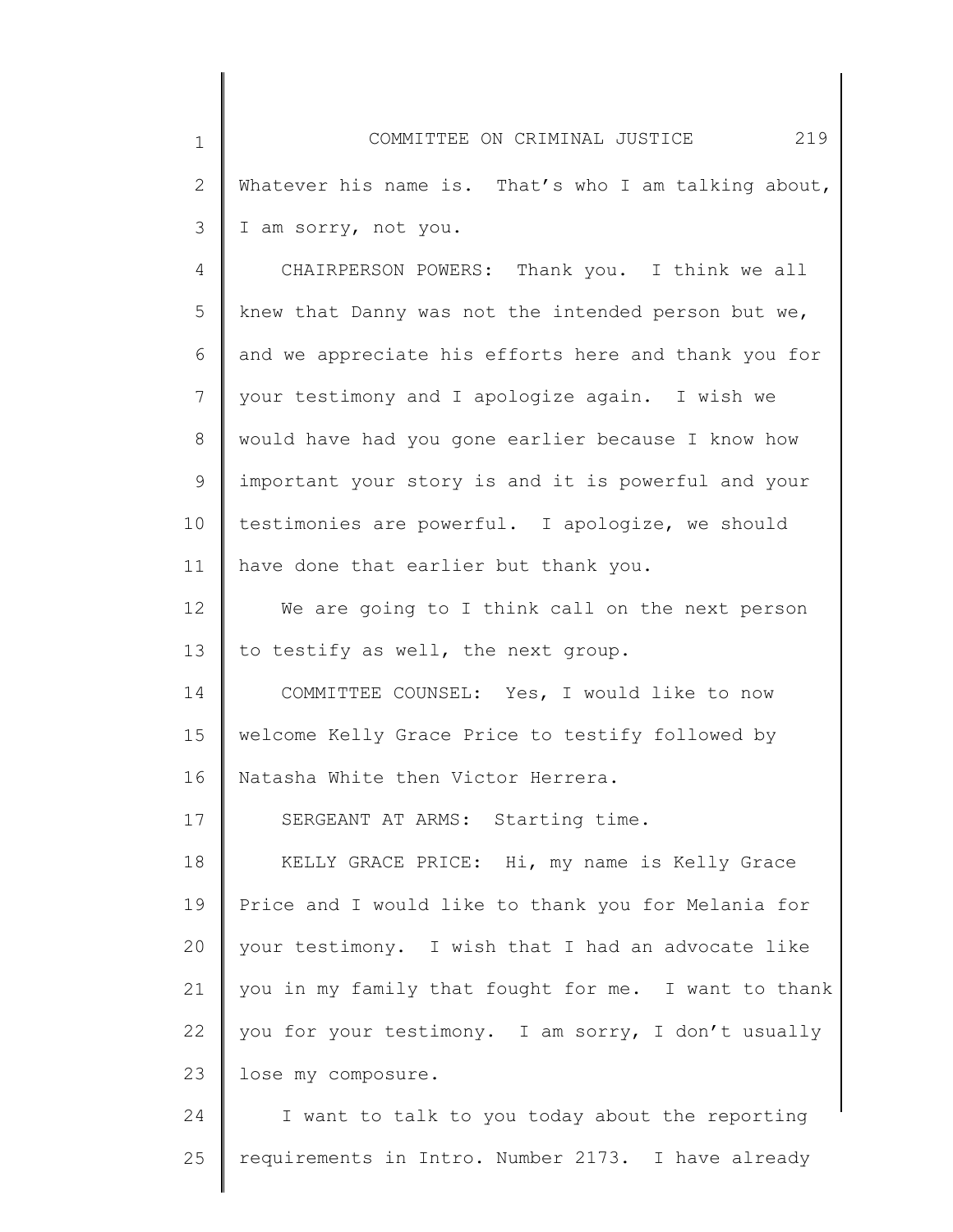| $\mathbf{1}$ | 220<br>COMMITTEE ON CRIMINAL JUSTICE                           |
|--------------|----------------------------------------------------------------|
| $\mathbf{2}$ | submitted my written testimony which is efficacious            |
| 3            | and includes my usual data analysis of current                 |
| 4            | solitary and punitive conditions for women on                  |
| 5            | Rosie's. I briefly go on to elucidate a second point           |
| 6            | where I discuss lessons learned from past DOC                  |
| 7            | restrictive housing rulemaking and City Council                |
| 8            | legislative attempts at DOC oversight, rough Local             |
| 9            | Law 21. And then I also add some further suggested             |
| 10           | reporting requirements for Intro. Number 2173.<br>$\mathbb{I}$ |
| 11           | absolutely agree with Kelsey and with other advocates          |
| 12           | who have explained that the DOC will do absolutely             |
| 13           | everything to dodge reporting requirements and to              |
| 14           | fudge transparency.                                            |
| 15           | The number one example that I discuss in my                    |
|              |                                                                |

16 17 18 19 20 21 testimony Council Member Rosenthal brought up this morning and what she was referring to was a report that I produced to the Board of Correction in December of 29 and I refer to in my testimony that elucidates that the Department had been fudging comingling data for about four or five years.

22 23 24 25 They were only counting people in co-mingled units that were youth placed in adult units. They were not counting co-mingle units that were adults placed in youth units. And I brought this up in my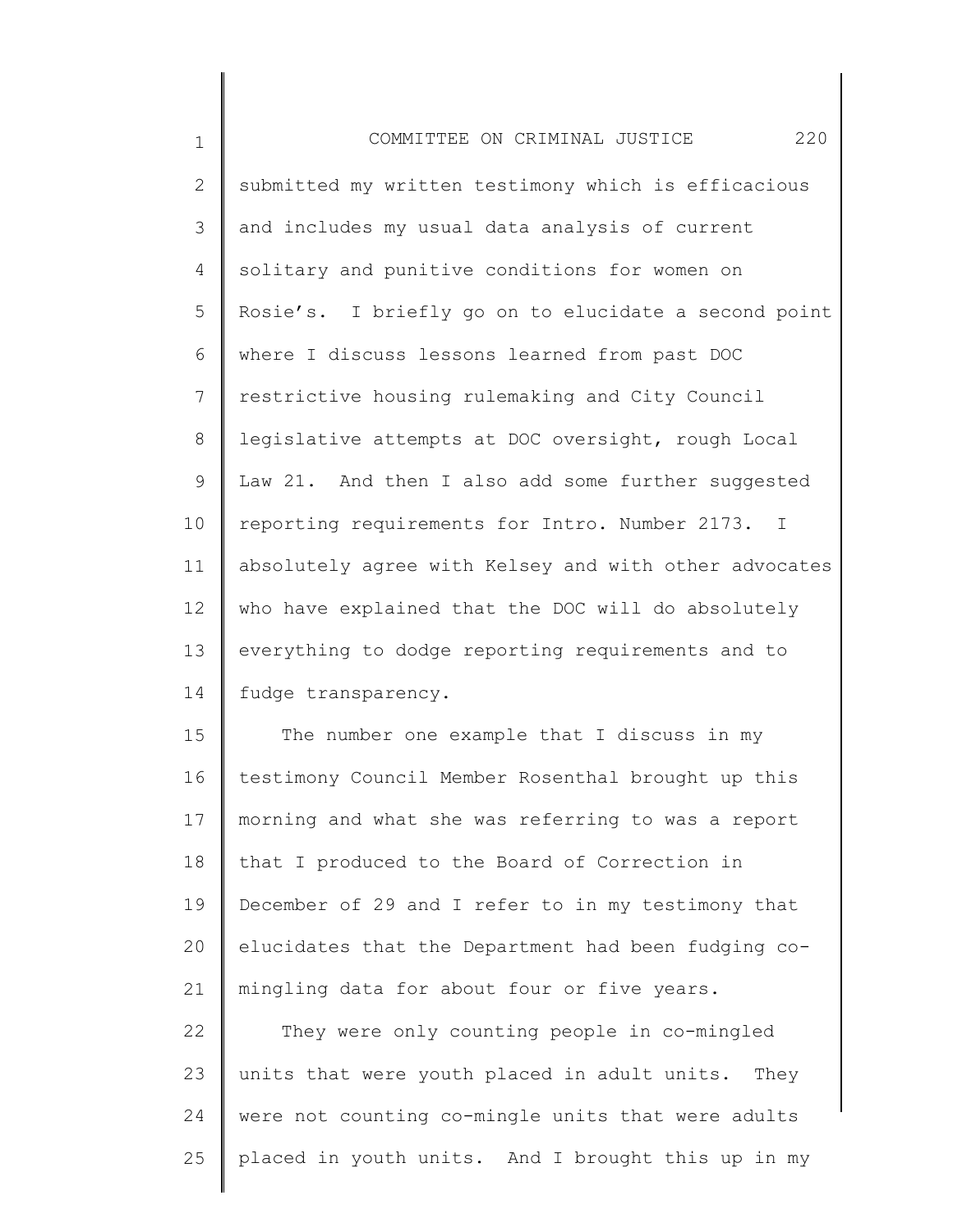2 3 4 5 testimony and Councilwoman Rosenthal was right to bring it up because this is the kind of dog and pony show that we always are faced with when we get data. SERGEANT AT ARMS: Time expired.

1

6 7 8 9 10 11 12 13 14 KELLY GRACE PRICE: I would like you to pay very careful attention to my testimony. I would also like, please be very careful when you are asking for the Department to report on 4 hours or more in solitary. You are going to get the Department putting people in solitary or solitary like conditions for 3 hours and 50 minutes, removing them for 5 minutes into the hallway and then replacing them again.

15 16 17 18 19 20 21 22 So, please be very careful about your reporting requirements and make them sufficiently broad so that there can be no funny business. Again, I have submitted my testimony already, my written testimony and I thank you for allowing me to testify. COMMITTEE COUNSEL: I would like to now welcome Natasha White to testify followed by Victor Herrera then Andrea Bowen.

23 SERGEANT AT ARMS: Starting time.

24 25 NATASHA WHITE: Good afternoon. My name is Natasha White and a I am a member of Freedom Agenda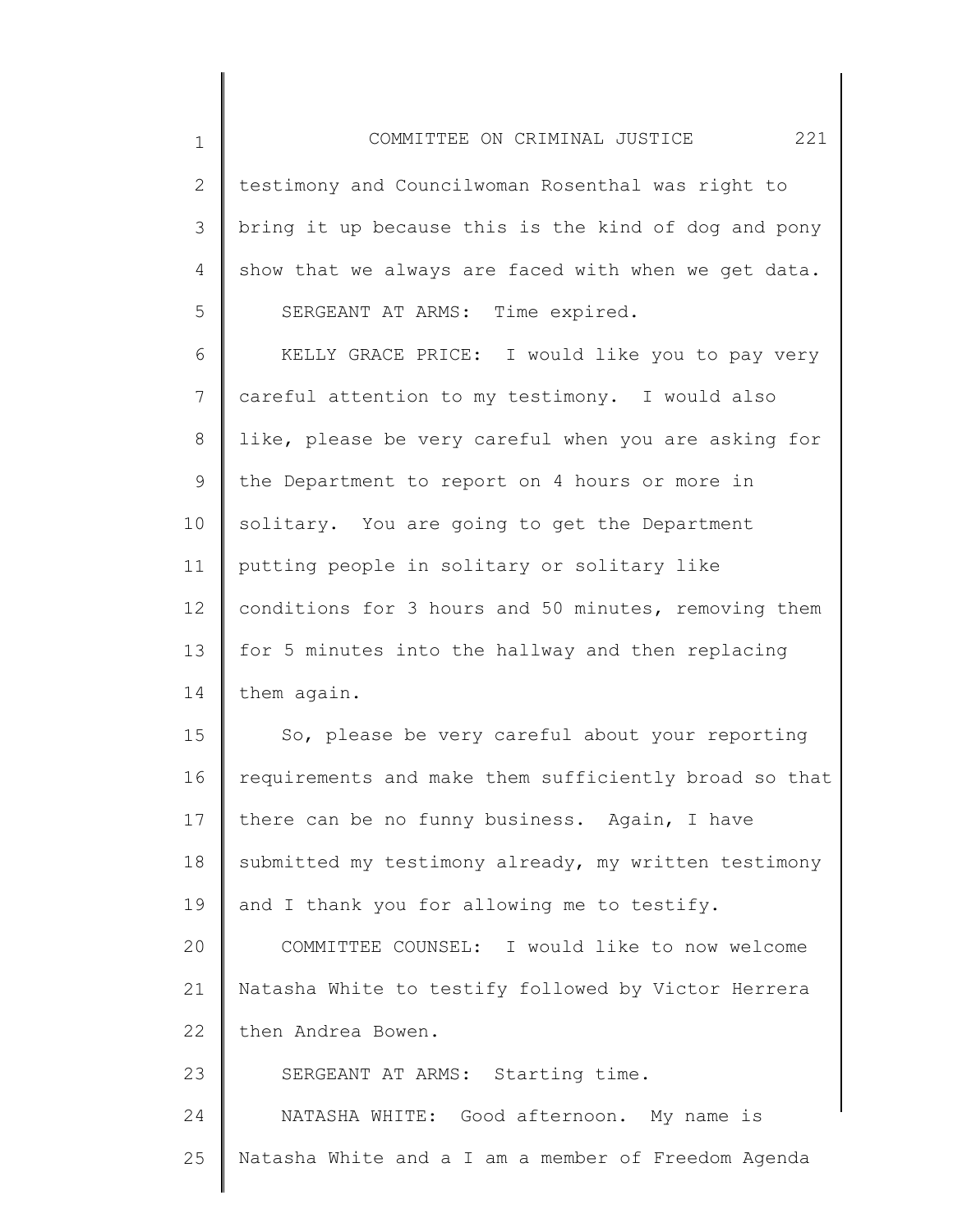2 3 4 5 6 7 and a Former Leader in the Close Rikers Campaign. I would like to first thank Council Member Dromm, Council Member Powers and the Sponsors of this bill for stepping in to make sure New York City actually ends solitary confinement, also known as segregated housing months after the Mayor's promise.

8 9 10 11 12 13 14 15 16 17 Since last week, winter and before, people have been joining Board of Corrections meetings to tell them about their experiences in solitary confinement. The Board said they are committed to ending solitary but New York City is still subjecting people to that torture. It s beyond time that this Board vote to end solitary confinement and implement the blueprint developed by the Jails Action Coalition and the CAIC. Today, I want to remind you that solitary confinement is torture and has long term mental

18 19 20 effects. I am not only a survivor of solitary but also a woman who had to deal with what solitary confinement can do to our loved ones.

21 22 23 24 Jails and prisons justify solitary confinement by saying it is supposed to teach you something. It is used as punishment for breaking the rules of prison or for getting on an officers bad side. However,

25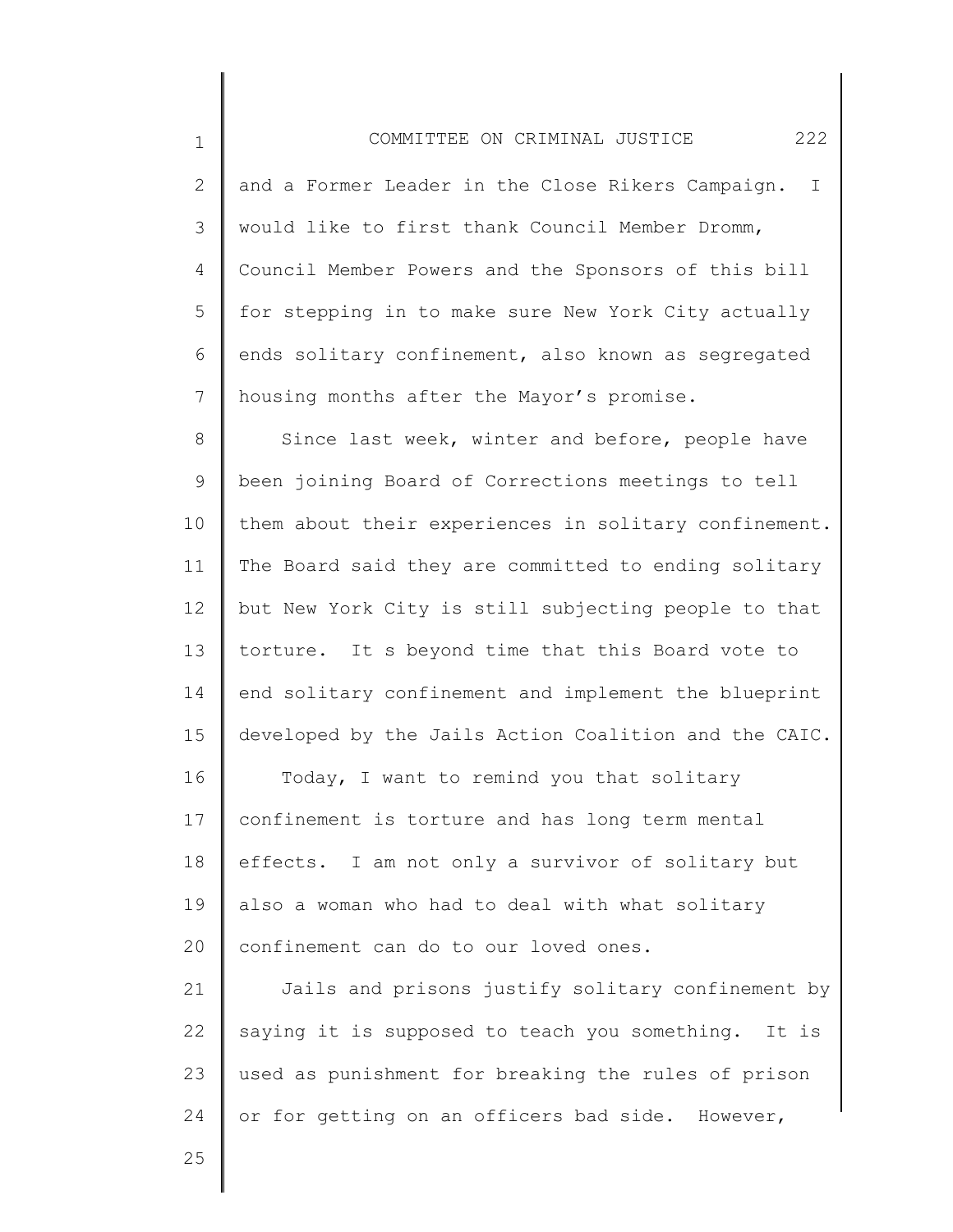1 2 3 4 5 6 7 8 9 10 11 12 13 14 15 16 17 18 19 20 21 22 23 24 25 COMMITTEE ON CRIMINAL JUSTICE 223 when a person goes into solitary, remember they are handcuffed and transported with nothing. No books, paper, pen, or anything else for that matter. They are likely in a cell with no windows, no sunlight. The door has no windows, so you cannot see anyone that is passing. No outside interactions, phone calls, basically you have put a person in a metal box. Every hour and every day in that box, you hear the same sounds and smell the same smells. There is nothing corrective or rehabilitating about that kind of isolation. The effects of solitary confinement also reach outside the prison walls. In December of 2018, my husband was released after serving a 20 year sentence. 12 years of which he served in solitary confinement. The only thing solitary taught my husband was how to live alone in isolation and it did long term damage. For a man who had read more than 2,000 books. SERGEANT AT ARMS: Time expired. NATASHA WHITE: Minor things as simple as a delayed train makes him furious. For the first year, I had no idea of the real effects it had on him but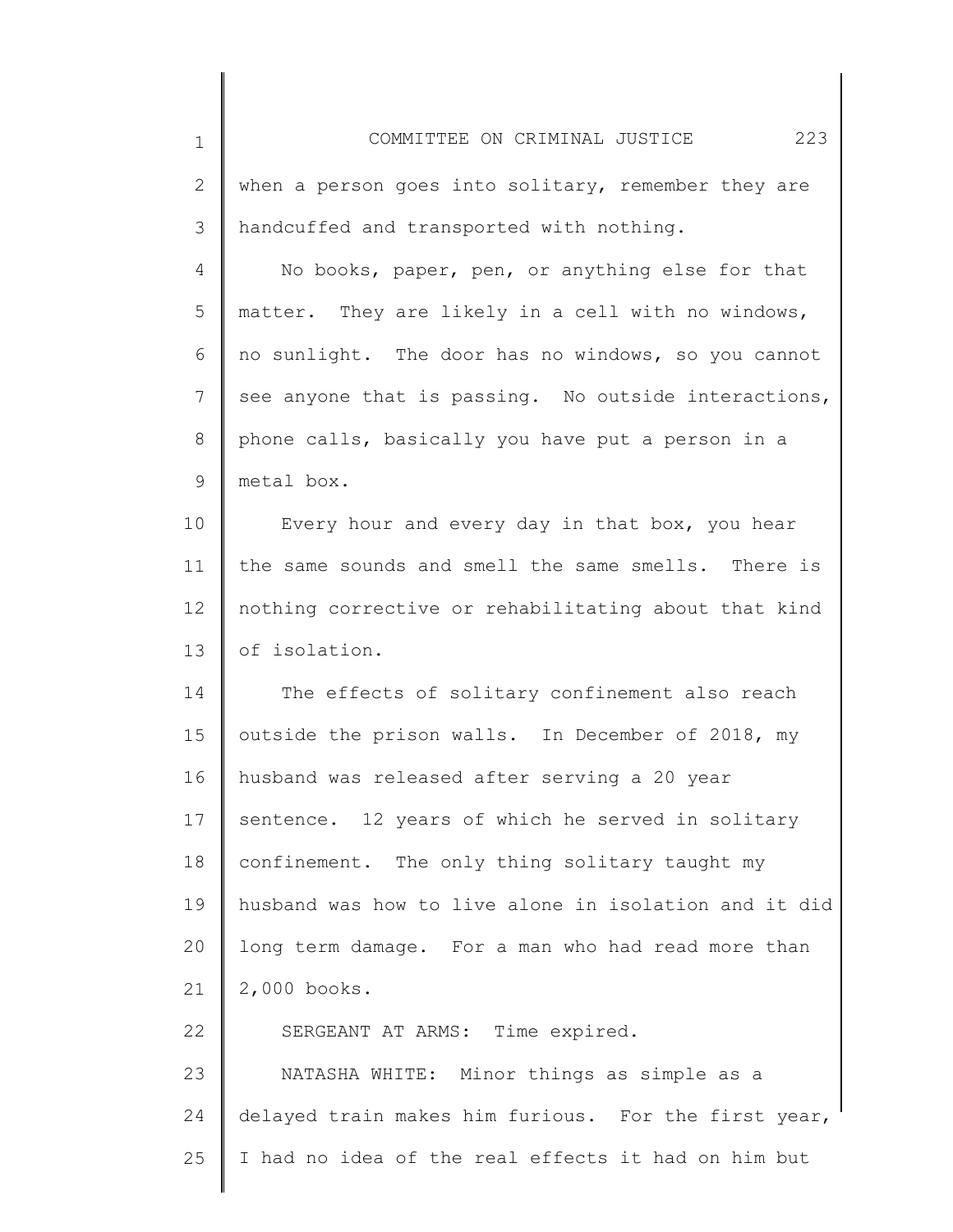2 3 4 one day during an argument between us, he snapped breaking everything he got his hands on in our apartment including my heart.

1

5 6 7 8 9 10 Because of the severity of this incident, I relocated having to leave everything behind. A little over a year later, I am still putting the pieces together. My husband's time in solitary did nothing to rehabilitate him and actually made it harder for him to deal with other people.

11 12 13 14 15 16 17 18 Now is the time to fully end solitary confinement, not to cut it back and leave small traces or a few hours of it but to once and for all do away with the idea that isolating someone does anything to address the causes of their behavior. If the Department of Corrections doesn't know how to address the root causes of violent behavior, that means we need new people to manage the jails.

19 20 21 22 It doesn't mean we need to keep torturing people and thinking they will get better. If we want safer jails and safer communities, solitary cannot be a part of that.

23 24 25 I also want to say, the first problem with how Corrections deals with their job is that automatically a person stops being a person and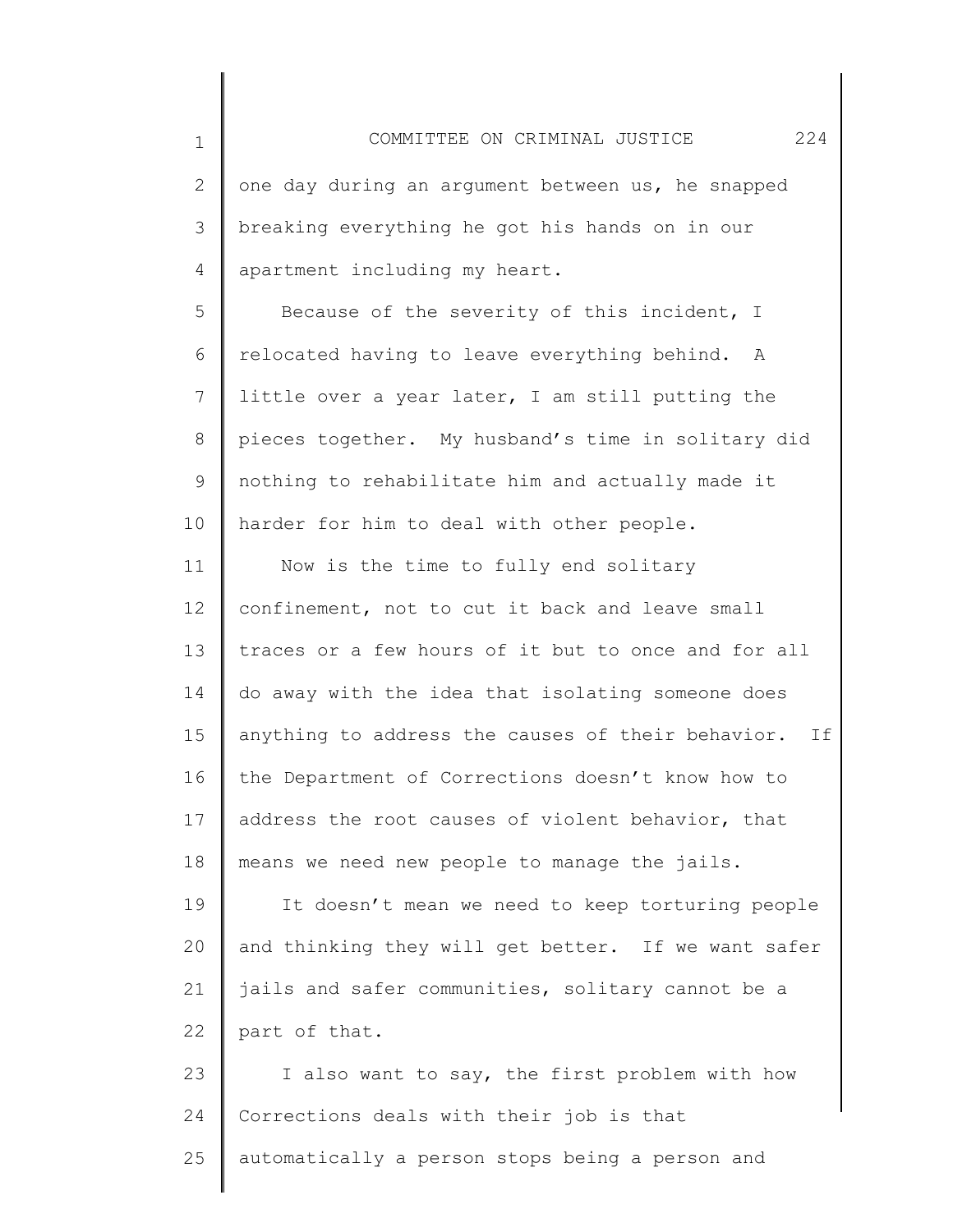1 2 3 4 5 6 7 8 9 10 11 12 13 14 15 16 17 18 19 20 21 22 23 24 25 COMMITTEE ON CRIMINAL JUSTICE 225 becomes an inmate when they enter a jail. These are people you are talking about. We are not inmate advocates. We are formerly incarcerated human beings that know first hand that the biggest gang is the Correction Officers. That know first hand that nobody slices an officer for no reason. Simple things as a lack of communication between an officer and a person incarcerated can turn into a bunch of officers beating on somebody. I have witnessed first hand the type of crime Corrections commits. So, stop it, stop it. Melania, my condolences to you and your whole family. My condolences to how people no longer care about human beings. Who are you to judge? Thank you. COMMITTEE COUNSEL: I would like to now welcome Victor Herrera to testify followed by Andrea Bowen. SERGEANT AT ARMS: Starting time. VICTOR HERRERA: Hi, my name is Victor Herrera, a Member, a Leader of Freedom Agenda Campaign and a directly impacted and formerly incarcerated individual who has had direct experience with solitary confinement on Rikers Island on numerous occasions and honestly, most of the periods of isolation were for concerns related to my internal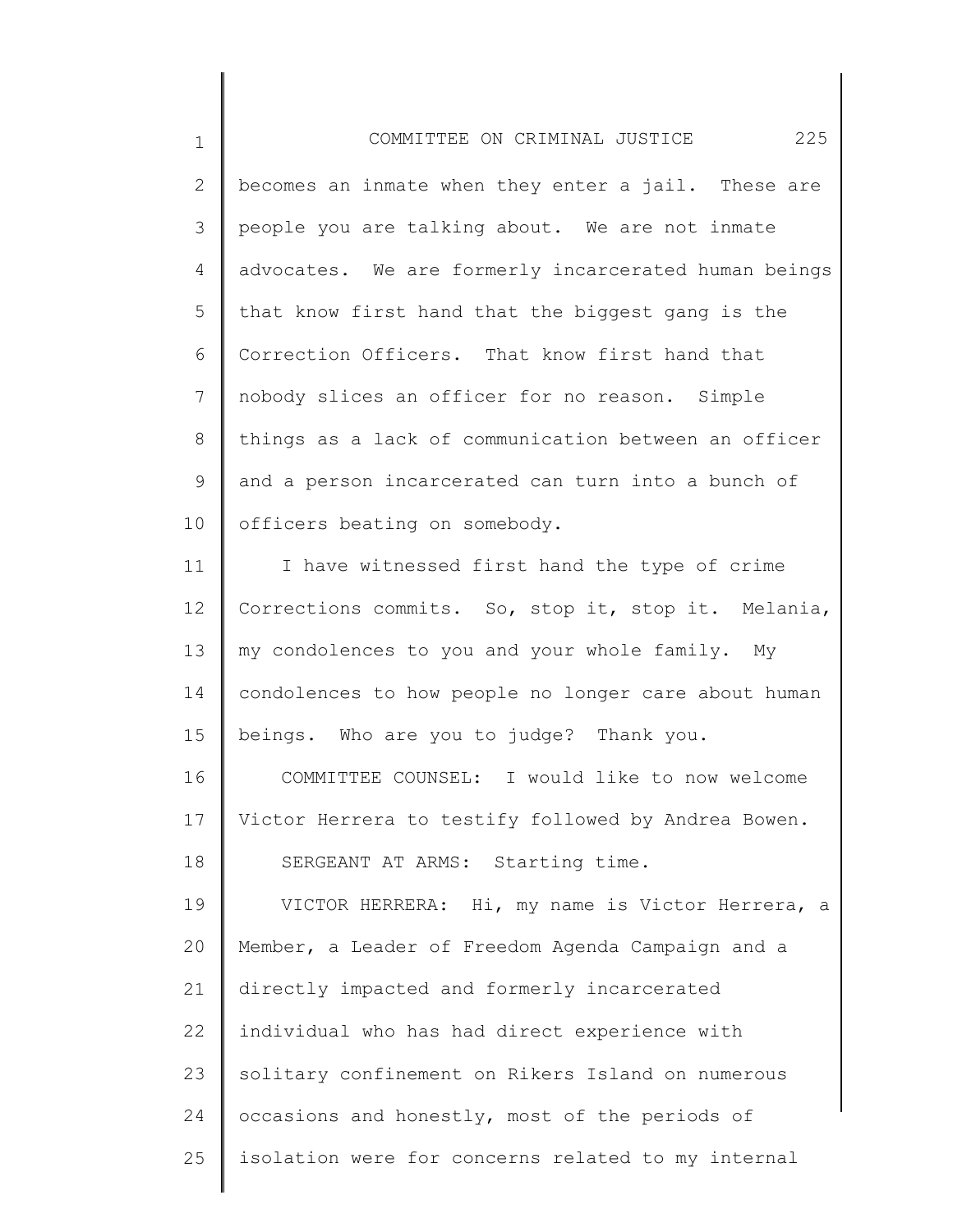1 2 3 4 5 6 7 8 9 10 COMMITTEE ON CRIMINAL JUSTICE 226 advocacy while detained and preparing for my own defense. The City of New York Department of Corrections has used against me at every turn or forced punitive isolation. The Mayor has promised to end solitary confinement. I am here to stand to hold them accountable to that promise in hopes that the Committee here today will follow with the proposals as set out by the Jails Action Coalition of October 2019.

11 12 13 14 15 16 17 18 19 I have had my share of experience in the 80's and the 90's. Was forced punitive solitary confinement solely for the purpose of personal animus against me on charges ranging from physically resisting staff to disobeying a direct order. All stemming from the Department of Corrections staff due to abuses and fragrant violations of their own rules or part of pattern and practice and demonstrating authority over the detained.

20 21 22 23 I can count the times I have spent in isolation and most unlawfully on account of verbal disputes that were a product of abuses occurring within the ranks that follow the Correction Officers.

24 25 Ending solitary and removing the discretion authority from Corrections to use punitive isolation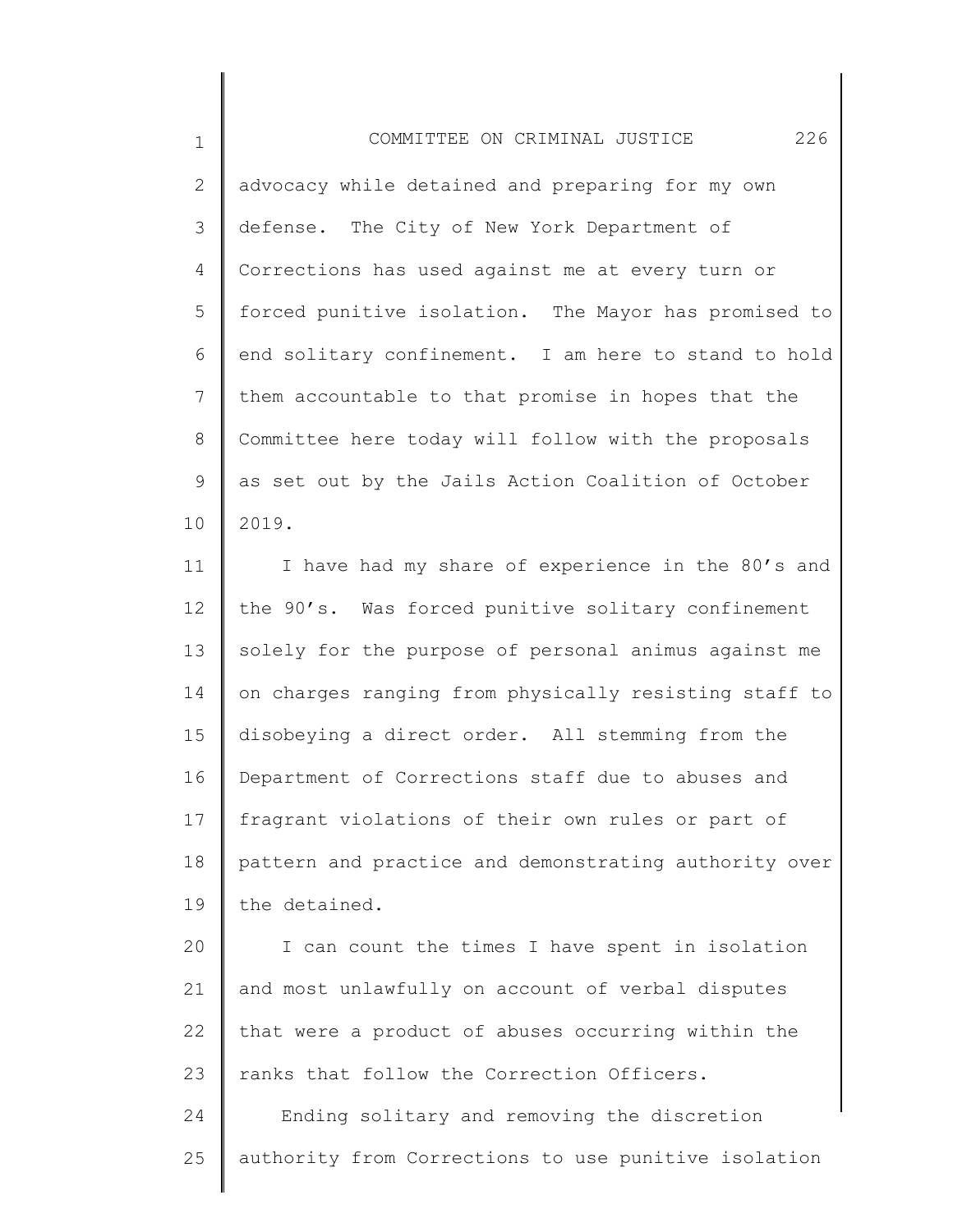| $\mathbf 1$  | 227<br>COMMITTEE ON CRIMINAL JUSTICE                |
|--------------|-----------------------------------------------------|
| $\mathbf{2}$ | will promote the best approach to reducing violence |
| 3            | and promote the safety necessary for all concerned. |
| 4            | Staff and detainees alike. Removing exceptions that |
| 5            | presently exist in the Board of Corrections minimum |
| 6            | standards that permit corrections to enforce        |
| 7            | indiscriminately a policy that will severely impact |
| 8            | the health of detainees is necessary. It is not a   |
| 9            | day that goes by that my own segregation during my  |
| 10           | pretrial detention in 4 harsh years of solitary     |
| 11           | confinement does not affect me today.               |
| 12           | At times, even during lockdowns, Correction         |
| 13           | Officers and personnel will extend the period of    |
| 14           | lockdown just to the benefit of not having to deal  |
| 15           | with the detained being out of their cells. This    |
| 16           | clearly come from all occasions when the lockdown   |
| 17           | could be cleared but extended solely for the        |
| 18           | convenience, not taking into account the emotional  |
| 19           | impact on those individuals, unnecessarily locked   |
| 20           | into their cells. Out of site out of mind.          |
| 21           | The Council for the Department of Corrections -     |
| 22           | SERGEANT AT ARMS: Time expired.                     |
| 23           | VICTOR HERRERA: Were disciplinary process exists    |
| 24           | is not true or supported by the facts. The          |
| 25           | disciplinary process better knows as the kangaroo   |
|              |                                                     |

∥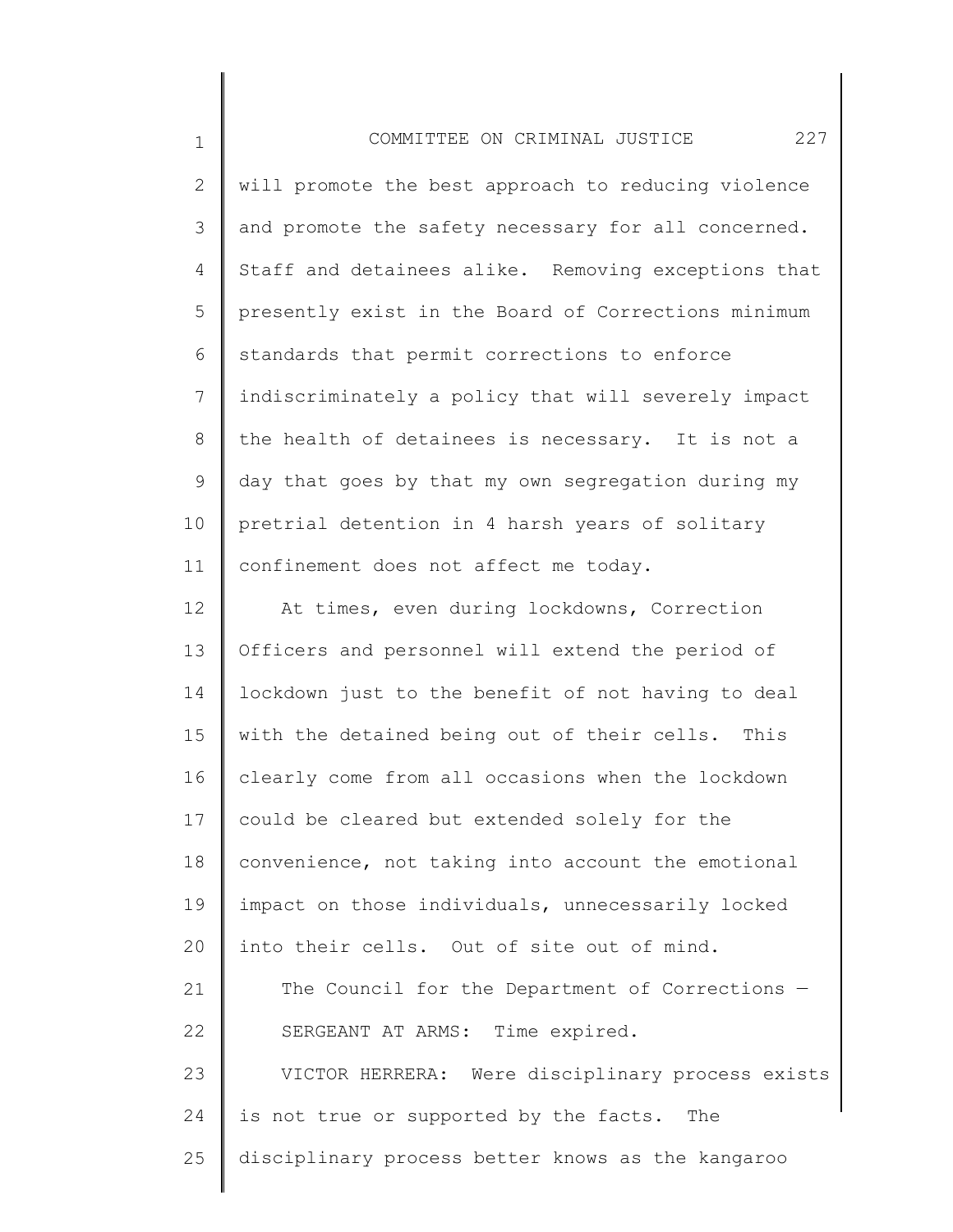| $\mathbf 1$ | COMMITTEE ON CRIMINAL JUSTICE<br>228                  |
|-------------|-------------------------------------------------------|
| 2           | court. Okay, where is the union boss now? He          |
| 3           | doesn't want to hear those who are impacted. Along    |
| 4           | with Melania's voice for her sister, we are the voice |
| 5           | of Layleen Polanco and the many other individuals     |
| 6           | whose voice was silenced by the brutality. Thank      |
| 7           | you.                                                  |
| 8           | COMMITTEE COUNSEL: I would like to now welcome        |
| 9           | Andrea Bowen to testify.                              |
| 10          | SERGEANT AT ARMS: Starting time.                      |
| 11          | ANDREA BOWEN: Hello, my name is Andy Bowen, I am      |
| 12          | a Consultant for the Sex Workers Project at the Urban |
| 13          | Justice Center, which provides client centered legal  |
| 14          | services to individuals who engage in sex work        |
| 15          | regardless of whether they do so by choice,           |
| 16          | circumstance or coercion.                             |
| 17          | Thank you Chair Powers, Council Members and staff     |
| 18          | supporting the Committee on Criminal Justice for this |
| 19          | hearing and thank you to Council Member Dromm for     |
| 20          | introducing Intro. 2173 and for you and your          |
| 21          | colleagues in support of ending solitary confinement, |
| 22          | as this is an urgent Human Rights issue.              |
| 23          | We at the Sex Workers Project agree with you          |
| 24          | Council Member Dromm and our many allies today that   |
| 25          | solitary confinement is torture. Last week we         |
|             |                                                       |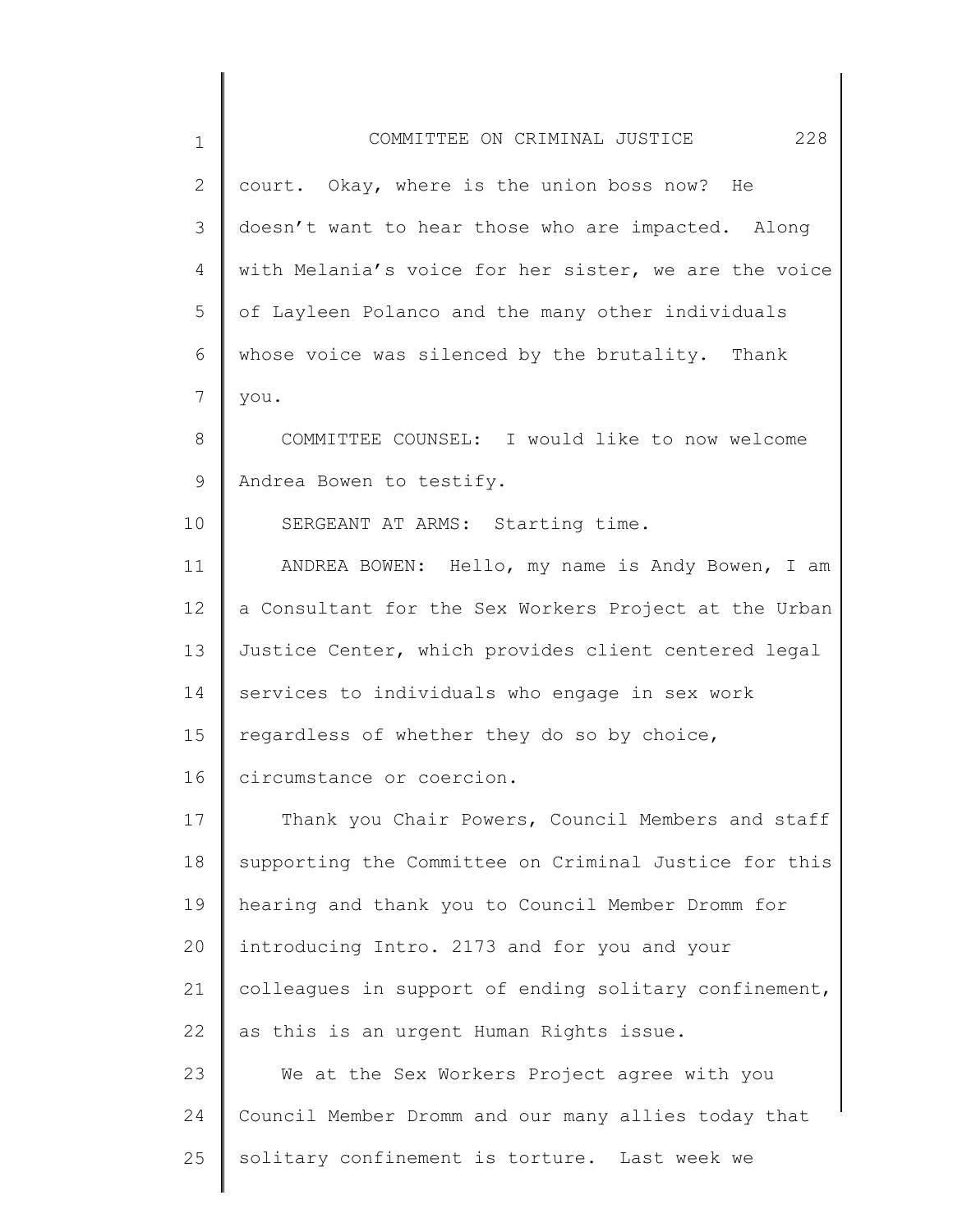1 2 3 4 5 6 7 COMMITTEE ON CRIMINAL JUSTICE 229 testified in support of Council's Resolution regarding the Walking While Trans Ban and Intro. 2173 is in that spirit. Making sure the city and state do all they can to save those victimized by the carceral system, which disproportionately includes Black and Latinx transgender sex workers.

8 9 10 11 12 13 14 With all respect to Council's good faith effort to stop solitary, Intro. 2173 must be strengthened to end solitary confinement in all forms. Quoting from our colleagues, the Solitary Campaign, Layleen Polanco was held in what was supposed to be an alternative to solitary and at the time she died, she had only been locked in her cell for 2 hours.

15 16 17 18 19 20 21 We fully support HALT Solitary's full outline of concerns about this legislation. It should also be noted that this conversation integrately includes the need to eliminate the NYPD Vice Squad. A greater than \$18 million drain on the city's budget and moral standing. A Vice arrest was a major event leading to Layleen Polanco's death.

22 23 24 As this weeks public Expose revealed, even members of Vice a need to defund it. Vice is a part of irredeemable system that deprives people of their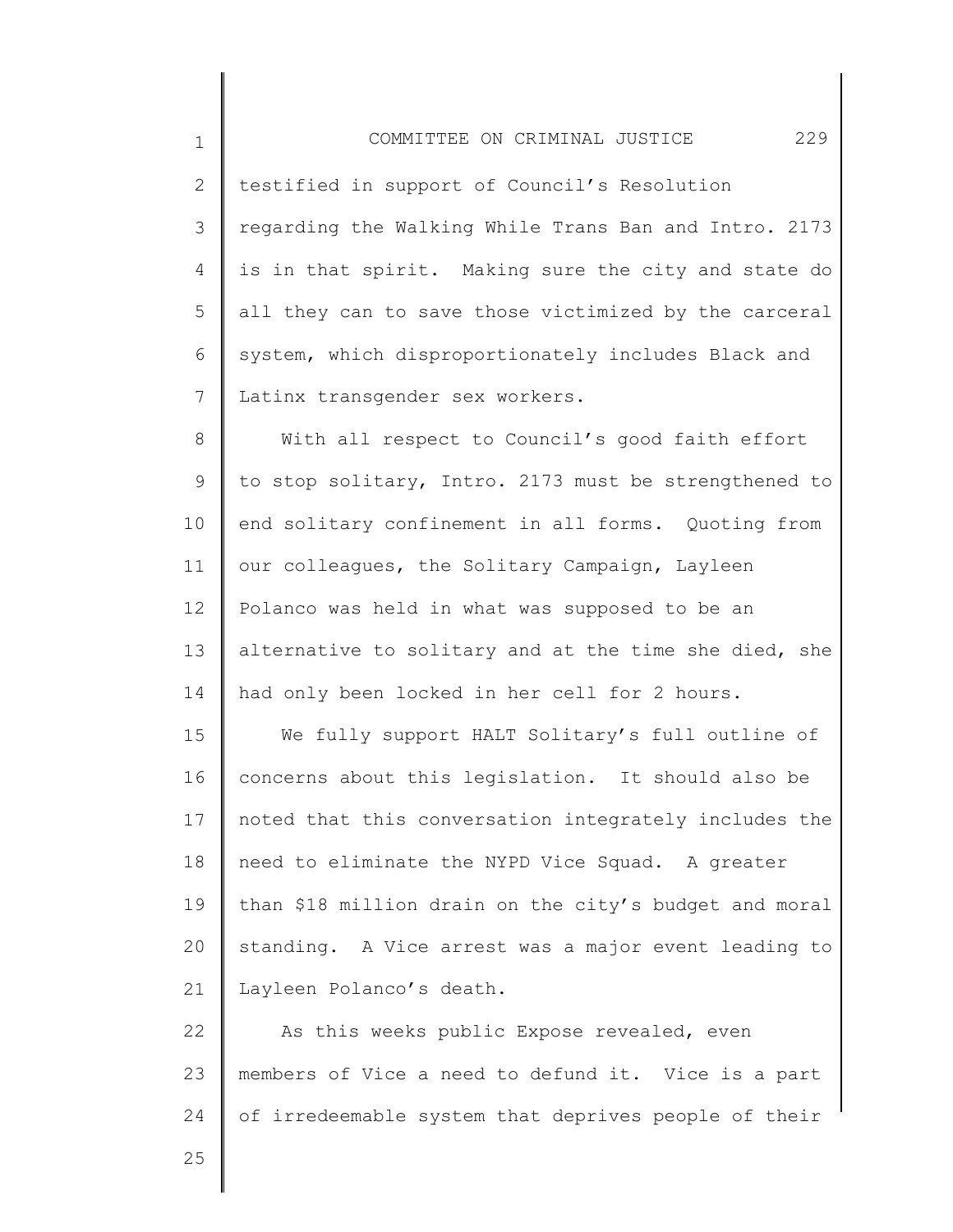1 2 3 4 5 6 7 8 COMMITTEE ON CRIMINAL JUSTICE 230 human rights to bodily autonomy, health and so much more. Thank you so much for your attention to these issues, holding these hearings and constantly being in conversation with marginalized communities to address long standing and ongoing injustice. Thanks so much.

9 10 11 12 13 14 COMMITTEE COUNSEL: Thank you. This concludes the public testimony. If we had inadvertently forgotten to call on someone to testify, if that person could please raise their hand using the Zoom raise hand function, we will try to hear from you now.

15 16 Okay, seeing no hands, I will now turn it over to Chair Powers to close the hearing.

17 18 19 20 21 22 23 24 CHAIRPERSON POWERS: Thank you. I just want to say a very big thank you to everybody who spent a very long day with us but on an absolutely important and essential topic and we have a lot of work in front of us right now both at the City Council and in the City at the Board of Corrections Department of Correction to end these inhumane practices and replace it with a model that is much more humane but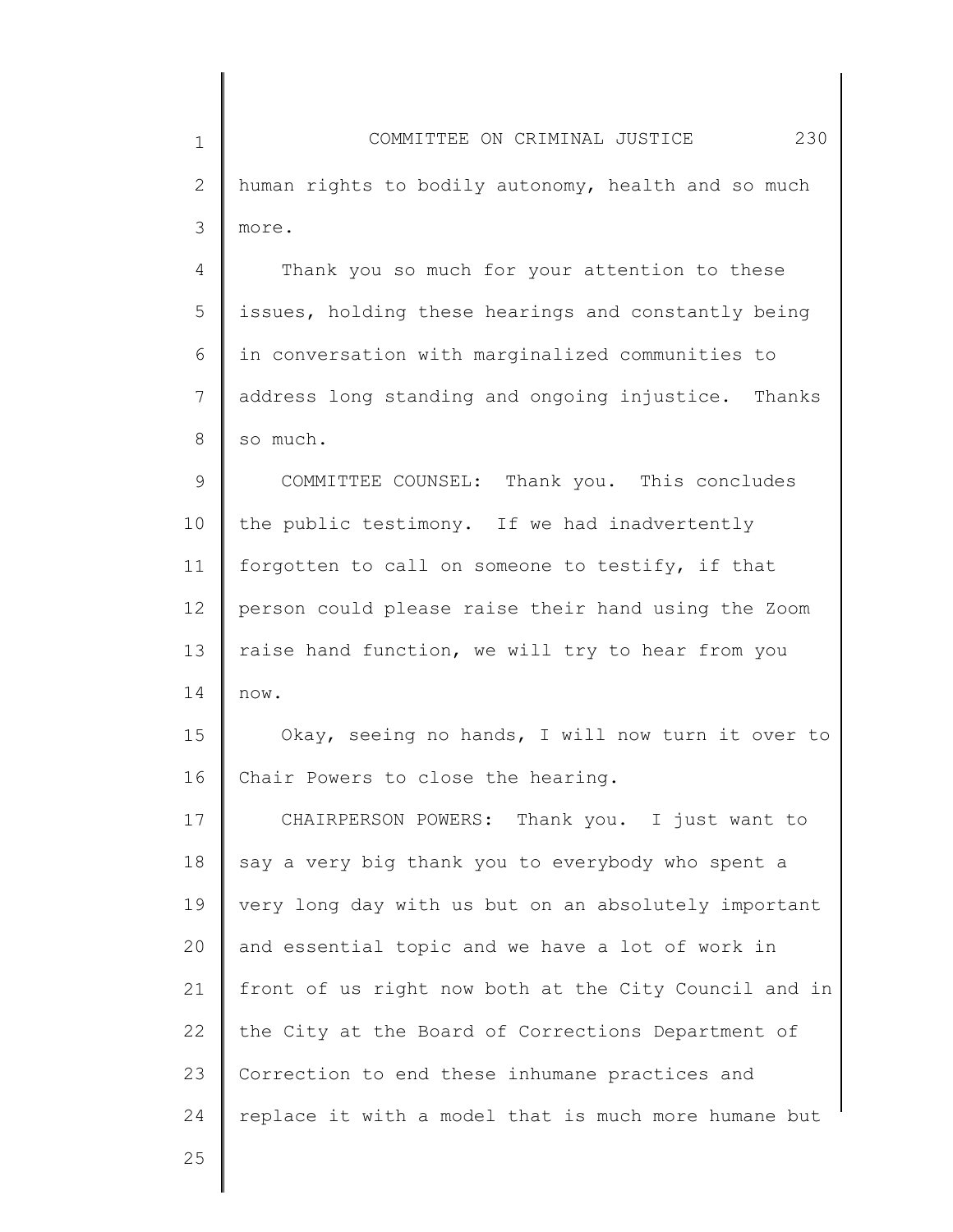1 2 3 4 5 6 7 8 9 10 11 12 13 14 15 16 17 18 19 20 21 22 23 24 COMMITTEE ON CRIMINAL JUSTICE 231 also much more focused on actually addressing the issues that we have discussed here today. I really want to thank Council Member Dromm for his efforts here and staying with us through this hearing and asking questions throughout. Thank you everybody who has come and shared a story or testified or been part of this hearing and I want to let you know this is not just about a hearing, this is about an effort and an effort to end practices that I think no longer has a place here in New York City. Now far out dated and don't provide the type of support I think we need in side of our City facilities for people that are there. So, I want to thank everybody, all the members of the Committee and everybody who is here. And of course, I want to again, recognize Layleen Polanco, her family who are so powerful as part of this story that we are having here today. And so, I want to say thank you and I am sure that in the coming weeks we will be joining together again to talk at the Board of Corrections and other places and continue this dialogue here. But I want to say that as we do that, we need to

act with urgency to make that this doesn't happen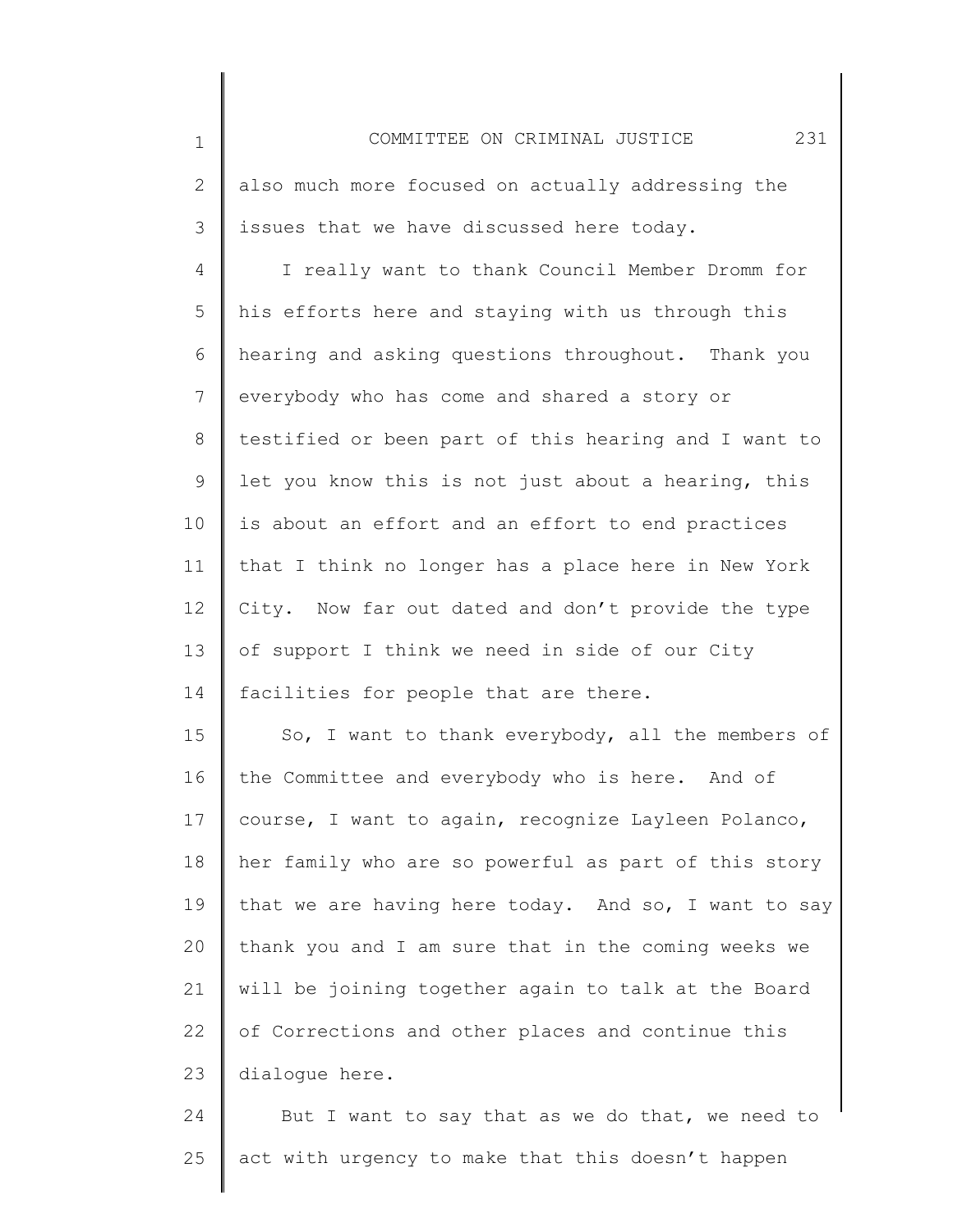| $1\,$          | COMMITTEE ON CRIMINAL JUSTICE<br>232               |
|----------------|----------------------------------------------------|
| $\mathbf{2}$   | again. And so, with that, I want to thank everyone |
| $\mathfrak{Z}$ | for their efforts, advocacy, testimony and we will |
| 4              | all continue to work together on these issues. So, |
| 5              | thank you. Thanks so much.                         |
| $\epsilon$     | And that will conclude the hearing.                |
| $\overline{7}$ |                                                    |
| $\,8\,$        |                                                    |
| $\mathsf 9$    |                                                    |
| $10$           |                                                    |
| 11             |                                                    |
| 12             |                                                    |
| 13             |                                                    |
| 14             |                                                    |
| 15             |                                                    |
| 16             |                                                    |
| 17             |                                                    |
| $1\,8$         |                                                    |
| 19             |                                                    |
| 20             |                                                    |
| 21             |                                                    |
| 22             |                                                    |
| 23             |                                                    |
| 24             |                                                    |
| 25             |                                                    |
|                |                                                    |